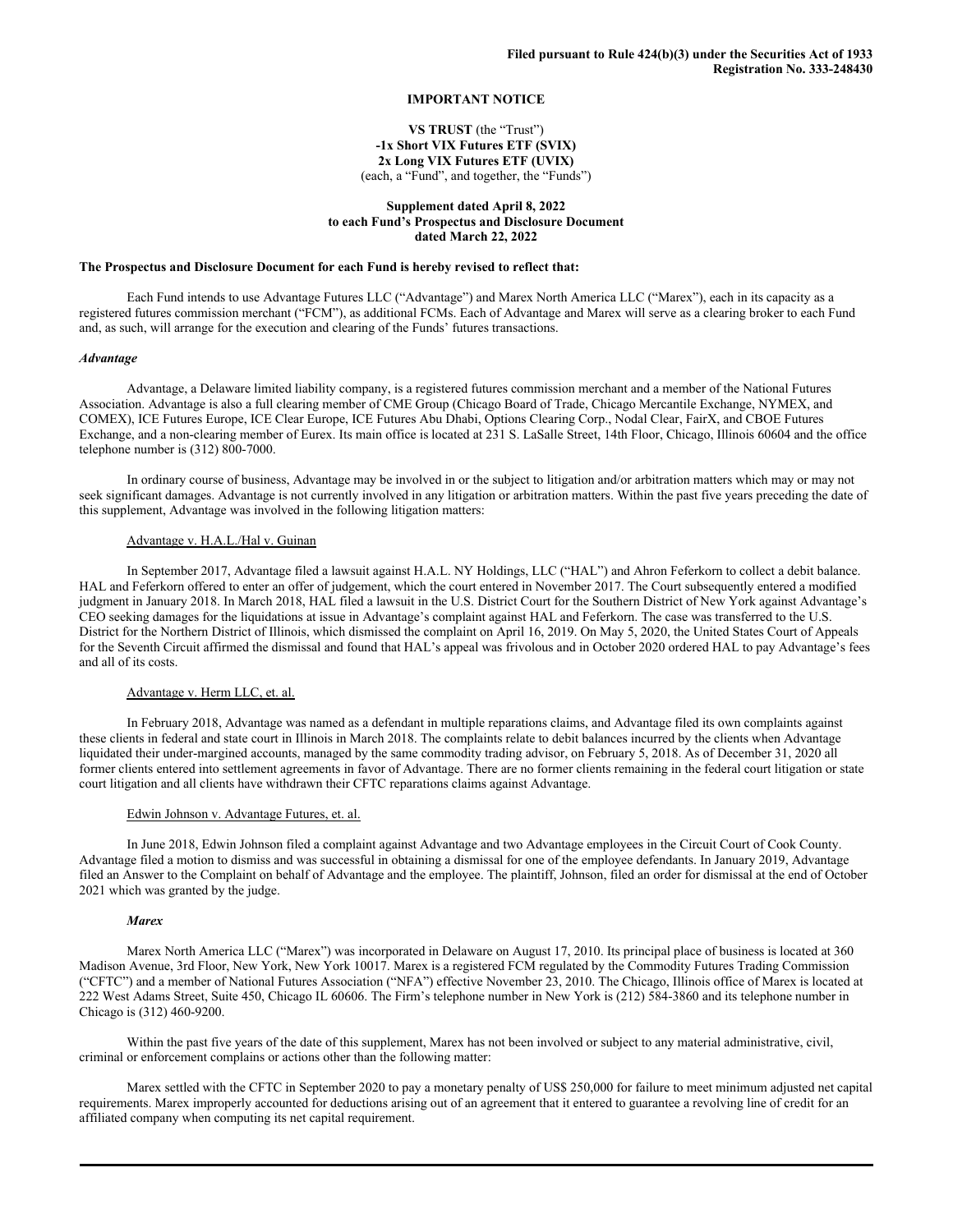**These securities have not been approved or disapproved by the United States Securities and Exchange Commission (the "SEC") or any state securities commission nor has the SEC or any state securities commission passed upon the accuracy or adequacy of this Prospectus. Any representation to the contrary is a criminal offense.**

### **NEITHER THE TRUST NOR ANY FUND IS A MUTUAL FUND OR ANY OTHER TYPE OF INVESTMENT COMPANY AS DEFINED IN THE INVESTMENT COMPANY ACT OF 1940 AND NEITHER IS SUBJECT TO REGULATION THEREUNDER.**

**THE COMMODITY FUTURES TRADING COMMISSION HAS NOT PASSED UPON THE MERITS OF PARTICIPATING IN THIS POOL NOR HAS THE COMMISSION PASSED ON THE ADEQUACY OR ACCURACY OF THIS DISCLOSURE DOCUMENT.**

*Please retain this supplement for future reference.*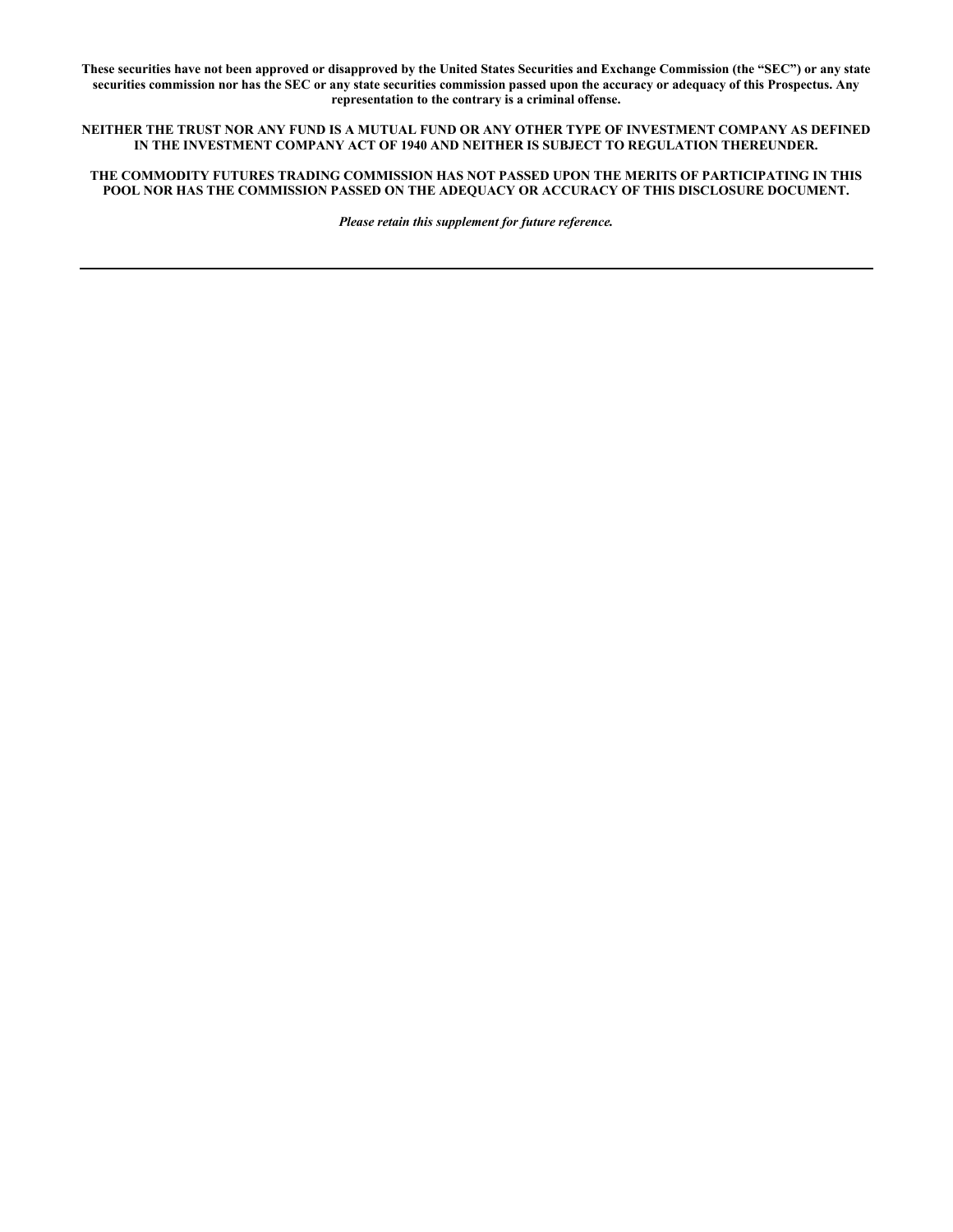### **VS TRUST**

### **Common Units of Beneficial Interest**

|                                               |                                |  | <b>Proposed</b><br><b>Maximum</b><br>Aggregate<br><b>Offering Price</b> |  |
|-----------------------------------------------|--------------------------------|--|-------------------------------------------------------------------------|--|
| Title of Securities to be Registered (Ticker) | <b>Benchmark</b>               |  |                                                                         |  |
| -1x Short VIX Futures ETF (SVIX)              | <b>Short VIX Futures Index</b> |  | Not applicable                                                          |  |
| 2x Long VIX Futures ETF (UVIX)                | Long VIX Futures Index         |  | Not applicable                                                          |  |

VS Trust (the "Trust") is a Delaware statutory trust. The -1x Short VIX Futures ETF ("SVIX") and the 2x Long VIX Futures ETF ("UVIX") (SVIX and UVIX, each a "Fund" and together, the "Funds") are separate series of VS Trust. The Trust may from time to time offer to sell common units of beneficial interest ("Shares") of the Funds. Shares represent units of fractional undivided beneficial interest in and ownership of a Fund. Fund Shares will be offered on a continuous basis. The Shares of the Funds are listed for trading on CBOE BZX Exchange, Inc. (the "Exchange") under the ticker symbol shown above next to each Fund's name.

SVIX seeks daily investment results, before fees and expenses, that correspond to the performance of the Short VIX Futures Index (the "Short Index") for a single day, not for any other period. UVIX seeks daily investment results, before fees and expenses, that correspond to twice the performance of the Long VIX Futures Index (the "Long Index"). A "single day" is measured from the time a Fund calculates its net asset value ("NAV") to the time of the Fund's next NAV calculation. The NAV calculation time for a Fund typically is 4:00 p.m. (Eastern Time). Please see the section entitled *"Summary — Creation and Redemption Transactions"* for additional details on the NAV calculation time for the Funds. The Short Index measures the daily inverse (i.e., opposite) performance of a portfolio of first- and second-month futures contracts on the CBOE Volatility Index, commonly known as the "VIX." The Long Index measures the performance of a portfolio of first- and second-month futures contracts on the VIX. **Because the Funds' portfolios are rebalanced daily to meet their leveraged (or inverse) investment object, the Funds may not be suitable for investors who plan to hold them for periods longer than one day, particularly in volatile markets.**

The Funds seek to achieve their investment objective through the appropriate amount of exposure to the VIX futures contracts included in their respective index. The Funds also have the ability to engage in options transactions, swaps, forward contracts and other instruments in order to achieve their investment objective, in the manner and to the extent described herein.

SVIX is not benchmarked to the inverse of, and UVIX is not benchmarked to twice, the widely referenced VIX. The Short Index and the inverse of the VIX are separate measurements and can be expected to perform very differently. The Long Index and twice the VIX also are separate measurements and can be expected to perform very differently. As such, SVIX can be expected to perform very differently from the inverse (-1x) of the performance of the VIX over any period, and UVIX can be expected to perform very differently from twice (2x) of the performance of the VIX over any period.

The Funds continuously offer and redeem Shares in blocks of at least 10,000 Shares (each such block, a "Creation Unit") at an initial price per Share of \$15. Only Authorized Participants (as defined herein) may purchase and redeem Shares from a Fund and then only in Creation Units. An Authorized Participant is an entity that has entered into an Authorized Participant Agreement with the Trust and Volatility Shares LLC (the "Sponsor"). Shares are offered on a continuous basis to Authorized Participants in Creation Units at NAV. Authorized Participants may then offer to the public, from time to time, Shares from any Creation Unit they create at a per-Share market price. The form of Authorized Participant Agreement and the related Authorized Participant Procedures Handbook set forth the terms and conditions under which an Authorized Participant may purchase or redeem a Creation Unit. Authorized Participants will not receive from a Fund, the Sponsor, or any of their affiliates, any fee or other compensation in connection with their sale of Shares to the public. An Authorized Participant may receive commissions or fees from investors who purchase Shares through their commission or fee-based brokerage accounts. Bank of America/Merrill Lynch Professional Clearing is each Fund's initial Authorized Participant and is a statutory underwriter of Fund Shares.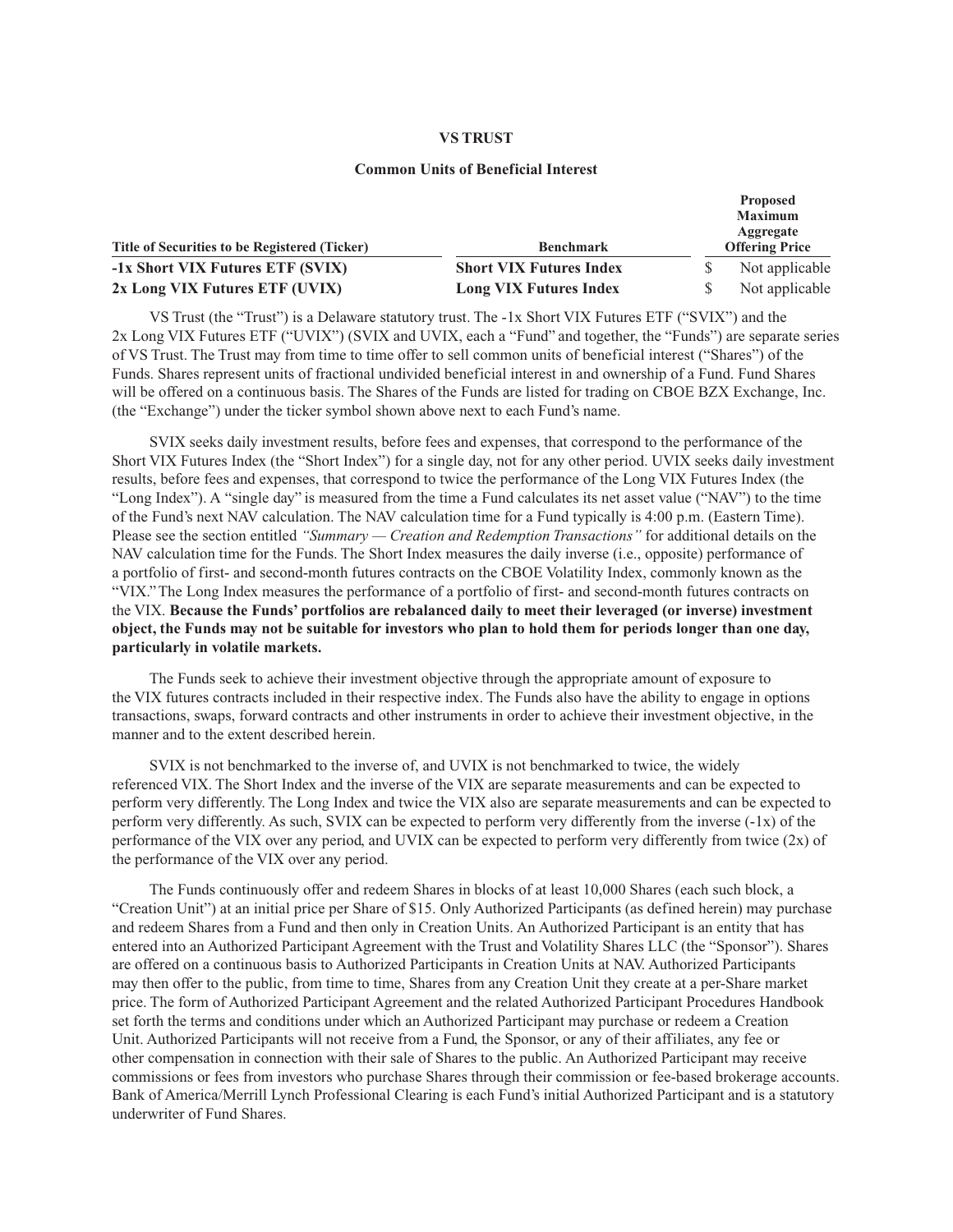**INVESTING IN THE SHARES INVOLVES SIGNIFICANT RISKS. PLEASE REFER TO THE SECTION ENTITLED "RISK FACTORS" ON PAGES 8-28.**

**THE FUNDS PRESENT SIGNIFICANT RISKS NOT APPLICABLE TO OTHER TYPES OF FUNDS, INCLUDING RISKS RELATING TO INVESTING IN AND SEEKING EXPOSURE TO VIX FUTURES CONTRACTS. THE FUNDS ARE NOT APPROPRIATE FOR ALL INVESTORS. AN INVESTOR SHOULD ONLY CONSIDER AN INVESTMENT IN A FUND IF HE OR SHE UNDERSTANDS THE CONSEQUENCES OF SEEKING DAILY INVESTMENT RESULTS AND THE IMPACT OF COMPOUNDING ON FUND PERFORMANCE.**

**THE RETURN OF A FUND FOR A PERIOD LONGER THAN A SINGLE DAY IS THE RESULT OF ITS RETURN FOR EACH DAY COMPOUNDED OVER THE PERIOD AND USUALLY WILL DIFFER IN AMOUNT AND POSSIBLY EVEN DIRECTION FROM: I) IN THE CASE OF SVIX, EITHER THE INVERSE OF THE VIX, OR THE INVERSE OF A PORTFOLIO OF SHORT-TERM VIX FUTURES CONTRACTS FOR THE SAME PERIOD; AND II) IN THE CASE OF UVIX, EITHER TWICE THE VIX OR TWICE A PORTFOLIO OF SHORT-TERM VIX FUTURES CONRACTS FOR THE SAME PERIOD. THESE DIFFERENCES CAN BE SIGNIFICANT.**

**EACH POOL HAS NOT COMMENCED TRADING AND DOES NOT HAVE ANY PERFORMANCE HISTORY.**

**THE FUNDS' INVESTMENTS MAY BE ILLIQUID AND/OR HIGHLY VOLATILE AND A FUND MAY EXPERIENCE LARGE LOSSES FROM BUYING, SELLING OR HOLDING SUCH INVESTMENTS. AN INVESTOR IN A FUND COULD POTENTIALLY LOSE THE FULL PRINCIPAL VALUE OF HIS/HER INVESTMENT WITHIN A SINGLE DAY OR OVERNIGHT.**

**THE FUNDS GENERALLY ARE INTENDED TO BE USED ONLY FOR SHORT-TERM TIME HORIZONS. SHAREHOLDERS WHO INVEST IN A FUND SHOULD ACTIVELY MANAGE AND MONITOR THEIR INVESTMENT, AS FREQUENTLY AS DAILY.**

**The Short Index and the VIX (or its inverse) are two separate measurements and can be expected to perform very differently. The Long Index and the VIX also are two separate indices and can be expected to perform very differently. The VIX is a non-investable index that measures the implied volatility of the S&P 500. For these purposes, "implied volatility" is a measure of the expected volatility (***i.e.***, the rate and magnitude of variations in performance) of the S&P 500 over the next 30 days. The VIX does not represent the actual volatility of the S&P 500. The VIX is calculated based on the prices of a constantly changing portfolio of S&P 500 put and call options. The Short Index, the Index used by SVIX, consists of short-term VIX futures contracts. As such, the performance of the Short Index can be expected to be very different from an inverse of the actual volatility of the S&P 500 or an inverse of the actual performance of the VIX. The Long Index, the Index used by UVIX, consists of short-term VIX futures contracts. As such, the performance of the Long Index can be expected to be very different from twice the actual volatility of the S&P 500 or twice the actual performance of the VIX.**

**The potential upside of an investment in a Fund may be limited. Gains, if any, may be subject to significant and unexpected reversals. The Funds are generally intended to be used only for short-term investment horizons. Investors holding Shares of a Fund beyond short-term periods have an increased risk of losing all or a substantial portion of their investment. Shareholders who invest in a Fund should actively manage and monitor their investments, as frequently as daily.**

**Each Fund will distribute to shareholders a Schedule K-1 that will contain information regarding the income and expenses of a Fund.**

**NEITHER THE TRUST NOR THE FUNDS ARE MUTUAL FUNDS OR ANY OTHER TYPE OF INVESTMENT COMPANY AS DEFINED IN THE INVESTMENT COMPANY ACT OF 1940 (THE "1940 ACT"), AND NEITHER IS SUBJECT TO REGULATION THEREUNDER. SHAREHOLDERS DO NOT HAVE THE PROTECTIONS ASSOCIATED WITH OWNERSHIP OF SHARES IN AN INVESTMENT COMPANY REGISTERED UNDER THE 1940 ACT. SEE RISK FACTOR ENTITLED**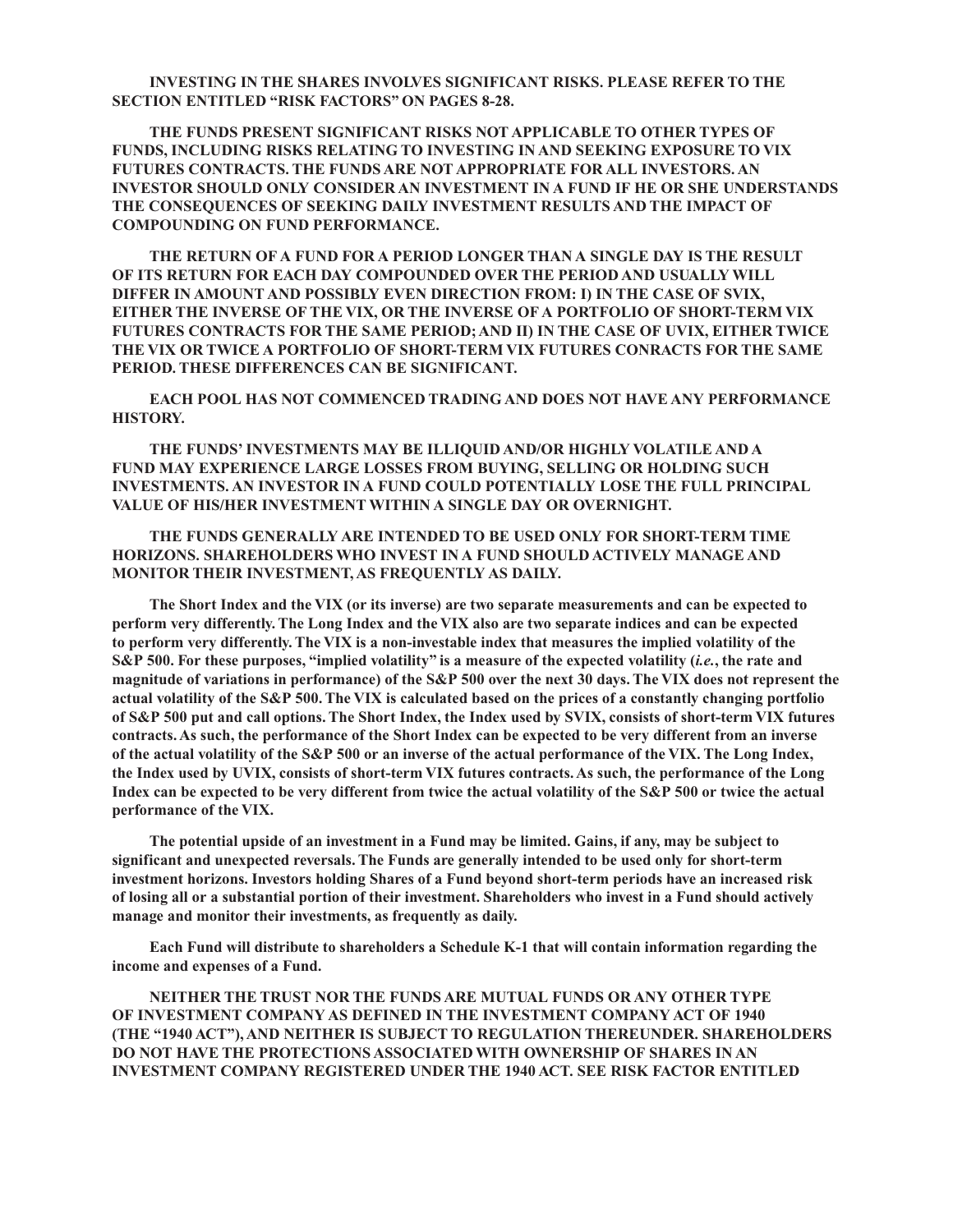# **"SHAREHOLDERS DO NOT HAVE THE PROTECTIONS ASSOCIATED WITH OWNERSHIP OF SHARES IN AN INVESTMENT COMPANY REGISTERED UNDER THE 1940 ACT" IN PART ONE OF THIS PROSPECTUS FOR MORE INFORMATION.**

**These securities have not been approved or disapproved by the United States Securities and Exchange Commission (the "SEC") or any state securities commission nor has the SEC or any state securities commission passed upon the accuracy or adequacy of this Prospectus. Any representation to the contrary is a criminal offense.**

**THE COMMODITY FUTURES TRADING COMMISSION HAS NOT PASSED UPON THE MERITS OF PARTICIPATING IN THIS POOL NOR HAS THE COMMISSION PASSED ON THE ADEQUACY OR ACCURACY OF THIS DISCLOSURE DOCUMENT.**

### **March 28, 2022**

**The Shares are neither interests in nor obligations of the Sponsor, Wilmington Trust Company (the "Trustee"), or any of their respective affiliates. The Shares are not insured by the Federal Deposit Insurance Corporation or any other governmental agency.**

**This Prospectus has two parts: the offered series disclosure and the general pool disclosure. These parts are bound together and are incomplete if not distributed together to prospective participants.**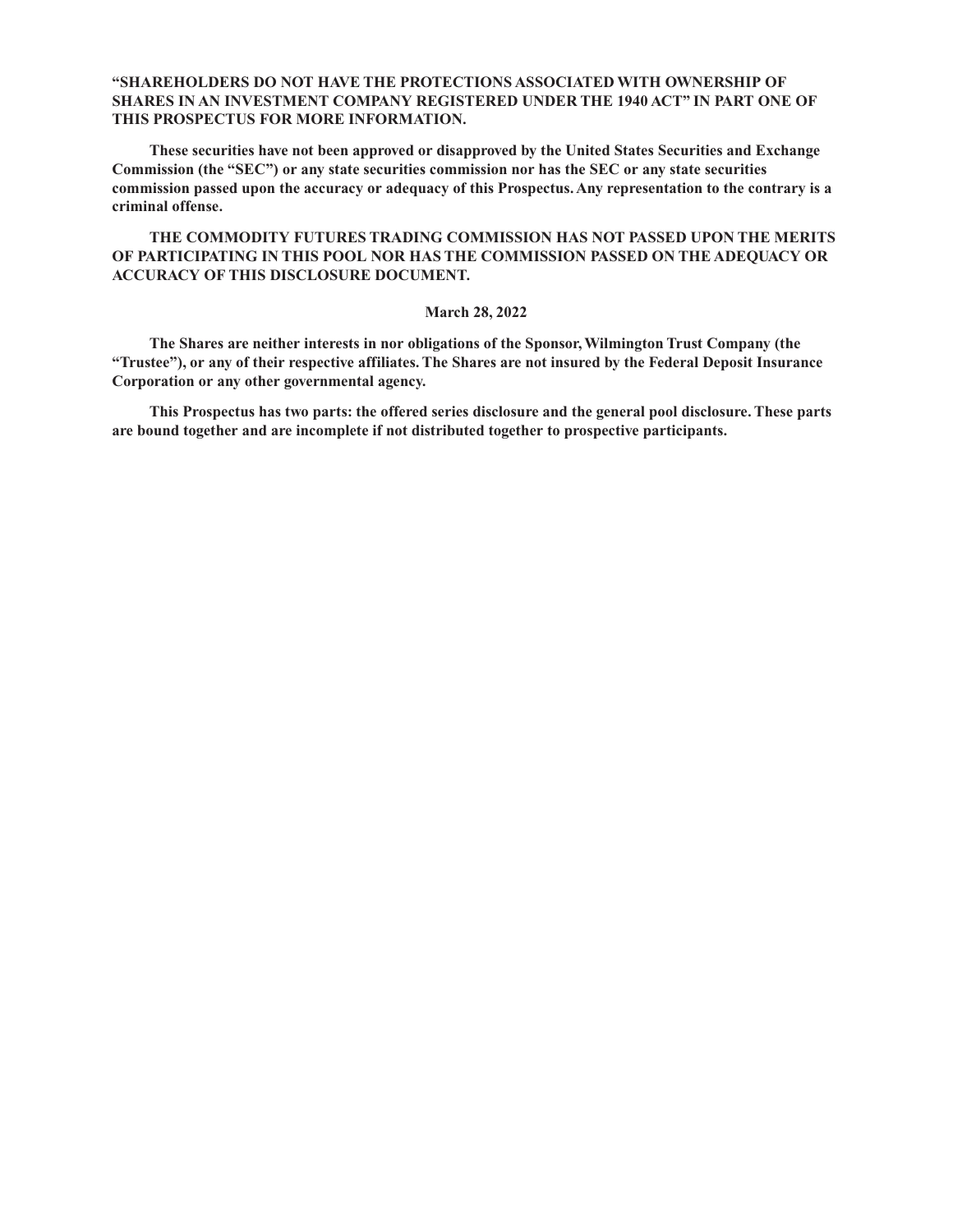### **COMMODITY FUTURES TRADING COMMISSION RISK DISCLOSURE STATEMENT**

**YOU SHOULD CAREFULLY CONSIDER WHETHER YOUR FINANCIAL CONDITION PERMITS YOU TO PARTICIPATE IN A COMMODITY POOL. IN SO DOING, YOU SHOULD BE AWARE THAT COMMODITY INTEREST TRADING CAN QUICKLY LEAD TO LARGE LOSSES AS WELL AS GAINS. SUCH TRADING LOSSES CAN SHARPLY REDUCE THE NET ASSET VALUE OF THE POOL AND CONSEQUENTLY THE VALUE OF YOUR INTEREST IN THE POOL. IN ADDITION, RESTRICTIONS ON REDEMPTIONS MAY AFFECT YOUR ABILITY TO WITHDRAW YOUR PARTICIPATION IN THE POOL.**

**FURTHER, COMMODITY POOLS MAY BE SUBJECT TO SUBSTANTIAL CHARGES FOR MANAGEMENT, AND ADVISORY AND BROKERAGE FEES. IT MAY BE NECESSARY FOR THOSE POOLS THAT ARE SUBJECT TO THESE CHARGES TO MAKE SUBSTANTIAL TRADING PROFITS TO AVOID DEPLETION OR EXHAUSTION OF THEIR ASSETS. THIS DISCLOSURE DOCUMENT CONTAINS A COMPLETE DESCRIPTION OF EACH EXPENSE TO BE CHARGED THIS POOL AT PAGES 57-58 AND A STATEMENT OF THE PERCENTAGE RETURN NECESSARY TO BREAK EVEN, THAT IS, TO RECOVER THE AMOUNT OF YOUR INITIAL INVESTMENT, AT PAGES 57-58.**

**THIS BRIEF STATEMENT CANNOT DISCLOSE ALL THE RISKS AND OTHER FACTORS NECESSARY TO EVALUATE YOUR PARTICIPATION IN THIS COMMODITY POOL. THEREFORE, BEFORE YOU DECIDE TO PARTICIPATE IN THIS COMMODITY POOL, YOU SHOULD CAREFULLY STUDY THIS DISCLOSURE DOCUMENT, INCLUDING A DESCRIPTION OF THE PRINCIPAL RISK FACTORS OF THIS INVESTMENT, AT PAGES 8-28.**

**YOU SHOULD ALSO BE AWARE THAT THIS COMMODITY POOL MAY TRADE FOREIGN FUTURES OR OPTIONS CONTRACTS. TRANSACTIONS ON MARKETS LOCATED OUTSIDE THE UNITED STATES, INCLUDING MARKETS FORMALLY LINKED TO A UNITED STATES MARKET, MAY BE SUBJECT TO REGULATIONS WHICH OFFER DIFFERENT OR DIMINISHED PROTECTION TO THE POOL AND ITS PARTICIPANTS. FURTHER, UNITED STATES REGULATORY AUTHORITIES MAY BE UNABLE TO COMPEL THE ENFORCEMENT OF THE RULES OF REGULATORY AUTHORITIES OR MARKETS IN NON-UNITED STATES JURISDICTIONS WHERE TRANSACTIONS FOR THE POOL MAY BE EFFECTED.**

**SWAPS TRANSACTIONS, LIKE OTHER FINANCIAL TRANSACTIONS, INVOLVE A VARIETY OF SIGNIFICANT RISKS. THE SPECIFIC RISKS PRESENTED BY A PARTICULAR SWAP TRANSACTION NECESSARILY DEPEND UPON THE TERMS OF THE TRANSACTION AND YOUR CIRCUMSTANCES. IN GENERAL, HOWEVER, ALL SWAPS TRANSACTIONS INVOLVE SOME COMBINATION OF MARKET RISK, CREDIT RISK, COUNTERPARTY CREDIT RISK, FUNDING RISK, LIQUIDITY RISK, AND OPERATIONAL RISK.**

**HIGHLY CUSTOMIZED SWAPS TRANSACTIONS IN PARTICULAR MAY INCREASE LIQUIDITY RISK, WHICH MAY RESULT IN A SUSPENSION OF REDEMPTIONS. HIGHLY LEVERAGED TRANSACTIONS MAY EXPERIENCE SUBSTANTIAL GAINS OR LOSSES IN VALUE AS A RESULT OF RELATIVELY SMALL CHANGES IN THE VALUE OR LEVEL OF AN UNDERLYING OR RELATED MARKET FACTOR.**

**IN EVALUATING THE RISKS AND CONTRACTUAL OBLIGATIONS ASSOCIATED WITH A PARTICULAR SWAP TRANSACTION, IT IS IMPORTANT TO CONSIDER THAT A SWAP TRANSACTION MAY BE MODIFIED OR TERMINATED ONLY BY MUTUAL CONSENT OF THE ORIGINAL PARTIES AND SUBJECT TO AGREEMENT ON INDIVIDUALLY NEGOTIATED TERMS. THEREFORE, IT MAY NOT BE POSSIBLE FOR THE COMMODITY POOL OPERATOR TO MODIFY, TERMINATE, OR OFFSET THE POOL'S OBLIGATIONS OR THE POOL'S EXPOSURE TO THE RISKS ASSOCIATED WITH A TRANSACTION PRIOR TO ITS SCHEDULED TERMINATION DATE.**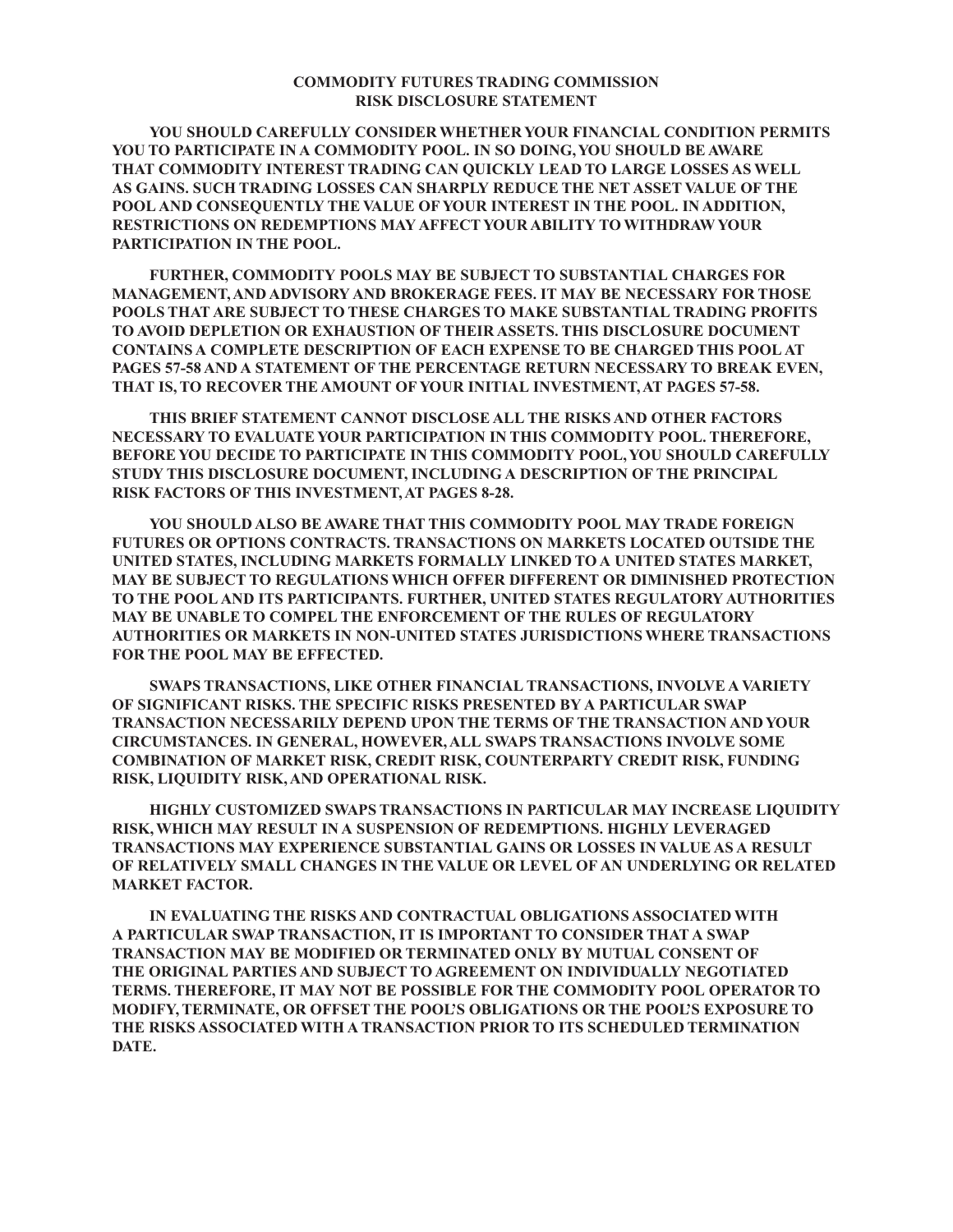**THIS PROSPECTUS DOES NOT INCLUDE ALL OF THE INFORMATION OR EXHIBITS IN THE REGISTRATION STATEMENT OF THE TRUST. INVESTORS CAN READ AND COPY THE ENTIRE REGISTRATION STATEMENT AT THE PUBLIC REFERENCE FACILITIES MAINTAINED BY THE SEC IN WASHINGTON, D.C.**

**THE TRUST WILL FILE QUARTERLY AND ANNUAL REPORTS WITH THE SEC. INVESTORS CAN READ AND COPY THESE REPORTS AT THE SEC PUBLIC REFERENCE FACILITIES IN WASHINGTON, D.C. PLEASE CALL THE SEC AT 1-800-SEC-0330 FOR FURTHER INFORMATION.**

**THE FILINGS OF THE TRUST ARE POSTED AT THE SEC WEBSITE AT** *WWW.SEC.GOV***.**

# **REGULATORY NOTICES**

**NO DEALER, SALESMAN OR ANY OTHER PERSON HAS BEEN AUTHORIZED TO GIVE ANY INFORMATION OR TO MAKE ANY REPRESENTATION NOT CONTAINED IN THIS PROSPECTUS, AND, IF GIVEN OR MADE, SUCH OTHER INFORMATION OR REPRESENTATION MUST NOT BE RELIED UPON AS HAVING BEEN AUTHORIZED BY THE TRUST, THE FUNDS, THE SPONSOR, THE AUTHORIZED PARTICIPANTS OR ANY OTHER PERSON.**

**THIS PROSPECTUS DOES NOT CONSTITUTE AN OFFER OR SOLICITATION TO SELL OR A SOLICITATION OF AN OFFER TO BUY, NOR SHALL THERE BE ANY OFFER, SOLICITATION, OR SALE OF THE SHARES IN ANY JURISDICTION IN WHICH SUCH OFFER, SOLICITATION, OR SALE IS NOT AUTHORIZED OR TO ANY PERSON TO WHOM IT IS UNLAWFUL TO MAKE ANY SUCH OFFER, SOLICITATION, OR SALE.**

**AUTHORIZED PARTICIPANTS MAY BE REQUIRED TO DELIVER A PROSPECTUS WHEN TRANSACTING IN SHARES. SEE "PLAN OF DISTRIBUTION" IN PART TWO OF THIS PROSPECTUS.**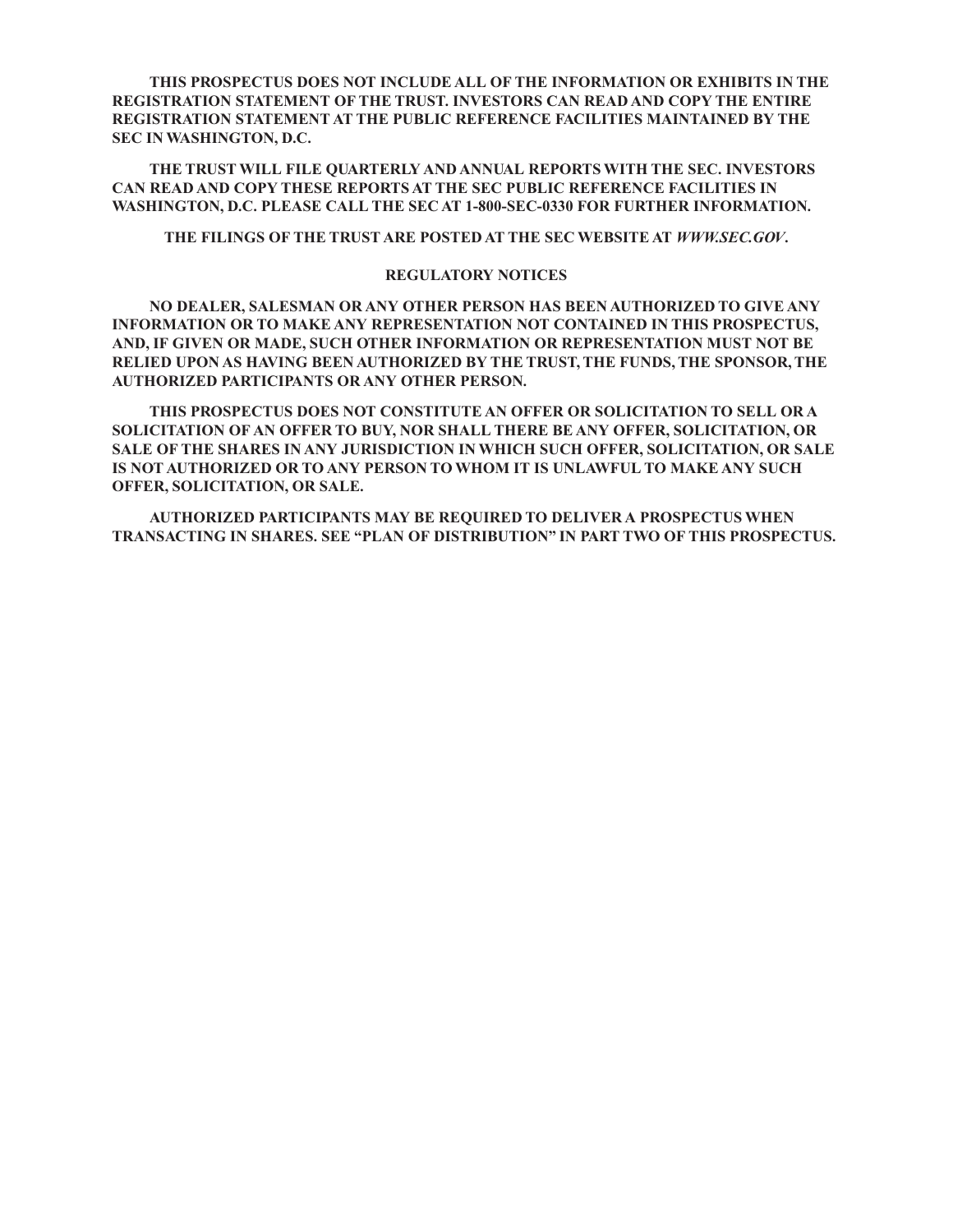# **VS TRUST**

# **TABLE OF CONTENTS**

|                                                                                        | Page           |
|----------------------------------------------------------------------------------------|----------------|
|                                                                                        | $\mathbf{1}$   |
|                                                                                        | 3              |
|                                                                                        | 3              |
|                                                                                        | 3              |
|                                                                                        | $\overline{4}$ |
|                                                                                        | 5              |
|                                                                                        | 5              |
|                                                                                        | 6              |
|                                                                                        | 6              |
|                                                                                        | 6              |
|                                                                                        | 6              |
|                                                                                        | 6              |
|                                                                                        | 7              |
|                                                                                        | 7              |
|                                                                                        | 8              |
|                                                                                        | 8              |
| Risks Applicable to Investing in VIX Futures Contracts and Other Financial Instruments | 17             |
|                                                                                        | 24             |
| CAUTIONARY NOTE REGARDING FORWARD-LOOKING STATEMENTS                                   | 29             |
|                                                                                        | 30             |
|                                                                                        | 30             |
|                                                                                        | 30             |
|                                                                                        | 31             |
|                                                                                        | 31             |
|                                                                                        | 34             |
| INVESTMENT OBJECTIVE AND PRINCIPAL INVESTMENT STRATEGY                                 | 35             |
|                                                                                        | 35             |
|                                                                                        | 38             |
| PERFORMANCE OF ACCOUNTS ADVISED BY THE COMMODITY SUB-ADVISER                           |                |
| MANAGEMENT'S DISCUSSION AND ANALYSIS OF FINANCIAL CONDITION AND                        | 47             |
|                                                                                        | 57             |
|                                                                                        | 57             |
|                                                                                        | 57             |
| MATERIAL U.S. FEDERAL INCOME TAX CONSIDERATIONS                                        | 60             |
|                                                                                        | 61             |
|                                                                                        | 62             |
|                                                                                        | 72             |
|                                                                                        | 72             |
|                                                                                        | 72             |
|                                                                                        |                |
|                                                                                        | 73             |
|                                                                                        | 74             |
|                                                                                        | 75             |
|                                                                                        | 77             |
|                                                                                        | 77             |
|                                                                                        | 77             |
|                                                                                        | 78             |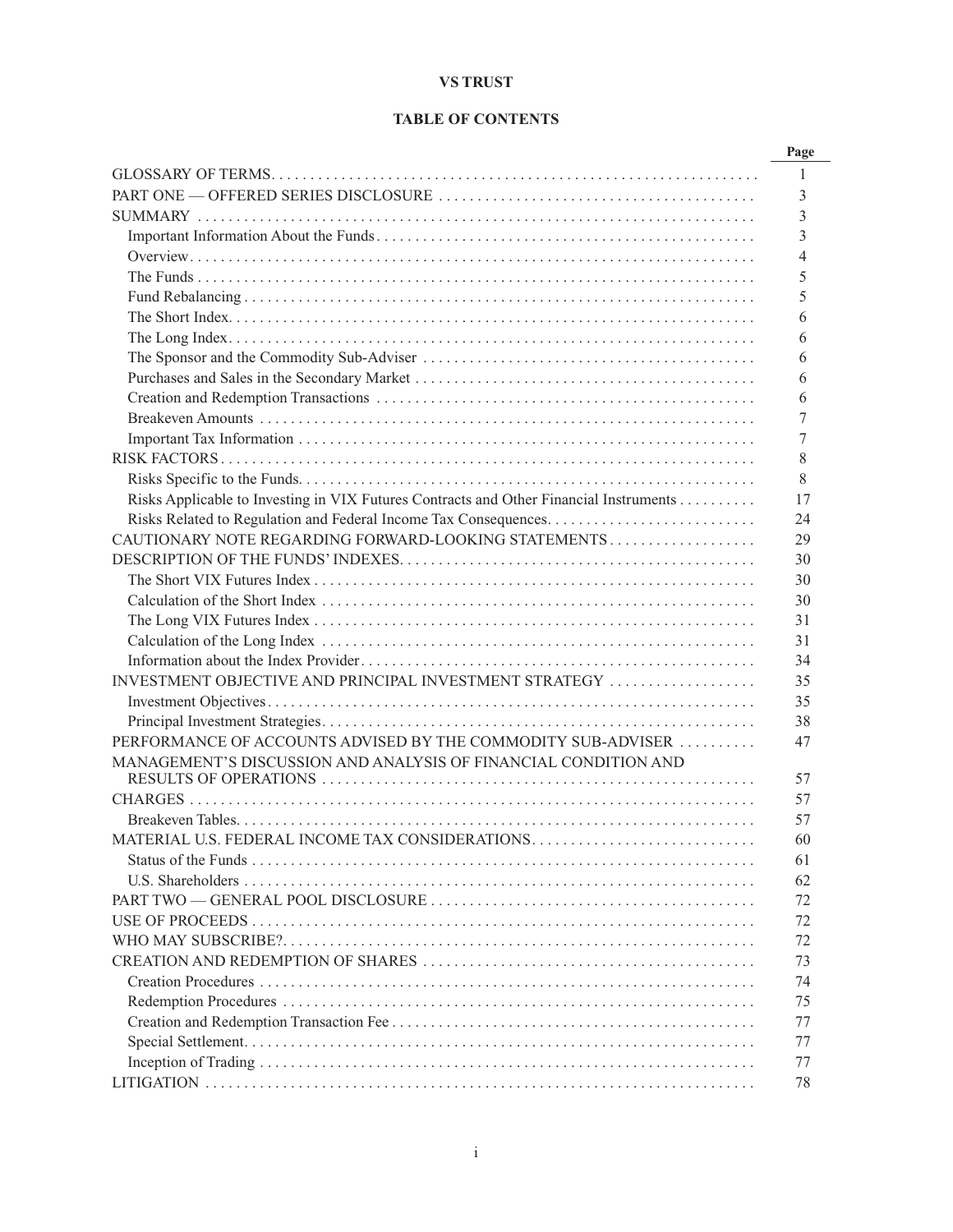|                                                                                         | Page |
|-----------------------------------------------------------------------------------------|------|
|                                                                                         | 79   |
|                                                                                         | 79   |
|                                                                                         | 79   |
|                                                                                         | 79   |
|                                                                                         | 80   |
| SERVICE PROVIDERS; CERTAIN MATERIAL TERMS OF THE TRUST AGREEMENT                        | 81   |
|                                                                                         | 81   |
|                                                                                         | 82   |
|                                                                                         | 83   |
|                                                                                         | 83   |
|                                                                                         | 85   |
|                                                                                         | 85   |
|                                                                                         | 85   |
|                                                                                         | 85   |
|                                                                                         | 85   |
|                                                                                         | 85   |
|                                                                                         | 86   |
|                                                                                         | 86   |
|                                                                                         | 86   |
|                                                                                         | 87   |
|                                                                                         | 87   |
|                                                                                         | 87   |
|                                                                                         | 87   |
|                                                                                         | 88   |
| THE SECURITIES DEPOSITORY; BOOK-ENTRY ONLY SYSTEM; GLOBAL SECURITY                      | 89   |
|                                                                                         | 90   |
|                                                                                         | 91   |
|                                                                                         | 91   |
|                                                                                         | 91   |
|                                                                                         | 92   |
|                                                                                         | 92   |
|                                                                                         | 94   |
|                                                                                         | 94   |
| Fund Administration Servicing Agreement and Fund Sub-Administration Servicing Agreement | 94   |
|                                                                                         | 94   |
|                                                                                         | 95   |
|                                                                                         | 95   |
|                                                                                         | 95   |
|                                                                                         | 96   |
|                                                                                         | 96   |
|                                                                                         | 96   |
|                                                                                         | 96   |
|                                                                                         | 98   |
|                                                                                         | 98   |
|                                                                                         | 98   |
|                                                                                         | 98   |
|                                                                                         | 99   |
|                                                                                         | 100  |
|                                                                                         | 100  |
|                                                                                         | 100  |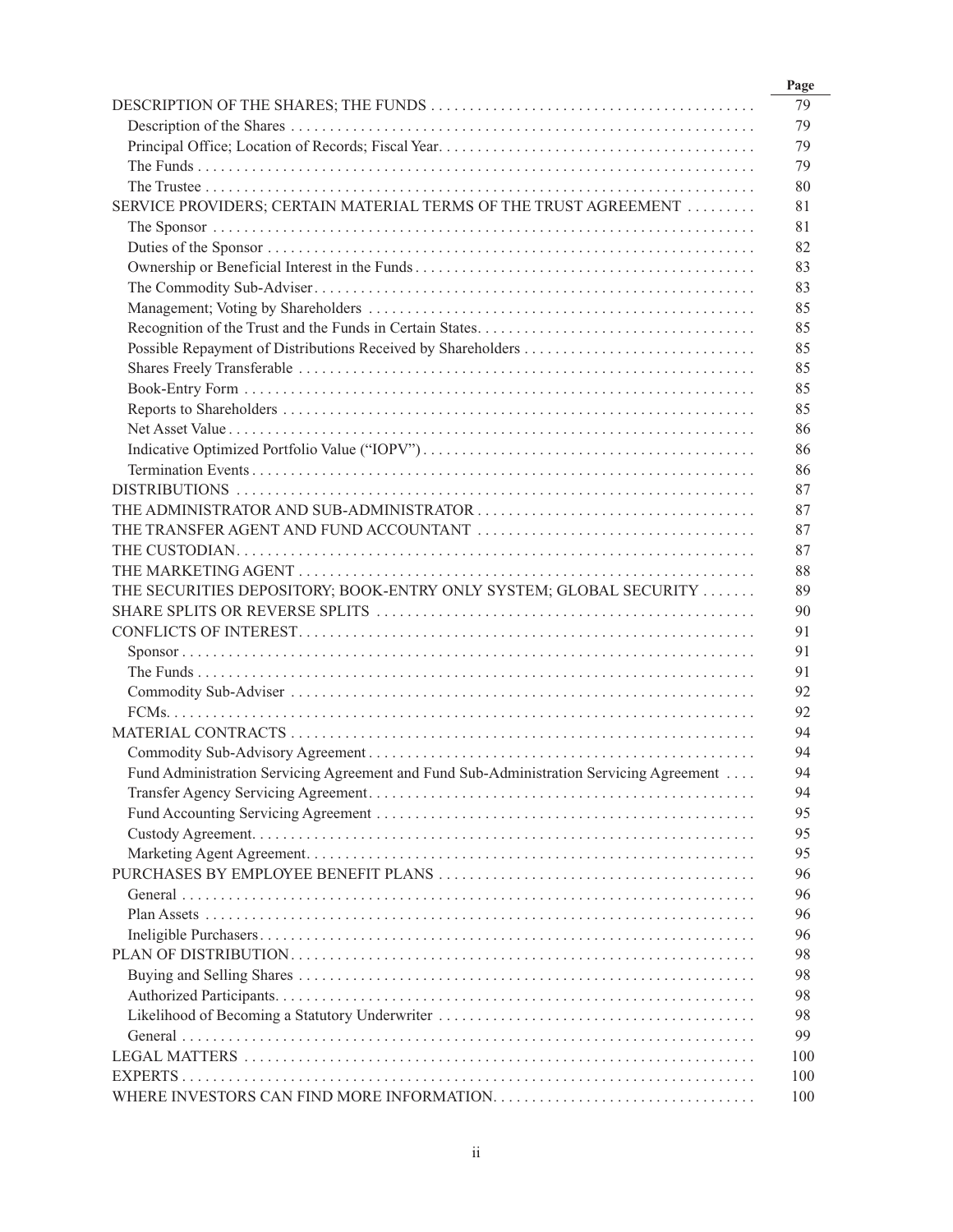| Page  |
|-------|
| 101   |
| 101   |
| 101   |
| 101   |
| 101   |
| 102   |
| 102   |
| 107   |
| $F-1$ |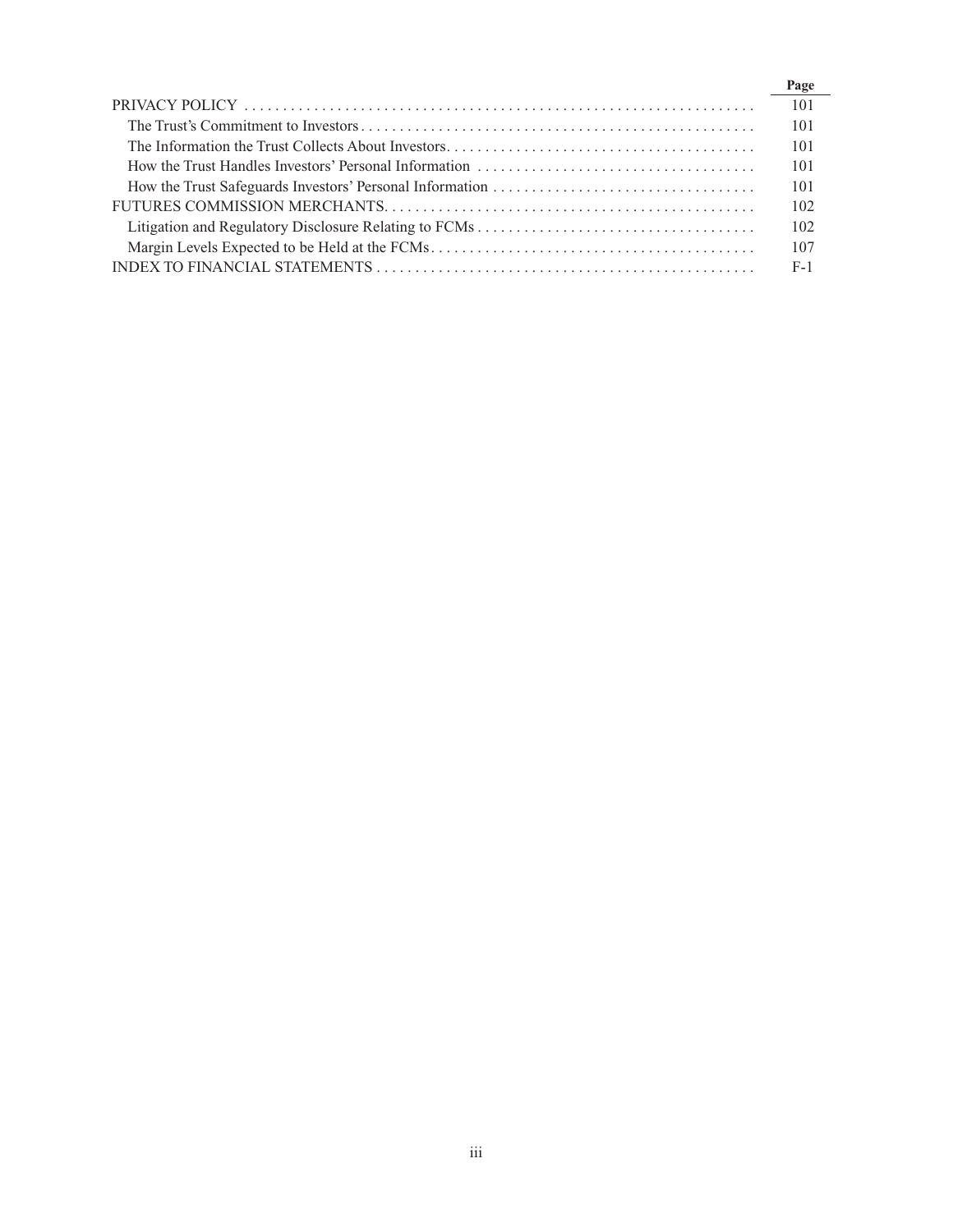### **GLOSSARY OF TERMS**

*"1933 Act"* means the Securities Act of 1933

*"1934 Act"* means The Securities Exchange Act of 1934

*"1940 Act"* means the Investment Company Act of 1940

*"Administrator"* means Tidal ETF Services LLC0

*"Administration Agreement"* means the fund administration servicing agreement between the Trust and Tidal ETF Services LLC

*"AP"* means authorized participant

*"Authorized Participant"* means a financial entity (specifically a members or participant of a clearing agency registered with the SEC) that has a contractual arrangement with a Fund (or its service provider) to purchase and redeem ETF shares directly with the ETF in Creation Units

*"Benchmark"* means, for SVIX, the Short Index; and means, for UVIX, twice (2x) the Long Index

*"Beneficial Owners"* means owners of beneficial interests in Shares

*"Business Day"* means any day on which the NYSE, the Exchange and the Trust are open for business. As of the date of this Prospectus, the NYSE observes the following holidays: New Year's Day, Martin Luther King, Jr. Day, Presidents' Day, Good Friday, Memorial Day, Independence Day, Labor Day, Thanksgiving Day and Christmas Day.

*"CBOE"* means Chicago Board Options Exchange, Incorporated

*"CFTC"* means the Commodity Futures Trading Commission

*The "Code"* means the Internal Revenue Code of 1986

**"Commodity Sub-Adviser"** means Milliman or Milliman FRM

*"Commodity Sub-Advisory Agreement"* means the sub-advisory agreement between Volatility Shares and Milliman

*"Creation Unit"* means aggregations of specified numbers of Shares for which a Fund offers, issues and redeems Shares

*"Custodian"* means U.S. Bank National Association

*"DSTA"* means Delaware Statutory Trust Act

*"DTC"* means The Depository Trust Company, a limited-purpose trust company

*"DTC Participants"* means those participants who utilize the facilities of DTC

*"EU"* means the European Union

*"Exchange"* means CBOE BZX Exchange, Inc.

*"FCM"* means a Futures Commission Merchant

*"FINRA"* means the Financial Industry Regulatory Authority

*The "Fund"* means either SVIX or UVIX

*The "Funds"* mean both SVIX and UVIX

*"Fund Accountant"* means U.S. Bancorp Fund Services LLC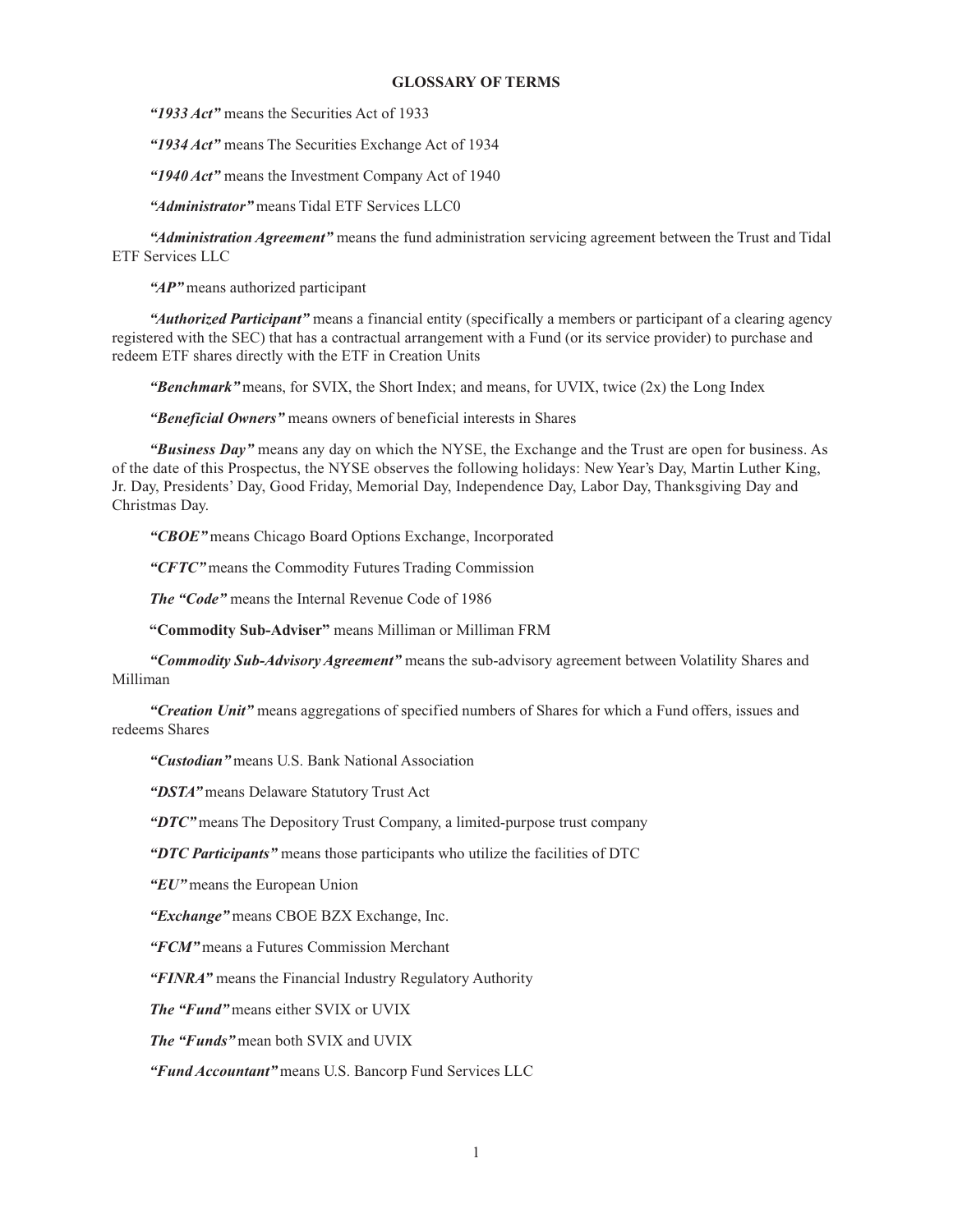*"Fund Accounting Agreement"* means the fund accounting servicing agreement between the Trust and USBFS

*"Index"* means the Short Index (as defined herein) or the Long Index (as defined herein), as the context requires

*"Index Sponsor"* means Volatility Shares LLC

*"Long Index"* means the Long VIX Futures Index

*"Marketing Agent"* means Foreside Fund Services, LLC

*"Milliman" or "Milliman FRM"* means Milliman Financial Risk Management LLC

*"NAV"* means net asset value

*"NFA"* means The National Futures Association

*"Non-U.S. Shareholder"* means a Fund shareholder who is a nonresident alien or foreign entity

*"NSCC"* means the National Securities Clearing Corporation

*"NYSE"* means the New York Stock Exchange

*"OTC"* means over-the-counter

*"Participant Agreement"* means the written agreement between and Authorized Participant and the Fund or one of its service providers that allows the Authorized Participant to place orders for the purchase or redemption of Creation Units

*The "Prospectus"* means the Funds' prospectus dated November 30, 2021, as it may be revised from time to time

*"SEC"* means the U.S. Securities and Exchange Commission

*"Shares"* means the shares of the Fund

*"Short Index"* means the Short VIX Futures Index

*"Sub-Administrator* means U.S. Bancorp Fund Services LLC

*"Sub-Administration Agreement"* means the fund sub-administration servicing agreement between the Trust and UFBFS

*"SVIX"* means -1x Short VIX Futures ETF

*"Transfer Agent"* means U.S. Bancorp Fund Services LLC

*"Transmittal Date"* means the Business Day on which an order to purchase or redeem Creation Units is received in proper form

*The "Trust"* means the VS Trust

*"USBFS"* means U.S. Bancorp Fund Services LLC

*"UVIX"* means 2x Long VIX Futures ETF

*"VIX"* means CBOE Volatility Index

*"VIX Futures Contracts"* means exchange-listed futures contracts based on the VIX

*"Volatility Shares"* means Volatility Shares LLC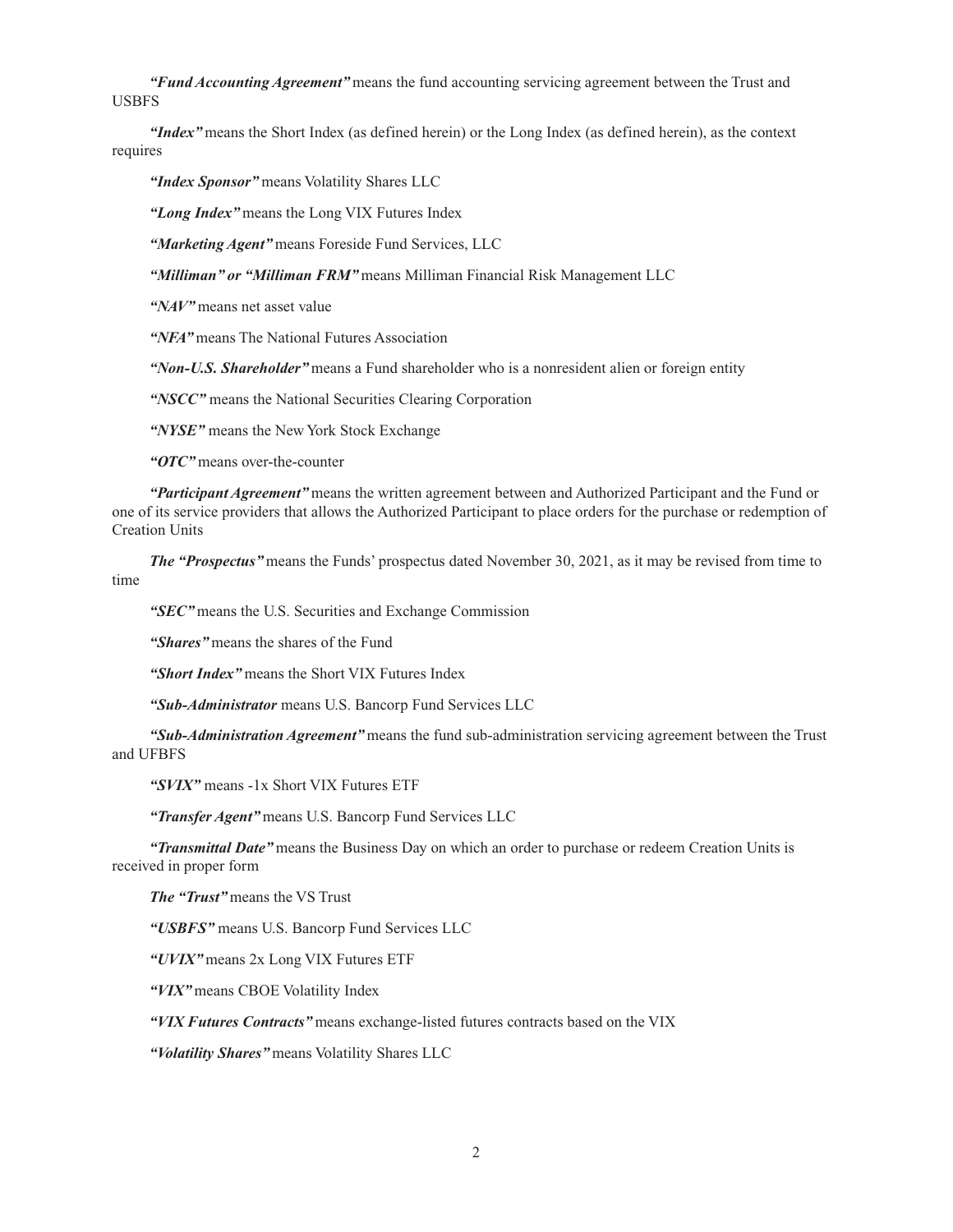### **PART ONE OFFERED SERIES DISCLOSURE**

### **SUMMARY**

*Investors should read the following summary together with the more detailed information in this Prospectus before investing in Fund Shares, including the information under the caption "Risk Factors" and all exhibits to this Prospectus*.

*Any references throughout this Prospectus to various actions taken by a Fund are actually actions taken by the Trust on behalf of a Fund.*

*For ease of reading, certain terms used throughout this Prospectus are defined in the Glossary beginning on page 1. Readers should consult the Glossary before reading through this Prospectus.*

# **Important Information About the Funds**

**NEITHER THE TRUST NOR THE FUNDS ARE MUTUAL FUNDS OR ANY OTHER TYPE OF INVESTMENT COMPANY AS DEFINED IN THE INVESTMENT COMPANY ACT OF 1940 (THE "1940 ACT"), AND NEITHER IS SUBJECT TO REGULATION THEREUNDER. SHAREHOLDERS DO NOT HAVE THE PROTECTIONS ASSOCIATED WITH OWNERSHIP OF SHARES IN AN INVESTMENT COMPANY REGISTERED UNDER THE 1940 ACT. SEE RISK FACTOR ENTITLED "SHAREHOLDERS DO NOT HAVE THE PROTECTIONS ASSOCIATED WITH OWNERSHIP OF SHARES IN AN INVESTMENT COMPANY REGISTERED UNDER THE 1940 ACT" IN PART ONE OF THIS PROSPECTUS FOR MORE INFORMATION.**

**THE FUNDS PRESENT SIGNIFICANT RISKS NOT APPLICABLE TO OTHER TYPES OF FUNDS, INCLUDING RISKS RELATING TO INVESTING IN VIX FUTURES CONTRACTS. THE FUNDS ARE NOT APPROPRIATE FOR ALL INVESTORS. AN INVESTOR SHOULD ONLY CONSIDER AN INVESTMENT IN A FUND IF HE OR SHE UNDERSTANDS THE CONSEQUENCES OF SEEKING DAILY INVESTMENT RESULTS AND THE IMPACT OF COMPOUNDING ON FUND PERFORMANCE.**

**THE RETURN OF THE FUNDS FOR A PERIOD LONGER THAN A SINGLE DAY IS THE RESULT OF ITS RETURN FOR EACH DAY COMPOUNDED OVER THE PERIOD AND USUALLY WILL DIFFER IN AMOUNT AND POSSIBLY EVEN DIRECTION FROM: I) FOR SVIX, EITHER THE INVERSE OF THE VIX OR THE INVERSE OF THE PERFORMANCE OF A PORTFOLIO OF SHORT-TERM VIX FUTURES CONTRACTS FOR THE SAME PERIOD; AND II) FOR UVIX, EITHER TWICE THE VIX OR TWICE THE PERFORMANCE OF A PORTFOLIO OF SHORT-TERM VIX FUTURES CONTRACTS FOR THE SAME PERIOD. THESE DIFFERENCES CAN BE SIGNIFICANT.**

**THE FUNDS' INVESTMENTS MAY BE ILLIQUID AND/OR HIGHLY VOLATILE AND THE FUNDS MAY EXPERIENCE LARGE LOSSES FROM BUYING, SELLING OR HOLDING SUCH INVESTMENTS. AN INVESTOR IN THE FUNDS COULD POTENTIALLY LOSE THE FULL PRINCIPAL VALUE OF HIS/HER INVESTMENT WITHIN A SINGLE DAY.**

# **SHAREHOLDERS WHO INVEST IN THE FUNDS SHOULD ACTIVELY MANAGE AND MONITOR THEIR INVESTMENTS, AS FREQUENTLY AS DAILY.**

SVIX is benchmarked to the Short Index; SVIX is not benchmarked to an inverse of the VIX. The Short Index and the inverse of the VIX are two separate measurements and can be expected to perform very differently.

UVIX is benchmarked to twice the Long Index; UVIX is not benchmarked to twice the VIX. Twice the Long Index and twice the VIX are two separate measurements and can be expected to perform very differently,

The VIX is a non-investable index that measures the implied volatility of the S&P 500. For these purposes, "implied volatility" is a measure of the expected volatility (*i.e.*, the rate and magnitude of variations in performance) of the S&P 500 over the next 30 days. The VIX does not represent the actual volatility of the S&P 500. The VIX is calculated based on the prices of a constantly changing portfolio of S&P 500 put and call options. The Short Index, the Index used by SVIX, consists of short-term VIX futures contracts. As such, the performance of the Short Index, and therefore the performance of SVIX, can be expected to be very different from the actual volatility of the S&P 500 or the inverse performance of the VIX. As a result, the performance of SVIX also can be expected to be very different from the inverse (-1x) of the actual volatility of the S&P 500, or the inverse (-1x) performance of either the VIX or a portfolio of short-term VIX futures contracts.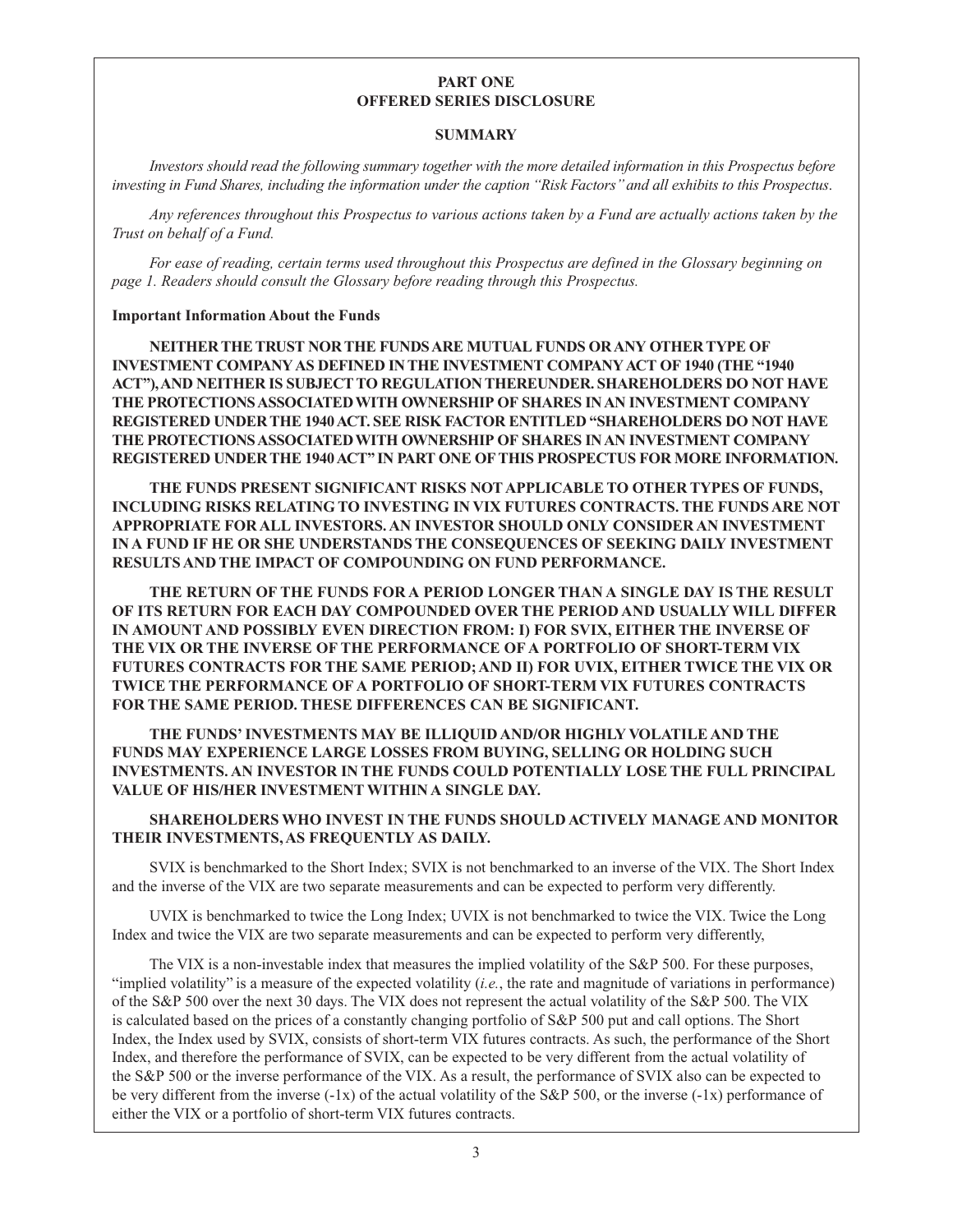The Long Index, the Index used by UVIX, consists of short-term VIX futures contracts. As such, twice the performance of the Long Index, and therefore the performance of UVIX, can be expected to be very different from the actual volatility of the S&P 500 or twice the performance of the VIX. As a result, the performance of UVIX also can be expected to be very different from twice  $(2x)$  the actual volatility of the S&P 500, or twice  $(2x)$  the performance of either the VIX or a portfolio of short-term VIX futures contracts.

The potential upside of an investment in a Fund may be limited. Gains, if any, may be subject to significant and unexpected reversals. The Funds are generally intended to be used only for short-term investment horizons. Investors holding Shares of a Fund beyond short-term periods have an increased risk of losing all or a substantial portion of their investment. Shareholders who invest in a Fund should actively manage and monitor their investments, as frequently as daily.

# **Overview**

SVIX and UVIX are each separate series of the Trust.

SVIX seeks daily investment results, before fees and expenses, that correspond to the performance of the Short Index for a single day, not for any other period. The return of the Fund for a period longer than a single day is the result of its return for each day compounded over the period and usually will differ in amount and possibly even direction from the performance of the inverse (-1x) performance of either the VIX or a portfolio of short-term VIX futures contracts over the same period. These differences can be significant.

UVIX seeks daily investment results, before fees and expenses, that correspond to twice the performance of the Long Index for a single day, not for any other period. The return of the Fund for a period longer than a single day is the result of its return for each day compounded over the period and usually will differ in amount and possibly even direction from the performance of twice (2x) the performance of either the VIX or a portfolio of short-term VIX futures contracts over the same period. These differences can be significant.

Neither Fund is benchmarked to the inverse  $(-1x)$  or twice  $(2x)$  the performance of the VIX itself. The VIX is a non-investable index that measures the implied volatility of the S&P 500.

The Funds' website at *www.volatilityshares.com* will display the end of day closing Index level, and NAV per Share for the Fund. The Fund will provide daily website disclosure, prior to market opening, of the Funds' portfolio holdings. This website disclosure of the portfolio composition of the Fund will occur at the same time as the disclosure by the Fund of the portfolio composition to Authorized Participants so that all market participants are provided portfolio composition information at the same time.

**FOR SVIX, THE PERFORMANCE OF THE FUND CAN BE EXPECTED TO BE VERY DIFFERENT FROM THE ACTUAL INVERSE (-1X) PERFORMANCE OF THE VIX OR A PORTFOLIO OF SHORT-TERM VIX FUTURES CONTRACTS. DAILY REBALANCING AND THE COMPOUNDING OF EACH DAY'S RETURN OVER TIME MEANS THAT THE RETURN OF THE FUND FOR A PERIOD LONGER THAN A SINGLE DAY WILL BE THE RESULT OF EACH DAY'S RETURNS COMPOUNDED OVER THE PERIOD, WHICH WILL VERY LIKELY DIFFER FROM THE RETURN OF THE INVERSE OF THE VIX OR A PORTFOLIO OF SHORT-TERM VIX FUTURES CONTRACTS OVER THE SAME PERIOD. THESE DIFFERENCES CAN BE SIGNIFICANT. MOREOVER, THE FUND WILL LOSE MONEY IF THE SHORT INDEX'S PERFORMANCE IS FLAT OVER TIME, AND THE FUND CAN LOSE MONEY REGARDLESS OF THE PERFORMANCE OF THE SHORT INDEX, THE INVERSE PERFORMANCE OF THE VIX OR THE INVERSE PERFORMANCE OF A PORTFOLIO OF SHORT-TERM VIX FUTURES CONTRACTS, AS A RESULT OF DAILY REBALANCING, THE SHORT INDEX'S VOLATILITY, COMPOUNDING AND OTHER FACTORS.**

**FOR UVIX, THE PERFORMANCE OF THE FUND CAN BE EXPECTED TO BE VERY DIFFERENT FROM TWICE (2X) THE PERFORMANCE OF THE VIX OR A PORTFOLIO OF SHORT-TERM VIX FUTURES CONTRACTS. DAILY REBALANCING AND THE COMPOUNDING OF EACH DAY'S RETURN OVER TIME MEANS THAT THE RETURN OF THE FUND FOR A PERIOD LONGER THAN A SINGLE DAY WILL BE THE RESULT OF EACH DAY'S RETURNS COMPOUNDED OVER THE PERIOD, WHICH WILL VERY LIKELY DIFFER FROM THE RETURN OF TWICE THE VIX OR A PORTFOLIO OF SHORT-TERM VIX FUTURES CONTRACTS OVER THE SAME PERIOD. THESE**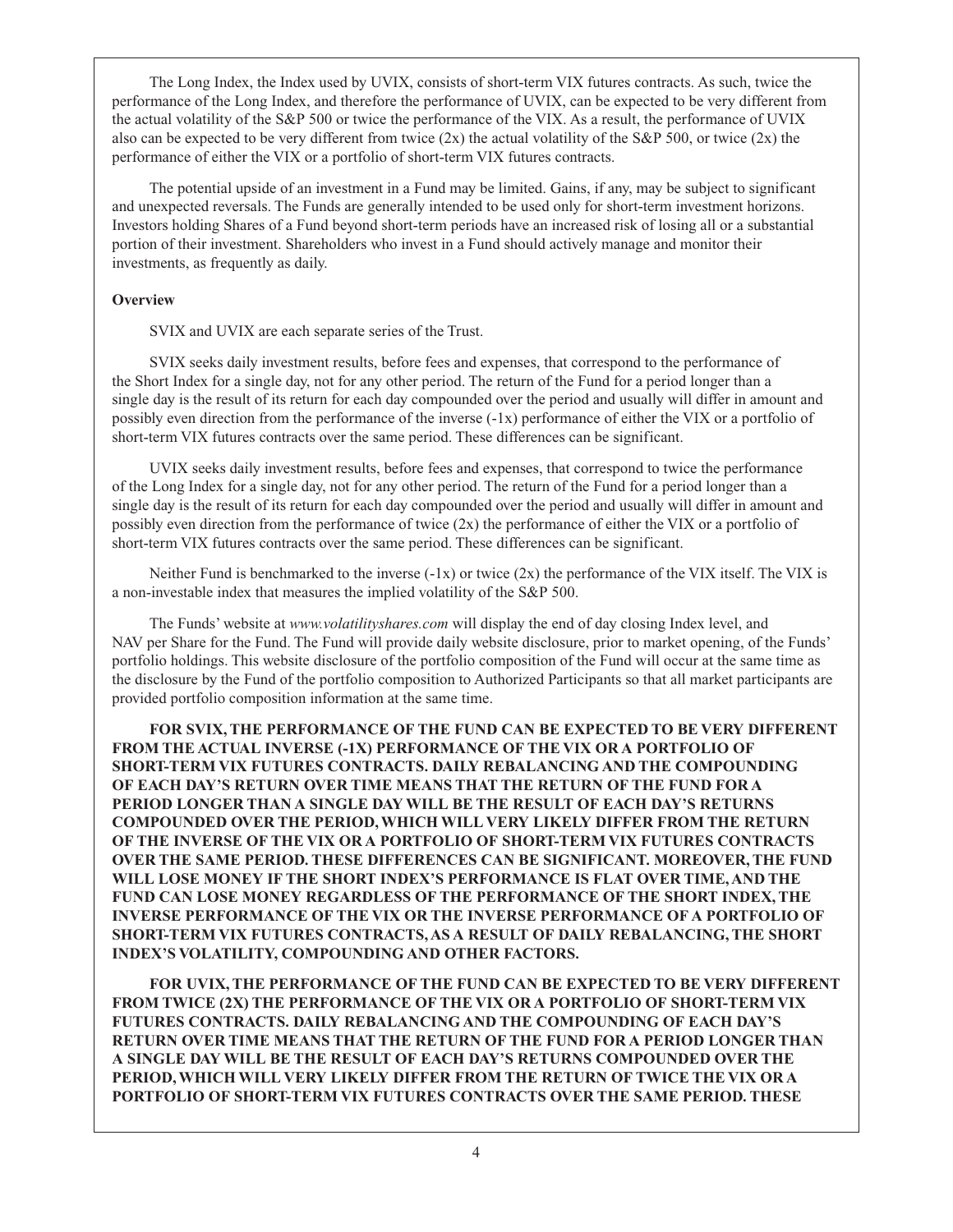# **DIFFERENCES CAN BE SIGNIFICANT. MOREOVER, THE FUND WILL LOSE MONEY IF THE LONG INDEX'S PERFORMANCE IS FLAT OVER TIME, AND THE FUND CAN LOSE MONEY REGARDLESS OF THE PERFORMANCE OF THE LONG INDEX, TWICE PERFORMANCE OF THE VIX OR TWICE THE PERFORMANCE OF A PORTFOLIO OF SHORT-TERM VIX FUTURES CONTRACTS, AS A RESULT OF DAILY REBALANCING, THE LONG INDEX'S VOLATILITY, COMPOUNDING AND OTHER FACTORS.**

# **The Funds**

The Funds intend to invest in Financial Instruments to gain the appropriate exposure to their benchmark. In the case of SVIX, its Benchmark is the Short Index. In the case of UVIX, its Benchmark is twice the Long Index. "Financial Instruments" are instruments whose value is derived from the value of an underlying asset, rate or benchmark (such asset, rate or benchmark, a "Reference Asset") and include futures contracts, options transactions, swap agreements, forward contracts and similar instruments or transactions.

In seeking to achieve each Fund's investment objective, the Sponsor uses a mathematical approach to investing. The Sponsor determines the type, quantity and mix of Financial Instruments that it believes, in combination, should produce daily returns consistent with a Fund's objective.

The Funds are not actively managed by traditional methods (*e.g.,* by effecting changes in the composition of a portfolio on the basis of judgments relating to economic, financial and market conditions with a view toward obtaining positive results under all market conditions). The Funds seek to remain fully invested at all times in Financial Instruments and money market instruments that, in combination, provide exposure to their benchmark consistent with each Fund's investment objective, even during periods in which the benchmark is flat or moving in a manner which causes the value of a Fund to decline.

The Funds invest in VIX futures contracts that exhibit complex risks associated with derivative products. Derivative products such as futures are most frequently traded by professional and sophisticated investors. Non-professional and less sophisticated inventors may not have access to the same information as professional and sophisticated VIX futures investors. Non-professional and less sophisticated investors may therefore be at a disadvantage to professional and sophisticated investors in their access to and analysis of important information about VIX futures.

The Sponsor has the power to change a Fund's investment objective, benchmark or investment strategy, and may liquidate a Fund, at any time, without shareholder approval, subject to applicable regulatory requirements.

### **Fund Rebalancing**

The Funds seek to engage in daily rebalancing to position its portfolio so that its exposure to its Benchmark is consistent with its daily investment objective. The impact of changes to the value of an Index each day will affect whether the Fund's portfolio needs to be rebalanced. Each Fund seek to position its portfolio so that its exposure to their Benchmark is consistent with its investment objective. The time and manner in which each Fund will rebalance its portfolio is defined by the Index methodology but may vary from the Index methodology depending upon market conditions and other circumstances including the potential impact of the rebalance on the price of the VIX futures contracts. The Sponsor will seek to minimize the market impact of rebalances across all exchange traded products based on VIX futures contracts ("VIX ETPs") that it sponsors on the price of VIX futures contracts by limiting the Funds' participation, on any given day, in VIX futures contracts to no more than 10% of the VIX futures contracts traded on Cboe Futures Exchange, Inc. ("CFE") during any "Rebalance Period," defined as any fifteen minute period of continuous market trading. To limit participation during periods of market illiquidity, the Sponsor, on any given day, may vary the manner and period over which all VIX ETPs it sponsors are rebalanced, and as such, the manner and period over which the Funds are rebalanced. The Sponsor believes that a Fund will enter an extended rebalance period most often during periods of extraordinary market conditions or illiquidity in VIX futures contracts. In the event that the Fund participates in an extended rebalance period, the Fund represents that it will notify the Exchange and the SEC of such participation as soon as practicable, but no later than 9:00 a.m. ET on the trading day following the event.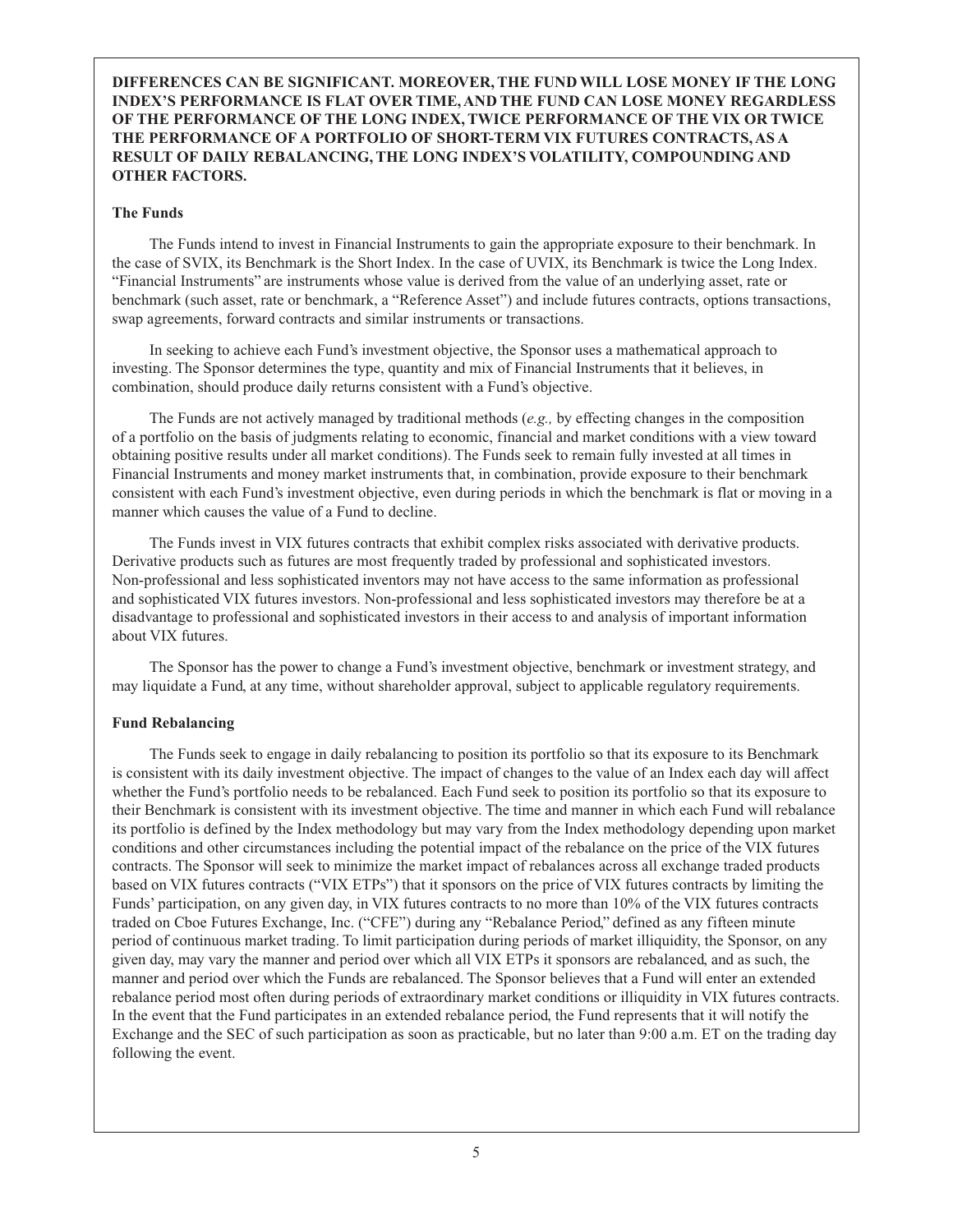### **The Short Index**

The Short Index measures the daily inverse performance of a portfolio of first and second month VIX futures contracts. This theoretical portfolio is rolled each day to maintain a consistent time to maturity of the futures contracts.

The Index is calculated daily at 4:00 p.m. (Eastern time) from the average price of the VIX futures contracts between 3.45 p.m. and 4:00 p.m. (Eastern time).

The Short Index has an inception date of November 22, 2019. The Short Index settled on March 16, 2020 41.64% below its settlement on the previous business day (its most significant single day decline from its inception through the year ended December 31, 2021).

More detailed information about the construction of the Index can be found on page 30 under *Description of the Funds' Indexes — The Short VIX Futures Index*.

### **The Long Index**

The Index measures the daily performance of long positions in a portfolio of first and second month VIX futures contracts. This theoretical portfolio is rolled each day to maintain a consistent time to maturity of the futures contracts.

The Index is calculated daily at 4:00 p.m. (Eastern time) from the average price of the VIX futures contracts between 3.45 p.m. and 4:00 p.m. (Eastern time).

The Long Index has an inception date of October 8, 2021. The Long Index settled on November 29, 2021 13.80% below its settlement on the previous business day (its most significant single day decline from its inception through the year ended December 31, 2021.

More detailed information about the construction of the Index can be found on page 31 under *Description of the Funds' Indexes — The Long VIX Futures Index*.

### **The Sponsor and the Commodity Sub-Adviser**

Volatility Shares LLC, a Delaware limited liability company, serves as the Trust's Sponsor and commodity pool operator. It will manage 100% of Fund assets. The principal office of the Sponsor and the Trust is located at 2000 PGA Boulevard, Suite 4440, Palm Beach Gardens, FL 33408. The telephone number of the Sponsor and the Trust is (866) 261-0273.

Milliman FRM serves as the Funds' commodity sub-adviser ("Commodity Sub-Adviser"). The principal office of the Commodity Sub-Adviser is 71 S. Wacker Drive, 31st Floor, Chicago, IL 60606. The Commodity Sub-Adviser will manage 100% of the Fund assets.

Neither the Trust nor the Funds are required to establish, or be overseen by, a board of directors or an audit committee of the board of directors. Accordingly, only the Funds' service providers, which are generally overseen by the Funds' Sponsor, will be providing services to the Funds.

More detailed information about the Sponsor can be found beginning on page 81 under *Service Providers — The Sponsor*. More detailed information about the Commodity Sub-Adviser can be found beginning on page 83 under *Service Providers — The Commodity Sub-Adviser*.

#### **Purchases and Sales in the Secondary Market**

Fund Shares are listed on the Exchange under the ticker symbol of SVIX and UVIX. Secondary market purchases and sales of Shares are subject to ordinary brokerage commissions and charges.

#### **Creation and Redemption Transactions**

Only an Authorized Participant may purchase (*i.e.*, create) or redeem Shares with a Fund. Authorized Participants may create and redeem Shares only in Creation Units, which are blocks of at least 10,000 Shares in a Fund. An "Authorized Participant" is a broker-dealer that is a member of a national clearing agency and that has entered into an Authorized Participant Agreement with the Sponsor. Creation Units are offered to Authorized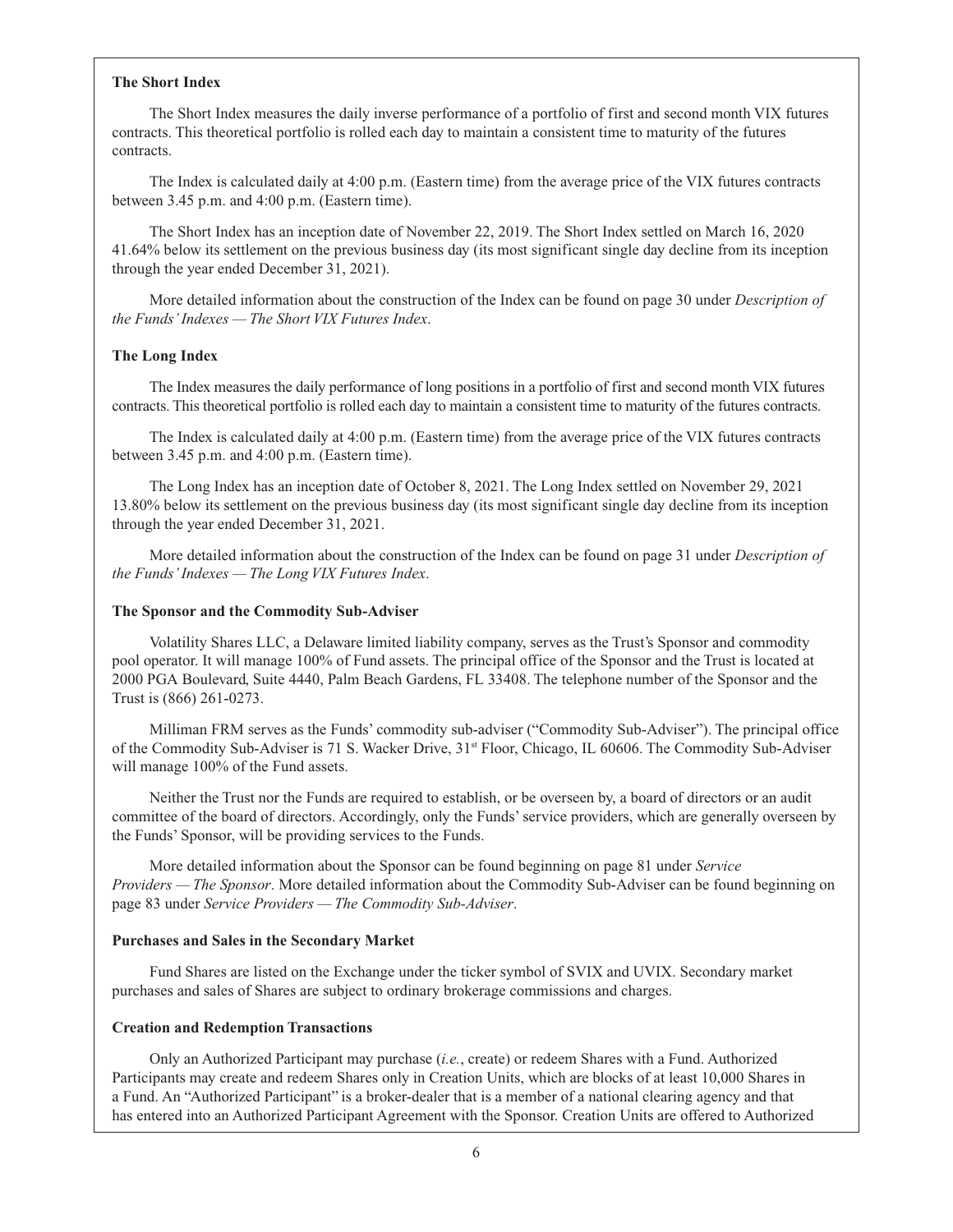Participants at a Fund's NAV. Creation Units in a Fund are expected to be created when there is sufficient demand for Shares in the Fund that the market price per Share is at a premium to the NAV per Share. Authorized Participants will likely sell such Shares to the public at prices that are expected to reflect, among other factors, the trading price of the Shares and the supply of and demand for the Shares at the time of sale. Similarly, it is expected that Creation Units will be redeemed when the market price per Share of a Fund is at a discount to the NAV per Share. The Sponsor expects that the exploitation of such arbitrage opportunities by Authorized Participants and their clients will tend to cause the public trading price of the Shares to track the NAV per Share of a Fund over time. Retail investors seeking to purchase or sell Shares on any day effect such transactions in the secondary market at the market price per Share, rather than in connection with the creation or redemption of Creation Units.

A creation transaction, which is subject to acceptance by the Marketing Agent, generally takes place when an Authorized Participant deposits a specified amount of cash (unless as provided otherwise in this Prospectus) in exchange for a specified number of Creation Units. Similarly, Shares can be redeemed only in Creation Units, generally for cash (unless as provided otherwise in this Prospectus). Except when aggregated in Creation Units, Shares are not generally redeemable individually. The prices at which creations and redemptions occur are based on the next calculation of the NAV after an order is received in proper form, as described in the Authorized Participant Agreement and the related Authorized Participant Procedures Handbook. The manner by which Creation Units are purchased and redeemed is governed by the terms of this Prospectus, the Authorized Participant Agreement and Authorized Participant Procedures Handbook. Creation and redemption orders are not effective until accepted by the Marketing Agent and may be rejected or revoked. By placing a purchase order, an Authorized Participant agrees to deposit cash (unless as provided otherwise in this Prospectus) with the Funds' Custodian.

Creation and redemption transactions must be placed each day the Marketing Agent by the create/redeem cut-off time (stated below) to receive that day's NAV, or earlier if, for example, the Exchange or other exchange material to the valuation or operation of a Fund closes before such cut-off time. See the section entitled *"Net Asset Value"* for additional information about NAV calculations.

| <b>Create/Redeem Cut-off</b> | <b>NAV Calculation Time</b> |  |  |
|------------------------------|-----------------------------|--|--|
| $2:00$ p.m. (Eastern Time)   | 4:00 p.m. (Eastern Time)    |  |  |

### **Breakeven Amounts**

The Funds will be profitable only if returns from the Funds' investments exceed their "breakeven amount." The Estimated breakeven amount is set forth in the table below. The estimated breakeven amount represents the estimated amount of trading income that the Funds would need to achieve during one year to offset the Funds' estimated fees, costs and expenses, net of any interest income earned by the Funds on their investments. Estimated amounts do not represent actual results, which may be different. It is not possible to predict whether the Funds will break even at the end of the first twelve months of an investment or any other period. See section *"Charges — Breakeven Tables,"* for more detailed tables showing Breakeven Amounts.

| <b>Fund Name</b>                                                 | <b>Breakeven</b><br>Amount<br>$\frac{6}{6}$ Per<br>Annum<br>of Average<br>Daily NAV)* | <b>Assumed</b><br>Selling<br>Price<br>Per Shares* | <b>Breakeven</b><br>Amount<br>(\$ for the<br><b>Assumed</b><br><b>Selling Price</b><br>Per Shares)* |
|------------------------------------------------------------------|---------------------------------------------------------------------------------------|---------------------------------------------------|-----------------------------------------------------------------------------------------------------|
|                                                                  | $1.98\%$ \$                                                                           | 15.00                                             | 0.30                                                                                                |
| $2x$ Long VIX Futures ETF (UVIX) $\dots \dots \dots \dots \dots$ | $2.78\%$ \$                                                                           | 15.00                                             | 0.42                                                                                                |

The breakeven analysis set forth in this table assumes that the Shares have a constant NAV equal to the amount shown. The amount approximates the NAV of such Shares on December 31, 2021. The actual NAV of the Fund differs and is likely to change on a daily basis. The numbers in this chart have been rounded to the nearest 0.01.

### **Important Tax Information**

Please note that the Funds will distribute to shareholders a Schedule K-1 that will contain information regarding the income and expense items of a Fund. The Schedule K-1 is a complex form and shareholders may find that preparing tax returns may require additional time or may require the assistance of an accountant or other tax preparer, at an additional expense to the shareholder.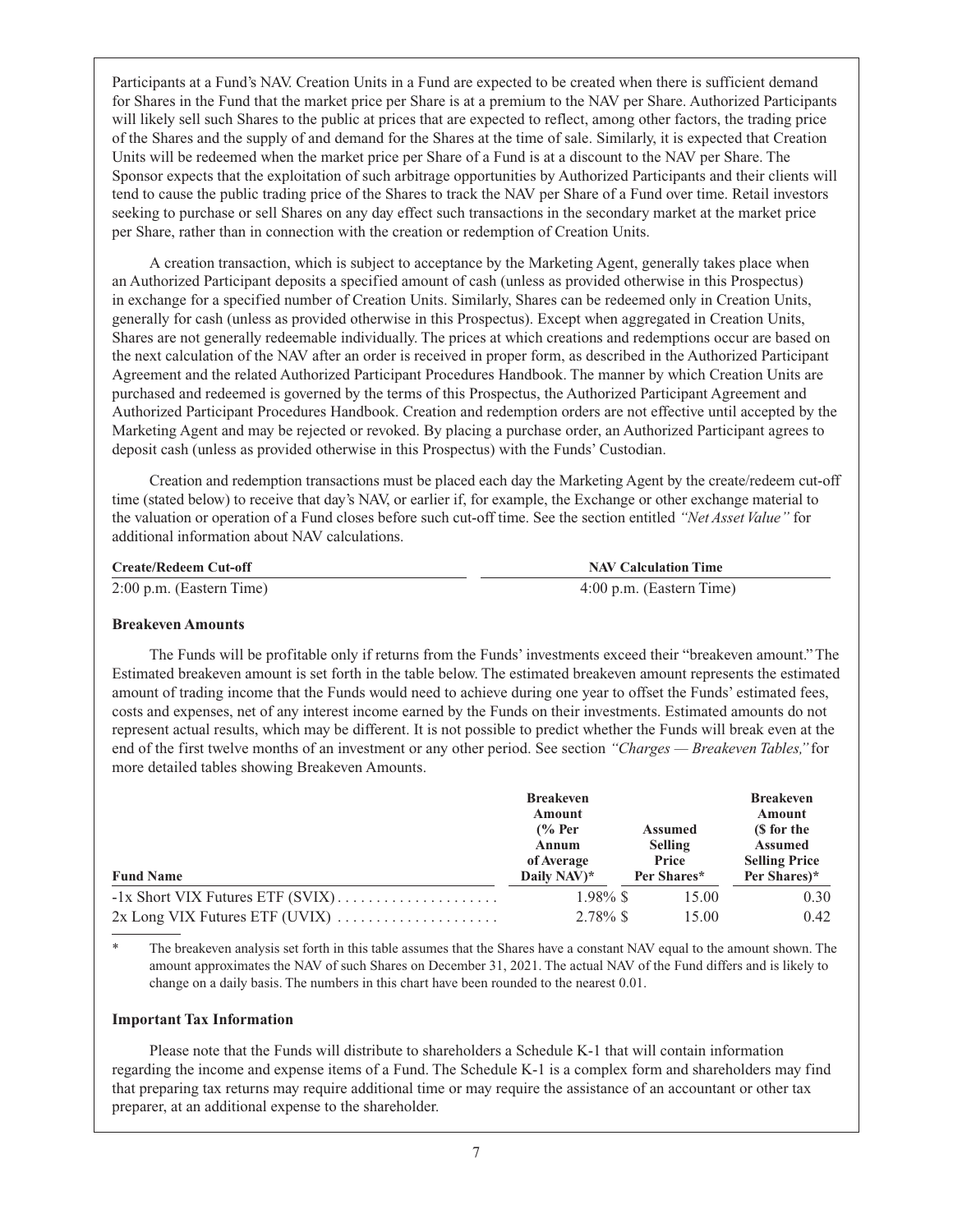### **RISK FACTORS**

*The Funds may be highly volatile and generally are intended for short-term investment purposes only.*

*Investing in the Funds involves significant risks not applicable to other types of investments. You could potentially lose the full principal value of your investment within a single day. Before you decide to purchase any Shares, you should consider carefully the risks described below together with all of the other information included in this Prospectus, as well as information found in documents incorporated by reference in this Prospectus.*

*These risk factors may be amended, supplemented or superseded from time to time by risk factors contained in any periodic report, prospectus supplement, post-effective amendment or in other reports filed with the SEC in the future.*

### **Risks Specific to the Funds**

In addition to the risks described elsewhere in this *"Risk Factors"* section, the following risks apply to the Funds.

### *Special Note Regarding Recent Market Events*

From time to time, global financial markets experience periods of unprecedented turmoil. During these periods, the financial sector may result in reduced or altered liquidity in the markets and an unusually high degree of volatility, both domestically and internationally. In addition, events such as earthquakes, hurricanes, epidemics and pandemics and other unforeseen natural or human disasters, may have broad adverse social, political, and economic effects on the global economy, which could negatively impact the value of a Fund's investments. The potential for market turbulence may have an adverse effect on the value of a Fund's investments.

In the past (between 2007 and 2009) and more recently in 2020, instability in the financial markets led the United States and other governments to take a number of unprecedented actions designed to support certain financial and other institutions and certain segments of the financial markets. Federal, state, and foreign governments, regulatory agencies and self-regulatory organizations ("Regulatory Bodies") have taken, and could take in the future, actions that affect the regulation of the instruments in which a Fund invests, or the issuers of such instruments, in ways that are unforeseeable. Such legislation or regulation could limit a Fund's ability to achieve its investment objective. There also is no assurance that Regulatory Bodies will intervene in these or similar matters or events in the future. Any lack of intervention by such Regulatory Bodies also could have an impact on Fund performance and limit a Fund's ability to achieve its investment objective.

Recent market volatility, particularly from January 2020 through May 2020, that is seemingly the result of the negative impacts of COVID-19 on global and domestic markets and the response thereto by governments and their central banks, has acutely affected the performance of the Index over those periods.

The following chart shows the performance of the Long Index and the Short Index (each from the first full calendar month of performance after their inception) and the VIX, all through the year-ended December 2021. The Short Index has an inception date of November 22, 2019. The Long Index has an inception date of October 8, 2021.

|                                                                                                        | Long         | <b>Short</b> | VIX-        |  |
|--------------------------------------------------------------------------------------------------------|--------------|--------------|-------------|--|
| <b>Month</b>                                                                                           | <b>Index</b> | Index        |             |  |
|                                                                                                        |              | 5.79%        | $9.19\%$    |  |
|                                                                                                        |              | $(9.91)\%$   | 36.72%      |  |
|                                                                                                        |              | $(38.62)\%$  | 112.90%     |  |
|                                                                                                        |              | $(68.18)\%$  | 33.48%      |  |
|                                                                                                        |              | $13.74\%$    | $(36.22)\%$ |  |
|                                                                                                        |              | $6.82\%$     | $(19.44)\%$ |  |
| June 2020 $\ldots \ldots \ldots \ldots \ldots \ldots \ldots \ldots \ldots \ldots \ldots \ldots \ldots$ |              | $(15.52)\%$  | $10.61\%$   |  |
|                                                                                                        |              | $14.77\%$    | $(19.62)\%$ |  |
|                                                                                                        |              | 5.82%        | 7.97%       |  |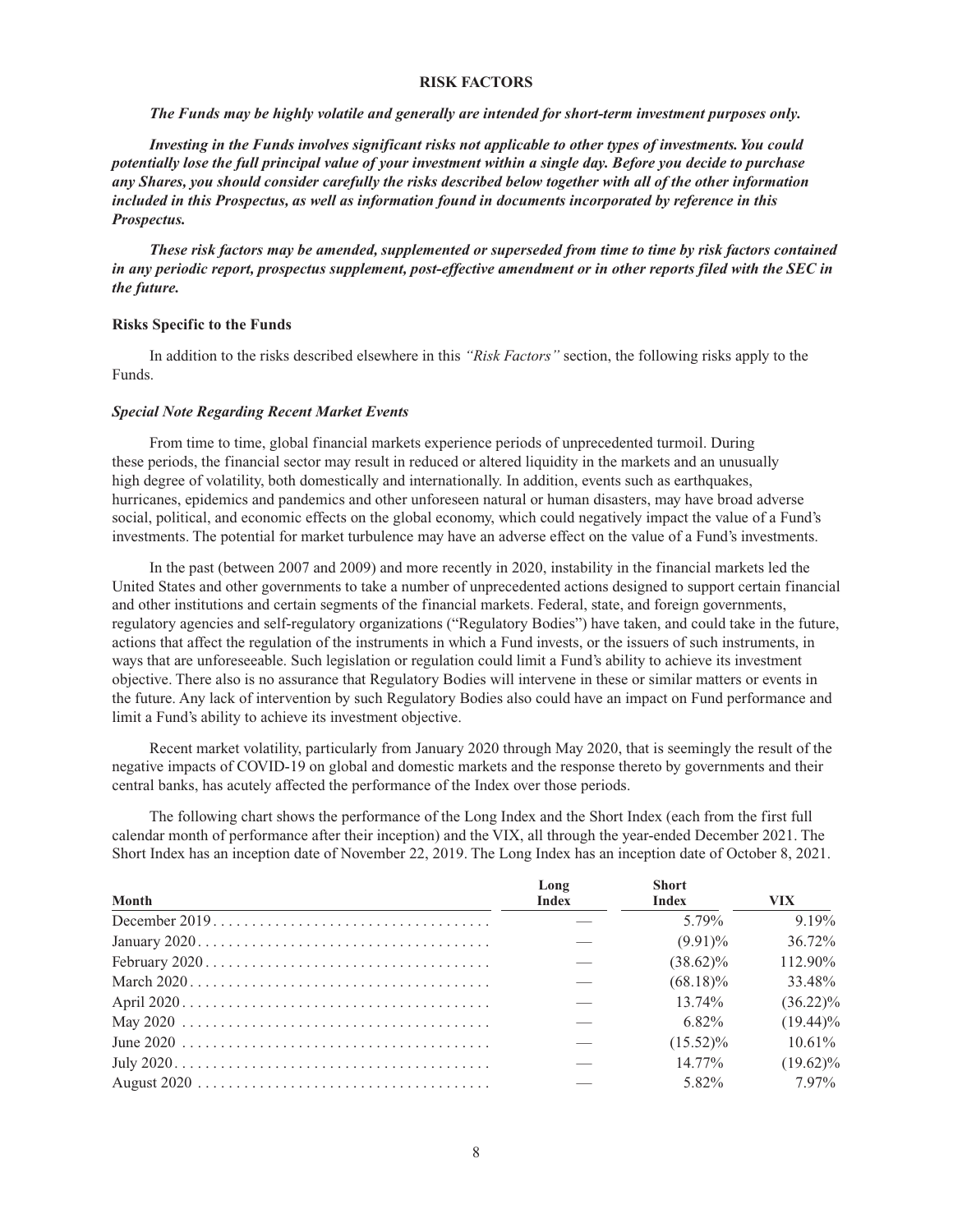|              | Long         | <b>Short</b> | <b>VIX</b>  |  |
|--------------|--------------|--------------|-------------|--|
| <b>Month</b> | <b>Index</b> | <b>Index</b> |             |  |
|              |              | $2.06\%$     | $(0.15)\%$  |  |
|              |              | $(11.99)\%$  | 44.18%      |  |
|              |              | 49.23%       | $(45.90)\%$ |  |
|              |              | $1.27\%$     | $10.60\%$   |  |
|              |              | $(26.02)\%$  | 45.45%      |  |
|              |              | 24.86%       | $(15.53)\%$ |  |
|              |              | 34.77%       | $(30.59)\%$ |  |
|              |              | $10.93\%$    | $(4.07)\%$  |  |
|              |              | $6.24\%$     | $(9.94)\%$  |  |
|              |              | 14.17%       | $(5.55)\%$  |  |
|              |              | $(8.16)\%$   | 15.22%      |  |
|              |              | 15.57%       | $(9.65)\%$  |  |
|              |              | $(12.07)\%$  | 40.41%      |  |
|              |              | 27.60%       | $(29.73)\%$ |  |
|              | 18.64%       | $(24.77)\%$  | 67.22%      |  |
|              | $(26.93)\%$  | 28.75%       | $(36.67)\%$ |  |

*Due to the compounding of daily returns, the Funds' returns over a period longer than a single day will likely differ in amount and possibly even direction from: i) in the case of SVIX, the inverse performance of the VIX or a portfolio of short VIX futures contracts over the same period; and ii) in the case of UVIX, twice the performance of the VIX or a portfolio of long VIX futures contracts over the same period.*

SVIX has an investment objective to seek daily investment results, before fees and expenses, that track the Short Index, which is designed to express the daily inverse performance of a theoretical portfolio of first and second month VIX futures contracts. The Fund seeks investment results for a single day only, as measured from NAV calculation time to NAV calculation time, and not for any other period (see *"Summary — Creation and Redemption Transactions"* for the typical NAV calculation time of the Fund). The return of the Fund for a period longer than a single day is the result of its return for each day compounded over the period and usually will differ from the return the inverse (-1x) performance of either the VIX or a portfolio of short positions in VIX futures contracts over the same period.

UVIX seeks daily investment results, before fees and expenses, that correspond to twice the performance of the Long Index, which measures the daily performance of long positions in a theoretical portfolio of first and second month VIX futures contracts. The Fund seeks investment results for a single day only, as measured from NAV calculation time to NAV calculation time, and not for any other period (see *"Summary — Creation and Redemption Transactions"* for the typical NAV calculation time of the Fund). The return of the Fund for a period longer than a single day is the result of its return for each day compounded over the period and usually will differ from twice (2x) the return of either the VIX or a portfolio of long positions in VIX futures contracts over the same period.

Compounding is the cumulative effect of applying investment gains and losses and income to the principal amount invested over time. Gains or losses experienced over a given period will increase or reduce the principal amount invested from which the subsequent period's returns are calculated. The effect of compounding becomes more pronounced as index volatility and holding period increase. The impact of compounding will impact each shareholder differently depending on the period of time an investment in a Fund is held and the volatility of the Index during the holding period of an investment in Shares of the Fund.

Each Fund will lose money if its Index's performance is flat over time, and a Fund can lose money regardless of the performance of the Index, as a result of daily rebalancing, fees, the Index's volatility, compounding and other factors. Longer holding periods, higher index volatility, inverse exposure and leverage each affect the impact of compounding on a Fund's returns. Daily compounding of a Fund's investment returns can dramatically and adversely affect performance, especially during periods of high volatility. Volatility has a negative impact on a Fund's performance and the volatility of the Index may be at least as important to the Fund's return for a period as the return of an Index.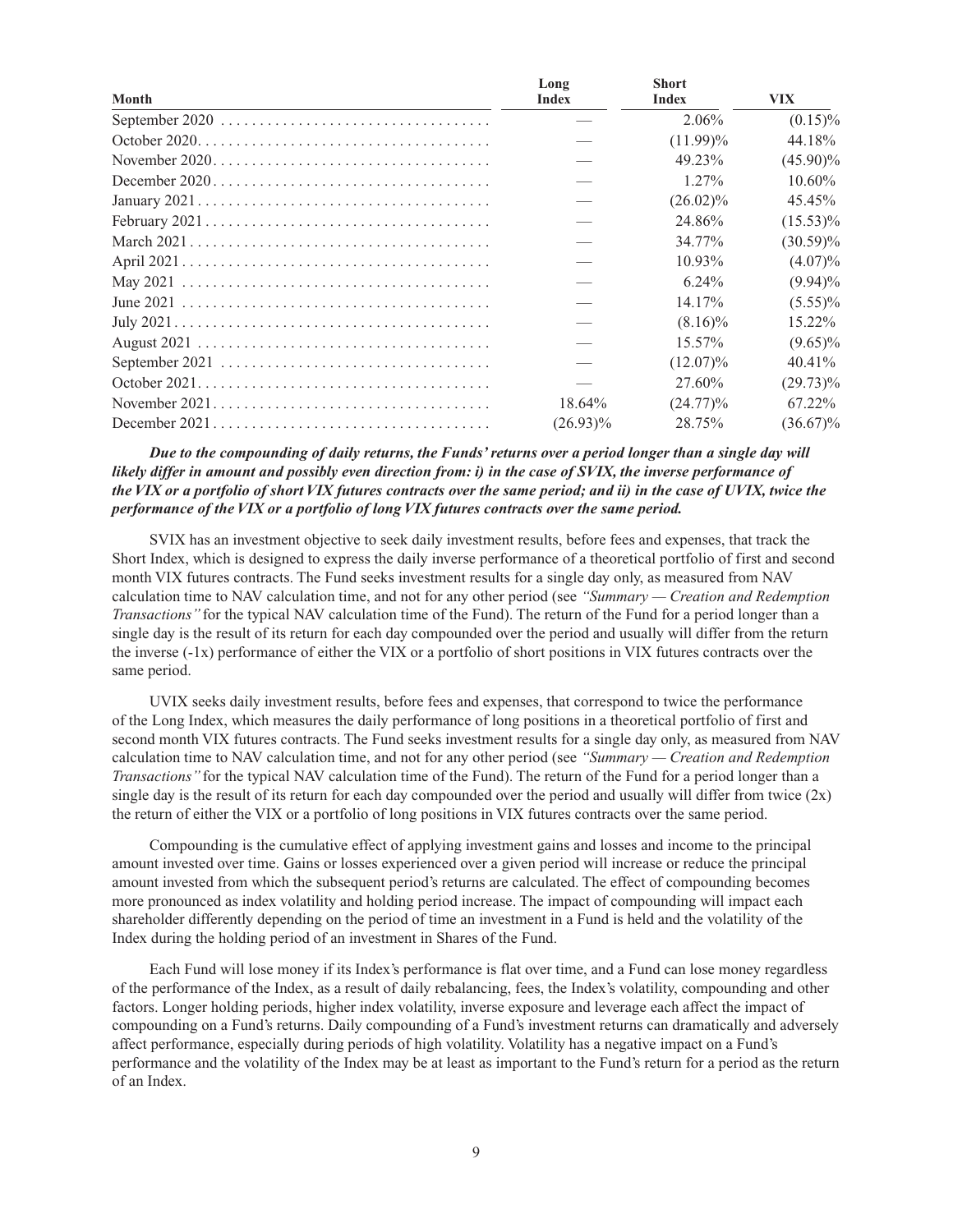The Funds are not appropriate for all investors and presents significant risks not applicable to other types of funds. An investor should only consider an investment in a Fund if he or she understands the consequences of seeking investment results for a single day. Shareholders who invest in a Fund should actively manage and monitor their investments, as frequently as daily.

#### *Correlation risk.*

In order to achieve a high degree of correlation with its Benchmark, each Fund seeks to rebalance its portfolio daily to keep exposure consistent with its investment objective. Being materially under or overexposed to the Benchmark may prevent a Fund from achieving a high degree of correlation with that Benchmark. Market disruptions or closures, large movements of assets into or out of a Fund, large rebalances, regulatory restrictions, cash drag from uninvested cash, market volatility, accountability levels, position limits, margin requirements, and daily price fluctuation limits set by the exchanges and other factors will adversely affect a Fund's ability to adjust exposure to requisite levels. The target amount of portfolio exposure may be impacted by changes to the value of a Fund's Index each day. Other things being equal, more significant movement, up or down, will require more significant adjustments to a Fund's portfolio. Because of this, it is unlikely that a Fund will be perfectly exposed at the end of each day, and the likelihood of being materially under- or overexposed is higher on days when the index levels are volatile at or near the close of the trading day. These risks are particularly acute for a Fund due to the high degree of volatility in VIX futures contracts.

#### *Risk of after-market or overnight events impacting the next opening market price.*

Global and domestic, political, social or economic events that occur after the end of trading of Fund Shares on domestic Exchanges can have a significant impact on the market price of Fund Shares when the trading of Fund Shares resumes on the following day.

## *Changes to an Index and the daily rebalancing of a Fund may impact trading in the underlying futures contracts.*

Changes to an Index and daily rebalancing may cause a Fund to adjust its portfolio positions. This trading activity will contribute to the trading volume of the underlying futures contracts and may adversely affect the market price of such underlying futures contracts.

#### *Market price risk.*

The intraday performance of Shares traded in the secondary market generally will be different from the performance of a Fund when measured from one NAV calculation-time to the next.

# *Each Fund seeks to achieve its investment objective even during periods when the performance of an Index is flat or when an Index is moving in a manner that may cause the value of a Fund to decline.*

Each Fund is not actively managed by traditional methods (*e.g.*, by effecting changes in the composition of a portfolio on the basis of judgments relating to economic, financial and market considerations with a view toward obtaining positive results under all market conditions). Each Fund seeks to remain fully invested at all times in Financial Instruments and money market instruments that, in combination, provide exposure to the Benchmark consistent with each Fund's investment objective. This is the case even during periods in which an Index is flat or moving in a manner which causes the value of the Fund to decline. Each Fund can lose money regardless of the performance of its Benchmark, due to the effects of daily rebalancing, volatility, fees, compounding and other factors.

# *A number of factors may affect a Fund's ability to produce returns that correlate to the returns of its Benchmark.*

While each Fund seeks to meet its investment objective, there is no guarantee it will do so. Factors that may affect a Fund's ability to meet its investment objective include: (1) the Sponsor's or Commodity Sub-Adviser's ability to purchase and sell Financial Instruments in a manner that correlates to the Fund's objective; (2) an imperfect correlation between the performance of the Financial Instruments held by the Fund and the performance of the Index; (3) bid-ask spreads on such Financial Instruments; (4) fees, expenses, transaction costs, financing costs and margin requirements associated with the use of Financial Instruments and commission costs; (5) holding or trading Financial Instruments in a market that has become illiquid or disrupted; (6) the Fund's Share prices being rounded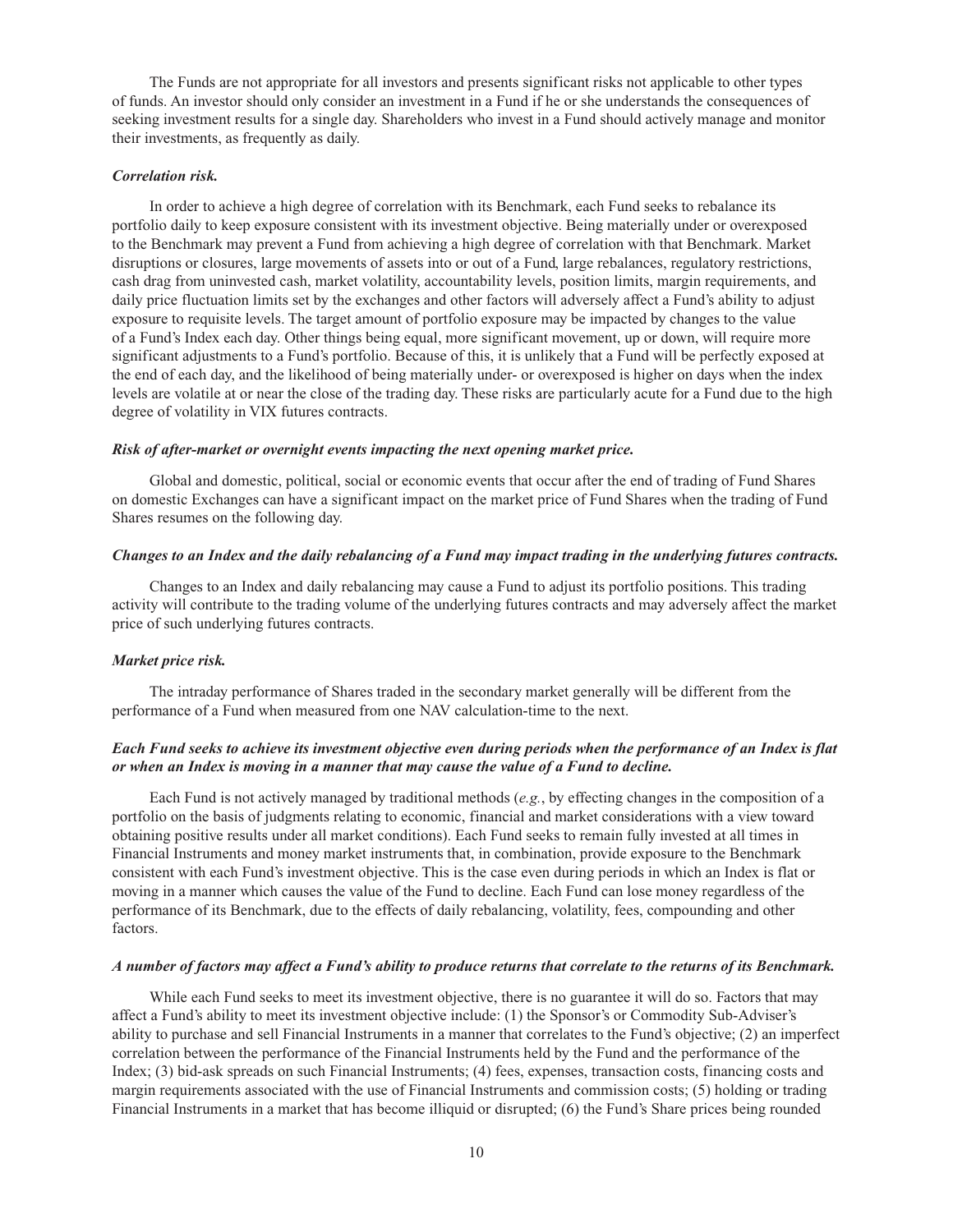to the nearest cent and/or valuation methodologies; (7) changes to the Index that are not disseminated in advance; (8) the need to conform the Fund's portfolio holdings to comply with investment restrictions or policies or regulatory or tax law requirements; (9) early and unanticipated closings of the markets on which the holdings of the Fund trade, resulting in the inability of the Fund to execute intended portfolio transactions; (10) accounting standards; and (11) differences caused by the Fund obtaining exposure to only a representative sample of the components of the Index, overweighting or underweighting certain components of the Index or obtaining exposure to assets that are not included in the Index; (12) the inability of the Fund to fully invest cash received in exchange for Creation Unit purchases, resulting in cash drag; and (13) the inability to fully access the VIX futures contract market because of the limitation described under "Summary — Fund Rebalancing" on p. 17.

Being materially under- or overexposed to a Fund's Benchmark may prevent a Fund from achieving a high degree of correlation with its Benchmark. Market disruptions or closures, large movements of assets into or out of a Fund, large rebalances, regulatory restrictions, or market volatility and other factors will adversely affect the Fund's ability to maintain a high degree of correlation.

### *Possible illiquid markets may cause or exacerbate losses.*

Financial Instruments cannot always be liquidated at the desired price. It is difficult to execute a trade at a specific price when there is a relatively small volume of buy and sell orders in a market. Market disruptions or volatility can also make it difficult to liquidate a position or find a swap counterparty at a reasonable cost.

Market illiquidity may cause losses for a Fund. The large size of the positions which a Fund may acquire increases the risk of illiquidity by both making their positions more difficult to liquidate and increasing the losses incurred while trying to do so. Any type of disruption or illiquidity will potentially be exacerbated due to the fact that a Fund will typically invest in Financial Instruments related to a single benchmark, which in many cases is highly concentrated. Limits imposed by counterparties, exchanges or other regulatory organizations, such as accountability levels, position limits and daily price fluctuation limits, may contribute to a lack of liquidity with respect to some Financial Instruments.

### *Fees are charged regardless of a Fund's returns and may result in depletion of assets.*

Each Fund is subject to the fees and expenses described herein which are payable irrespective of the Fund's returns, as well as the effects of commissions, trading spreads, and embedded financing, borrowing costs and fees associated with swaps, futures contracts, and costs relating to the purchase of U.S. Treasury securities or similar high credit quality, short-term fixed-income or similar securities. These fees and expenses have a negative impact on Fund returns.

# *The policies of S&P and the CBOE and changes that affect the composition and valuation of the S&P 500, the VIX or an Index could affect the value of an investment in the Shares.*

The policies of S&P and the CBOE concerning the calculation of the level of the S&P 500, the VIX and each Index, and any additions, deletions or substitutions of equity securities, options or futures contracts in the above indexes, respectively, and the manner in which changes affecting the equity securities, options contracts or futures contracts are reflected in the indexes outlined above, could affect the level of such indexes and, therefore, the value of the Shares. S&P can add, delete or substitute the equity securities underlying the S&P 500 or make other methodological changes that could change the level of the S&P 500. S&P and CBOE can also add, delete or substitute the futures contracts underlying the Index or make other methodological changes that could change the level of an Index. The changing of equity securities included in the S&P 500 may affect the S&P 500, as a newly added equity security may perform better or worse than the equity security or securities it replaces. Such a change may also affect the value of the put and call options used to calculate the level of the VIX. The changing of the futures contracts underlying the Index may affect the performance of an Index in similar ways. Additionally, S&P and CBOE may alter, discontinue or suspend calculation or dissemination of the S&P 500 or an Index. Any of these actions could adversely affect the value of the Shares. S&P and CBOE have no obligation to consider shareholder interests in calculating or revising the S&P 500 or an Index. The CBOE can make methodological changes to the calculation of the VIX that could affect the value of VIX futures contracts and, consequently, the value of the Shares. There can be no assurance that the CBOE will not change the VIX calculation methodology in a way which may affect the value of the Shares. Additionally, the CBOE may alter, discontinue or suspend calculation or dissemination of the VIX and/or the exercise settlement value. Any of these actions could adversely affect the value of the Shares.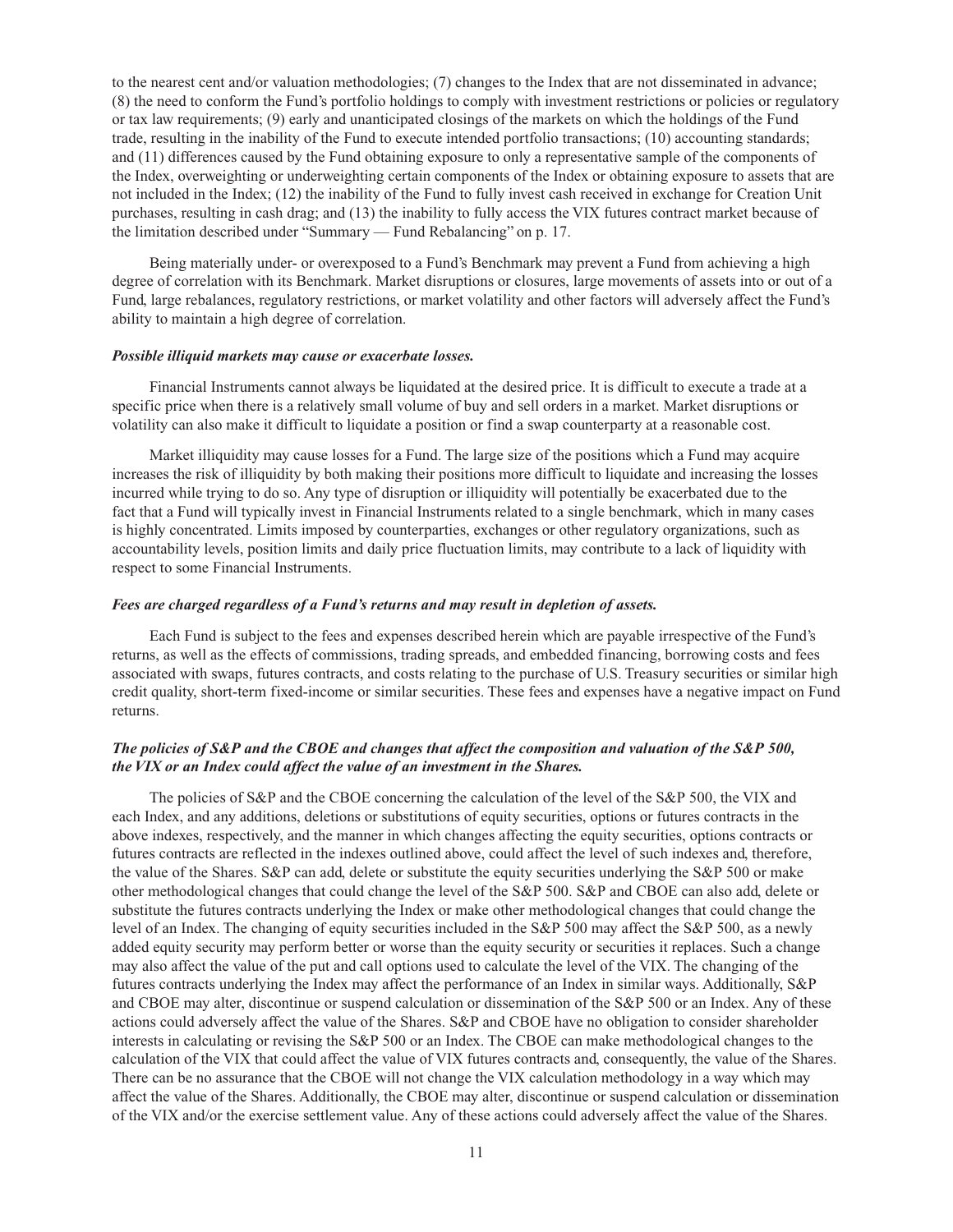Calculation of an Index may not be possible or feasible under certain events or circumstances that are beyond the reasonable control of the Sponsor, which in turn may adversely impact both the Index and/or the Shares, as applicable. Additionally, Index calculations may be disrupted by rollover disruptions, rebalancing disruptions and/or market emergencies, which may have an adverse effect on the value of the Shares.

Additionally, the Short Index is a relatively new index — with an inception date of November 22, 2019 — and no currently operating fund or account yet seeks to track the Short Index. The Long Index is a new index — with an inception date of October 8, 2021 and no currently operating fund or account yet seeks to track the Long Index or an inverse or leveraged version of it. There is the risk that, as a result of the limited operational history of each Index, a Fund may have more difficulty tracking the Index than an index that has had a long operational history.

### *Each Fund may be subject to counterparty risks.*

The Funds may use derivatives such as swap agreements and options (collectively referred to herein as "derivatives") in the manner described herein as a means to achieve its investment objective. The use of derivatives by the Funds exposes them to counterparty risks.

# Regulatory Treatment

Derivatives are generally traded in over-the-counter ("OTC") markets and have only recently become subject to comprehensive regulation in the United States. Cash-settled forwards are generally regulated as "swaps", whereas physically settled forwards are generally not subject to regulation or subject to the federal securities laws (in the case of securities).

Title VII of the Dodd-Frank Act (as defined below) ("Title VII") created a regulatory regime for derivatives, with the Commodity Futures Trading Commission (the "CFTC") responsible for the regulation of swaps and the SEC responsible for the regulation of "security-based swaps." The SEC requirements have largely yet to be made effective, but the CFTC requirements are largely in place. The CFTC requirements have included rules for some of the types of transactions in which the Funds will engage, including mandatory clearing and exchange trading for certain categories of swaps, reporting, and margin for uncleared swaps. Title VII also created new categories of regulated market participants, such as "swap dealers," "security-based swap dealers," "major swap participants," and "major security-based swap participants" who are, or will be, subject to significant new capital, registration, recordkeeping, reporting, disclosure, business conduct and other regulatory requirements. The regulatory requirements under Title VII continue to be developed and there may be further modifications that could impact materially and adversely the Funds, the markets in which the Funds trade and the counterparties with which the Funds engage in transactions.

As noted, the CFTC rules do not apply to all of the physically settled forward contracts entered into by the Funds. Investors, therefore, may not receive the protection of CFTC regulation or the statutory scheme of the Commodities Exchange Act of 1934 ("CEA") in connection with the Funds' physically settled forward contracts. The lack of regulation in these markets could expose investors to significant losses under certain circumstances, including in the event of trading abuses or financial failure by participants.

#### Counterparty Credit Risk

Each Fund will be subject to the credit risk of the counterparties to derivatives. In the case of cleared derivatives, each Fund will have credit risk to the clearing corporation in a similar manner as each Fund would for futures contracts. In the case of uncleared derivatives, each Fund will be subject to the credit risk of the counterparty to the transaction — typically a single bank or financial institution. As a result, each Fund is subject to increased credit risk with respect to the amount it expects to receive from counterparties to uncleared derivatives entered into as part of the Fund's principal investment strategy. If a counterparty becomes bankrupt or otherwise fails to perform its obligations due to financial difficulties, a Fund could suffer significant losses on these contracts and the value of an investor's investment in the Fund may decline.

Each Fund generally requires that the counterparties for the Fund agree to post collateral for the benefit of the Fund, marked to market daily, subject to certain minimum thresholds. To the extent any such collateral is insufficient or there are delays in accessing the collateral, each Fund will be exposed to counterparty risk as described above, including possible delays in recovering amounts as a result of bankruptcy proceedings. Each Fund typically enters into transactions only with major, global financial institutions.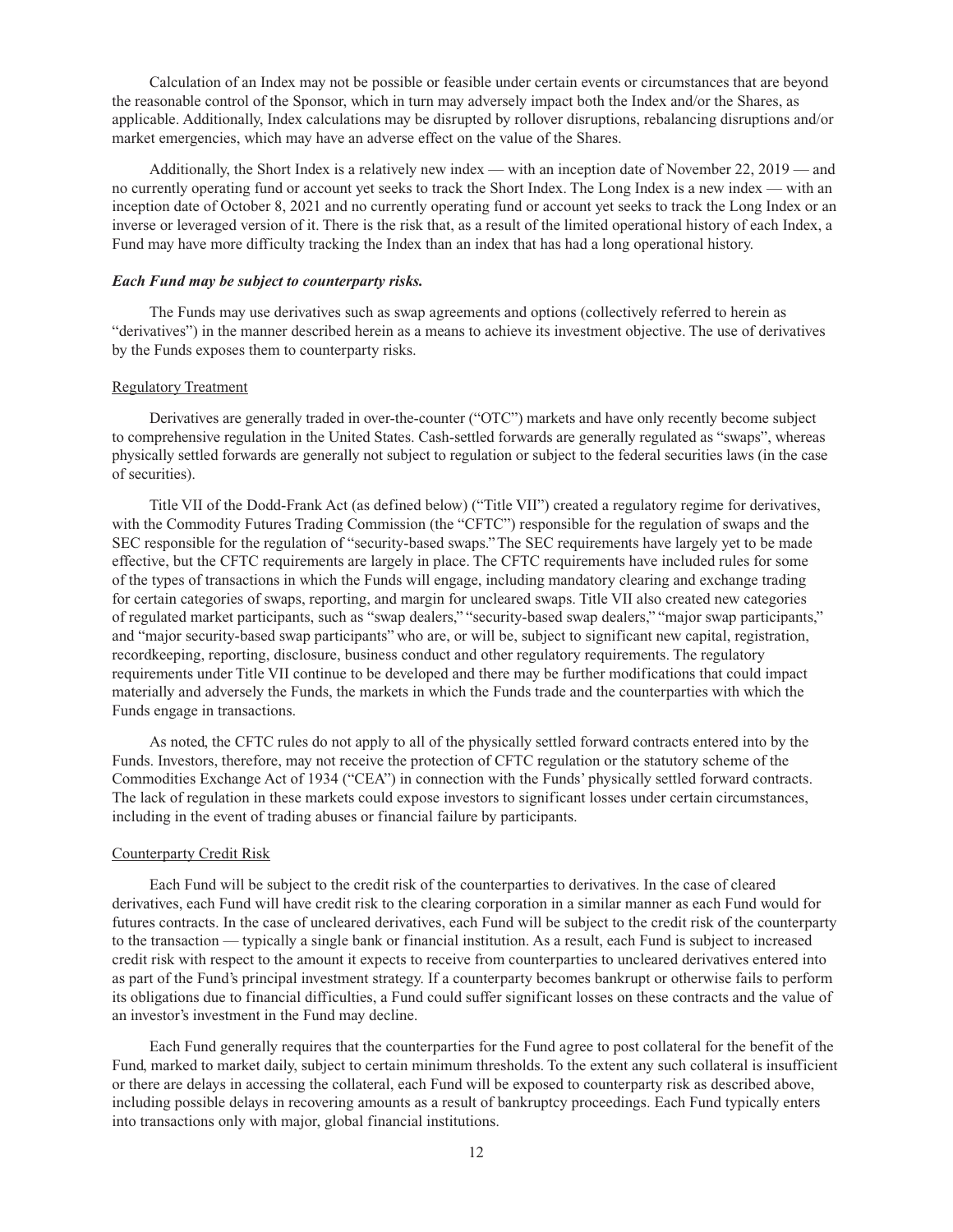OTC derivatives of the type that may be utilized by each Fund are generally less liquid than futures contracts because they are not traded on an exchange, do not have uniform terms and conditions, and are generally entered into based upon the creditworthiness of the parties and the availability of credit support, such as collateral, and in general, are not transferable without the consent of the counterparty. These agreements contain various conditions, events of default, termination events, covenants and representations. The triggering of certain events or the default on certain terms of the agreement could allow a party to terminate a transaction under the agreement and request immediate payment in an amount equal to the net positions owed to the party under the agreement. For example, if the level of each Fund's Benchmark has a dramatic intraday move that would cause a material decline in the Fund's NAV, the terms of the swap may permit the counterparty to immediately close out the transaction with the Fund. In that event, it may not be possible for a Fund to enter into another swap or to invest in other Financial Instruments necessary to achieve the desired exposure consistent with the Fund's objective. This, in turn, may prevent a Fund from achieving its investment objective, particularly if the level of the Fund's Benchmark reverses all or part of its intraday move by the end of the day.

In addition, cleared derivatives benefit from daily marking-to-market and settlement, and segregation and minimum capital requirements applicable to intermediaries. To the extent a Fund enters into cleared swap transactions, the Fund will deposit collateral with a Futures Commission Merchant ("FCM") in cleared swaps customer accounts, which are required by CFTC regulations to be separate from its proprietary collateral posted for cleared swaps transactions. Cleared swap customer collateral is subject to regulations that closely parallel the regulations governing customer segregated funds for futures transactions (described above) but provide certain additional protections to cleared swaps collateral in the event of a clearing broker or clearing broker customer default. For example, in the event of a default of both the clearing broker and a customer of the clearing broker, a clearing house is only permitted to access the cleared swaps collateral in the legally separate (but operationally comingled) account of the defaulting cleared swap customer of the clearing broker, as opposed to the treatment of customer segregated funds, under which the clearing house may access all of the commingled customer segregated funds of a defaulting clearing broker. Uncleared derivatives entered into directly between two counterparties do not necessarily benefit from such protections, particularly if entered into with an entity that is not registered as a "swap dealer" with the CFTC. This exposes a Fund to the risk that a counterparty will not settle a transaction in accordance with its terms and conditions because of a dispute over the terms of the contract (whether or not bona fide) or because of a credit or liquidity problem, thus causing the Fund to suffer a loss.

Each counterparty and/or any of its affiliates may be an Authorized Participant or shareholder of a Fund, subject to applicable law.

The counterparty risk for cleared derivatives transactions is generally lower than for uncleared OTC derivatives. Once a transaction is cleared, the clearing organization is substituted and is a Fund's counterparty on the derivative. The clearing organization guarantees the performance of the other side of the derivative. Nevertheless, some risk remains, as there is no assurance that the clearing organization, or its members, will satisfy its obligations to a Fund.

#### *Risks Related to a Fund's Investments in Options*

Transactions in options generally require less capital than equivalent stock transactions. They may return smaller dollar figures but a potentially greater percentage of the investment than equivalent stock transactions.

The potential profit is limited to the premium received for the contract. The potential loss is often unlimited. While leverage means the percentage returns can be significant, the amount of cash required is smaller than equivalent stock transactions. It is possible to lose the entire principal invested, and sometimes more. As an options holder, a Fund risks the entire amount of the premium it pays. But as an options writer, it takes on a much higher level of risk. For example, if the Fund writes an uncovered call, it faces unlimited potential loss, since there is no cap on how high a stock price can rise. When buying options, a Fund risks losing the premium paid, plus commissions and fees.

#### *Each Fund may change its investment objective, Index, Benchmark and strategies at any time.*

The Sponsor has the authority to change each Fund's investment objective, Index, Benchmark or investment strategy at any time without shareholder approval. Although such changes may be subject to applicable regulatory approvals, the Sponsor may determine to operate a Fund in accordance with its new investment objective, Index,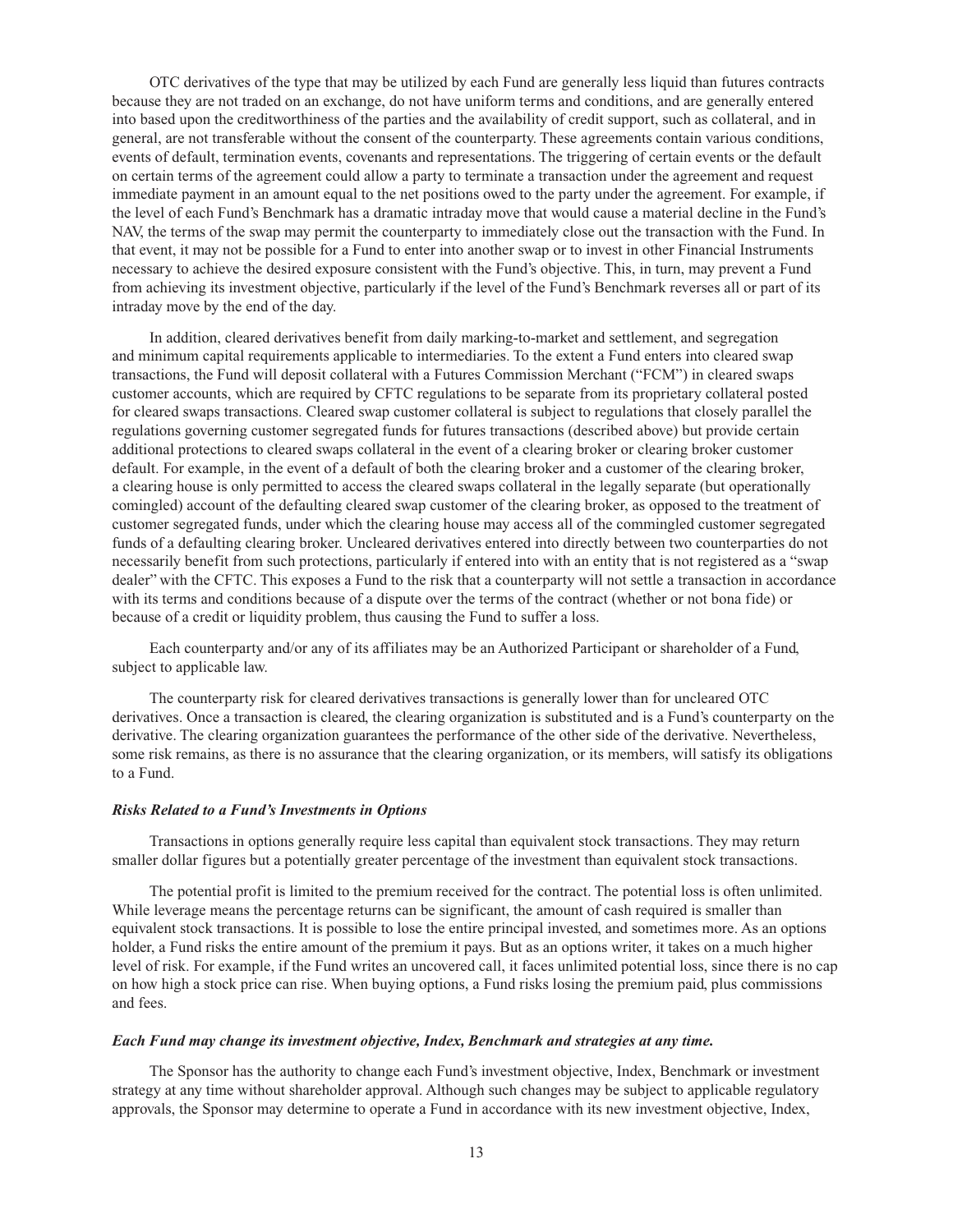Benchmark or strategy while those approvals are pending. Changes in the Fund's investment objective, Index, Benchmark or strategy, may occur without shareholder approval and with limited advance notice to shareholders and may expose shareholders to losses on their investments in a Fund.

A change to the investment objective, Index, Benchmark or strategies or the liquidation of the Fund could occur at a time that is disadvantageous to shareholders.

#### *Each Fund may be liquidated at any time, including a time that is disadvantageous to shareholders.*

The Sponsor has the authority to liquidate a Fund at any time without shareholder approval. There is also the risk that a Fund will liquidate shortly after it has suffered sudden and substantial losses as a result of volatile markets. Liquidation of a Fund may occur without shareholder approval and with limited advance notice to shareholders and may expose shareholders to losses on their investments in the Fund. Liquidation of a Fund could occur at a time that is disadvantageous to shareholders. When a Fund's assets are sold as part of the Fund's liquidation, the resulting proceeds distributed to shareholders may be less than those that may be realized in a sale outside of a liquidation context.

### *Each Fund uses investment techniques that may be considered aggressive.*

Some investment techniques of a Fund, such as its use of Financial Instruments, may be considered aggressive. Risks associated with Financial Instruments include potentially dramatic price changes (losses) in the value of the instruments and imperfect correlations between the price of the contract and the underlying reference asset. The use of Financial Instruments may increase the volatility of a Fund and may involve a small investment of cash relative to the magnitude of the risk assumed.

# *Historical correlation trends between a Fund's Benchmark and other asset classes may not continue or may reverse, limiting or eliminating any potential diversification or other benefit from owning a Fund.*

To the extent that an investor purchases a Fund seeking diversification benefits based on the historic correlation (whether positive or negative) between the Fund or its Benchmark and other asset classes, such historic correlation may not continue or may reverse itself. In this circumstance, the diversification or other benefits sought may be limited or non-existent. The diversification or other benefits sought by an investor in a Fund may also become limited or cease to exist if the Sponsor determines to change a Fund's Benchmark or otherwise modify the Fund's investment objective or strategy.

### *The lack of active trading markets for the Shares may result in losses upon the sale or disposition of such Shares.*

Although the Shares are publicly listed and traded on the Exchange, there can be no guarantee that an active trading market for the Shares will develop or be maintained. If investors need to sell their Shares at a time when an active market for such Shares does not exist, the price investors receive for their Shares, assuming that investors are able to sell them at all, likely will be lower than the price that investors would receive if an active market did exist.

# *Investors may be adversely affected by redemption or creation orders that are subject to postponement, suspension or rejection under certain circumstances.*

A Fund may, in its discretion, suspend the right of creation or redemption or may postpone the redemption or purchase settlement date, for (1) any period during which the Exchange or any other exchange, marketplace or trading center, deemed to affect the normal operations of the Fund, is closed, or when trading is restricted or suspended on such exchanges in the Fund's futures contracts, (2) any period during which an emergency exists as a result of which the fulfilment of a purchase order or the redemption distribution is not reasonably practicable, or (3) such other period as the Sponsor determines to be necessary for the protection of the shareholders of the Fund. In addition, a Fund will reject a redemption order if the order is not in proper form as described in the Authorized Participant Agreement or if the fulfilment of the order might be unlawful. Any such postponement, suspension or rejection could adversely affect a redeeming Authorized Participant. For example, the resulting delay may adversely affect the value of the Authorized Participant's redemption proceeds if the NAV of the Fund declines during the period of delay. A Fund disclaims any liability for any loss or damage that may result from any such suspension or postponement. Suspension of creation privileges may adversely impact how the Shares are traded and arbitraged on the secondary market, which could cause them to trade at levels materially different (premiums and discounts) from the fair value of their underlying holdings.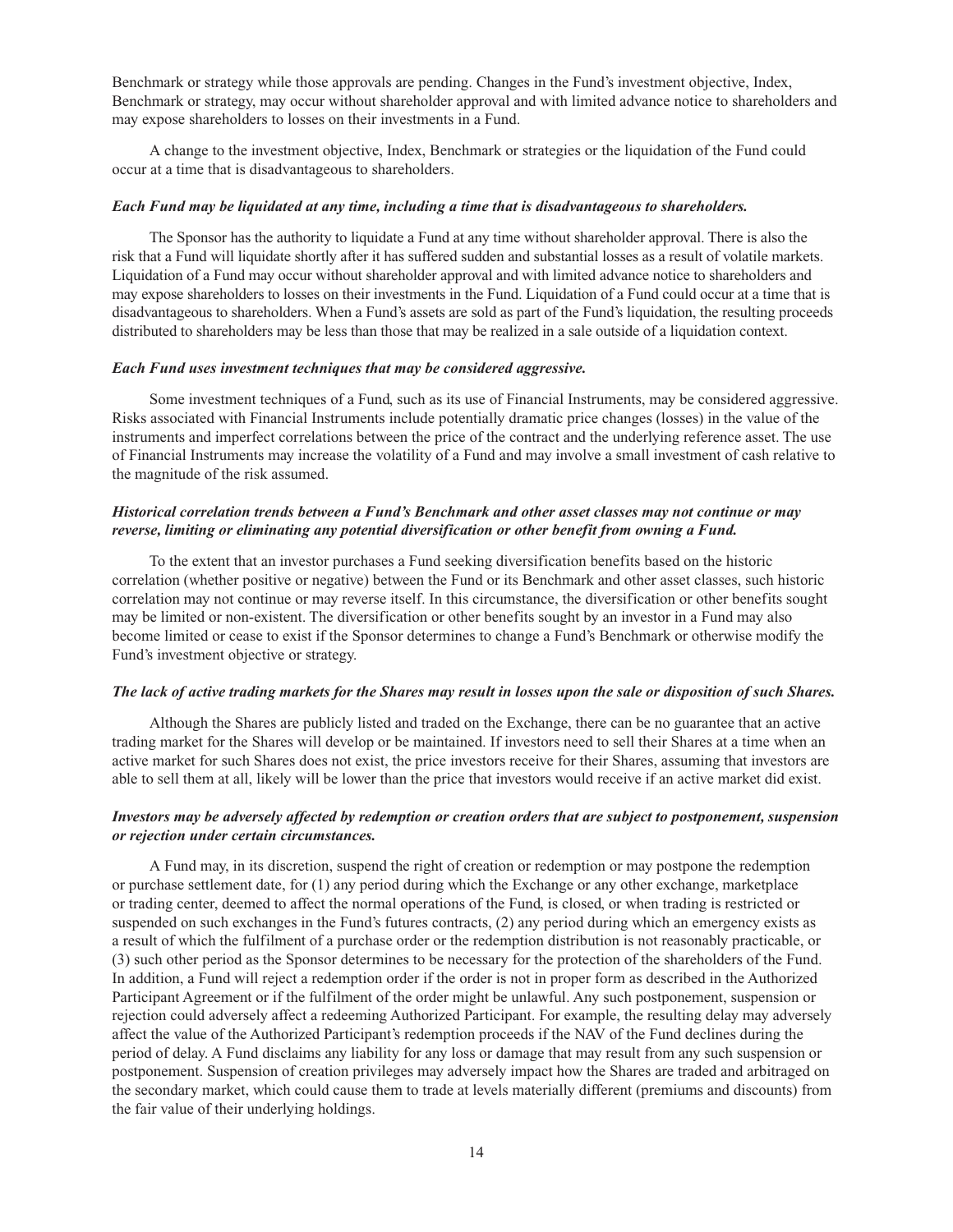### *The NAV per Share may not correspond to the market price per Share.*

The NAV per Share of a Fund changes as fluctuations occur in the market value of the Fund's portfolio. Investors should be aware that the public trading price per Share of a Fund may be different from the NAV per Share of the Fund (*i.e.*, the secondary market price may trade at a premium or discount to NAV). The price at which an investor may be able to sell Shares at any time, especially in times of market volatility, may be significantly less than the NAV per Share of a Fund at the time of sale. Consequently, an Authorized Participant may be able to create or redeem a Creation Unit of a Fund at a discount or a premium to the public trading price per Share of a Fund.

Authorized Participants or their customers may have an opportunity to realize a profit if they can purchase a Creation Unit at a discount to the public trading price of the Shares of a Fund or can redeem a Creation Unit at a premium over the public trading price of the Shares of the Fund. The Sponsor expects that the exploitation of such arbitrage opportunities by Authorized Participants and their clients and customers will tend to cause the public trading price to track the NAV per Share of a Fund closely over time.

Investors who purchase Shares in the secondary market and pay a premium purchase price over a Fund's indicative optimized portfolio value ("IOPV"), which is also known as the intraday indicative value or IIV, could incur significant losses in the event such investor sells the Fund Shares at a time when such premium is no longer present in the marketplace.

Also, the NAV of a Share may not correspond to its market price due to differences in timing. NAV is typically calculated as of 4:00 p.m. (Eastern Time). The Shares of a Fund trade on the Exchange during the hours the Exchange is open for trading, typically from 9:30 a.m. to 4:00 p.m. (Eastern Time).

# *Investors may be adversely affected by an overstatement or understatement of a Fund's NAV due to the valuation method employed or errors in the NAV calculation.*

Under normal circumstances, the NAV of a Fund reflects the value of the Financial Instruments held by the Fund, as of the time the NAV is calculated. The NAV includes, in part, any unrealized profits or losses on open Financial Instrument positions. Additionally, in calculating the NAV of a Fund, VIX futures contracts are valued using the Time Weighted Average Price (TWAP) of the futures during the last 15 minutes of NYSE's regular trading session, rather than solely from the VIX futures' settlement price. In certain circumstances (*e.g.*, if the Sponsor believes market quotations do not accurately reflect fair value of an investment, or a trading halt closes an exchange or market early), the Sponsor may, in its sole discretion, choose to determine a fair value price as the basis for determining the market value of such position for such day. The fair value of an investment determined by the Sponsor may be different from other value determinations of the same investment. Such fair value prices generally would be determined based on available inputs about the current value of the underlying Reference Assets and would be based on principles that the Sponsor deems fair and equitable. Errors in calculation of a Fund's NAV also may cause the Fund NAV to be overstated or understated and may affect the performance of the Fund and the value of an investment in the Shares.

# *The number of underlying components included in the Index may impact volatility, which could adversely affect an investment in the Shares.*

A Fund's Index is concentrated solely in VIX futures contracts. Investors should be aware that other volatility indexes may be more diversified in terms of both the number and variety of instruments included or in terms of the volatility exposure offered. Concentration in fewer underlying components may result in a greater degree of volatility in an Index and the NAV of a Fund which tracks that index under specific market conditions and over time.

## *Competing claims of intellectual property rights may adversely affect a Fund and an investment in the Shares.*

The Sponsor believes that it has properly licensed or obtained the appropriate consent of all necessary parties with respect to intellectual property rights. However, other third parties could allege ownership as to such rights and may bring legal action asserting their claims. The expenses in litigating, negotiating, cross-licensing or otherwise settling such claims may adversely affect a Fund. Additionally, as a result of such action, a Fund could potentially change its investment objective, strategies or benchmark. Each of these factors could have a negative impact on the performance of a Fund.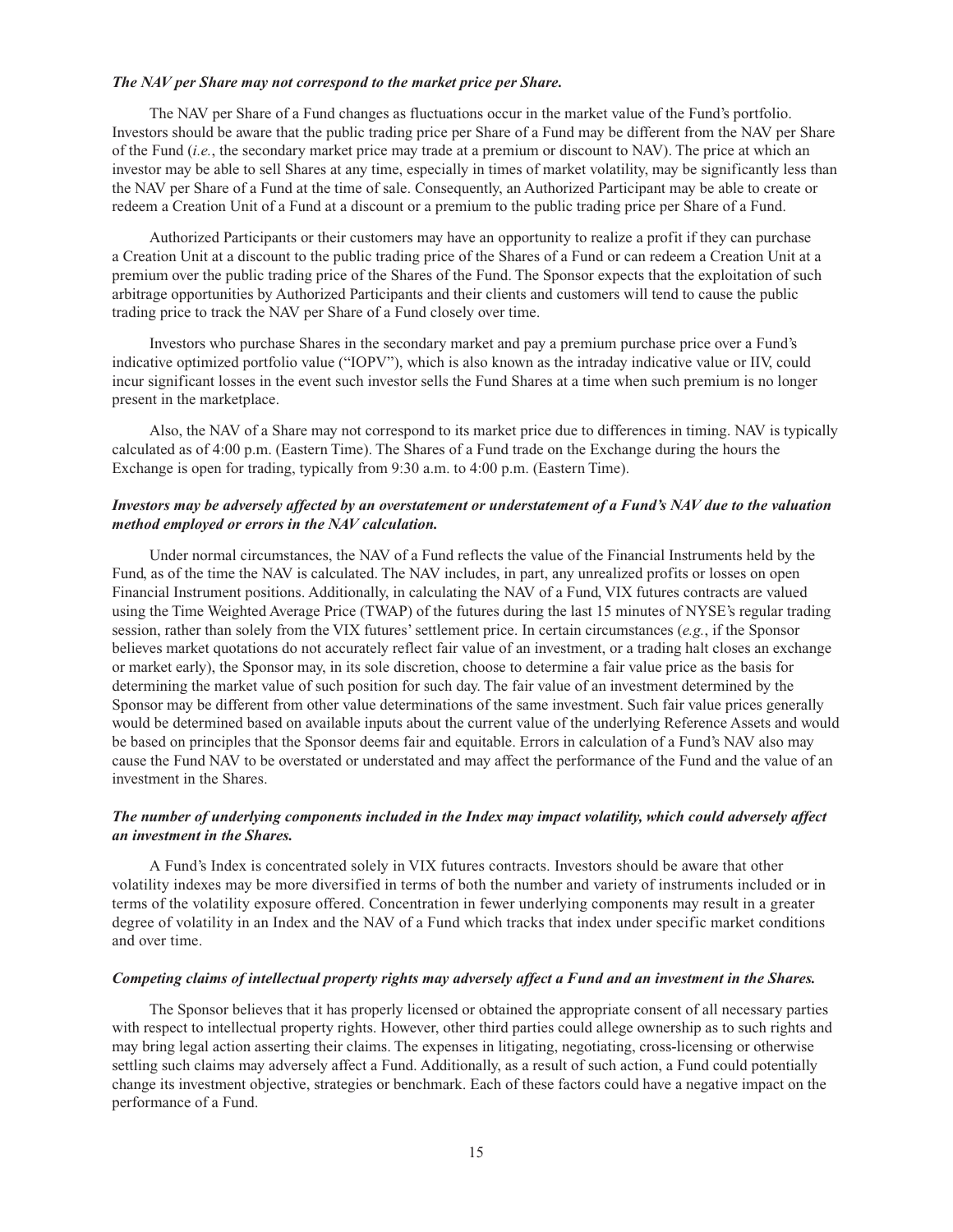## *Authorized Participants with large holdings in a Fund are able to effect transactions which could adversely affect an investment in the Shares.*

In the event that one or more Authorized Participants which have substantial interests in the Shares withdraw from participation, the liquidity of the Shares will likely decrease, which could adversely affect the market price of the Shares and result in investors incurring a loss on their investment.

# *Shareholders that are not Authorized Participants may only purchase or sell their Shares in secondary trading markets, and the conditions associated with trading in secondary markets may adversely affect investors' investment in the Shares.*

Only Authorized Participants may create or redeem Creation Units. All other investors that desire to purchase or sell Shares must do so through the Exchange or in other markets, if any, in which the Shares may be traded. Shares may trade at a premium or discount to NAV per Share or the IOPV.

# *The Exchange may halt trading in the Shares of a Fund, which would adversely impact investors' ability to sell Shares.*

Trading in Shares of a Fund may be halted by the Exchange due to market conditions or, in light of the applicable Exchange rules and procedures. In addition, trading in Shares is subject to trading halts caused by market volatility pursuant to "circuit breaker" rules that require trading to be halted for a specified period based on a specified decline or rise in a market index (*e.g.*, the Dow Jones Industrial Average) or in the price of a Fund's Shares. There can be no assurance that the requirements necessary to maintain the listing of the Shares of a Fund will continue to be met or will remain unchanged.

# *The value of the Shares will be adversely affected because a Fund is required to indemnify Wilmington Trust Company (the "Trustee") and/or the Sponsor.*

Under the Trust Agreement, the Trustee and the Sponsor each has the right to be indemnified for any liability or expense incurred without gross negligence or willful misconduct. That means the Sponsor may require the assets of a Fund to be sold in order to cover losses or liability suffered by it or by the Trustee. Any such sale would decrease the value of an investment in a Fund.

# *Although the Shares are limited liability investments, certain circumstances, such as the bankruptcy of a Fund, could increase a shareholder's liability.*

The Shares are limited liability investments; investors may not lose more than the amount that they invest plus any gains or income recognized on their investment. However, shareholders could be required, as a matter of bankruptcy law, to return to the estate of a Fund any distribution they received at a time when the Fund was in fact insolvent or in violation of the Trust Agreement.

# *The insolvency of an FCM or clearing organization or the failure of an FCM or clearing organization to properly segregate Fund assets held as margin on futures transactions may result in losses to a Fund.*

The CEA requires FCMs to segregate client assets received as margin on futures transactions from their own proprietary assets. However, if an FCM fails to properly segregate Fund assets deposited as margin, these assets might not be fully protected in the event of the FCM's bankruptcy. In such event, a Fund may not be able to recover any assets held by the FCM, or may recover only a limited portion of such assets.

Furthermore, customer funds held at a clearing organization in connection with any futures contracts are permitted to be held in a commingled omnibus account that does not identify the name of the clearing member's individual customers. A clearing organization may use assets held in such accounts to satisfy payment obligations of a defaulting customer of the FCM to the clearing organization. As a result, in the event of a default of one or more of the FCM's other clients together with the bankruptcy or insolvency of the FCM, a Fund may not be able to recover the assets deposited by the FCM on behalf of the Fund with the clearing organization.

In the event of a bankruptcy or insolvency of any exchange or a clearing house, the Fund could experience a loss of the funds deposited through its FCM as margin with the exchange or clearing house, a loss of any profits on its open positions on the exchange, and the loss of unrealized profits on its closed positions on the exchange.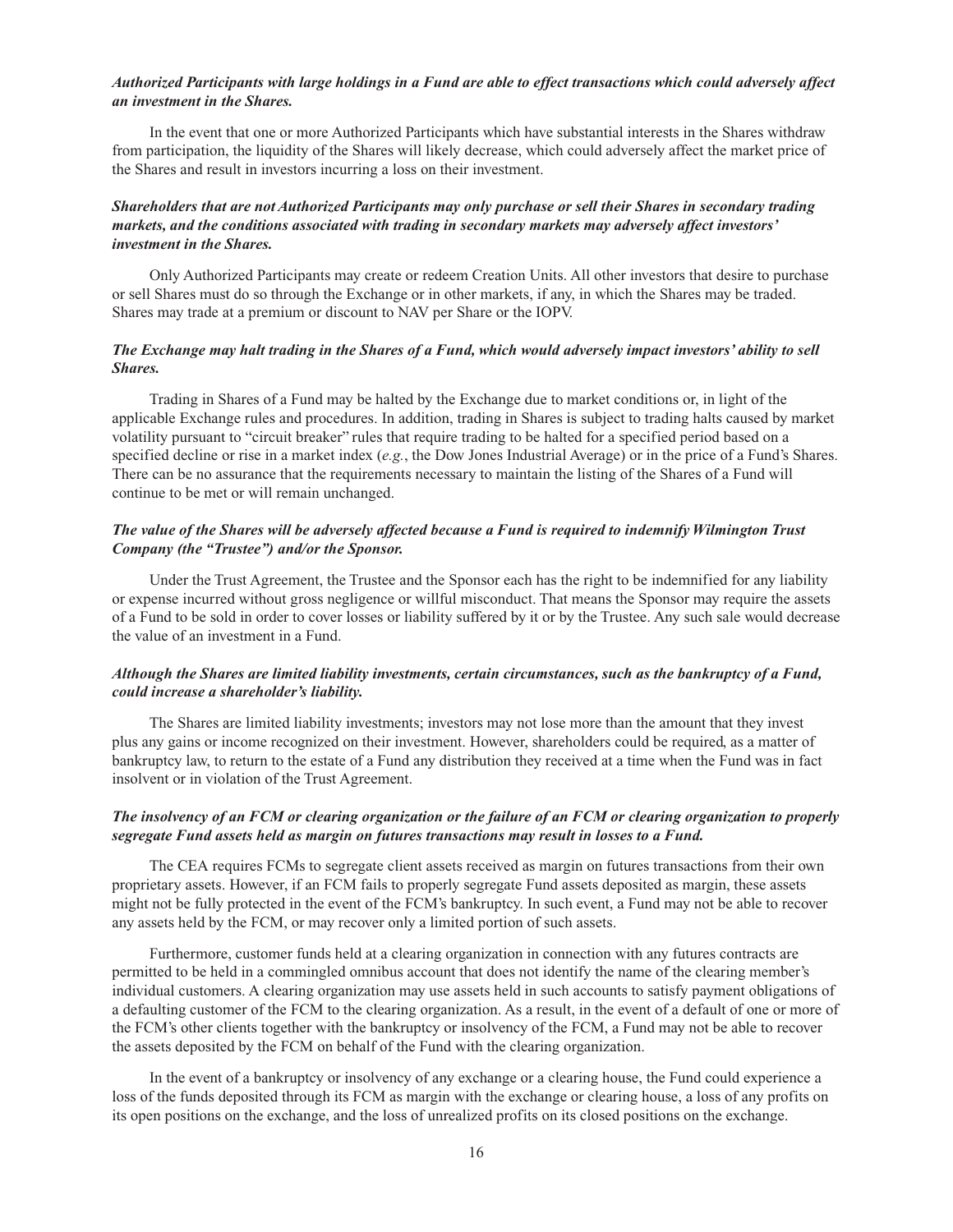### *There may be circumstances that could prevent or make it impractical for a Fund to operate in a manner consistent with its investment objective and principal investment strategy.*

There may be circumstances outside the control of the Sponsor and/or a Fund that could prevent or make it impractical to re-position the Fund's portfolio investments, to process purchase or redemption orders, or to otherwise operate the Fund in a manner consistent with its investment objective and principal investment strategy. Examples of such circumstances include: market disruptions; significant market volatility, particularly late in a trading day; natural disasters; public service disruptions or utility problems such as those caused by fires, floods, extreme weather conditions, and power outages resulting in telephone, telecopy, and computer failures; market conditions or activities causing trading halts; systems failures involving computer or other information systems affecting the aforementioned parties, as well as the Depository Trust Company ("DTC"), the National Securities Clearing Corporation ("NSCC"), or any other participant in the trading or operation of the Fund; and other extraordinary events.

While the Sponsor has implemented and tested a business and a disaster recovery plan designed to address circumstances such as those described above, these and other circumstances may prevent a Fund from being operated in a manner consistent with its investment objective and/or principal investment strategy.

# *Due to the increased use of technologies, intentional and unintentional cyber-attacks pose operational and information security risks.*

With the increased use of technologies such as the Internet and the dependence on computer systems to perform necessary business functions, a Fund and its service providers are susceptible to operational and information security risks. In general, cyber incidents can result from deliberate attacks or unintentional events. Cyber-attacks include, but are not limited to gaining unauthorized access to digital systems for purposes of misappropriating assets or sensitive information, corrupting data, or causing operational disruption. Cyber-attacks may also be carried out in a manner that does not require gaining unauthorized access, such as causing denial-of-service attacks on websites. Cyber security failures or breaches of a Fund's third-party service providers (including, but not limited to, the index provider, the Sponsor, the Commodity Sub-Adviser, the Administrator, Sub-Administrator, Custodian, FCM and Transfer Agent) have the ability to cause disruptions and impact business operations, potentially resulting in financial losses, the inability of Fund shareholders to transact business, violations of applicable privacy and other laws, regulatory fines, penalties, reputational damage, reimbursement or other compensation costs, and/or additional compliance costs. In addition, substantial costs may be incurred in order to prevent any cyber incidents in the future. A Fund and its shareholders could be negatively impacted as a result. While a Fund has established business continuity plans and systems to prevent such cyber-attacks, there are inherent limitations in such plans and risk management systems including the possibility that certain risks have not been identified. Furthermore, a Fund cannot control the cyber security plans and systems of the Fund's service providers, market makers, Authorized Participants or issuers of securities in which the Fund invests.

# *Investors cannot be assured of the Sponsor's continued services, the discontinuance of which may be detrimental to a Fund.*

Investors cannot be assured that the Sponsor will be able to continue to service a Fund for any length of time. If the Sponsor discontinues its activities on behalf of a Fund, the Fund may be adversely affected, as there may be no entity servicing the Fund for a period of time. If the Sponsor's registrations with the CFTC or memberships in the NFA were revoked or suspended, the Sponsor would no longer be able to provide services and/or to render advice to a Fund. If the Sponsor were unable to provide services and/or advice to a Fund, the Fund would be unable to pursue its investment objectives unless and until the Sponsor's ability to provide services and advice to the Fund was reinstated or a replacement for the Sponsor as commodity pool operator could be found. Such an event could result in termination of a Fund.

### **Risks Applicable to Investing in VIX Futures Contracts and Other Financial Instruments**

## *VIX futures contracts can be highly volatile and a Fund may experience sudden and large losses when buying, selling or holding such instruments; you can lose all or a portion of your investment within a single day.*

Investments linked to equity market volatility, including VIX futures contracts, can be highly volatile and may experience sudden, large and unexpected losses. For example, in 2018, similar indexes which were comprised of VIX futures contracts, had their largest one-day move ever of approximately 96%. In the future, an Index could have even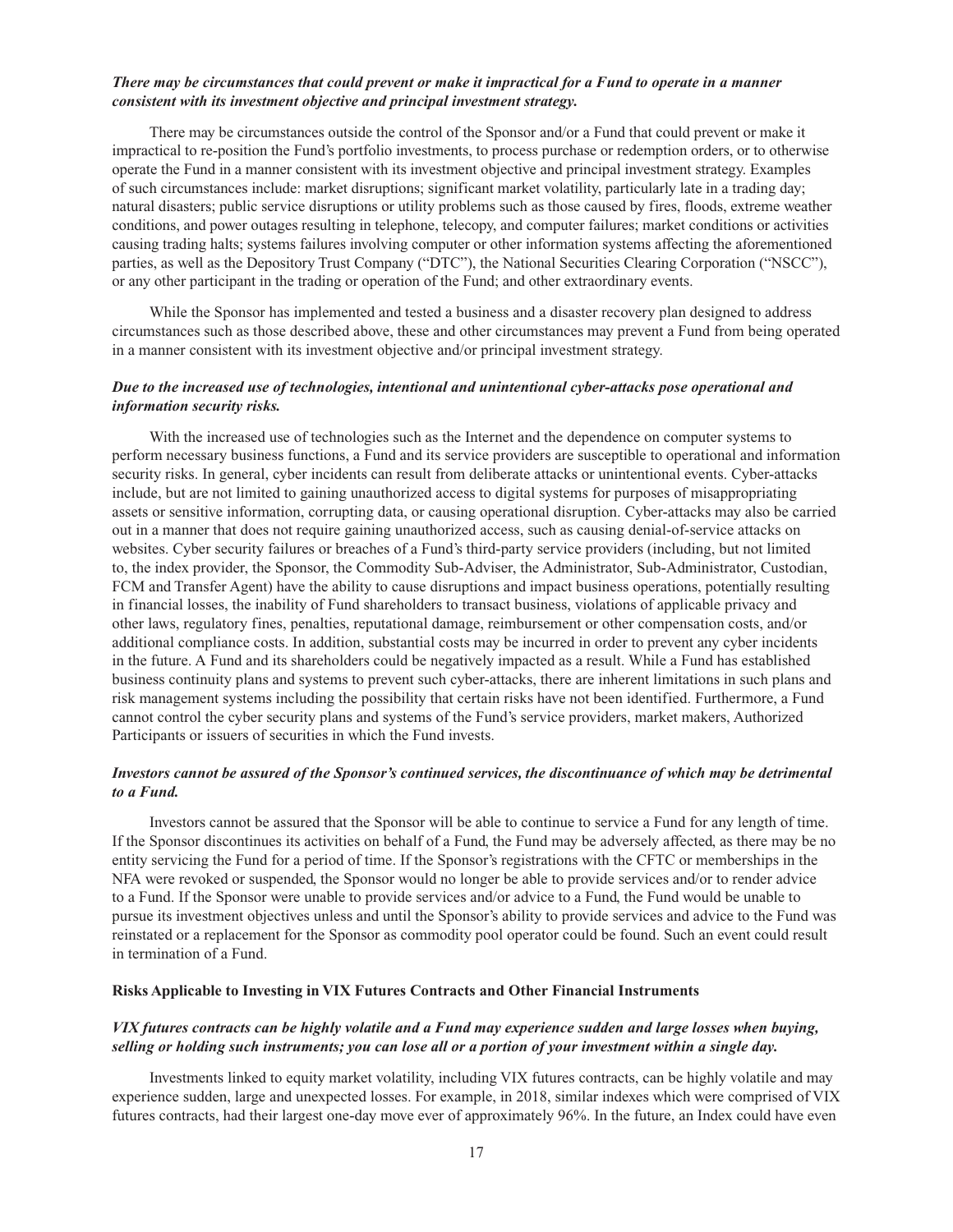larger single-day or intraday moves, up or down, that could cause investors to lose all or a substantial portion of their investment in a short period of time. VIX futures contracts are unlike traditional futures contracts and are not based on a tradable reference asset. The VIX is not directly investable, and the settlement price of a VIX futures contract is based on the calculation that determines the level of the VIX. As a result, the behavior of a VIX futures contract may be different from a traditional futures contract whose settlement price is based on a specific tradable asset and may differ from an investor's expectations. The market for VIX futures contracts may fluctuate widely based on a variety of factors including changes in overall market movements, political and economic events and policies, wars, acts of terrorism, natural disasters, changes in interest rates or inflation rates. High volatility may have an adverse impact on the performance of a Fund. An investor in a Fund could experience substantial losses and even potentially lose the full principal of his or her investment within a single day, the risk of which is heightened during periods of high market volatility.

Recent market volatility, particularly from January 2020 through the date of this Prospectus, that is seemingly the result of the negative impacts of COVID-19 on global and domestic markets and the response thereto by governments and their central banks, has acutely affected the performance of each Index over those periods.

The following chart shows the performance of the Long Index and the Short Index (each from the first full calendar month of performance after their inception) and the VIX, all through the year-ended December 2021. The Short Index has an inception date of November 22, 2019. The Long Index has an inception date of October 8, 2021.

|                                                                                                      | Long         | <b>Short</b> |             |
|------------------------------------------------------------------------------------------------------|--------------|--------------|-------------|
| <b>Month</b>                                                                                         | <b>Index</b> | <b>Index</b> | <b>VIX</b>  |
|                                                                                                      |              | 5.79%        | 9.19%       |
|                                                                                                      |              | $(9.91)\%$   | 36.72%      |
|                                                                                                      |              | $(38.62)\%$  | 112.90%     |
|                                                                                                      |              | $(68.18)\%$  | 33.48%      |
|                                                                                                      |              | 13.74%       | $(36.22)\%$ |
|                                                                                                      |              | 6.82%        | $(19.44)\%$ |
|                                                                                                      |              | $(15.52)\%$  | 10.61%      |
|                                                                                                      |              | 14.77%       | $(19.62)\%$ |
|                                                                                                      |              | 5.82%        | 7.97%       |
| September 2020 $\ldots \ldots \ldots \ldots \ldots \ldots \ldots \ldots \ldots \ldots \ldots \ldots$ |              | 2.06%        | $(0.15)\%$  |
|                                                                                                      |              | $(11.99)\%$  | 44.18%      |
|                                                                                                      |              | 49.23%       | $(45.90)\%$ |
|                                                                                                      |              | $1.27\%$     | 10.60%      |
|                                                                                                      |              | $(26.02)\%$  | 45.45%      |
|                                                                                                      |              | 24.86%       | $(15.53)\%$ |
|                                                                                                      |              | 34.77%       | $(30.59)\%$ |
|                                                                                                      |              | 10.93%       | $(4.07)\%$  |
|                                                                                                      |              | 6.24%        | $(9.94)\%$  |
|                                                                                                      |              | 14.17%       | $(5.55)\%$  |
|                                                                                                      |              | $(8.16)\%$   | 15.22%      |
|                                                                                                      |              | 15.57%       | $(9.65)\%$  |
|                                                                                                      |              | $(12.07)\%$  | 40.41%      |
|                                                                                                      |              | 27.60%       | $(29.73)\%$ |
|                                                                                                      | 18.64%       | $(24.77)\%$  | 67.22%      |
|                                                                                                      | $(26.93)\%$  | 28.75%       | $(36.67)\%$ |

### *The use of leveraged or inverse positions increases risk and could result in the total loss of an investor's investment within a single day.*

UVIX seeks investment results, before fees and expenses, that correspond to twice the performance of the Long Index for a single day. UVIX utilizes leverage in seeking to achieve its investment objective and will lose more money in market environments adverse to its daily investment objective than funds that do not employ leverage. The use of leveraged positions increases risk and could result in the total loss of an investor's investment within a single day. The more UVIX invests in leveraged positions, the more this leverage will magnify any losses on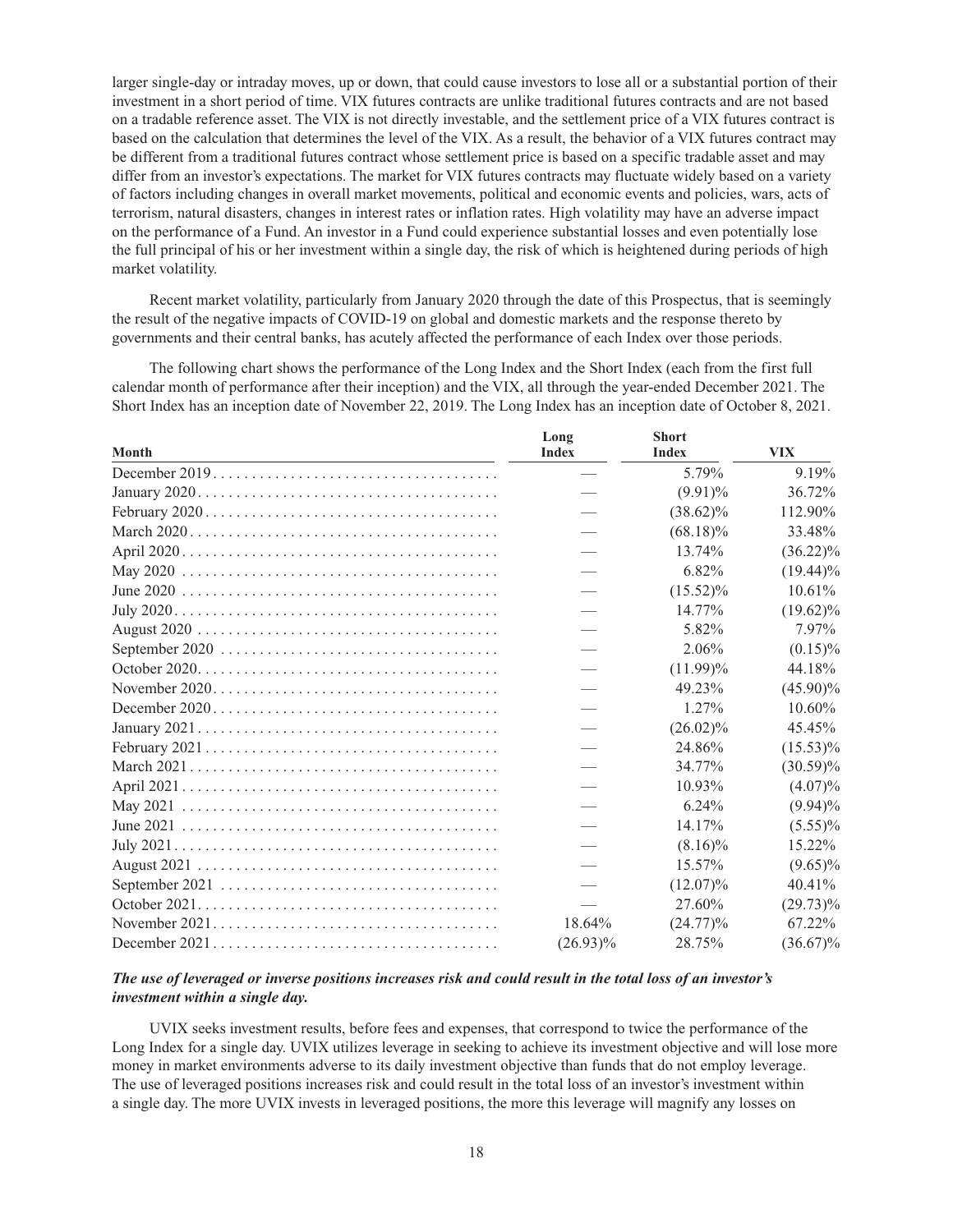those investments. UVIX's investments in leveraged positions generally requires a small investment relative to the amount of investment exposure assumed. As a result, such investments may give rise to losses that far exceed the amount invested in those instruments. For example, because UVIX includes a two times (2x) multiplier, a single-day movement in the Long Index approaching 50% at any point in the day could result in the total loss or near total loss of an investment in the Fund if that movement is contrary to the investment objective of UVIX. In the case where a single-day movement in the Long Index is contrary to the investment objective of the UVIX Fund and approaches 50% at any point during the day, UVIX may sell a significant portion of its leveraged long VIX futures position which may result in the total loss or almost total loss of an investment in the Fund, even if the Long Index subsequently moves in an opposite direction.

SVIX seeks daily investment results, before fees and expenses, that correspond to the performance of the Short Index for a single day. SVIX utilizes short positions in VIX futures contracts in seeking to achieve its investment objective and will lose money in market environments adverse to its daily investment objective. The use of short positions increases risk and could result in the total loss of an investor's investment within a single day. SVIX's investments in short positions generally requires a small investment relative to the amount of investment exposure assumed. As a result, such investments may give rise to losses that far exceed the amount invested in those instruments. For example, because SVIX includes a minus one (-1x) multiplier, a single-day movement in the Index approaching 100% at any point in the day could result in the total loss or almost total loss of an investment in the Fund if that movement is contrary to the investment objective of SVIX. In the case where a single-day movement in the Short Index is contrary to the investment objective of the SVIX Fund and approaches 100% at any point during the day, the SVIX Fund may buy back a significant portion of its short VIX futures position which may result in the total loss or almost total loss of an investment in the Fund, even if the Index subsequently moves in an opposite direction.

The Short Index settled on March 16, 2020 41.64% below its settlement on the previous business day (its most significant single day decline since its inception). If SVIX had met its investment objective corresponding to the performance of the Short Index on that day, SVIX may have lost that amount equaling 41.64% before fees and expenses in a single day. It is not possible to predict when sudden large changes in the daily movement of a benchmark may occur and future changes may be significantly larger than historic changes.

The Long Index settled on November 29, 2021 13.80% below its settlement on the previous business day (its most significant single day decline since its inception). If UVIX had met its investment objective corresponding to the performance of the Long Index on that day, UVIX may have lost that amount equaling 27.60% before fees and expenses in a single day. It is not possible to predict when sudden large changes in the daily movement of a benchmark may occur and future changes may be significantly larger than historic changes.

# *Daily rebalancing of the futures contracts underlying an Index or a Benchmark may impact trading in the underlying futures contracts.*

The daily rebalancing of the futures contracts underlying an Index or Benchmark may impact trading in such futures contracts and adversely affect the value of the Funds. For example, such trading may cause a Fund's FCMs to adjust their hedges. The trading activity associated with such transactions will contribute to the existing trading volume of the underlying futures contracts and may adversely affect the market price of such underlying futures contracts and in turn the level of the Index or Benchmark.

# *Each Fund generally is intended to be used as a trading tool for short-term investment horizons and investors holding shares of a Fund over longer-term periods may be subject to increased risk of loss.*

Each Fund generally is intended to be used only for short-term investment horizons. An investor in a Fund can lose all or a substantial portion of his or her investment within a single day. The longer an investor's holding period in a Fund, the greater the potential for loss.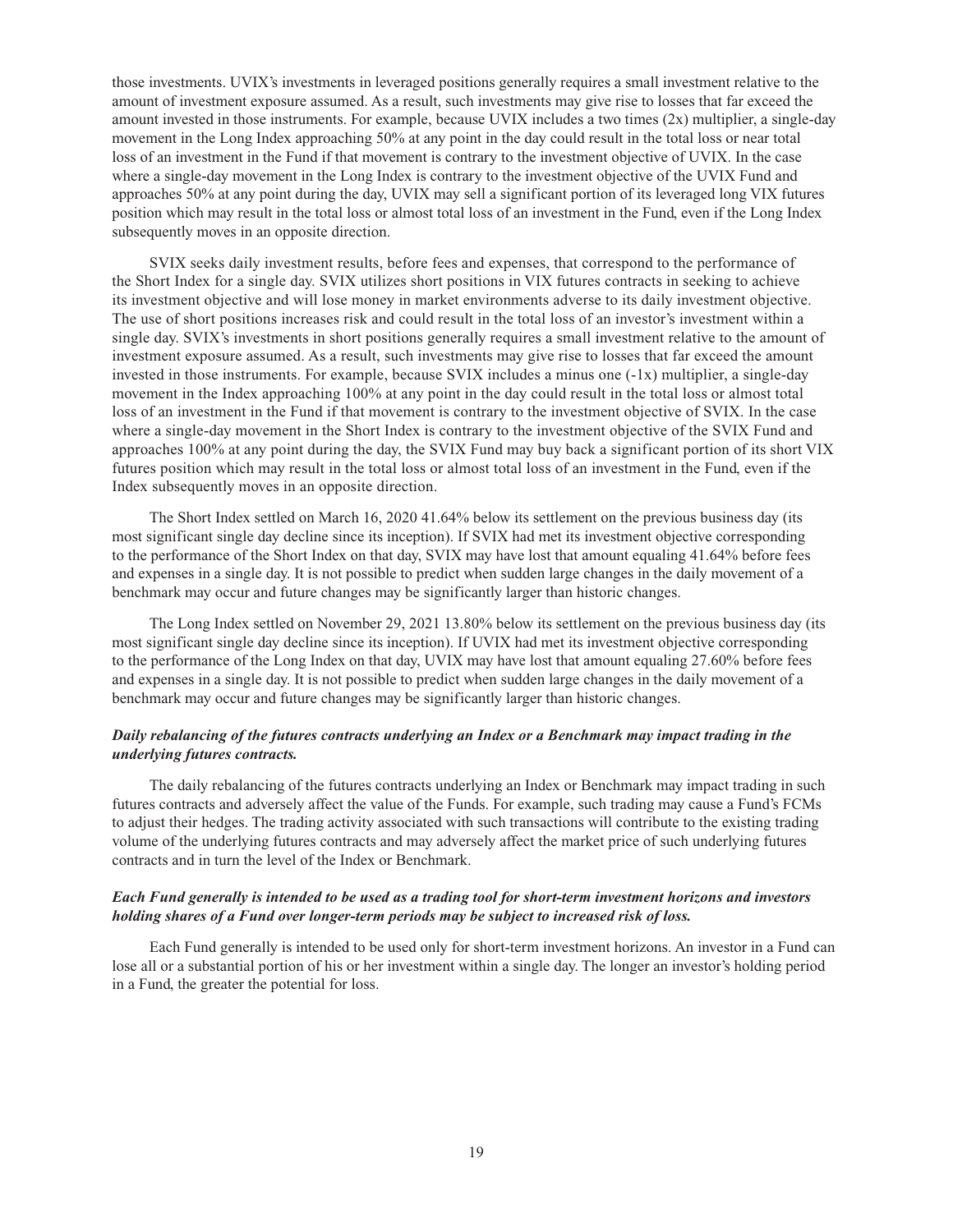*SVIX is benchmarked to the Short Index and UVIX is benchmarked to twice the Long Index. SVIX is not benchmarked to the inverse of the VIX and UVIX is not benchmarked to twice the VIX. The performance of the Funds should be expected to vary from the inverse (-1x) or twice (2x) the performance of either the VIX or a portfolio of VIX futures contracts over the same period. As a result, SVIX should be expected to perform very differently from the inverse performance of either the VIX or a portfolio of short-term VIX futures contracts over all periods of time, and UVIX should be expected to perform very differently from twice the performance of either the VIX or a portfolio of short-term VIX futures contracts over all periods of time.*

The VIX seeks to measure the market's current expectation of 30-day volatility of the S&P 500 Index, as reflected by the prices of near-term S&P 500 options. The market's current expectation of the possible rate and magnitude of movements in an index is commonly referred to as the "implied volatility" of the index. Because S&P 500 options derive value from the possibility that the S&P 500® may experience movement before such options expire, the prices of near-term S&P 500 options are used to calculate the implied volatility of the S&P 500.

The VIX is not an investable index. It is not practical to invest in the VIX as it is comprised of a constantly changing portfolio of options on the S&P 500. Rather, the VIX is designed to serve as a market volatility forecast. Neither Fund is benchmarked to the performance of the VIX or the realized volatility of the S&P 500 and, in fact, can be expected to perform very differently from the VIX and the realized volatility of the S&P 500 over all periods of time.

The prices of futures contracts based on a non-investable index such as the VIX may behave differently from the prices of futures contracts whose settlement price is based on a tradeable asset.

### SVIX

The performance of the Short Index is based on the value of the VIX short-term futures contracts that comprise the Short Index. While there is a relationship between the performance of the Short Index and future levels of the VIX, the performance of the Short Index is not directly linked to the inverse performance of the VIX, to the realized volatility of the S&P 500 or to the options that underlie the calculation of the VIX. As a result, the Short Index and the Fund should be expected to perform very differently from the inverse performance of either the VIX or a portfolio of short-term VIX futures contracts over all periods of time. In many cases, the Short Index and the Fund will underperform the inverse of the VIX. Further, the performance of the Short Index and the Fund should not be expected to represent the realized volatility of the S&P 500 or the inverse thereof.

As noted, the Fund is benchmarked against an underlying index of VIX short-term futures contracts. The value of a VIX futures contract is based on the expected value of the VIX at a future point in time, specifically the expiration date of the VIX futures contract. Therefore, a VIX futures contract represents the forward implied volatility of the VIX, and the forward implied volatility of the S&P 500, over the 30-day period following the expiration of such contract. As a result, a change in the VIX today will not necessarily result in a corresponding movement in the price of VIX futures contracts since the price of the VIX futures contracts is based on expectations of the performance of the VIX at a future point in time. For example, a VIX futures contract purchased in March that expires in May, in effect, is a forward contract on what the level of the VIX, as a measure of 30-day implied volatility of the S&P 500, will be on the May expiration date. The forward volatility reading of the VIX may not correlate directly to the current volatility reading of the VIX because the implied volatility of the S&P 500 at a future expiration date may be different from the current implied volatility of the S&P 500. As a result, the Index and the Fund should be expected to perform very differently from the VIX over all periods of time.

### UVIX

The performance of twice the Long Index is based on the value of twice the VIX short-term futures contracts that comprise the Long Index. While there is a relationship between the performance of the Long Index and future levels of the VIX, the performance of twice the Long Index is not directly linked to twice the performance of the VIX, to twice the realized volatility of the S&P 500 or to twice the value of the options that underlie the calculation of the VIX. As a result, twice the Long Index and the performance of the Fund should be expected to perform very differently from twice the performance of either the VIX or twice a portfolio of short-term VIX futures contracts over all periods of time. In many cases, twice the Long Index and the performance of the Fund will underperform twice the performance of the VIX. Further, the performance of twice the Long Index and the performance of the Fund should not be expected to represent the realized volatility of the S&P 500 or twice thereof.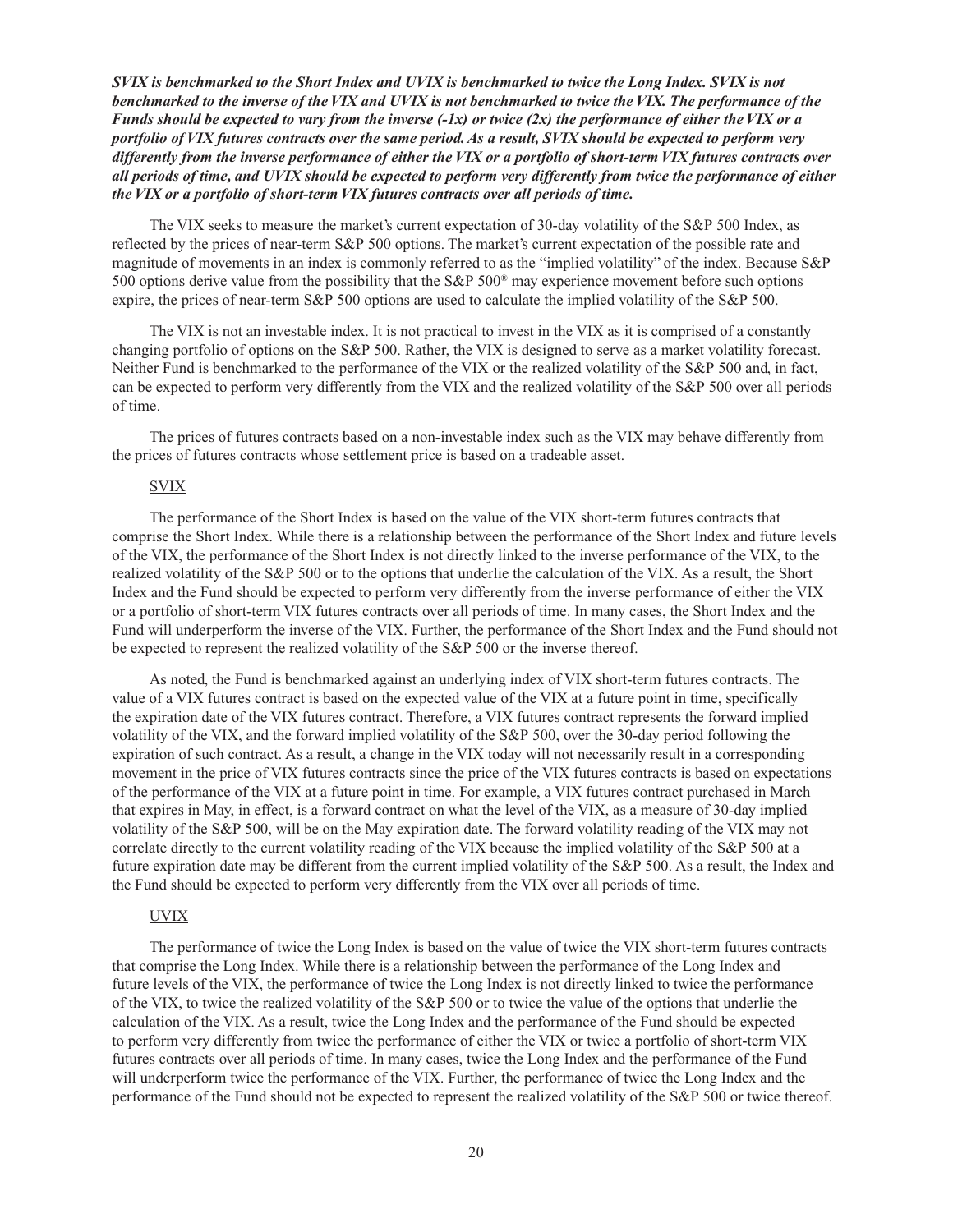As noted, the Fund is benchmarked against twice an underlying index of VIX short-term futures contracts. The value of a VIX futures contract is based on the expected value of the VIX at a future point in time, specifically the expiration date of the VIX futures contract. Therefore, a VIX futures contract represents the forward implied volatility of the VIX, and the forward implied volatility of the S&P 500, over the 30-day period following the expiration of such contract. As a result, a change in the VIX today will not necessarily result in a corresponding movement in the price of VIX futures contracts since the price of the VIX futures contracts is based on expectations of the performance of the VIX at a future point in time. For example, a VIX futures contract purchased in March that expires in May, in effect, is a forward contract on what the level of the VIX, as a measure of 30-day implied volatility of the S&P 500, will be on the May expiration date. The forward volatility reading of the VIX may not correlate directly to the current volatility reading of the VIX because the implied volatility of the S&P 500 at a future expiration date may be different from the current implied volatility of the S&P 500. As a result, twice the performance of the Long Index and the Fund should be expected to perform very differently from the VIX, or twice thereof, over all periods of time.

#### *Any increase or decrease in the level of the VIX may impact Fund performance*

The potential gains of short exposure to VIX futures contracts is limited due to significant and unexpected reversals in the level of the VIX and corresponding VIX futures contracts which will have a negative impact on the performance of the Funds. Additionally, rebalancing during these reversals can significantly increase costs and negatively impact performance of the Funds.

## *Potential negative impact from rolling futures positions; there have been extended periods in the past where the investment strategies utilized by the Funds have caused significant and sustained losses.*

Each Fund intends to, or may, have exposure to VIX futures contracts and each Fund is subject to risks related to "rolling" such futures contracts, which is the process by which a Fund closes out a futures position prior to its expiration month and purchases an identical futures contract with a later expiration date. The Funds do not intend to hold futures contracts through expiration, but instead intend to "roll" their respective positions as they approach expiration. The contractual obligations of a buyer or seller holding a futures contract to expiration may be satisfied by settling in cash as designated in the contract specifications. As explained further below, the price of futures contracts farther from expiration may be higher (a condition known as "contango") or lower (a condition known as "backwardation"), which can impact the Funds' returns.

When the market for these futures contracts is such that the prices are higher in the more distant delivery months than in the nearer delivery months, the sale during the course of the "rolling process" of the more nearby futures contract would take place at a price that is lower than the price of the more distant futures contract. This pattern of higher prices for longer expiration futures contracts is often referred to as "contango." Alternatively, when the market for these futures contracts is such that the prices are higher in the nearer months than in the more distant months, the sale during the course of the "rolling process" of the more nearby futures contract would take place at a price that is higher than the price of the more distant futures contract. This pattern of higher prices for shorter expiration futures contracts is referred to as "backwardation." The presence of contango in certain futures contracts at the time of rolling would be expected to adversely affect the Funds with long positions, and positively affect the Funds with short positions. Similarly, the presence of backwardation in certain futures contracts at the time of rolling such contracts would be expected to adversely affect the Funds with short positions and positively affect the Funds with long positions.

For example, on January 3, 2022, the shortest dated monthly VIX futures contract expiring on January 19, 2022, settled at 18.86 and the next shortest dated monthly contract expiring on February 16, 2022, settled at 21.41. This is an example of futures in contango. Conversely on January 25, 2022, the shortest dated monthly VIX futures contract expiring on February 16, 2022, settled at 28.16, while the next shortest dated monthly contract expiring on March 15, 2022, settled at 27.73. This is an example of futures in backwardation. In a large majority of trading sessions between Jan 1, 2015 and the date of this Prospectus, VIX futures contracts traded in contango.

Additionally, because of the frequency with which the Funds may roll futures contracts, the impact of such contango or backwardation on Fund performance may be greater than it would have been if the Funds rolled futures contracts less frequently. In April 2020, the market for crude oil futures contracts experienced a period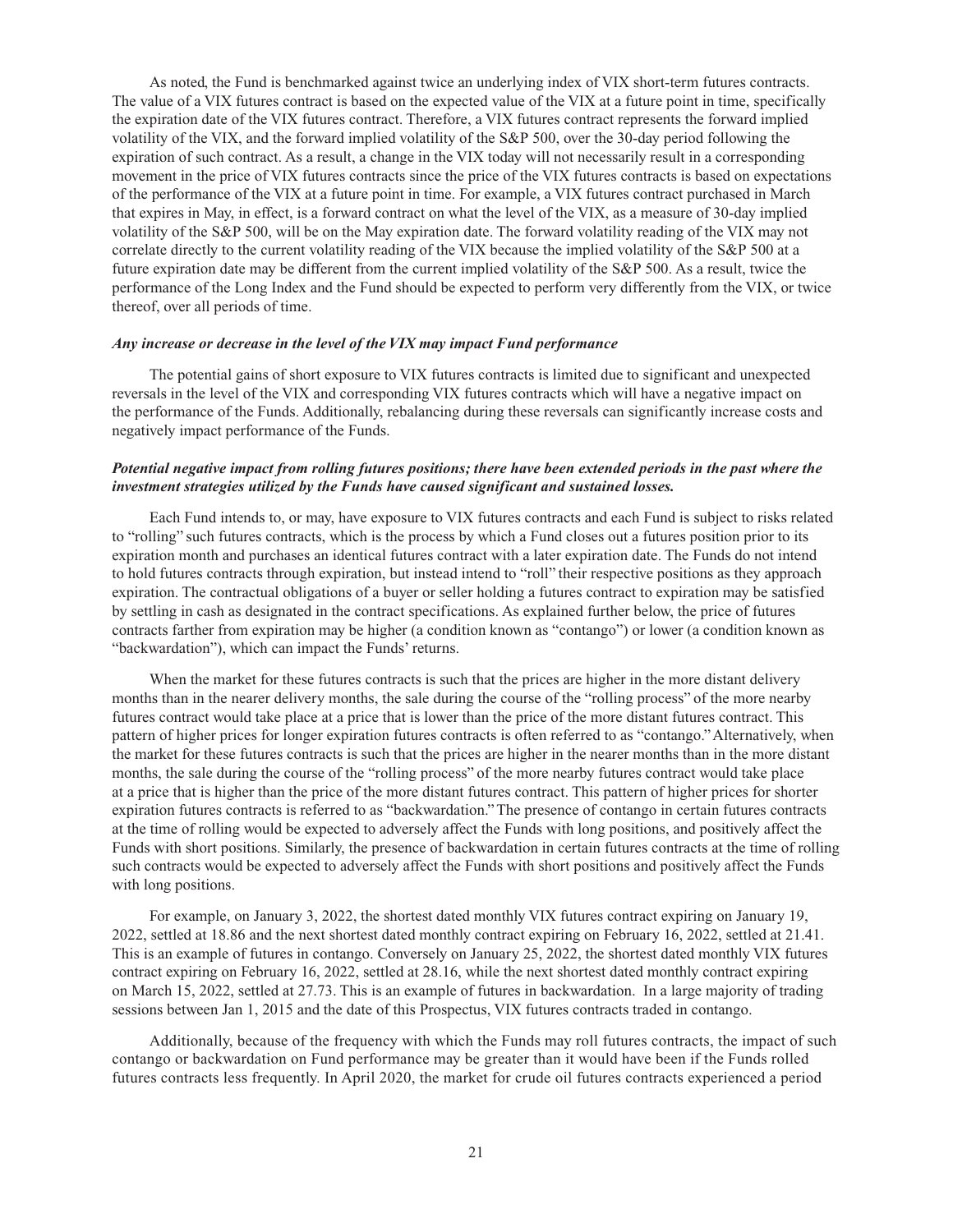of "extraordinary contango" that resulted in a negative price in the May 2020 WTI crude oil futures contract. It is possible that the futures contracts held by the Funds also may experience periods of extraordinary contango in the future.

# *The value of Shares relates directly to the value of, and realized gain or loss from, the Financial Instruments and other assets held by a Fund. Fluctuations in the price of these Financial Instruments or assets could materially adversely affect an investment in the Shares.*

Several factors may affect the price and/or liquidity of VIX futures contracts and other assets, if any, owned by a Fund, including, but not limited to:

- Prevailing market prices and forward volatility levels of the U.S. and global stock markets, the S&P 500, the equity securities included in the S&P 500 and prevailing market prices of options on the S&P 500, the VIX, options on the VIX, the relevant VIX futures contracts, or any other financial instruments related to the S&P 500 and the VIX or VIX futures contracts;
- Interest rates:
- Inflation rates and investors' expectations concerning inflation rates;
- Economic, financial, political, regulatory, geographical, judicial and other events that affect the level of the Index or the market price or forward volatility of the U.S. and global stock markets, the equity securities included in the S&P 500, the S&P 500, the VIX or the relevant futures or option contracts on the VIX;
- Supply and demand as well as hedging activities in the listed and over-the-counter ("OTC") equity derivatives markets;
- The level of margin requirements;
- The position limits imposed by FCMs and Exchanges;
- Disruptions in trading of the S&P 500, futures contracts on the S&P 500 or options on the S&P 500
- The level of contango or backwardation in the VIX futures contracts market; and
- The trading activity of other funds following similar indexes or trading similar strategies

Each of these factors could have a negative impact on the value of the Funds. These factors interrelate in complex ways, and the effect of one factor on the market value of a Fund may offset or enhance the effect of another factor.

# *Margin requirements for VIX futures contracts and position limits imposed by FCMs and Exchanges may limit a Fund's ability to achieve sufficient exposure and prevent a Fund from achieving its investment objective.*

Each Fund may enter into written agreements with one or more FCMs governing the terms of the Fund's futures transactions cleared by such FCM. Because futures contracts typically require only a relatively small initial investment, they may involve a high degree of leverage. A Fund must provide margin when it invests in a futures contract. Such margin requirements are subject to change suddenly and without warning at any time during the term of the contract and could be substantial in the event of adverse price movements or volatility. High margin requirements could prevent a Fund from obtaining sufficient exposure to futures contracts and may prevent or have a significant adverse impact on a Fund's ability to achieve its investment objective. If a margin call is not met within a reasonable time, an FCM may close out a Fund's position which may prevent the Fund from achieving its investment objective. If a Fund has insufficient cash to meet daily margin requirements, it may need to sell Financial Instruments at a time when such sales are disadvantageous. An FCM's failure to return required margin to a Fund on a timely basis may cause the Fund to delay redemption settlement dates and/or restrict, postpone or limit the right of redemption and could also have a negative impact on a Fund's ability to achieve its investment objective.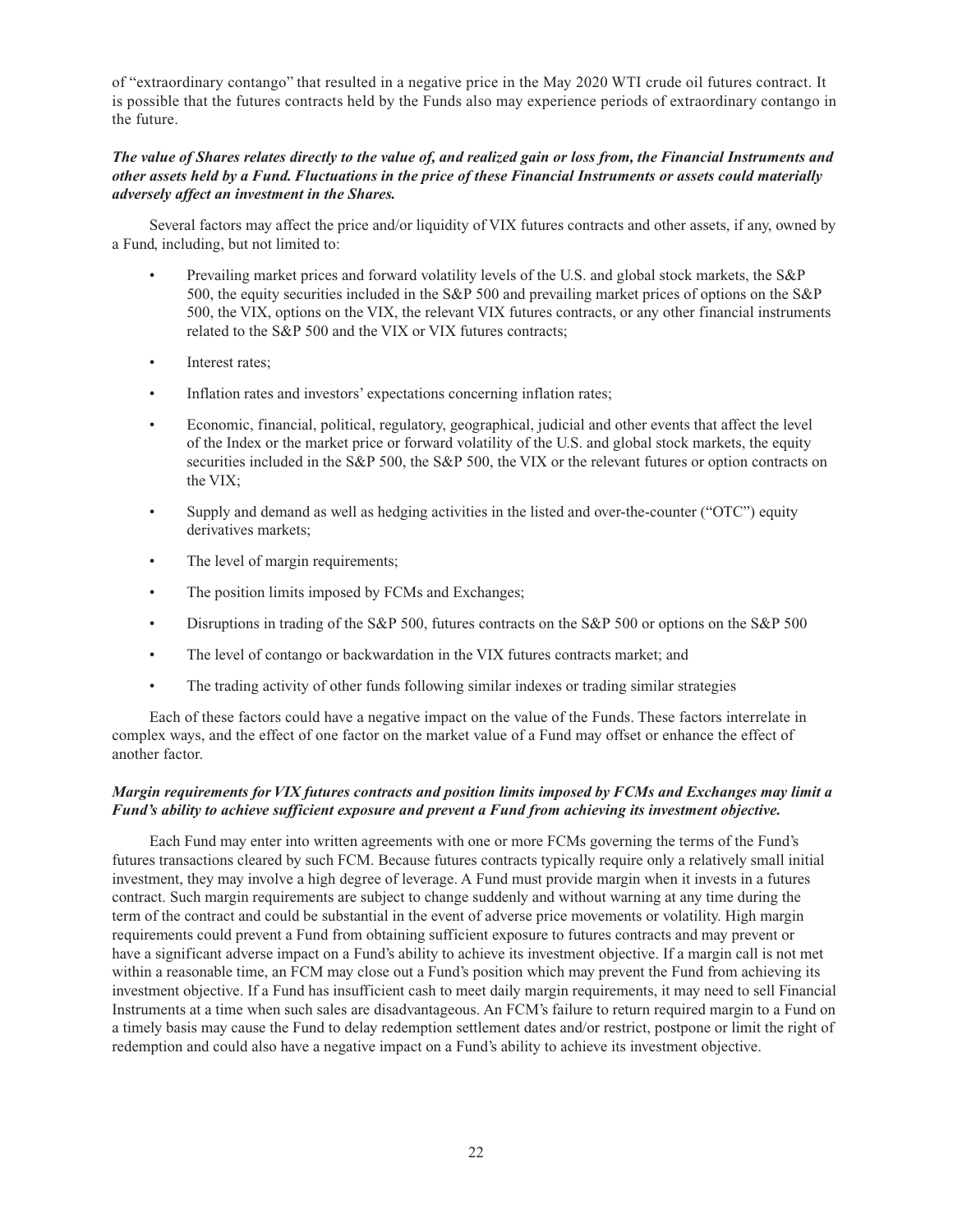Exchanges impose futures contract position limits and accountability levels on the Funds and the Funds may be subject to new or more restrictive position limits or accountability levels in the future. If a Fund reaches a position limit or accountability level or becomes subject to a daily limit, its ability to issue new Creation Units or reinvest in additional commodity futures contracts may be limited to the extent these restrictions limit its ability to establish new futures positions, add to existing positions, or otherwise transact in futures.

Certain of the FCMs utilized by the Funds may impose their own "position limits", or risk limits, on the Funds. Any such risk limits restrict the amount of exposure to futures contracts that a Fund can obtain through such FCMs. These risk limits may, for example, be imposed as a result of significant and/or rapid increases in the size of the Fund as a result of an increase in creation activity. As a result, a Fund may need to transact through a number of FCMs in order to achieve its investment objective. If enough FCMs are not willing to transact with a Fund, or if the risk limits imposed by such FCMs do not provide sufficient exposure, the Fund may not be able to achieve its investment objective. In addition, in such instances, a Fund may limit or suspend the purchase of Creation Units since the Fund may be unable to invest the cash received from such Creation Unit in sufficient futures transactions to meet its investment objective. As discussed elsewhere herein, the limitation or suspension of Creation Units could cause a Fund's Shares to trade at significant premiums or discounts and otherwise disrupt secondary market trading of Fund Shares.

Futures markets are highly volatile, and may become more volatile during periods of general market and/or economic volatility, and the use of or exposure to futures contracts may increase volatility of a Fund's NAV.

VIX futures contracts in particular have been subject to periods of sudden and extreme volatility. As a result, margin requirements for VIX futures contracts are higher than those for most other types of futures contracts. In addition, the FCMs utilized by the Funds may impose margin requirements in addition to those imposed by the clearinghouse. Margin requirements are subject to change, and may be raised in the future by either or both of the clearinghouse and the FCMs. High margin requirements could prevent a Fund from obtaining sufficient exposure to VIX futures contracts and may adversely affect a Fund's ability to achieve its investment objective. An FCM's failure to return required margin to a Fund on a timely basis may cause such Fund to delay redemption settlement dates and/or restrict, postpone or limit the right of redemption.

## *The Index may underperform other asset classes and may underperform other indices or benchmarks based upon VIX futures contracts, which can have an adverse impact on the value of Fund Shares.*

Each Fund's performance is linked to an Index maintained by a third-party provider unaffiliated with the Funds or the Sponsor. There can be no guarantee or assurance that the methodology used by the third-party provider to create the Indexes will result in the Funds achieving high, or even positive, returns. Further, there can be no guarantee that the methodology underlying an Index or the daily calculation of each Index will be free from error. It is also possible that third parties may attempt to manipulate the value of an Index or the VIX. Each Index may underperform other asset classes and may underperform other indices or benchmarks based upon the VIX futures contracts. Each of these factors could have a negative impact on the performance of the Funds.

Calculation of a benchmark may not be possible or feasible under certain events or circumstances that are beyond the reasonable control of the Sponsor, which in turn may adversely impact both the benchmark and/or the value of the Shares as applicable. Additionally, benchmark calculations are subject to error and may be disrupted by rollover disruptions, rebalancing disruptions and/or market emergencies, which may have an adverse effect on the value of the Shares.

In addition, the CBOE can make methodological changes to the calculation of the VIX that could affect the value of VIX futures contracts and, consequently, the value of Fund Shares. There can be no assurance that the CBOE will not change the VIX calculation methodology in a way which may affect the value of Fund Shares. The CBOE may also alter, discontinue or suspend calculation or dissemination of the VIX and/or exercise settlement value. S&P Dow Jones Indices may also make changes to the equity securities underlying the S&P 500 or the futures contracts included in the Index, or make other methodological changes that could change the level of the S&P 500. Any of these actions could adversely affect the value of Fund Shares.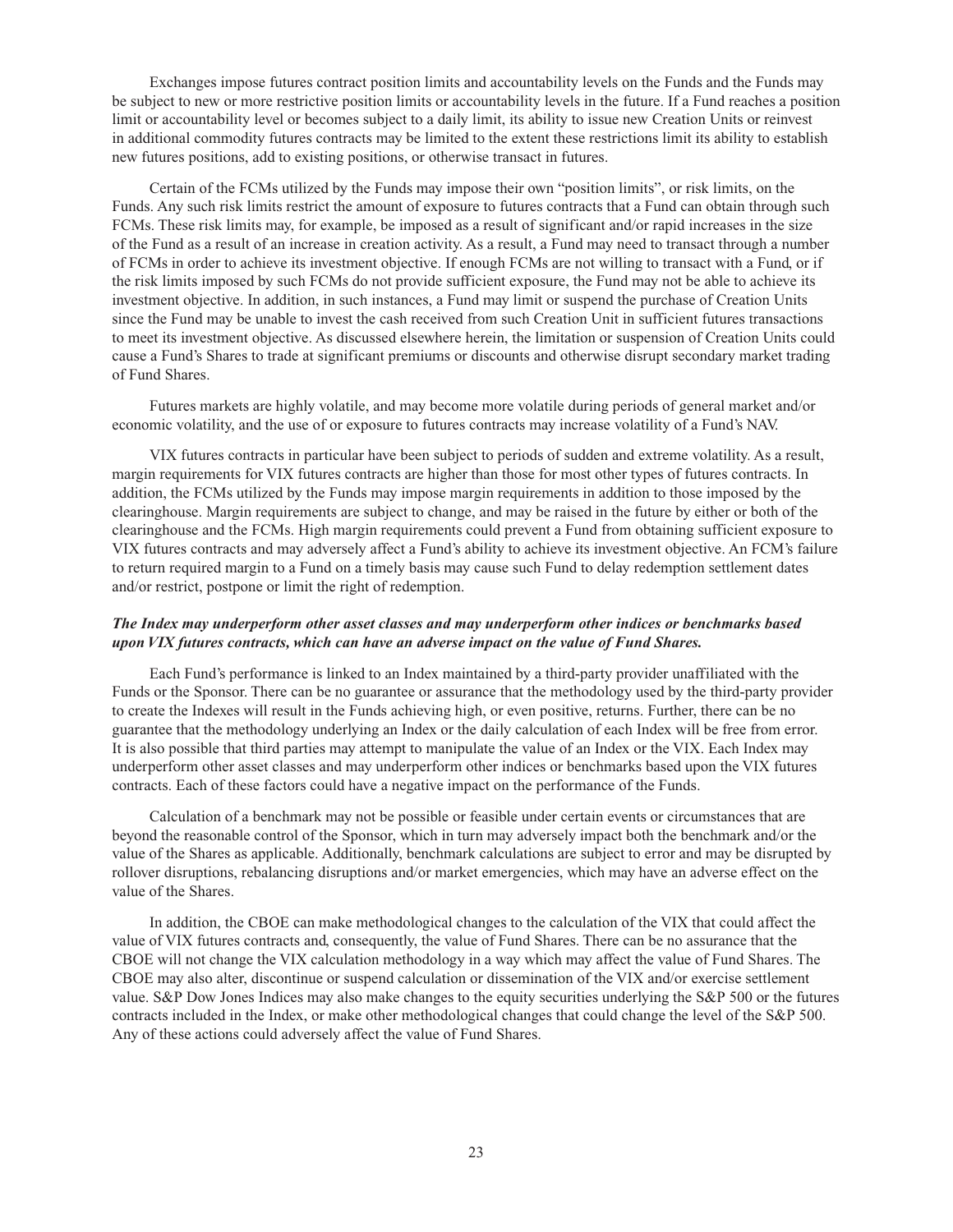### *It may not be possible to gain exposure to a Benchmark using exchange-traded Financial Instruments.*

Each Fund intends to utilize exchange-traded Financial Instruments. However, it may not be possible to gain exposure to a Fund's Benchmark with these Financial Instruments. If these Financial Instruments cease to be traded on regulated exchanges, they may be replaced with Financial Instruments traded on trading facilities that are subject to lesser degrees of regulation or, in some cases, no substantive regulation. As a result, trading in such Financial Instruments, and the manner in which prices and volumes are reported by the relevant trading facilities, may not be subject to the provisions of, and the protections afforded by, the Commodity Exchange Act or other applicable statutes and related regulations that govern trading on regulated U.S. futures exchanges. In addition, many electronic trading facilities have only recently initiated trading and do not have significant trading histories.

### *Concentration Risk*

Each Fund will typically concentrate its investments in long or short positions in first- and second-month VIX futures contracts. Investors should be aware that other volatility investments may be more diversified both in terms of the number and variety of instruments included and of the volatility exposure offered.

Concentration exclusively in long or short positions in first- and second-month futures contracts may result in a greater degree of volatility and adverse performance of a Fund under specific market conditions and over time. Concentration in fewer futures contracts as opposed to exposure to a broader set of futures contracts may increase the risk of a Fund's trading activity affecting such futures contracts and this may adversely affect the performance of a Fund.

For example, such concentration may cause the daily rolling or rebalancing of a Fund's portfolio to adversely impact the market price of its concentrated portfolio of futures contracts and in turn the level of the Benchmark and the performance of a Fund.

#### **Risks Related to Regulation and Federal Income Tax Consequences**

## *Shareholders do not have the protections associated with ownership of shares in an investment company registered under the 1940 Act.*

Each Fund is not subject to registration or regulation under the 1940 Act. Consequently, shareholders do not have the regulatory protections provided to investors in investment companies registered under the 1940 Act. These protections include, but are not limited to, provisions in the 1940 Act that limit transactions with affiliates, prohibit the suspension of redemptions (except under limited circumstances), require a board of directors that must include disinterested directors, limit leverage, impose a fiduciary duty on the fund's managers with respect to the receipt of compensation for services, require shareholder approval for certain fundamental changes, limit sales loads, and require proper valuation of fund assets.

#### *Shareholders' tax liability will exceed cash distributions on the Shares.*

Shareholders of each Fund are subject to U.S. federal income taxation and, in some cases, state, local, or foreign income taxation on their share of a Fund's taxable income, whether or not they receive cash distributions from the Fund. Each Fund does not currently expect to make distributions with respect to capital gains or ordinary income. Accordingly, Fund shareholders will not receive cash distributions equal to their share of their Fund's taxable income or the tax liability that results from such income. Each Fund's income, gains, losses and deductions are allocated to shareholders on a monthly basis. If you own Shares in a Fund at the beginning of a month and sell them during the month, you are generally still considered a shareholder through the end of that month.

# *The U.S. Internal Revenue Service (the "IRS") could adjust or reallocate items of income, gain, deduction, loss and credit with respect to the Shares if the IRS does not accept the assumptions or conventions utilized by a Fund.*

U.S. federal income tax rules applicable to partnerships, which a Fund is anticipated to be treated as under the Internal Revenue Code of 1986, as amended (the "Code"), are complex and their application is not always clear. Moreover, the rules generally were not written for, and in some respects are difficult to apply to, publicly traded interests in partnerships. Each Fund applies certain assumptions and conventions intended to comply with the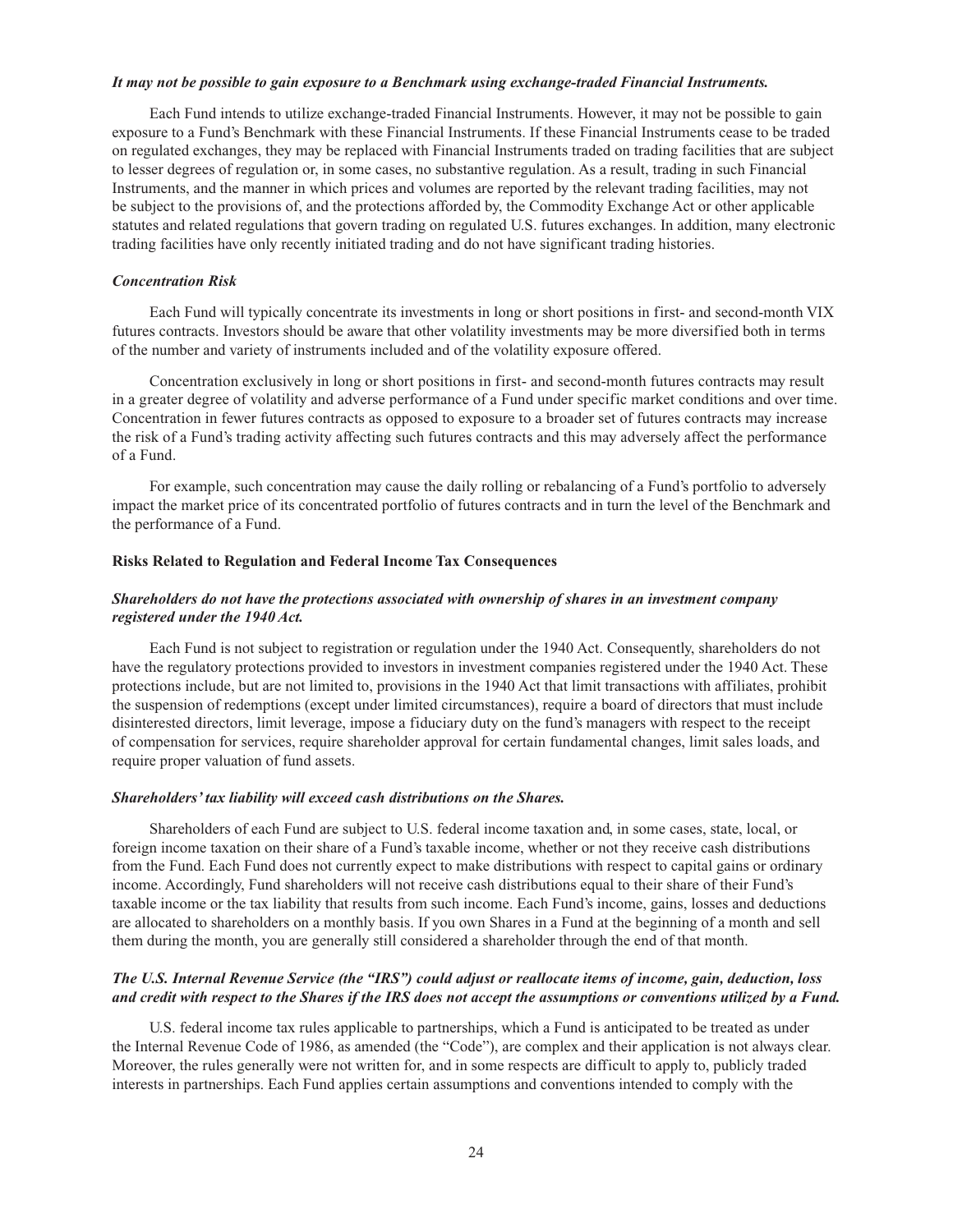intent of the rules and to report income, gain, deduction, loss and credit to shareholders in a manner that reflects the shareholders' economic gains and losses, but these assumptions and conventions may not comply with all aspects of the applicable Regulations (as defined below). It is possible therefore that the IRS will successfully assert that these assumptions or conventions do not satisfy the technical requirements of the Code or the Treasury regulations promulgated thereunder (the "Regulations") and will require that items of income, gain, deduction, loss and credit be adjusted or reallocated in a manner that could be adverse to investors.

# *Shareholders will receive partner information tax returns on Schedule K-1, which could increase the complexity of tax returns.*

The partner information tax returns on Schedule K-1, which a Fund will distribute to shareholders, will contain information regarding the income items and expense items of a Fund. If you have not received Schedule K-1s from other investments, you may find that preparing your tax return may require additional time, or it may be necessary for you to retain an accountant or other tax preparer, at an additional expense to you, to assist you in the preparation of your return.

# *Investors could be adversely affected if the current treatment of short-term capital gains under current U.S. federal income tax law is changed or repealed in the future.*

Under current law, short-term capital gains are taxed to non-corporate investors at reduced U.S. federal income tax rates. This tax treatment may be adversely affected, changed or repealed by future changes in, or the expiration of, tax laws at any time.

### *Shareholders of a Fund may recognize significant amounts of ordinary income and short-term capital gains.*

Due to a Fund's investment strategy, it may realize and pass through to shareholders significant amounts of ordinary income and short-term capital gains as opposed to short-term capital gains, which generally are taxed at a preferential rate. A Fund's income, gains, losses and deductions are allocated to shareholders on a monthly basis. If you own Shares in a Fund at the beginning of a month and sell them during the month, you are generally still considered a shareholder through the end of that month.

# *Changes in U.S. federal income tax law could affect an investment in the Shares.*

Recently enacted legislation commonly known as the "Tax Cuts and Jobs Act" has made significant changes to U.S. federal income tax rules. As of the date of this registration statement, the short-term impact of the Tax Cuts and Jobs Act, including on the Shares, is unclear. Prospective investors are urged to consult their tax advisors regarding the effect of the Tax Cuts and Jobs Act prior to investing in the Shares.

# **PROSPECTIVE INVESTORS ARE STRONGLY URGED TO CONSULT THEIR OWN TAX ADVISORS AND COUNSEL WITH RESPECT TO THE POSSIBLE TAX CONSEQUENCES TO THEM OF AN INVESTMENT IN THE SHARES OF A FUND; SUCH TAX CONSEQUENCES MAY DIFFER IN RESPECT OF DIFFERENT INVESTORS.**

## *Regulatory changes or actions, including the implementation of new legislation, may alter the operations and profitability of a Fund.*

On October 4, 2021, Gary Gensler, Chair of the SEC, issued a statement on complex exchange-traded products whereby he directed the staff of the Securities and Exchange Commission to study the potential risks of complex financial products that are listed on exchanges and present recommendations of the Commission's consideration on potential rulemaking proposals to address those risks. While it is difficult to know what form such rulemaking proposals might take or what substantive content they main contain, there is a possibility that any such future regulatory changes could have a material impact on the ability of the Funds to continue to offer and sell Shares in the Funds. The effect of any future regulatory change on the Fund is impossible to predict, but could be substantial and adverse.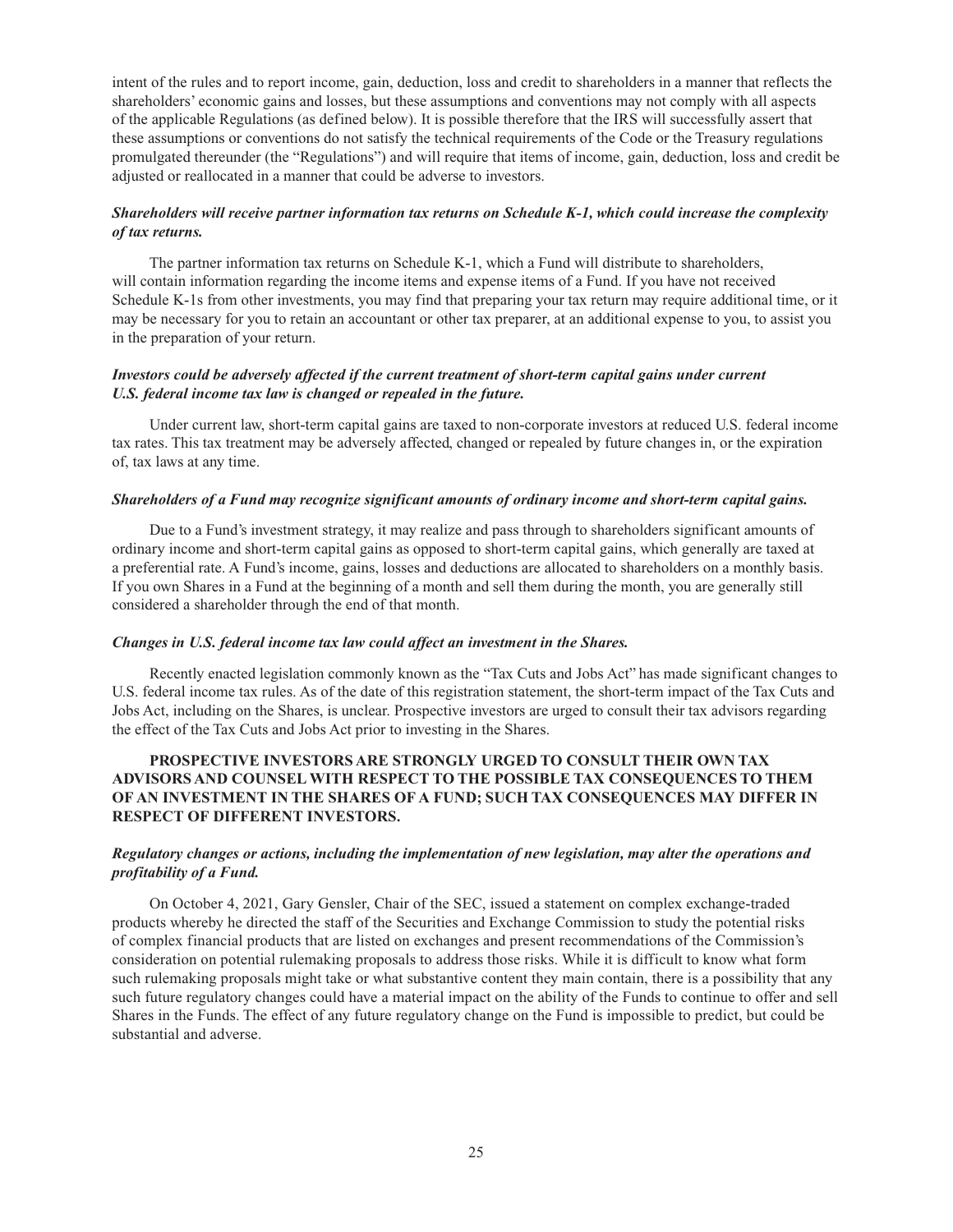The U.S. derivatives markets and market participants have been subject to comprehensive regulation, not only by the CFTC but also by self-regulatory organizations, including the NFA and the exchanges on which the derivatives contracts are traded and/or cleared. As with any regulated activity, changes in regulations may have unexpected results. For example, changes in the amount or quality of the collateral that traders in derivatives contracts are required to provide to secure their open positions, or in the limits on number or size of positions that a trader may have open at a given time, may adversely affect the ability of a Fund to enter into certain transactions that could otherwise present lucrative opportunities. Considerable regulatory attention has been focused on non-traditional investment pools which are publicly distributed in the United States. There is a possibility of future regulatory changes altering, perhaps to a material extent, the nature of an investment in a Fund or the ability of the Fund to continue to implement its investment strategy.

In addition, the SEC, CFTC and the exchanges are authorized to take extraordinary actions in the event of a market emergency, including, for example, the retroactive implementation of speculative position limits or higher margin requirements, the establishment of daily price limits and the suspension of trading. The regulation of swaps, forwards and futures transactions in the United States is a rapidly changing area of law and is subject to modification by government and judicial action. The effect of any future regulatory change on the Fund is impossible to predict, but could be substantial and adverse.

In particular, the Dodd-Frank Wall Street Reform and Consumer Protection Act (the "Dodd-Frank Act") has made and will continue to make sweeping changes to the way in which the U.S. financial system is supervised and regulated. Title VII of the Dodd-Frank Act sets forth a legislative framework for OTC derivatives, including certain Financial Instruments, such as swaps, in which a Fund may invest. Title VII of the Dodd-Frank Act makes broad changes to the OTC derivatives market, grants significant new authority to the SEC and the CFTC to regulate OTC derivatives and market participants, and, pursuant to regulations that have been and will continue to be adopted by the regulators, requires the clearing and exchange trading of many types of OTC derivatives transactions.

Pursuant to regulations adopted by the CFTC, swap dealers are required to be registered and are subject to various regulatory requirements, including, but not limited to, margin, recordkeeping, reporting and various business conduct requirements, as well as proposed minimum financial capital requirements.

Pursuant to the Dodd-Frank Act, regulations adopted by the CFTC and the federal banking regulators that are now in effect require swap dealers to post and collect variation margin (comprised of specified liquid instruments and subject to a required haircut) in connection with trading of OTC swaps with a Fund. These requirements may increase the amount of collateral a Fund is required to provide and the costs associated with providing it.

OTC swap agreements submitted for clearing are subject to minimum initial and variation margin requirements set by the relevant clearing house, as well as margin requirements mandated by the CFTC, SEC and/or federal banking regulators. Swap dealers also typically demand the unilateral ability to increase a Fund's collateral requirements for cleared swap agreements beyond any regulatory and clearing house minimums. Such requirements may make it more difficult and costly for investment funds, such as a Fund, to enter into customized transactions. They may also render certain strategies in which a Fund might otherwise engage impossible or so costly that they will no longer be economical to implement. If a Fund decides to execute swap agreements through such exchanges or execution facilities, the Fund would be subject to the rules of the exchange or execution facility, which would bring additional risks and liabilities, and potential requirements under applicable regulations and under rules of the relevant exchange or execution facility.

With respect to cleared OTC derivatives, a Fund will not face a clearing house directly but rather will do so through a swap dealer that is registered with the CFTC or SEC and that acts as a clearing member. A Fund may face the indirect risk of the failure of another clearing member customer to meet its obligations to its clearing member. This risk could arise due to a default by the clearing member on its obligations to the clearing house triggered by a customer's failure to meet its obligations to the clearing member.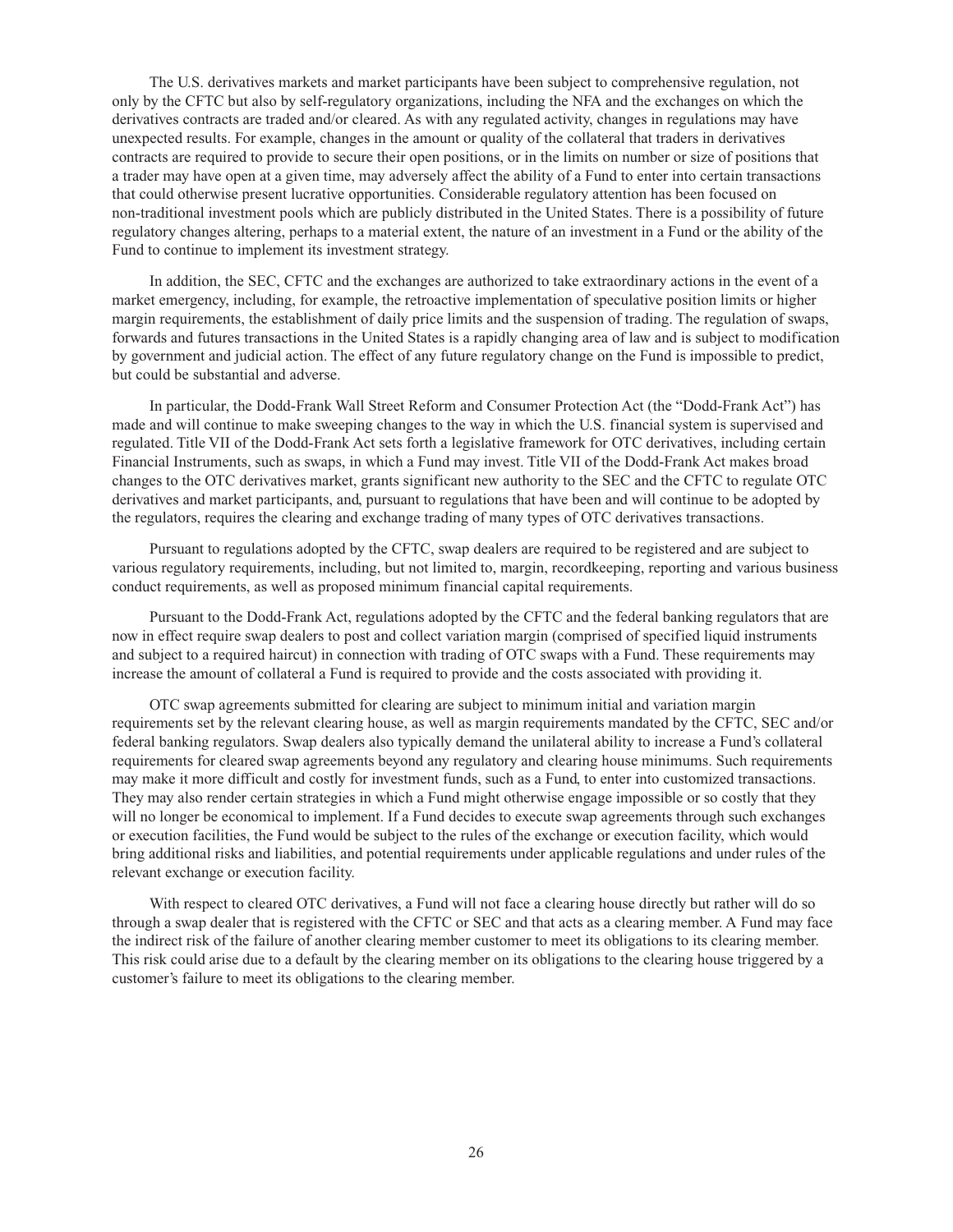Swap dealers also are required to post margin to the clearing houses through which they clear their customers' trades instead of using such margin in their operations, as was widely permitted before Dodd-Frank. This has increased and will continue to increase the swap dealers' costs, and these increased costs are generally passed through to other market participants such as a Fund in the form of higher upfront and mark-to-market margin, less favorable trade pricing, and the imposition of new or increased fees, including clearing account maintenance fees.

While certain regulations have been promulgated and are already in effect, the full impact of the Dodd-Frank Act on a Fund remains uncertain. The legislation and the related regulations that have been and may be promulgated in the future may negatively impact a Fund's ability to meet its investment objective either through limits on its investments or requirements imposed on it or any of its counterparties. In particular, new requirements, including capital requirements and mandatory clearing of OTC derivatives transactions, which may increase derivative counterparties' costs and are expected to generally be passed through to other market participants in the form of higher upfront and mark-to-market margin, less favorable trade pricing, and the imposition of new or increased fees, including clearing house account maintenance fees, may increase the cost of a Fund's investments and the cost of doing business, which could adversely affect investors.

# *Regulatory and exchange accountability levels may restrict the creation of Creation Units and the operation of the Trust.*

Many U.S. commodities exchanges limit the amount of fluctuation permitted in futures contract prices during a single trading day by regulations referred to as "daily price fluctuation limits" or "daily limits." Once the daily limit has been reached in a particular contract, no trades may be made that day at a price beyond that limit or trading may be suspended for specified periods during the trading day. In addition, the CFTC, U.S. futures exchanges and certain non-U.S. exchanges have established limits referred to as "speculative position limits" or "accountability levels" on the maximum net long or short futures positions that any person may hold or control in derivatives traded on such exchanges.

In connection with these limits, the Dodd-Frank Act has required the CFTC to adopt regulations establishing speculative position limits applicable to regulated futures and OTC derivatives and impose aggregate speculative position limits across regulated U.S. futures, OTC positions and certain futures contracts traded on non-U.S. exchanges. In December 2016, the CFTC re-proposed rules on position limits with respect to the 25 physical delivery commodity futures and options contracts, as well as to swaps that are economically equivalent to such contracts. The re-proposed position limits would apply with respect to contracts traded on all U.S. and certain foreign exchanges on an aggregate basis. In addition, the CFTC proposed amendments to the requirement of U.S. commodities exchanges to establish corresponding speculative position limits (the "Position Limit Rules"). The re-proposed Position Limit Rules are based on the position limit rules previously proposed in 2013 by the CFTC. In December 2016, the CFTC also adopted final regulations requiring that all accounts owned or managed by an entity that is responsible for such accounts' trading decisions, their principals and their affiliates would be aggregated for position limit purposes. The CFTC is expected to reconsider the re-proposed Position Limit Rules in 2019.

Although it is unclear what future position limit rules will be, the Sponsor and the Commodity Sub-Advisory are subject to current position and accountability limits established by the CFTC and exchanges. Accordingly, it may be required to reduce the size of outstanding positions or not enter into new positions that would otherwise be taken for a Fund or not trade certain markets on behalf of the Fund in order to comply with those limits or any futures limits established by the CFTC and the relevant exchanges. Derivatives contract prices could move to a limit for several consecutive trading days with little or no trading, thereby preventing prompt liquidation of derivatives positions and potentially subjecting a Fund to substantial losses or periods in which the Fund does not create additional Creation Units. Modification of trades made by the Trust, if required, could adversely affect the Trust's operations and profitability and limit the Trust's ability to reinvest income in additional contracts, create additional Creation Units, or add to existing positions in the desired amount.

In addition, the Sponsor or the Commodity Sub-Adviser may be required to liquidate certain open positions in order to ensure compliance with the speculative position limits at unfavorable prices, which may result in substantial losses for a Fund. There also can be no assurance that the Sponsor or the Commodity Sub-Adviser will liquidate positions held on behalf of all the Sponsor's or the Commodity Sub-Adviser's accounts, respectively, including any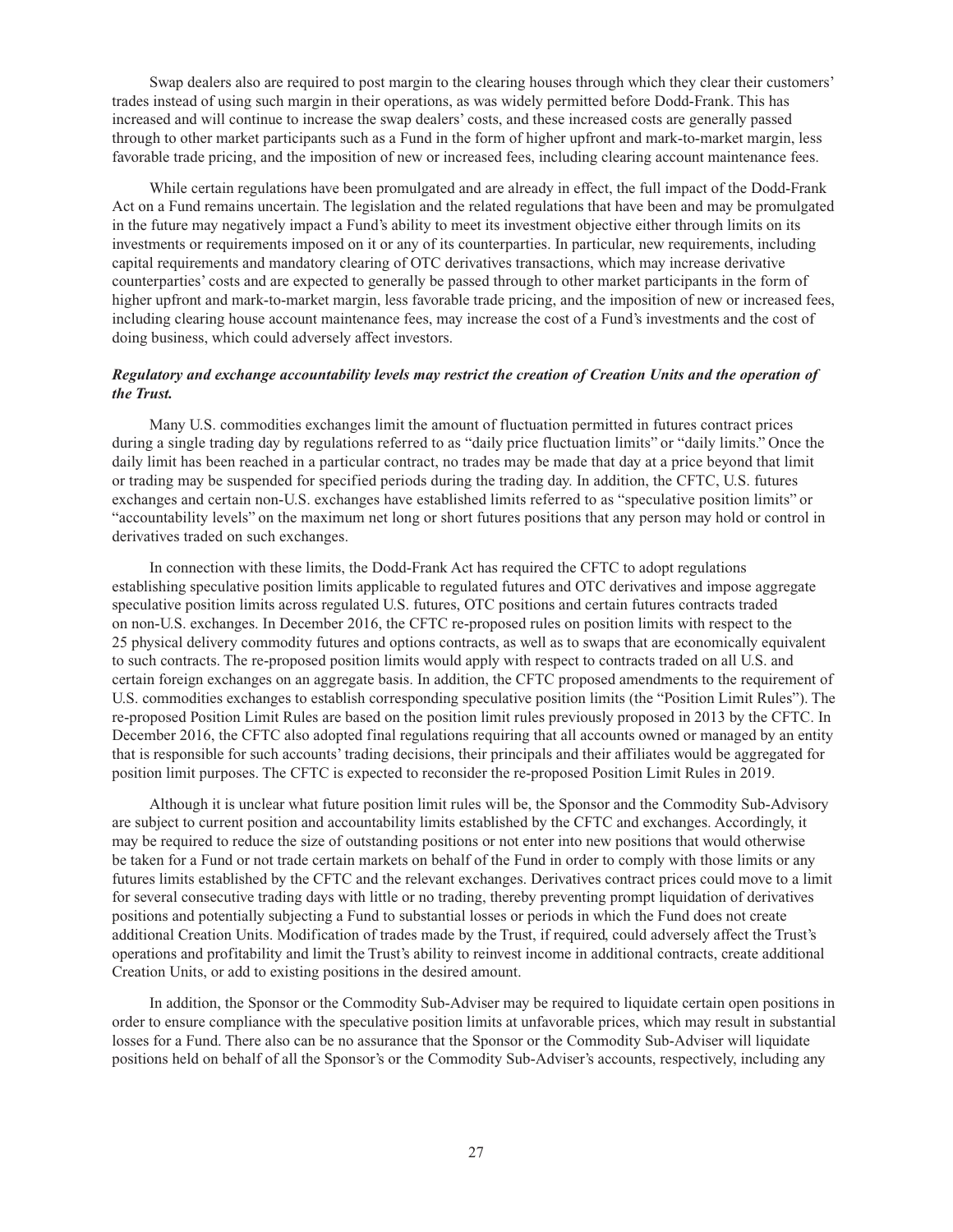proprietary accounts, in a proportionate manner. In the event the Sponsor or the Commodity Sub-Adviser chooses to liquidate a disproportionate number of positions held on behalf of a Fund at unfavorable prices, the Fund may incur substantial losses and the value of the Shares may be adversely affected.

Further, in October 2012, CFTC rules became effective, which require each registered FCM to establish risk-based limits on position and order size. As a result, the Trust's FCMs may be required to reduce their internal limits on the size of the positions they will execute or clear for a Fund, and the Trust may seek to use additional FCMs, which may increase the costs for the Fund and adversely affect the value of the Shares.

The Trust may apply to the CFTC or to the relevant exchanges for relief from certain position limits. If the Trust is unable to obtain such relief, a Fund's ability to issue new Creation Units, or the Fund's ability to reinvest income in additional futures contracts, may be limited to the extent these activities cause the Trust to exceed applicable position limits. Limiting the size of a Fund may affect the correlation between the price of the Shares, as traded on an exchange, and the net asset value of the Fund. Accordingly, the inability to create additional Creation Units or add to existing positions in the desired amount could result in Shares trading at a premium or discount to NAV.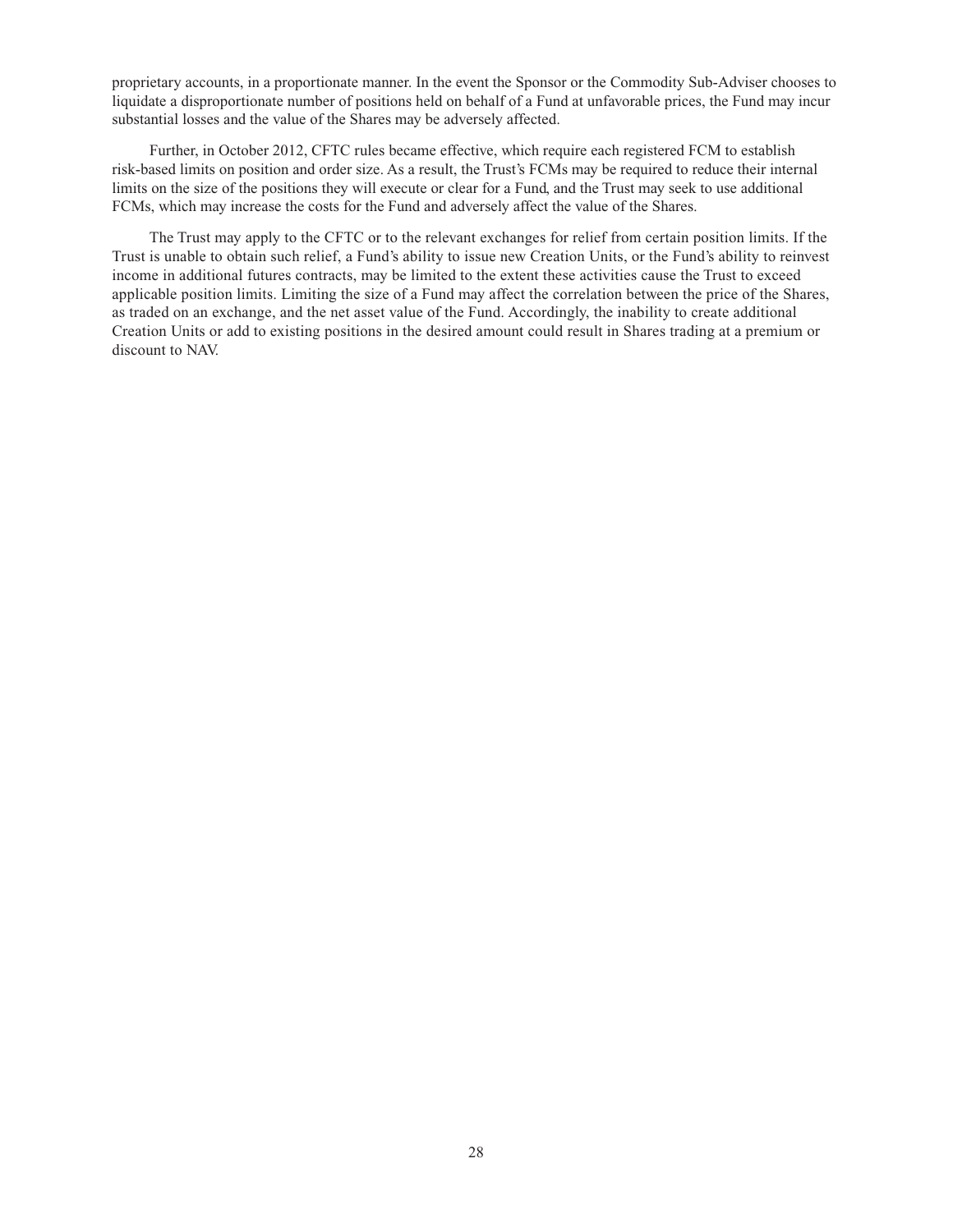#### **CAUTIONARY NOTE REGARDING FORWARD-LOOKING STATEMENTS**

This Prospectus and the documents incorporated by reference in this Prospectus contain "forward-looking statements" that are subject to risks and uncertainties. Investors can identify these forward-looking statements by the use of expressions such as "may," "will," "expect," "anticipate," "believe," "intend," "plan," "project," "should," "estimate", "seek" or any negative or other variations on such expression. These forward-looking statements are based on information currently available to the Sponsor and are subject to a number of risks, uncertainties and other factors, both known, such as those described in *"Risk Factors"* and elsewhere in this Prospectus and the documents incorporated by reference in this Prospectus, and unknown, that could cause the actual results, performance, prospects or opportunities of a Fund to differ materially from those expressed in, or implied by, these forward-looking statements.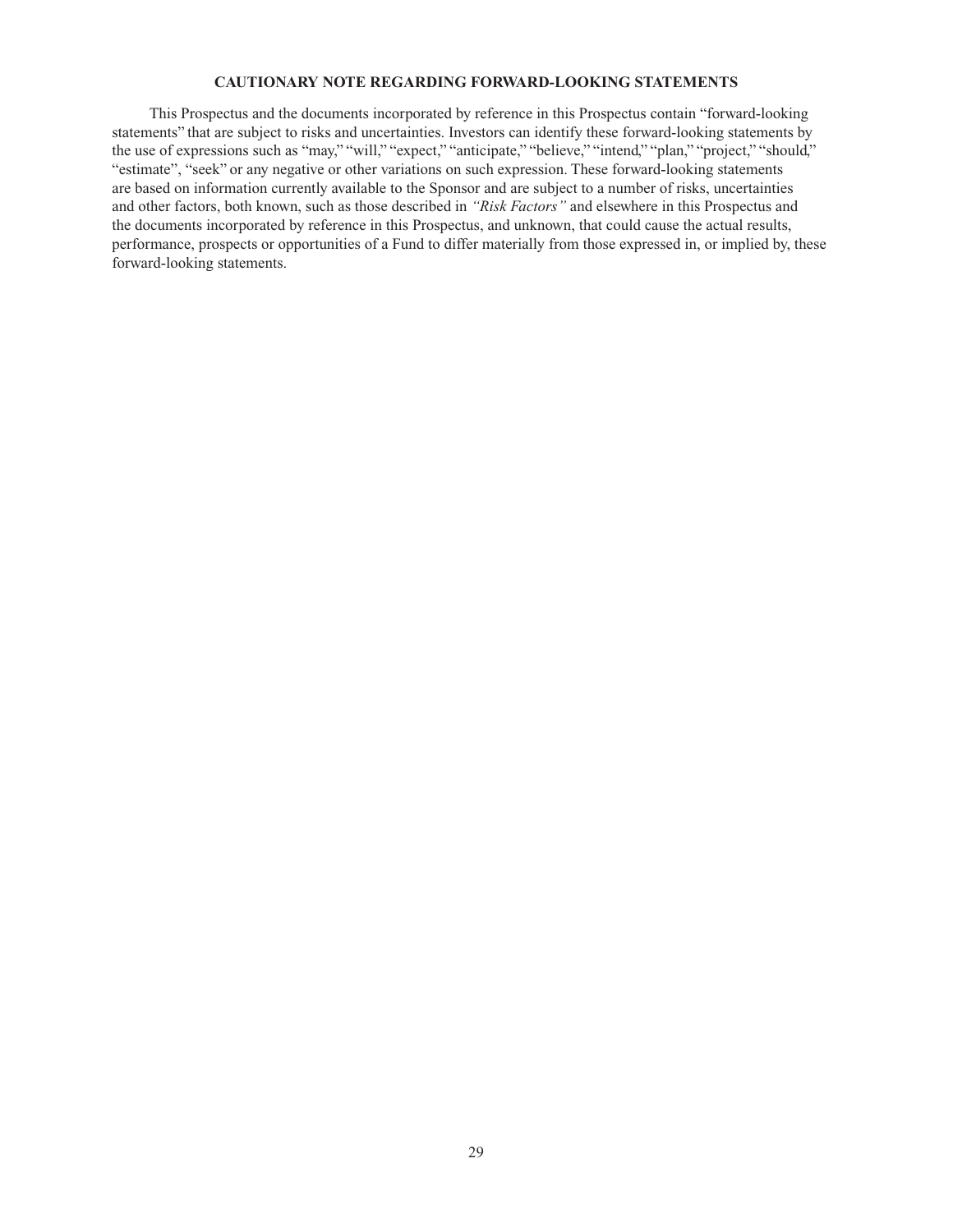#### **DESCRIPTION OF THE FUNDS' INDEXES**

### **The Short VIX Futures Index**

The Short Index is an excess return index designed to express the daily inverse performance of a theoretical portfolio of first and second month VIX futures contracts that are rolled daily. The theoretical portfolio consists of the two nearest term monthly VIX futures contracts that are rolled daily so that the nearest month VIX futures contract is rolled to the second nearest month VIX futures contracts in equal daily fractional amounts. This portfolio rolling seeks to maintain a constant weighted average time to maturity of approximately one month.

The Short Index determines its daily settlement price from the Time Weighted Average Price (TWAP) of its theoretical portfolio of futures during the last 15 minutes of NYSE's regular trading session, rather than solely from the VIX futures' settlement price.

The Short Index is calculated and maintained by Cboe Global Indexes (the "Index Provider"). The Index Provider is not a registered broker-dealer, but is affiliated with a broker-dealer. The Index Provider has implemented and will maintain a fire wall with respect to its relevant personnel regarding access to information concerning the composition and/or changes to the Index. In addition, the Index Provider has implemented and will maintain procedures around the relevant personnel that are designed to prevent the use and dissemination of material, non-public information regarding the Index.

These rules and the formula may be changed from time to time, and without notice by the Sponsor, S&P, and/or the CBOE.

The Index is calculated according to the following methodology:

#### **Calculation of the Short Index**

On any Business Day (*t*) when the Short Index is calculated, the Index value is determined as follows:

$$
Index_t = Index_{t-1} - (PDR_t * Index_{t-1})
$$

Where:

Business Day (*t*) is defined as any day when the CFE market is open.

 $index_{t}$  = The Index Settlement value on any Business Day (t) the Index is calculated.

*index*<sub>1</sub> = The Index Settlement value on the preceding Business Day (t-1).

*PDR*<sub>*i</sub>* = *Portfolio Daily Return* on any Business Day (t) is determined as follows:</sub>

$$
PDR_t = \frac{(CW_{m1,t-1} * CP_{m1,t}) + ((1 - CW_{m1,t-1}) * CP_{m2,t})}{(CW_{m1,t-1} * CP_{m1,t-1}) + ((1 - CW_{m1,t-1}) * CP_{m2,t-1})} - 1
$$

Where:

*CWm*1,*t*–1= Contract Weight and represents the weighting of the shortest dated monthly VIX Futures Contract (*m1*) calculated on any Business Day (*t-1*) as follows:

$$
CW_{m1,t-1} = \frac{RD_{rem}}{RD_{tot}}
$$

Where:

*RD<sub>rem</sub>* = *Roll Days Remaining* and is determined each Business Day as the number of remaining Business Days within a *Roll Period* beginning with, and including, the following Business Day, and ending with, but excluding, the following CBOE VIX monthly Futures Settlement Date (usually a Wednesday). The number of business days does not consider, and therefore continues to include as Business Days, any new holidays introduced intra-month, or unscheduled market closures.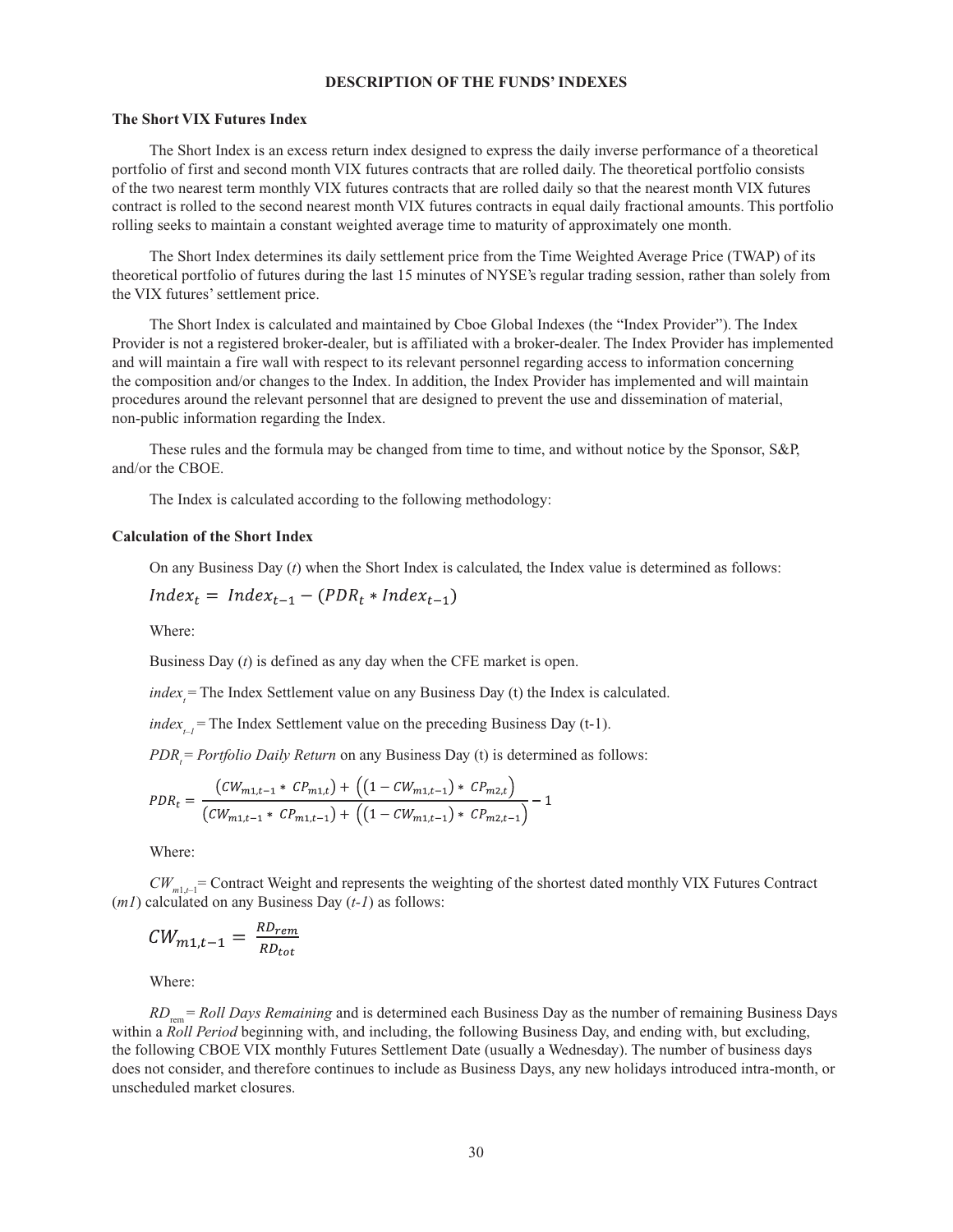$RD_{tot}$  = *Roll Days Total* and is determined at the beginning of a new *Roll Period* as the total number of Business Days within a *Roll Period* beginning with, and including, the monthly CBOE VIX Futures Settlement Date (usually a Wednesday), and ending with, but excluding, the following CBOE VIX monthly Futures Settlement Date. The number of Business Days stays constant if a new holiday is introduced intra-month after the CBOE VIX Futures Settlement Date, or in the case of an unscheduled market closure.

*Note — On each Business Day a fraction of the theoretical portfolio's m1 VIX futures holdings are sold and the longer dated m2 futures are bought. The fraction rolled each Business Day is therefore proportional to the number of m1 futures contracts held on Business Day t1 and inversely proportional to the number of days in the Roll Period RD*<sub>tot</sub>.

*CP*m1,*<sup>t</sup>* = Contract Reference Price of the shortest dated monthly VIX Futures Contract (m1) on any business day (t) determined as the average of the 180 last prices for m1 during regular trading and the 180 last Trade At Settlement (TAS) prices for m1 both taken every 5 seconds beginning 14 minutes and 55 seconds before the closing time of the regular trading session on the NYSE and ending at the closing time of the NYSE — usually the average of every 5 seconds between 3.45.05 PM ET and 4.00.00 pm ET each business day.

 $CRP_{m_1,t}$  = Contract Reference Price of the shortest dated monthly VIX Futures Contract (m1) on the previous business day (t-1) determined as the average of the 180 last prices for m1 during regular trading and the 180 last Trade At Settlement (TAS) prices for m1 both taken every 5 seconds beginning 14 minutes and 55 seconds before the closing time of the regular trading session on the NYSE and ending at the closing time of the NYSE — usually the average of every 5 seconds between 3.45.05 PM ET and 4.00.00 pm ET each business day.

The *Roll Period* starts on the CBOE VIX Monthly Futures Settlement Date — usually the Wednesday falling 30 calendar days before the S&P 500 option expiration for the following month — and runs to the Tuesday prior to the subsequent month's CBOE VIX Monthly Futures Settlement Date. On the Business Day after the current roll period ends the following roll period begins.

## **The Long VIX Futures Index**

The Long Index is an excess return index designed to express the performance of a theoretical portfolio of long positions in first and second month VIX futures contracts that are rolled daily. The theoretical portfolio consists of the two nearest term monthly VIX futures contracts that are rolled daily so that the nearest month VIX futures contract is rolled to the second nearest month VIX futures contracts in equal daily fractional amounts. This portfolio rolling seeks to maintain a constant weighted average time to maturity of approximately one month.

The Long Index determines its daily settlement price from the Time Weighted Average Price (TWAP) of its theoretical portfolio of futures during the last 15 minutes of NYSE's regular trading session, rather than solely from the VIX futures' settlement price.

The Long Index is calculated and maintained by Cboe Global Indexes (the "Index Provider"). The Index Provider is not a registered broker-dealer, but is affiliated with a broker-dealer. The Index Provider has implemented and will maintain a fire wall with respect to its relevant personnel regarding access to information concerning the composition and/or changes to the Index. In addition, the Index Provider has implemented and will maintain procedures around the relevant personnel that are designed to prevent the use and dissemination of material, non-public information regarding the Index.

These rules and the formula may be changed from time to time, and without notice by the Sponsor, S&P, and/or the CBOE.

The Long Index is calculated according to the following methodology:

#### **Calculation of the Long Index**

The Long Index measures the daily return from a theoretical portfolio of the two shortest dated VIX monthly futures contracts (m1 and m2) that are rolled daily, such that, the position in the shortest dated VIX monthly futures contract (m1) is rolled into a position in the second shortest dated VIX monthly futures contract (m2) according to the roll schedule resulting from the daily *Contract Weight* described by 3.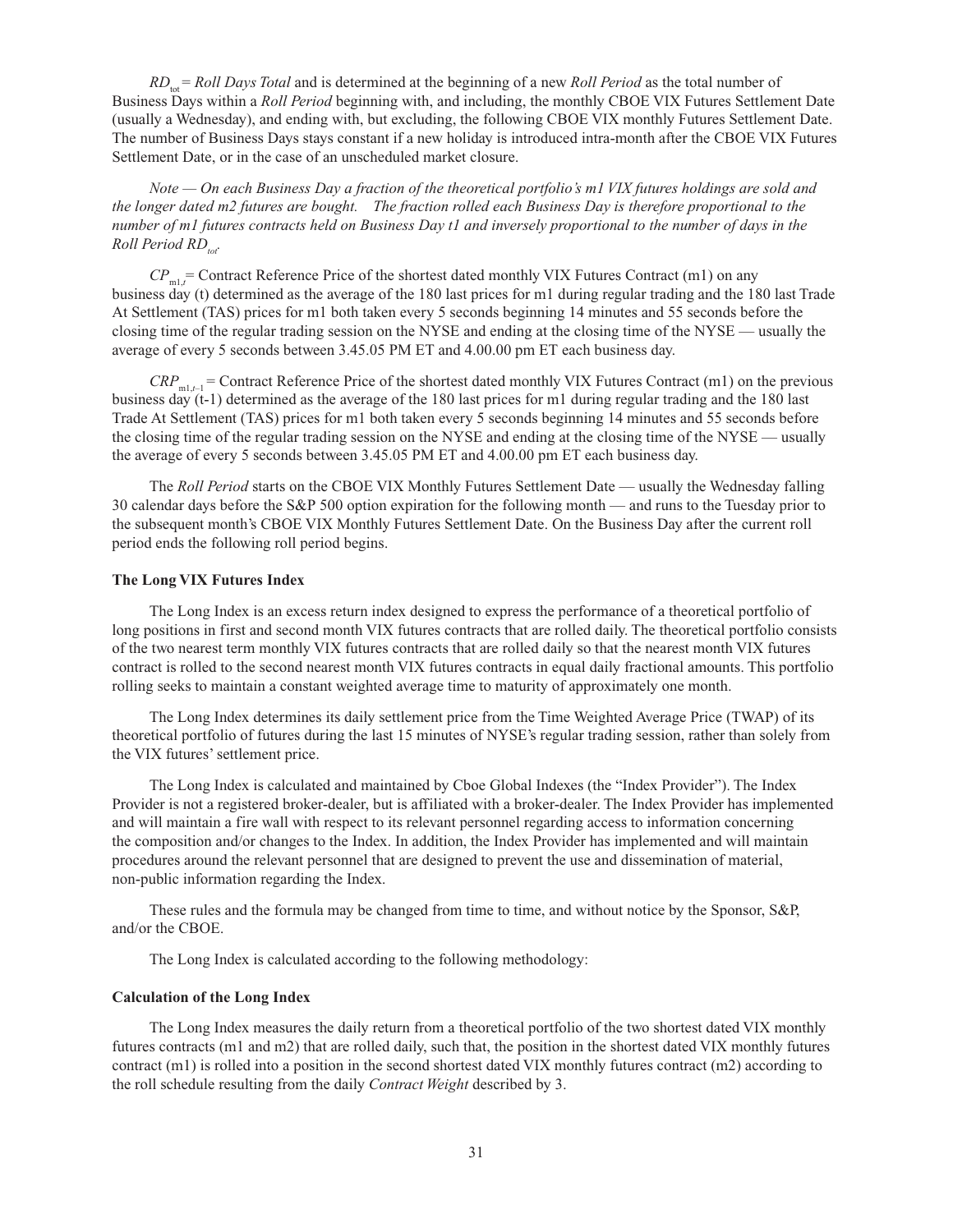Calculation of the Excess Return Index (*Index*):

On any *business day* (*t*) when the *index* is calculated, the *index* value is determined as follows:

$$
Index_t = Index_{t-1} + (PDR_t * Index_{t-1})
$$

Where:

*Business Day* (*t*) is defined as any day when the CFE market is open.

*Index*<sub>t</sub> = The Index Settlement value on any business day (*t*) the index is calculated.

 $Index_{t-1}$  = The Index Settlement value on the preceding business day (*t-1*).

 $PDR_t = Portfolio Daily Return$  on any business day (*t*) is determined as follows:

$$
PDR_t = \frac{(CW_{m1,t-1} * CP_{m1,t}) + ((1 - CW_{m1,t-1}) * CP_{m2,t})}{(CW_{m1,t-1} * CP_{m1,t-1}) + ((1 - CW_{m1,t-1}) * CP_{m2,t-1})} - 1
$$

Where:

 $CW_{m1,t-1}$  = Contract Weight and represents the notional dollar weighting of the shortest dated monthly VIX Futures Contract (*m1*) calculated at the settlement on any business day (*t-1*) as follows:

$$
CW_{m1,t-1} = \frac{RD_{rem}}{RD_{tot}}
$$

*\*For clarity, because Contract Weight represents the notional dollar weighting of m1 and m2, the actual number of contracts of m1 and m2 will vary depending on their notional value.*

Where:

 = *Roll Days Remaining* and is determined each business day as the number of remaining business days within a *Roll Period* beginning with, and including, the following business day, and ending with, but excluding, the following CBOE VIX monthly Futures Settlement Date (usually a Wednesday). The number of business days does not consider, and therefore continues to include as business days, any new holidays introduced intra-month, or unscheduled market closures.

 $RD_{tot} = Roll$  *Days Total* and is determined at the beginning of a new *Roll Period* as the total number of business days within a *Roll Period* beginning with, and including, the monthly CBOE VIX Futures Settlement Date (usually a Wednesday), and ending with, but excluding, the following CBOE VIX monthly Futures Settlement Date. The number of business days stays constant if a new holiday is introduced intra-month after the CBOE VIX Futures Settlement Date, or in the case of an unscheduled market closure.

*\*For clarity, on each business day a fraction of the theoretical portfolio's m1 VIX futures holding sold and an equal dollar notional amount of the longer dated m2 futures is bought. The fraction rolled each business day is therefore proportional to the number of m1 futures contracts held on business day t1 and inversely proportional to the number of days in the Roll Period RD*.

 $CP_{m1,t}$  = Contract Reference Price of the shortest dated monthly VIX Futures Contract (m1) on any business day (t) determined as the average of the 180 last prices for m1 during regular trading and the 180 last Trade At Settlement (TAS) prices for m1 both taken every 5 seconds beginning 14 minutes and 55 seconds before the closing time of the regular trading session on the NYSE and ending at the closing time of the NYSE — usually the average of every 5 seconds between 3.45.05 PM ET and 4.00.00 pm ET each business day.

 $CRP_{m1,t-1}$  = Contract Reference Price of the shortest dated monthly VIX Futures Contract (m1) on the previous business day (t-1) determined as the average of the 180 last prices for m1 during regular trading and the 180 last Trade At Settlement (TAS) prices for m1 both taken every 5 seconds beginning 14 minutes and 55 seconds before the closing time of the regular trading session on the NYSE and ending at the closing time of the NYSE — usually the average of every 5 seconds between 3.45.05 PM ET and 4.00.00 pm ET each business day.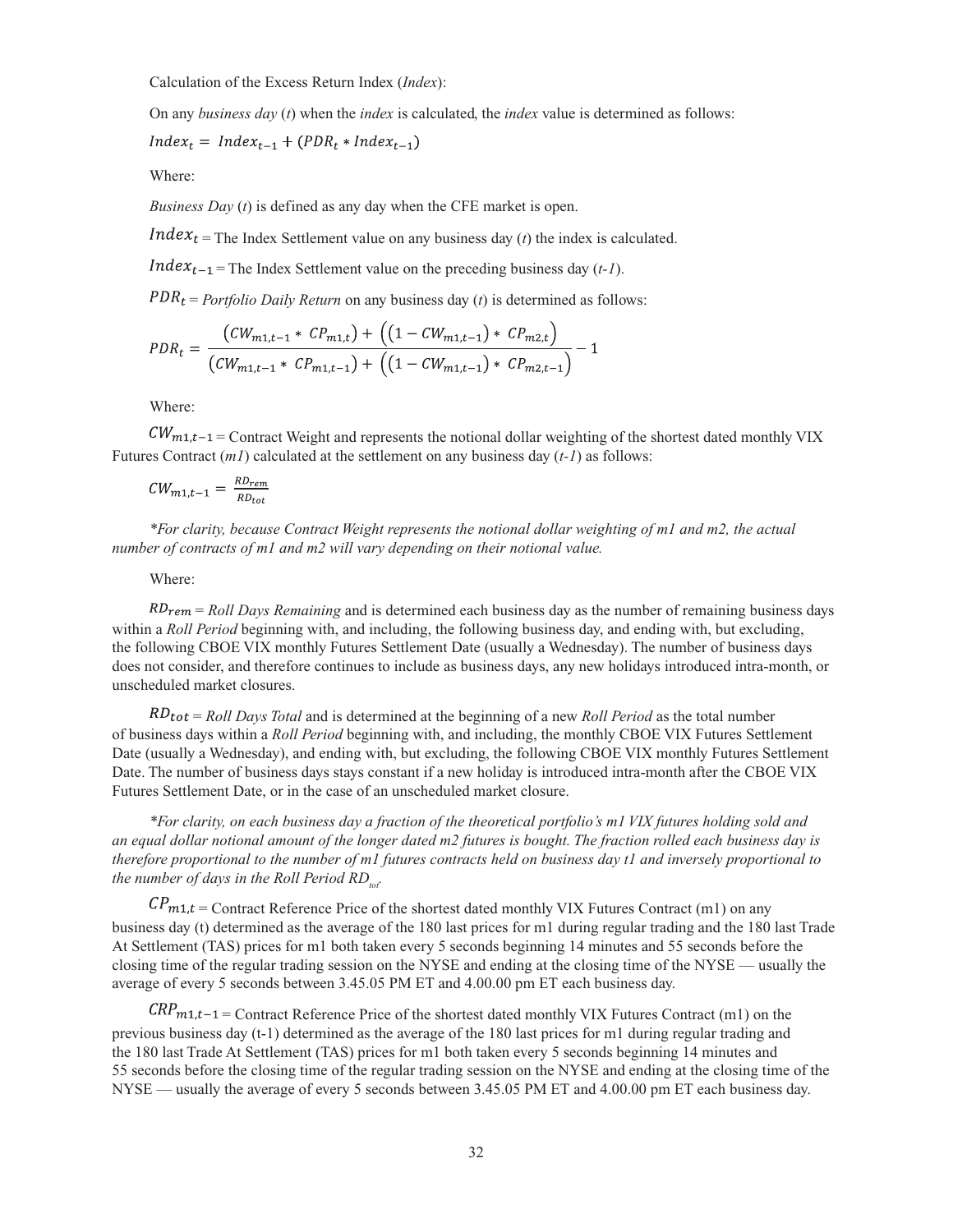#### *VIX Futures Contracts*

Each Index is comprised of VIX futures contracts. VIX futures contracts were first launched for trading by the CBOE in 2004. VIX futures contracts allow investors to invest based on their view of the forward implied market volatility of the S&P 500. Investors that believe the forward implied market volatility of the S&P 500 will increase may buy VIX futures contracts. Conversely, investors that believe that the forward implied market volatility of the S&P 500 will decline may sell VIX futures contracts.

While the VIX represents a measure of the current expected volatility of the S&P 500 over the next 30 days, the prices of VIX futures contracts are based on the current expectation of the expected 30-day volatility of the S&P 500 on the expiration date of the futures contract. Since the VIX and VIX futures contracts are two distinctly different measures, the VIX and VIX futures contracts generally behave quite differently.

**An important consequence of the spot/forward relationship between the VIX and VIX futures contracts (and therefore between the VIX and A Fund) that investors should understand is that the price of a VIX futures contract can be lower, equal to or higher than the VIX, depending on whether the market expects volatility to be lower, equal to or higher in the 30-day forward period covered by the VIX futures contract than in the 30-day spot period covered by the VIX. Therefore the performance of VIX Futures contracts should be expected to be very different than the performance of the VIX as there is no direct relationship between the two measures. As a result, since the performance of a Fund is linked to the performance of the VIX futures contracts included in the Index, a Fund should be expected to perform very differently from the VIX (or -1x or 2x thereof).**

#### *The VIX*

The VIX is an index designed to measure the implied volatility of the S&P 500 over 30 days in the future. The VIX is calculated based on the prices of certain put and call options on the S&P 500. The VIX is reflective of the premium paid by investors for certain options linked to the level of the S&P 500.

- During periods of rising investor uncertainty, including periods of market instability, the implied level of volatility of the S&P 500 typically increases and, consequently, the prices of options linked to the S&P 500 typically increase (assuming all other relevant factors remain constant or have negligible changes). This, in turn, causes the level of the VIX to increase.
- During periods of declining investor uncertainty, the implied level of volatility of the S&P 500 typically decreases and, consequently, the prices of options linked to the S&P 500 typically decrease (assuming all other relevant factors remain constant or have negligible changes). This, in turn, causes the level of the VIX to decrease.

Volatility, and the level of the VIX, can increase (or decrease) without warning. The VIX was developed by the CBOE and is calculated, maintained and published by the CBOE. The CBOE may change the methodology used to determine the VIX and has no obligation to continue to publish, and may discontinue the publication of, the VIX. The VIX is reported by Bloomberg Finance L.P. under the ticker symbol "VIX."

## *The S&P 500*

The S&P 500 is an index that measures large-cap U.S. stock market performance. It is a float-adjusted market capitalization weighted index of 500 U.S. operating companies and real estate investment trusts selected by the S&P U.S. Index Committee through a non-mechanical process that factors in criteria such as liquidity, price, market capitalization and financial viability. Reconstitution occurs both on a quarterly and ongoing basis. S&P publishes the S&P 500. The daily calculation of the current value of the S&P 500 is based on the relative value of the aggregate market value of the common stocks of 500 companies as of a particular time compared to the aggregate average initial market value of the common stocks of 500 similar companies at the time of the inception of the S&P 500. The 500 companies are not the 500 largest publicly traded companies and not all 500 companies are listed on the Exchange. S&P chooses companies for inclusion in the S&P 500 with the objective of achieving a distribution by broad industry groupings that approximates the distribution of these groupings in the common stock population of the U.S. equity market. S&P may from time to time, in its sole discretion, add companies to, or delete companies from, the S&P 500 to achieve the objectives stated above. Relevant criteria employed by S&P include the viability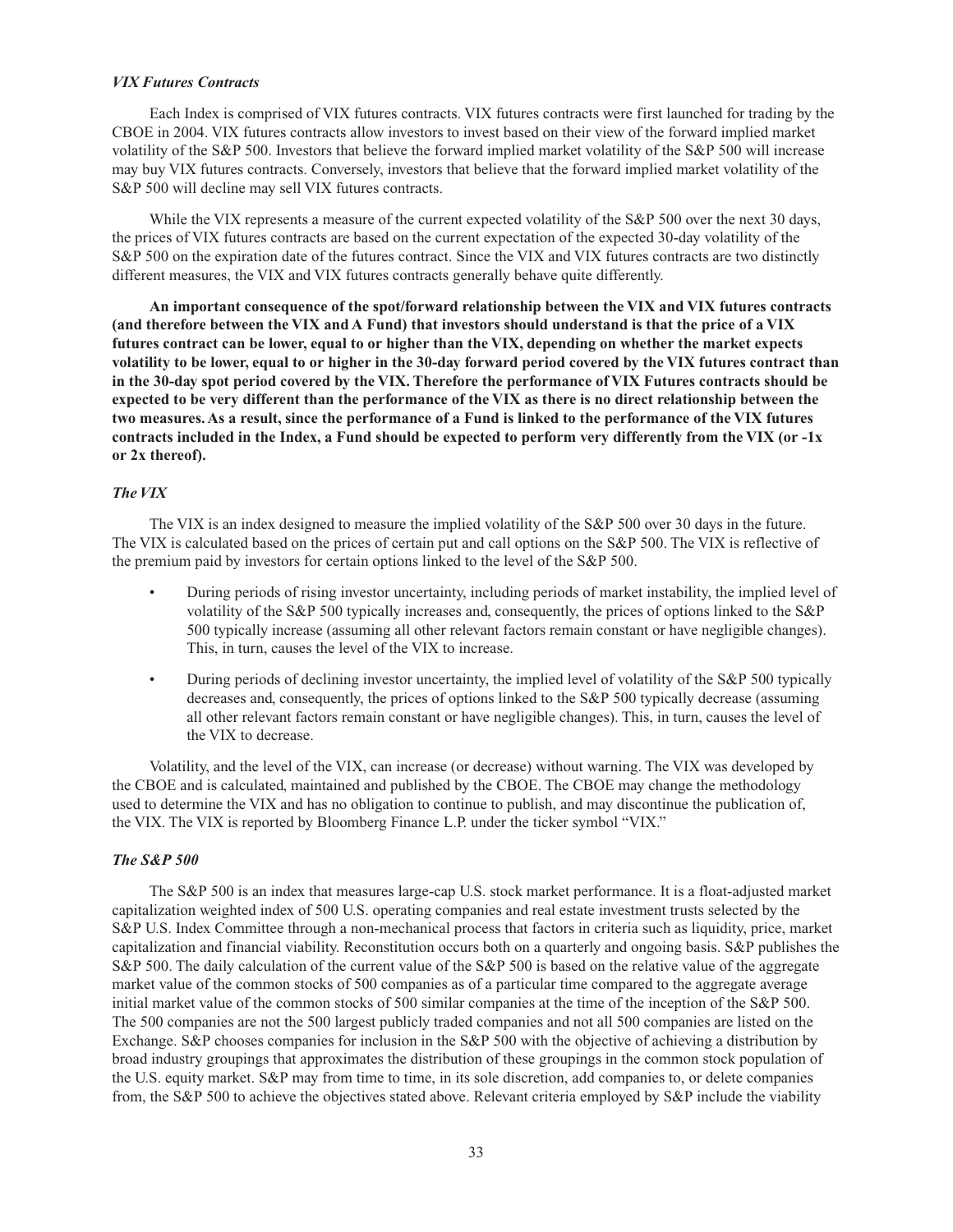of the particular company, the extent to which that company represents the industry group to which it is assigned, the extent to which the company's common stock is widely held and the market value and trading activity of the common stock of that company.

## **Information about the Index Provider**

EACH FUND IS NOT SPONSORED, ENDORSED, SOLD OR PROMOTED BY S&P AND ITS AFFILIATES OR CBOE. S&P AND CBOE MAKE NO REPRESENTATION, CONDITION OR WARRANTY, EXPRESS OR IMPLIED, TO THE OWNERS OF A FUND OR ANY MEMBER OF THE PUBLIC REGARDING THE ADVISABILITY OF INVESTING IN SECURITIES GENERALLY OR IN THE FUND PARTICULARLY OR THE ABILITY OF THE INDEX TO TRACK MARKET PERFORMANCE AND/OR OF GROUPS OF ASSETS OR ASSET CLASSES AND/OR TO ACHIEVE ITS STATED OBJECTIVE AND/OR TO FORM THE BASIS OF A SUCCESSFUL INVESTMENT STRATEGY, AS APPLICABLE. S&P'S AND CBOE'S ONLY RELATIONSHIP TO VS TRUST ON BEHALF OF ITS APPLICABLE SERIES AND VOLATILITY SHARES LLC IS THE LICENSING OF CERTAIN TRADEMARKS AND TRADE NAMES AND OF EACH INDEX WHICH ARE DETERMINED, COMPOSED AND CALCULATED BY S&P AND CBOE WITHOUT REGARD TO VS TRUST ON BEHALF OF ITS APPLICABLE SERIES AND VOLATILITY SHARES LLC OR THE FUNDS. S&P AND CBOE HAVE NO OBLIGATION TO TAKE THE NEEDS OF VS TRUST ON BEHALF OF ITS APPLICABLE SERIES AND VOLATILITY SHARES LLC OR THE OWNERS OF THE FUNDS INTO CONSIDERATION IN DETERMINING, COMPOSING OR CALCULATING THE INDEX. S&P AND CBOE ARE NOT ADVISORS TO THE FUNDS AND ARE NOT RESPONSIBLE FOR AND HAVE NOT PARTICIPATED IN THE DETERMINATION OF THE PRICES AND AMOUNT OF THE FUNDS OR THE TIMING OF THE ISSUANCE OR SALE OF A FUND OR IN THE DETERMINATION OR CALCULATION OF THE EQUATION BY WHICH FUND SHARES ARE TO BE CONVERTED INTO CASH. S&P AND CBOE HAVE NO OBLIGATION OR LIABILITY IN CONNECTION WITH THE ADMINISTRATION, MARKETING, OR TRADING OF THE FUNDS.

NEITHER S&P, ITS AFFILIATES NOR THIRD PARTY LICENSORS, INCLUDING CBOE, GUARANTEES THE ACCURACY AND/OR THE COMPLETENESS OF AN INDEX OR ANY DATA INCLUDED THEREIN AND S&P, ITS AFFILIATES AND THEIR THIRD PARTY LICENSORS, INCLUDING CBOE, SHALL HAVE NO LIABILITY FOR ANY ERRORS, OMISSIONS, OR INTERRUPTIONS THEREIN. S&P AND CBOE MAKE NO WARRANTY, CONDITION OR REPRESENTATION, EXPRESS OR IMPLIED, AS TO RESULTS TO BE OBTAINED BY VS TRUST ON BEHALF OF ITS APPLICABLE SERIES AND VOLATILITY SHARES LLC, SHAREHOLDERS OF THE FUNDS, OR ANY OTHER PERSON OR ENTITY FROM THE USE OF AN INDEX OR ANY DATA INCLUDED THEREIN. S&P AND CBOE MAKE NO EXPRESS OR IMPLIED WARRANTIES, REPRESENTATIONS OR CONDITIONS, AND EXPRESSLY DISCLAIM ALL WARRANTIES OR CONDITIONS OF MERCHANTABILITY OR FITNESS FOR A PARTICULAR PURPOSE OR USE AND ANY OTHER EXPRESS OR IMPLIED WARRANTY OR CONDITION WITH RESPECT TO THE INDEX OR ANY DATA INCLUDED THEREIN. WITHOUT LIMITING ANY OF THE FOREGOING, IN NO EVENT SHALL S&P, ITS AFFILIATES OR THEIR THIRD PARTY LICENSORS, INCLUDING CBOE, HAVE ANY LIABILITY FOR ANY SPECIAL, PUNITIVE, INDIRECT, OR CONSEQUENTIAL DAMAGES (INCLUDING LOST PROFITS) RESULTING FROM THE USE OF THE INDEX OR ANY DATA INCLUDED THEREIN, EVEN IF NOTIFIED OF THE POSSIBILITY OF SUCH DAMAGES.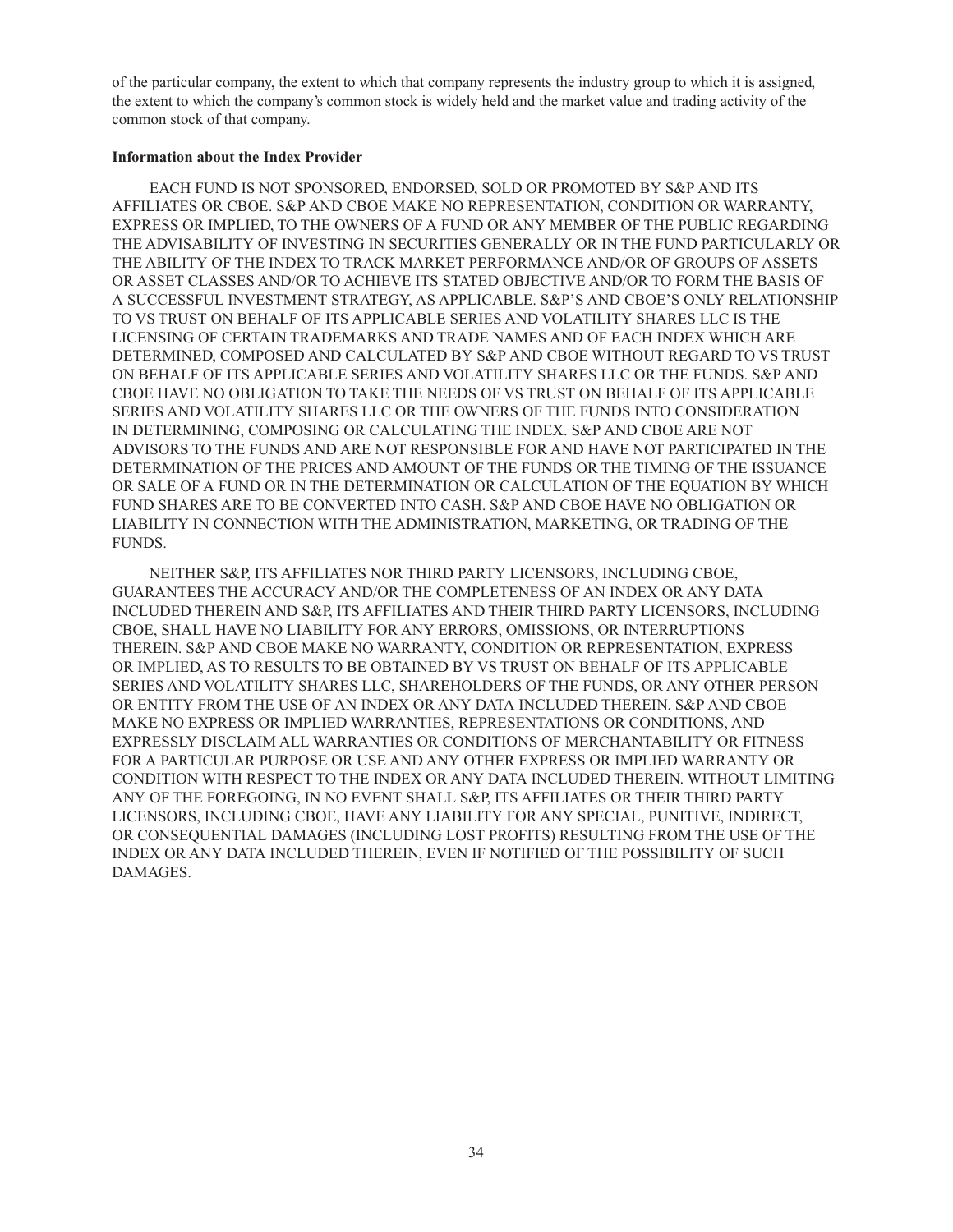### **Investment Objectives**

## *SVIX*

SVIX seeks daily investment results, before fees and expenses, that correspond to the performance of the Short Index for a single day. **The Fund does not seek to achieve its stated objective over a period greater than a single day.**  A "single day" is measured from the time the Fund calculates its NAV to the time of the Fund's next NAV calculation.

The Index measures the daily inverse performance of a portfolio of first and second month VIX futures contracts. This theoretical portfolio is rolled each day to maintain a consistent time to maturity of the futures contracts. The Index is calculated daily at 4:00 p.m. (Eastern time) and at a value calculated from the average price for the futures contracts between 3:45 p.m. (Eastern time) and 4:00 p.m. (Eastern time). Through this price averaging process — known as the Time Weighted Average Price (or TWAP). The Short Index inception date was November 22, 2019. Its ticker symbol is: SHORTVOL. Historical performance of the Short Index and the VIX since the inception of the Short Index through the year ended December 2021 is set forth below:

| Month | <b>Short</b><br><b>Index</b> | <b>VIX</b>  |
|-------|------------------------------|-------------|
|       | 5.79%                        | 9.19%       |
|       | $(9.91)\%$                   | 36.72%      |
|       | $(38.62)\%$                  | 112.90%     |
|       | $(68.18)\%$                  | 33.48%      |
|       | 13.74%                       | $(36.22)\%$ |
|       | 6.82%                        | $(19.44)\%$ |
|       | $(15.52)\%$                  | $10.61\%$   |
|       | 14.77%                       | $(19.62)\%$ |
|       | 5.82%                        | 7.97%       |
|       | 2.06%                        | $(0.15)\%$  |
|       | $(11.99)\%$                  | 44.18%      |
|       | 49.23%                       | $(45.90)\%$ |
|       | 1.27%                        | 10.60%      |
|       | $(26.02)\%$                  | 45.45%      |
|       | 24.86%                       | $(15.53)\%$ |
|       | 34.77%                       | $(30.59)\%$ |
|       | $10.93\%$                    | $(4.07)\%$  |
|       | 6.24%                        | $(9.94)\%$  |
|       | 14.17%                       | $(5.55)\%$  |
|       | $(8.16)\%$                   | $15.22\%$   |
|       | 15.57%                       | $(9.65)\%$  |
|       | $(12.07)\%$                  | $40.41\%$   |
|       | 27.60%                       | $(29.73)\%$ |
|       | $(24.77)\%$                  | 67.22%      |
|       | 28.75%                       | $(36.67)\%$ |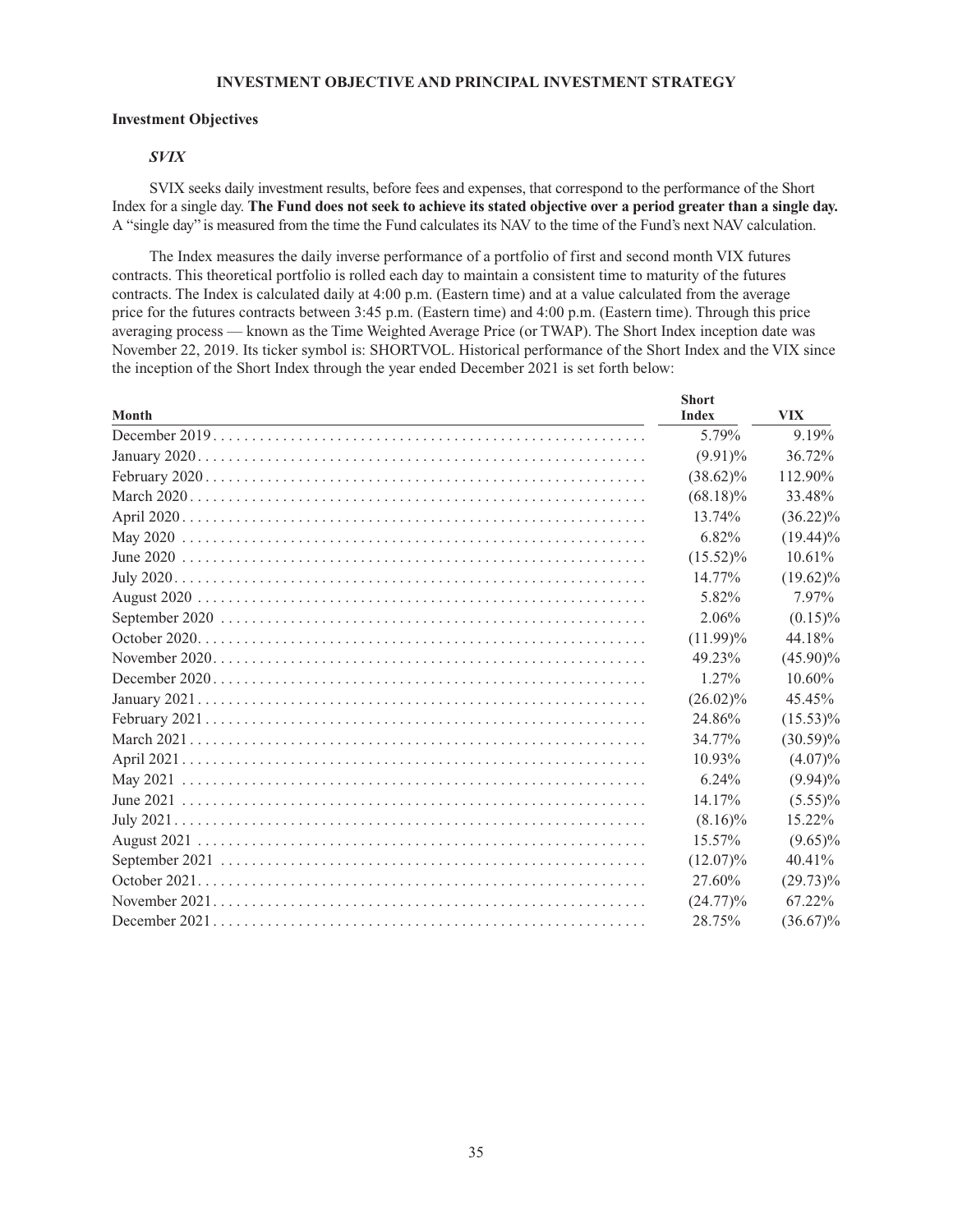If SVIX is successful in meeting its objective, its value on a given day, before fees and expenses, should gain approximately as much on a percentage basis as the level of the Short Index. Conversely, its value on a given day, before fees and expenses, should lose approximately as much on a percentage basis as the level of the Short Index. Although the Fund seeks to track the performance of the Short Index each day, the Fund may not perfectly track the Short Index's performance over the same period, which is known as tracking error. For more information, see *Correlation Risk* and *A number of factors may affect the Fund's ability to produce returns that correlate to the returns of the Short Index*.

By way of example of the performance of the Short Index relative to the VIX Index, on December 31, 2019, the VIX fell from 14.82 to 13.78 (-7.02%), while the Index that the Fund tracks rose from 1768.43 to 1845.24 (+4.34%)

## *UVIX*

UVIX seeks daily investment results, before fees and expenses, that correspond to twice  $(2x)$  the performance of the Long Index for a single day. **The Fund does not seek to achieve its stated objective over a period greater than a single day.** A "single day" is measured from the time the Fund calculates its NAV to the time of the Fund's next NAV calculation.

The Long Index measures the daily performance of a portfolio of long positions in first and second month VIX futures contracts. This theoretical portfolio is rolled each day to maintain a consistent time to maturity of the futures contracts. The Index is calculated daily at 4:00 p.m. (Eastern time) and at a value calculated from the average price for the futures contracts between 3:45 p.m. (Eastern time) and 4:00 p.m. (Eastern time). Through this price averaging process — known as the Time Weighted Average Price (or TWAP). The Long Index inception date is October 8, 2021. Its ticker symbol is: LONGVOL. Historical performance of the Long Index and the VIX since the inception of the Long Index through the year ended December 2021 is set forth below:

|              | Long   |                         |  |
|--------------|--------|-------------------------|--|
| <b>Month</b> | Index  | VIX                     |  |
|              | 18.64% | 67.22%                  |  |
|              |        | $(26.93)\%$ $(36.67)\%$ |  |

If the Fund is successful in meeting its objective, its value on a given day, before fees and expenses, should gain or lose approximately as much on a percentage basis as twice  $(2x)$  the level of the Index. Although the Fund seeks to track twice (2x) the performance of the Index each day, the Fund may not perfectly achieve its objective over the same period, which is known as tracking error. For more information, see *Correlation Risk* on page 10.

The Fund is not designed to meet its investment objective over periods longer than one day. Notwithstanding, the table below shows a performance example of the how compounding impacts a 2x daily rebalanced investment referencing an index over periods longer than one day. Areas shaded lighter represent those scenarios where a hypothetical fund that seeks 2x daily returns of an index will return the same or outperform (i.e., return more than) 2x of the index performance; conversely, areas shaded darker represent those scenarios where the hypothetical fund will underperform (i.e., return less than) 2x of the index performance.

#### *Performance Examples*

The tables below show performance examples of the how compounding impacts: i) an inverse daily rebalanced investment that references an index over periods longer than one day (Figure 1); and ii) a 2x daily rebalanced investment referencing an index over periods longer than one day (Figure 2). Areas shaded lighter represent those scenarios where a hypothetical fund that seeks daily inverse or daily 2x returns of an index will return the same or outperform (i.e., return more than) the inverse or 2x of the index performance over one year; conversely, areas shaded darker represent those scenarios where the hypothetical fund will underperform (i.e., return less than) the inverse or 2x of the index performance over one year.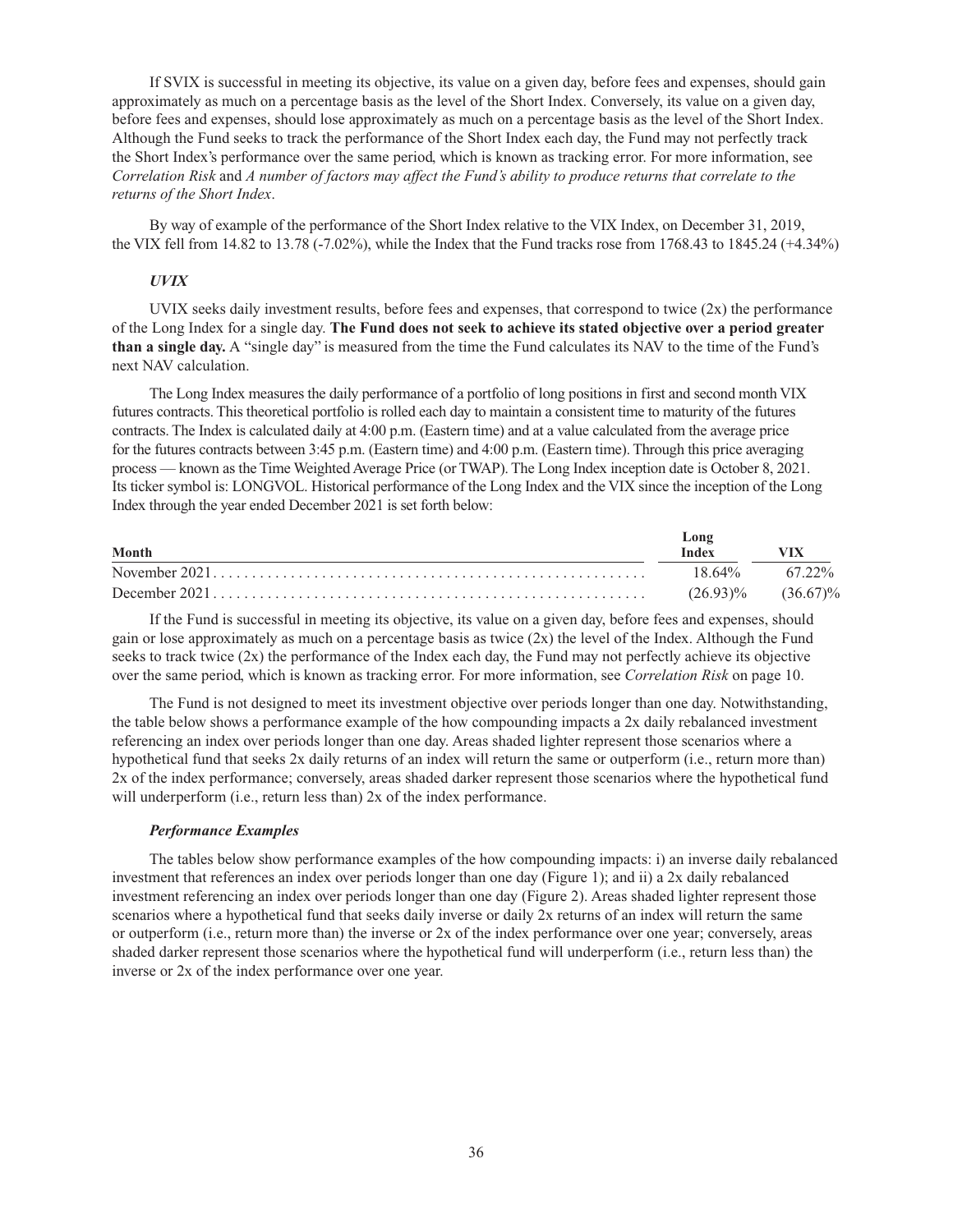### Figure 1.

|                                      | Inverse $(-1x)$ of                   |            |            |            |            |            |            | <b>Index Votatility</b> |            |            |            |            |            |            |
|--------------------------------------|--------------------------------------|------------|------------|------------|------------|------------|------------|-------------------------|------------|------------|------------|------------|------------|------------|
| <b>One Year Index</b><br>Performance | <b>One Year Index</b><br>Performance | $0\%$      | 5%         | 10%        | 15%        | 20%        | 25%        | 30%                     | 35%        | 40%        | 45%        | 50%        | 55%        | 60%        |
| (60)%                                | 60%                                  | 150.0%     | 149.4%     | 147.5%     | 144.4%     | 140.2%     | 134.9%     | 128.5%                  | 121.2%     | 113.0%     | 104.2%     | 94.7%      | 84.7%      | 74.4%      |
| (55)%                                | 55%                                  | 122.2%     | 121.7%     | 120.0%     | 117.3%     | 113.5%     | 108.8%     | 103.1%                  | 96.6%      | 89.4%      | 81.5%      | 73.1%      | 64.2%      | 55.0%      |
| (50)%                                | 50%                                  | 100.0%     | 99.5%      | 98.0%      | 95.6%      | 92.2%      | 87.9%      | 82.8%                   | 76.9%      | 70.4%      | 63.3%      | 55.8%      | 47.8%      | 39.5%      |
| (45)%                                | 45%                                  | 81.8%      | 81.4%      | 80.0%      | 77.8%      | 74.7%      | 70.8%      | 66.2%                   | 60.9%      | 54.9%      | 48.5%      | 41.6%      | 34.4%      | 26.9%      |
| (40)%                                | 40%                                  | 66.7%      | 66.3%      | 65.0%      | 63.0%      | 60.1%      | 56.6%      | 52.3%                   | 47.5%      | 42.0%      | 36.1%      | 29.8%      | 23.2%      | 16.3%      |
| (35)%                                | 35%                                  | 53.8%      | 53.5%      | 52.3%      | 50.4%      | 47.8%      | 44.5%      | 40.6%                   | 36.1%      | 31.1%      | 25.6%      | 19.8%      | 13.7%      | 7.3%       |
| $(30)\%$                             | 30%                                  | 42.9%      | 42.5%      | 41.4%      | 39.7%      | 37.3%      | 34.2%      | 30.6%                   | 26.4%      | 21.7%      | 16.7%      | 11.3%      | 5.6%       | $(0.3)\%$  |
| (25)%                                | 25%                                  | 33.3%      | 33.0%      | 32.0%      | 30.4%      | 28.1%      | 25.3%      | 21.9%                   | 18.0%      | 13.6%      | 8.9%       | 3.8%       | $(1.5)\%$  | $(7.0)\%$  |
| $(20)\%$                             | 20%                                  | 25.0%      | 24.7%      | 23.8%      | 22.2%      | 20.1%      | 17.4%      | 14.2%                   | 10.6%      | 6.5%       | 2.1%       | $(2.6)\%$  | $(7.6)\%$  | $(12.8)\%$ |
| (15)%                                | 15%                                  | 17.6%      | 17.4%      | 16.5%      | 15.0%      | 13.0%      | 10.5%      | 7.5%                    | 4.1%       | 0.3%       | (3.9)%     | $(8.4)\%$  | $(13.1)\%$ | (17.9)%    |
| $(10)\%$                             | 10%                                  | 11.1%      | 10.8%      | 10.0%      | 8.6%       | 6.8%       | 4.4%       | 1.5%                    | (1.7)%     | $(5.3)\%$  | $(9.3)\%$  | $(13.5)\%$ | (17.9)%    | $(22.5)\%$ |
| (5)%                                 | $5\%$                                | 5.3%       | $5.0\%$    | 4.2%       | 2.9%       | 1.1%       | $(1.1)\%$  | $(3.8)\%$               | (6.9)%     | $(10.3)\%$ | $(14.0)\%$ | $(18.0)\%$ | $(22.2)\%$ | $(26.6)\%$ |
| 0%                                   | $0\%$                                | $0.0\%$    | (0.2)%     | $(1.0)\%$  | $(2.2)\%$  | (3.9)%     | $(6.1)\%$  | $(8.6)\%$               | $(11.5)\%$ | $(14.8)\%$ | $(18.3)\%$ | $(22.1)\%$ | $(26.1)\%$ | $(30.2)\%$ |
| $5\%$                                | (5)%                                 | $(4.8)\%$  | $(5.0)\%$  | $(5.7)\%$  | (6.9)%     | $(8.5)\%$  | $(10.5)\%$ | $(13.0)\%$              | $(15.7)\%$ | (18.8)%    | $(22.2)\%$ | $(25.8)\%$ | $(29.6)\%$ | $(33.6)\%$ |
| 10%                                  | $(10)\%$                             | $(9.1)\%$  | $(9.3)\%$  | $(10.0)\%$ | $(11.1)\%$ | $(12.7)\%$ | $(14.6)\%$ | $(16.9)\%$              | $(19.6)\%$ | $(22.5)\%$ | $(25.8)\%$ | $(29.2)\%$ | $(32.8)\%$ | $(36.6)\%$ |
| 15%                                  | $(15)\%$                             | $(13.0)\%$ | $(13.3)\%$ | $(13.9)\%$ | $(15.0)\%$ | $(16.5)\%$ | $(18.3)\%$ | $(20.5)\%$              | $(23.1)\%$ | (25.9)%    | $(29.0)\%$ | $(32.3)\%$ | $(35.7)\%$ | $(39.3)\%$ |
| 20%                                  | $(20)\%$                             | $(16.7)\%$ | $(16.9)\%$ | $(17.5)\%$ | $(18.5)\%$ | $(19.9)\%$ | $(21.7)\%$ | $(23.8)\%$              | $(26.3)\%$ | $(29.0)\%$ | (31.9)%    | $(35.1)\%$ | $(38.4)\%$ | $(41.9)\%$ |
| 25%                                  | (25)%                                | $(20.0)\%$ | $(20.2)\%$ | $(20.8)\%$ | $(21.8)\%$ | $(23.1)\%$ | $(24.8)\%$ | $(26.9)\%$              | $(29.2)\%$ | $(31.8)\%$ | $(34.7)\%$ | $(37.7)\%$ | (40.9)%    | $(44.2)\%$ |
| 30%                                  | (30)%                                | $(23.1)\%$ | $(23.3)\%$ | $(23.8)\%$ | $(24.8)\%$ | $(26.1)\%$ | $(27.7)\%$ | $(29.7)\%$              | $(31.9)\%$ | $(34.5)\%$ | $(37.2)\%$ | $(40.1)\%$ | $(43.2)\%$ | $(46.3)\%$ |
| 35%                                  | (35)%                                | $(25.9)\%$ | $(26.1)\%$ | $(26.7)\%$ | $(27.6)\%$ | $(28.8)\%$ | $(30.4)\%$ | $(32.3)\%$              | $(34.5)\%$ | $(36.9)\%$ | $(39.5)\%$ | $(42.3)\%$ | $(45.3)\%$ | $(48.3)\%$ |
| 40%                                  | (40)%                                | $(28.6)\%$ | $(28.7)\%$ | $(29.3)\%$ | (30.2)%    | $(31.4)\%$ | $(32.9)\%$ | $(34.7)\%$              | $(36.8)\%$ | $(39.1)\%$ | $(41.7)\%$ | $(44.4)\%$ | $(47.2)\%$ | $(50.2)\%$ |
| 45%                                  | (45)%                                | $(31.0)\%$ | $(31.2)\%$ | $(31.7)\%$ | $(32.6)\%$ | $(33.7)\%$ | $(35.2)\%$ | $(37.0)\%$              | $(39.0)\%$ | $(41.2)\%$ | $(43.7)\%$ | $(46.3)\%$ | $(49.0)\%$ | $(51.9)\%$ |
| 50%                                  | (50)%                                | $(33.3)\%$ | $(33.5)\%$ | $(34.0)\%$ | $(34.8)\%$ | $(35.9)\%$ | $(37.4)\%$ | $(39.1)\%$              | $(41.0)\%$ | $(43.2)\%$ | $(45.6)\%$ | $(48.1)\%$ | $(50.7)\%$ | $(53.5)\%$ |
| 55%                                  | (55)%                                | $(35.5)\%$ | $(35.6)\%$ | $(36.1)\%$ | $(36.9)\%$ | $(38.0)\%$ | $(39.4)\%$ | $(41.0)\%$              | $(42.9)\%$ | $(45.0)\%$ | $(47.3)\%$ | $(49.8)\%$ | $(52.3)\%$ | $(55.0)\%$ |
| 60%                                  | (60)%                                | $(37.5)\%$ | $(37.7)\%$ | $(38.1)\%$ | $(38.9)\%$ | $(40.0)\%$ | $(41.3)\%$ | $(42.9)\%$              | $(44.7)\%$ | $(46.7)\%$ | $(49.0)\%$ | $(51.3)\%$ | $(53.8)\%$ | $(56.4)\%$ |

#### Figure 2.

|             | Inverse $(2x)$<br><b>One Year Index One Year Index</b> |            |            |            |            |            |            | <b>Index Votatility</b> |            |            |            |            |            |            |
|-------------|--------------------------------------------------------|------------|------------|------------|------------|------------|------------|-------------------------|------------|------------|------------|------------|------------|------------|
| Performance | Performance                                            | $0\%$      | $5\%$      | 10%        | 15%        | 20%        | 25%        | 30%                     | 35%        | 40%        | 45%        | 50%        | 55%        | 60%        |
| (60)%       | $(120)\%$                                              | $(84.0)\%$ | $(84.0)\%$ | $(84.2)\%$ | $(84.4)\%$ | $(84.6)\%$ | $(85.0)\%$ | $(85.4)\%$              | $(85.8)\%$ | $(86.4)\%$ | $(86.9)\%$ | $(87.5)\%$ | $(88.2)\%$ | $(88.8)\%$ |
| (55)%       | $(110)\%$                                              | $(79.8)\%$ | $(79.8)\%$ | $(80.0)\%$ | $(80.2)\%$ | $(80.5)\%$ | $(81.0)\%$ | $(81.5)\%$              | $(82.1)\%$ | $(82.7)\%$ | $(83.5)\%$ | $(84.2)\%$ | $(85.0)\%$ | $(85.9)\%$ |
| (50)%       | $(100)\%$                                              | $(75.0)\%$ | $(75.1)\%$ | $(75.2)\%$ | $(75.6)\%$ | $(76.0)\%$ | $(76.5)\%$ | $(77.2)\%$              | (77.9)%    | $(78.7)\%$ | $(79.6)\%$ | $(80.5)\%$ | $(81.5)\%$ | $(82.6)\%$ |
| (45)%       | (90)%                                                  | $(69.8)\%$ | $(69.8)\%$ | $(70.1)\%$ | $(70.4)\%$ | $(70.9)\%$ | $(71.6)\%$ | $(72.4)\%$              | $(73.2)\%$ | $(74.2)\%$ | $(75.3)\%$ | $(76.4)\%$ | $(77.6)\%$ | $(78.9)\%$ |
| (40)%       | (80)%                                                  | $(64.0)\%$ | $(64.1)\%$ | $(64.4)\%$ | $(64.8)\%$ | $(65.4)\%$ | $(66.2)\%$ | $(67.1)\%$              | $(68.2)\%$ | $(69.3)\%$ | $(70.6)\%$ | $(72.0)\%$ | $(73.4)\%$ | $(74.9)\%$ |
| (35)%       | (70)%                                                  | $(57.8)\%$ | $(57.9)\%$ | $(58.2)\%$ | $(58.7)\%$ | $(59.4)\%$ | $(60.3)\%$ | $(61.4)\%$              | $(62.6)\%$ | $(64.0)\%$ | $(65.5)\%$ | $(67.1)\%$ | $(68.8)\%$ | $(70.5)\%$ |
| $(30)\%$    | (60)%                                                  | $(51.0)\%$ | $(51.1)\%$ | $(51.5)\%$ | $(52.1)\%$ | $(52.9)\%$ | $(54.0)\%$ | $(55.2)\%$              | $(56.6)\%$ | $(58.2)\%$ | $(60.0)\%$ | $(61.8)\%$ | $(63.8)\%$ | $(65.8)\%$ |
| $(25)\%$    | (50)%                                                  | $(43.8)\%$ | $(43.9)\%$ | $(44.3)\%$ | $(45.0)\%$ | $(46.0)\%$ | $(47.2)\%$ | $(48.6)\%$              | $(50.2)\%$ | $(52.1)\%$ | $(54.1)\%$ | $(56.2)\%$ | $(58.4)\%$ | $(60.8)\%$ |
| $(20)\%$    | (40)%                                                  | $(36.0)\%$ | $(36.2)\%$ | $(36.6)\%$ | $(37.4)\%$ | $(38.5)\%$ | $(39.9)\%$ | $(41.5)\%$              | $(43.4)\%$ | $(45.5)\%$ | $(47.7)\%$ | $(50.2)\%$ | $(52.7)\%$ | $(55.3)\%$ |
| (15)%       | (30)%                                                  | $(27.8)\%$ | $(27.9)\%$ | $(28.5)\%$ | $(29.4)\%$ | $(30.6)\%$ | $(32.1)\%$ | $(34.0)\%$              | $(36.1)\%$ | $(38.4)\%$ | $(41.0)\%$ | $(43.7)\%$ | $(46.6)\%$ | $(49.6)\%$ |
| $(10)\%$    | $(20)\%$                                               | $(19.0)\%$ | $(19.2)\%$ | $(19.8)\%$ | $(20.8)\%$ | $(22.2)\%$ | (23.9)%    | $(26.0)\%$              | $(28.3)\%$ | $(31.0)\%$ | $(33.8)\%$ | $(36.9)\%$ | $(40.1)\%$ | $(43.5)\%$ |
| (5)%        | $(10)\%$                                               | $(9.8)\%$  | $(10.0)\%$ | $(10.6)\%$ | $(11.8)\%$ | $(13.3)\%$ | $(15.2)\%$ | $(17.5)\%$              | $(20.2)\%$ | $(23.1)\%$ | $(26.3)\%$ | $(29.7)\%$ | $(33.3)\%$ | $(37.0)\%$ |
| 0%          | 0%                                                     | $0.0\%$    | (0.2)%     | $(1.0)\%$  | $(2.2)\%$  | (3.9)%     | $(6.1)\%$  | $(8.6)\%$               | $(11.5)\%$ | $(14.8)\%$ | $(18.3)\%$ | $(22.1)\%$ | $(26.1)\%$ | $(30.2)\%$ |
| $5\%$       | 10%                                                    | 10.3%      | 10.0%      | 9.2%       | 7.8%       | 5.9%       | 3.6%       | 0.8%                    | $(2.5)\%$  | $(6.1)\%$  | $(10.0)\%$ | $(14.1)\%$ | $(18.5)\%$ | $(23.1)\%$ |
| 10%         | 20%                                                    | 21.0%      | 20.7%      | 19.8%      | 18.3%      | 16.3%      | 13.7%      | 10.6%                   | 7.0%       | 3.1%       | $(1.2)\%$  | $(5.8)\%$  | $(10.6)\%$ | $(15.6)\%$ |
| 15%         | 30%                                                    | 32.3%      | 31.9%      | 30.9%      | 29.3%      | 27.1%      | 24.2%      | 20.9%                   | 17.0%      | 12.7%      | $8.0\%$    | $3.0\%$    | $(2.3)\%$  | (7.7)%     |
| 20%         | 40%                                                    | 44.0%      | 43.6%      | 42.6%      | 40.8%      | 38.4%      | 35.3%      | 31.6%                   | 27.4%      | 22.7%      | 17.6%      | 12.1%      | 6.4%       | 0.5%       |
| 25%         | 50%                                                    | 56.3%      | 55.9%      | 54.7%      | 52.8%      | 50.1%      | 46.8%      | 42.8%                   | 38.2%      | 33.1%      | 27.6%      | 21.7%      | 15.5%      | $9.0\%$    |
| 30%         | 60%                                                    | 69.0%      | 68.6%      | 67.3%      | 65.2%      | 62.4%      | 58.8%      | 54.5%                   | 49.5%      | 44.0%      | 38.0%      | 31.6%      | 24.9%      | 17.9%      |
| 35%         | 70%                                                    | 82.3%      | 81.8%      | 80.4%      | 78.2%      | 75.1%      | 71.2%      | 66.6%                   | 61.2%      | 55.3%      | 48.8%      | 41.9%      | 34.7%      | 27.2%      |
| 40%         | 80%                                                    | 96.0%      | 95.5%      | 94.0%      | 91.6%      | 88.3%      | 84.1%      | 79.1%                   | 73.4%      | 67.0%      | 60.1%      | 52.6%      | 44.8%      | 36.7%      |
| 45%         | 90%                                                    | 110.3%     | 109.7%     | 108.2%     | 105.6%     | 102.0%     | 97.5%      | 92.2%                   | 86.0%      | 79.2%      | 71.7%      | 63.7%      | 55.4%      | 46.7%      |
| 50%         | 100%                                                   | 125.0%     | 124.4%     | 122.8%     | 120.0%     | 116.2%     | 111.4%     | 105.6%                  | 99.1%      | 91.7%      | 83.8%      | 75.2%      | 66.3%      | 57.0%      |
| 55%         | 110%                                                   | 140.3%     | 139.7%     | 137.9%     | 134.9%     | 130.8%     | 125.7%     | 119.6%                  | 112.6%     | 104.7%     | 96.2%      | 87.1%      | 77.5%      | 67.6%      |
| 60%         | 120%                                                   | 156.0%     | 155.4%     | 153.5%     | 150.3%     | 146.0%     | 140.5%     | 134.0%                  | 126.5%     | 118.1%     | 109.1%     | 99.4%      | 89.2%      | 78.6%      |

**There can be no assurance that a Fund will achieve its investment objective or avoid substantial losses. A Fund does not seek to achieve its stated investment objective over a period of time greater than a single day because mathematical compounding prevents a Fund from achieving such results. Results for the Fund over periods of time greater than a single day should not be expected to be a simple return of the Index. The Fund's returns will likely differ in amount and possibly even direction from the inverse of (or twice) either the VIX or a portfolio of short-term VIX futures contracts over the same period. These differences can be significant.**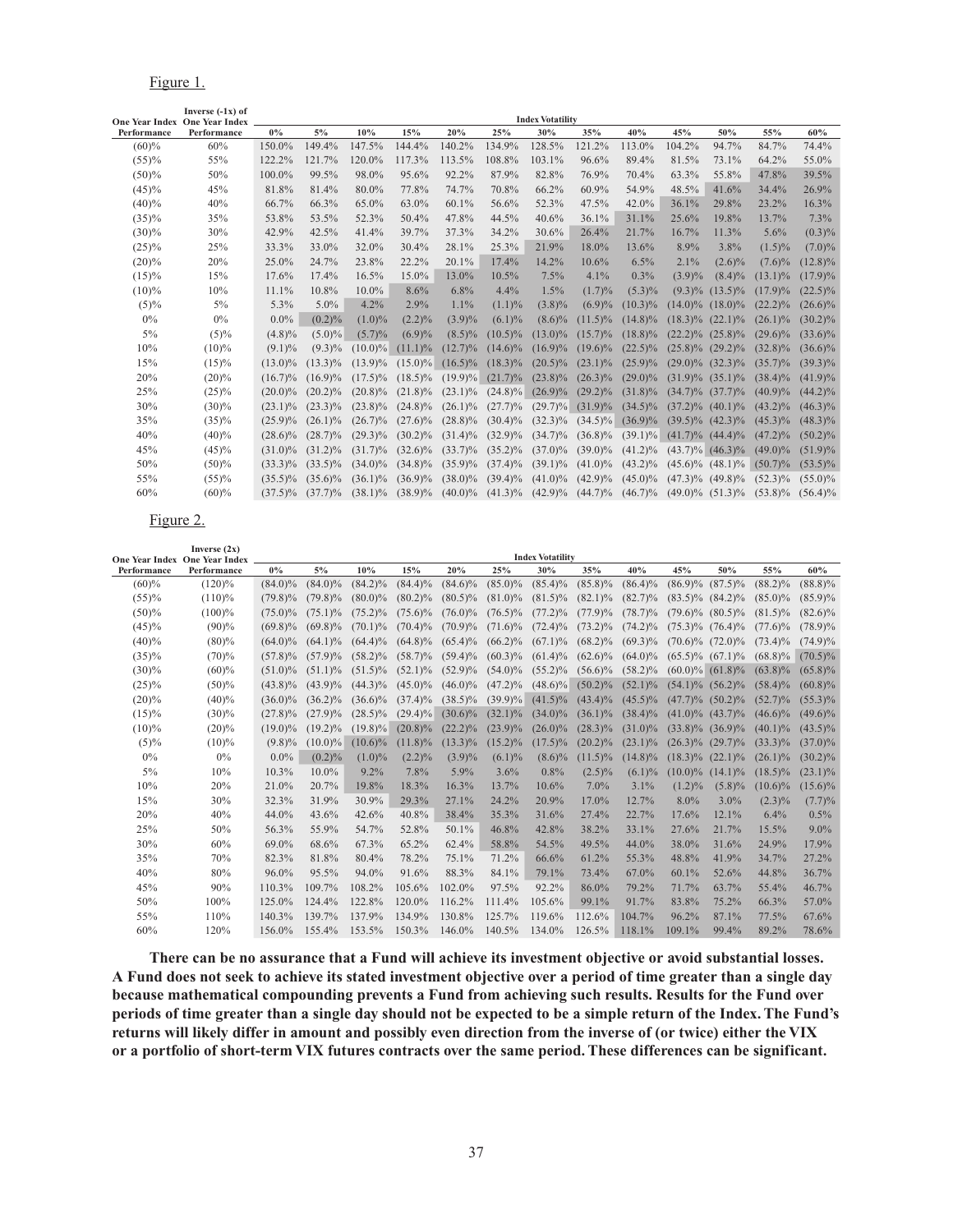**A Fund will lose money if its Index's performance is flat over time, and a Fund can lose money regardless of the performance of its Index, as a result of daily rebalancing, fees, an Index's volatility, compounding and other factors. Daily compounding of a Fund's investment returns can dramatically and adversely affect its longer-term performance, especially during periods of high volatility. Volatility has a negative impact on ta Fund's performance and may be at least as important to a Fund's return for a period as the return of its Index.**

**The VIX and either Index are separate indices and can be expected to perform very differently. The VIX is a non-investable index that measures the implied volatility of the S&P 500. For these purposes, "implied volatility" is a measure of the expected volatility (i.e., the rate and magnitude of variations in performance) of the S&P 500 over the next 30 days. The VIX does not represent the actual volatility of the S&P 500. The VIX is calculated based on the prices of a constantly changing portfolio of S&P 500 put and call options. The Short Index consists of short positions on short-term VIX futures contracts. And the Long Index consists of long positions on short-term VIX futures contracts. As such, the performance of either Index can be expected to be very different from an inverse of (or twice ) the actual volatility of the S&P 500 or an inverse (or twice) of the actual performance of the VIX.**

HYPOTHETICAL PERFORMANCE RESULTS HAVE MANY INHERENT LIMITATIONS, SOME OF WHICH ARE DESCRIBED BELOW. NO REPRESENTATION IS BEING MADE THAT ANY ACCOUNT WILL OR IS LIKELY TO ACHIEVE PROFITS OR LOSSES SIMILAR TO THOSE SHOWN. IN FACT, THERE ARE FREQUENTLY SHARP DIFFERENCES BETWEEN HYPOTHETICAL PERFORMANCE RESULTS AND THE ACTUAL RESULTS SUBSEQUENTLY ACHIEVED BY ANY PARTICULAR TRADING PROGRAM.

ONE OF THE LIMITATIONS OF HYPOTHETICAL PERFORMANCE RESULTS IS THAT THEY ARE GENERALLY PREPARED WITH THE BENEFIT OF HINDSIGHT. IN ADDITION, HYPOTHETICAL TRADING DOES NOT INVOLVE FINANCIAL RISK, AND NO HYPOTHETICAL TRADING RECORD CAN COMPLETELY ACCOUNT FOR THE IMPACT OF FINANCIAL RISK IN ACTUAL TRADING. FOR EXAMPLE, THE ABILITY TO WITHSTAND LOSSES OR TO ADHERE TO A PARTICULAR TRADING PROGRAM IN SPITE OF TRADING LOSSES ARE MATERIAL POINTS WHICH CAN ALSO ADVERSELY AFFECT ACTUAL TRADING RESULTS. THERE ARE NUMEROUS OTHER FACTORS RELATED TO THE MARKETS IN GENERAL OR TO THE IMPLEMENTATION OF ANY SPECIFIC TRADING PROGRAM WHICH CANNOT BE FULLY ACCOUNTED FOR IN THE PREPARATION OF HYPOTHETICAL PERFORMANCE RESULTS AND ALL OF WHICH CAN ADVERSELY AFFECT ACTUAL TRADING RESULTS.

VOLATILITY SHARES LLC HAS HAD LITTLE OR NO EXPERIENCE IN TRADING ACTUAL ACCOUNTS FOR ITSELF OR FOR CUSTOMERS. BECAUSE THERE ARE NO ACTUAL TRADING RESULTS TO COMPARE TO THE HYPOTHETICAL PERFORMANCE RESULTS, CUSTOMERS SHOULD BE PARTICULARLY WARY OF PLACING UNDUE RELIANCE ON THESE HYPOTHETICAL PERFORMANCE RESULTS.

#### **Principal Investment Strategies**

In seeking to achieve each Fund's investment objective, the Commodity Sub-Adviser uses a mathematical approach to investing. Using this approach, the Commodity Sub-Adviser determines the type, quantity and mix of investment positions that it believes, in combination, should produce daily returns consistent with each Fund's objective.

Each Fund intends to meet its investment objective by investing all or substantially all of its assets in positions in first and second month VIX futures contracts, though it may invest in any one of, or combinations of, Financial Instruments (e.g., futures contracts, options contracts and swap transactions), such that a Fund typically has exposure intended to approximate the Index at the time of its NAV calculation. Under normal market conditions, SVIX's portfolio will comprise short positions, and UVIX's portfolio will comprise long positions, on first- and second-month VIX futures contracts. The number and type of these contracts will naturally change day-to-day as each Fund takes a daily rolling position in such contracts.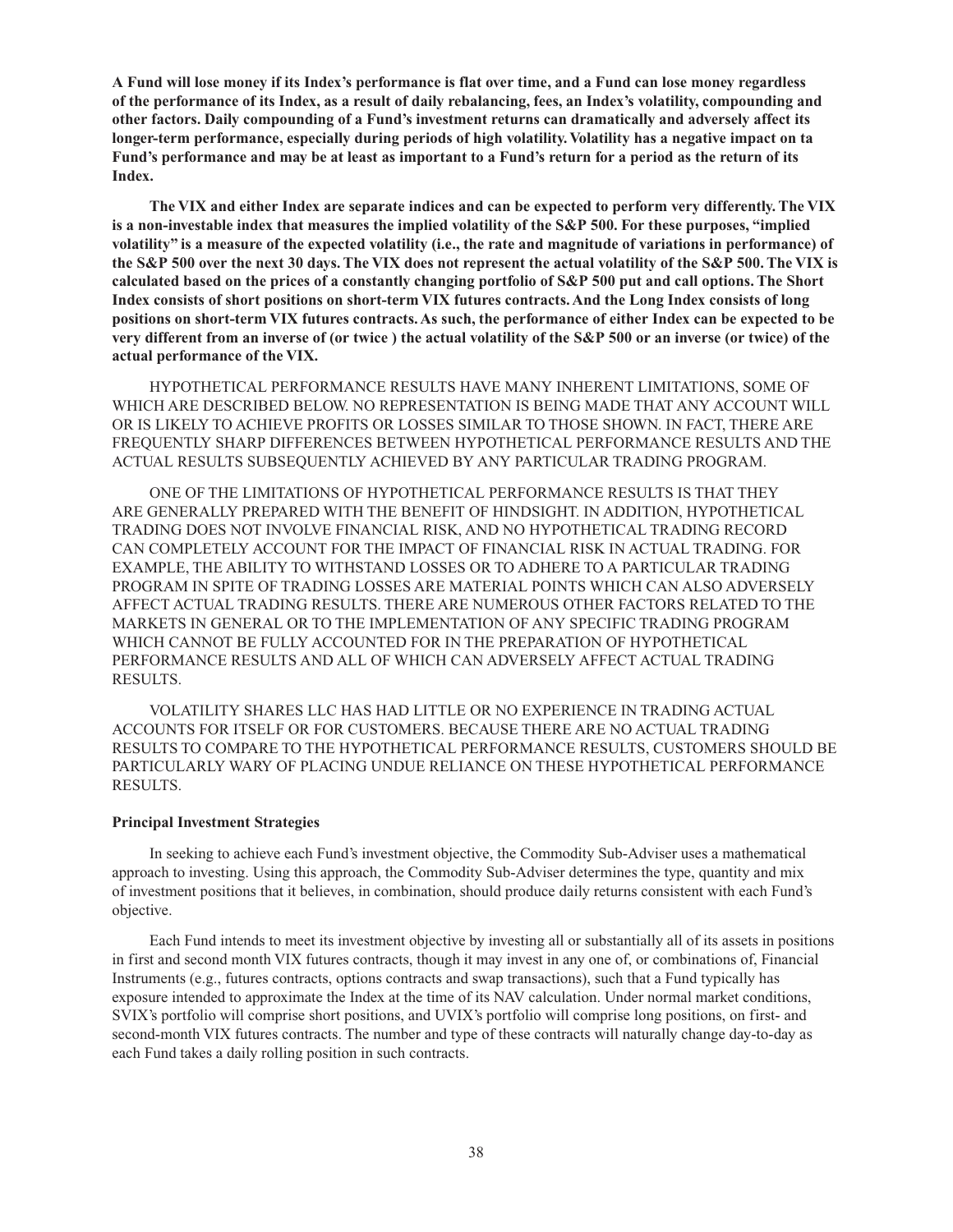In the event that accountability rules, price limits, position limits, margin limits or other exposure limits are reached with respect to VIX futures contracts, the Sponsor may cause a Fund to obtain exposure to the Index through the use of options contracts or swap transactions referencing the VIX futures contracts. Each Fund may also invest in swaps if the market for a specific futures contract experiences emergencies (*e.g.*, natural disaster, terrorist attack or an act of God) or disruptions (*e.g.*, a trading halt or a flash crash) or in situations where the Sponsor deems it impractical or inadvisable to buy or sell futures contracts (such as during periods of market volatility or illiquidity).

Each Fund also may hold cash or cash equivalents such as U.S. Treasury securities or other high credit quality, short-term fixed-income or similar securities (such as shares of money market funds) as collateral for Financial Instruments and pending investment in Financial Instruments.

Neither Fund is actively managed by traditional methods (*e.g.,* by effecting changes in the composition of a portfolio on the basis of judgments relating to economic, financial and market conditions with a view toward obtaining positive results under all market conditions). Each Fund seeks to remain fully invested at all times in Financial Instruments and money market instruments that, in combination, provide exposure to the Index consistent with its investment objective without regard to market conditions, trends or direction.

Each Fund seeks to position its portfolio so that its exposure to its Benchmark is consistent with its investment objective. The time and manner in which the Fund rebalances its portfolio is defined by the Index methodology but may vary from day to day depending upon market conditions and other circumstances, deemed at the discretion of the Commodity Sub-Adviser, beneficial at tracking the Benchmark, or beneficial to the Fund holders.

The amount of exposure a Fund has to a specific combination of Financial Instruments may differ and may be changed without shareholder approval at any given time. Currently, SVIX seeks to be, under normal market conditions and absent any unforeseen circumstances, fully exposed to short positions in short-term VIX futures contracts, and UVIX seeks to be, under normal market conditions and absent any unforeseen circumstances, fully exposed to long positions in short-term VIX futures contracts. To the extent that any options or swap transaction entered into by a Fund are believed by the Fund to be "securities" under the Investment Company Act of 1940, the Fund will limit its investments in such transactions so that such investments, in combination, will not exceed 40 percent of the Fund's assets (other than cash and government securities) and thereby avoid potentially being deemed an unregistered investment company."

The amount of a Fund's exposure should be expected to change from time to time at the discretion of the Sponsor based on market conditions and other factors.

In addition, the Sponsor has the power to change the Fund's investment objective, Benchmark or investment strategy at any time, without shareholder approval, subject to applicable regulatory requirements.

### *Mitigating Price Impacts to VIX Futures Contract Prices at Times of Fund Rebalancing*

The Sponsor will seek to minimize the market impact of rebalances across all exchange traded products based on VIX Futures Contracts that it sponsors (the "VIX ETPs") on the price of VIX futures contracts by limiting VIX ETP participation, on any given day, in VIX futures contracts to no more than ten percent (10%) of the contracts traded on Cboe Futures Exchange, Inc. ("CFE") during any "Rebalance Period," defined as any fifteen minute period of continuous market trading. In the event that any VIX ETP (including each Fund) expects to hit the ten percent threshold during the primary Rebalance Period from 3:45 p.m. to 4:00 p.m. (Eastern time), the VIX ETPs would extend participation during periods of market illiquidity, the Sponsor, on any given day, may vary the manner and period over which all funds it sponsors are rebalanced, and as such, the manner and period over which a Fund is rebalanced.

#### *Index Performance Example*

SVIX seeks to track the Short Index which measures the daily inverse performance of a portfolio of first- and second-month VIX futures contracts. UVIX seeks to track twice the Long Index which measures the performance of a portfolio of first- and second-month VIX futures contracts The Funds' portfolios of futures contracts are rolled each day to maintain a consistent time to maturity of approximately one month. On any Business Day, SVIX's portfolio comprises a number of short positions in first-month and second-month VIX futures contracts. On any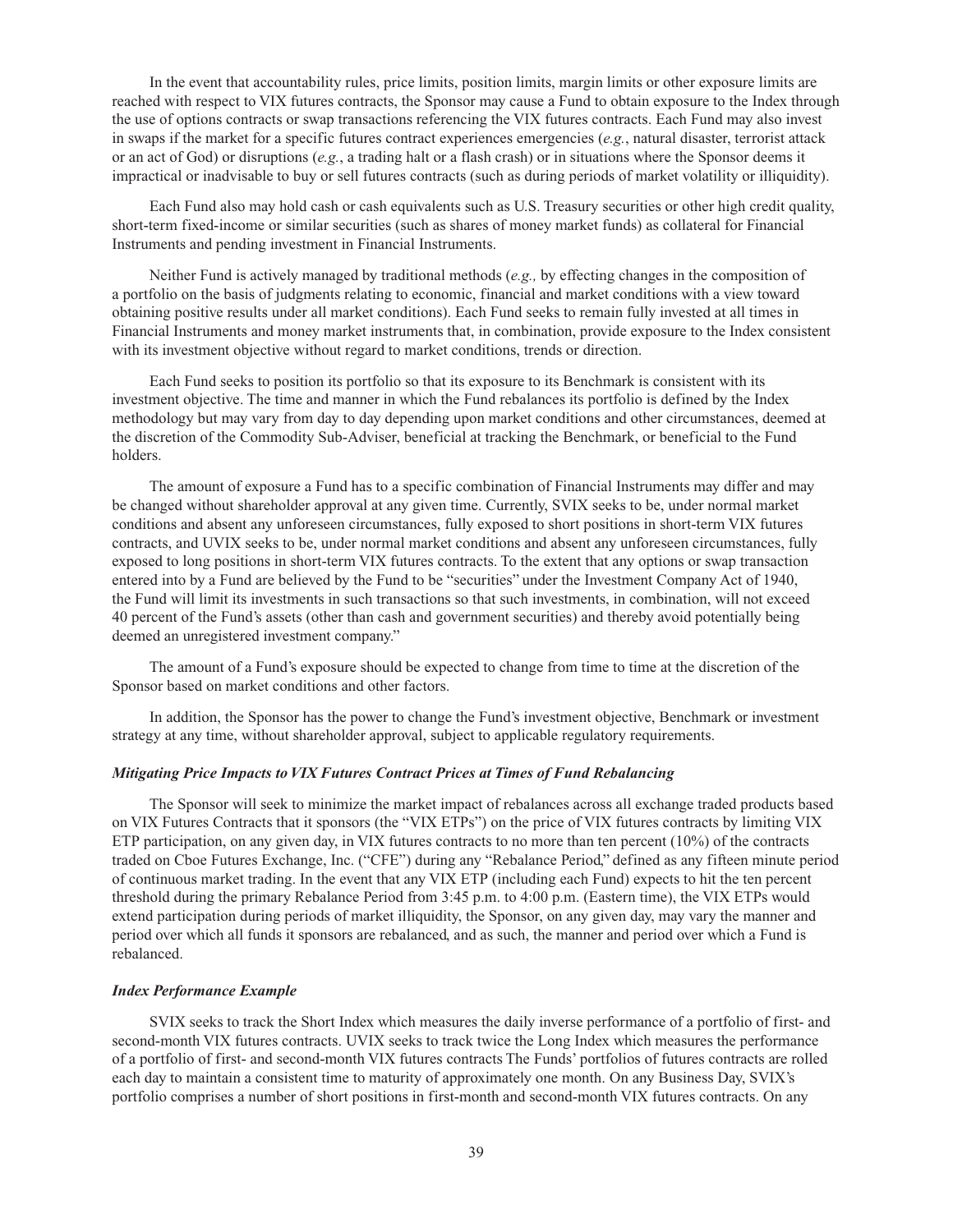Business Day, UVIX's portfolio comprises a number of long positions in first-month and second-month VIX futures contracts. The fraction of the Funds' portfolios rolled each Business Day is proportional to the number of first-month futures contracts held and inversely proportional to the number of days in the Roll Period.

### SVIX Example

For example, on January 2, 2020 the Fund's portfolio would have comprised a short position in the first-month VIX futures contract expiring on January 22, 2020 equal to 59.1% of the total number of short VIX futures contracts held by the Fund, and a short position in the second-month VIX futures contract expiring on February 19, 2020 equal to 40.9% of the total number of short VIX futures contracts held.

To illustrate this example in VIX futures contracts, supposing the first-month VIX futures contract was priced at 14.82 and the second-month at 16.79, the Fund's portfolio with a hypothetical AUM of \$10m would consist of a total short position of 640 VIX futures contracts — calculated as  $(\$10,000,000 / (0.591 * 14.82) + (0.409 *$ 16.79))/1000, with 59.1% of the short contracts held in the January futures (short 378 contracts) and 40.9% in the February futures (short 262 contracts).

Between 3:45pm ET and 4:00pm ET (the TWAP period) a fraction of the January expiring short VIX futures contracts would be rolled to the February expiring contracts, resulting in a portfolio the next day comprised of 54.5% first-month VIX futures contracts expiring in January and 45.5% second-month VIX futures contracts expiring in February.

This daily rolling would continue each Business Day until the day before the January futures expiry — January 21, 2020 — when between 3:45pm ET and 4:00pm ET all remaining January VIX futures contracts would have been rolled to the February expiry.

On the day of the January expiry — January 22, 2020 — the Roll Period would begin again, with the futures expiring in February 19, 2020 becoming the new first-month contract, and the next monthly VIX futures contract expiring on March 18, 2020 becoming the new second-month contract.

By rolling the Fund's portfolio from the first to the second nearest month VIX futures contracts in daily fractional amounts, the Fund seeks to maintain a constant weighted average time to maturity of approximately one month.

#### UVIX Example

For example, on January 2, 2020 the Fund's portfolio would have comprised a long position in the first-month VIX futures contract expiring on January 22, 2020 equal to 59.1% of the total number of long VIX futures contracts held by the Fund, and a long position in the second-month VIX futures contract expiring on February 19, 2020 equal to 40.9% of the total number of long VIX futures contracts held.

To illustrate this example in VIX futures contracts, supposing the first-month VIX futures contract was priced at 14.82 and the second-month at 16.79, the Fund's portfolio with a hypothetical AUM of \$10m would consist of a total long position of 1,280 VIX futures contracts — calculated as  $2 * ((\$10,000,000 / (0.591 * 14.82) + (0.409 *$ 16.79))/1000), with 59.1% of the long contracts held in the January futures (long 756 contracts) and 40.9% in the February futures (long 524 contracts).

Between 3:45pm ET and 4:00pm ET (the TWAP period) a fraction of the January expiring long VIX futures contracts would be rolled to the February expiring contracts, resulting in a portfolio the next day comprised of 54.5% first-month VIX futures contracts expiring in January and 45.5% second-month VIX futures contracts expiring in February.

This daily rolling would continue each Business Day until the day before the January futures expiry — January 21, 2020 — when between 3:45pm ET and 4:00pm ET all remaining January VIX futures contracts would have been rolled to the February expiry.

On the day of the January expiry — January 22, 2020 — the Roll Period would begin again, with the futures expiring in February 19, 2020 becoming the new first-month contract, and the next monthly VIX futures contract expiring on March 18, 2020 becoming the new second-month contract.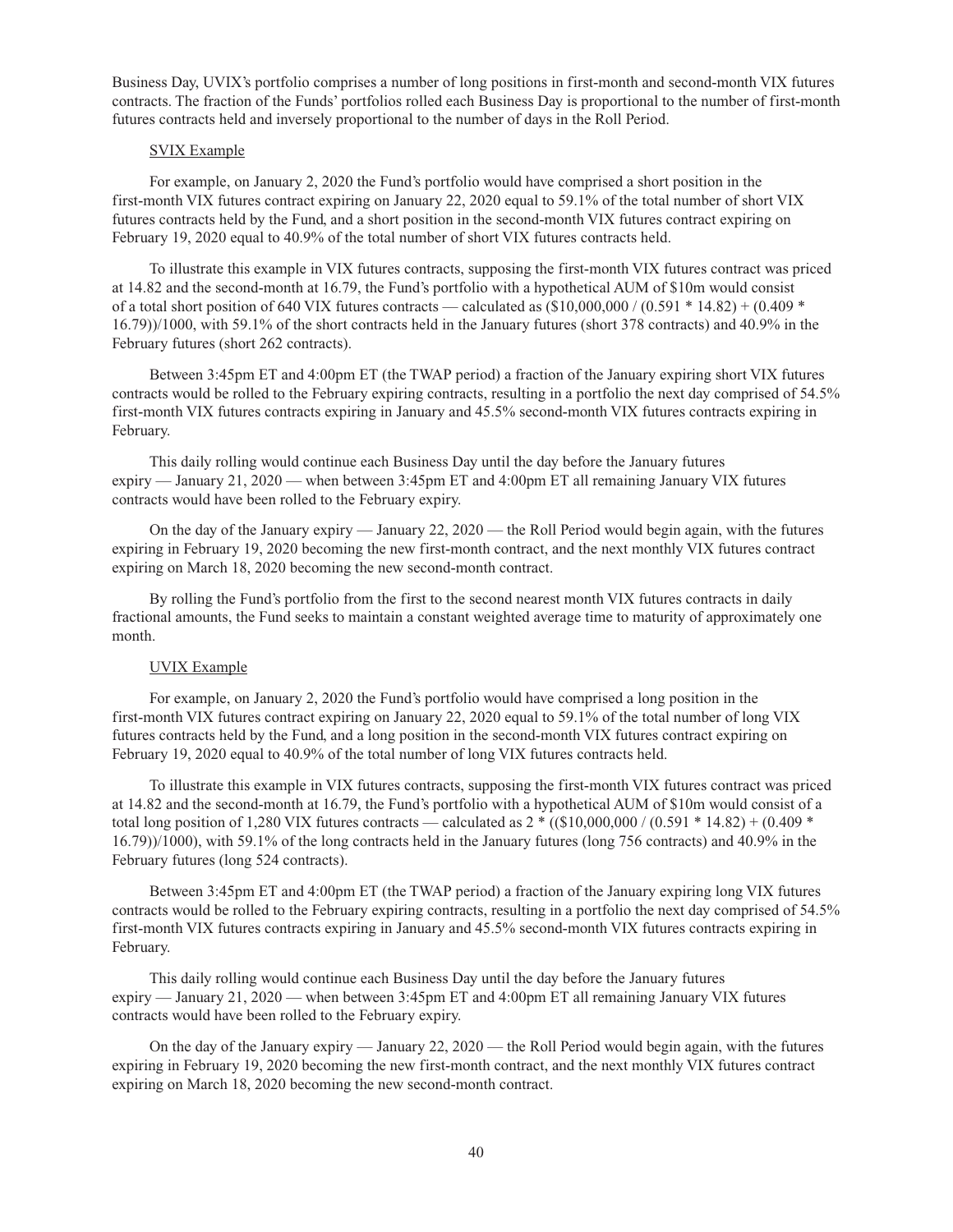By rolling the Fund's portfolio from the first to the second nearest month VIX futures contracts in daily fractional amounts, the Fund seeks to maintain a constant weighted average time to maturity of approximately one month.

#### *Futures Contracts*

A futures contract is a standardized contract traded on, or subject to the rules of, an exchange that calls for the future delivery of a specified quantity and type of a particular underlying asset at a specified time and place or alternatively may call for cash settlement. Futures contracts are traded on a wide variety of underlying assets, including bonds, interest rates, agricultural products, stock indexes, currencies, energy, metals, economic indicators and statistical measures. The notional size and calendar term futures contracts on a particular underlying asset are identical and are not subject to any negotiation, other than with respect to price and the number of contracts traded between the buyer and seller. A Fund generally deposits cash and/or securities with an FCM for its open positions in futures contracts, which may, in turn, transfer such deposits to the clearinghouse to protect the clearing house against non-payment by the Fund. The clearing house becomes substituted for each counterparty to a futures contract, and, in effect, guarantees performance. In addition, the FCM may require a Fund to deposit collateral in excess of the clearing house's margin requirements for the FCM's own protection.

Certain futures contracts, including stock index contracts, VIX futures contracts and certain commodity futures contracts settle in cash. The cash settlement amount reflects the difference between the contract purchase/sale price and the contract settlement price. The cash settlement mechanism avoids the potential for either side to have to deliver the underlying asset. For other futures contracts, the contractual obligations of a buyer or seller may generally be satisfied by taking or making physical delivery of the underlying asset or by making an offsetting sale or purchase of an identical futures contract on the same or linked exchange before the designated date of delivery. The difference between the price at which the futures contract is purchased or sold and the price paid for the offsetting sale or purchase, after allowance for brokerage commissions and exchange fees, constitutes the profit or loss to the trader.

Futures contracts involve, to varying degrees, elements of market risk and exposure to loss in excess of the amounts of variation margin, which are the amounts of cash that a Fund agrees to pay to or receive from FCMs equal to the daily fluctuation in the value of a futures contract. Additional risks associated with the use of futures contracts are imperfect correlation between movements in the price of the futures contracts and the level of the underlying benchmark and the possibility of an illiquid market for a futures contract. With futures contracts, there is minimal but some counterparty risk to a Fund since futures contracts are exchange traded and the exchange's clearing house, as counterparty to all exchange-traded futures contracts, effectively guarantees futures contracts against default. Many futures exchanges and boards of trade limit the amount of fluctuation permitted in futures contract prices during a single trading day. Once the daily limit has been reached in a particular contract, no trades may be made that day at a price beyond that limit or trading may be suspended for specified times during the trading day. Futures contracts prices could move to the limit for several consecutive trading days with little or no trading, thereby preventing prompt liquidation of futures positions and potentially subjecting a Fund to substantial losses. If trading is not possible or if a Fund determines not to close a futures position in anticipation of adverse price movements, the Fund may be required to make daily cash payments of variation margin.

#### *Futures Account Agreements*

Each Fund has entered into a written agreement (each, a "Futures Account Agreement") with one or more FCMs governing the terms of futures transactions of a Fund cleared by such FCM. Each FCM has its own agreement and other documentation used for establishing customer relationships. As such, the terms of the Futures Account Agreement and other documentation that a Fund has with a particular FCM may differ in material respects from that with another FCM.

Most Futures Account Agreements do not require the FCM to enter into new transactions or maintain existing transactions with a Fund. In general, each FCM is permitted to terminate its agreement with a Fund at any time in its sole discretion. In addition, an FCM generally will have the discretion to set margin requirements and/or position limits that would be in addition to any margin requirements and/or position limits required by applicable law, set by the exchange, or set by the clearing house that clears the futures contracts in which a Fund transacts. As a result, a Fund's ability to engage in futures transactions or maintain open positions in such contracts will be dependent on the willingness of its FCMs to continue to accept or maintain such transactions on terms that are economically appropriate for a Fund's investment strategy.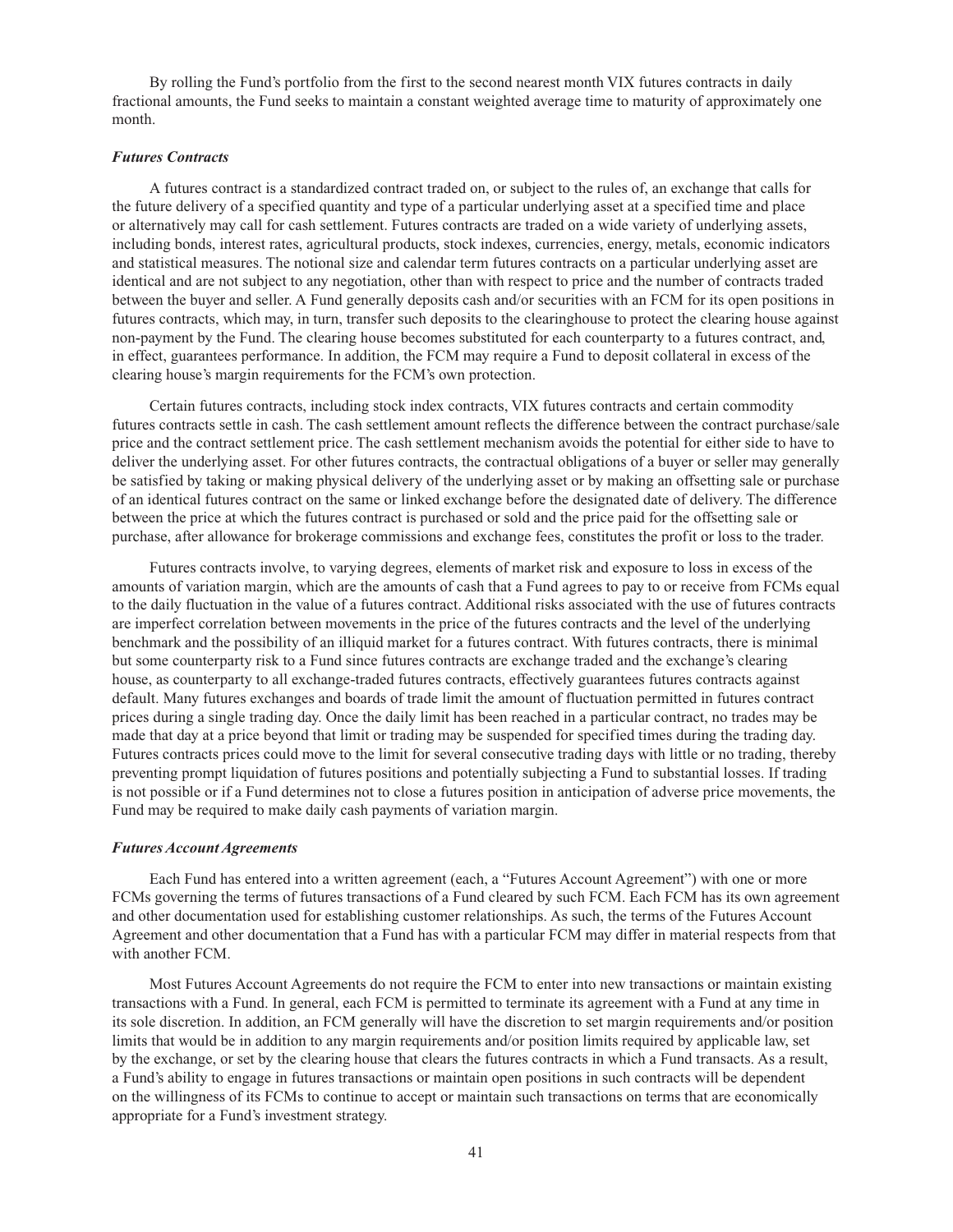When a Fund has an open futures contract position, it is subject to at least daily variation margin calls by an FCM that could be substantial in the event of adverse price movements. Because futures contracts may require only a small initial investment in the form of a deposit or margin, they may involve a high degree of leverage. A Fund with open positions is subject to maintenance or variance margin on its open positions. If a Fund has insufficient cash to meet daily variation margin requirements, it may need to sell Financial Instruments at a time when such sales are disadvantageous. Futures markets are highly volatile and the use of or exposure to futures contracts may increase volatility of a Fund's NAV.

Margin posted by a Fund to an FCM typically will be held by relevant exchange's clearing house (in the case of clearing house-required margin) or the FCM (in the case of "house" margin requirements of the FCM). In the event that market movements favorable to a Fund result in the Fund having posted more margin than is required, the Fund typically would have a right to return of margin from the FCM. However, the timing of such return may be uncertain. As a result, it is possible that a Fund may face liquidity constraints including potential delays in its ability to pay redemption proceeds, where margin is not immediately returned by an FCM.

In the event that a Fund fails to comply with its obligations under a Futures Account Agreement (including, for example, failing to deliver the margin required by an FCM on a timely basis), the Futures Account Agreement typically will provide the FCM with broad discretion to take remedial action against the Fund. Among other things, the FCM typically will have the right, upon the occurrence of such a failure by a Fund, to terminate any or all futures contracts in the Fund's account with that FCM, to sell the collateral posted as margin by the Fund, to close out any open positions of the Fund in whole or in part, and to cancel any or all pending transactions with the Fund. Futures Account Agreements typically provide that the Fund will remain liable for paying to the relevant FCM, on demand, the amount of any deficiency in a Fund's account with that FCM.

The Futures Account Agreement between the Fund and an FCM generally requires the Fund to indemnify and hold harmless the FCM, its directors, officers, employees, agents and affiliates (collectively, "indemnified persons") from and against all claims, damages, losses and costs (including reasonable attorneys' fees) incurred by the indemnified persons, in connection with: (1) any failure by the Fund to perform its obligations under the Futures Account Agreement and the FCM's exercise of its rights and remedies thereunder; (2) any failure by the Fund to comply with applicable law; (3) any action reasonably taken by the indemnified persons pursuant to the Futures Account Agreement to comply with applicable law; and (4) any actions taken by the FCM in reliance on instructions, notices and other communications that the FCM and its relevant personnel, as applicable, reasonably believes to originate from a person authorized to act on behalf of the Fund.

To the extent that the Fund trades in futures contracts on U.S. exchanges, the assets deposited by the Fund with the FCMs (or another eligible financial institution, as applicable) as margin must be segregated pursuant to the regulations of the CFTC. Such segregated funds may be invested only in a limited range of instruments — principally U.S. government obligations to margin futures and forward contract positions.

Each Fund currently uses each of the following firms as an FCM: ADM Investor Services, Inc. ("ADMIS"), StoneX Financial Inc. — FCM, Straits Financial LLC, E D& F Man Capital Markets Inc. and RBC Capital Markets, LLC ("RBC Capital"). The FCMs used by a Fund may change from time to time. The above discussion relating to an FCM also would apply to other firms that serve as an FCM to a Fund in the future. Each FCM in its capacity as a registered FCM, serves as a clearing broker to the Trust and a Fund and certain other funds of the Trust and as such arranges for the execution and clearing of a Fund's futures transactions. Each FCM acts as clearing broker for many other funds and individuals. A variety of executing brokers may execute futures transactions on behalf of the Funds. The executing brokers will give-up all such transactions to an FCM as applicable. Each FCM is registered as an FCM with the CFTC, is a member of the NFA and a clearing member of the CBOT, CME, NYMEX, or another major U.S. commodity exchange. No FCM is affiliated with or acts as a supervisor of the Trust, the Funds, the Sponsor, the Commodity Sub-Adviser, the Trustee, the Administrator, Sub-Administrator, Transfer Agent, or the Custodian. No FCM acts as an underwriter or sponsor of the offering of the Shares, or has passed upon the merits of participating in this offering or has passed upon the adequacy of this Prospectus or on the accuracy of the information contained herein. No FCM provides any commodity trading advice regarding a Fund's trading activities. Investors should not rely upon an FCM in deciding whether to invest in a Fund or retain their interests in the Fund. Prospective investors should also note that the Sponsor may select additional clearing brokers or replace any FCM as a Fund's clearing broker.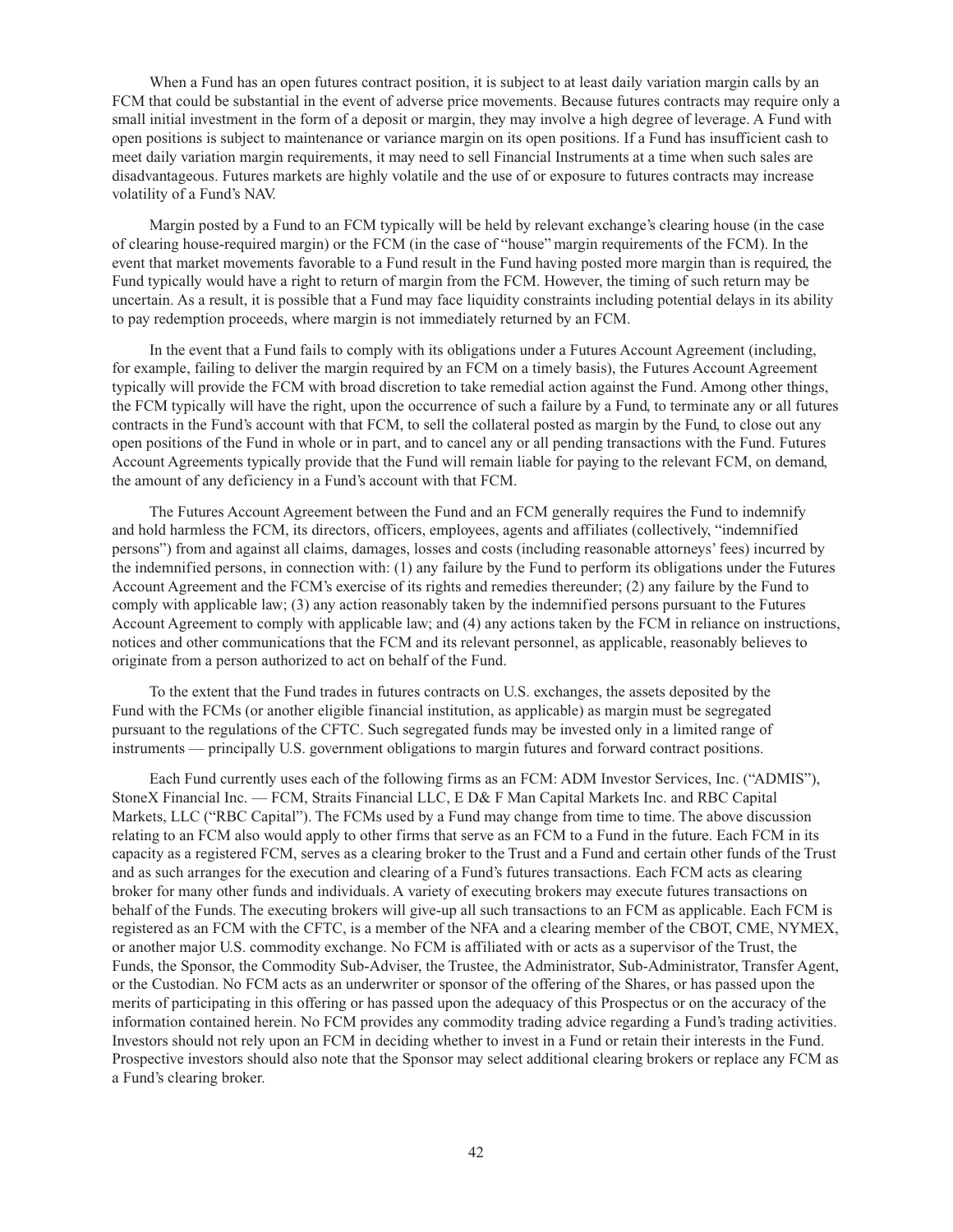#### *Options*

An option is a contract that gives the purchaser of the option, in return for the premium paid, the right to buy an underlying reference instrument, such as a specified security, currency, index, or other instrument, from the writer of the option (in the case of a call option), or to sell a specified reference instrument to the writer of the option (in the case of a put option) at a designated price during the term of the option. The premium paid by the buyer of an option will reflect, among other things, the relationship of the exercise price to the market price and the volatility of the underlying reference instrument, the remaining term of the option, supply, demand, interest rates and/or currency exchange rates. An American style put or call option may be exercised at any time during the option period while a European style put or call option may be exercised only upon expiration or during a fixed period prior thereto. Put and call options are traded on national securities exchanges and in the OTC market. Options traded on national securities exchanges are within the jurisdiction of the SEC or other appropriate national securities regulator, as are securities traded on such exchanges. As a result, many of the protections provided to traders on organized exchanges will be available with respect to such transactions. In particular, all option positions entered into on a national securities exchange in the United States are cleared and guaranteed by the Options Clearing Corporation, thereby reducing the risk of counterparty default. Furthermore, a liquid secondary market in options traded on a national securities exchange may be more readily available than in the OTC market, potentially permitting a Fund to liquidate open positions at a profit prior to exercise or expiration, or to limit losses in the event of adverse market movements. There is no assurance, however, that higher than anticipated trading activity or other unforeseen events might not temporarily render the capabilities of the Options Clearing Corporation inadequate, and thereby result in the exchange instituting special procedures which may interfere with the timely execution of a Fund's orders to close out open options positions.

#### *Swap Agreements*

Swaps are contracts that have traditionally been entered into primarily by institutional investors in OTC markets for a specified period ranging from a day to many years. Certain types of swaps may be cleared, and certain types are, in fact, required to be cleared. The types of swaps that may be cleared are generally limited to only swaps where the most liquidity exists and a clearing organization is willing to clear the trade on standardized terms. Swaps with customized terms or those for which significant market liquidity does not exist are generally not able to be cleared.

In a standard swap transaction, the parties agree to exchange the returns on, among other things, a particular predetermined security, commodity, interest rate, or index for a fixed or floating rate of return (the "interest rate leg," which will also include the cost of borrowing for short swaps) in respect of a predetermined notional amount. The notional amount of the swap reflects the extent of a Fund's total investment exposure under the swap.

In the case of futures contracts-based indexes, such as those used by a Fund, the reference interest rate typically is zero, although a financing spread or fee is generally still applied. Transaction or commission costs are reflected in the benchmark level at which the transaction is entered into. The gross returns to be exchanged are calculated with respect to the notional amount and the benchmark returns to which the swap is linked. Swaps are usually closed out on a net basis, *i.e.*, the two payment streams are netted out in a cash settlement on the payment date specified in the agreement, with the parties receiving or paying, as the case may be, only the net amount of the two payments. Thus, while the notional amount reflects a Fund's total investment exposure under the swap (*i.e.*, the entire face amount or principal of a swap), the net amount is the Fund's current obligations (or rights) under the swap. That is the amount to be paid or received under the agreement based on the relative values of the positions held by each party to the agreement on any given termination date.

Swaps may also expose a Fund to liquidity risk. Although a Fund may have the ability to terminate a swap at any time, doing so may subject the Fund to certain early termination charges. In addition, there may not be a liquid market within which to dispose of an outstanding swap even if a permitted disposal might avoid an early termination charge. Uncleared swaps generally are not assignable except by agreement between the parties to the swap, and generally no party or purchaser has any obligation to permit such assignments.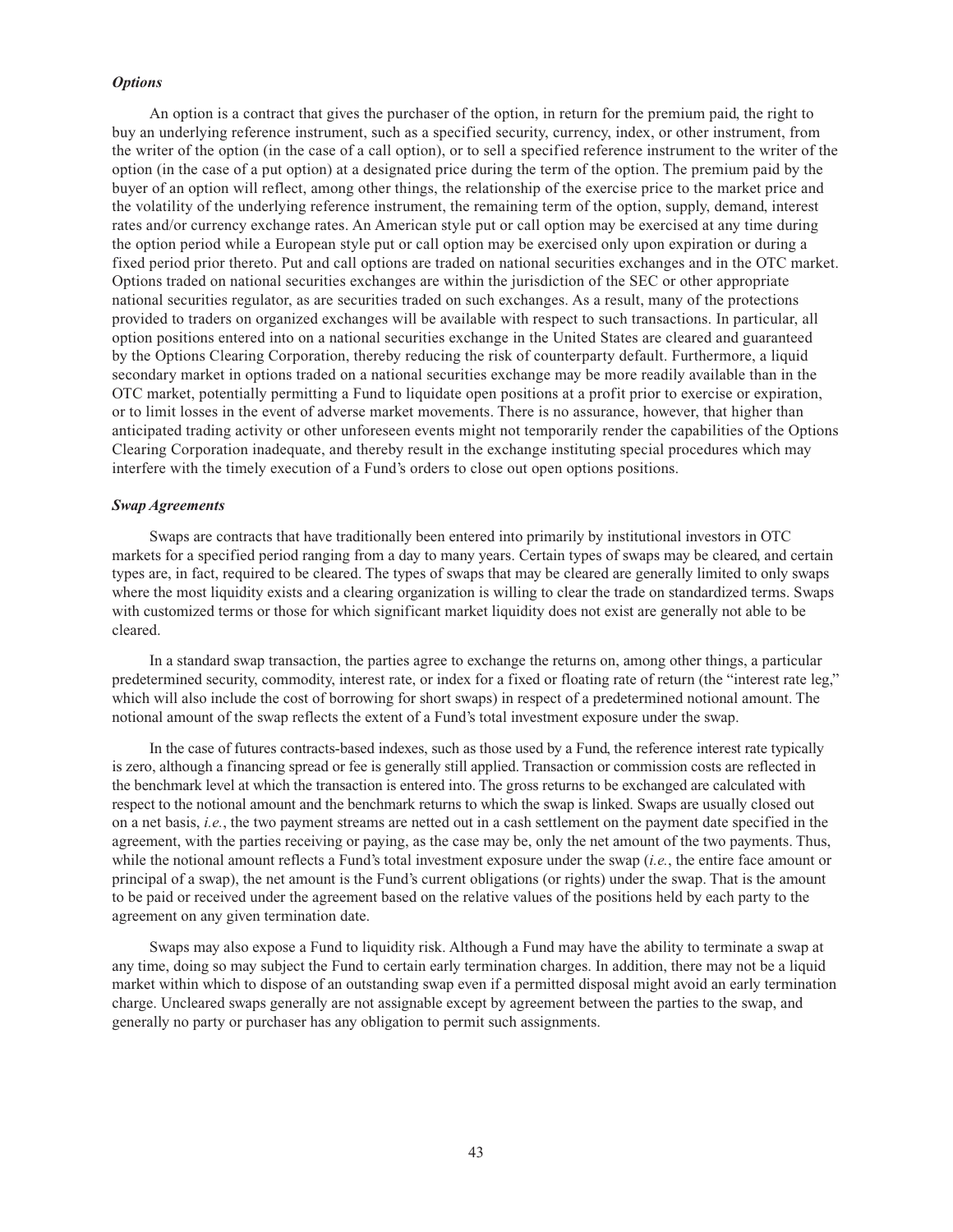Swaps involve, to varying degrees, elements of market risk and exposure to loss in excess of the amount which would be reflected on a Fund's Statement of Financial Condition. In addition to market risk and other risks, the use of swaps also comes with counterparty credit risk — *i.e.*, the inability of a counterparty to a swap to perform its obligations. A Fund that invests in swaps bears the risk of loss of the net amount, if any, expected to be received under a swap agreement in the event of the default or bankruptcy of a swap counterparty. A Fund enters or intends to enter into swaps only with major, global financial institutions. However, there are no limitations on the percentage of its assets a Fund may invest in swaps with a particular counterparty.

A Fund that invests in swaps may use various techniques to minimize counterparty credit risk. A Fund that invests in swaps generally enters into arrangements with its counterparties whereby both sides exchange collateral on a mark-to-market basis. In addition, the Fund may post "initial margin" or "independent amount" to counterparties in swaps. Such collateral serves as protection for the counterparty in the event of a failure by the Fund and is in addition to any mark-to-market collateral that (*i.e.*, the Fund may post initial margin to the counterparty even where the counterparty would owe money to the Fund if the swap were to be terminated). The amount of initial margin posted by the Fund may vary depending on the risk profile of the swap. The collateral, whether for mark-to-market or for initial margin, generally consists of cash and/or securities.

Collateral posted by a Fund to a counterparty in connection with uncleared derivatives transactions is generally held for the benefit of the counterparty in a segregated tri-party account at a third-party custodian to protect the counterparty against non-payment by the Fund. In the event of a default by a Fund where the counterparty is owed money in the uncleared swap transaction, such counterparty will seek withdrawal of this collateral from the segregated account.

Collateral posted by the counterparty to a Fund is typically held for the benefit of the Fund in a segregated tri-party account at a third-party custodian. In the event of a default by the counterparty where the Fund is owed money in the uncleared swap transaction, the Fund will seek withdrawal of this collateral from the segregated account. The Fund may incur certain costs exercising its right with respect to the collateral.

Notwithstanding the use of collateral arrangements, to the extent any collateral provided to a Fund is insufficient or there are delays in accessing the collateral, a Fund will be exposed to counterparty risk as described above, including possible delays in recovering amounts as a result of bankruptcy proceedings.

#### *Money Market Instruments*

Money market instruments are short-term debt instruments that have a remaining maturity of 397 days or less and exhibit high quality credit profiles. Money market instruments may include U.S. government securities, securities issued by governments of other developed countries and repurchase agreements.

#### *U.S. Derivatives Exchanges*

Derivatives exchanges, including swap execution facilities that are required under the Dodd-Frank Act, provide centralized market facilities for trading derivatives in which multiple persons have the ability to execute or trade contracts by accepting bids and offers from multiple participants. Members of, and trades executed on, a particular exchange are subject to the rules of that exchange. Among the principal exchanges in the United States are the CBOE (which includes the CBOE Futures Exchange (the "CFE")), the Chicago Mercantile Exchange ("CME") (which includes, among others, the Chicago Board of Trade ("CBOT") and the New York Mercantile Exchange (the "NYMEX") and the Intercontinental Exchange ("ICE")).

Each derivatives exchange in the United States has an associated "clearing house." Clearing houses provide services designed to transfer credit risk and ensure the integrity of trades. Once trades between members of an exchange have been confirmed and/or cleared, the clearing house becomes substituted for each buyer and each seller of contracts traded on the exchange and, in effect, becomes the other party to each trader's open position in the market. Thereafter, each party to a trade looks only to the clearing house for performance. The clearing house generally establishes some sort of security or guarantee fund to which all clearing members of the exchange must contribute. This fund acts as an emergency buffer which is intended to enable the clearing house to meet its obligations with regard to the other side of an insolvent clearing member's contracts. Furthermore, clearing houses require margin deposits and continuously mark positions to market to provide some assurance that their members will be able to fulfil their contractual obligations. Thus, members effecting derivatives transactions on an organized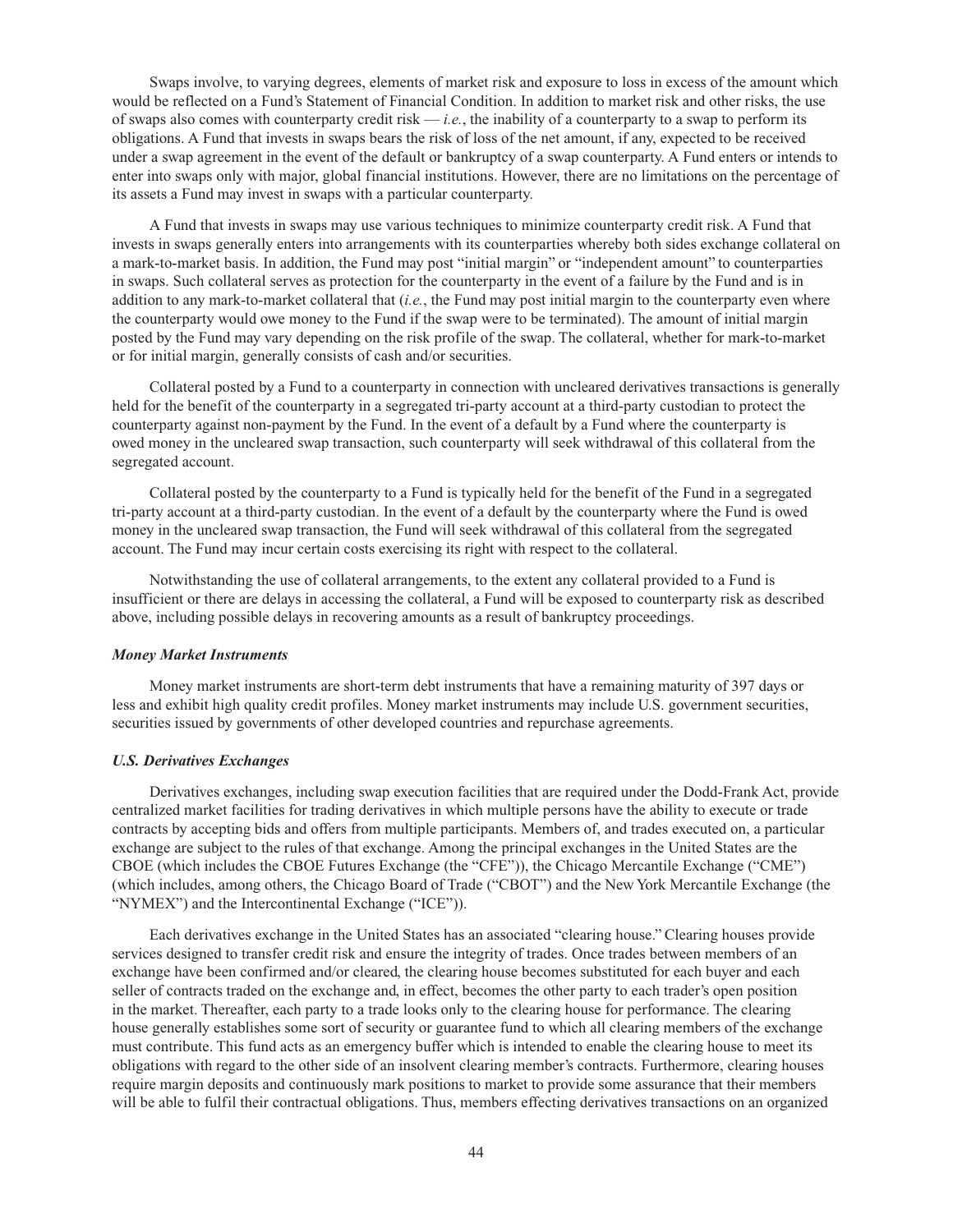exchange or clearing an OTC derivatives transaction through a clearing house do not bear the risk of the insolvency of the party on the opposite side of the trade; their credit risk is limited to the respective solvencies of their commodity broker and the clearing house. The clearing house "guarantee" of performance on open positions does not run to customers. If a member firm goes bankrupt, customers could lose money.

If a Fund decides to execute derivatives transactions through such derivatives exchanges — and especially if it decides to become a direct member of one or more exchanges or swap execution facilities — the Fund would be subject to the rules of the exchange or swap executive facility, which would bring additional risks and liabilities, and potential additional regulatory requirements.

#### *Regulations*

Derivatives exchanges in the United States are subject to regulation under the CEA, by the CFTC, the governmental agency having responsibility for regulation of derivatives exchanges and trading on those exchanges. Following the adoption of the Dodd-Frank Act, the CFTC also has authority to regulate OTC derivatives markets, including certain OTC foreign exchange markets.

The CFTC has exclusive authority to designate exchanges for the trading of specific futures contracts and to prescribe rules and regulations of the marketing of each. The CFTC also regulates the activities of "commodity pool operators" and the CFTC has adopted regulations with respect to certain of such persons' activities. Pursuant to its authority, the CFTC requires a commodity pool operator, such as the Sponsor, to keep accurate, current and orderly records with respect to each pool it operates. The CFTC may suspend, modify or terminate the registration of any registrant for failure to comply with CFTC rules or regulations. Suspension, restriction or termination of the Sponsor's registration as a commodity pool operator would prevent it, until such time (if any) as such registration were to be reinstated, from managing, and might result in the termination of the Fund. If the Sponsor were unable to provide services and/or advice to the Fund, the Fund would be unable to pursue its investment objective unless and until the Sponsor's ability to provide services and advice to the Fund was reinstated or a replacement for the Sponsor as commodity pool operator could be found. Such an event could result in termination of the Fund.

The CEA requires all FCMs to meet and maintain specified fitness and financial requirements, segregate customer funds from proprietary funds and account separately for all customers' funds and positions, and to maintain specified books and records open to inspection by the staff of the CFTC.

The CEA also gives the states certain powers to enforce its provisions and the regulations of the CFTC.

Under certain circumstances, the CEA grants shareholders the right to institute a reparations proceeding before the CFTC against the Sponsor (as a registered commodity pool operator), an FCM, as well as those of their respective employees who are required to be registered under the CEA. Shareholders may also be able to maintain a private right of action for certain violations of the CEA.

Pursuant to authority in the CEA, the NFA has been formed and registered with the CFTC as a registered futures association. At the present time, the NFA is the only self-regulatory organization for commodities professionals other than exchanges. As such, the NFA promulgates rules governing the conduct of commodity professionals and disciplines those professionals that do not comply with such standards. The CFTC has delegated to the NFA responsibility for the registration of commodity pool operators, FCMs, swap dealers, commodity trading advisors, introducing brokers and their respective associated persons and floor brokers. The Sponsor is a member of the NFA (each Fund itself is not required to become members of the NFA). As an NFA member, the Sponsor is subject to NFA standards relating to fair trade practices, financial condition, and consumer protection.

The CEA and CFTC regulations prohibit market abuse and generally require that all futures exchange-based trading be conducted in compliance with rules designed to ensure the integrity of market prices and without any intent to manipulate prices. CFTC regulations and futures exchange rules also impose limits on the size of the positions that a person may hold or control as well as standards for aggregating certain positions. The rules of the CFTC and the futures exchanges also authorize special emergency actions to halt, suspend or limit trading overall or to restrict, halt, suspend or limit the trading of an individual trader or to otherwise impose special reporting or margin requirements.

Each Fund's investments in Financial Instruments will be subject to regulation under the CEA and traded pursuant to CFTC and applicable exchange regulations.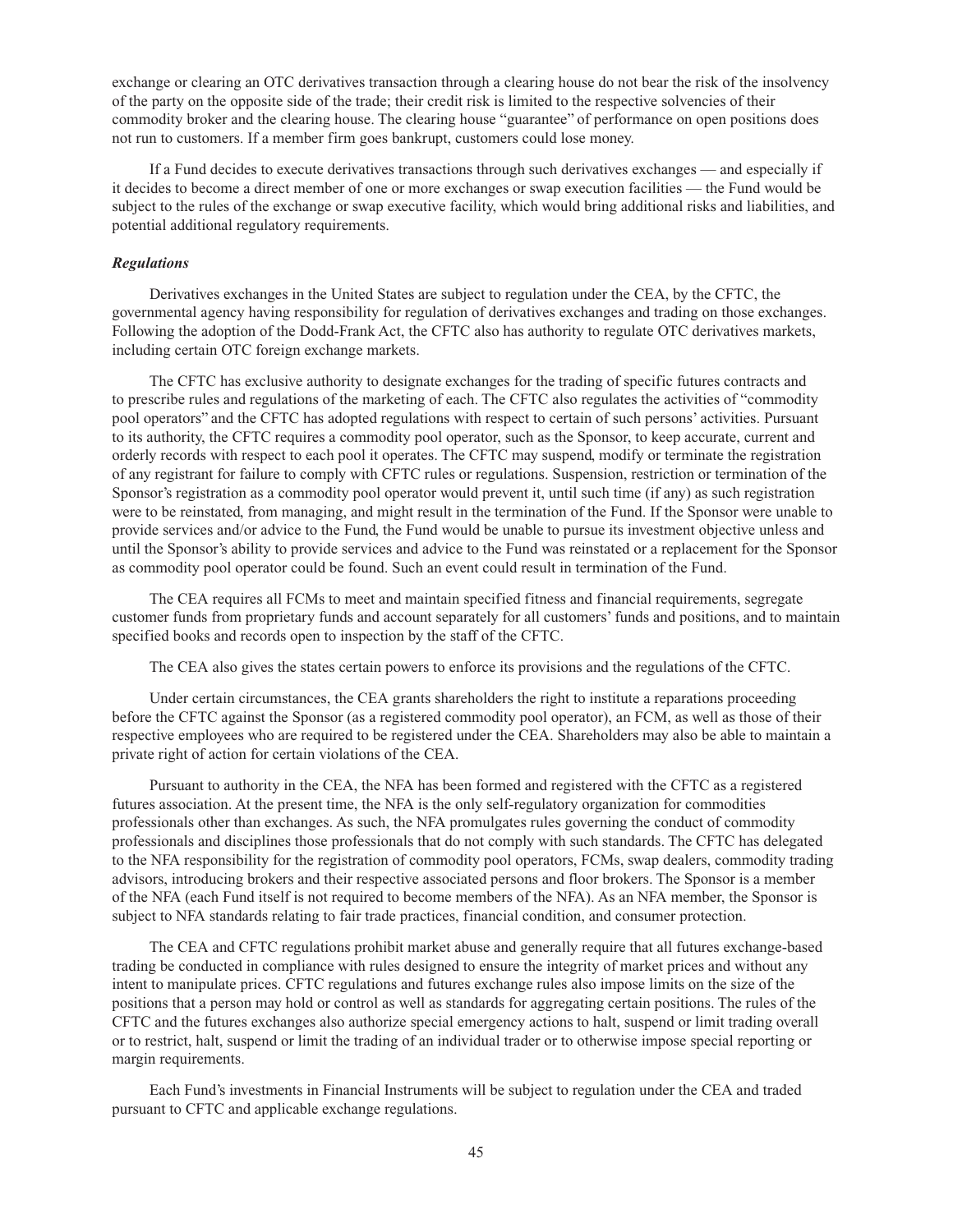### *Daily Limits*

Most U.S. futures exchanges (but generally not foreign exchanges or banks or dealers in the cases of swap agreements) limit the amount of fluctuation in some futures contract or options contract prices during a single day by regulations. These regulations specify what are referred to as "daily price fluctuation limits" or more commonly "daily limits." Once the daily limit has been reached in a particular futures contract, no trades may be made at a price beyond that limit. Currently, CBOE limits daily VIX futures contracts to no more than 50,000 per entity.

#### *Margin*

"Initial" or "original" margin is the minimum dollar amount that a counterparty to a cleared derivatives contract must deposit with its commodity broker in order to establish an open position. "Maintenance" or "variation" margin is the amount (generally less than initial margin) to which a trader's account may decline before he must deliver additional margin so as to maintain open positions. A margin deposit is like a cash performance bond. It helps assure the futures trader's performance of the futures contracts he purchases or sells.

The minimum amount of margin required in connection with a particular futures contract is set by the exchange on which such contract is traded and is subject to change at any time during the term of the contract. Futures contracts are customarily bought and sold on margins that represent a percentage of the aggregate purchase or sales price of the contract.

Brokerage firms may require higher amounts of margin than exchange minimums. These requirements may change without warning.

Margin requirements are computed each day or intraday by a commodity broker and the relevant exchange. At the close of each trading day or intraday, each open futures contract is marked to market, that is, the gain or loss on the position is calculated from the prior day's close. When the market value of a particular open futures contract position changes to a point where the margin on deposit does not satisfy maintenance margin requirements, a margin call is made by the commodity broker. If the margin call is not met within a reasonable time, the broker may close out the customer's position.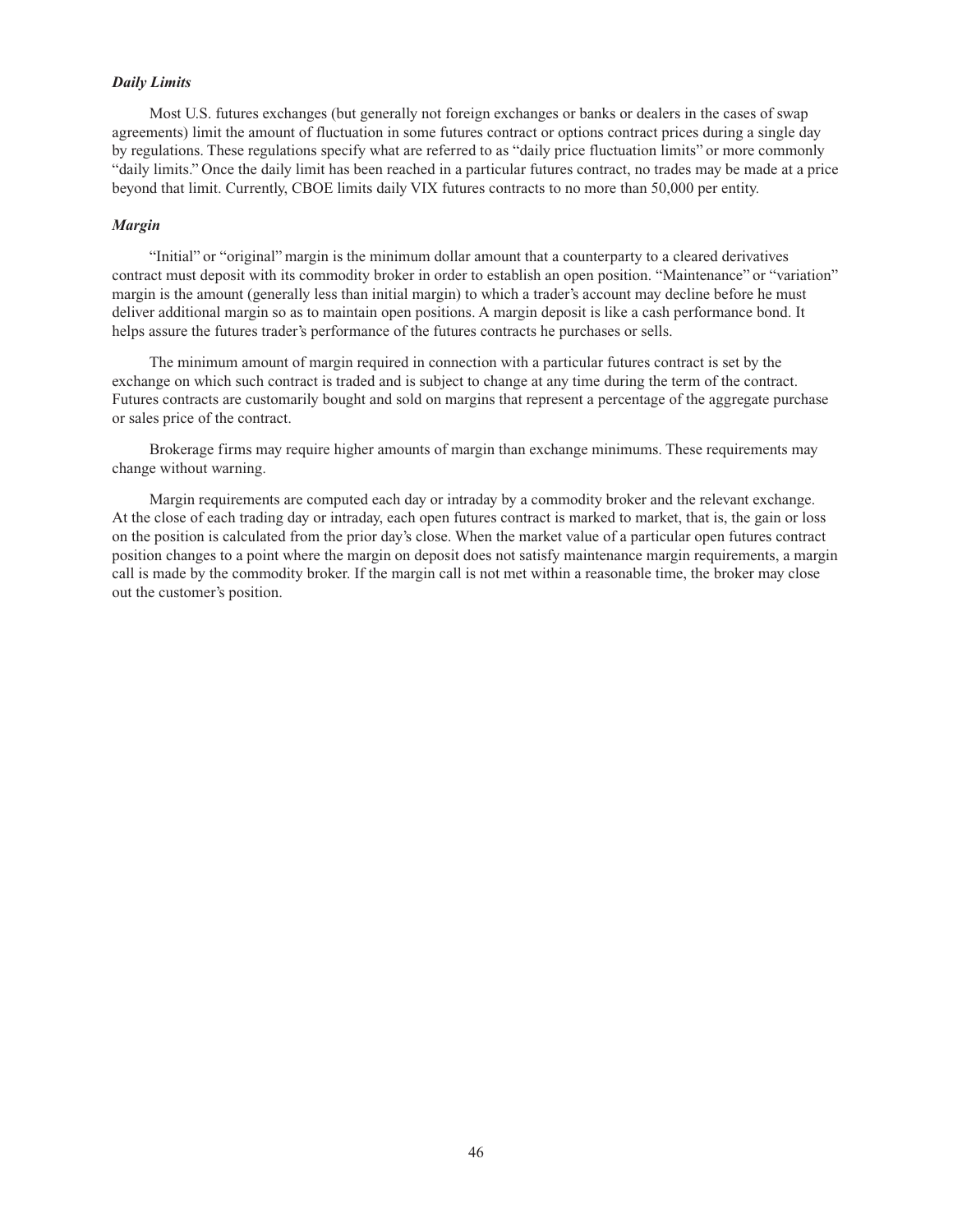## **PERFORMANCE OF ACCOUNTS ADVISED BY THE COMMODITY SUB-ADVISER**

The following performance information is presented in accordance with CFTC regulations. The performance of the Fund **will differ materially** from the performance of the following programs where the Commodity Sub-Adviser directed client commodity assets. The performance of each of the following programs is materially different from the Fund, each program is different from any other, and the below summaries are not representative of how the Fund will perform in the future.

For certain programs that are mutual funds and are asterisked(\*), the Commodity Sub-Adviser is only responsible for specific aspects of the program's strategy and, therefore, only a portion of the mutual fund's assets. The Commodity Sub-Adviser's other programs are institutional accounts and are not products that may be invested in separately. All of Commodity Sub-Adviser's programs are types of risk management strategies, where absolute performance is not an appropriate measurement of success. All programs where the Commodity Sub-Adviser directed client commodity assets are shown below.

## **All performance information, including worst monthly loss, worst peak-to-valley loss, total nominal assets under management and total nominal assets traded pursuant to the program, is as of December 31, 2021.**

| Name of CTA:                                         | Milliman Financial Risk Management LLC  |
|------------------------------------------------------|-----------------------------------------|
| Name of Program:                                     | <b>Trading Program #1</b>               |
| Type of Program:                                     | <b>Institutional Account</b>            |
| Date of Inception of Trading:                        | March, 19, 2014                         |
| <b>Worst Monthly Loss:</b>                           | $-1.82\%$ (December 2018)               |
| Worst Peak-to-Valley Loss:                           | $-2.98\%$ (December 2019 to March 2020) |
| Total nominal assets under management:               | \$19,687,912,974                        |
| Total nominal assets traded pursuant to the program: | \$66,700,301                            |

# **Rate of Return:**

|          | 2017     | 2018       | 2019       | 2020       | 2021       |
|----------|----------|------------|------------|------------|------------|
|          | $0.26\%$ | $0.42\%$   | $0.92\%$   | $(0.04)\%$ | $(0.12)\%$ |
| February | $0.46\%$ | $(0.30)\%$ | $0.66\%$   | $(1.37)\%$ | $0.22\%$   |
|          | $0.09\%$ | $(0.36)\%$ | $0.34\%$   | $(1.59)\%$ | $0.32\%$   |
|          | $0.19\%$ | $0.04\%$   | $0.83\%$   | $1.20\%$   | $0.24\%$   |
|          | $0.25\%$ | $0.45\%$   | $(1.57)\%$ | $0.47\%$   | $0.10\%$   |
| June     | $0.11\%$ | $0.10\%$   | 1.38%      | $0.22\%$   | $0.16\%$   |
|          | $0.31\%$ | $0.62\%$   | $0.35\%$   | $0.81\%$   | $0.13\%$   |
|          | $0.08\%$ | $0.45\%$   | $(0.52)\%$ | $0.66\%$   | $0.19\%$   |
|          | $0.30\%$ | $0.11\%$   | $0.47\%$   | $(0.32)\%$ | $(0.30)\%$ |
|          | $0.37\%$ | $(1.45)\%$ | $0.33\%$   | $(0.27)\%$ | $0.51\%$   |
|          | $0.32\%$ | $0.27\%$   | $0.41\%$   | $1.25\%$   | $(0.12)\%$ |
|          | 0.16%    | $(1.82)\%$ | $0.28\%$   | $0.33\%$   | $0.44\%$   |
|          | $2.93\%$ | $(1.48)\%$ | $3.90\%$   | $1.31\%$   | $1.79\%$   |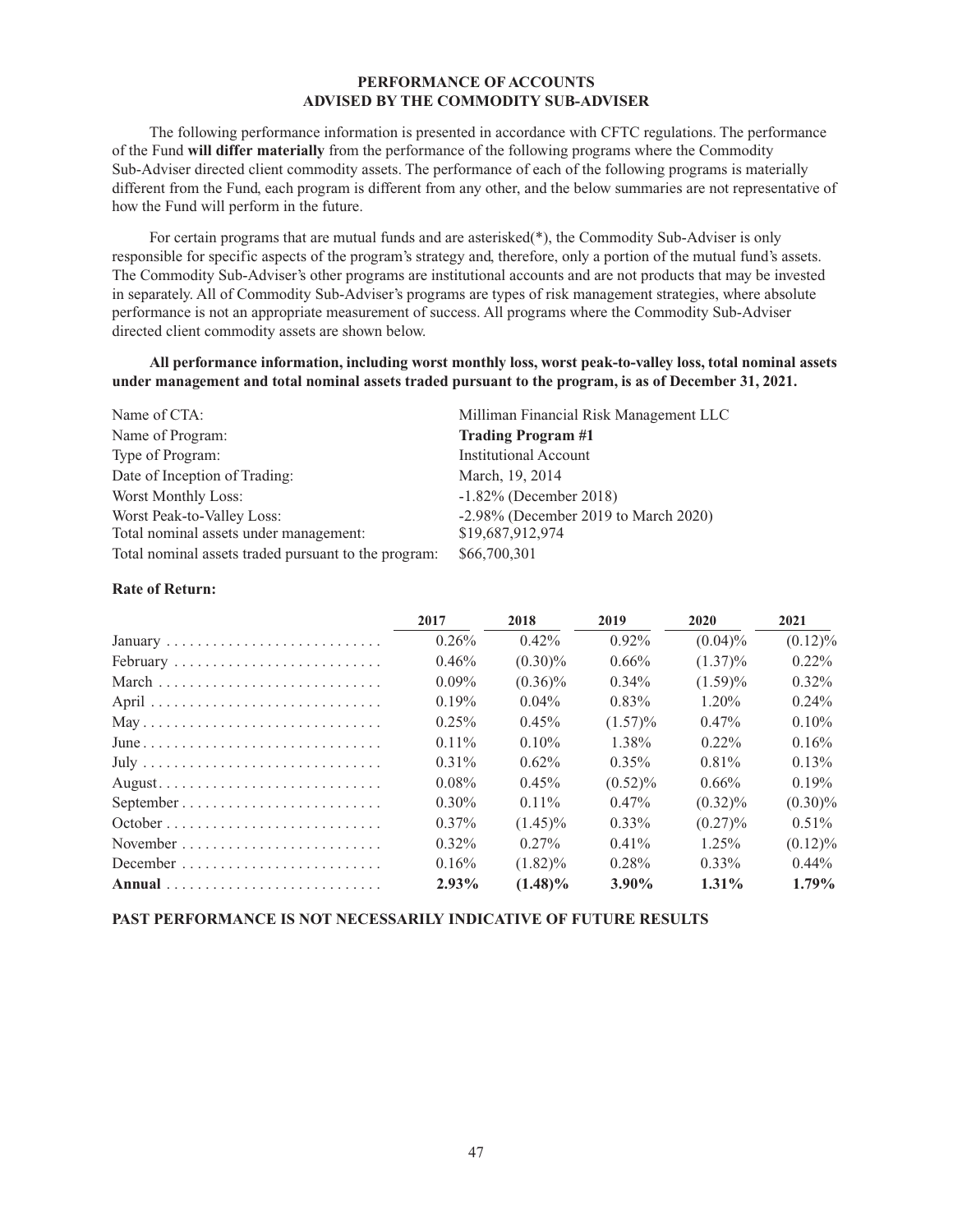| Name of CTA:                                         | Milliman Financial Risk Management LLC   |  |  |  |  |
|------------------------------------------------------|------------------------------------------|--|--|--|--|
| Name of Program:                                     | <b>Trading Program #2</b>                |  |  |  |  |
| Type of Program:                                     | <b>Institutional Account</b>             |  |  |  |  |
| Date of Inception of Trading:                        | August 2, 2013                           |  |  |  |  |
| Worst Monthly Loss:                                  | $-2.13\%$ (April 2020)                   |  |  |  |  |
| Worst Peak-to-Valley Loss:                           | $-11.38\%$ (March 2020 to December 2021) |  |  |  |  |
| Total nominal assets under management:               | \$19,687,912,974                         |  |  |  |  |
| Total nominal assets traded pursuant to the program: | \$1,544,440,739                          |  |  |  |  |

|          | 2017       | 2018       | 2019       | 2020       | 2021       |
|----------|------------|------------|------------|------------|------------|
|          | $(0.41)\%$ | $(0.95)\%$ | $(1.01)\%$ | $1.33\%$   | $(0.60)\%$ |
| February | $(0.10)\%$ | $(0.02)\%$ | $(0.28)\%$ | $2.02\%$   | $(1.15)\%$ |
|          | $(0.22)\%$ | $0.43\%$   | $0.50\%$   | 4.18%      | $(1.06)\%$ |
|          | $0.05\%$   | $(0.57)\%$ | $(0.59)\%$ | $(2.13)\%$ | $(0.09)\%$ |
|          | $(0.13)\%$ | $(0.05)\%$ | $1.71\%$   | $(2.12)\%$ | $0.04\%$   |
| June     | $(0.13)\%$ | $0.24\%$   | $(0.51)\%$ | $0.02\%$   | $0.26\%$   |
|          | $(0.27)\%$ | $(0.40)\%$ | $(0.19)\%$ | $(0.64)\%$ | $0.51\%$   |
| August   | $0.33\%$   | $0.09\%$   | $2.44\%$   | $(2.08)\%$ | $(0.22)\%$ |
|          | $(0.59)\%$ | $(0.37)\%$ | $(0.83)\%$ | $0.98\%$   | $(0.14)\%$ |
|          | $(0.35)\%$ | $0.78\%$   | $(0.87)\%$ | $(0.73)\%$ | $0.37\%$   |
|          | $0.00\%$   | $(0.22)\%$ | $(0.27)\%$ | $(1.63)\%$ | $0.31\%$   |
|          | $(0.14)\%$ | $1.62\%$   | (0.77)%    | $(0.64)\%$ | $(0.50)\%$ |
|          | $(1.94)\%$ | $0.57\%$   | $(0.72)\%$ | $(1.62)\%$ | $(2.98)\%$ |

# **PAST PERFORMANCE IS NOT NECESSARILY INDICATIVE OF FUTURE RESULTS**

| Milliman Financial Risk Management LLC     |
|--------------------------------------------|
| <b>Trading Program #3</b>                  |
| <b>Institutional Account</b>               |
| February $1, 2018$                         |
| $-5.32\%$ (March 2020)                     |
| $-7.25\%$ (February 2018 to December 2018) |
| \$19,687,912,974                           |
| \$56,041,947                               |
|                                            |

# **Rate of Return:**

|          | 2017 | 2018       | 2019       | 2020       | 2021       |
|----------|------|------------|------------|------------|------------|
|          |      |            | 1.84%      | $0.59\%$   | $(0.35)\%$ |
| February |      | $(2.60)\%$ | $0.75\%$   | $(1.36)\%$ | $(0.46)\%$ |
|          |      | $(0.41)\%$ | $0.95\%$   | $(5.32)\%$ | $(0.21)\%$ |
|          |      | $(0.48)\%$ | 1.74%      | 2.44%      | $0.12\%$   |
|          |      | $0.33\%$   | $(3.18)\%$ | $1.03\%$   | $0.09\%$   |
| June     |      | $(0.25)\%$ | 4.24%      | $0.65\%$   | $(0.14)\%$ |
|          |      | $0.57\%$   | $0.28\%$   | 2.76%      | $0.62\%$   |
|          |      | $1.24\%$   | $(0.19)\%$ | $3.01\%$   | $0.27\%$   |
|          |      | $(0.17)\%$ | $0.27\%$   | $(1.27)\%$ | $(1.86)\%$ |
|          |      | $(3.52)\%$ | $0.92\%$   | $(1.01)\%$ | $1.00\%$   |
|          |      | $0.42\%$   | $1.00\%$   | $4.31\%$   | $(0.03)\%$ |
|          |      | $(2.51)\%$ | 1.86%      | $1.05\%$   | $1.01\%$   |
|          |      | $(7.25)\%$ | $10.81\%$  | $6.69\%$   | $0.05\%$   |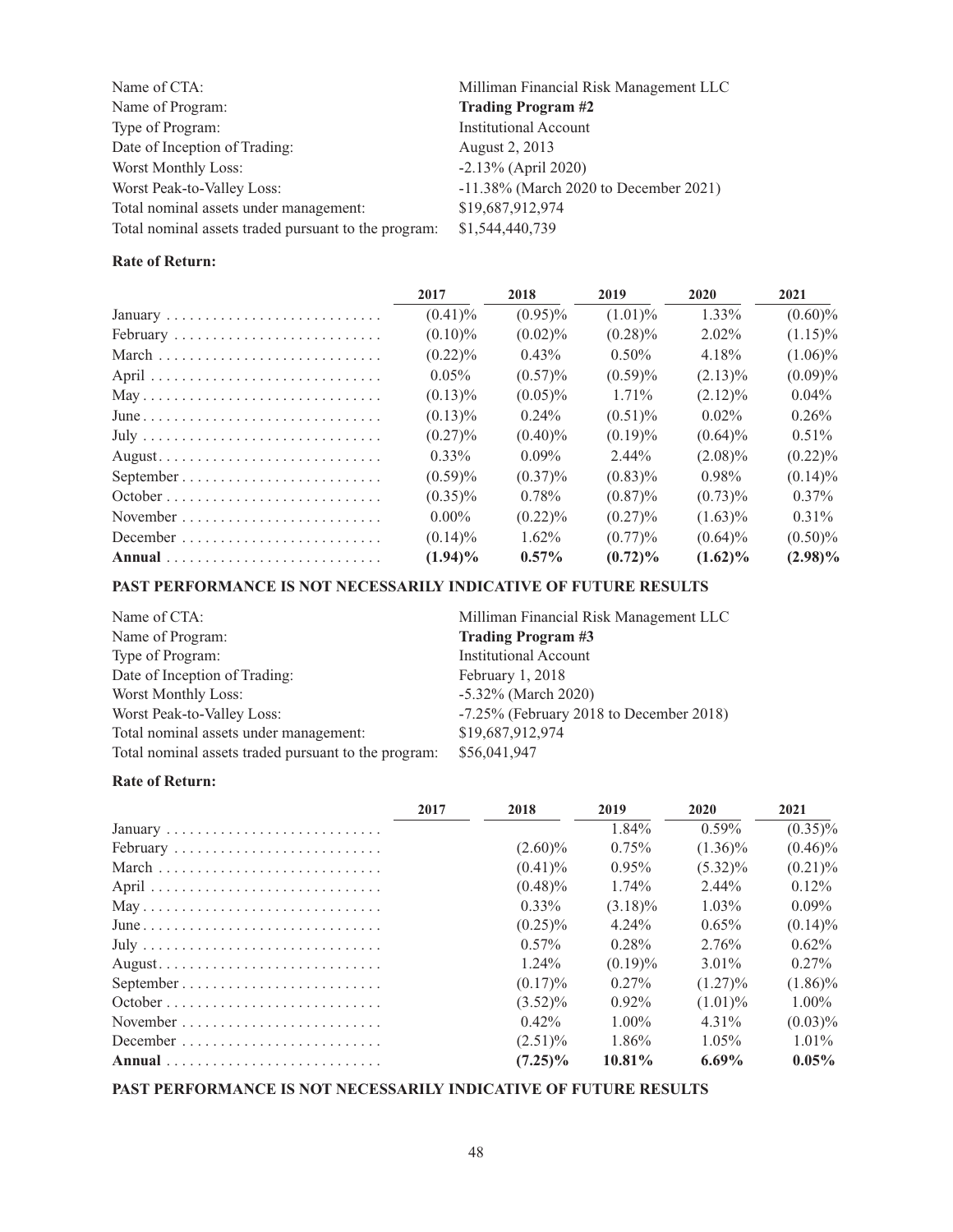| Name of CTA:                                         | Milliman Financial Risk Management LLC |  |  |  |  |
|------------------------------------------------------|----------------------------------------|--|--|--|--|
| Name of Program:                                     | <b>Trading Program #4</b>              |  |  |  |  |
| Type of Program:                                     | <b>Institutional Account</b>           |  |  |  |  |
| Date of Inception of Trading:                        | April 13, 2013                         |  |  |  |  |
| <b>Worst Monthly Loss:</b>                           | $-2.07\%$ (October 2018)               |  |  |  |  |
| Worst Peak-to-Valley Loss:                           | $-3.23\%$ (January 2018 to March 2020) |  |  |  |  |
| Total nominal assets under management:               | \$19,687,912,974                       |  |  |  |  |
| Total nominal assets traded pursuant to the program: | \$2,628,741,317                        |  |  |  |  |

|          | 2017       | 2018       | 2019       | 2020       | 2021       |
|----------|------------|------------|------------|------------|------------|
|          | $0.50\%$   | $1.13\%$   | $0.53\%$   | $(0.12)\%$ | $(0.19)\%$ |
| February | $0.98\%$   | $(1.47)\%$ | $0.36\%$   | $(1.49)\%$ | 0.48%      |
|          | $(0.02)\%$ | $(0.85)\%$ | $0.28\%$   | $(1.23)\%$ | $0.81\%$   |
|          | $0.25\%$   | $(0.07)\%$ | $0.75\%$   | $0.78\%$   | $0.74\%$   |
|          | $0.48\%$   | $0.50\%$   | $(1.44)\%$ | $0.38\%$   | 0.19%      |
|          | 0.16%      | $0.06\%$   | $1.09\%$   | $0.20\%$   | $0.52\%$   |
|          | $0.62\%$   | $0.84\%$   | $0.26\%$   | $0.70\%$   | $0.45\%$   |
|          | $(0.01)\%$ | $0.73\%$   | $(0.60)\%$ | $0.85\%$   | $0.65\%$   |
|          | $0.57\%$   | $0.18\%$   | $0.29\%$   | $(0.63)\%$ | $(1.02)\%$ |
|          | $0.67\%$   | $(2.07)\%$ | $0.28\%$   | $(0.35)\%$ | $1.12\%$   |
|          | $0.90\%$   | $0.11\%$   | $0.58\%$   | 1.46%      | $(0.22)\%$ |
|          | $0.30\%$   | $(1.16)\%$ | $0.49\%$   | $0.54\%$   | $0.71\%$   |
|          | $5.51\%$   | $(2.11)\%$ | 2.88%      | $1.04\%$   | $4.31\%$   |

# **PAST PERFORMANCE IS NOT NECESSARILY INDICATIVE OF FUTURE RESULTS**

| Name of CTA:                                         | Milliman Financial Risk Management LLC |  |  |
|------------------------------------------------------|----------------------------------------|--|--|
| Name of Program:                                     | <b>Trading Program #5</b>              |  |  |
| Type of Program:                                     | <b>Institutional Account</b>           |  |  |
| Date of Inception of Trading:                        | September 24, 2009                     |  |  |
| Worst Monthly Loss:                                  | $-1.42\%$ (April 2020)                 |  |  |
| Worst Peak-to-Valley Loss:                           | $-7.01\%$ (March 2020 to March 2021)   |  |  |
| Total nominal assets under management:               | \$19,687,912,974                       |  |  |
| Total nominal assets traded pursuant to the program: | \$58,521,645                           |  |  |

# **Rate of Return:**

|          | 2017       | 2018       | 2019       | 2020       | 2021       |
|----------|------------|------------|------------|------------|------------|
|          | $(0.47)\%$ | $(0.73)\%$ | $(0.73)\%$ | $1.04\%$   | $(0.56)\%$ |
| February | $0.11\%$   | $(0.79)\%$ | $(0.53)\%$ | $1.20\%$   | $(1.40)\%$ |
|          | $(0.03)\%$ | $0.58\%$   | $0.89\%$   | $1.92\%$   | $(0.70)\%$ |
|          | $0.38\%$   | $(0.68)\%$ | $(0.30)\%$ | $(1.42)\%$ | $0.43\%$   |
|          | $0.20\%$   | $0.24\%$   | $0.80\%$   | $(1.15)\%$ | $0.17\%$   |
|          | $(0.16)\%$ | $0.01\%$   | $(0.01)\%$ | $(0.07)\%$ | $0.69\%$   |
|          | $(0.26)\%$ | $(0.42)\%$ | $(0.06)\%$ | $0.32\%$   | $0.35\%$   |
|          | $0.80\%$   | 0.16%      | 1.88%      | $(1.21)\%$ | $0.08\%$   |
|          | $(0.70)\%$ | $(0.48)\%$ | $(0.57)\%$ | $0.08\%$   | $(0.52)\%$ |
|          | $(0.51)\%$ | $0.28\%$   | $(0.23)\%$ | $(0.53)\%$ | $(0.01)\%$ |
|          | 0.15%      | $0.05\%$   | $(0.34)\%$ | $(0.16)\%$ | $0.44\%$   |
|          | 0.16%      | 1.58%      | $(0.62)\%$ | $(0.43)\%$ | $(0.45)\%$ |
|          | $(0.33)\%$ | $(0.24)\%$ | $0.15\%$   | $(0.48)\%$ | $(1.49)\%$ |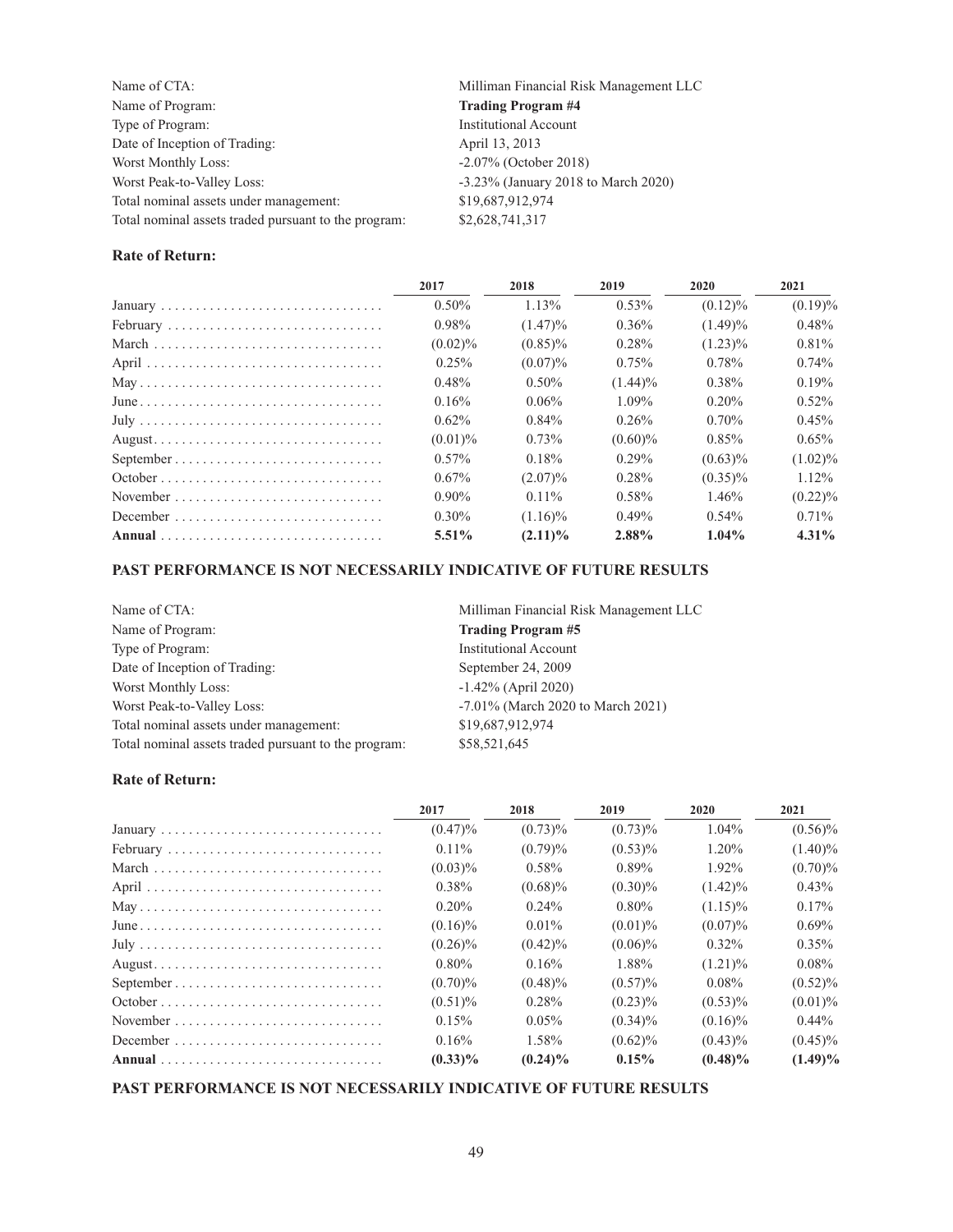| Name of CTA:                                         | Milliman Financial Risk Management LLC      |  |  |  |
|------------------------------------------------------|---------------------------------------------|--|--|--|
| Name of Program:                                     | <b>Trading Program #6</b>                   |  |  |  |
| Type of Program:                                     | <b>Institutional Account</b>                |  |  |  |
| Date of Inception of Trading:                        | June 20, 2007                               |  |  |  |
| <b>Worst Monthly Loss:</b>                           | $-3.60\%$ (April 2020)                      |  |  |  |
| Worst Peak-to-Valley Loss:                           | $-18.96\%$ (February 2016 to December 2021) |  |  |  |
| Total nominal assets under management:               | \$19,687,912,974                            |  |  |  |
| Total nominal assets traded pursuant to the program: | \$369,887,333                               |  |  |  |

|          | 2017       | 2018       | 2019       | 2020       | 2021       |
|----------|------------|------------|------------|------------|------------|
|          | $(0.76)\%$ | $(2.05)\%$ | $(2.12)\%$ | 2.62%      | $(0.77)\%$ |
| February | $(0.65)\%$ | $0.03\%$   | $(1.10)\%$ | 4.36%      | $(2.59)\%$ |
|          | $(0.42)\%$ | $0.78\%$   | $1.25\%$   | $7.22\%$   | $(2.65)\%$ |
|          | $0.35\%$   | $(1.22)\%$ | $(1.29)\%$ | $(3.60)\%$ | $0.00\%$   |
|          | $0.33\%$   | $0.04\%$   | 3.48%      | $(2.18)\%$ | $0.00\%$   |
| June     | $(0.83)\%$ | $0.07\%$   | $(1.06)\%$ | $(0.44)\%$ | $0.81\%$   |
|          | $(0.56)\%$ | $(1.08)\%$ | $0.18\%$   | $(0.35)\%$ | $0.76\%$   |
|          | $1.02\%$   | $0.09\%$   | $4.06\%$   | $(3.15)\%$ | $(0.59)\%$ |
|          | $(1.40)\%$ | $(0.78)\%$ | $(1.70)\%$ | $0.60\%$   | $0.01\%$   |
|          | $(0.63)\%$ | $1.22\%$   | $(1.03)\%$ | $(0.99)\%$ | $(0.88)\%$ |
|          | $(0.47)\%$ | $0.24\%$   | $(1.22)\%$ | $(2.34)\%$ | $0.95\%$   |
|          | $0.09\%$   | $3.59\%$   | $(1.81)\%$ | $(1.42)\%$ | $(1.24)\%$ |
|          | $(3.87)\%$ | $0.83\%$   | $(2.57)\%$ | $(0.24)\%$ | $(6.09)\%$ |

# **PAST PERFORMANCE IS NOT NECESSARILY INDICATIVE OF FUTURE RESULTS**

| Milliman Financial Risk Management LLC<br>Name of CTA: |                                         |
|--------------------------------------------------------|-----------------------------------------|
| Name of Program:                                       | <b>Trading Program #7</b>               |
| Type of Program:                                       | <b>Institutional Account</b>            |
| Date of Inception of Trading:                          | March 31, 2007                          |
| Worst Monthly Loss:                                    | $-1.32\%$ (April 2020)                  |
| Worst Peak-to-Valley Loss:                             | $-12.79\%$ (September 2011 to May 2021) |
| Total nominal assets under management:                 | \$19,687,912,974                        |
| Total nominal assets traded pursuant to the program:   | \$60,660,415                            |

# **Rate of Return:**

|          | 2017       | 2018       | 2019       | 2020       | 2021       |
|----------|------------|------------|------------|------------|------------|
|          | $(0.44)\%$ | $(0.75)\%$ | $(0.99)\%$ | $0.62\%$   | $(0.04)\%$ |
| February | $(0.33)\%$ | $0.06\%$   | $(0.49)\%$ | 1.26%      | $(0.67)\%$ |
|          | $(0.24)\%$ | $0.34\%$   | $0.38\%$   | $3.10\%$   | $(0.71)\%$ |
|          | $(0.05)\%$ | $(0.48)\%$ | $(0.43)\%$ | $(1.32)\%$ | $(0.10)\%$ |
|          | $0.04\%$   | $(0.02)\%$ | $1.05\%$   | $(0.84)\%$ | $(0.07)\%$ |
|          | $(0.29)\%$ | $0.06\%$   | $(0.50)\%$ | $(0.26)\%$ | $0.10\%$   |
|          | $(0.29)\%$ | $(0.38)\%$ | $(0.03)\%$ | $(0.25)\%$ | $0.19\%$   |
|          | $0.21\%$   | $(0.01)\%$ | $1.14\%$   | $(0.93)\%$ | $(0.16)\%$ |
|          | $(0.53)\%$ | $(0.24)\%$ | $(0.43)\%$ | $0.23\%$   | $0.08\%$   |
|          | $(0.20)\%$ | $0.71\%$   | $(0.43)\%$ | $(0.08)\%$ | $0.30\%$   |
|          | $(0.20)\%$ | $0.06\%$   | $(0.37)\%$ | $(1.17)\%$ | $0.22\%$   |
|          | $0.10\%$   | $1.35\%$   | $(0.51)\%$ | $(0.42)\%$ | $0.26\%$   |
|          | $(2.22)\%$ | $0.67\%$   | $(1.63)\%$ | $(0.15)\%$ | $(0.60)\%$ |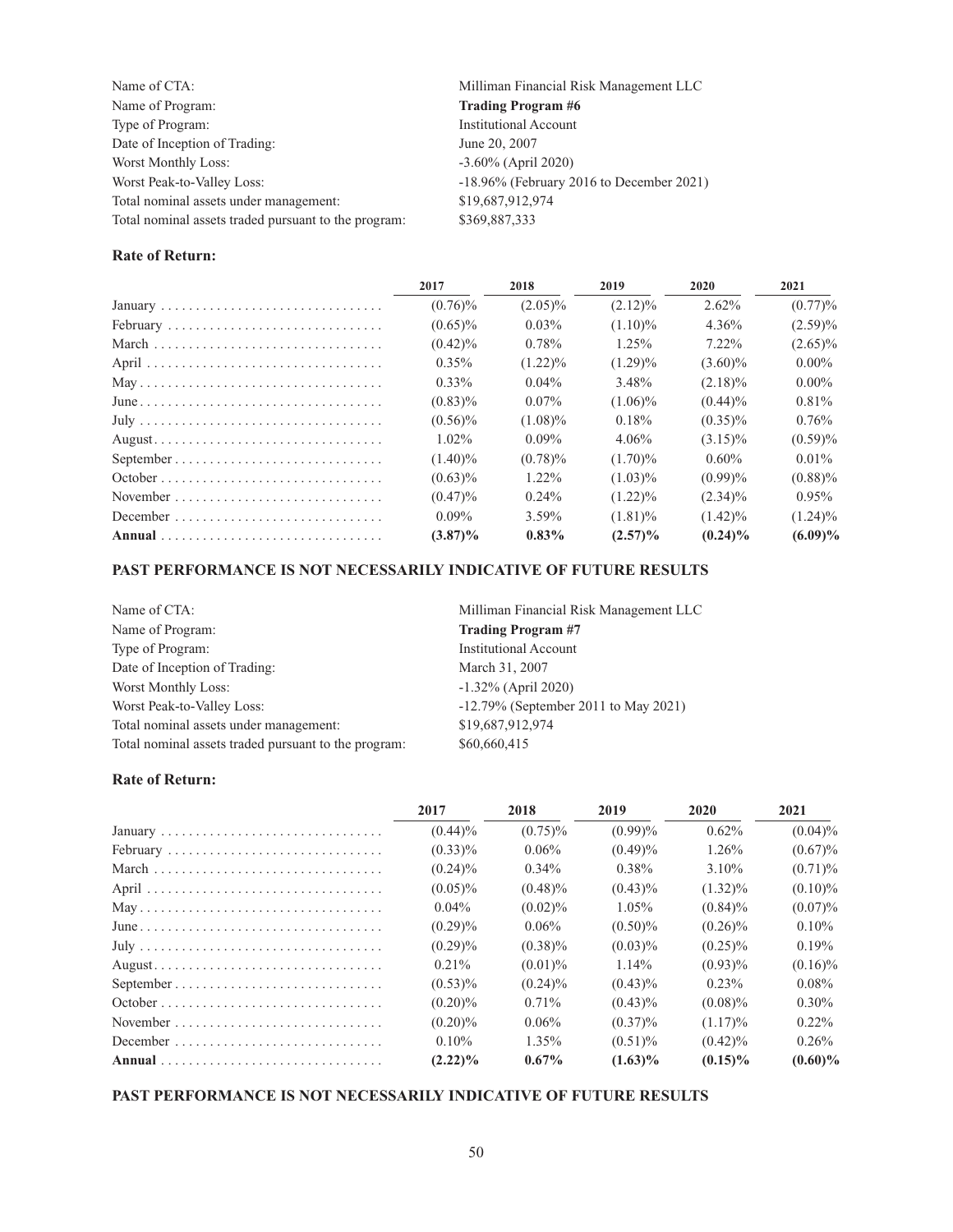| Name of CTA:                                         | Milliman Financial Risk Management LLC |  |  |  |
|------------------------------------------------------|----------------------------------------|--|--|--|
| Name of Program:                                     | <b>Institutional Program #8</b>        |  |  |  |
| Type of Program:                                     | <b>Institutional Account</b>           |  |  |  |
| Date of Inception of Trading:                        | January 1, 2019                        |  |  |  |
| <b>Worst Monthly Loss:</b>                           | $-4.17\%$ (April 2020)                 |  |  |  |
| Worst Peak-to-Valley Loss:                           | -19.05% (March 2020 to December 2021)  |  |  |  |
| Total nominal assets under management:               | \$19,687,912,974                       |  |  |  |
| Total nominal assets traded pursuant to the program: | \$11,667,098,019                       |  |  |  |

|          | 2017 | 2018 | 2019       | 2020       | 2021       |
|----------|------|------|------------|------------|------------|
|          |      |      | $(2.85)\%$ | $2.04\%$   | $(0.49)\%$ |
| February |      |      | $(1.23)\%$ | $4.52\%$   | $(2.15)\%$ |
|          |      |      | $0.71\%$   | 6.15%      | $(2.16)\%$ |
|          |      |      | $(1.53)\%$ | $(4.17)\%$ | $(0.30)\%$ |
|          |      |      | $3.74\%$   | $(2.23)\%$ | $(0.11)\%$ |
| June     |      |      | $(1.71)\%$ | $(0.75)\%$ | $0.31\%$   |
|          |      |      | $(0.21)\%$ | $(0.78)\%$ | $0.76\%$   |
|          |      |      | $3.67\%$   | $(2.86)\%$ | $(0.71)\%$ |
|          |      |      | $(1.67)\%$ | $1.09\%$   | $0.09\%$   |
|          |      |      | $(1.09)\%$ | $(0.24)\%$ | $(1.10)\%$ |
|          |      |      | $(1.10)\%$ | $(3.50)\%$ | $1.13\%$   |
|          |      |      | $(1.63)\%$ | $(1.34)\%$ | $(1.29)\%$ |
|          |      |      | $(5.03)\%$ | $(2.59)\%$ | $(5.93)\%$ |

# **PAST PERFORMANCE IS NOT NECESSARILY INDICATIVE OF FUTURE RESULTS**

| Name of CTA:                                                                                                                 | Milliman Financial Risk Management LLC                                          |
|------------------------------------------------------------------------------------------------------------------------------|---------------------------------------------------------------------------------|
| Name of Program:                                                                                                             | <b>Trading Program #9</b>                                                       |
| Type of Program:                                                                                                             | <b>Institutional Account</b>                                                    |
| Date of Inception of Trading:                                                                                                | June 13, 2007                                                                   |
| Worst Monthly Loss:                                                                                                          | $-1.20\%$ (April 2020)                                                          |
| Worst Peak-to-Valley Loss:<br>Total nominal assets under management:<br>Total nominal assets traded pursuant to the program: | $-7.41\%$ (September 2011 to December 2021)<br>\$19,687,912,974<br>\$27,934,126 |

### **Rate of Return:**

|                                                                                | 2017       | 2018       | 2019       | <b>2020</b> | 2021       |
|--------------------------------------------------------------------------------|------------|------------|------------|-------------|------------|
|                                                                                | $(0.08)\%$ | $(0.16)\%$ | $(0.47)\%$ | $0.04\%$    | $(0.03)\%$ |
| February                                                                       | $(0.11)\%$ | $0.10\%$   | $(0.16)\%$ | $0.41\%$    | $(0.11)\%$ |
|                                                                                | $(0.03)\%$ | $0.05\%$   | $(0.05)\%$ | $0.44\%$    | $(0.11)\%$ |
|                                                                                | $(0.06)\%$ | $(0.04)\%$ | $(0.16)\%$ | $(1.20)\%$  | $(0.13)\%$ |
|                                                                                | $(0.05)\%$ | $(0.10)\%$ | $0.32\%$   | $(0.50)\%$  | $(0.05)\%$ |
| $June \dots \dots \dots \dots \dots \dots \dots \dots \dots \dots \dots \dots$ | $(0.03)\%$ | $(0.01)\%$ | $(0.34)\%$ | $(0.30)\%$  | $(0.06)\%$ |
|                                                                                | $(0.08)\%$ | $(0.11)\%$ | $(0.03)\%$ | $(0.29)\%$  | $(0.03)\%$ |
|                                                                                | $(0.01)\%$ | $(0.08)\%$ | $0.07\%$   | $(0.31)\%$  | $(0.09)\%$ |
|                                                                                | $(0.10)\%$ | $0.00\%$   | $(0.10)\%$ | $0.10\%$    | $0.14\%$   |
|                                                                                | $(0.07)\%$ | $0.28\%$   | $(0.15)\%$ | $0.08\%$    | $(0.23)\%$ |
|                                                                                | $(0.08)\%$ | $(0.07)\%$ | $(0.14)\%$ | $(0.68)\%$  | $0.06\%$   |
|                                                                                | $(0.02)\%$ | $0.40\%$   | $(0.13)\%$ | $(0.19)\%$  | $(0.17)\%$ |
|                                                                                | $(0.73)\%$ | $0.27\%$   | $(1.33)\%$ | $(2.39)\%$  | $(0.82)\%$ |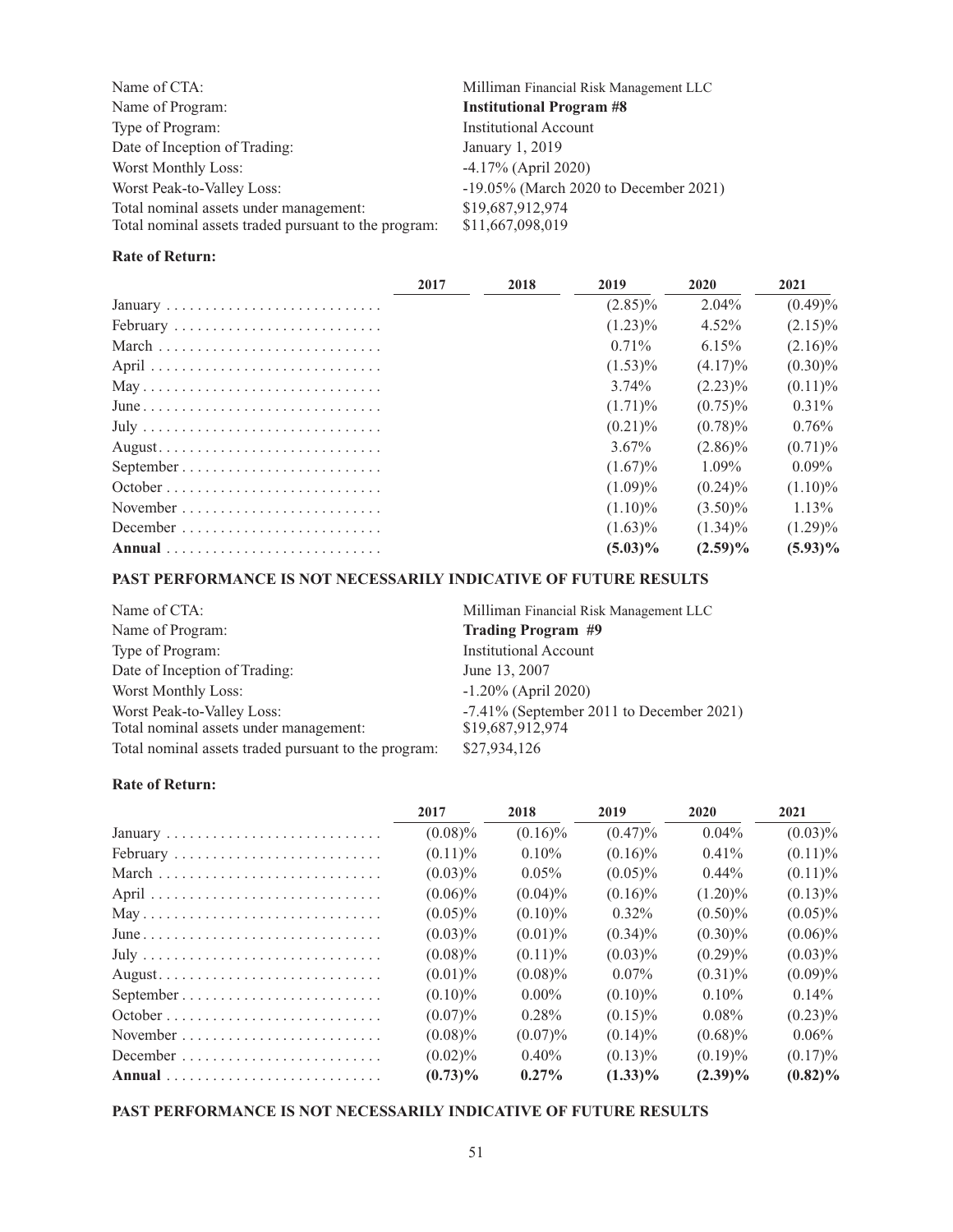| Name of CTA:                                         | Milliman Financial Risk Management LLC   |  |  |  |
|------------------------------------------------------|------------------------------------------|--|--|--|
| Name of Program:                                     | <b>Trading Program #10</b>               |  |  |  |
| Type of Program:                                     | Mutual Fund                              |  |  |  |
| Date of Inception of Trading:                        | May 1, 2015                              |  |  |  |
| Worst Monthly Loss:                                  | $-6.06\%$ (March 2020)                   |  |  |  |
| Worst Peak-to-Valley Loss:                           | $-10.24\%$ (December 2019 to March 2020) |  |  |  |
| Total nominal assets under management:               | \$19,687,912,974                         |  |  |  |
| Total nominal assets traded pursuant to the program: | \$1,107,946,158                          |  |  |  |

|          | 2017     | 2018       | 2019       | 2020       | 2021       |
|----------|----------|------------|------------|------------|------------|
|          | 1.87%    | $3.36\%$   | $3.63\%$   | $(0.25)\%$ | $(0.84)\%$ |
| February | $2.41\%$ | $(3.59)\%$ | $2.21\%$   | $(4.21)\%$ | 1.95%      |
|          | $0.66\%$ | $(1.65)\%$ | $1.35\%$   | $(6.06)\%$ | 2.16%      |
|          | $0.84\%$ | $0.00\%$   | $2.22\%$   | $3.55\%$   | $3.34\%$   |
|          | $1.11\%$ | $1.06\%$   | $(3.91)\%$ | $1.90\%$   | $1.26\%$   |
|          | $0.28\%$ | $0.26\%$   | 3.89%      | 0.18%      | $0.54\%$   |
|          | $2.10\%$ | 2.17%      | $0.96\%$   | $1.95\%$   | $0.62\%$   |
|          | $0.68\%$ | $0.52\%$   | $(0.27)\%$ | $2.20\%$   | $1.57\%$   |
|          | $1.08\%$ | $0.09\%$   | $0.63\%$   | (1.77)%    | $(3.51)\%$ |
|          | $1.51\%$ | $(4.93)\%$ | $1.69\%$   | $(1.81)\%$ | $4.11\%$   |
|          | $0.35\%$ | $0.83\%$   | $2.10\%$   | 5.88%      | $(1.90)\%$ |
|          | $0.87\%$ | $(3.76)\%$ | $2.23\%$   | $3.30\%$   | 3.33%      |
|          | 14.62%   | $(5.82)\%$ | 17.81%     | $4.29\%$   | 13.08%     |

# **PAST PERFORMANCE IS NOT NECESSARILY INDICATIVE OF FUTURE RESULTS**

| Name of CTA:                                         | Milliman Financial Risk Management LLC     |
|------------------------------------------------------|--------------------------------------------|
| Name of Program:                                     | <b>Trading Program #11</b>                 |
| Type of Program:                                     | Mutual Fund                                |
| Date of Inception of Trading:                        | November $10, 2014$                        |
| <b>Worst Monthly Loss:</b>                           | $-6.21\%$ (March 2020)                     |
| Worst Peak-to-Valley Loss:                           | $-10.83\%$ (January 2018 to December 2018) |
| Total nominal assets under management:               | \$19,687,912,974                           |
| Total nominal assets traded pursuant to the program: | \$300,466,337                              |

## **Rate of Return:**

|          | 2017     | 2018       | 2019       | 2020       | 2021       |
|----------|----------|------------|------------|------------|------------|
|          | 1.58%    | $3.44\%$   | $3.44\%$   | $0.10\%$   | $0.58\%$   |
| February | $1.56\%$ | $(3.52)\%$ | $0.86\%$   | $(3.78)\%$ | $0.87\%$   |
|          | $0.77\%$ | $(0.81)\%$ | $0.96\%$   | $(6.21)\%$ | $0.58\%$   |
|          | $1.20\%$ | $(0.72)\%$ | 1.79%      | 2.98%      | $3.05\%$   |
|          | $1.40\%$ | $(0.31)\%$ | $(2.69)\%$ | $1.29\%$   | $1.76\%$   |
| June     | $0.21\%$ | $(0.31)\%$ | 3.83%      | $1.59\%$   | $(0.91)\%$ |
|          | 1.80%    | $1.66\%$   | $(0.31)\%$ | $2.60\%$   | $0.37\%$   |
|          | $0.35\%$ | $0.22\%$   | $(0.03)\%$ | $2.53\%$   | $0.62\%$   |
|          | $0.52\%$ | $(0.51)\%$ | $0.64\%$   | $(2.06)\%$ | $(2.30)\%$ |
|          | $0.62\%$ | $(4.65)\%$ | $2.11\%$   | $(1.16)\%$ | 1.96%      |
|          | $1.24\%$ | $0.54\%$   | $1.13\%$   | 6.48%      | $(1.35)\%$ |
|          | $0.61\%$ | $(2.80)\%$ | 2.24%      | 2.59%      | 1.85%      |
|          | 12.51%   | $(7.76)\%$ | 14.71%     | $6.49\%$   | 7.18%      |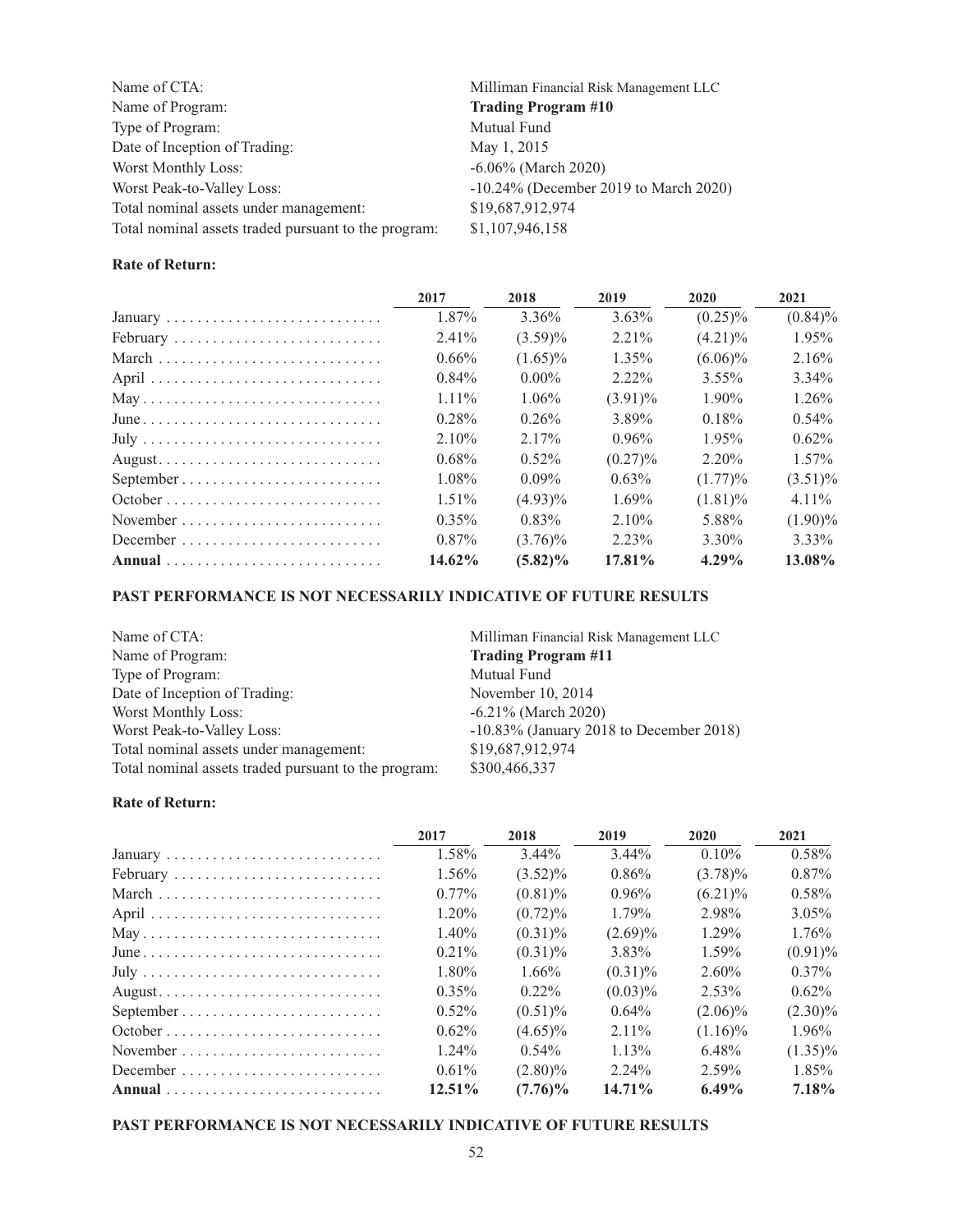| Name of CTA:                                         | Milliman Financial Risk Management LLC       |
|------------------------------------------------------|----------------------------------------------|
| Name of Program:                                     | <b>Trading Program #12*</b>                  |
| Type of Program:                                     | Mutual Fund                                  |
| Date of Inception of Trading:                        | September 28, 2012                           |
| Worst Monthly Loss:                                  | $-4.38\%$ (April 2020)                       |
| Worst Peak-to-Valley Loss:                           | $-15.04\%$ (September 2012 to December 2021) |
| Total nominal assets under management:               | \$19,687,912,974                             |
| Total nominal assets traded pursuant to the program: | \$343,572,286                                |

|          | 2017       | 2018       | 2019       | 2020       | 2021       |
|----------|------------|------------|------------|------------|------------|
|          | $(0.01)\%$ | $(0.08)\%$ | $(1.64)\%$ | $0.06\%$   | $(0.02)\%$ |
| February | $(0.01)\%$ | $(0.59)\%$ | $(0.09)\%$ | $0.16\%$   | $(0.27)\%$ |
|          | $(0.01)\%$ | $(0.05)\%$ | $0.04\%$   | 2.94%      | $(0.56)\%$ |
|          | $(0.01)\%$ | $(0.38)\%$ | $(0.02)\%$ | $(4.38)\%$ | $(0.05)\%$ |
|          | $(0.01)\%$ | $(0.02)\%$ | $0.04\%$   | $(1.01)\%$ | $0.01\%$   |
| June     | $(0.01)\%$ | $(0.02)\%$ | $0.02\%$   | $(0.87)\%$ | $(0.04)\%$ |
|          | $(0.01)\%$ | $(0.03)\%$ | $(0.03)\%$ | $(0.91)\%$ | $0.06\%$   |
|          | $(0.01)\%$ | $0.01\%$   | $(0.09)\%$ | $(0.17)\%$ | $(0.04)\%$ |
|          | $(0.01)\%$ | $(0.04)\%$ | $(0.05)\%$ | $0.10\%$   | $(0.07)\%$ |
|          | $(0.01)\%$ | $0.00\%$   | $(0.01)\%$ | $(0.26)\%$ | $(0.07)\%$ |
|          | $(0.01)\%$ | $(0.50)\%$ | $(0.04)\%$ | $(1.92)\%$ | $0.04\%$   |
|          | $(0.02)\%$ | $1.13\%$   | $(0.02)\%$ | $(0.01)\%$ | $(0.36)\%$ |
|          | $(0.11)\%$ | $(0.56)\%$ | $(1.89)\%$ | $(6.24)\%$ | $(1.36)\%$ |

# **PAST PERFORMANCE IS NOT NECESSARILY INDICATIVE OF FUTURE RESULTS**

| Name of CTA:                                         | Milliman Financial Risk Management LLC |
|------------------------------------------------------|----------------------------------------|
| Name of Program:                                     | Trading Program #13*                   |
| Type of Program:                                     | Mutual Fund                            |
| Date of Inception of Trading:                        | May 1, 2013                            |
| <b>Worst Monthly Loss:</b>                           | $-6.72\%$ (April 2020)                 |
| Worst Peak-to-Valley Loss:                           | $-32.59\%$ (May 2013 to December 2021) |
| Total nominal assets under management:               | \$19,687,912,974                       |
| Total nominal assets traded pursuant to the program: | \$196,589,695                          |

## **Rate of Return:**

|                                                                                | 2017       | 2018       | 2019       | <b>2020</b> | 2021       |
|--------------------------------------------------------------------------------|------------|------------|------------|-------------|------------|
|                                                                                | $(0.01)\%$ | $(0.08)\%$ | $(2.61)\%$ | $0.05\%$    | $(0.03)\%$ |
| February                                                                       | $(0.01)\%$ | $(1.10)\%$ | $(0.22)\%$ | $0.74\%$    | $(0.63)\%$ |
|                                                                                | $(0.01)\%$ | (0.09)%    | $0.05\%$   | $4.42\%$    | $(0.98)\%$ |
|                                                                                | $(0.01)\%$ | $(0.61)\%$ | $(0.02)\%$ | $(6.72)\%$  | $(0.44)\%$ |
|                                                                                | $(0.01)\%$ | $(0.20)\%$ | $0.19\%$   | $(1.62)\%$  | $(0.31)\%$ |
| $June \dots \dots \dots \dots \dots \dots \dots \dots \dots \dots \dots \dots$ | $(0.01)\%$ | $(0.02)\%$ | $(0.21)\%$ | $(1.19)\%$  | $(0.10)\%$ |
|                                                                                | $(0.01)\%$ | $(0.03)\%$ | $(0.03)\%$ | $(1.56)\%$  | $0.14\%$   |
|                                                                                | $(0.01)\%$ | $0.01\%$   | $(0.16)\%$ | $(0.87)\%$  | $(0.08)\%$ |
|                                                                                | $(0.01)\%$ | $(0.05)\%$ | $(0.22)\%$ | $0.24\%$    | $(0.11)\%$ |
|                                                                                | $(0.01)\%$ | $0.16\%$   | $(0.31)\%$ | $(0.22)\%$  | $(0.74)\%$ |
|                                                                                | $(0.01)\%$ | $(0.61)\%$ | $(0.03)\%$ | $(3.22)\%$  | $0.17\%$   |
|                                                                                | $(0.02)\%$ | 2.14%      | $(0.02)\%$ | $(0.27)\%$  | $(1.12)\%$ |
|                                                                                | $(0.11)\%$ | $(0.50)\%$ | $(3.57)\%$ | $(10.08)\%$ | $(4.18)\%$ |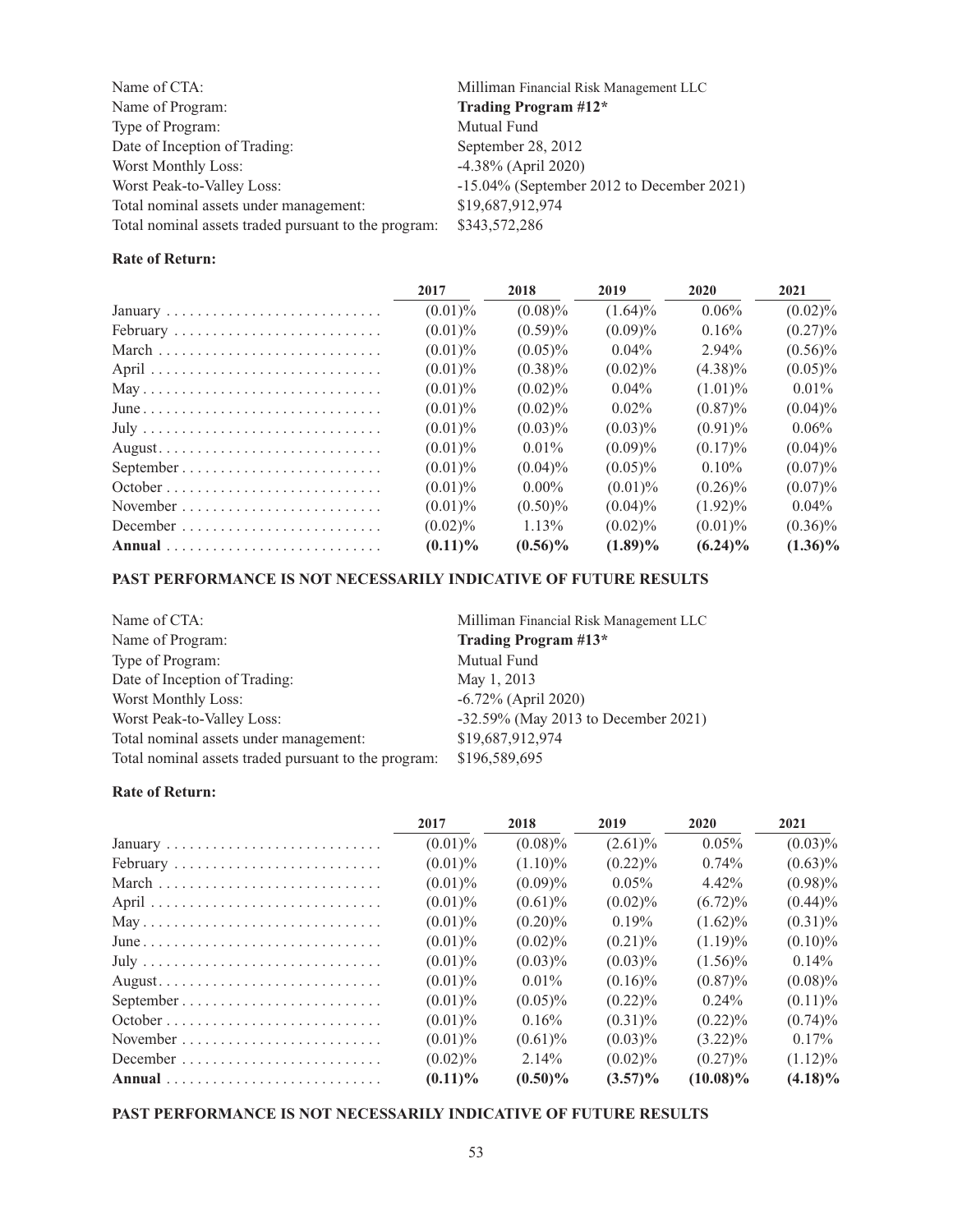| Name of CTA:                                         | Milliman Financial Risk Management LLC |
|------------------------------------------------------|----------------------------------------|
| Name of Pool:                                        | <b>Trading Program #14*</b>            |
| Type of Pool:                                        | Mutual Fund                            |
| Date of Inception of Trading:                        | May 1, 2013                            |
| Worst Monthly Loss:                                  | $-5.39\%$ (April 2020)                 |
| Worst Peak-to-Valley Loss:                           | $-25.43\%$ (May 2013 to December 2021) |
| Total nominal assets under management:               | \$19,687,912,974                       |
| Total nominal assets traded pursuant to the program: | \$447,512,733                          |

|          | 2017       | 2018       | 2019       | 2020       | 2021       |
|----------|------------|------------|------------|------------|------------|
|          | $(0.01)\%$ | $(0.08)\%$ | $(2.12)\%$ | $0.08\%$   | $0.29\%$   |
| February | $(0.01)\%$ | $(0.75)\%$ | $(0.16)\%$ | $1.26\%$   | $(0.71)\%$ |
|          | $(0.01)\%$ | $(0.05)\%$ | $0.00\%$   | 6.58%      | $(1.27)\%$ |
|          | $(0.01)\%$ | $(0.55)\%$ | $0.00\%$   | $(5.39)\%$ | $(0.11)\%$ |
|          | $(0.01)\%$ | $(0.01)\%$ | $(0.06)\%$ | $(1.80)\%$ | $(0.10)\%$ |
| June     | $(0.01)\%$ | $(0.02)\%$ | $0.03\%$   | $(1.03)\%$ | $(0.16)\%$ |
|          | $(0.01)\%$ | $(0.02)\%$ | $(0.06)\%$ | $(1.41)\%$ | $0.12\%$   |
|          | $(0.01)\%$ | $0.01\%$   | $(0.19)\%$ | $0.03\%$   | $(0.07)\%$ |
|          | $(0.01)\%$ | $(0.04)\%$ | $(0.19)\%$ | $(0.53)\%$ | $(0.25)\%$ |
|          | $(0.01)\%$ | $(0.09)\%$ | $(0.07)\%$ | $(0.22)\%$ | $(0.25)\%$ |
|          | $(0.01)\%$ | $(0.60)\%$ | $(0.07)\%$ | $(3.20)\%$ | $0.26\%$   |
|          | $(0.02)\%$ | 1.59%      | $(0.06)\%$ | $0.04\%$   | $(0.82)\%$ |
|          | $(0.11)\%$ | $(0.62)\%$ | $(2.94)\%$ | $(5.87)\%$ | $(3.03)\%$ |

# **PAST PERFORMANCE IS NOT NECESSARILY INDICATIVE OF FUTURE RESULTS**

| Name of CTA:                                         | Milliman Financial Risk Management LLC  |
|------------------------------------------------------|-----------------------------------------|
| Name of Program:                                     | Trading Program #15*                    |
| Type of Program:                                     | Mutual Fund                             |
| Date of Inception of Trading:                        | May 1, 2013                             |
| <b>Worst Monthly Loss:</b>                           | $-3.72\%$ (April 2020)                  |
| Worst Peak-to-Valley Loss:                           | $-28.66\%$ (June 2013 to December 2021) |
| Total nominal assets under management:               | \$19,687,912,974                        |
| Total nominal assets traded pursuant to the program: | \$75,099,482                            |

## **Rate of Return:**

|          | 2017       | 2018       | 2019       | 2020        | 2021       |
|----------|------------|------------|------------|-------------|------------|
|          | $(0.43)\%$ | $(0.07)\%$ | $(1.56)\%$ | $0.06\%$    | $(0.02)\%$ |
| February | $(0.06)\%$ | $0.01\%$   | (0.09)%    | $0.23\%$    | $(0.09)\%$ |
|          | $(0.01)\%$ | $(0.04)\%$ | $0.04\%$   | $1.24\%$    | $(0.21)\%$ |
|          | $(0.01)\%$ | $(0.07)\%$ | $(0.02)\%$ | $(3.72)\%$  | $(0.15)\%$ |
|          | $(0.01)\%$ | $0.02\%$   | $0.04\%$   | $(2.02)\%$  | $(0.12)\%$ |
| June     | $(0.01)\%$ | $(0.02)\%$ | $0.01\%$   | $(2.32)\%$  | $(0.17)\%$ |
|          | $(0.01)\%$ | $(0.05)\%$ | $(0.03)\%$ | $(1.60)\%$  | $0.23\%$   |
|          | $(0.01)\%$ | $0.01\%$   | $(0.03)\%$ | $(1.11)\%$  | $(0.10)\%$ |
|          | $(0.01)\%$ | $(0.05)\%$ | $(0.10)\%$ | $0.19\%$    | $(0.09)\%$ |
|          | $(0.01)\%$ | $0.29\%$   | $(0.01)\%$ | $(0.35)\%$  | $(0.76)\%$ |
|          | $(0.01)\%$ | $(0.26)\%$ | $(0.03)\%$ | $(1.82)\%$  | $(0.03)\%$ |
|          | $(0.02)\%$ | $0.83\%$   | $(0.02)\%$ | $0.00\%$    | $(0.97)\%$ |
|          | $(0.59)\%$ | $0.60\%$   | $(1.80)\%$ | $(10.77)\%$ | $(2.44)\%$ |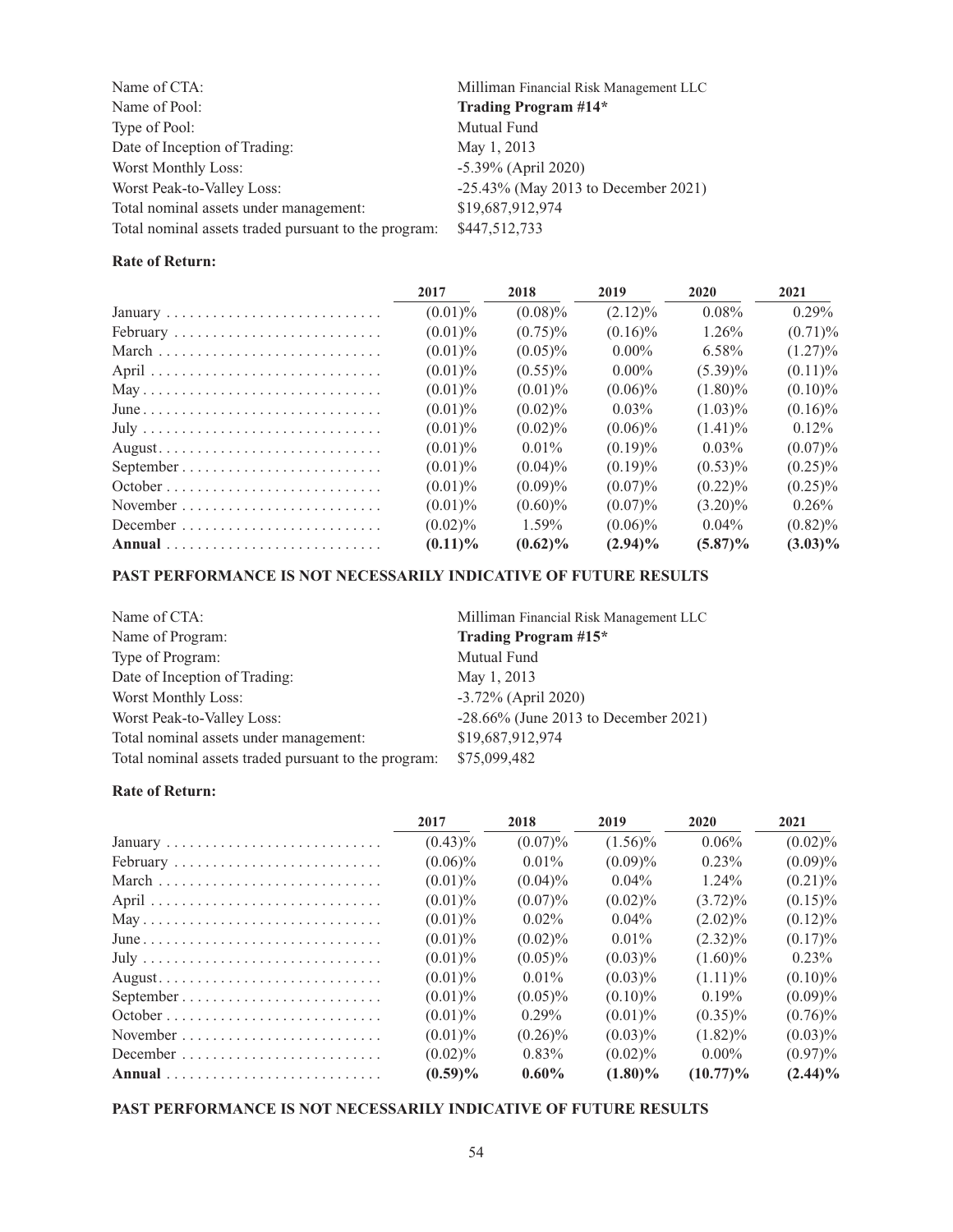| Name of CTA:                                         | Milliman Financial Risk Management LLC |
|------------------------------------------------------|----------------------------------------|
| Name of Program:                                     | <b>Trading Program #16*</b>            |
| Type of Program:                                     | Mutual Fund                            |
| Date of Inception of Trading:                        | May 1, 2013                            |
| <b>Worst Monthly Loss:</b>                           | $-7.48\%$ (April 2020)                 |
| Worst Peak-to-Valley Loss:                           | $-32.32\%$ (May 2013 to December 2021) |
| Total nominal assets under management:               | \$19,687,912,974                       |
| Total nominal assets traded pursuant to the program: | \$59,637,075                           |

|                                                                       | 2017       | 2018       | 2019       | 2020        | 2021       |
|-----------------------------------------------------------------------|------------|------------|------------|-------------|------------|
|                                                                       | $(0.01)\%$ | $(0.08)\%$ | $(2.54)\%$ | $0.05\%$    | $0.05\%$   |
| February                                                              | $(0.01)\%$ | $(1.03)\%$ | $(0.29)\%$ | $0.61\%$    | $(0.96)\%$ |
|                                                                       | $(0.01)\%$ | $(0.07)\%$ | $0.05\%$   | 3.86%       | $(1.04)\%$ |
|                                                                       | $(0.01)\%$ | $(0.62)\%$ | $(0.02)\%$ | $(7.48)\%$  | $(0.30)\%$ |
|                                                                       | $(0.01)\%$ | $(0.23)\%$ | $0.15\%$   | $(1.78)\%$  | $(0.15)\%$ |
| June                                                                  | $(0.01)\%$ | $(0.02)\%$ | $(0.29)\%$ | $(1.35)\%$  | $(0.08)\%$ |
|                                                                       | $(0.01)\%$ | $(0.03)\%$ | $(0.03)\%$ | $(1.74)\%$  | $0.16\%$   |
| August                                                                | $(0.01)\%$ | $0.02\%$   | $(0.20)\%$ | $(0.84)\%$  | $(0.10)\%$ |
|                                                                       | $(0.01)\%$ | $(0.05)\%$ | $(0.21)\%$ | $0.04\%$    | $(0.16)\%$ |
| $October \dots \dots \dots \dots \dots \dots \dots \dots \dots \dots$ | $(0.01)\%$ | $0.04\%$   | $(0.17)\%$ | $0.01\%$    | $(0.74)\%$ |
| November $\dots\dots\dots\dots\dots\dots\dots\dots\dots\dots$         | $(0.01)\%$ | $(0.67)\%$ | $(0.03)\%$ | $(3.95)\%$  | $0.19\%$   |
|                                                                       | $(0.02)\%$ | 1.96%      | $(0.02)\%$ | $(0.35)\%$  | $(1.10)\%$ |
|                                                                       | $(0.11)\%$ | $(0.82)\%$ | $(3.57)\%$ | $(12.55)\%$ | $(4.13)\%$ |

# **PAST PERFORMANCE IS NOT NECESSARILY INDICATIVE OF FUTURE RESULTS**

| Name of CTA:                                         | Milliman Financial Risk Management LLC       |
|------------------------------------------------------|----------------------------------------------|
| Name of Program:                                     | Trading Program #17*                         |
| Type of Program:                                     | Mutual Fund                                  |
| Date of Inception of Trading:                        | May 1, 2015                                  |
| Worst Monthly Loss:                                  | $-5.17\%$ (April 2020)                       |
| Worst Peak-to-Valley Loss:                           | $-18.94\%$ (September 2015 to December 2021) |
| Total nominal assets under management:               | \$19,687,912,974                             |
| Total nominal assets traded pursuant to the program: | \$263,354,865                                |

# **Rate of Return:**

|                                                                                | 2017       | 2018       | 2019       | 2020        | 2021       |
|--------------------------------------------------------------------------------|------------|------------|------------|-------------|------------|
|                                                                                | $(0.01)\%$ | $(0.07)\%$ | $(1.81)\%$ | $0.04\%$    | $(0.03)\%$ |
| February                                                                       | $(0.01)\%$ | $(0.43)\%$ | $(0.12)\%$ | $0.34\%$    | $(0.54)\%$ |
|                                                                                | $(0.01)\%$ | $(0.06)\%$ | $0.04\%$   | $3.17\%$    | $(0.75)\%$ |
|                                                                                | $(0.01)\%$ | $(0.31)\%$ | $(0.02)\%$ | $(5.17)\%$  | $(0.20)\%$ |
|                                                                                | $(0.01)\%$ | $0.01\%$   | $0.06\%$   | $(1.59)\%$  | $(0.04)\%$ |
| $June \dots \dots \dots \dots \dots \dots \dots \dots \dots \dots \dots \dots$ | $(0.01)\%$ | $(0.02)\%$ | $0.00\%$   | $(1.44)\%$  | $(0.07)\%$ |
|                                                                                | $(0.01)\%$ | $(0.02)\%$ | $(0.03)\%$ | $(1.49)\%$  | $0.10\%$   |
|                                                                                | $(0.01)\%$ | $0.01\%$   | $(0.05)\%$ | $(0.76)\%$  | $(0.08)\%$ |
|                                                                                | $(0.01)\%$ | $(0.04)\%$ | $(0.12)\%$ | $0.11\%$    | $(0.15)\%$ |
|                                                                                | $(0.01)\%$ | $0.06\%$   | $(0.02)\%$ | $(0.19)\%$  | $(0.50)\%$ |
|                                                                                | $(0.01)\%$ | $(0.42)\%$ | $(0.03)\%$ | $(3.21)\%$  | $0.16\%$   |
|                                                                                | $(0.02)\%$ | 1.32%      | $(0.02)\%$ | $(0.17)\%$  | $(0.76)\%$ |
|                                                                                | $(0.11)\%$ | $0.02\%$   | $(2.10)\%$ | $(10.08)\%$ | $(2.83)\%$ |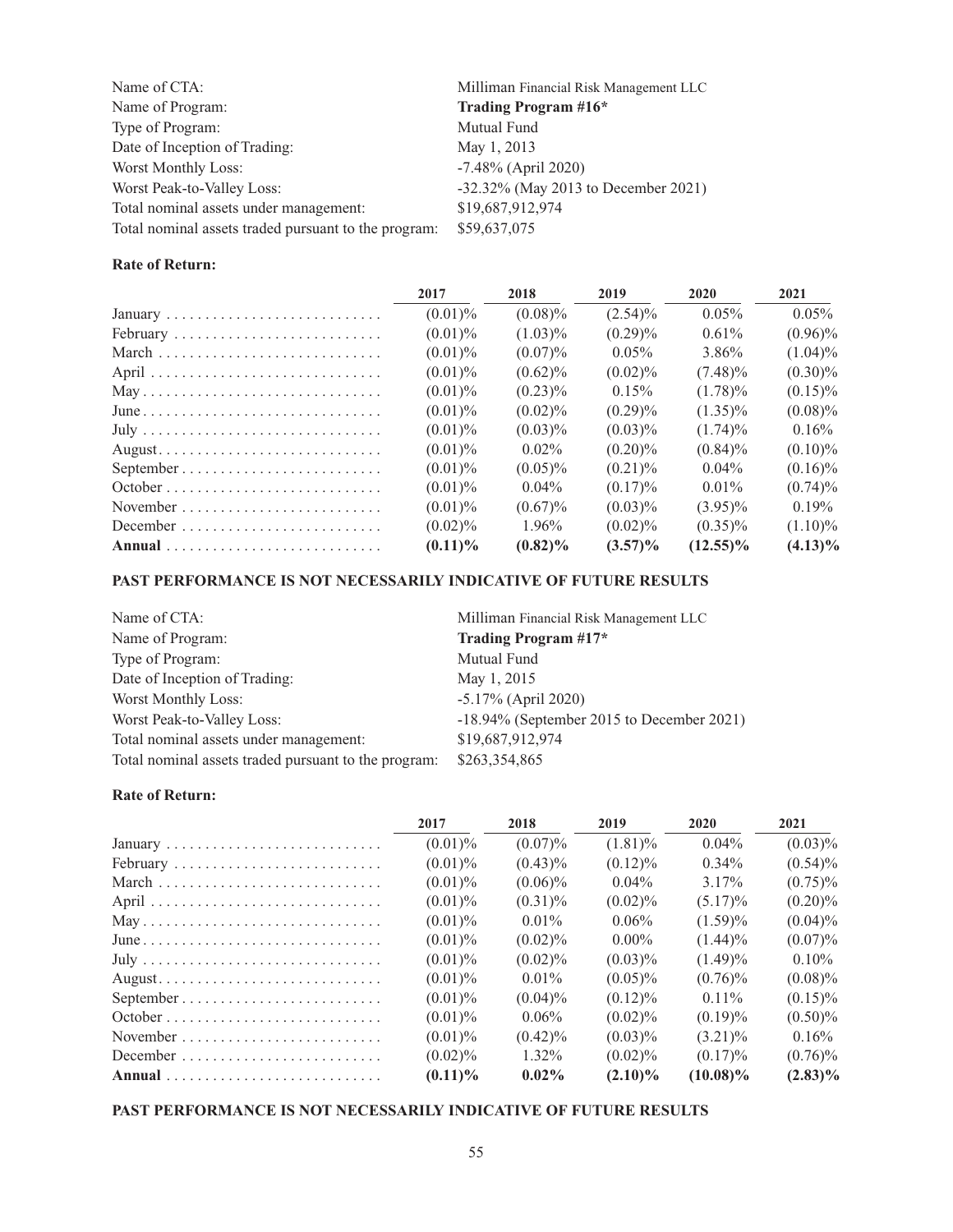| Name of CTA:                                         | Milliman Financial Risk Management LLC       |
|------------------------------------------------------|----------------------------------------------|
| Name of Program:                                     | Trading Program #18*                         |
| Type of Program:                                     | Mutual Fund                                  |
| Date of Inception of Trading:                        | May 1, 2015                                  |
| <b>Worst Monthly Loss:</b>                           | $-3.69\%$ (April 2020)                       |
| Worst Peak-to-Valley Loss:                           | $-14.37\%$ (September 2015 to December 2021) |
| Total nominal assets under management:               | \$19,687,912,974                             |
| Total nominal assets traded pursuant to the program: | \$69,766,706                                 |

|                                                               | 2017       | 2018       | 2019       | 2020       | 2021       |
|---------------------------------------------------------------|------------|------------|------------|------------|------------|
|                                                               | $(0.01)\%$ | $(0.07)\%$ | $(1.19)\%$ | $0.07\%$   | $(0.02)\%$ |
| February                                                      | $(0.01)\%$ | $(0.06)\%$ | $(0.05)\%$ | $0.03\%$   | $(0.08)\%$ |
|                                                               | $(0.01)\%$ | $0.00\%$   | $0.03\%$   | $1.62\%$   | $(0.30)\%$ |
|                                                               | $(0.01)\%$ | $(0.07)\%$ | $(0.01)\%$ | $(3.69)\%$ | $0.02\%$   |
|                                                               | $(0.01)\%$ | $0.02\%$   | $0.04\%$   | $(1.28)\%$ | $0.01\%$   |
| June                                                          | $(0.01)\%$ | $(0.02)\%$ | $0.02\%$   | $(1.30)\%$ | $(0.06)\%$ |
|                                                               | $(0.01)\%$ | $(0.03)\%$ | $(0.03)\%$ | $(1.14)\%$ | $0.09\%$   |
|                                                               | $(0.01)\%$ | $0.01\%$   | $0.04\%$   | $(0.37)\%$ | $(0.06)\%$ |
|                                                               | $(0.01)\%$ | $(0.04)\%$ | $(0.03)\%$ | $0.01\%$   | $(0.14)\%$ |
|                                                               | $(0.01)\%$ | $(0.02)\%$ | $(0.01)\%$ | $(0.41)\%$ | $(0.11)\%$ |
| November $\dots\dots\dots\dots\dots\dots\dots\dots\dots\dots$ | $(0.01)\%$ | $(0.36)\%$ | $(0.01)\%$ | $(1.50)\%$ | $0.13\%$   |
|                                                               | $(0.02)\%$ | $0.75\%$   | $(0.03)\%$ | $0.00\%$   | $(0.23)\%$ |
|                                                               | $(0.11)\%$ | $0.10\%$   | $(1.23)\%$ | $(7.77)\%$ | $(0.75)\%$ |

# **PAST PERFORMANCE IS NOT NECESSARILY INDICATIVE OF FUTURE RESULTS**

| Name of CTA:                                         | Milliman Financial Risk Management LLC |
|------------------------------------------------------|----------------------------------------|
| Name of Program:                                     | <b>Trading Program #19*</b>            |
| Type of Program:                                     | Mutual Fund                            |
| Date of Inception of Trading:                        | May 1, 2015                            |
| Worst Monthly Loss:                                  | $-5.75\%$ (April 2020)                 |
| Worst Peak-to-Valley Loss:                           | $-19.02\%$ (May 2015 to December 2021) |
| Total nominal assets under management:               | \$19,687,912,974                       |
| Total nominal assets traded pursuant to the program: | \$343,941,795                          |

## **Rate of Return:**

|          | 2017       | 2018       | 2019       | 2020       | 2021       |
|----------|------------|------------|------------|------------|------------|
|          | $(0.01)\%$ | $(0.07)\%$ | $(2.12)\%$ | $0.07\%$   | $(0.02)\%$ |
| February | $(0.01)\%$ | $(0.40)\%$ | $(0.13)\%$ | $0.26\%$   | $(0.44)\%$ |
|          | $(0.01)\%$ | $(0.07)\%$ | $0.04\%$   | 3.28%      | $(0.73)\%$ |
|          | $(0.01)\%$ | $(0.30)\%$ | $(0.02)\%$ | $(5.75)\%$ | $(0.24)\%$ |
|          | $(0.01)\%$ | $(0.01)\%$ | $0.06\%$   | $(1.48)\%$ | $(0.05)\%$ |
| June     | $(0.01)\%$ | $(0.02)\%$ | $(0.03)\%$ | $(1.25)\%$ | $(0.07)\%$ |
|          | $(0.01)\%$ | $(0.02)\%$ | $(0.03)\%$ | $(1.40)\%$ | $0.09\%$   |
|          | $(0.01)\%$ | $0.01\%$   | $(0.09)\%$ | $(0.53)\%$ | $(0.07)\%$ |
|          | $(0.01)\%$ | $(0.04)\%$ | $(0.15)\%$ | $0.10\%$   | $(0.14)\%$ |
|          | $(0.01)\%$ | $0.09\%$   | $(0.09)\%$ | $(0.38)\%$ | $(0.39)\%$ |
|          | $(0.01)\%$ | $(0.52)\%$ | $(0.03)\%$ | $(2.78)\%$ | $0.14\%$   |
|          | $(0.02)\%$ | $1.54\%$   | $(0.02)\%$ | $(0.10)\%$ | $(0.70)\%$ |
|          | $(0.11)\%$ | $0.18\%$   | $(2.57)\%$ | $(9.75)\%$ | $(2.59)\%$ |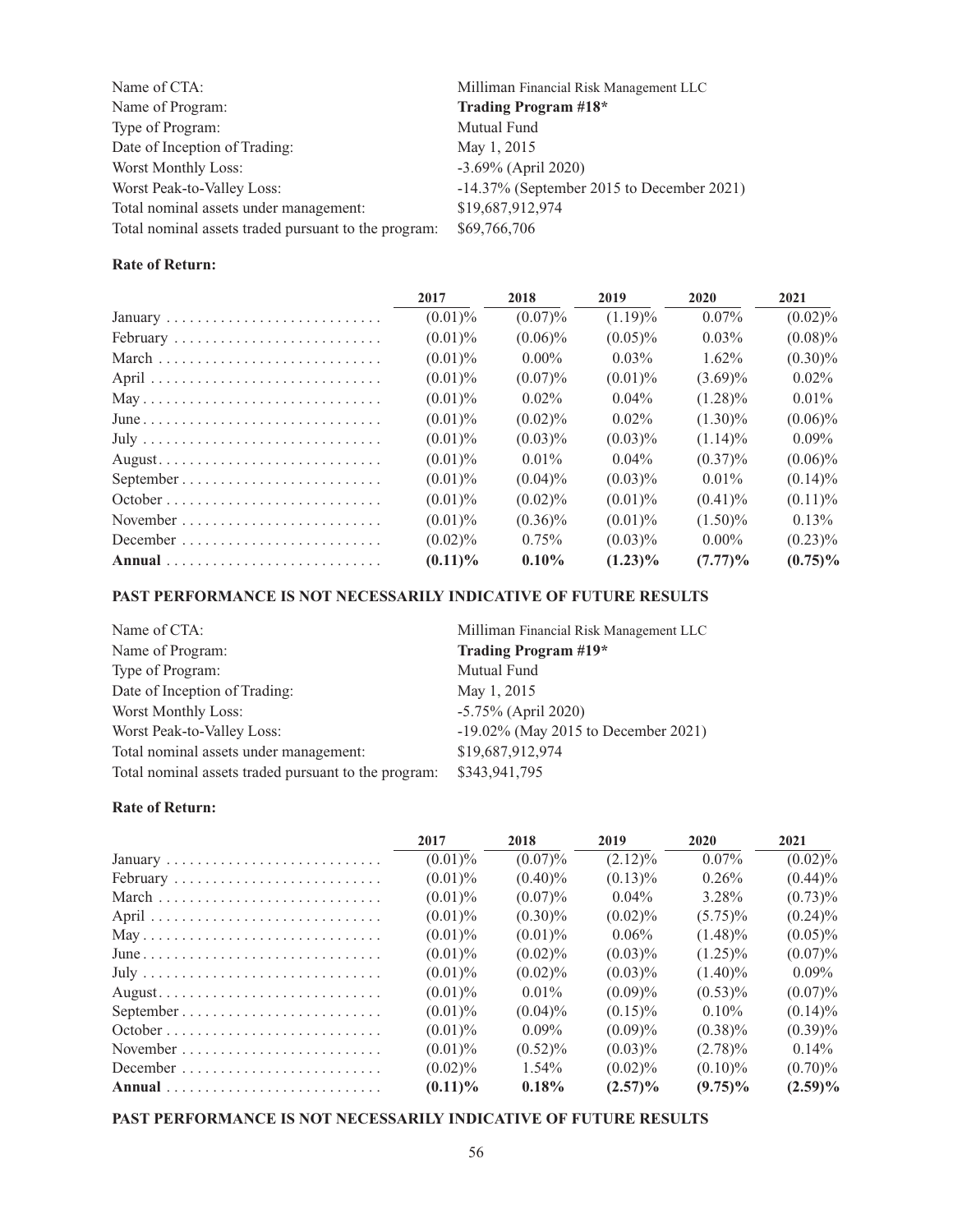# **MANAGEMENT'S DISCUSSION AND ANALYSIS OF FINANCIAL CONDITION AND RESULTS OF OPERATIONS**

The Funds are newly formed and have no operating history.

### **CHARGES**

# **Breakeven Tables**

The projected twelve month breakeven analysis for the Funds is set forth in the Breakeven Tables below. For purposes of calculating the amounts in the Breakeven Tables for the Funds, the analysis assumes that the constant NAV is equal to the amount shown. This amount is the expected NAV of the Shares on the first day of the Funds' operations.

#### **Dollar Amount and Percentage of Expenses**

|                                                                                        | -1x Short VIX Futures<br>ETF (SVIX) |               |  |
|----------------------------------------------------------------------------------------|-------------------------------------|---------------|--|
| Express <sup>(1)</sup>                                                                 |                                     | $\frac{0}{0}$ |  |
|                                                                                        | 15.00                               |               |  |
|                                                                                        | 0.20                                | 1.35          |  |
|                                                                                        | 0.08                                | 0.51          |  |
|                                                                                        | (0.03)                              | (0.17)        |  |
|                                                                                        | 0.04                                | 0.29          |  |
|                                                                                        | 0.30                                | 1.98          |  |
|                                                                                        | 0.00                                | 0.00          |  |
| Amount of trading income required for the NAV at the end of one year to                |                                     |               |  |
| equal the initial selling price per share $(12\text{-Month}$ breakeven) <sup>(6)</sup> | 0.30                                | 1.98          |  |

|                                                                                                                                                                   | 2x Long VIX Futures<br>ETF (UVIX) |               |  |
|-------------------------------------------------------------------------------------------------------------------------------------------------------------------|-----------------------------------|---------------|--|
| Express <sup>(1)</sup>                                                                                                                                            |                                   | $\frac{0}{0}$ |  |
|                                                                                                                                                                   | 15.00                             |               |  |
|                                                                                                                                                                   | 0.25                              | 1.65          |  |
|                                                                                                                                                                   | 0.15                              | 1.01          |  |
|                                                                                                                                                                   | (0.03)                            | (0.17)        |  |
|                                                                                                                                                                   | 0.04                              | 0.29          |  |
|                                                                                                                                                                   | 0.42                              | 2.78          |  |
|                                                                                                                                                                   | 0.00                              | 0.00          |  |
| Amount of trading income required for the NAV at the end of one year to<br>equal the initial selling price per share $(12\text{-Month}$ breakeven) <sup>(6)</sup> | 0.42                              | 2.78          |  |

(1) The breakeven analysis set forth in this table assumes that the Shares have a constant NAV equal to the amount shown. This amount is the expected NAV of the Shares on the first day of Fund operations. The actual NAV of the Fund differs and is likely to change on a daily basis. The numbers provided in this chart have been rounded to the nearest 0.01. The breakeven analysis reflects all fees and expenses, including estimated rebalancing expenses that are anticipated to be incurred by the Fund during a year of an investor's investment.

(2) The expenses detailed in the table above include the cost of rolling futures positions and daily rebalancing.

(3) Authorized Participants are generally required to pay variable create and redeem fees of up to 0.20% of the value of each order they place. These variable transaction fees offset brokerage commissions incurred by the Fund and are reflected in "Brokerage commissions and fees." Please see *"Creation and Redemption of Shares — Creation and Redemption Transaction Fee."*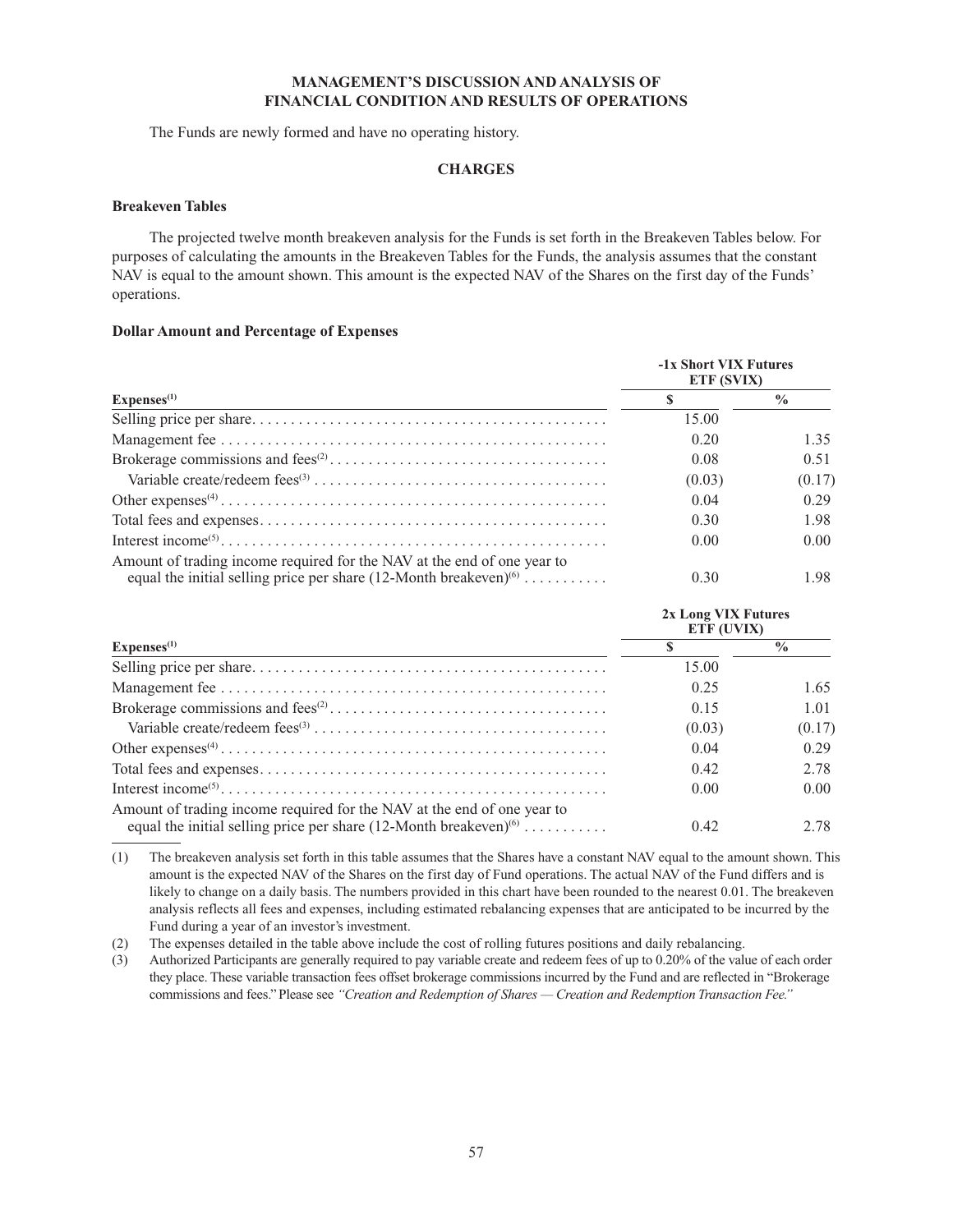- (4) Other Fund Fees and Expenses are an estimate based on an allocation to the Fund of the total estimated expenses anticipated to be incurred by the Trust on behalf of the Fund, net of any expenses or sponsor fee waived by the Sponsor, and include: Professional fees (primarily legal, auditing and tax-preparation related costs); Custodian and Administrator fees and expenses, Distribution and Marketing fees (primarily fees paid to the Marketing Agent, costs related to regulatory compliance activities and other costs related to the trading activities of the Fund); Business Permits and Licenses; General and Administrative expenses (primarily insurance and printing), and Other Expenses. The expenses presented are based on estimated expenses for the current fiscal year, and do not represent the maximum amounts payable under the contracts with third-party service providers. The per-share cost of these fixed or estimated fees has been calculated assuming that the Fund has \$100 million in assets. The Sponsor has assumed an asset level of \$100 million because: i) it believes that is an asset level where exchange traded investment products typically become viable over the long term; and ii) the Principals of the Sponsor have, based on their previous experience advising and monitoring exchange-traded funds, a reasonable expectation that the Fund will gather at least \$100 million in its first year of operations. The Sponsor believes that this is a conservative assumption and larger AUM levels are expected to reduce the 12-Month Breakeven. The Sponsor can elect to pay (or waive reimbursement for) certain fees or expenses that would generally be paid by the Fund, although it has no contractual obligation to do so. Any election to pay or waive reimbursement for fees and expenses that would generally be paid by the Fund can be changed at the discretion of the Sponsor.
- (5) Based on applying the average three month Treasury Bill rate for the quarter ended December 31, 2021.
- (6) Investors may pay customary brokerage commissions in connection with purchases of the Shares. Because such brokerage commission rates will vary from investor to investor, such brokerage commissions have not been included in each Breakeven Table. Investors are encouraged to review the terms of their brokerage accounts for applicable charges. The breakeven amount reflected in the Breakeven Table reflects the breakeven amount for investors in the secondary market. The breakeven amount for each Authorized Participant is equal to the sum of the breakeven amount for the Fund plus the amount of transaction fees paid by each Authorized Participant for the Fund. This amount includes Fund organization and operating expenses that the Fund will accrue on an amortized, straight-line basis over the Fund's first 12 months of operations.

#### *Management Fee*

SVIX pays the Sponsor a management fee (the "Management Fee"), monthly in arrears, in an amount equal to **1.35**% per annum of its average daily net assets. UVIX pays the Sponsor a Management Fee, monthly in arrears, in an amount equal to **1.65**% per annum of its average daily net assets. "Average daily net assets" is calculated by dividing the month-end net assets of each Fund by the number of calendar days in such month.

No other Management Fee is paid by the Funds. The Management Fee is paid in consideration of the Sponsor's trading advisory services and the other services provided to the Fund that the Sponsor pays directly.

#### *Licensing and Index Calculation Fee*

Each Fund pays CBOE a fee to calculate and maintain the Index. Each Fund pays S&P a fee for the futures data that is based on the VIX and the use of third party licensor trademarks.

#### *Recurring and Non-Recurring Fees and Expenses*

Each Fund pays all of its fees and expenses, including recurring, non-recurring, routine and unusual fees and expenses.

#### *Selling Commission*

Retail investors may purchase and sell Shares through traditional brokerage accounts. Investors are expected to be charged a customary commission by their brokers in connection with purchases of Shares that will vary from investor to investor. Investors are encouraged to review the terms of their brokerage accounts for applicable charges. The price at which an Authorized Participant sells a Share may be higher or lower than the price paid by such Authorized Participant in connection with the creation of such Share in a Creation Unit.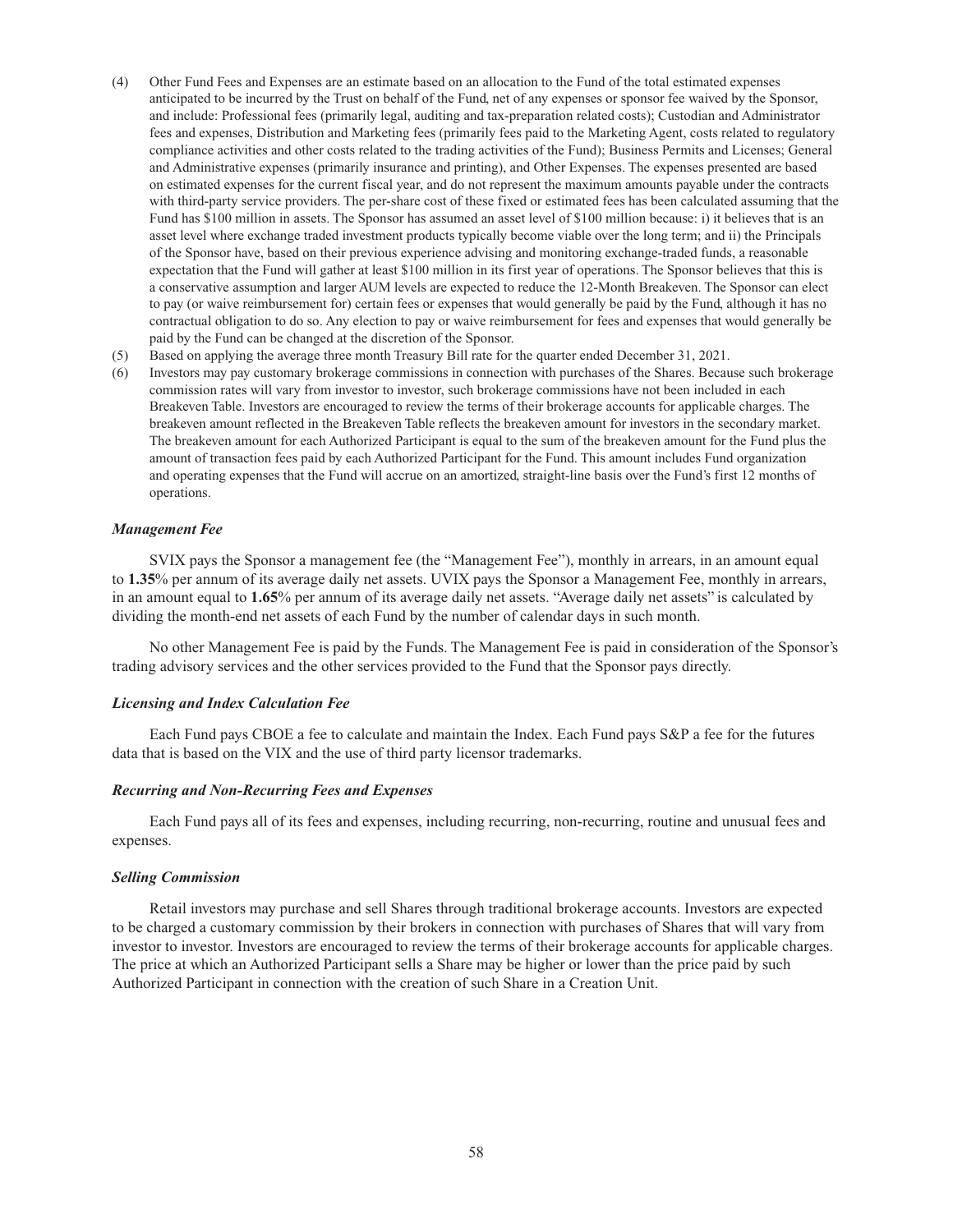## *Brokerage Commissions and Fees*

Each Fund pays all of its respective brokerage commissions, including applicable exchange fees, NFA fees and give-up fees, pit brokerage fees and other transaction related fees and expenses charged in connection with trading activities for the Fund's investments in CFTC regulated investments. On average, total charges paid to FCMs are expected to be less than \$7.00 per round-turn trade, although brokerage commissions and trading fees are determined on a contract-by-contract basis. Each Fund bears other transaction costs including the effects of trading spreads and financing costs/fees, if any, associated with the use of Financial Instruments, and costs relating to the purchase of U.S. Treasury securities or similar high credit quality short-term fixed-income or similar securities (such as shares of money market funds).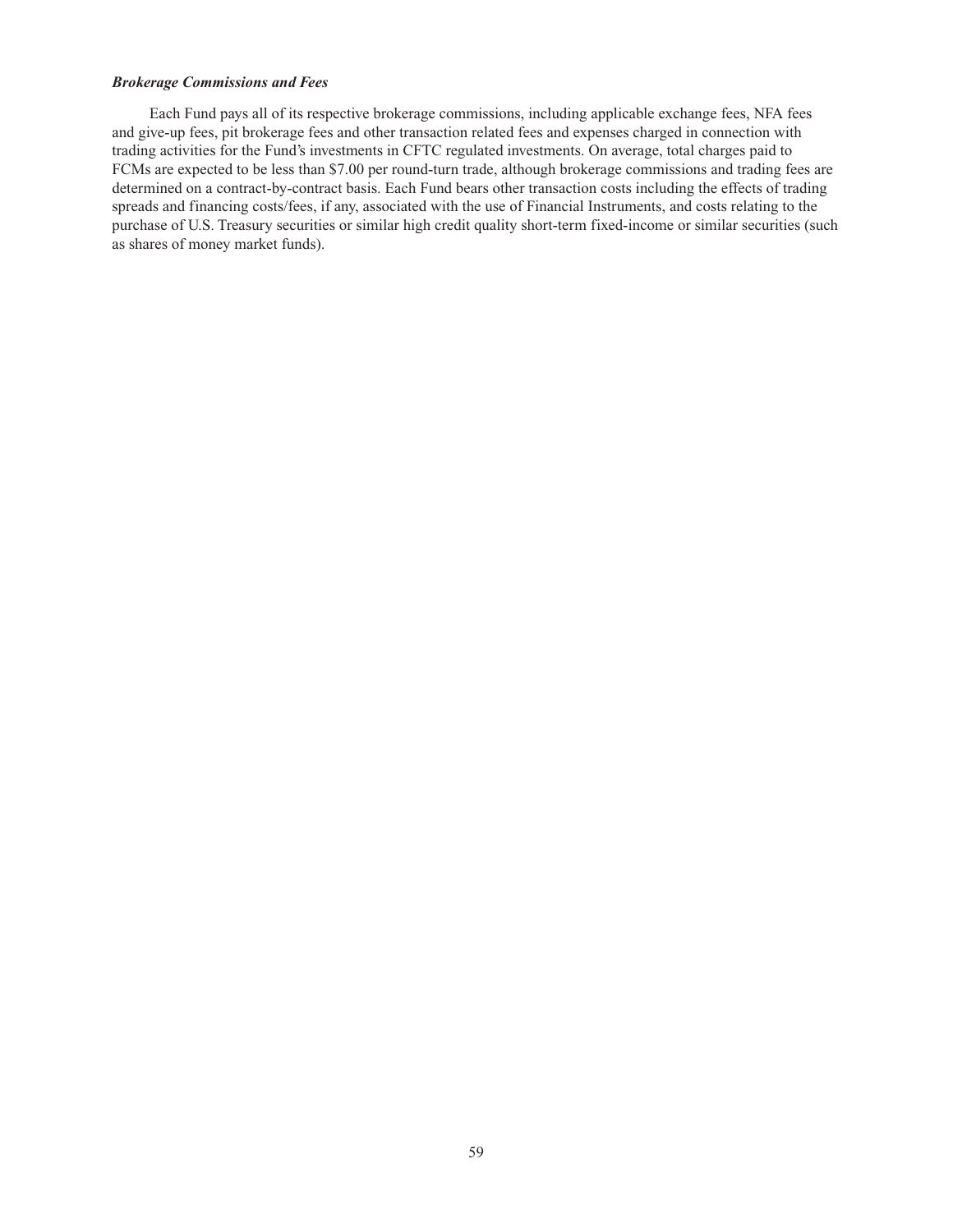## **MATERIAL U.S. FEDERAL INCOME TAX CONSIDERATIONS**

The following discussion describes the material U.S. federal (and certain state and local) income tax considerations associated with the purchase, ownership and disposition of Shares as of the date hereof by U.S. Shareholders (as defined below) and non-U.S. Shareholders (as defined below). Except where noted, this discussion deals only with Shares held as capital assets by shareholders who acquired Shares by purchase and does not address special situations, such as those of:

- dealers in securities or commodities;
- financial institutions;
- regulated investment companies;
- real estate investment trusts;
- partnerships and persons in their capacity as partners;
- tax-exempt organizations;
- insurance companies;
- persons holding Shares as a part of a hedging, integrated or conversion transaction or a straddle;
- accrual method taxpayers subject to special tax accounting rules as a result of their use of financial statements;
- traders in securities that elect to use a mark-to-market method of accounting for their securities holdings; or
- persons liable for alternative minimum tax.

Furthermore, the discussion below is based upon the provisions of the Code, the Regulations, and administrative and judicial interpretations thereof, all as of the date hereof, and such authorities may be repealed, revoked, modified or subject to differing interpretations, possibly on a retroactive basis, so as to result in U.S. federal income tax consequences different from those described below.

A "U.S. Shareholder" of Shares means a beneficial owner of Shares that is for U.S. federal income tax purposes:

- an individual that is a citizen or resident of the United States:
- a corporation (or other entity taxable as a corporation) created or organized in or under the laws of the United States, any state thereof or the District of Columbia;
- an estate the income of which is subject to U.S. federal income taxation regardless of its source; or
- a trust if it (1) is subject to the primary supervision of a court within the United States and one or more U.S. persons have the authority to control all substantial decisions of such trust or (2) has a valid election in effect under applicable Regulations to be treated as a U.S. person.

A "non-U.S. Shareholder" of Shares means a beneficial owner of Shares that is for U.S. federal income tax purposes:

- an individual that is a non-resident alien;
- a foreign corporation;
- a foreign estate; or
- a foreign trust.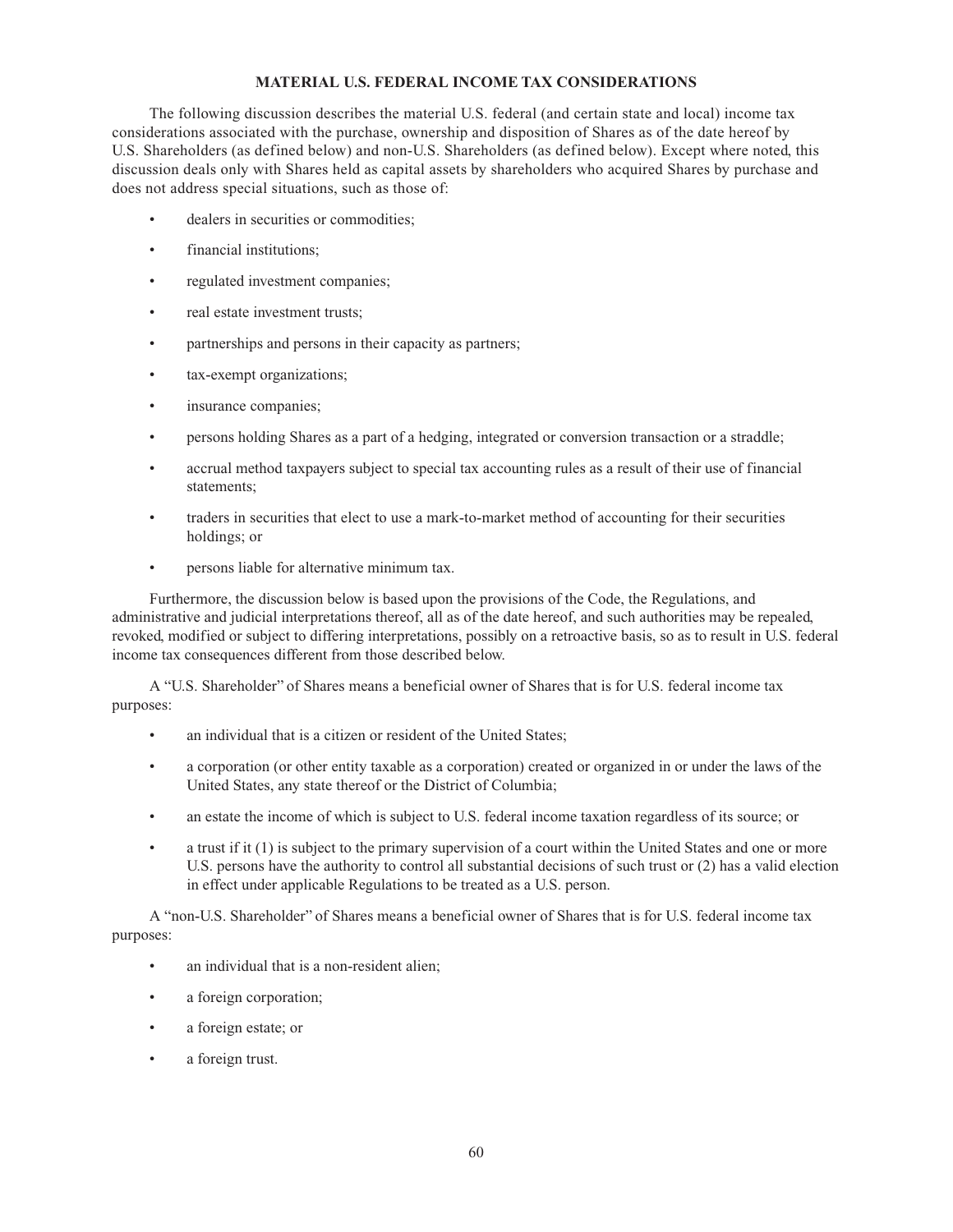If a partnership or other entity or arrangement treated as a partnership for U.S. federal income tax purposes holds Shares, the tax treatment of a partner will generally depend upon the status of the partner and the activities of the partnership. If an investor is a partner of a partnership holding Shares, the Trust urges such investor to consult its own tax advisor.

No statutory, administrative or judicial authority directly addresses the treatment of Shares or instruments similar to Shares for U.S. federal income tax purposes. As a result, the Trust cannot assure investors that the IRS or the courts will agree with the tax consequences described herein. A different treatment from that described below could adversely affect the amount, timing and character of income, gain or loss in respect of an investment in the Shares.

# **If an investor is considering the purchase of Shares, the Trust urges investors to consult their own tax advisor concerning the particular U.S. federal income tax consequences to investors of the purchase, ownership and disposition of Shares, as well as any consequences to investors arising under the laws of any other taxing jurisdiction**.

### **Status of the Funds**

Under Section 7704 of the Code, unless certain exceptions apply, a publicly traded partnership is generally treated and taxed as a corporation, and not as a partnership, for U.S. federal income tax purposes. A partnership is a publicly traded partnership if (1) interests in the partnership are traded on an established securities market or (2) interests in the partnership are readily tradable on a secondary market or the substantial equivalent thereof. Each Fund is a publicly traded partnership. If 90% or more of the income of a publicly traded partnership during each taxable year consists of "qualifying income" and the partnership is not required to register under the 1940 Act, it will be treated as a partnership, and not as an association or publicly traded partnership taxable as a corporation, for U.S. federal income tax purposes (the "qualifying income exception"). Qualifying income includes dividends, interest, capital gains from the sale or other disposition of stocks and debt instruments and, in the case of a partnership a principal activity of which is the buying and selling of commodities or certain positions with respect to commodities, income and gains derived from certain swap agreements or regulated futures or forward contracts with respect to commodities. Each Fund anticipates that at least 90% of its gross income for each taxable year will constitute qualifying income within the meaning of Section 7704(d) of the Code.

Chapman and Cutler LLP has acted as counsel to the Trust in connection with this registration statement. Under current law and assuming full compliance with the terms of the Trust Agreement (and other relevant documents) and based on factual representations made by the Funds, in the opinion of Chapman and Cutler LLP, each Fund is classified as a partnership for U.S. federal income tax purposes. The factual representations upon which Chapman and Cutler LLP has relied are: (1) each Fund has not elected and will not elect to be treated as a corporation for U.S. federal income tax purposes; and (2) for each taxable year, 90% or more of the Fund's gross income has been and is expected to continue to be qualifying income. Shareholders should be aware that opinions of counsel are not binding on the IRS, and no assurance can be given that the IRS will not challenge the conclusions set forth in such opinion. The Sponsor will use its best efforts to operate a Fund in such manner as is necessary for the Fund to continue to meet the qualifying income exception.

While it is expected that each Fund will operate so that it will qualify to be treated for U.S. federal income tax purposes as a partnership, and not as an association or a publicly traded partnership taxable as a corporation, given the highly complex nature of the rules governing partnerships, the ongoing importance of factual determinations, the lack of direct guidance with respect to the application of tax laws to the activities a Fund is undertaking and the possibility of future changes in the Fund's circumstances, it is possible that the Fund will not so qualify for any particular year. Chapman and Cutler LLP has no obligation to advise the Fund or its shareholders of any subsequent change in the matters stated, represented or assumed, or of any subsequent change in the applicable law. Each Fund's taxation as a partnership depends on the Fund's ability to meet, on a continuing basis, through actual operating results, the qualifying income exception, the compliance of which will not be reviewed by Chapman and Cutler LLP. Accordingly, no assurance can be given that the actual results of the Fund's operations for any taxable year will satisfy the qualifying income exception.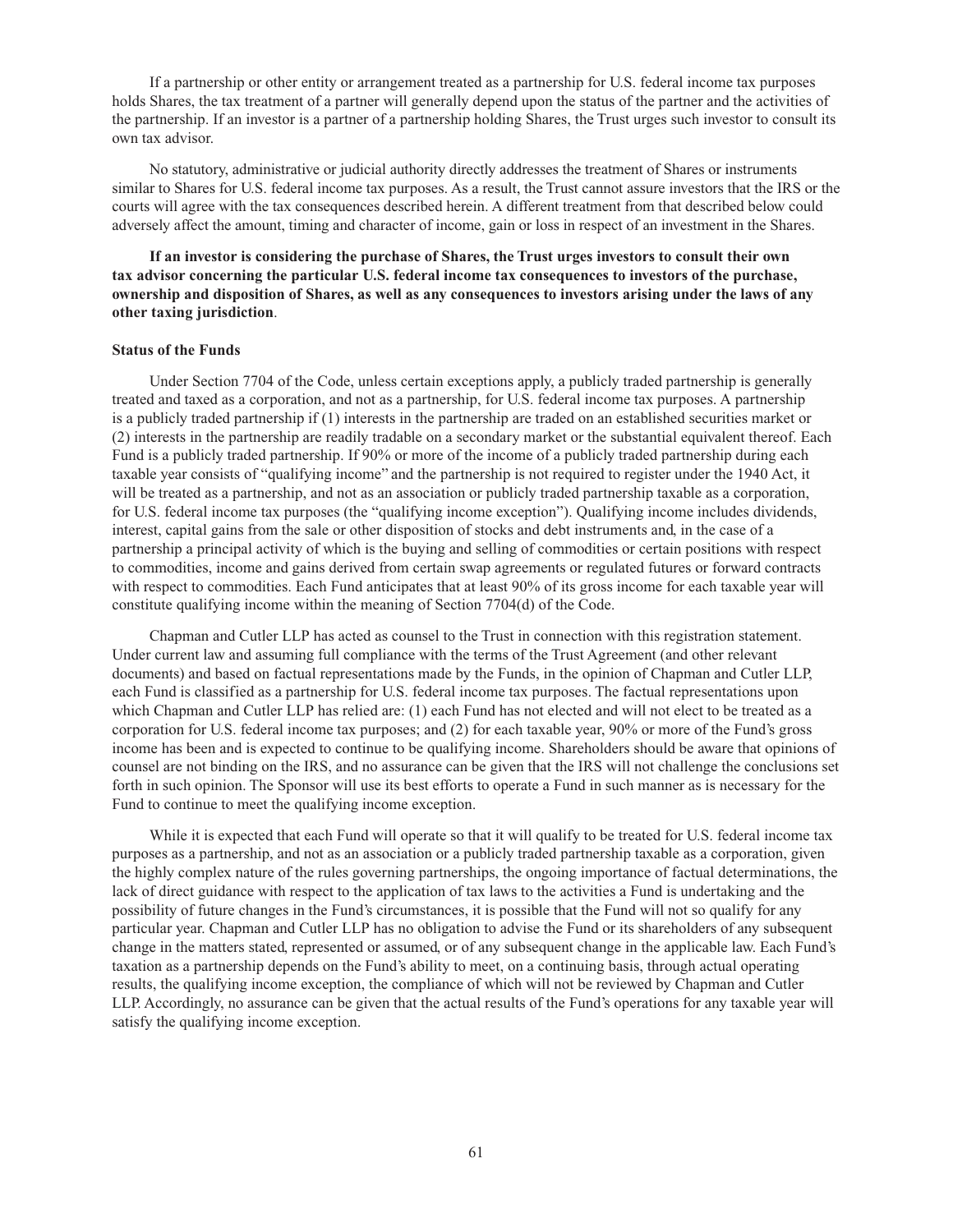If for any reason a Fund becomes taxable as a corporation for U.S. federal income tax purposes, the Fund's items of income and deduction would not pass through to the Fund's shareholders and shareholders would be treated for U.S. federal income tax purposes as stockholders in a corporation. Each Fund would be required to pay income tax at corporate rates on its net income. Distributions by a Fund to the shareholders would constitute dividend income taxable to such shareholders, to the extent of the Fund's earnings and profits, and the payment of these distributions would not be deductible by the Fund. These consequences would have a material adverse effect on a Fund, the Fund's shareholders and the value of the Shares.

If at the end of any taxable year a Fund fails to meet the qualifying income exception, the Fund may still qualify as a partnership if the Fund is entitled to relief under the Code for an inadvertent termination of partnership status. This relief will be available if  $(1)$  the failure is cured within a reasonable time after discovery,  $(2)$  the failure is determined by the IRS to be inadvertent, and (3) a Fund agrees to make such adjustments or to pay such amounts as are determined by the IRS. It is not possible to state whether a Fund would be entitled to this relief in any or all circumstances. It also is not clear under the Code whether this relief is available for the Fund's first taxable year as a publicly traded partnership. If this relief provision is not applicable to a particular set of circumstances involving a Fund, it will not qualify as a partnership for U.S. federal income tax purposes. Even if this relief provision applies and a Fund retains its partnership qualification, the Fund or its shareholders (during the failure period) will be required to pay such amounts as determined by the IRS.

The remainder of this discussion assumes that a Fund qualifies to be taxed as a partnership for U.S. federal income tax purposes.

#### **U.S. Shareholders**

#### *Treatment of Fund Income*

A partnership generally does not incur U.S. federal income tax liability. Instead, each partner of a partnership is required to take into account its share of items of income, gain, loss, deduction and other items of the partnership. Accordingly, each shareholder in a Fund is required to include in income its allocable share of the Fund's income, gain, loss, deduction and other items for the Fund's taxable year ending with or within its taxable year. In computing a partner's U.S. federal income tax liability, such items must be included, regardless of whether cash distributions are made by the partnership. Thus, shareholders in a Fund may be required to take into account taxable income without a corresponding current receipt of cash if the Fund generates taxable income but does not make cash distributions in an amount equal to, or if the shareholder is not able to deduct, in whole or in part, such shareholder's allocable share of the Fund's expenses or capital losses. Each Fund's taxable year ends on December 31 unless otherwise required by law. The Fund uses the accrual method of accounting.

Shareholders must take into account their share of ordinary income realized by the Fund's investments, including from accruals of interest on the U.S. Treasury securities or other cash and cash equivalents held in the Fund's portfolio. The Fund may hold U.S. Treasury securities or other debt instruments with "acquisition discount" or "original issue discount," in which case shareholders in the Fund are required to include accrued amounts in taxable income on a current basis even though receipt of those amounts may occur in a subsequent year. A Fund may also acquire U.S. Treasury securities with "market discount." Upon disposition of such obligations, gain would generally be required to be treated as interest income to the extent of the market discount, and shareholders in the Fund would be required to include as ordinary income their share of such market discount that accrued during the period the obligations were held by the Fund. Income or loss from transactions involving certain derivative instruments, such as periodic and certain non-periodic payments in swap transactions, will also generally constitute ordinary income or loss and may result in recognition of taxable income to a U.S. Shareholder on a current basis even though receipt of those amounts may occur in a subsequent year.

The character and timing of income that a Fund earns from the positions in its investment strategy depends on the particular U.S. federal income tax treatment of each such position. The U.S. federal income tax treatment of certain positions is not always clear, and the IRS and the U.S. Congress ("Congress") sometimes take steps which change the manner in which certain positions are taxed. For example, the IRS has issued guidance indicating that a position that certain taxpayers were previously accounting for as prepaid forward contracts for U.S. federal income tax purposes should, instead, be accounted for under the U.S. federal income tax rules for non-dollar denominated debt instruments. The IRS has also released a Notice (the "IRS Notice") seeking comments from practitioners about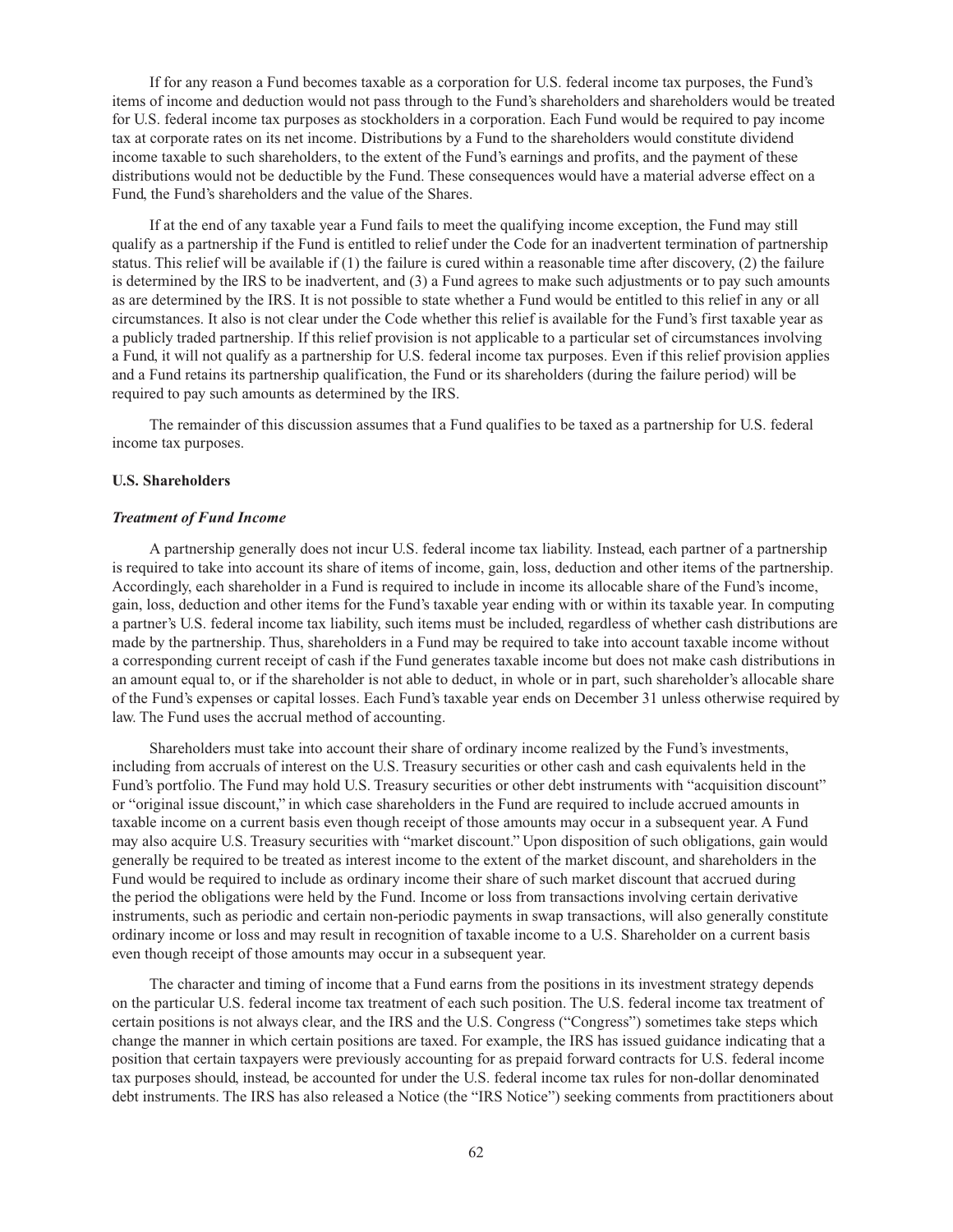the application of U.S. federal income tax rules to certain derivative positions, including derivative positions in commodities. The IRS Notice asks for comments about, among other questions, when investors in these positions should have income, the character of income and gain or loss from these positions and whether the U.S. federal "constructive ownership" rules should apply to these positions. It is not possible to predict what changes, if any, will be adopted or when any such changes would take effect. However, any such changes could affect the amount, timing and character of income, gain and loss in respect of a Fund's investments, possibly with retroactive effect. As a Fund passes through its items of income, gain and loss to shareholders, any change in the manner in which a Fund accounts for these items could have an adverse impact on the shareholders of the Fund.

The Code generally applies a "mark-to-market" system of taxing unrealized gains and losses on, and otherwise provides for special rules of taxation with respect to, Section 1256 Contracts (as defined herein). A Section 1256 Contract includes certain regulated futures contracts, certain non-equity options and certain non-U.S. currency forward contracts. The Sponsor expects substantially all of a Fund's futures contracts and foreign currency forward contracts to qualify as Section 1256 Contracts. Swap agreements and non-currency forward contracts are generally not Section 1256 Contracts. Section 1256 Contracts held by a Fund at the end of a taxable year of the Fund will be treated for U.S. federal income tax purposes as if they were sold by the Fund at its fair market value on the last Business Day of the taxable year. The net gain or loss, if any, resulting from these deemed sales (known as "marking-to-market"), together with any gain or loss resulting from any actual sales of Section 1256 Contracts (or other termination of a Fund's obligations under such contracts), must be taken into account by the Fund in computing its taxable income for the year. If a Section 1256 Contract held by the Fund at the end of a taxable year is sold in the following year, the amount of any gain or loss realized on the sale will be adjusted to reflect the gain or loss previously taken into account under the mark-to-market rules.

Capital gains and losses from Section 1256 Contracts generally are characterized as short-term capital gains or losses to the extent of 40% of the gains or losses and as short-term capital gains or losses to the extent of 60% of the gains or losses. Shareholders of a Fund will generally take into account their *pro rata* share of the short-term capital gains and losses and short-term capital gains and losses from Section 1256 Contracts held by a Fund. If a non-corporate taxpayer incurs a net capital loss for a year, the portion of the loss, if any, which consists of a net loss on Section 1256 Contracts may, at the election of the taxpayer, be carried back three years. A loss carried back to a year by a non-corporate taxpayer may be deducted only to the extent (1) the loss does not exceed the net gain on Section 1256 Contracts for the year and (2) the allowance of the carryback does not increase or produce a net operating loss for the year. Due to a Fund's investment strategy, it is also likely that a significant portion of any capital gain or loss realized by the Fund with respect to non-Section 1256 Contracts will be short-term.

### *Allocation of a Fund's Gains and Losses*

For U.S. federal income tax purposes, a shareholder's distributive share of a Fund's income, gain, loss, deduction and other items is determined by the Trust Agreement, unless an allocation under the agreement does not have "substantial economic effect," in which case the allocations will be determined in accordance with the "partners' interests in the partnership." Subject to the discussions below under *"— Monthly Allocation and Revaluation Conventions"* and *"— Section 754 Election,"* the allocations pursuant to the Trust Agreement should be considered to have substantial economic effect or deemed to be made in accordance with the partners' interests in the partnership.

If the allocations provided by the Trust Agreement were successfully challenged by the IRS, the amount of income or loss allocated to shareholders for U.S. federal income tax purposes under the agreement could be increased or reduced, or the character of the income or loss could be modified.

As described in more detail below, the U.S. tax rules that apply to partnerships are complex and their application is not always clear. Additionally, the rules generally were not written for, and in some respects are difficult to apply to, publicly traded partnerships. Each Fund applies certain assumptions and conventions intended to comply with the intent of the rules and to report income, gain, deduction, loss and credit to shareholders in a manner that reflects the economic gains and losses, but these assumptions and conventions may not comply with all aspects of the applicable Regulations. It is possible, therefore, that the IRS will successfully assert that assumptions made and/or conventions used do not satisfy the technical requirements of the Code or the Regulations and will require that tax items be adjusted or reallocated in a manner that could adversely impact an investor.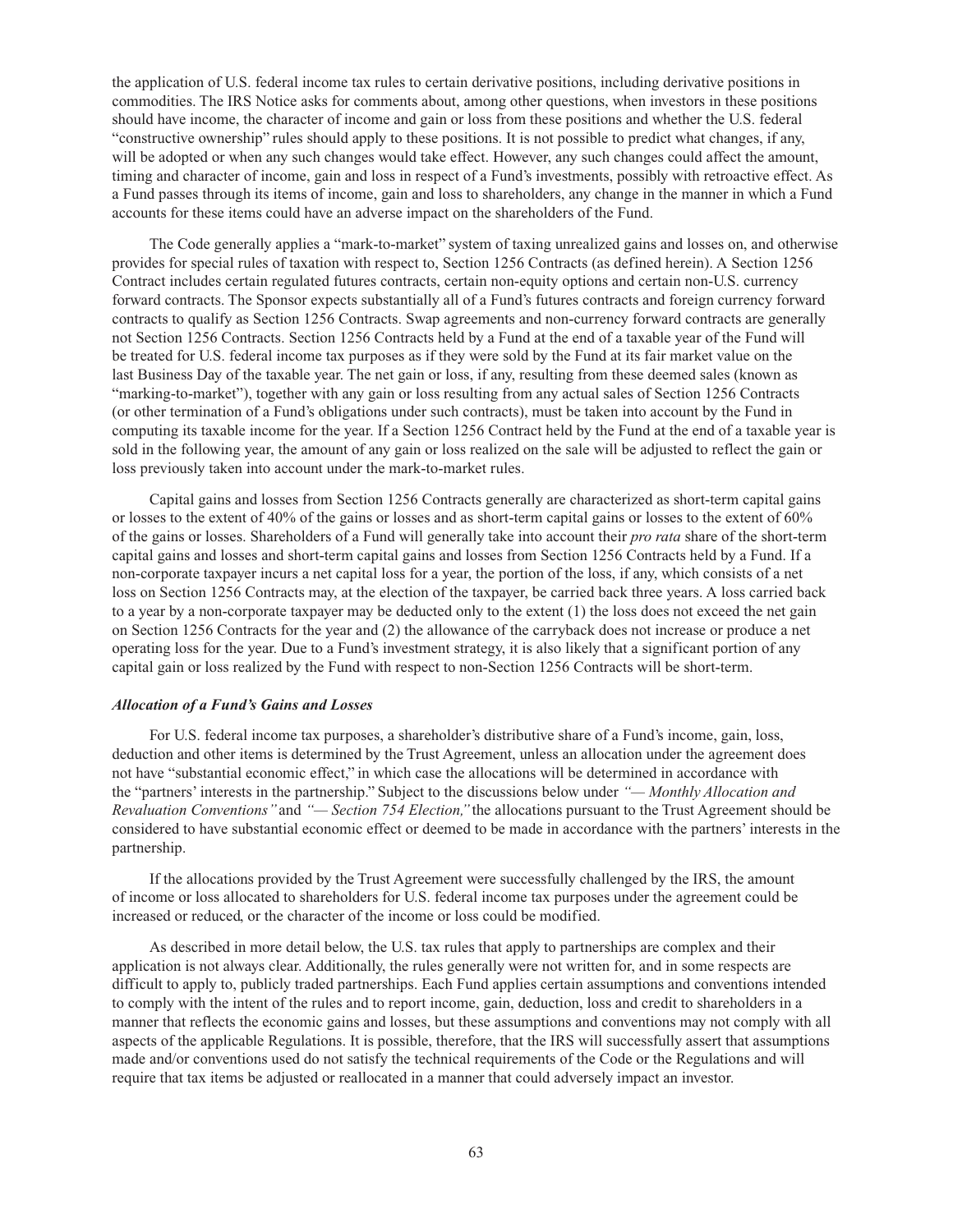### *Monthly Allocation and Revaluation Conventions*

In general, a Fund's taxable income and losses are determined monthly and are apportioned among the shareholders of the Fund in proportion to the number of Shares treated as owned by each of them as of the close of the last trading day of the preceding month; *provided*, *however*, such items for the period beginning on the closing date and ending on the last day of the month in which the option closing date or the expiration of the over-allotment option occurs shall be allocated to the shareholders as of the opening of the Exchange on the first Business Day of the next succeeding month. By investing in Shares, a U.S. Shareholder agrees that, in the absence of an administrative determination or judicial ruling to the contrary, it will report income and loss under the monthly allocation and revaluation conventions described below, except for the period beginning on the closing date and ending on the last day of the month in which the option closing date or the expiration of the over-allotment option occurs, in which case the allocation shall take place as described above.

Under the monthly allocation convention, whoever is treated for U.S. federal income tax purposes as holding Shares as of the close of the last trading day of the preceding month will be treated as continuing to hold the Shares until immediately before the close of the last trading day of the following month. For the initial month of a Fund's operations, the shareholders at the close of trading at month-end received that month's allocation. As a result, a holder who has disposed of Shares prior to the close of the last trading day of a month may be allocated income, gain, loss and deduction realized after the date of transfer.

The Code generally requires that items of partnership income and deductions be allocated between transferors and transferees of partnership interests on a daily basis. It is possible that transfers of Shares could be considered to occur for U.S. federal income tax purposes when the transfer is completed without regard to the Fund's monthly convention for allocating income and deductions. If this were to occur, a Fund's allocation method might be deemed to violate that requirement.

In addition, for any month in which a creation or redemption of Shares takes place, a Fund generally credits or debits, respectively, the "book" capital accounts of the holders of existing Shares with any unrealized gain or loss in the Fund's assets. This results in the allocation of items of a Fund's income, gain, loss, deduction and credit to existing holders of Shares to account for the difference between the tax basis and fair market value of property owned by the Fund at the time new Shares are issued or old Shares are redeemed, or the reverse section 704(c) allocations. The intended effect of these allocations is to allocate any built-in gain or loss in a Fund's assets at the time of a creation or redemption of Shares to the investors that economically have earned such gain or loss.

As with the other allocations described above, a Fund generally uses a monthly convention for purposes of the reverse section 704(c) allocations. More specifically, a Fund generally credits or debits, respectively, the "book" capital accounts of the holders of existing Shares with any unrealized gain or loss in the Fund's assets based on a calculation utilizing the creation/redemption price of the Fund's Shares during the month in which the creation or redemption transaction takes place, rather than the fair market value of its assets at the time of such creation or redemption (the "revaluation convention"). As a result, it is possible that, for U.S. federal income tax purposes, (1) a purchaser of newly issued Shares will be allocated some or all of the unrealized gain in a Fund's assets at the time it acquires the Shares or (2) a purchaser of newly issued Shares will not be allocated its entire share in the loss in the Fund's assets accruing after the time of such acquisition. Furthermore, the applicable Regulations generally require that the "book" capital accounts will be adjusted based on the fair market value of partnership property on the date of adjustment and do not explicitly allow the adoption of a monthly revaluation convention. The Sponsor, in an attempt to eliminate book-tax disparities, allocates items of income, gain, or loss for U.S. federal income tax purposes among the shareholders under the principles of the remedial method of Section 1.704-3(d) of the Regulations.

The Code and applicable Regulations generally require that items of partnership income and deductions be allocated between transferors and transferees of partnership interests on a daily basis, and that adjustments to "book" capital accounts be made based on the fair market value of partnership property on the date of adjustment. The Code and Regulations do not contemplate monthly allocation or revaluation conventions.

If the IRS does not accept a Fund's monthly allocation or revaluation convention, the IRS may contend that taxable income or losses of the Fund must be reallocated among the shareholders. If such a contention were sustained, the holders' respective tax liabilities would be adjusted to the possible detriment of certain holders. The Sponsor is authorized to revise a Fund's allocation and revaluation methods in order to comply with applicable law or to allocate items of partnership income and deductions in a manner that reflects more accurately the shareholders' interests in the Fund.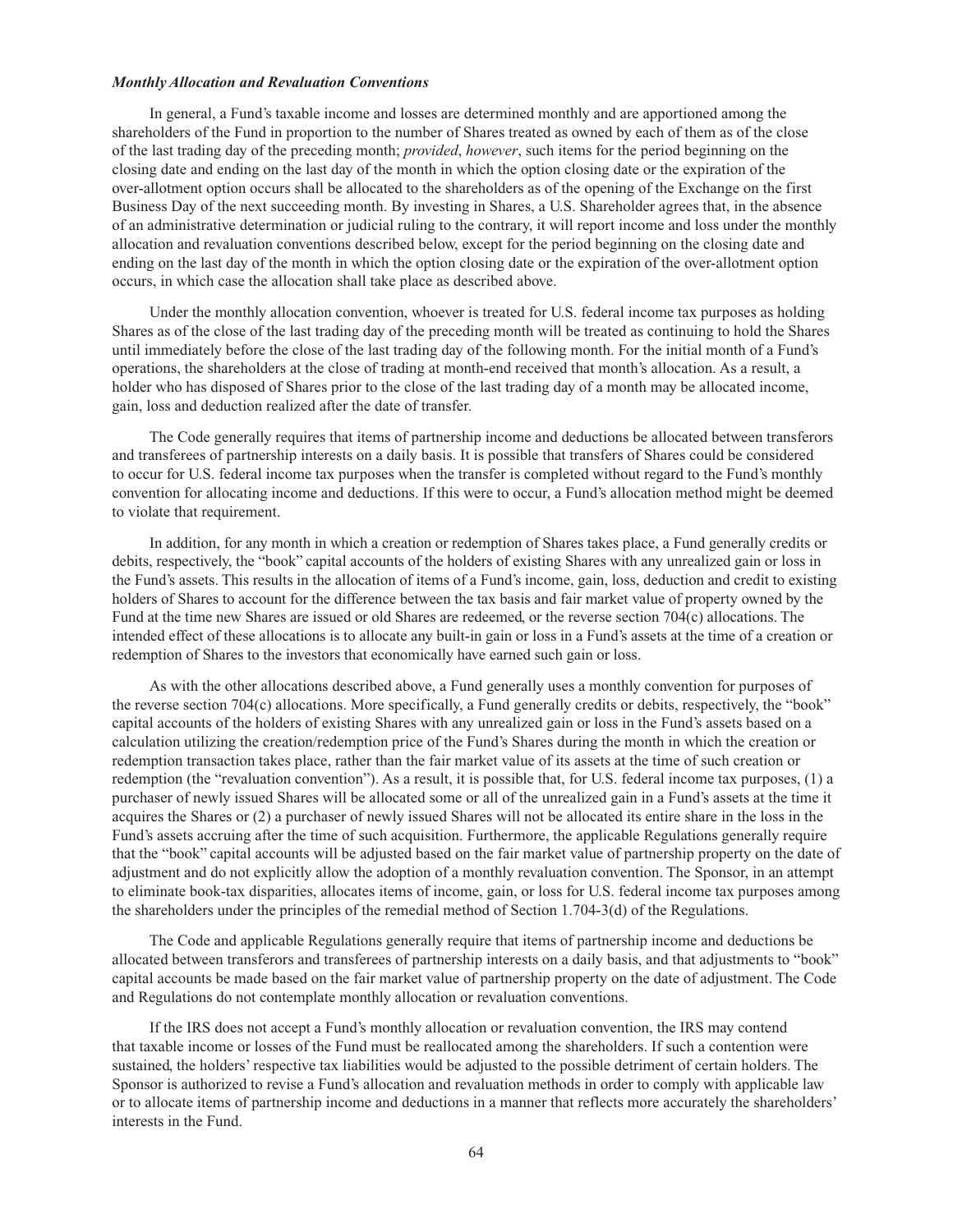### *Section 754 Election*

Each Fund has made the election permitted by Section 754 of the Code. Such an election, once made, is irrevocable without the consent of the IRS. The making of such election by a Fund generally has the effect of requiring a purchaser of Shares in the Fund to adjust, utilizing the lowest closing price during the month, its proportionate share of the basis in the Fund's assets, or the inside basis, pursuant to Section 743(b) of the Code to fair market value (as reflected in the purchase price for the purchaser's Shares), as if it had acquired a direct interest in the Fund's assets. The Section 743(b) adjustment is attributed solely to a purchaser of Shares and is not added to the basis of a Fund's assets associated with all of the other shareholders. Depending on the relationship between a holder's purchase price for Shares and its unadjusted share of a Fund's inside basis at the time of the purchase, the Section 754 election may be either advantageous or disadvantageous to the holder as compared to the amount of gain or loss a holder would be allocated absent the Section 754 election.

The calculations under Section 754 of the Code are complex, and there is little legal authority concerning the mechanics of the calculations, particularly in the context of publicly traded partnerships. Therefore, in making the election under Section 754 of the Code, a Fund applies certain conventions in determining and allocating the Section 743 basis adjustments to help reduce the complexity of those calculations and the resulting administrative costs to the Fund. It is possible that the IRS will successfully assert that some or all of such conventions utilized by a Fund do not satisfy the technical requirements of the Code or the Regulations and, thus, will require different basis adjustments to be made.

In order to make the basis adjustments permitted by Section 754, a Fund is required to obtain information regarding each holder's secondary market transactions in Shares, as well as creations and redemptions of Shares. Each Fund seeks such information from the record holders of Shares, and, by purchasing Shares, each beneficial owner of Shares will be deemed to have consented to the provision of such information by the record owner of such beneficial owner's Shares. Notwithstanding the foregoing, however, there can be no guarantee that a Fund will be able to obtain such information from record owners or other sources, or that the basis adjustments that the Fund makes based on the information it is able to obtain will be effective in eliminating disparity between a holder's outside basis in its share of the Fund interests and its share of inside basis.

#### *Treatment of Distributions*

Distributions of cash by a partnership are generally not taxable to the distributee to the extent the amount of cash does not exceed the distributee's tax basis in its partnership interest. Thus, any cash distributions made by a Fund will be taxable to a shareholder only to the extent such distributions exceed the shareholder's tax basis in the partnership interests it is treated as owning. (See *"— U.S. Shareholders — Tax Basis in Shares"* below.) Any cash distributions in excess of a shareholder's tax basis generally will be considered to be gain from the sale or exchange of the Shares. See *"— U.S. Shareholders — Disposition of Shares"* below. Each Fund does not currently expect to make any cash distributions.

### *Creation and Redemption of Creation Units*

Shareholders, other than Authorized Participants (or holders for which an Authorized Participant is acting), generally will not recognize gain or loss as a result of an Authorized Participant's creation or redemption of a Creation Unit. If a Fund disposes of assets in connection with the redemption of a Creation Unit, however, the disposition may give rise to gain or loss that will be allocated in part to investors. An Authorized Participant's creation or redemption of a Creation Unit may also affect an investor's share of a Fund's tax basis in its assets, which could affect the amount of gain or loss allocated to an investor on the sale or disposition of portfolio assets by a Fund.

#### *Disposition of Shares*

If a U.S. Shareholder transfers Shares of a Fund, in a sale or other taxable disposition, the U.S. Shareholder will generally be required to recognize gain or loss measured by the difference between the amount realized on the sale and the U.S. Shareholder's adjusted tax basis in the Shares. The amount realized will include the U.S. Shareholder's share of a Fund's liabilities, as well as any proceeds from the sale. The gain or loss recognized will generally be taxable as capital gain or loss.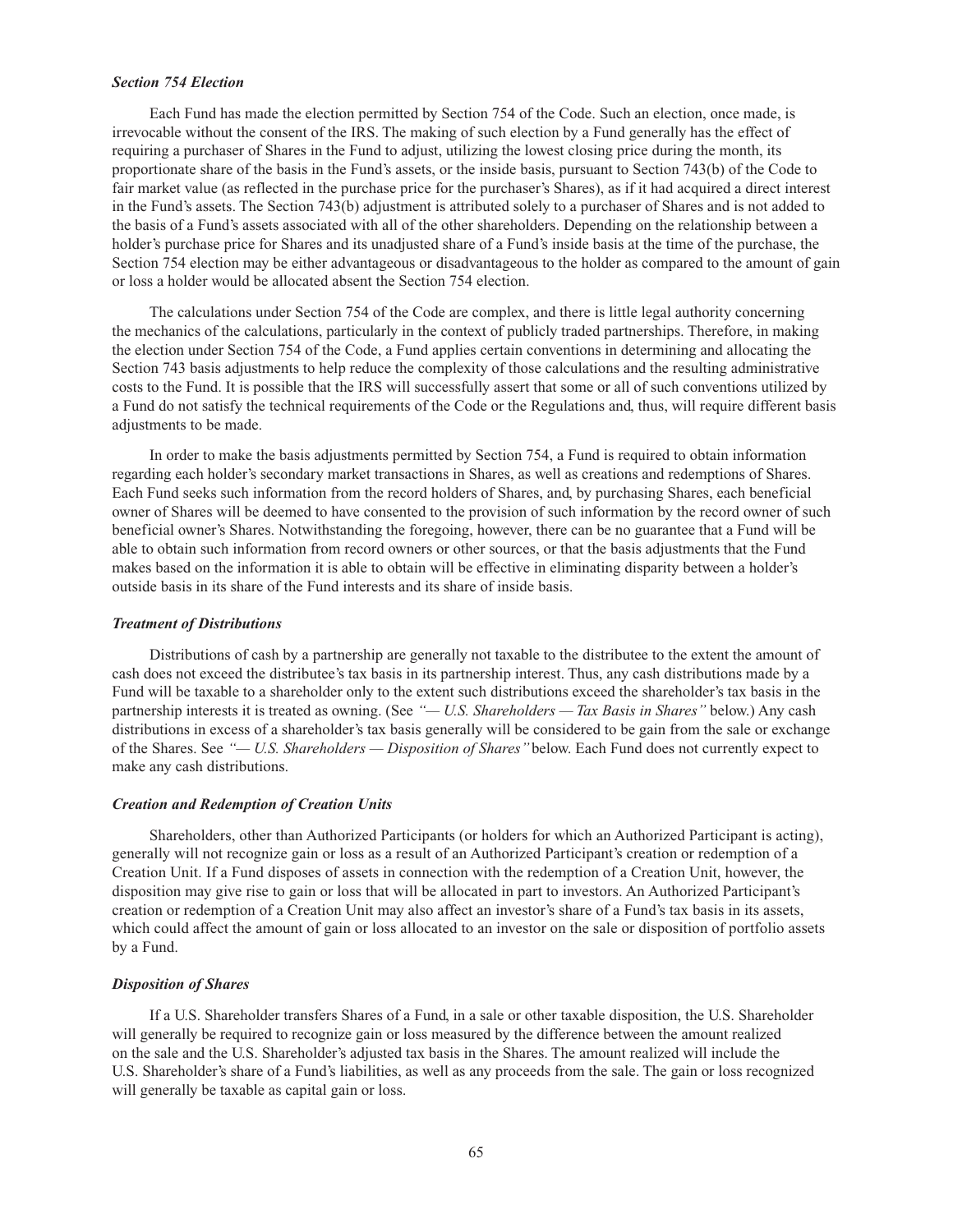Capital gain of non-corporate U.S. Shareholders is eligible to be taxed at reduced rates when the Shares are held for more than one year. The maximum rate is currently 20%. Capital gain of corporate U.S. Shareholders is taxed at the same rate as ordinary income. Any capital loss recognized by a U.S. Shareholder on a sale of Shares will generally be deductible only against capital gains, except that a non-corporate U.S. Shareholder may generally also offset up to \$3,000 per year of ordinary income.

### *Medicare Tax on Investment Income*

Certain U.S. Shareholders that are individuals, estates or trusts must pay an additional 3.8% tax on their "net investment income." U.S.

Shareholders should consult their own tax advisors regarding the effect, if any, of this tax on their investment in a Fund.

### *Tax Basis in Shares*

A U.S. Shareholder's initial tax basis in the partnership interests it is treated as holding will equal the sum of (1) the amount of cash paid by such U.S. Shareholder for its Shares and (2) such U.S. Shareholder's share of a Fund's liabilities. A U.S. Shareholder's tax basis in the Shares will be increased by (1) the U.S. Shareholder's share of a Fund's taxable income, including capital gain, (2) the U.S. Shareholder's share of the Fund's income, if any, that is exempt from tax and (3) any increase in the U.S. Shareholder's share of the Fund's liabilities. A U.S. Shareholder's tax basis in Shares will be decreased (but not below zero) by (1) the amount of any cash distributed (or deemed distributed) to the U.S. Shareholder, (2) the U.S. Shareholder's share of the Fund's losses and deductions, (3) the U.S. Shareholder's share of the Fund's expenditures that is neither deductible nor properly chargeable to its capital account and (4) any decrease in the U.S. Shareholder's share of the Fund's liabilities.

### *Limitations on Deductibility of Certain Losses and Expenses*

The deductibility for U.S. federal income tax purposes of a U.S. Shareholder's share of losses and expenses of a Fund is subject to certain limitations, including, but not limited to, rules providing that: (1) a U.S. Shareholder may not deduct the Fund's losses that are allocated to it in excess of its adjusted tax basis in its Shares; (2) individuals and personal holding companies may not deduct the losses allocable to a particular "activity" in excess of the amount that they are considered to have "at risk" with respect to the activity and (3) the ability of individuals to take certain itemized deductions (including the Management Fees) is suspended for taxable years 2018 through 2025. To the extent that a loss or expense that cannot be deducted currently is allocated to a U.S. Shareholder, such U.S. Shareholder may be required to report taxable income in excess of its economic income or cash distributions on the Shares. Prospective shareholders are urged to consult their own tax advisors with regard to these and other limitations on the ability to deduct losses or expenses with respect to an investment in a Fund.

Under Section 709(b) of the Code, amounts paid or incurred to organize a partnership may, at the election of the partnership, be treated as deferred expenses, which are allowed as a deduction ratably over a period of not less than 180 months. Each Fund has elected to treat such expenses as ratably deductible over 180 months, beginning with the month a Fund is considered to have started its investment activities for federal tax purposes. A non-corporate U.S. Shareholder's allocable share of such organizational expenses would constitute miscellaneous itemized deductions, which are not deductible for taxable years 2018 through 2025. Expenditures in connection with the issuance and marketing of Shares (so-called "syndication fees") are not eligible for the 180-month amortization provision and are not deductible.

#### *Transferor/Transferee Allocations*

In general, a Fund's taxable income and losses are determined monthly and are apportioned among the Fund's shareholders in proportion to the number of Shares owned by each of them as of the close of the last trading day of the preceding month; *provided*, *however*, such items for the period beginning on the closing date and ending on the last day of the month in which the option closing date or the expiration of the over-allotment option occurs shall be allocated to the shareholders as of the opening of the Exchange on the first Business Day of the next succeeding month. With respect to any Share that was not treated as outstanding as of the close of the last trading day of the preceding month, the first person that is treated as holding such Share (other than an underwriter or other person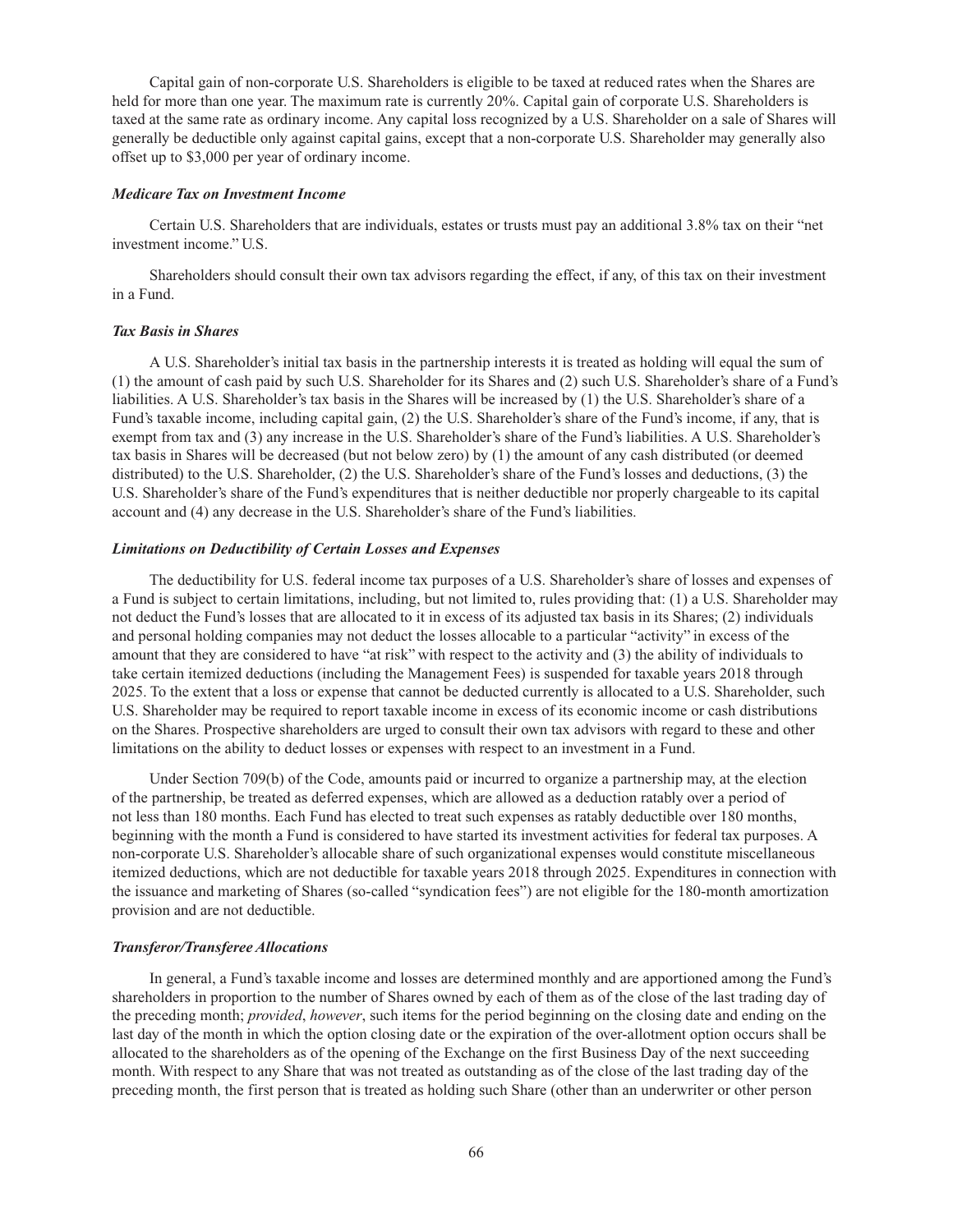holding in a similar capacity and except with respect to the period beginning on the closing date and ending on the last day of the month in which the option closing date or the expiration of the over-allotment option occurs) for U.S. federal income tax purposes will be treated as holding such Share for this purpose as of the close of the last trading day of the preceding month. As a result, a shareholder transferring its Shares may be allocated income, gain, loss and deduction realized after the date of transfer.

Section 706 of the Code generally requires that items of partnership income and deductions be allocated between transferors and transferees of partnership interests on a daily basis. It is possible that transfers of Shares could be considered to occur for U.S. federal income tax purposes when the transfer is completed without regard to a Fund's convention for allocating income and deductions. In that event, a Fund's allocation method might be considered a monthly convention that does not literally comply with that requirement.

If the IRS treats transfers of Shares as occurring throughout each month and a monthly convention is not allowed by the Regulations (or only applies to transfers of less than all of a shareholder's Shares), or if the IRS otherwise does not accept a Fund's convention, the IRS may contend that taxable income or losses of the Fund must be reallocated among the shareholders. If such a contention were sustained, the shareholders' respective tax liabilities would be adjusted to the possible detriment of certain shareholders. The Sponsor is authorized to revise a Fund's methods of allocation between transferors and transferees (as well as among shareholders whose interests otherwise vary during a taxable period).

#### *Tax Reporting by a Fund*

Each Fund will file a partnership tax return with the IRS. Accordingly, tax information will be provided to shareholders on a Schedule K-1for each calendar year as soon as practicable after the end of such taxable year but generally not later than March 15. Each Schedule K-1 provided to a shareholder will set forth the shareholder's share of such Fund's tax items (i.e., income, gain, loss, deduction and other items) in a manner sufficient for a shareholder to complete its tax return with respect to its investment in the Fund's Shares. Each shareholder, by its acquisition of Shares, will be deemed to agree to allow brokers and nominees to provide to a Fund its name and address and the other information and forms as may be reasonably requested by a Fund for purposes of complying with their tax reporting and withholding obligations (and to waive any confidentiality rights with respect to the information and forms for this purpose) and to provide information or forms upon request. The beneficial owners who are of a type, as identified by the nominee through whom their Shares are held, that do not ordinarily have U.S. federal tax return filing requirements, collectively, Certain K-1 Unitholders, have designated the managing Owner as their tax agent (the "Tax Agent") in dealing with the Trust. In light of such designation and pursuant to Treasury Regulation section 1.6031(b)-1T(c), as amended from time to time, the Trust will provide to the Tax Agent Certain K-1 Unitholders' statements (as such term is defined under Treasury Regulation section  $1.6031(b)$ -1T(a)(3), as amended from time to time).

Given the lack of authority addressing structures similar to that of the Funds, it is not certain that the IRS will agree with the manner in which tax reporting by a Fund will be undertaken. Therefore, shareholders should be aware that future IRS interpretations or revisions to Regulations could alter the manner in which tax reporting by a Fund and any nominee will be undertaken.

#### *Treatment of Securities Lending Transactions Involving Shares*

A shareholder whose Shares are loaned to a "short seller" to cover a short sale of Shares may be considered as having disposed of those Shares. If so, such shareholder would no longer be a beneficial owner of a *pro rata* portion of the partnership interests with respect to those Shares during the period of the loan and may recognize gain or loss from the disposition. As a result, during the period of the loan, (1) any of a Fund's income, gain, loss, deduction or other items with respect to those Shares would not be reported by the shareholder, and (2) any cash distributions received by the shareholder as to those Shares could be fully taxable, likely as ordinary income. Accordingly, shareholders who desire to avoid the risk of income recognition from a loan of their Shares to a short seller are urged to modify any applicable brokerage account agreements to prohibit their brokers from borrowing their Shares.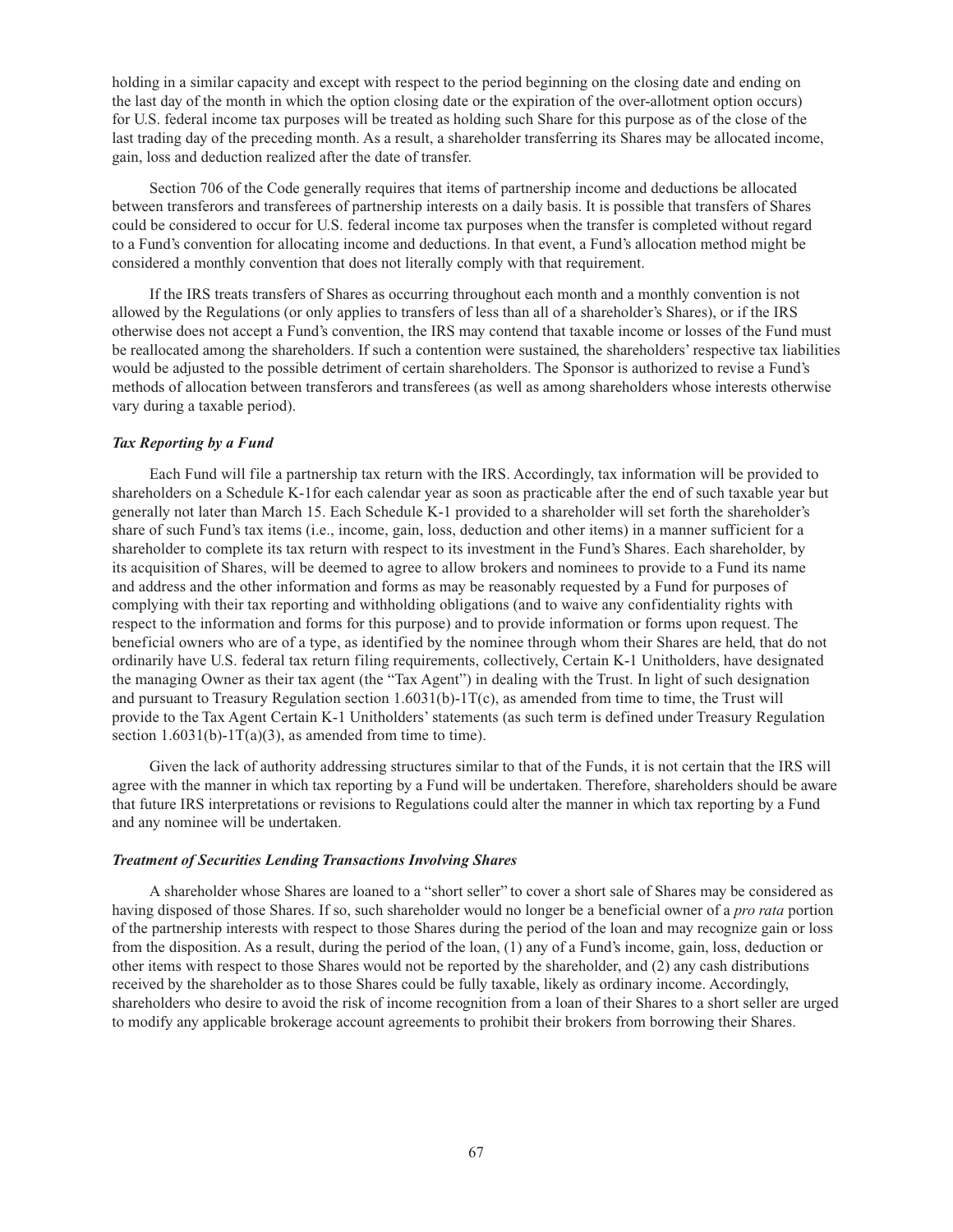### *Audits and Adjustments to Tax Liability*

Under the Code, adjustments in tax liability with respect to a Fund's items generally will be made at the Fund level in a partnership proceeding rather than in separate proceedings with each shareholder. Pursuant to the Trust Agreement, the Sponsor will represent a Fund as the "partnership representative" of the Fund. A partnership's designated "partnership representative' has broad authority to resolve a partnership audit and any such resolution will be binding on all partners. Shareholders will have no statutory right to notice and will have no right to participate in the audit proceeding.

Underpayments of tax are determined and paid at the partnership level following any adjustment to the partnership's items of income, gain, loss, deduction or credit. Adjustments resulting from an IRS audit may require each shareholder to adjust a prior year's liability, and possibly may result in an audit of its return. Any audit of a shareholder's return could result in adjustments not related to a Fund's returns as well as those related to the Fund's returns.

### *Foreign Tax Credits*

Subject to generally applicable limitations, and new rules enacted by the Tax Cuts and Jobs Act, U.S. Shareholders will be able to claim foreign tax credits with respect to certain foreign income taxes paid or incurred by a Fund, withheld on payments made to the Trust or paid by the Trust on behalf of Fund shareholders (if any of such foreign income taxes are so paid, incurred or withheld). U.S. Shareholders must include in their gross income, for U.S. federal income tax purposes, both their share of a Fund's items of income and gain and also their share of the amount which is deemed to be the shareholder's portion of foreign income taxes paid with respect to, or withheld from interest or other income derived by, the Fund. U.S. Shareholders may then subtract from their U.S. federal income tax the amount of such taxes withheld, or else treat such foreign taxes as deductions from gross income; however, as in the case of investors receiving income directly from foreign sources, the tax credit or deduction described above is subject to certain limitations. Even if the shareholder is unable to claim a credit, he or she must include all amounts described above in income. U.S. Shareholders are urged to consult their tax advisors regarding this election and its consequences to them.

#### *Tax Shelter Disclosure Rules*

There are circumstances under which certain transactions must be disclosed to the IRS in a disclosure statement attached to a taxpayer's U.S. federal income tax return. (A copy of such statement must also be sent to the IRS Office of Tax Shelter Analysis.) In addition, the Code imposes a requirement on certain "material advisors" to maintain a list of persons participating in such transactions, which list must be furnished to the IRS upon written request. These provisions can apply to transactions not conventionally considered to involve abusive tax planning. Consequently, it is possible that such disclosure could be required by a Fund or the shareholders (1) if a shareholder incurs a loss (in each case, in excess of a threshold computed without regard to offsetting gains or other income or limitations) from the disposition (including by way of withdrawal) of Shares, or (2) possibly in other circumstances. Furthermore, a Fund's material advisors could be required to maintain a list of persons investing in the Fund pursuant to the Code. While the tax shelter disclosure rules generally do not apply to a loss recognized on the disposition of an asset in which the taxpayer has a qualifying basis (generally a basis equal to the amount of cash paid by the taxpayer for such asset), such rules will apply to a taxpayer recognizing a loss with respect to interests in a pass-through entity (such as the Shares) even if its basis in such interests is equal to the amount of cash it paid. In addition, significant penalties may be imposed in connection with a failure to comply with these reporting requirements. U.S. Shareholders are urged to consult their tax advisors regarding the tax shelter disclosure rules and their possible application to them.

U.S. Shareholders should consult their own tax advisors regarding any tax reporting or filing obligations they may have as a result of their acquisition, ownership or disposition of Shares.

#### *Non-U.S. Shareholders*

Except as described below, a Fund anticipates that a non-U.S. Shareholder will not be subject to U.S. federal income tax on such shareholder's distributive share of the Fund's income, *provided* that such income is not considered to be income of the shareholder that is effectively connected with the conduct of a trade or business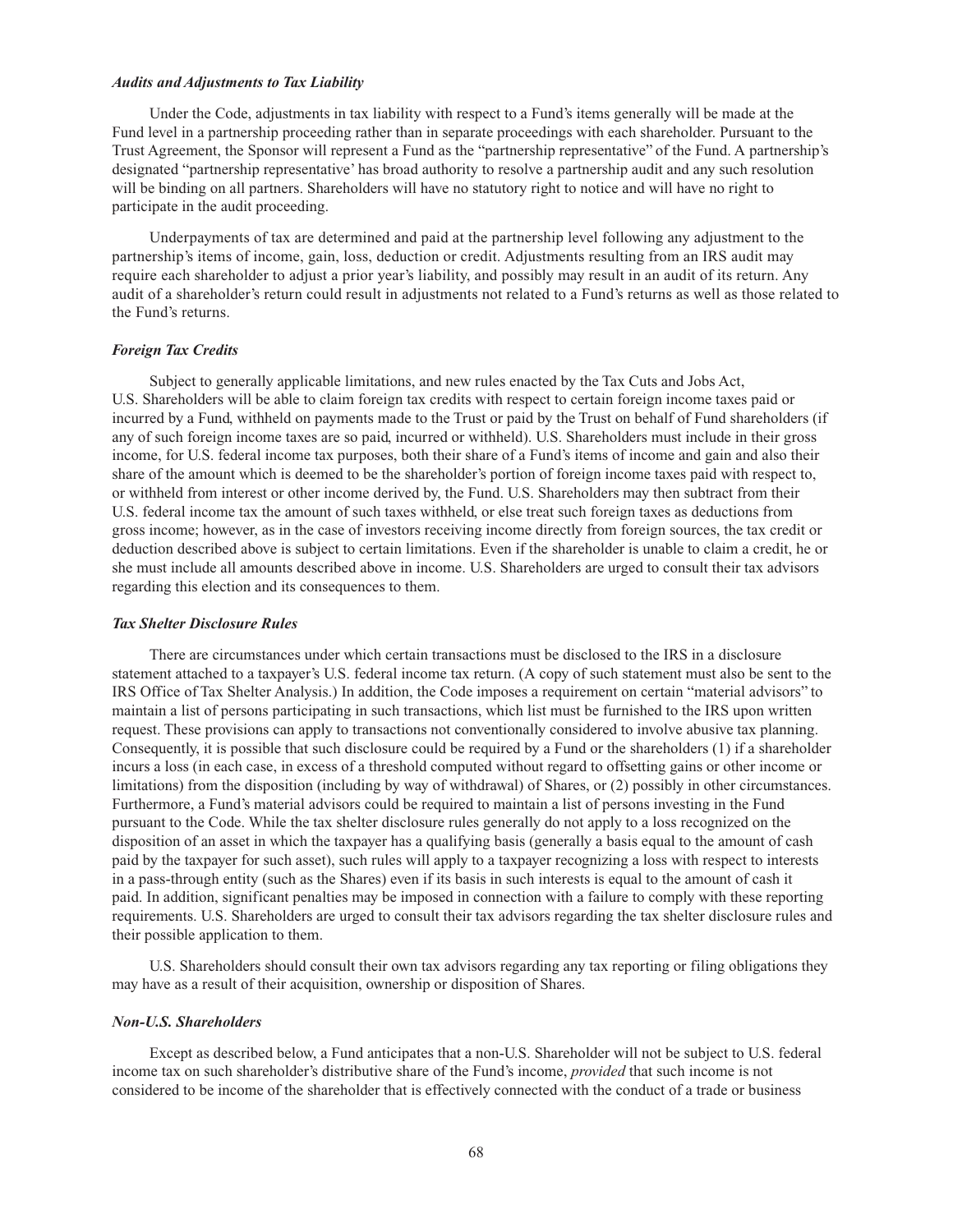within the United States. In the case of an individual non-U.S. Shareholder, such shareholder will be subject to U.S. federal income tax on gains on the sale of Shares in a Fund's or such shareholder's distributive share of gains if such shareholder is present in the United States for 183 days or more during a taxable year and certain other conditions are met.

If the income from a Fund is "effectively connected" with a U.S. trade or business carried on by a non-U.S. Shareholder (and, if certain income tax treaties apply, is attributable to a U.S. permanent establishment), then such shareholder's share of any income and any gains realized upon the sale or exchange of Shares will be subject to U.S. federal income tax at the graduated rates applicable to U.S. citizens and residents and domestic corporations. Non-U.S. Shareholders that are corporations may also be subject to a 30% U.S. branch profits tax (or lower treaty rate, if applicable) on their effectively connected earnings and profits that are not timely reinvested in a U.S. trade or business. If a Fund has any "effectively connected income," then a non-U.S. Shareholder would also be subject to a 10% withholding tax upon a sale or exchange of such non-U.S. Shareholder's Shares. The IRS has temporarily suspended this withholding for interests in publicly traded partnerships until regulations implementing such withholding are issued.

To the extent any interest income allocated to a non-U.S. Shareholder is considered "portfolio interest," generally neither the allocation of such interest income to the non-U.S. Shareholder nor a subsequent distribution of such interest income to the non-U.S. Shareholder will be subject to withholding, *provided* that the non-U.S. Shareholder is not otherwise engaged in a trade or business in the United States and provides a Fund with a timely and properly completed and executed IRS Form W-8BEN, Form W-8BEN-E, or other applicable form. In general, "portfolio interest" is interest paid on debt obligations issued in registered form, unless the "recipient" owns 10% or more of the voting power of the issuer.

Non-U.S. Shareholders that are individuals will be subject to U.S. federal estate tax on the value of U.S. situs property owned at the time of their death (unless a statutory exemption or tax treaty exemption applies). It is unclear whether partnership interests such as the Shares will be considered U.S. situs property. Accordingly, non-U.S. Shareholders may be subject to U.S. federal estate tax on all or part of the value of the Shares owned at the time of their death.

Non-U.S. Shareholders are advised to consult their own tax advisors with respect to the particular tax consequences to them of an investment in the Shares.

# *Foreign Account Tax Compliance*

The Foreign Account Tax Compliance Act provisions of the Hiring Incentives to Restore Employment Act ("FATCA") generally impose a reporting and 30% withholding tax regime with respect to certain items of U.S. source income (including dividends and interest) ("Withholdable Payments"). Pursuant to recently proposed regulations, the U.S. Treasury Department has indicated its intent to eliminate the requirements under FATCA of withholding on gross proceeds from the sale or other disposition of property that can produce U.S. source interest or dividends. The U.S. Treasury Department has indicated that taxpayers may rely on these proposed regulations pending their finalization. As a general matter, the rules are designed to require U.S. persons' direct and indirect ownership of non-U.S. accounts and non-U.S. entities to be reported to the IRS. The 30% withholding tax regime applies if there is a failure to provide required information regarding U.S. ownership. The withholding rules generally apply to Withholdable Payments.

The rules may subject a non-U.S. Shareholder's share of Withholdable Payments received by a Fund to 30% withholding tax unless such shareholder provides information, representations and waivers of non-U.S. law as may be required to comply with the provisions of the rules, including information regarding certain U.S. direct and indirect owners of such non-U.S. Shareholder. A non-U.S. Shareholder that is treated as a "foreign financial institution" will generally be subject to withholding unless it agrees to report certain information to the IRS regarding its U.S. accountholders and those of its affiliates.

Prospective shareholders should consult their own advisors regarding the requirements under FATCA with respect to their own situation.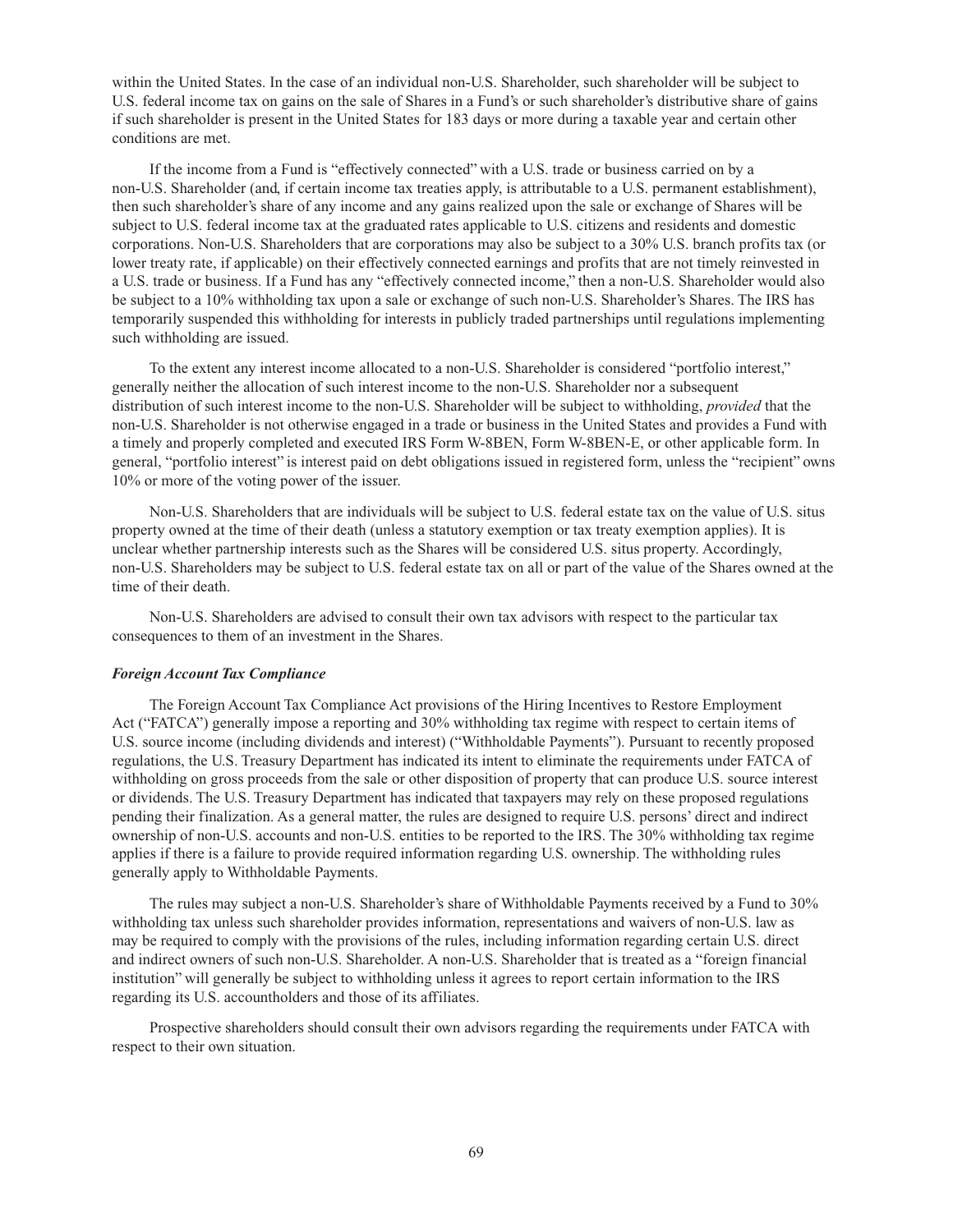### *Regulated Investment Companies ("RICs")*

The treatment of a RIC's investment in a Fund will depend, in part, on whether the Fund is classified as a qualified publicly traded partnership (a "PTP") for purposes of the RIC rules. RICs are only allowed to invest up to 25% of their assets in qualified PTPs and to treat gross income and gross gains derived from such investments as qualifying income for purposes of certain rules relevant to determining whether an entity qualifies as a RIC.

Similarly, interests in a qualified PTP are treated as issued by such PTP and a RIC is not required to look through to the underlying partnership assets when testing compliance with certain asset diversification or gross income tests applicable to determining whether an entity qualified as a RIC. On the other hand, an investment by a RIC in a publicly traded partnership that is not a qualified PTP is not counted against the 25% limit on a RIC's investments in qualified PTPs and the RIC is treated as owning its proportionate share of the partnership's gross assets and earning its proportionate share of the partnership's gross income and gross gains for purposes of the asset and income tests relevant to determining whether an entity qualifies as a RIC.

It is intended that a Fund is and will continue to be a qualified PTP. The IRS has previously privately ruled that positions in regard to an index similar to the Index produced income permissible under the RIC qualification tests. If the income of a Fund were determined to be permissible under the RIC qualification tests, it will not affect the classification of a Fund as a partnership. However, under such circumstances, the Fund would not be a qualified PTP. Prospective RIC investors should consult a tax advisor regarding the treatment of an investment in the Fund under current tax rules and in light of their particular circumstances.

#### *Tax-Exempt Organizations*

An organization that is otherwise exempt from U.S. federal tax is nonetheless subject to taxation with respect to its "unrelated business taxable income" ("UBTI"), to the extent that its UBTI from all sources exceeds \$1,000 in any taxable year. Except as noted below with respect to certain categories of exempt income, UBTI generally includes income or gain derived (either directly or through a partnership) from a trade or business, the conduct of which is substantially unrelated to the exercise or performance of the organization's exempt purpose or function.

UBTI generally does not include passive investment income, such as dividends, interest and capital gains, whether realized by the organization directly or indirectly through a partnership (such as a Fund) in which it is a partner. This type of income is exempt, subject to the discussion of "unrelated debt-financed income" below, even if it is realized from securities-trading activity that constitutes a trade or business.

UBTI includes not only trade or business income or gain as described above, but also "unrelated debt-financed income." This latter type of income generally consists of (1) income derived by an exempt organization (directly or through a partnership) from income producing property with respect to which there is "acquisition indebtedness" at any time during the taxable year and (2) gains derived by an exempt organization (directly or through a partnership) from the disposition of property with respect to which there is acquisition indebtedness at any time during the twelve-month period ending with the date of the disposition. Each Fund does not expect to incur a significant amount of acquisition indebtedness with respect to its assets.

To the extent a Fund recognizes gain from property with respect to which there is "acquisition indebtedness," the portion of the gain that will be treated as UBTI will be equal to the amount of the gain multiplied by a fraction, the numerator of which is the highest amount of the "acquisition indebtedness" with respect to the property during the twelve month period ending with the date of their disposition, and the denominator of which is the "average amount of the adjusted basis" of the property during the period that such property is held by a Fund during the taxable year. In determining the unrelated debt-financed income of a Fund, an allocable portion of deductions directly connected with the Fund's debt-financed property will be taken into account. In making such a determination, for instance, a portion of losses from debt-financed securities (determined in the manner described above for evaluating the portion of any gain that would be treated as UBTI) would offset gains treated as UBTI. Any tax-exempt shareholder that recognizes UBTI will be required to compute such UBTI separately for each line of unrelated business if such shareholder has more than one unrelated trade or business. A charitable remainder trust is subject to a 100% federal excise tax on any UBTI that it earns; in view of the potential for UBTI, the Shares may not be a suitable investment for a charitable remainder trust.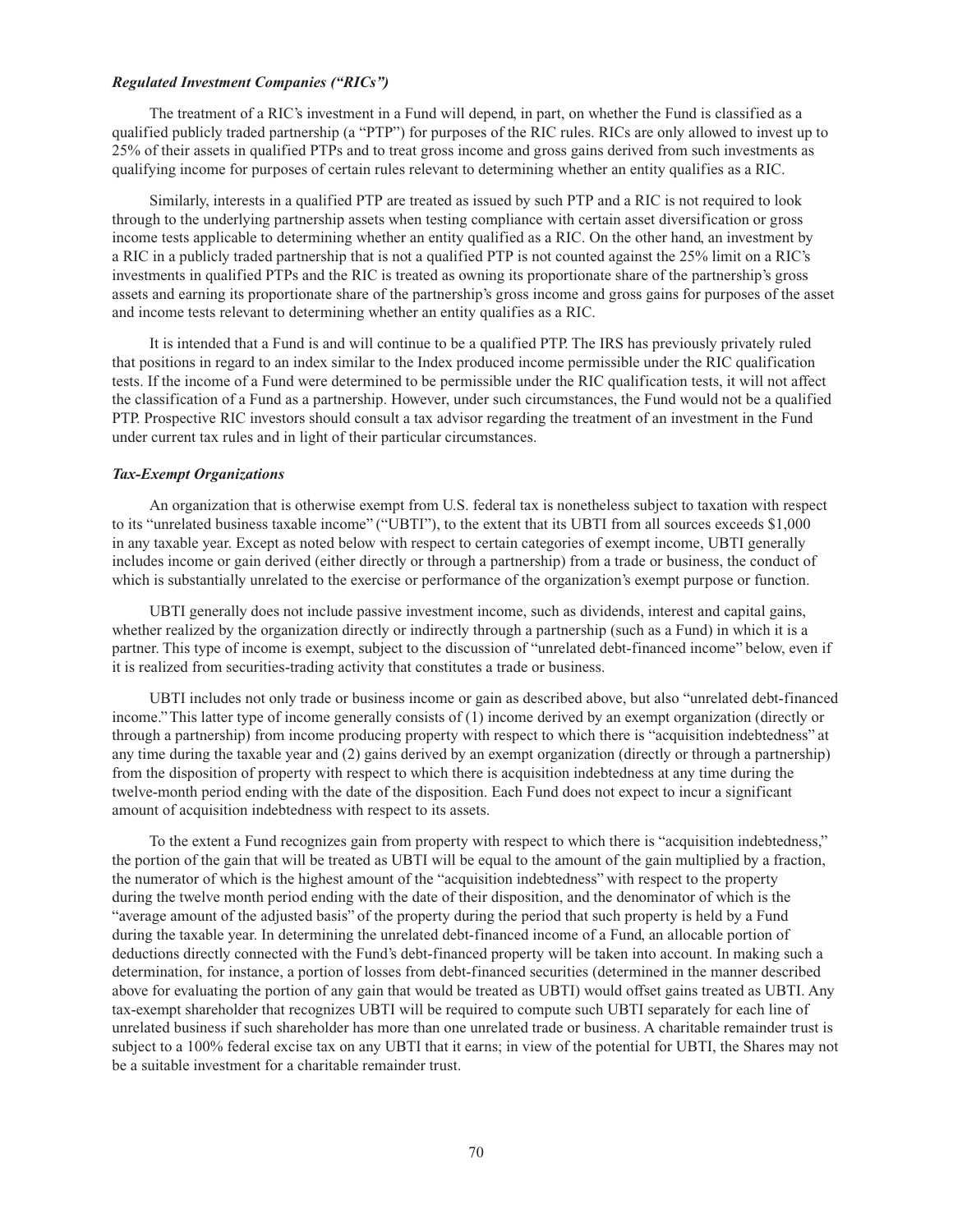Certain tax-exempt shareholders that are private educational institutions will be subject to a 1.4% excise tax on their net investment income.

### *Certain State and Local Taxation Matters*

Prospective shareholders should consider, in addition to the U.S. federal income tax consequences described above, the potential state and local tax consequences of investing in the Shares.

State and local laws often differ from U.S. federal income tax laws with respect to the treatment of specific items of income, gain, loss, deduction and credit. A shareholder's distributive share of the taxable income or loss of a Fund generally will be required to be included in determining the shareholder's reportable income for state and local tax purposes in the jurisdiction in which the shareholder is a resident. Each Fund may conduct business in one or more jurisdictions that will subject a shareholder to tax (and require a shareholder to file an income tax return with the jurisdiction with respect to the shareholder's share of the income derived from that business). A prospective shareholder should consult its tax advisor with respect to the availability of a credit for such tax in the jurisdiction in which the shareholder is resident.

### *Backup Withholding*

In certain circumstances, shareholders may be subject to backup withholding on certain payments paid to them if they do not establish that they are exempt from the backup withholding rules or if they do not furnish their correct taxpayer identification number (in the case of individuals, their social security number) and certain certifications, or who are otherwise subject to backup withholding. Backup withholding is not an additional tax. Any amounts withheld from payments made to an investor may be refunded or credited against an investor's U.S. federal income tax liability, if any, *provided* that the required information is furnished to the IRS.

**Shareholders should be aware that certain aspects of the U.S. federal, state and local income tax treatment regarding the purchase, ownership and disposition of Shares are not clear under existing law. Thus, shareholders are urged to consult their own tax advisors to determine the tax consequences of ownership of the Shares in their particular circumstances, including the application of U.S. federal, state, local and foreign tax laws.**

#### *Euroclear System*

Any participant of Euroclear that holds Shares through Euroclear will be deemed to have represented to and agreed with a Fund and Euroclear as a condition to Shares being in Euroclear to furnish to Euroclear (a) its tax identification number, (b) notice of whether it is (i) a person who is not a United States person, (ii) a foreign government, an international organization or any wholly owned agency or instrumentality of either of the foregoing or (iii) a tax exempt identity, and (c) such other information as Euroclear may request from time to time in order to comply with its United States tax reporting obligations. If a participant in Euroclear fails to provide such information, Euroclear may, amongst other courses of action, block trades in the Shares and related income distributions of such participant.

Euroclear is a Belgium-based financial services company that specializes in the settlement of securities transactions as well as the safekeeping and asset servicing of these securities. Euroclear settles domestic and international securities transactions, covering bonds, equities, derivatives and investment funds. Euroclear provides securities services to financial institutions located in more than 90 countries.

In addition to its role as an International Central Securities Depository (ICSD), Euroclear also acts as the Central Securities Depository (CSD) for Belgian, Dutch, Finnish, French, Irish, Swedish and UK securities.

Each of the Euroclear CSDs are regulated by the relevant authorities within their respective home countries. Incorporated in Belgium, Euroclear SA/NV is subject to the supervision of the Belgium Financial Services and Markets Authority (FSMA). The National Bank of Belgium (NBB) also has oversight. Euroclear plc is authorized as a service company by the Financial Conduct Authority in the United Kingdom.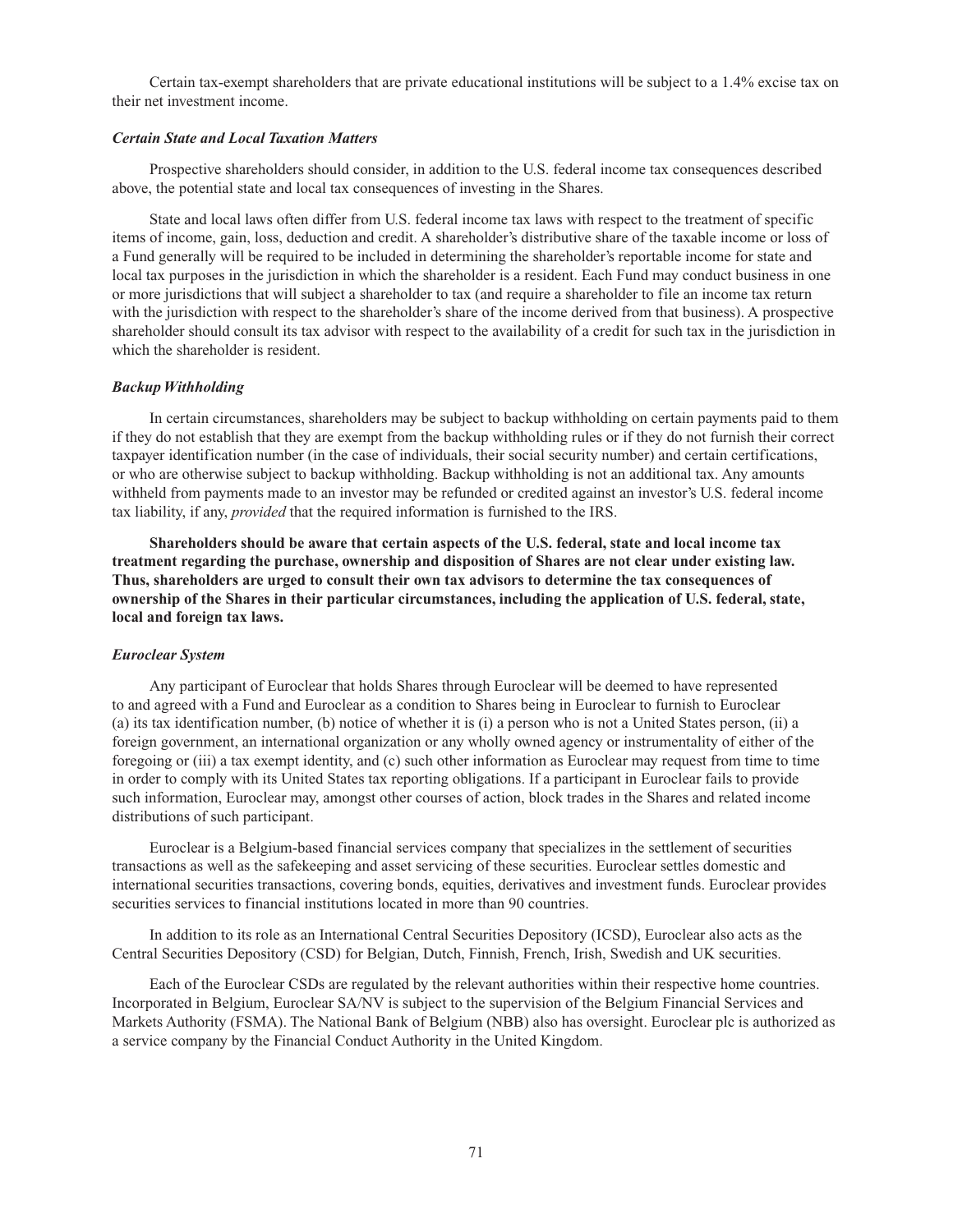# **PART TWO GENERAL POOL DISCLOSURE**

# **This Prospectus has two parts: the offered series disclosure and the general pool disclosure. These parts are bound together and are incomplete if not distributed together to prospective participants.**

# **USE OF PROCEEDS**

Each Fund seeks to use substantially all of the proceeds of the offering of Shares of the Fund to make portfolio investments in a manner consistent with its investment objective. Each Fund also may hold cash or cash equivalents, such as U.S. Treasury securities or other high credit quality, short-term fixed-income or similar securities (such as shares of money market funds) as collateral for Financial Instruments and pending investment in Financial Instruments. To the extent that a Fund does not invest the proceeds of the offering of the Shares in the manner described above on the day such proceeds are received, such proceeds may be deposited with the Custodian.

The Commodity Sub-Adviser, a registered commodity trading advisor, is responsible for the management of all Fund investments, including cash management activities of a Fund, such as investing in cash equivalents that may be used as margin for the Fund's portfolio holdings.

# **WHO MAY SUBSCRIBE?**

Only Authorized Participants may create or redeem Creation Units. Each Authorized Participant must (1) be a registered broker-dealer or other securities market participant such as a bank or other financial institution which is not required to register as a broker-dealer to engage in securities transactions, (2) be a member of a national clearing agency, and (3) have entered into an agreement with the Sponsor (an Authorized Participant Agreement).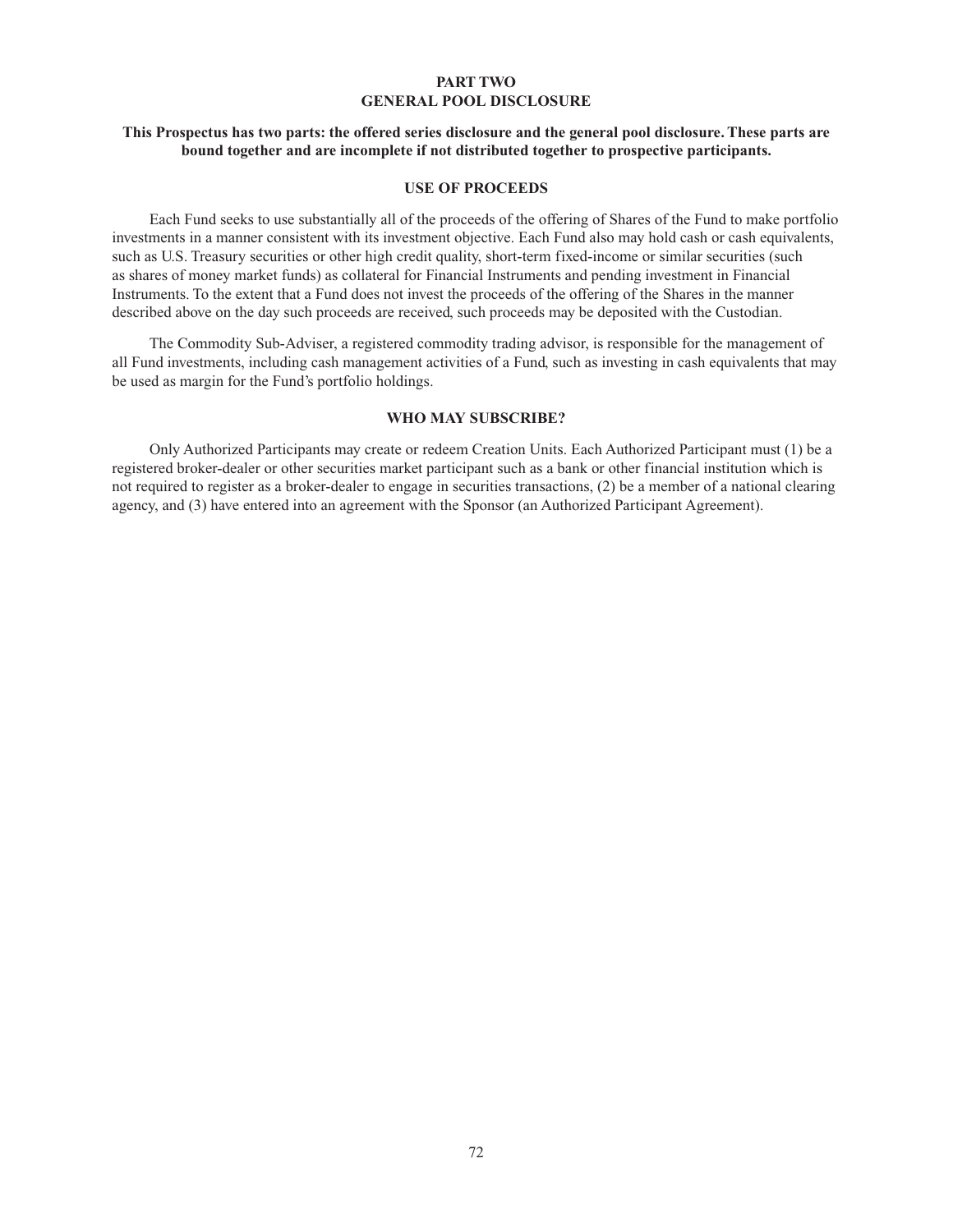### **CREATION AND REDEMPTION OF SHARES**

Each Fund creates and redeems Shares from time to time, but only in one or more Creation Units. A Creation Unit is a block of at least 10,000 Shares. Except when aggregated in Creation Units, the Shares are not redeemable securities.

The manner by which Creation Units are purchased and redeemed is governed by the terms of the Authorized Participant Agreement and Authorized Participant Procedures Handbook, and all such procedures are at the discretion of the Sponsor. By placing a purchase order, an Authorized Participant agrees to deposit cash or Financial Instruments with the Custodian of a Fund (unless as provided otherwise by this Prospectus). Purchases and redemptions made by Authorized Participants primarily in cash rather than through in-kind delivery of Financial Instruments, if not offset by a transaction fee (as described below), may cause a Fund to incur certain costs, including brokerage costs or taxable capital gains or losses, that may decrease the Fund's net asset value.

If permitted by the Sponsor in its sole discretion with respect to a Fund, an Authorized Participant may also agree to enter into or arrange for an exchange of a futures contract for related position ("EFCRP") or block trade with the Fund whereby the Authorized Participant would also transfer to the Fund a number and type of exchange-traded futures contracts at or near the closing settlement price for such contracts on the purchase order date. Similarly, the Sponsor in its sole discretion may agree with an Authorized Participant to use an EFCRP to effect an order to redeem Creation Units.

An EFCRP is a technique permitted by the rules of certain futures exchanges that, as utilized by a Fund in the Sponsor's discretion, would allow the Fund to take a position in a futures contract from an Authorized Participant, or give futures contracts to an Authorized Participant, in the case of a redemption, rather than to enter the futures exchange markets to obtain such a position. An EFCRP by itself will not change either party's net risk position materially. Because the futures position that a Fund would otherwise need to take in order to meet its investment objective can be obtained without unnecessarily impacting the financial or futures markets or their pricing, EFCRPs can generally be viewed as transactions beneficial to the Fund. A block trade is a technique that permits a Fund to obtain a futures position without going through the market auction system and can generally be viewed as a transaction beneficial to the Fund.

Authorized Participants pay a fixed transaction fee of up to \$500 in connection with each order to create or redeem a Creation Unit in order to compensate the Administrator, Sub-Administrator, the Custodian and the Transfer Agent of a Fund and its Shares, for services in processing the creation and redemption of Creation Units and to offset the costs of increasing or decreasing derivative positions. Authorized Participants also may pay a variable transaction fee to the Fund of up to 0.20% of the value of the Creation Unit that is purchased or redeemed unless the transaction fee is waived or otherwise adjusted by the Sponsor. The Sponsor provides such Authorized Participant with prompt notice in advance of any such waiver or adjustment of the transaction fee. The Sponsor may waive a fixed or variable transaction fee for any number of reasons, including to maintain similar costs structures as competitive investment vehicles. Authorized Participants may sell the Shares included in the Creation Units they purchase from a Fund to other investors.

The form of Authorized Participant Agreement and the related Authorized Participant Procedures Handbook set forth the procedures for the creation and redemption of Creation Units and for the payment of cash or Financial Instruments required for such creations and redemptions. The Sponsor may delegate its duties and obligations under the form of Authorized Participant Agreement to the Administrator, Sub-Administrator, the Custodian and the Transfer Agent without consent from any shareholder or Authorized Participant. The form of Authorized Participant Agreement, the related procedures attached thereto and the Authorized Participant Procedures Handbook may be amended by the Sponsor without the consent of any shareholder or Authorized Participant. Authorized Participants who purchase Creation Units from a Fund receive no fees, commissions or other form of compensation or inducement of any kind from either the Sponsor or the Fund, and no such person has any obligation or responsibility to the Sponsor or the Fund to effect any sale or resale of Shares.

Authorized Participants are cautioned that some of their activities may result in their being deemed participants in a distribution in a manner which would render them statutory underwriters and subject them to the prospectus delivery and liability provisions of the 1933 Act, as described in "Plan of Distribution."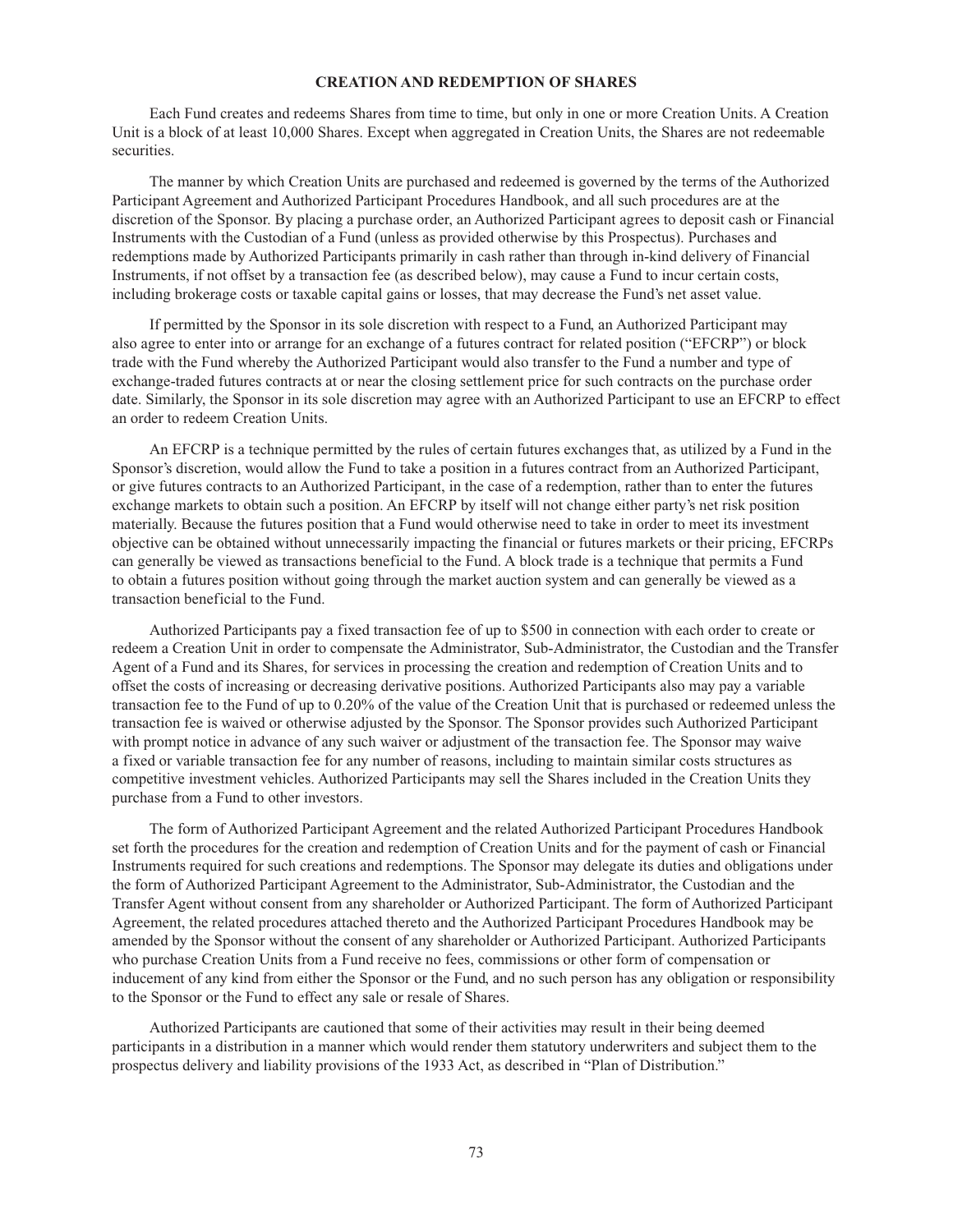Each Authorized Participant must be registered as a broker-dealer under the 1934 Act and regulated by the Financial Industry Regulatory Authority, Inc. ("FINRA"), or exempt from being, or otherwise not required to be, so regulated or registered, and must be qualified to act as a broker or dealer in the states or other jurisdictions where the nature of its business so requires. Certain Authorized Participants may be regulated under federal and state banking laws and regulations. Each Authorized Participant must have its own set of rules and procedures, internal controls and information barriers as it determines is appropriate in light of its own regulatory regime.

Authorized Participants may act for their own accounts or as agents for broker-dealers, custodians and other securities market participants that wish to create or redeem Creation Units.

Persons interested in purchasing Creation Units should contact the Sponsor or the Administrator to obtain the contact information for the Authorized Participants. Shareholders who are not Authorized Participants are only able to redeem their Shares through an Authorized Participant.

Pursuant to the Authorized Participant Agreement, the Sponsor agreed to indemnify the Authorized Participants against certain liabilities, including liabilities under the 1933 Act, and to contribute to the payments the Authorized Participants may be required to make in respect of those liabilities.

The following description of the procedures for the creation and redemption of Creation Units is only a summary and an investor should refer to the relevant provisions of the Trust Agreement and the form of Authorized Participant Agreement for more detail. The Trust Agreement and the form of Authorized Participant Agreement are filed as exhibits to the Registration Statement of which this Prospectus is a part.

# **Creation Procedures**

On any Business Day, an Authorized Participant may place an order with the Marketing Agent to create one or more Creation Units.

Purchase orders must be placed by 2:00 p.m. (Eastern time). The cut-off time may be earlier if, for example, the Exchange or other exchange material to the valuation or operation of the Fund closes before the cut-off time. If a purchase order is received prior to the applicable cut-off time, the day on which the Marketing Agent receives a valid purchase order is the purchase order date. If the purchase order is received after the applicable cut-off time, the purchase order date will be the next Business Day. Purchase orders are irrevocable. By placing a purchase order, and prior to delivery of such Creation Units, an Authorized Participant's DTC account will be charged the non-refundable transaction fee due for the purchase order.

### *Determination of Required Payment*

The total payment required to create each Creation Unit is the value of the Creation Unit on the purchase order date plus the applicable transaction fees.

# *Delivery of Cash*

Cash required for settlement will typically be transferred to the Custodian through: (1) the Continuous Net Settlement (the "CNS") clearing process of NSCC, as such processes have been enhanced to effect creations and redemptions of Creation Units; or (2) the facilities of DTC on a Delivery Versus Payment ("DVP") basis, which is the procedure in which the buyer's payment for securities is due at the time of delivery. Security delivery and payment are simultaneous. If the Custodian does not receive the cash by the market close on the first Business Day following the purchase order date ("T+1"), such order may be charged interest for delayed settlement or cancelled. The Sponsor reserves the right to extend the deadline for the Custodian to receive the cash required for settlement up to the second Business Day following the purchase order date (" $T+2$ "). In the event a purchase order is cancelled, the Authorized Participant will be responsible for reimbursing a Fund for all costs associated with cancelling the order including costs for repositioning the portfolio. At its sole discretion, the Sponsor may agree to a delivery date other than T+2. Additional fees may apply for special settlement. The Creation Unit will be delivered to the Authorized Participant upon the Custodian's receipt of the purchase amount.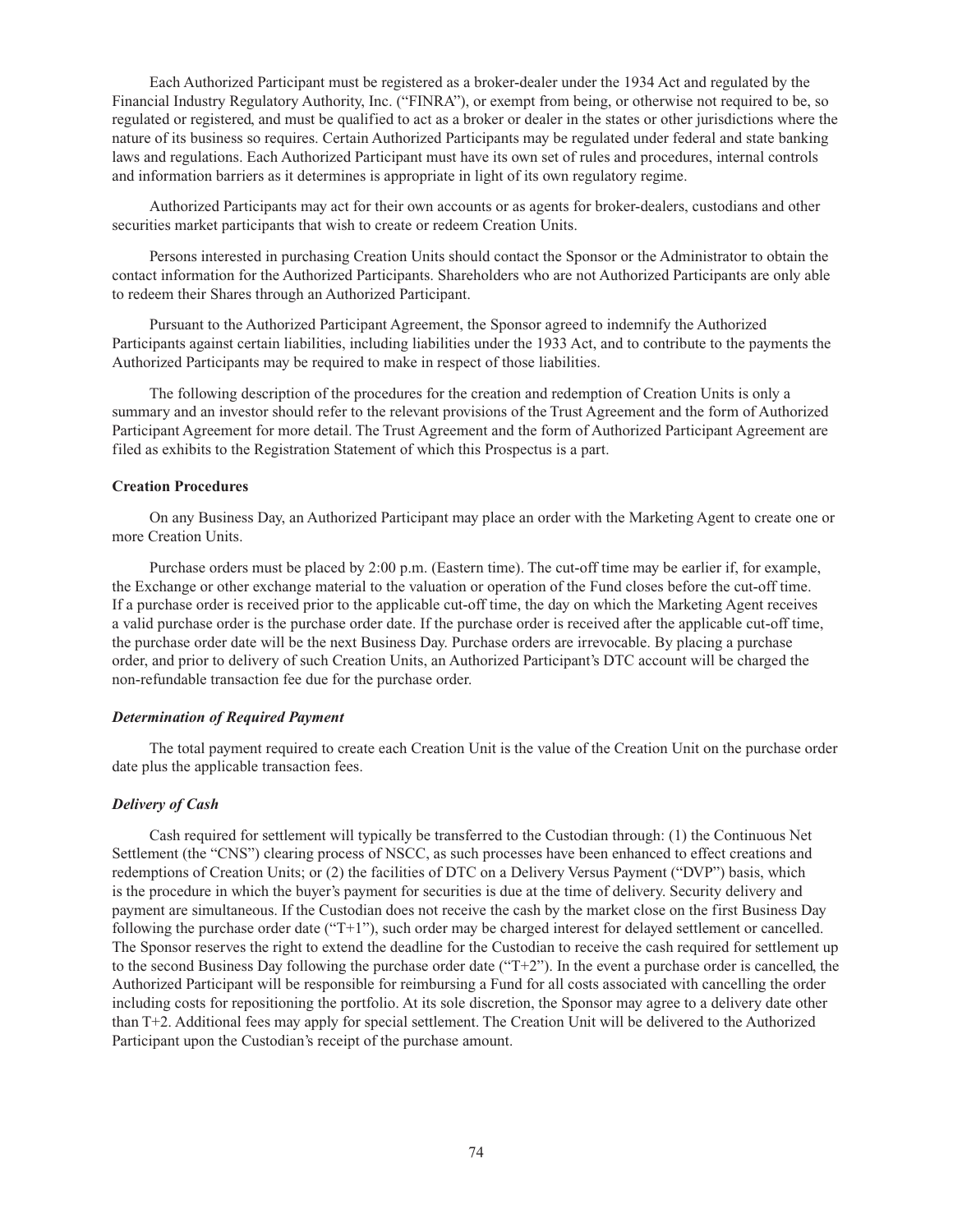### *Delivery of Exchange of Futures Contract for Related Position ("EFCRP") Futures Contracts or Block Trades*

In the event that the Sponsor shall have determined to permit the Authorized Participant to transfer futures contracts pursuant to an EFCRP or to engage in a block trade purchase of futures contracts from the Authorized Participant with respect to a Fund, as well as to deliver cash, in the creation process, futures contracts required for settlement must be transferred directly to the Fund's account at its FCM. If the cash is not received by the market close on the second Business Day following the purchase order date  $(T+2)$ ; such order may be charged interest for delayed settlements or cancelled. In the event a purchase order is cancelled, the Authorized Participant will be responsible for reimbursing a Fund for all costs associated with cancelling the order including costs for repositioning the portfolio. At its sole discretion, the Sponsor may agree to a delivery date other than T+2. The Creation Unit will be delivered to the Authorized Participant upon the Custodian's receipt of the cash purchase amount and the futures contracts.

### *Suspension or Rejection of Purchase Orders*

The Sponsor may, in its discretion, suspend the right to purchase, or postpone the purchase settlement date: (1) for any period during which any of the Exchange, CBOE, CFE, CME (including CBOT and NYMEX) or ICE or other exchange material to the valuation or operation of a Fund is closed or when trading is suspended or restricted on such exchanges in any of the underlying VIX futures contracts; (2) for any period during which an emergency exists as a result of which the fulfilment of a purchase order is not reasonably practicable; or (3) for such other period as the Sponsor determines to be necessary for the protection of the shareholders. The Sponsor will not be liable to any person or in any way for any loss or damages that may result from any such suspension or postponement.

The Sponsor also may reject a purchase order if:

- It determines that the purchase order is not in proper form;
- The Sponsor believes that the purchase order would have adverse tax consequences to the Fund or its shareholders;
- The order would be illegal; or
- Circumstances outside the control of the Sponsor make it, for all practical purposes, not feasible to process creations of Creation Units.

None of the Sponsor, the Administrator, Sub-Administrator or the Custodian will be liable for the suspension or rejection of any purchase order.

### **Redemption Procedures**

The procedures by which an Authorized Participant can redeem one or more Creation Units mirror the procedures for the creation of Creation Units. On any Business Day, an Authorized Participant may place an order with the Marketing Agent to redeem one or more Creation Units. Redemption orders must be received prior to 2:00 p.m. (Eastern time), or earlier if, for example, the Exchange or other exchange material to the valuation or operation of a Fund closes before the cut-off time. If a redemption order is received prior to the applicable cut-off time, the day on which the Marketing Agent receives a valid redemption order is the redemption order date. If the redemption order is received after the applicable cut-off time, the redemption order date will be the next day. Redemption orders are irrevocable. Individual shareholders may not redeem directly from the Fund.

By placing a redemption order, an Authorized Participant agrees to deliver the Creation Units to be redeemed through DTC's book-entry system to the applicable Fund not later than noon (Eastern Time), on the first Business Day immediately following the redemption order date (T+1). The Sponsor reserves the right to extend the deadline for a Fund to receive the Creation Units required for settlement up to the second Business Day following the redemption order date (T+2). By placing a redemption order, and prior to receipt of the redemption proceeds, an Authorized Participant must wire to the Custodian the non-refundable transaction fee due for the redemption order or any proceeds due will be reduced by the amount of the fee payable. At its sole discretion, the Sponsor may agree to a delivery date other than T+2. Additional fees may apply for special settlement.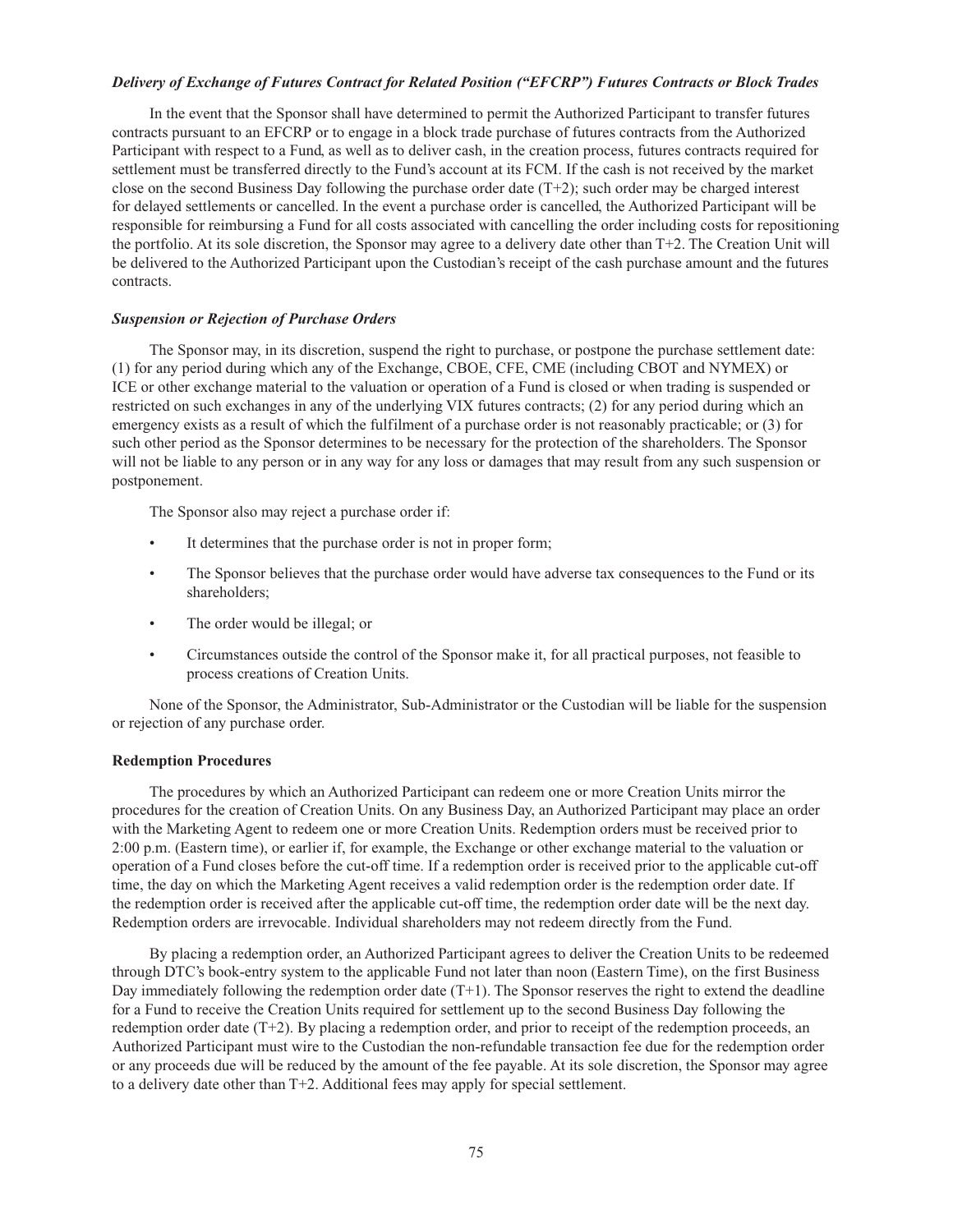Upon request of an Authorized Participant made at the time of a redemption order, the Sponsor at its sole discretion may determine, in addition to delivering redemption proceeds, to transfer futures contracts to the Authorized Participant pursuant to an EFCRP or to a block trade sale of futures contracts to the Authorized Participant.

#### *Determination of Redemption Proceeds*

The redemption proceeds from a Fund consist of the cash redemption amount and, if permitted by the Sponsor in its sole discretion with respect to the Fund, an EFCRP or block trade with the Fund as described in *"— Creation and Redemption of Shares"* above. The cash redemption amount is equal to the NAV of the number of Creation Unit(s) of a Fund requested in the Authorized Participant's redemption order as of the time of the calculation of the Fund's NAV on the redemption order date, less transaction fees and any amounts attributable to any applicable EFCRP or block trade.

### *Delivery of Redemption Proceeds*

The redemption proceeds due from a Fund are delivered to the Authorized Participant at noon (Eastern Time), on the second Business Day immediately following the redemption order date if, by such time on such Business Day immediately following the redemption order date, the Fund's DTC account has been credited with the Creation Units to be redeemed. A Fund should be credited through: (1) the CNS clearing process of NSCC, as such processes have been enhanced to effect creations and redemptions of Creation Units; or (2) the facilities of DTC on a DVP basis. If a Fund's DTC account has not been credited with all of the Creation Units to be redeemed by such time, the redemption distribution is delivered to the extent whole Creation Units are received. Any remainder of the redemption distribution is delivered on the next Business Day to the extent any remaining whole Creation Units are received if: (1) the Sponsor receives the fee applicable to the extension of the redemption distribution date which the

Sponsor may, from time to time, determine, and (2) the remaining Creation Units to be redeemed are credited to a Fund's DTC account by noon (Eastern Time), on such next Business Day. Any further outstanding amount of the redemption order may be cancelled. The Authorized Participant will be responsible for reimbursing a Fund for all costs associated with cancelling the order including costs for repositioning the portfolio.

The Sponsor is also authorized to deliver the redemption distribution notwithstanding that the Creation Units to be redeemed are not credited to a Fund's DTC account by noon (Eastern Time), on the second Business Day immediately following the redemption order date if the Authorized Participant has collateralized its obligation to deliver the Creation Units through DTC's book-entry system on such terms as the Sponsor may determine from time to time.

In the event that the Authorized Participant shall have requested, and the Sponsor shall have determined to permit the Authorized Participant to receive futures contracts pursuant to an EFCRP, as well as the cash redemption proceeds, in the redemption process, futures contracts required for settlement shall be transferred directly from a Fund's account at its FCM to the account of the Authorized Participant at its FCM.

#### *Suspension or Rejection of Redemption Orders*

The Sponsor may, in its discretion, suspend the right of redemption, or postpone the redemption settlement date, (1) for any period during which any of the Exchange, CBOE, CFE, CME (including CBOT and NYMEX) or ICE or other exchange material to the valuation or operation of a Fund is closed or when trading is suspended or restricted on such exchanges in any of the underlying VIX futures contracts; (2) for any period during which an emergency exists as a result of which the redemption distribution is not reasonably practicable; or (3) for such other period as the Sponsor determines to be necessary for the protection of the shareholders. The Sponsor will not be liable to any person or in any way for any loss or damages that may result from any such suspension or postponement.

The Sponsor will reject a redemption order if the order is not in proper form as described in the form of Authorized Participant Agreement or if the fulfilment of the order might be unlawful.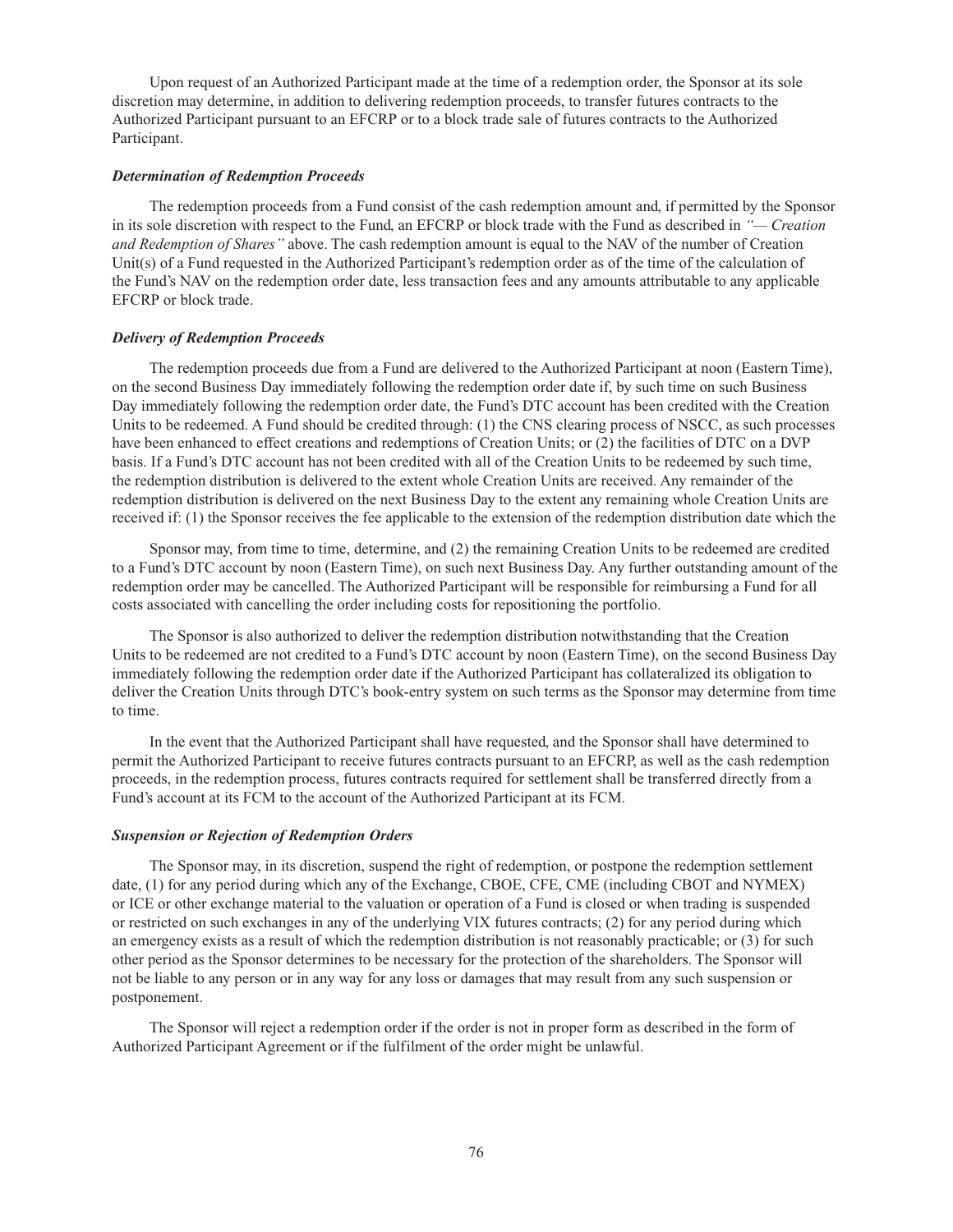### **Creation and Redemption Transaction Fee**

To compensate Foreside Fund Services, LLC for services in processing the creation and redemption of Creation Units and to offset some or all of the transaction costs, an Authorized Participant may be required to pay a fixed transaction fee to Foreside Fund Services, LLC of up to \$500 per order to create or redeem Creation Units and may pay a variable transaction fee to a Fund of up to 0.20% of the value of a Creation Unit. An order may include multiple Creation Units. The transaction fee(s) may be reduced, increased or otherwise changed by the Sponsor at its sole discretion.

# **Special Settlement**

The Sponsor may allow for early settlement of purchase or redemption orders. Such arrangements may result in additional charges to the Authorized Participant.

### **Inception of Trading**

There is no minimum number of aggregate subscriptions that will be necessary for the pool to commence trading commodity interests. However, the initial Authorized Participant is expected to seed a Fund with a minimum of two Creation Units prior to its Shares being listed on the Exchange. There is no minimum number or maximum number of aggregate subscriptions that may be contributed to the pool. However, the Sponsor retains the unilateral right to not accept an order to purchase any Creation Unit for any reason. A Fund will not hold the monies or funds of any investor prior to the commencement of the Fund trading commodity interests. Accordingly, the Fund will have no need to determine the disposition of funds received if the pool does not receive the necessary amount to commence trading, including the period of time within which the disposition will be made. The Sponsor will not be depositing funds received prior to the commencement of trading by a Fund.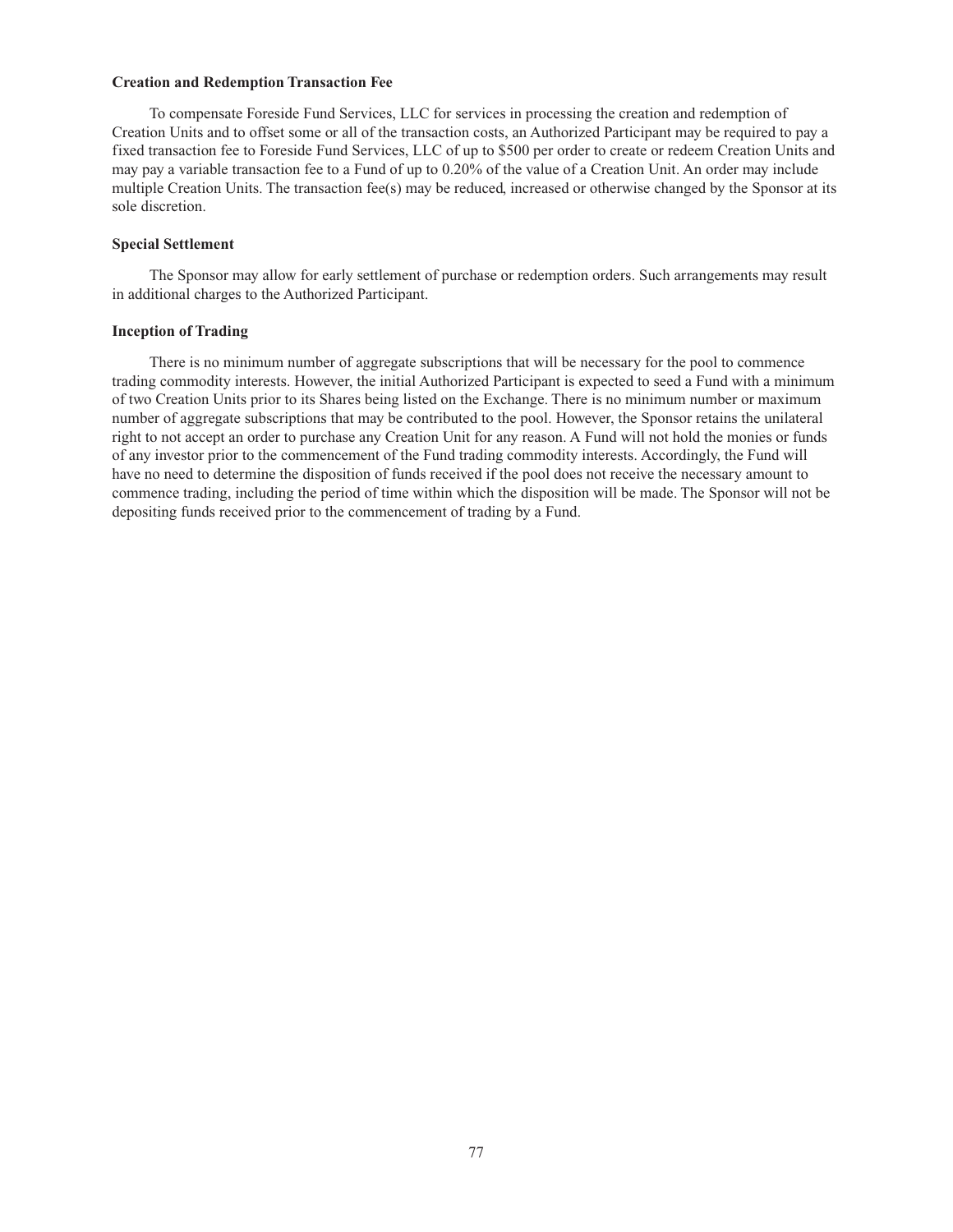# **LITIGATION**

There is no outstanding litigation against VS Trust, the Sponsor or the Commodity Sub-Adviser.

Each FCM is a clearing member of the CBOT, CME, NYMEX, or another major U.S. commodity exchange. From time to time, each FCM (in its capacity as a commodities broker) and its respective principals may be involved in numerous legal actions, some of which individually and all of which in the aggregate, seek significant or indeterminate damages. However, except for the actions described in the section entitled *"Futures Commission Merchants — Litigation and Regulatory Disclosure Relating to FCMs"* beginning on page 102, each FCM has advised the Sponsor that during the five years preceding the date of this Prospectus there has been no material administrative, civil, or criminal action against it or any of its respective principals.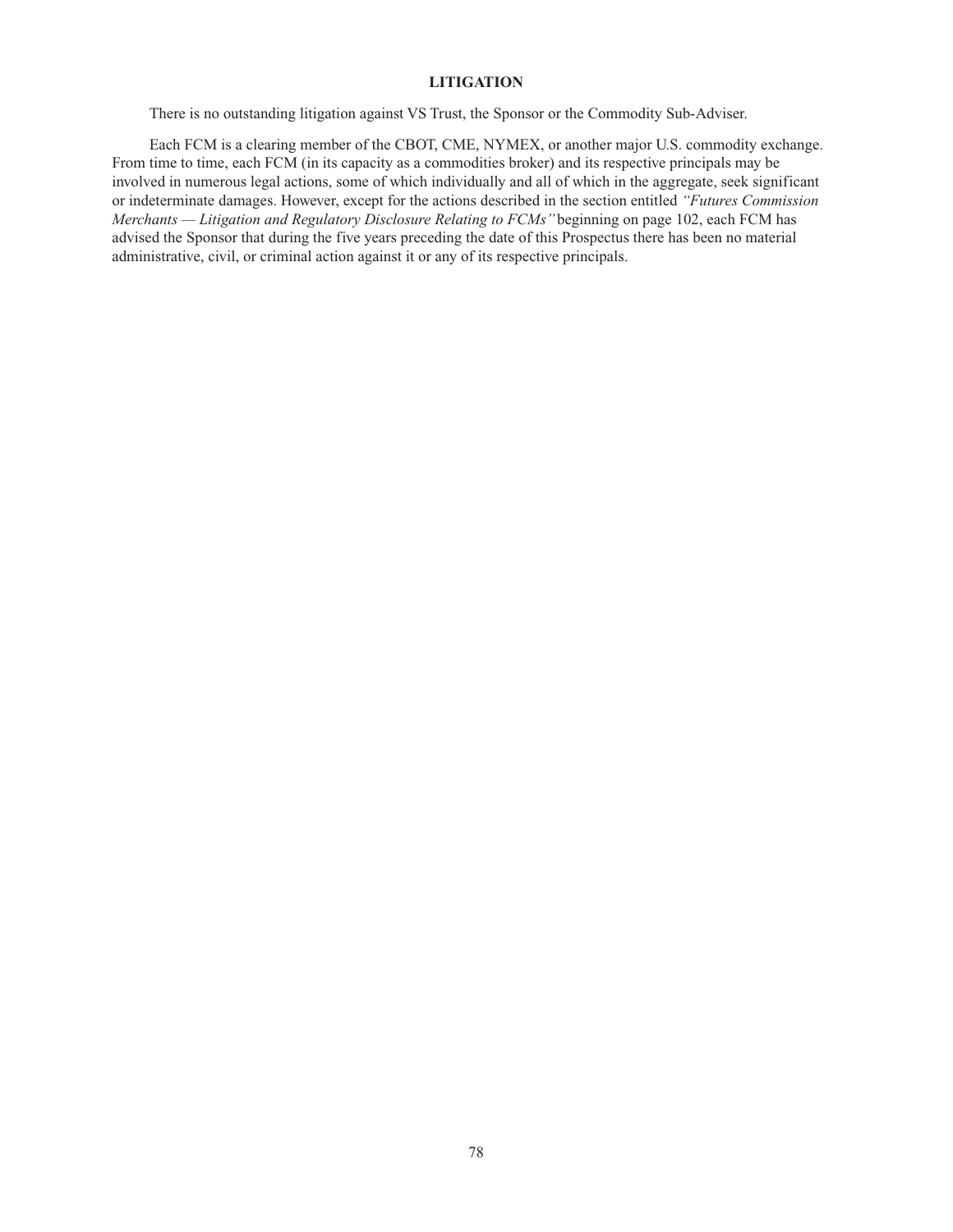### **DESCRIPTION OF THE SHARES; THE FUNDS**

The following summary describes in brief the Shares and certain aspects of the operation of the Trust, the Funds, and the respective responsibilities of the Trustee and the Sponsor concerning the Trust and the material terms of the Trust Agreement. Prospective investors should carefully review the Trust Agreement filed as an exhibit to the Registration Statement of which this Prospectus is a part and consult with their own advisors concerning the implications to such prospective investors of investing in a series of a Delaware statutory trust. Capitalized terms used in this section and not otherwise defined shall have such meanings assigned to them under the Trust Agreement.

### **Description of the Shares**

The Funds issue common units of beneficial interest, or Shares, which represent units of fractional undivided beneficial interest in and ownership of the Funds.

The Shares may be purchased from the Funds or redeemed on a continuous basis, but only by Authorized Participants and only in Creation Units. Individual Shares may not be purchased or redeemed from the Funds. Shareholders that are not Authorized Participants may not purchase or redeem any Shares or Creation Units from the Funds.

# **Principal Office; Location of Records; Fiscal Year**

The Trust is organized as a statutory trust under the Delaware Statutory Trust Act ("DSTA"). The Trust is managed by the Sponsor, whose principal office is located at 2000 PGA Boulevard, Suite 4440, Palm Beach Gardens, FL 33408. The telephone number of the Sponsor and the Trust is (866) 261-0273.

The books and records of the Fund are maintained as follows: all marketing materials are maintained at the offices of U.S. Bancorp Fund Services, LLC, located at 615 East Michigan Street, Milwaukee, Wisconsin 53202. Creation Unit creation and redemption books and records, certain financial books and records and certain trading and related documents received from FCMs are maintained by U.S. Bank National Association, 1555 N. River Center Dr. Milwaukee, Wisconsin 53212.

Certain Trust books and records are available for inspection and copying (upon payment of reasonable reproduction costs) by Fund shareholders or their representatives for purposes reasonably related to such shareholder's interest as a beneficial owner during regular business hours as provided in the Trust Agreement. The Sponsor will maintain and preserve the Trust's books and records for a period of not less than six years.

The fiscal year of each Fund ends on December 31 of each year.

#### **The Funds**

The Funds are separate series of the Trust. The Trust is formed and operated in a manner such that each Fund is liable only for obligations attributable to that Fund and shareholders of each Fund are not subject to the losses or liabilities of the other Fund, or any other series of the Trust. If any creditor or shareholder in a Fund asserted against the Fund a valid claim with respect to its indebtedness or Shares, the creditor or shareholder would only be able to recover money from that particular Fund and its assets. Accordingly, the debts, liabilities, obligations and expenses, or collectively, claims, incurred, contracted for or otherwise existing solely with respect to the Fund are enforceable only against the assets of the Fund, and not against any other series of the Trust or the Trust generally, or any of their respective assets. The assets of a Fund include only those funds and other assets that are paid to, held by or distributed to the Fund on account of and for the benefit of the Fund, including, without limitation, funds delivered to the Trust for the purchase of Shares or Creation Units in the Fund. This limitation on liability is referred to as the "Inter-Series Limitation on Liability." The Inter-Series Limitation on Liability is expressly provided for under the DSTA, which provides that if certain conditions (as set forth in Section 3804(a)) are met, then the debts of any particular series will be enforceable only against the assets of such series and not against the assets of any other series of the Trust or the Trust generally.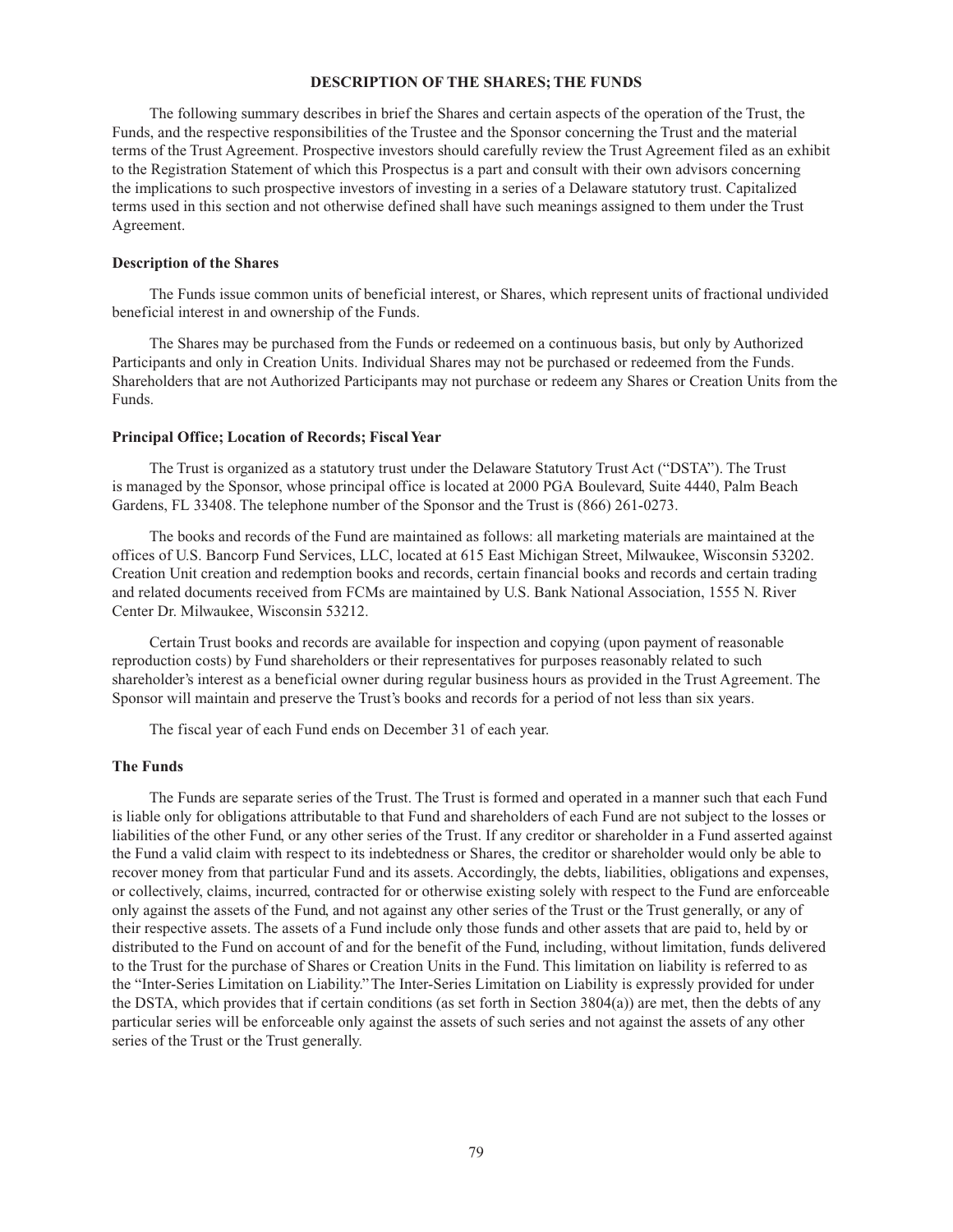### **The Trustee**

Wilmington Trust Company, a Delaware trust company, is the sole Trustee of the Trust. The rights and duties of the Trustee and the Sponsor with respect to the offering of the Shares and Fund management and the shareholders are governed by the provisions of the DSTA and by the Trust Agreement. The Trustee will accept service of legal process on the Trust in the State of Delaware and will make certain filings under the DSTA. The Trustee does not owe any other duties to the Trust, the Sponsor or the shareholders of the Funds. The Trustee's principal offices are located at 1100 North Market Street, Wilmington, Delaware 19890. The Trustee is unaffiliated with the Sponsor.

The Trustee is permitted to resign upon at least sixty (60) days' notice to the Trust, *provided*, that any such resignation will not be effective until a successor Trustee is appointed by the Sponsor. The Trustee is compensated by a Fund, as appropriate, and is indemnified by the Fund, as appropriate, against any expenses it incurs relating to or arising out of the formation, operation or termination of the Fund, as appropriate, or the performance of its duties pursuant to the Trust Agreement, except to the extent that such expenses result from the gross negligence or willful misconduct of the Trustee. The Sponsor has the discretion to replace the Trustee.

Only the assets of the Trust and the Sponsor are subject to issuer liability under the federal securities laws for the information contained in this Prospectus and under federal securities laws with respect to the issuance and sale of the Shares. Under such laws, neither the Trustee, either in its capacity as Trustee or in its individual capacity, nor any director, officer or controlling person of the Trustee is, or has any liability as, the issuer or a director, officer or controlling person of the issuer of the Shares. The Trustee's liability in connection with the issuance and sale of the Shares is limited solely to the express obligations of the Trustee set forth in the Trust Agreement.

Under the Trust Agreement, the Sponsor has exclusive management and control of all aspects of the Trust's business. The Trustee has no duty or liability to supervise the performance of the Sponsor, nor will the Trustee have any liability for the acts or omissions of the Sponsor. The shareholders have no voice in the day-to-day management of the business and operations of a Fund and the Trust, other than certain limited voting rights as set forth in the Trust Agreement. In the course of its management of the business and affairs of a Fund and the Trust, the Sponsor may, in its sole and absolute discretion, appoint an affiliate or affiliates of the Sponsor as additional sponsors and retain such persons, including affiliates of the Sponsor, as it deems necessary to effectuate and carry out the purposes, business and objectives of the Trust.

Because the Trustee has no authority over the Trust's operations, the Trustee itself is not registered in any capacity with the CFTC.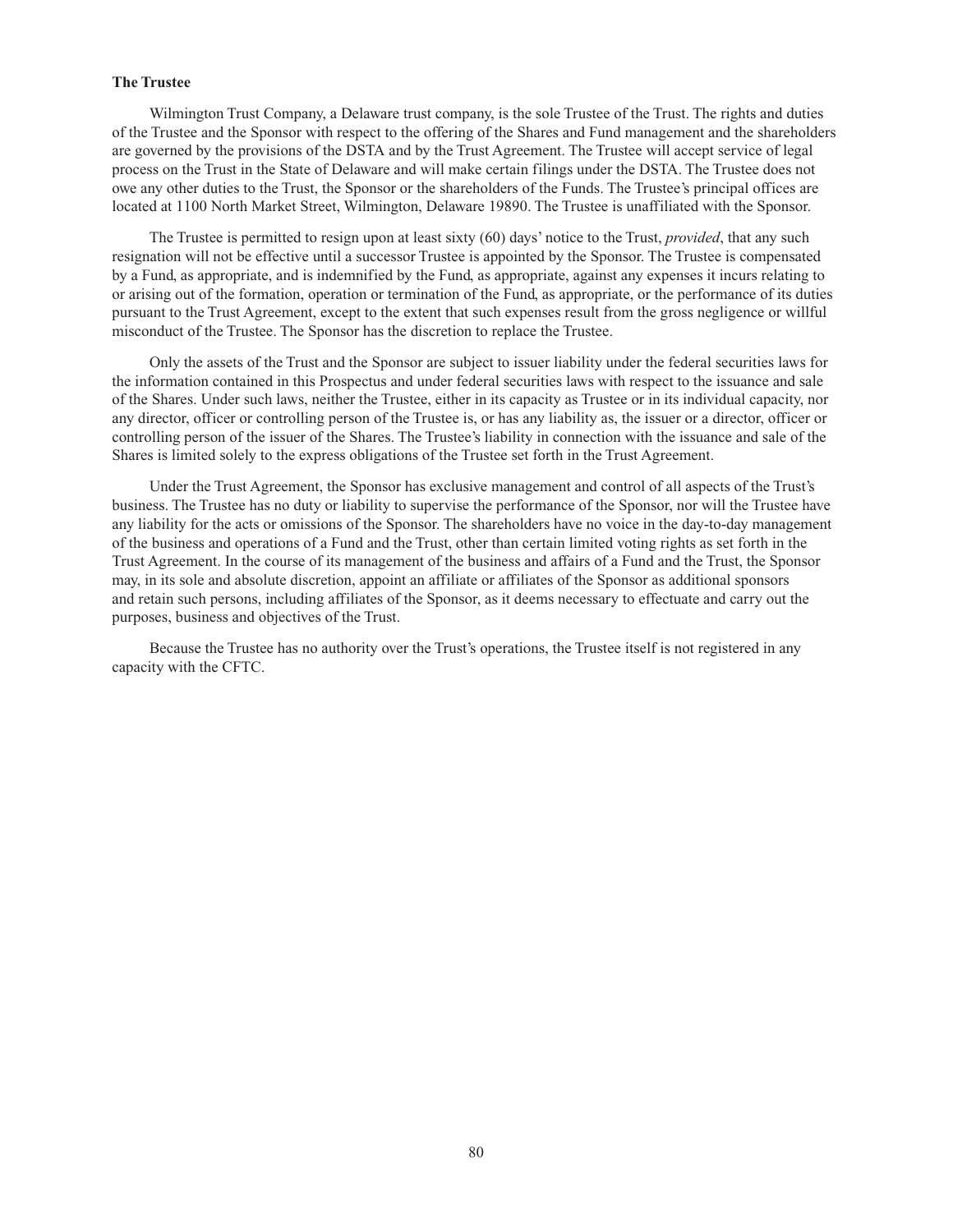### **SERVICE PROVIDERS; CERTAIN MATERIAL TERMS OF THE TRUST AGREEMENT**

### **The Sponsor**

Volatility Shares LLC, is the Sponsor of the Trust and the Funds. As noted above, the Sponsor has exclusive management and control of all aspects of the business of the Funds. The Trustee has no duty or liability to supervise the performance of the Sponsor, nor will the Trustee have any liability for the acts or omissions of the Sponsor.

The Sponsor serves as the Trust's commodity pool operator.

Specifically, with respect to the Trust, the Sponsor:

- Manages and directs the Funds' portfolio of Financial Instruments and other assets, including cash and cash equivalents;
- selects the Funds' service providers;
- negotiates various agreements and fees;
- performs such other services as the Sponsor believes that the Trust may require from time to time;
- selects the FCM and Financial Instrument counterparties, if any; and
- Oversees the Commodity Sub-Adviser's management of the Funds' portfolio of Financial Instruments and other assets, including cash equivalents.

The Shares are not deposits or other obligations of the Sponsor, the Trustee or any of their respective subsidiaries or affiliates or any other bank, are not guaranteed by the Sponsor, the Trustee or any of their respective subsidiaries or affiliates or any other bank and are not insured by the Federal Deposit Insurance Corporation (the "FDIC") or any other governmental agency. An investment in the Shares of the Fund offered hereby is speculative and involves a high degree of risk.

The principal office of the Sponsor is located at 2000 PGA Boulevard, Suite 4440, Palm Beach Gardens, FL 33408. The telephone number of the Sponsor and the Trust is (866) 261-0273.

# *Background and Principals*

Volatility Shares LLC, the Sponsor, is a limited liability company formed in Delaware on July 25, 2019. The Sponsor was formed for the purpose of sponsoring volatility-linked exchange-traded funds, of which the Funds are the first. Prior to its engagement as Sponsor of the Funds, the Sponsor had no operating history.

The Sponsor currently serves as the commodity pool operator of the Trust and the Funds. The Sponsor is registered as a commodity pool operator with the CFTC and is a member in good standing of the NFA. The Sponsor's membership with the NFA was originally approved on October 14, 2019. Its membership with the NFA is currently effective. The Sponsor's registration as a commodity pool operator was originally approved on October 14, 2019. Its registration as a commodity pool operator is currently effective. As a registered commodity pool operator, with respect to the Trust, the Sponsor must comply with various regulatory requirements under the CEA, and the rules and regulations of the CFTC and the NFA, including investor protection requirements, antifraud prohibitions, disclosure requirements, and reporting and recordkeeping requirements. The NFA approved the Sponsor as a Swaps Firm on October 14, 2019. The Sponsor is also subject to periodic examinations by the CFTC and NFA staff. Its principal place of business is 2000 PGA Boulevard, Suite 4440, Palm Beach Gardens, FL 33408. The telephone number of the Sponsor and the Trust is (866) 261-0273. The registration of the Sponsor with the CFTC and its membership in the NFA must not be taken as an indication that either the CFTC or the NFA has recommended or approved the Sponsor, the Trust and the Funds.

In its capacity as a commodity pool operator, the Sponsor is an organization which operates or solicits funds for commodity pools; that is, an enterprise in which funds contributed by a number of persons are combined for the purpose of trading futures contracts.

# **NEITHER THIS POOL OPERATOR NOR ANY OF ITS TRADING PRINCIPALS HAS PREVIOUSLY OPERATED ANY OTHER POOLS OR TRADED ANY OTHER ACCOUNTS.**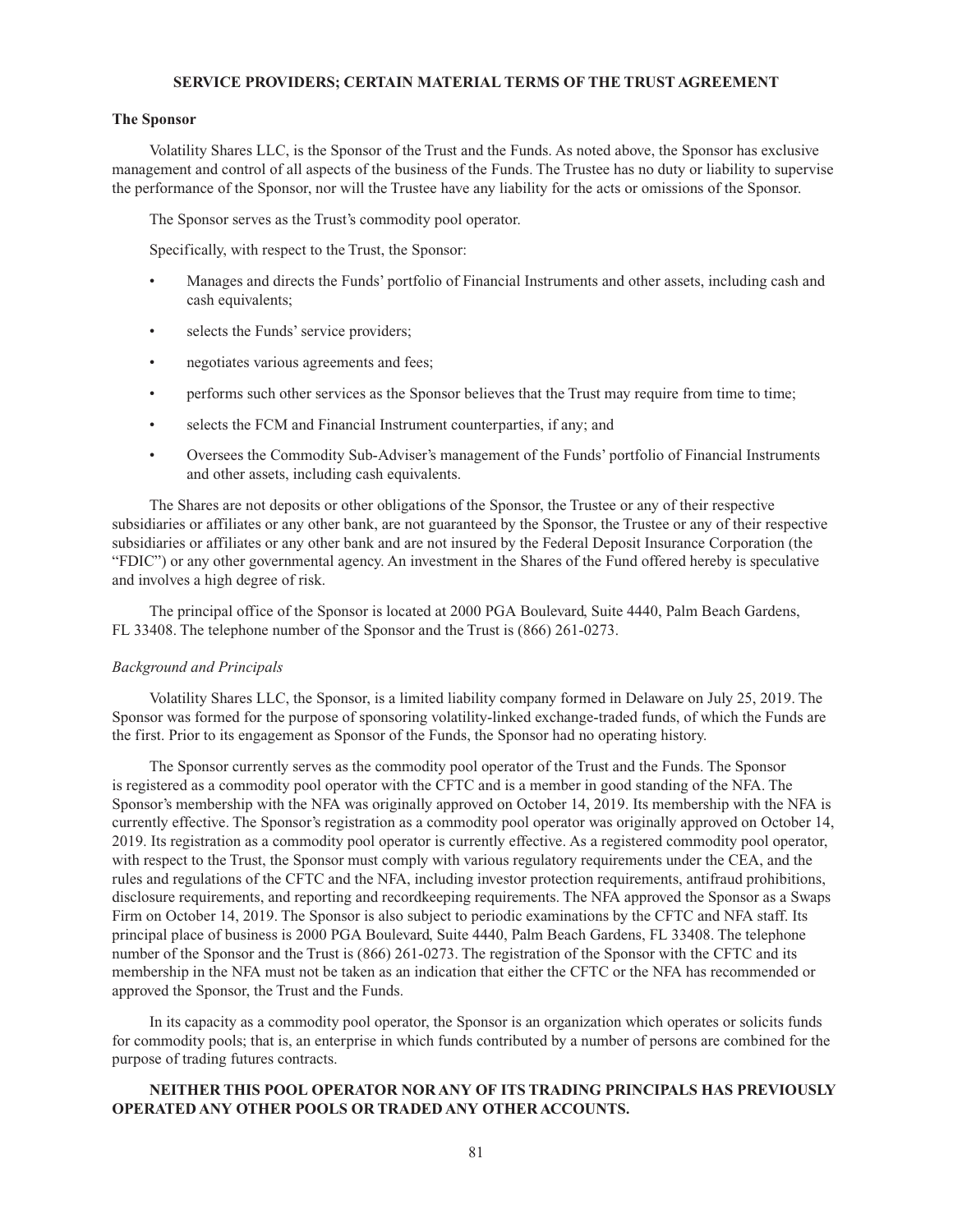### *Executive Officers of the Trust and Principals and Significant Employees of the Sponsor*

| <b>Name</b>            | <b>Position</b>                                                                                                                                 |  |
|------------------------|-------------------------------------------------------------------------------------------------------------------------------------------------|--|
| Justin Young*          | Principal of the Sponsor (since $10/4/2019$ )                                                                                                   |  |
|                        | Associated Person of the Sponsor (since 12/12/2019)                                                                                             |  |
|                        | Principal Executive Officer (since 4/8/2021)                                                                                                    |  |
|                        | Principal Financial Officer (since 4/8/2021)                                                                                                    |  |
|                        | Principal Accounting Officer of the Trust (since 4/8/2021)                                                                                      |  |
| Stuart Barton*         | Principal of the Sponsor (since 10/2/2019)<br>Associated Person of the Sponsor (since 10/14/2019)<br>Chief Investment Officer (since $4/8/21$ ) |  |
| Chang Kim <sup>*</sup> | Principal of the Sponsor (since 1/26/2022)<br>Chief Compliance Officer (since 1/26/2022)                                                        |  |
| Manzone LLC            | Principal of the Sponsor (since $2/11/2021$ )                                                                                                   |  |

Denotes principal of the Sponsor who participates in making trading decisions for the Funds.

The following is a biographical summary of the business experience of the executive officers of the Trust and the principals and significant employees of the Sponsor. Of the Principals listed below, only Justin Young, Stuart Barton and Chang Kim participate in making trading or operational decisions for the Funds or supervise persons engaged in making trading or operational decisions for the Funds.

**Justin Young** holds a BA in American Studies from Georgetown University. Since April 2017, he has served as Managing Partner of Invest in Vol LLC (overseeing operations at an investment adviser); from August 2015 to April 2017, he was Vice President of Rex Shares LLC (overseeing product development at an ETF sponsor); from April 2011 to August 2015 he was Head of Capital Markets for Global X Management Company LLC (overseeing capital markets operations for an ETF sponsor); and from July 2009 to April 2011 he was an Associate of NYSE Euronext (working on a number of listing matters for a national securities exchange).

**Stuart Barton** holds a PhD in Economic History from the University of Cambridge, an MBA from the University of Surrey, and a B.Sc in engineering from the University of Cape Town. Since March 2017, he has served as Managing Partner of Invest in Vol LLC (overseeing operations at an investment adviser); from September 2016 to March 2017 he was Chief Investment Officer of Rex Shares (overseeing investments at an ETF sponsor); from September 2014 to September 2017 he was Managing Partner at Corpus Capital Partners LLC (overseeing operations at a commodity pool operator); from October 2010 to September 2014 he was a Ph.D. Candidate (completed Ph.D.) at the University of Cambridge, UK; from January 2008 to October 2010 he was unemployed and engaged in travel; from June 2007 to January 2008 he was Senior Equity Derivatives Trader at HSBC's Hong Kong office (traded derivatives at an investment bank); from September 2004 to June 2007 he was Senior Equity Derivatives Trader at Barclays Capital PLC in New York (traded derivatives at a broker-dealer); and from August 2001 to September 2004 he was Equity Derivatives Trader at Barclays Capital PLC in London.

**Chang Kim** holds a BA in Film Studies from Yale University. From January 2021 to December 2021, he served as the CEO of The Library Shop, Inc. (overseeing operations at an e-commerce business); from September 2009 to December 2020, he served as a Portfolio Manager and the COO at Global X Management Company LLC (overseeing operations at an ETF sponsor).

**Manzone LLC** became a Principal of the Sponsor on February 11, 2021. Manzone LLC has a passive ownership interest in the Sponsor and exercises no management authority over the Funds.

#### **Duties of the Sponsor**

The general fiduciary duties which would otherwise be imposed on the Sponsor (which would make its operation of the Trust as described herein impracticable due to the strict prohibition imposed by such duties on, for example, conflicts of interest on behalf of a fiduciary in its dealings with its beneficiaries), are replaced by the terms of the Trust Agreement (to which terms all shareholders, by subscribing to the Shares, are deemed to consent).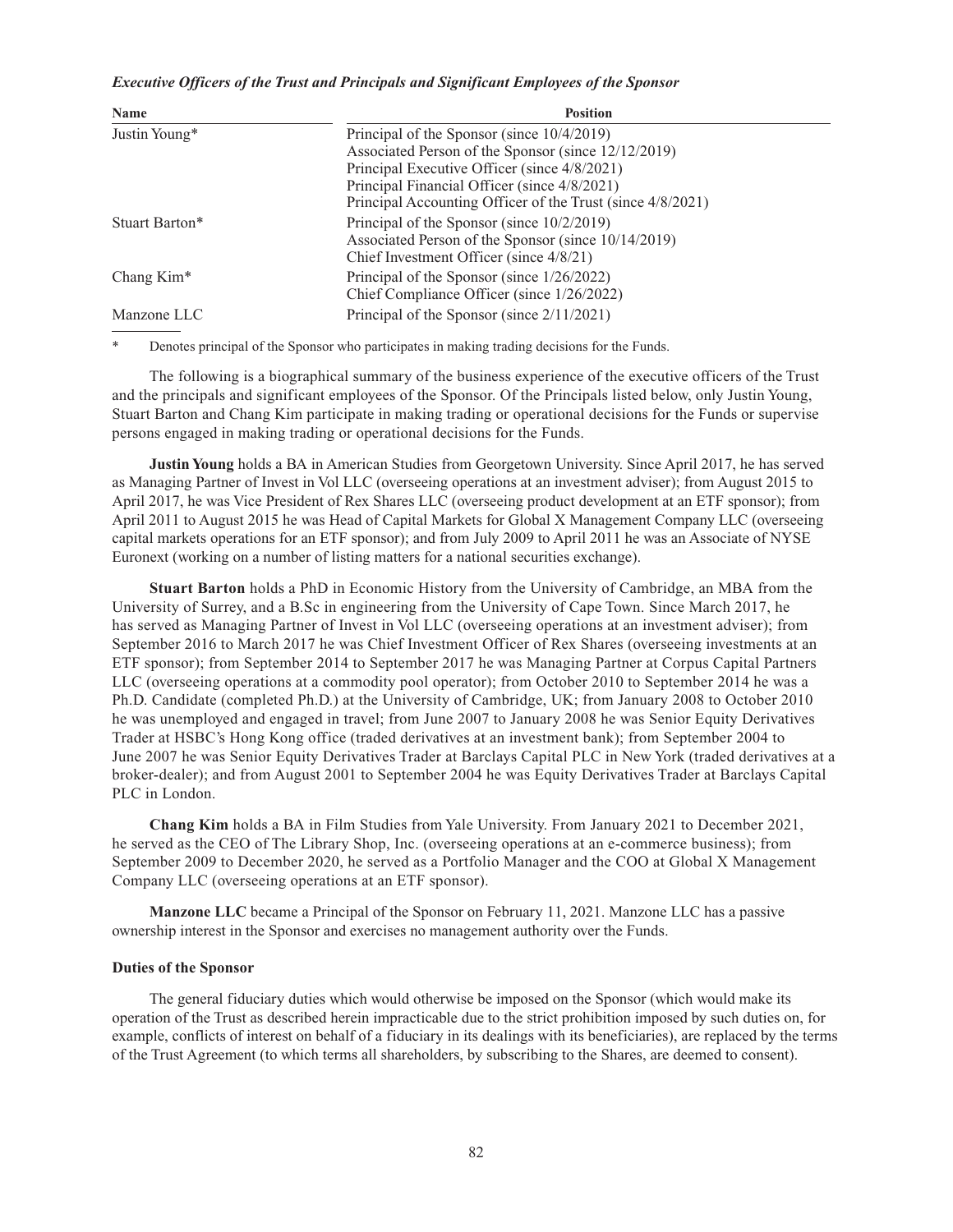The Trust Agreement provides that the Sponsor and its affiliates shall have no liability to the Trust or to any shareholder for any loss suffered by the Trust arising out of any action or inaction of the Sponsor or its affiliates or their respective directors, officers, shareholders, partners, members, managers or employees (the "Sponsor Related Parties"), if the Sponsor Related Parties, in good faith, determined that such course of conduct was in the best interests of the Funds and such course of conduct did not constitute gross negligence or willful misconduct by the Sponsor Related Parties. The Trust has agreed to indemnify the Sponsor Related Parties against claims, losses or liabilities based on their conduct relating to the Trust, *provided* that the conduct resulting in the claims, losses or liabilities for which indemnity is sought did not constitute gross negligence or willful misconduct and was done in good faith and in a manner reasonably believed to be in the best interests of the Funds.

Under Delaware law, a beneficial owner of a statutory trust (such as a shareholder of the Funds) may, under certain circumstances, institute legal action on behalf of himself and all other similarly situated beneficial owners (a "class action") to recover damages for violations of fiduciary duties, or on behalf of a statutory trust (a "derivative action") to recover damages from a third party where there has been a failure or refusal to institute proceedings to recover such damages. In addition, beneficial owners may have the right, subject to certain legal requirements, to bring class actions in federal court to enforce their rights under the federal securities laws and the rules and regulations promulgated thereunder by the SEC. Beneficial owners who have suffered losses in connection with the purchase or sale of their beneficial interests may be able to recover such losses from the Sponsor where the losses result from a violation by the Sponsor of the anti-fraud provisions of the federal securities laws.

Under certain circumstances, shareholders also have the right to institute a reparations proceeding before the CFTC against the Sponsor (a registered commodity pool operator), an FCM, as well as those of their respective employees who are required to be registered under the CEA, and the rules and regulations promulgated thereunder. Private rights of action are conferred by the CEA. Investors in futures and in commodity pools may, therefore, invoke the protections provided thereunder.

The foregoing summary describing in general terms the remedies available to shareholders under federal law is based on statutes, rules and decisions as of the date of this Prospectus. As this is a rapidly developing and changing area of the law, shareholders who believe that they may have a legal cause of action against any of the foregoing parties should consult their own counsel as to their evaluation of the status of the applicable law at such time.

#### **Ownership or Beneficial Interest in the Funds**

The Sponsor, its principals, as well as their affiliates, reserve the right to trade commodity interests for their own accounts including Shares of the Funds. Fund investors will not be permitted to inspect the records of such person's trades or any written policies related to such trading. The Sponsor currently does not own any Shares of the Funds.

### **The Commodity Sub-Adviser**

Milliman FRM (the "Commodity Sub-Adviser"), 71 S. Wacker Drive, 31<sup>st</sup> Floor, Chicago, IL 60606, serves as the Funds' Commodity Sub-Adviser pursuant to a commodity sub-advisory agreement (the "Commodity Sub-Advisory Agreement").

The Commodity Sub-Adviser began conducting business in 1998 as a part of Milliman, Inc. and was organized as a limited liability company and a wholly-owned subsidiary of Milliman, Inc. in 2011. It provides investment advisory services and also is registered with the CFTC/NFA. The Commodity Sub-Adviser became: an NFA member on October 18, 2011; a registered commodity trading adviser on October 18, 2011; a registered commodity pool operator on January 1, 2013; and a swap firm on March 15, 2013.

The Commodity Sub-Adviser offers hedging and asset allocation advisory services to institutional clients. These services are provided to life insurers, pensions, endowments, banks, fund managers, reinsurers, and trusts who are interested in using our investment allocation models for their portfolios. These services include performing option pricing calculations on assets or liabilities, preparing illustrative financial projections of hedging strategies selected by the client, placing hedging trades with brokers as agent for our clients, providing other administrative support for the rebalancing of hedge positions, and allocations among different asset classes, and rebalancing for market conditions.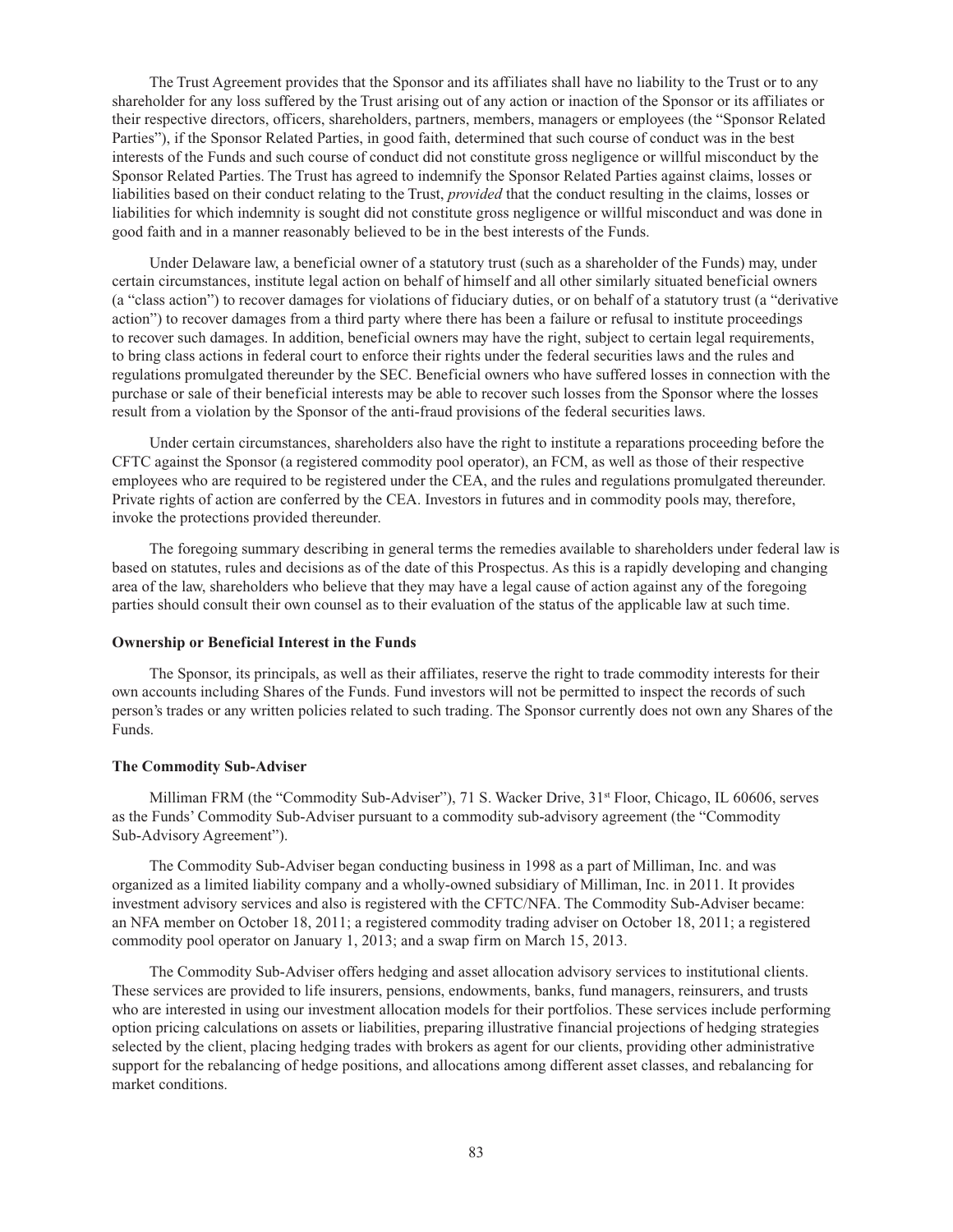The Commodity Sub-Adviser also provides services as an investment adviser or sub-adviser or CTA, to mutual funds, exchange-traded funds ("ETFs"), unit investment trusts ("UITs"), funds offered through bank collective investment trusts ("CITs"), and other exchange-traded products ("ETPs"). The strategy exercised for each product is designed to meet a particular investment goal. In the case of sub-advisory services, the primary adviser to the fund is usually responsible for the selection of underlying investments for the fund, and the Commodity Sub-Adviser manages strategies for the various funds' assets based on the investment goals and objectives as outlined in each of the funds' offering documents.

The Commodity Sub-Adviser will manage 100% of the Funds' assets. The Commodity Sub-Adviser will be paid by the Sponsor an annual sub-advisory fee of 0.25% based on each Fund's average daily net assets (total assets of the Fund, minus the sum of its accrued liabilities). The sub-advisory fee is waived for the first 6 months of the Fund's operations or until a Fund reaches \$35 million in average daily net assets. The Funds do not directly pay the Commodity Sub-Adviser. Performance of the accounts directed by the Commodity Sub-Adviser can be found beginning on page 47 under the heading, "Performance of Accounts Advised by the Commodity Sub-Adviser."

The following is a biographical summary of the business experience of the principals of the Commodity Sub-Adviser. Each of the principals listed below participate in making trading or operational decisions for the Funds or supervise persons engaged in making trading or operational decisions for the Funds.

**Ram Kelkar** joined the Commodity Sub-Adviser in March 2008 and has served as a Principal and Managing Director — Head of Capital Markets since March 2008. In that role, he manages the trading teams in Sydney, London, and Chicago that execute OTC and exchange-traded derivatives and equity transactions on behalf of investment advisory clients. Mr. Kelkar was approved as: a principal on October 13, 2011; an NFA associate member on October 18, 2011 and a swap associated person on March 15, 2013. He was registered as an associated person on October 18, 2011.

**Ken Mungan** founded the Commodity Sub-Adviser in June 1998 as an Associate Actuary. He became a Principal in March 2002. He has served as Chairman of the Board of Directors of Milliman, Inc., the parent company of the Commodity Sub-Adviser since February 2015. In those roles, He grew the business from its inception and oversaw its expansion into investment advisory services and licensing of risk management technology products. Mr. Mungan was approved as: a principal on December 21, 2012; and an NFA associate member on October 11, 2013. He was registered as an associated person on October 11, 2013.

**Sam Nandi** joined the Commodity Sub-Adviser in April 2002 as an Associate Actuary, became an Actuary in August 2002, and has held the title Principal and Consulting Actuary since March 2007. In those roles, he developed and implemented outsourced hedging programs for number clients. He was also the lead consultant/client manager for numerous hedging, asset management, and consulting clients. Mr. Nandi was approved as: an NFA associate member on June 27, 2012; and a principal on June 27, 2012. He was registered as an associated person on June 27, 2012.

**Deep Patel** joined the Commodity Sub-Adviser in October 2003 as an Associate Actuary, became an Actuary in July 2006, and has been a Principal since September 2008. In those roles, he has engaged in product design and development of equity-based guarantee products as well as developing hedging strategies for a range of U.S., Canadian, and multinational insurance companies. He has also managed the operations of hedge programs of several large life insurers and re-insurers and has advised many companies on issues related to regulatory and economic capital. Mr. Patel was approved as: a principal on November 20, 2012; and an NFA associate member on February 25, 2014. He was registered as an associated person on February 25, 2014.

**Susan Puz** joined the Commodity Sub-Adviser in March 2012 as Compliance Counsel, and has served as the Commodity Sub-Adviser's Chief Compliance Officer since September 2014, and Milliman, Inc.'s Chief Compliance Officer since May 2016. In that role, she is responsible for ensuring that Milliman, Inc. and its affiliates comply with applicable laws and regulations on a global basis. Ms. Puz was approved as a principal on December 2, 2014.

**Adam Schenck** joined the Commodity Sub-Adviser in January 2005 as an Intern, became an Actuarial Student in August 2005, an Actuarial Analyst in January 2006, a Portfolio Manager in January 2012, a Principal in March 2013, and has been Principal and Managing Director — Head of Fund Services since January 2017. In that role, he oversees a team that analyzes and implements risk management strategies, and performs research on volatility and asset return distributions. Mr. Schenck was approved as: an NFA associate member on October 23, 2013; and a principal on October 24, 2018. He was registered as an associated person on November 13, 2013.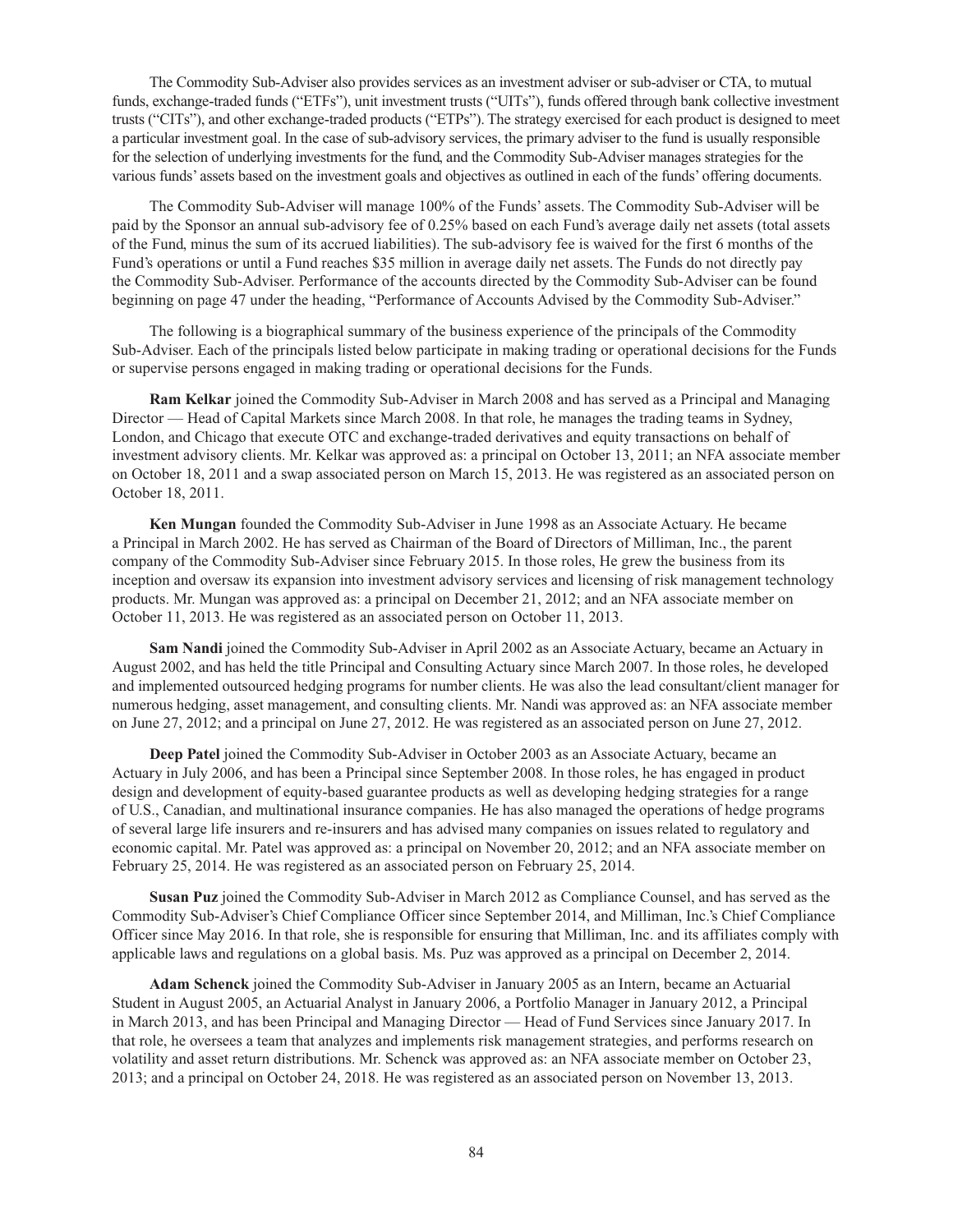### **Management; Voting by Shareholders**

The shareholders of the Funds take no part in the management or control, and have no voice in the Trust's operations or business.

The Sponsor has the right unilaterally to amend the Trust Agreement as it applies to the Funds *provided* that the shareholders have the right to vote only if expressly required under Delaware or federal law or rules or regulations of the Exchange, or if submitted to the shareholders by the Sponsor in its sole discretion. No amendment affecting the Trustee shall be binding upon or effective against the Trustee unless consented to by the Trustee in writing.

### **Recognition of the Trust and the Funds in Certain States**

A number of states do not have "statutory trust" statutes such as that under which the Trust has been formed in the State of Delaware. It is possible, although unlikely, that a court in such a state could hold that, due to the absence of any statutory provision to the contrary in such jurisdiction, the shareholders, although entitled under Delaware law to the same limitation on personal liability as stockholders in a private corporation for profit organized under the laws of the State of Delaware, are not so entitled in such state.

#### **Possible Repayment of Distributions Received by Shareholders**

The Shares are limited liability investments; investors may not lose more than the amount that they invest plus any profits recognized on their investment. However, shareholders of the Funds could be required, as a matter of bankruptcy law, to return to the estate of a Fund any distribution they received at a time when the Fund was in fact insolvent or in violation of the Trust Agreement.

### **Shares Freely Transferable**

The Shares of the Funds are listed for trading on the Exchange and provide institutional and retail investors with direct access to the Funds. Each Fund's Shares may be bought and sold on the Exchange like any other exchange-listed security.

### **Book-Entry Form**

Individual certificates will not be issued for the Shares. Instead, global certificates are deposited by the Trust with DTC and registered in the name of Cede & Co., as nominee for DTC. The global certificates evidence all of the Shares outstanding at any time. Under the Trust Agreement, shareholders are limited to (1) participants in DTC such as banks, brokers, dealers and trust companies ("DTC Participants"), (2) those who maintain, either directly or indirectly, a custodial relationship with a DTC Participant ("Indirect Participants"), and (3) those banks, brokers, dealers, trust companies and others who hold interests in the Shares through DTC.

The Shares are only transferable through the book-entry system of DTC. Shareholders who are not DTC Participants may transfer their Shares through DTC by instructing the DTC Participant holding their Shares (or by instructing the Indirect Participant or other entity through which their Shares are held) to transfer the Shares. Transfers are made in accordance with standard securities industry practice.

# **Reports to Shareholders**

The Sponsor or elected third-party service providers will furnish an annual report of the Funds in the manner required by the rules and regulations of the SEC as well as any reports required by the CFTC and the NFA, including, but not limited to, annual audited financial statements of the Funds examined and certified by independent registered public accountants and any other reports required by any other governmental authority that has jurisdiction over the activities of the Fund. Monthly account statements conforming to CFTC and NFA requirements are posted on the Sponsor's website at *www.volatilityshares.com*. Shareholders of record will also be provided with appropriate information to permit them to file U.S. federal and state income tax returns with respect to Shares held. Additional reports may be posted on the Sponsor's website at the discretion of the Sponsor or as required by regulatory authorities.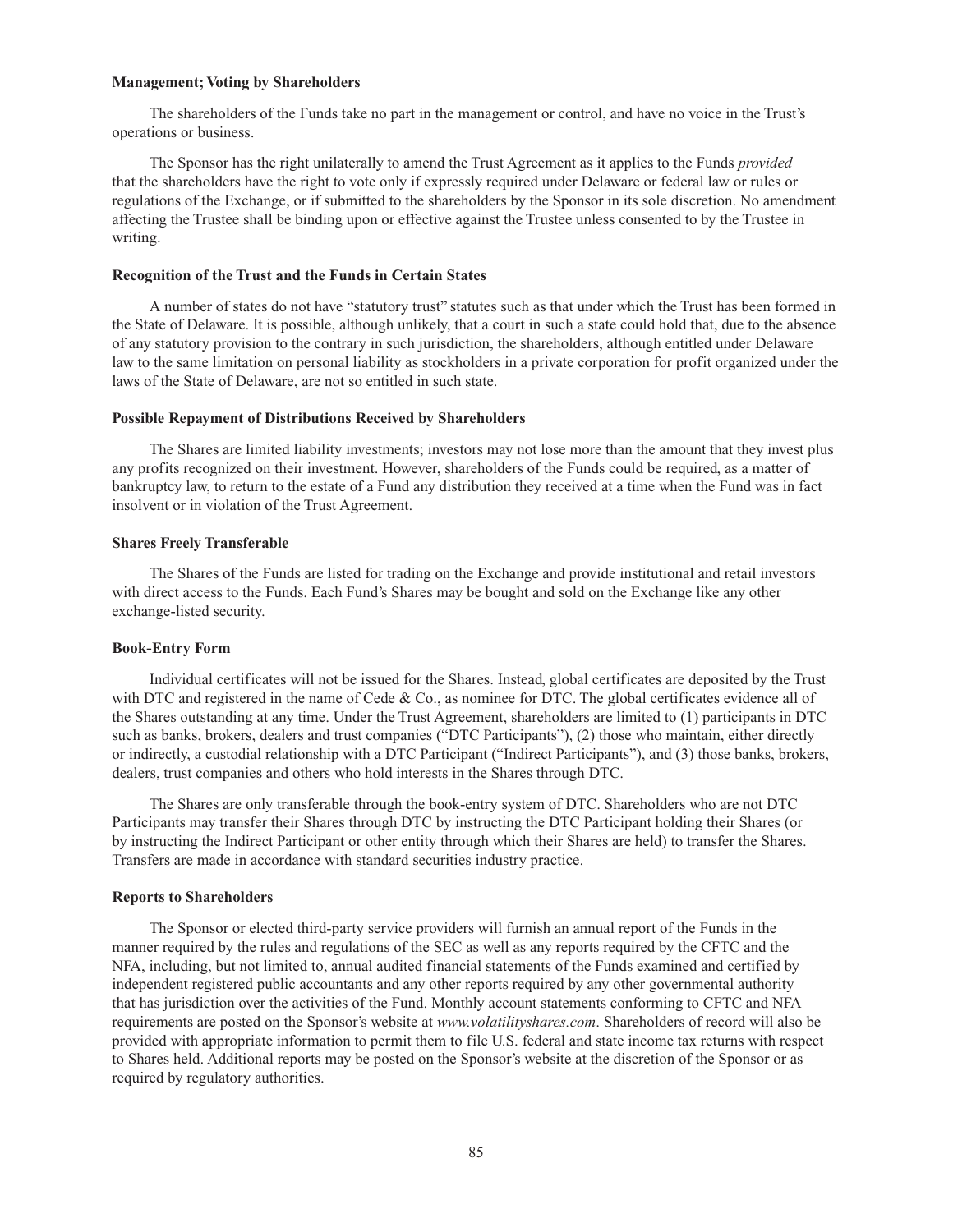The Sponsor will notify shareholders of any substantial change in the fees paid by the Trust or of any material changes to the Fund by filing with the SEC a supplement to this Prospectus and a Form 8-K, as applicable, which will be publicly available at *www.sec.gov* and at the Sponsor's website at *www.volatilityshares.com*.

### **Net Asset Value**

The net asset value ("NAV") in respect of a Fund means the total assets of the Fund including, but not limited to, all cash and cash equivalents or other debt securities less total liabilities of the Fund, consistently applied under the accrual method of accounting. In particular, the NAV includes any unrealized profit or loss on open futures contracts (and Financial Instruments, if any), and any other credit or debit accruing to the Fund but unpaid or not received by the Fund. The NAV per Share of a Fund is computed by dividing the value of the net assets of the Fund (*i.e.*, the value of its total assets less total liabilities) by its total number of Shares outstanding. Expenses and fees are accrued daily and taken into account for purposes of determining the NAV. Each Fund's NAV is calculated on each day other than a day when the Exchange is closed for regular trading. **Each Fund computes its NAV only once each Business Day as of 4:00 p.m. (Eastern Time) (the "NAV Calculation Time")**, or an earlier time as set forth on *www.volatilityshares. com.* For example, a Fund may calculate its NAV as of an earlier time if the Exchange or other exchange material to the valuation or operation of the Fund closes early. The Funds' website at *www.volatilityshares.com* will display the end of day closing Index level, and NAV per Share for the Fund. The Fund will provide daily website disclosure, prior to market opening, of the Funds' portfolio holdings. This website disclosure of the portfolio composition of the Fund will occur at the same time as the disclosure by the Fund of the portfolio composition to Authorized Participants so that all market participants are provided portfolio composition information at the same time.

In calculating the NAV of a Fund, the VIX futures contracts are valued using the Time Weighted Average Price (TWAP) of the futures during the last 15 minutes of NYSE's regular trading session, rather than solely from the VIX futures' settlement price. The value of a Fund's non-exchange-traded Financial Instruments typically is determined by applying the then-current disseminated levels for the Index to the terms of the Fund's non-exchange-traded Financial Instruments.

In certain circumstances (*e.g.*, if the Sponsor believes market quotations do not accurately reflect the fair value of a Fund's investment, or a trading halt closes an exchange or market early), the Sponsor may, in its sole discretion, choose to determine a fair value price as the basis for determining the market value of such investment for such day. Such fair value prices would generally be determined based on available inputs about the current value of the underlying VIX futures contract and would be based on principles that the Sponsor deems fair and equitable.

The Funds may use a variety of money market instruments. Money market instruments generally will be valued using market prices or at amortized cost.

#### **Indicative Optimized Portfolio Value ("IOPV")**

The IOPV, which is also known as the intraday indicative value or IIV, is an indicator of the value of a Fund's net assets at the time the IOPV is disseminated. The IOPV is calculated and disseminated every 15 seconds during a normal Business Day. A Business Day is defined as a day the United States equity markets are open for trading on the NYSE. The IOPV may cease calculating at an earlier time if the Exchange or other information material to the valuation or operation of a Fund closes early. The IOPV is generally calculated using the prior day's closing net assets of a Fund as a base and updating throughout the Business Day changes in the value of the Financial Instruments held by the Fund. The IOPV should not be viewed as an actual real time update of the NAV because NAV is calculated only once at the end of each Business Day. The IOPV also should not be viewed as a precise value of the Shares. Because the market price per Share may differ from the IOPV, the price at which an investor may be able to sell Shares at any time, and especially in times of market volatility, may be significantly less than the IOPV at the time of sale. Neither a Fund nor the Sponsor is liable for any errors in the calculation of the IOPV or any failure to disseminate IOPV.

The Exchange disseminates the IOPV. In addition, the IOPV is published on the Exchange's website and is available through on-line information services such as Bloomberg Finance L.P. and/or Reuters.

### **Termination Events**

The Trust, or, as the case may be, the Funds, may be dissolved at any time and for any reason by the Sponsor with written notice to the shareholders.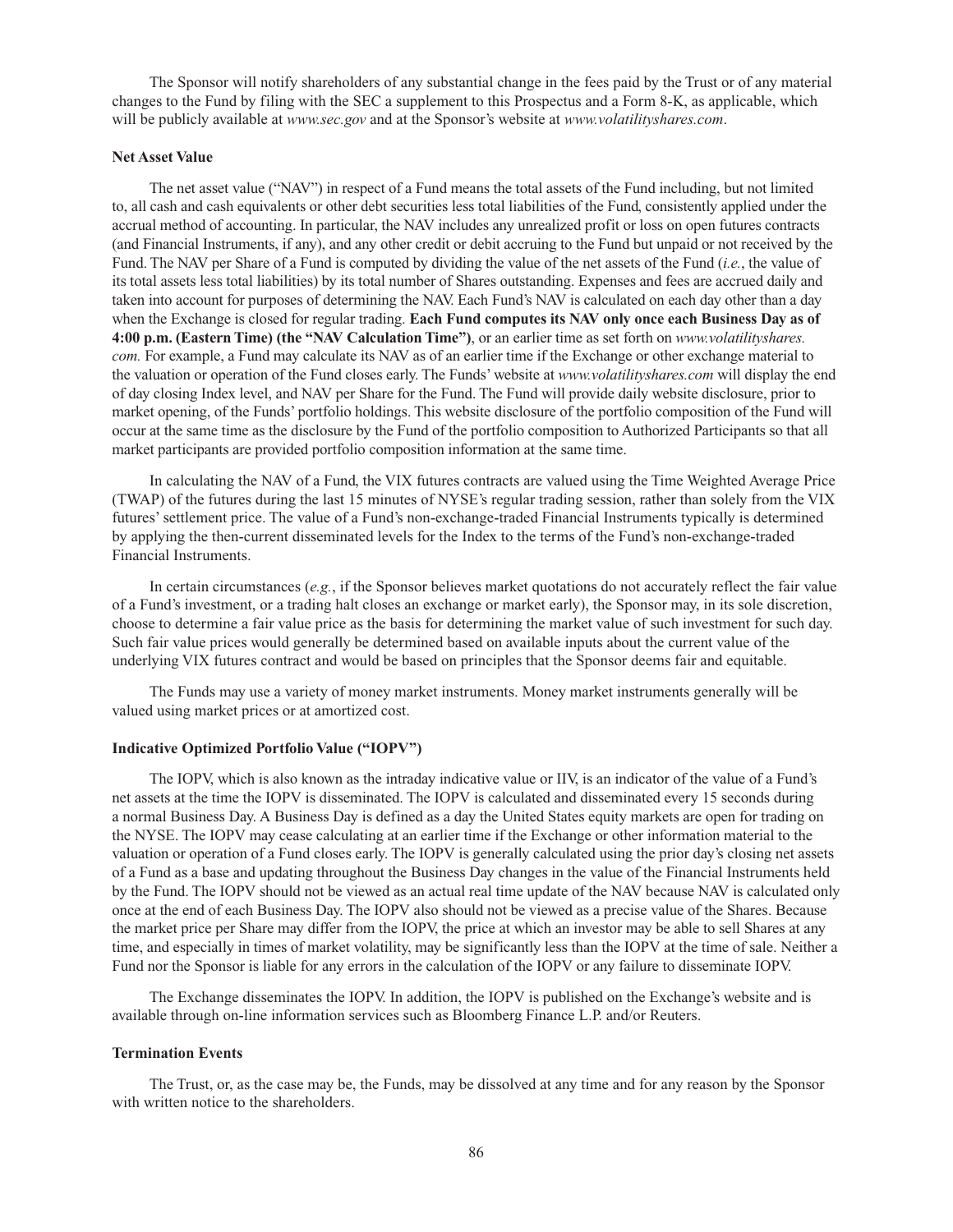### **DISTRIBUTIONS**

The Sponsor does not expect to make distributions. Depending on a Fund's performance and an investor's own tax situation, an investor's income tax liability for his, her or its allocable share of the Fund's net ordinary income or loss and capital gain or loss may exceed the capital gains an investor may realize from selling his, her or its Shares of the Fund in a taxable year.

# **THE ADMINISTRATOR AND SUB-ADMINISTRATOR**

The Trust, on behalf of itself and on behalf of each Fund, has appointed Tidal ETF Services LLC (the "Administrator") as the Administrator of the Funds. The Administrator has entered into a fund administration agreement (the "Fund Administration Servicing Agreement") with the Trust (for itself and on behalf of the Fund) in connection therewith. A copy of the Fund Administration Servicing Agreement is available for inspection at Administrator's offices identified below. The Administrator is located at 898 N. Broadway, Suite 2, Massapequa, New York 11758. Pursuant to the Fund Administration Servicing Agreement between the Trust and the Administrator, the Administrator provides the Trust with, or arranges for, administrative and management services (other than investment advisory services). Pursuant to the Fund Administration Servicing Agreement, officers or employees of the Administrator may serve as the Trust's principal executive officer, principal financial officer, and principal accounting officer. The Administrator oversees the payment of Fund-related expenses, and the Administrator manages the Trust's relationships with its various service providers. As compensation for the services it provides, the Administrator receives a fee from the Funds. The Administrator also is entitled to certain out-of-pocket expenses for the services mentioned above.

The Administrator has engaged a sub-administrator to provide, from time to time, some of the services that the Administrator has agreed to provide the Funds. In that regard, the Administrator has engaged U.S. Bancorp Fund Services, LLC to serve as the sub-administrator ("Sub-Administrator") of the Funds. U.S. Bancorp Fund Services, LLC is located at 615 East Michigan Street, Milwaukee, Wisconsin 53202.

# **THE TRANSFER AGENT AND FUND ACCOUNTANT**

U.S. Bancorp Fund Services, LLC also serves as the transfer agent ("Transfer Agent") and fund accountant ("Fund Accountant") of the Funds. U.S. Bancorp Fund Services, LLC is located at 615 East Michigan Street, Milwaukee, Wisconsin 53202.

The Transfer Agent has entered into a transfer agency servicing agreement (the "Transfer Agency Servicing Agreement"). The Fund Accountant has entered into a fund accounting servicing agreement (the "Fund Accounting Servicing Agreement"). Pursuant to the terms of the Transfer Agency Servicing Agreement, the Transfer Agent is responsible for processing purchase and redemption orders from Authorized Participants and maintaining records of the ownership of the Funds. As compensation for the services it provides, the Transfer Agent receives a fee from the Funds. Pursuant to the terms of the Fund Accounting Servicing Agreement, the Fund Accountant is responsible for portfolio accounting services, expense accrual and payment services, fund valuation and financial reporting services, tax accounting services and compliance control services. As compensation for the services it provides, the Fund Accountant receives a fee from the Funds.

# **THE CUSTODIAN**

U.S. Bank National Association (the "Custodian") serves as the Custodian of the Funds and has entered into a custody agreement (the "Custody Agreement") with the Trust (for itself and on behalf of the Fund) in connection therewith. Pursuant to the terms of the Custody Agreement, the Custodian is responsible for the holding and safekeeping of assets delivered to it by the Funds, and performing various administrative duties in accordance with instructions delivered to the Custodian by the Funds. As compensation for the services it provides, the Custodian receives a fee from the Funds.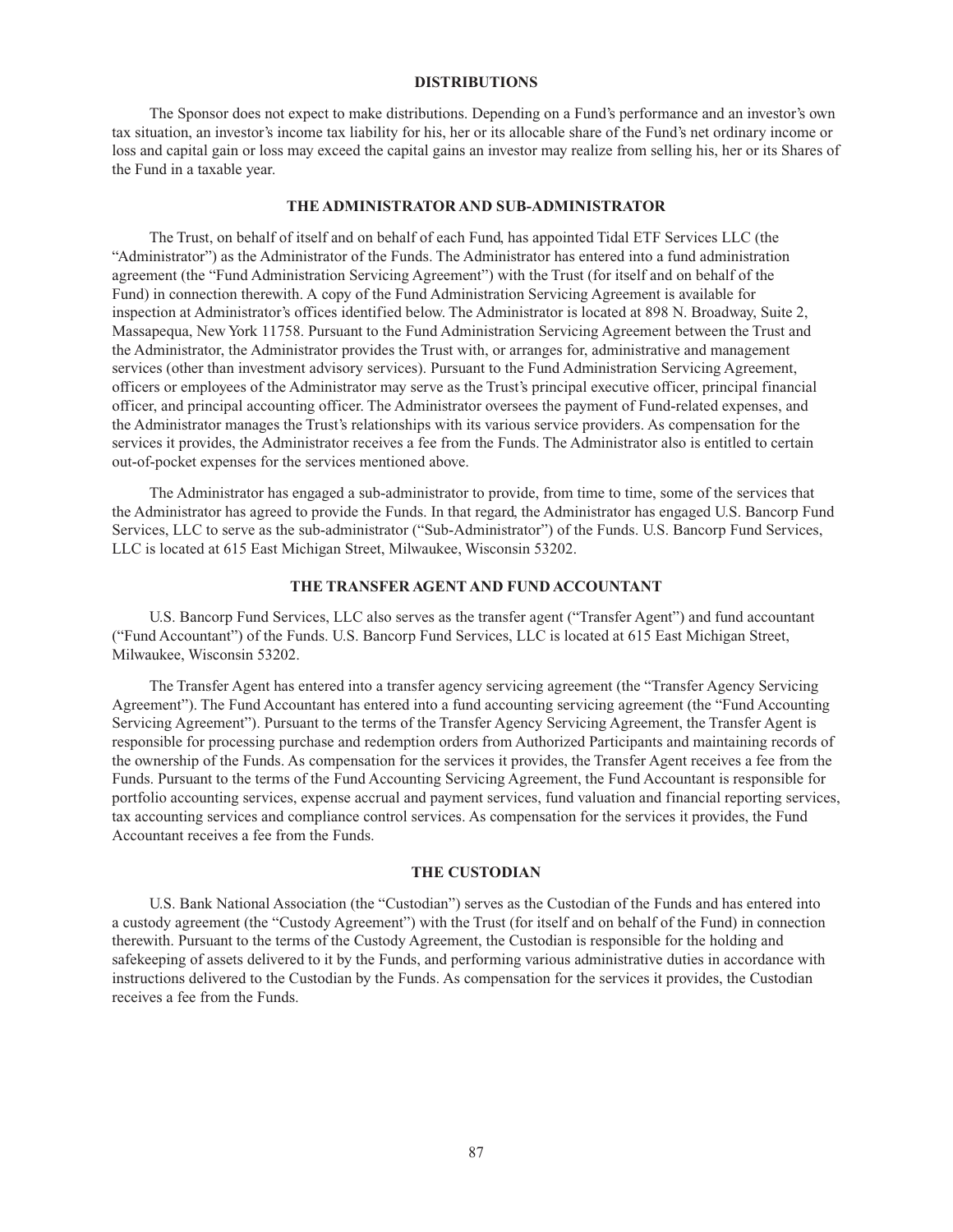# **THE MARKETING AGENT**

Foreside Fund Services, LLC (the "Marketing Agent") serves as the Marketing Agent of the Funds. Its principal duties are: (i) to work with the Transfer Agent to review and approve orders placed by Authorized Participants and transmitted to the Transfer Agent; (ii) maintain copies of confirmations of Creation Unit creation and redemption order acceptances; (iii) maintain telephonic, facsimile and/or access to direct computer communications links with the Transfer Agent; and (iv) review and approve, prior to use, all Trust marketing materials for compliance with applicable SEC and FINRA advertising rules.

The Marketing Agent retains all marketing materials separately for the Funds, at their offices located at Three Canal Plaza, Suite 100 Portland, Maine 04101.

As compensation for the services it provides, the Marketing Agent receives a fee from the Funds.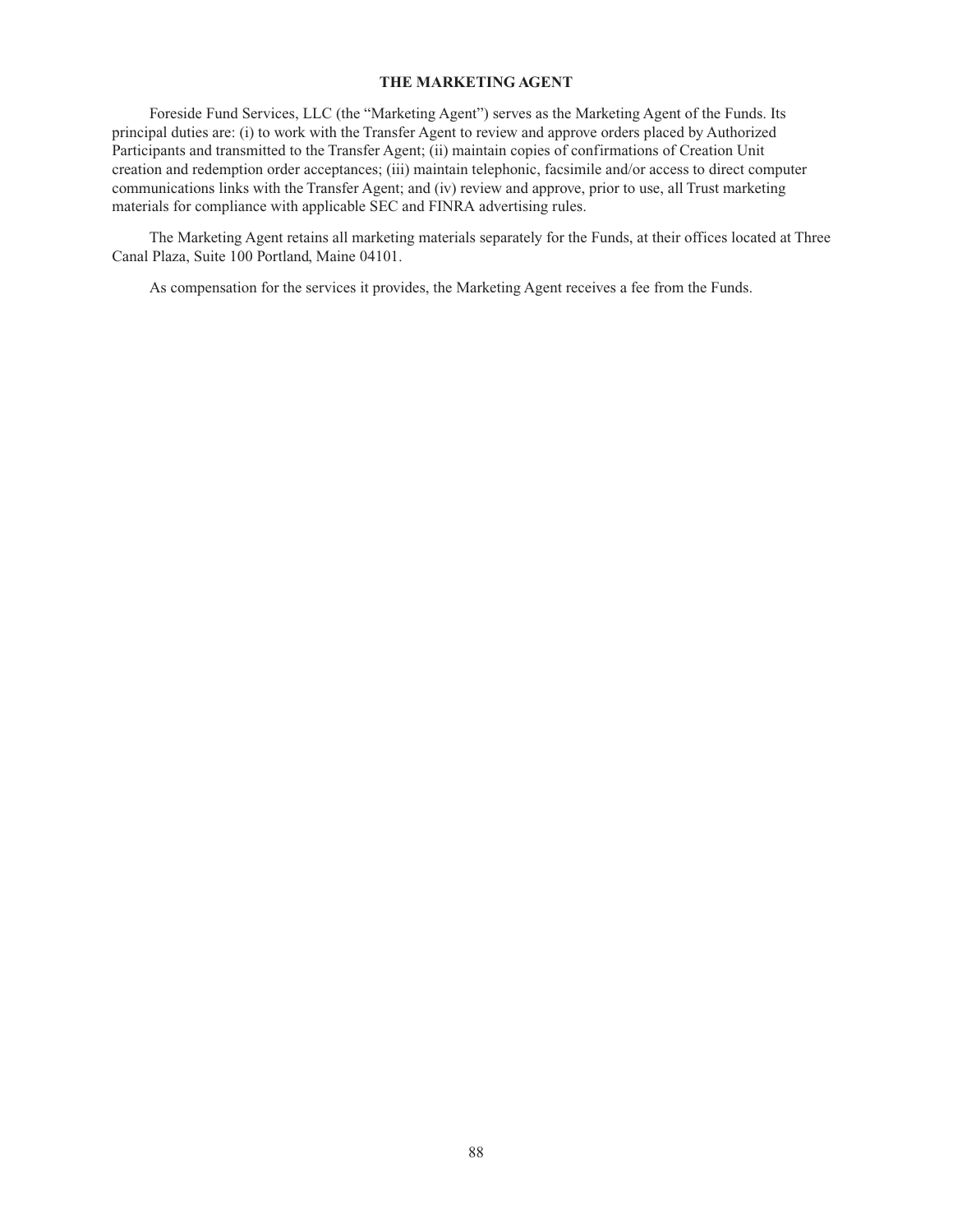### **THE SECURITIES DEPOSITORY; BOOK-ENTRY ONLY SYSTEM; GLOBAL SECURITY**

DTC acts as securities depository for the Shares. DTC is a limited purpose trust company organized under the laws of the State of New York, a member of the Federal Reserve System, a "clearing corporation" within the meaning of the New York Uniform Commercial Code, and a "clearing agency" registered pursuant to the provisions of section 17A of the 1934 Act. DTC was created to hold securities of DTC Participants and to facilitate the clearance and settlement of transactions in such securities among the DTC Participants through electronic book-entry changes. This eliminates the need for physical movement of securities certificates. DTC Participants include securities brokers and dealers, banks, trust companies, clearing corporations and certain other organizations, some of whom (and/or their representatives) own DTC. Access to the DTC system is also available to others such as banks, brokers, dealers and trust companies that clear through or maintain a custodial relationship with a DTC Participant, either directly or indirectly. DTC has agreed to administer its book-entry system in accordance with its rules and bylaws and the requirements of law.

Individual certificates will not be issued for the Shares. Instead, global certificates are signed by the Sponsor on behalf of a Fund, registered in the name of Cede & Co., as nominee for DTC, and deposited with the Trust on behalf of DTC. The global certificates evidence all of the Shares of a Fund outstanding at any time. The representations, undertakings and agreements made on the part of a Fund in the global certificates are made and intended for the purpose of binding only the Fund and not the Trustee or the Sponsor individually.

Upon the settlement date of any creation, transfer or redemption of Shares, DTC credits or debits, on its book-entry registration and transfer system, the amount of the Shares so created, transferred or redeemed to the accounts of the appropriate DTC Participants. The Sponsor and the Authorized Participants designate the accounts to be credited and charged in the case of creation or redemption of Shares.

Beneficial ownership of the Shares is limited to DTC Participants, Indirect Participants and persons holding interests through DTC Participants and Indirect Participants. Owners of beneficial interests in the Shares are shown on, and the transfer of ownership is effected only through, records maintained by DTC (with respect to DTC Participants), the records of DTC Participants (with respect to Indirect Participants) and the records of Indirect Participants (with respect to shareholders that are not DTC Participants or Indirect Participants). Shareholders are expected to receive from or through the DTC Participant maintaining the account through which the shareholder has purchased their Shares a written confirmation relating to such purchase.

Shareholders that are not DTC Participants may transfer the Shares through DTC by instructing the DTC Participant or Indirect Participant through which the shareholders hold their Shares to transfer the Shares. Shareholders that are DTC Participants may transfer the Shares by instructing DTC in accordance with the rules of DTC. Transfers are made in accordance with standard securities industry practice.

DTC may decide to discontinue providing its service with respect to Creation Units and/or the Shares of a Fund by giving notice to the Trust and the Sponsor. Under such circumstances, the Sponsor will either find a replacement for DTC to perform its functions at a comparable cost or, if a replacement is unavailable, terminate a Fund.

The rights of the shareholders generally must be exercised by DTC Participants acting on their behalf in accordance with the rules and procedures of DTC. Because the Shares can only be held in book-entry form through DTC and DTC Participants, investors must rely on DTC, DTC Participants and any other financial intermediary through which they hold the Shares to receive the benefits and exercise the rights described in this section. Investors should consult with their broker or financial institution to find out about procedures and requirements for securities held in book-entry form through DTC.

Any participant of the Euroclear System that holds shares of a Fund in the Euroclear System will be deemed to have represented to and agreed with the applicable Fund and Euroclear Bank as a condition to a Fund shares being in the Euroclear System to furnish to the Euroclear Bank (a) its tax identification number, (b) notice of whether it is (i) a person who is not a United States person, (ii) a foreign government, an international organization or any wholly owned agency or instrumentality of either of the foregoing or (iii) a tax exempt identity, and (c) such other information as the Euroclear Bank may request from time to time in order to comply with its United States tax reporting obligations. If a participant in the Euroclear System fails to provide such information, Euroclear Bank may, amongst other courses of action, block trades in the Fund shares and related income distributions of such participant.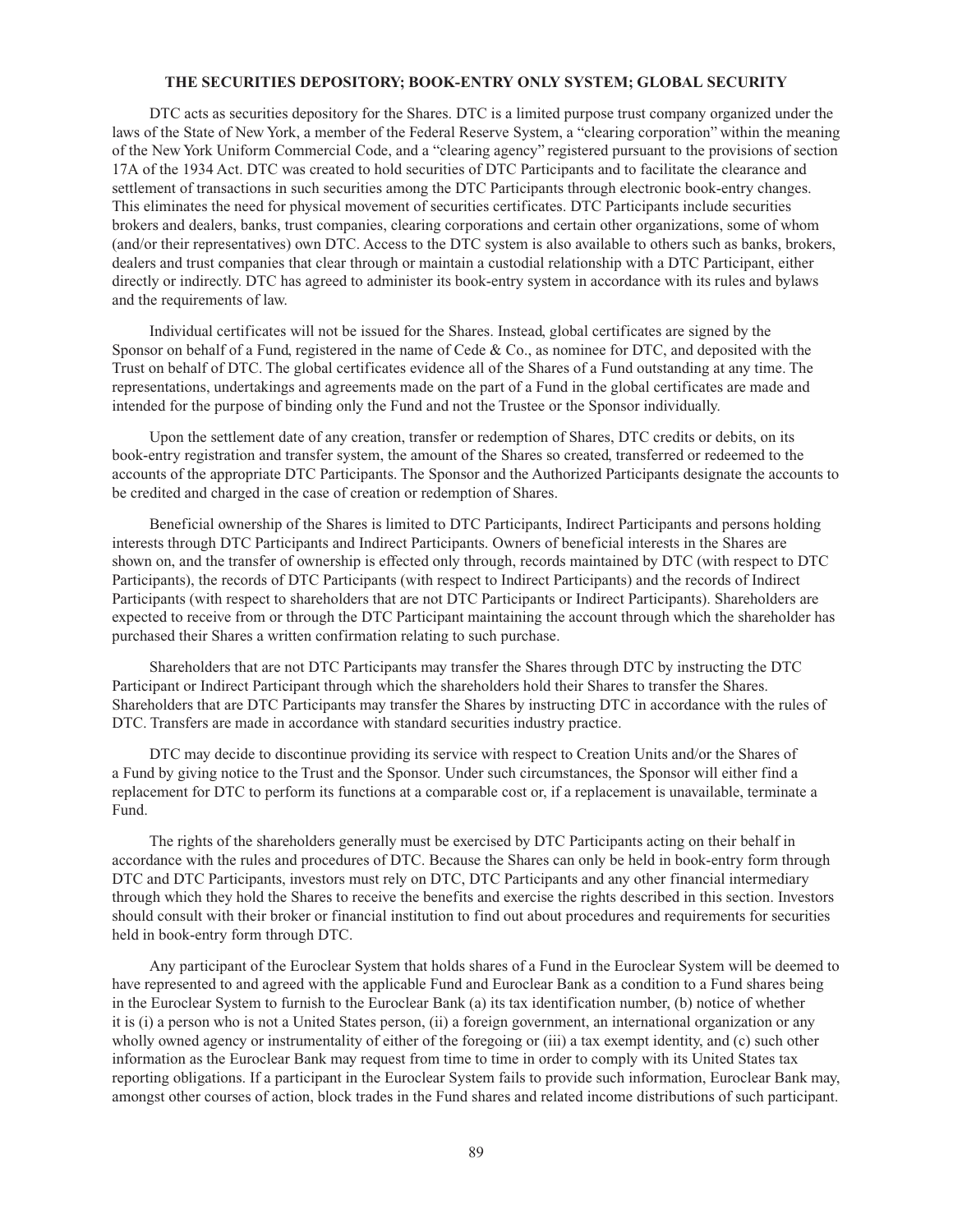# **SHARE SPLITS OR REVERSE SPLITS**

If the Sponsor believes that the per Share price of a Fund in the secondary market has fallen outside a desirable trading price range, the Sponsor may direct the Trust to declare a split or reverse split in the number of Shares outstanding and, if necessary in the Sponsor's opinion, to make a corresponding change in the number of Shares of the Fund constituting a Creation Unit.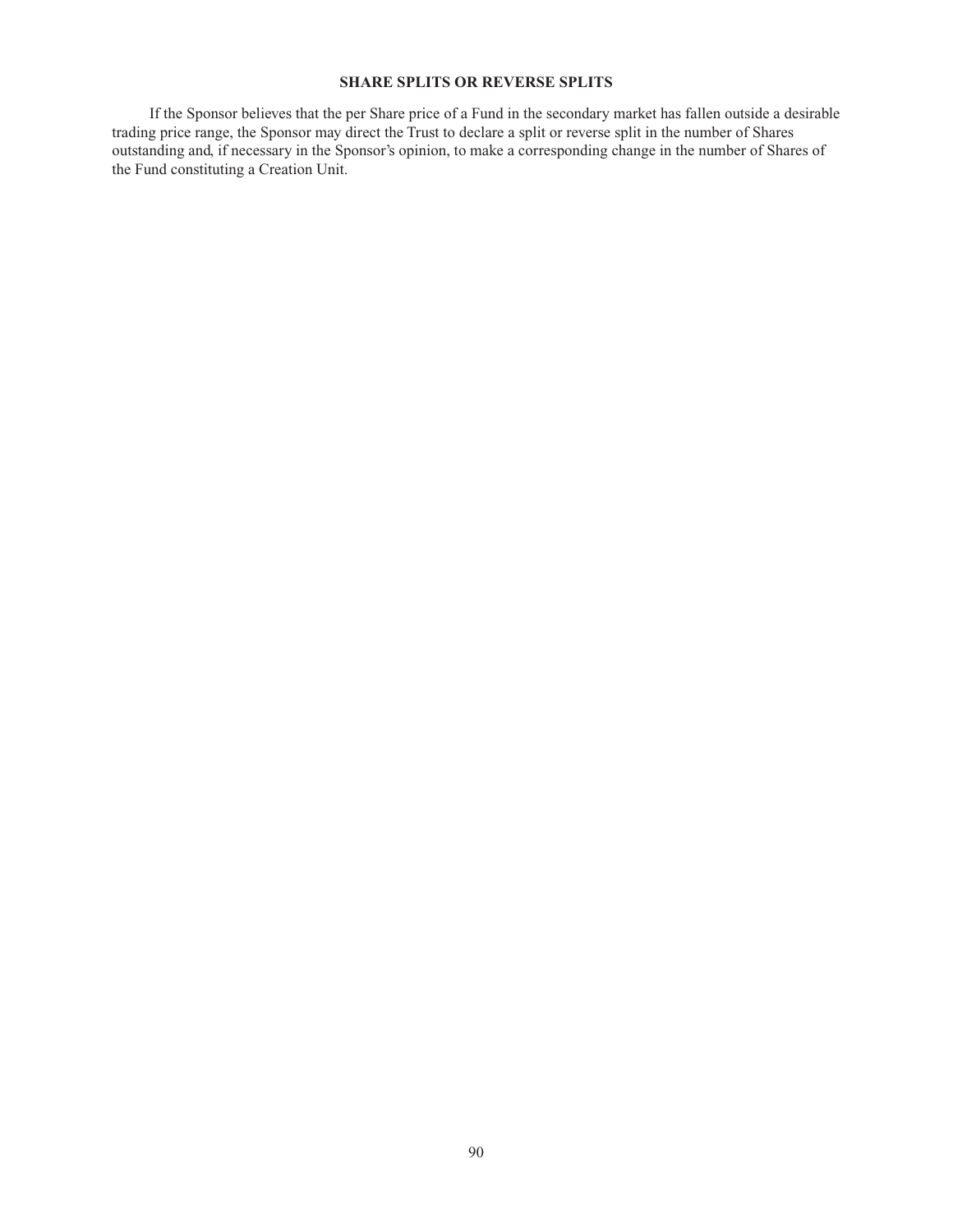### **CONFLICTS OF INTEREST**

#### **Sponsor**

In the course of providing services, the Sponsor, its principals, officers, employees and their affiliates may simultaneously recommend the sale of a particular investment position for one account while recommending the purchase of the same investment position for another account if such recommendations are consistent with each client's investment strategies. The Sponsor also may recommend the purchase or sale of investment positions that may also be recommended by Sponsor affiliates. More specifically, the Sponsor and its principals may recommend a Fund to its clients or the clients of any of its principals. In such a case, the principals may receive fees, both from managing their client accounts and also, indirectly, through the Sponsor's fee collected from a Fund.

The Sponsor, its principals, officers and employees (and members of their families) and affiliates may participate directly or indirectly as investors in the Sponsor's clients, such as a Fund. Thus, the Sponsor may recommend to clients the purchase or sale of investment positions in which it, or its officers, employees or related persons have a financial interest. The Sponsor may give advice and take actions in the performance of its duties to its clients that differ from the advice given or the timing and nature of actions taken, with respect to other clients' accounts and/or employees' accounts that may invest in some of the same investment positions recommended to clients.

In addition, the Sponsor, its affiliates and principals may trade for their own accounts. Consequently, non-customer and proprietary trades may be executed and cleared through any FCM or prime broker utilized by clients. It is possible that the Sponsor, including its officers and employees, may buy or sell investment positions or other instruments that the Sponsor has recommended to, or purchased for, its clients and may engage in transactions for their own accounts in a manner that is inconsistent with the Sponsor's recommendations to a client. Personal transactions by the Sponsor, including its officers and employees, may raise potential conflicts of interest when such persons trade in an investment position that is owned by, or considered for purchase or sale for, a client, including conflicts that would arise if such proprietary accounts were to trade ahead of client accounts, place trades that are opposite to the trades of client accounts (such as a Fund), or receive preferential treatment in terms of allocation of resources or of investment opportunities. The Sponsor has adopted policies and procedures designed to detect and prevent such conflicts of interest and, when they do arise, to ensure that it effects transactions for clients in a manner that is consistent with any fiduciary duty owned by the Sponsor to its clients and in accordance with applicable law.

### **The Funds**

The Funds seek to engage in daily rebalancing to position its portfolio so that its exposure to its Benchmark is consistent with its daily investment objective. The impact of changes to the value of an Index each day will affect whether the Fund's portfolio needs to be rebalanced. Each Fund seek to position its portfolio so that its exposure to their Benchmark is consistent with its investment objective. The time and manner in which each Fund will rebalance its portfolio is defined by the Index methodology but may vary from the Index methodology depending upon market conditions and other circumstances including the potential impact of the rebalance on the price of the VIX futures contracts. The Sponsor will seek to minimize the market impact of rebalances across all exchange traded products based on VIX futures contracts ("VIX ETPs") that it sponsors on the price of VIX futures contracts by limiting the Funds' participation, on any given day, in VIX futures contracts to no more than 10% of the VIX futures contracts traded on Cboe Futures Exchange, Inc. ("CFE") during any "Rebalance Period," defined as any fifteen minute period of continuous market trading. To limit participation during periods of market illiquidity, the Sponsor, on any given day, may vary the manner and period over which all VIX ETPs it sponsors are rebalanced, and as such, the manner and period over which the Funds are rebalanced. The Sponsor believes that a Fund will enter an extended rebalance period most often during periods of extraordinary market conditions or illiquidity in VIX futures contracts. Accordingly, one Fund could cause another Fund (to the extent that together they exceed the VIX futures contracts limit of 10% of all VIX futures contracts traded on CFE) to limit that Fund's participation in futures contracts. Although the Sponsor will seek to utilize investment techniques that mitigate any impacts, there is no guarantee that one or both Funds performance could be adversely affected as a result.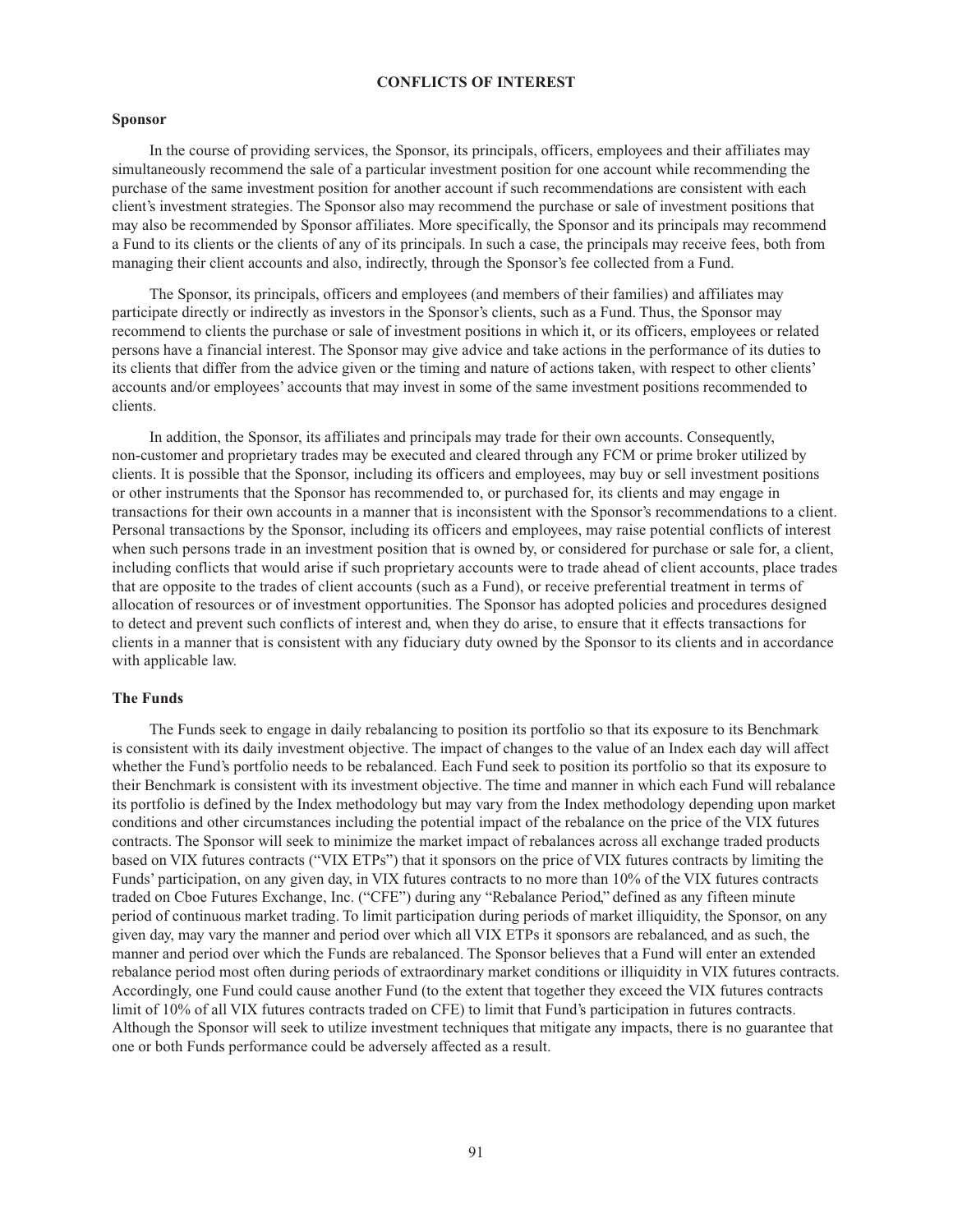### **Commodity Sub-Adviser**

The Commodity Sub-Adviser does not charge a fee that is based on a percentage of profits, does not receive per-trade compensation, does not trade in proprietary accounts, does not share office space with other entities, and does not receive soft dollar benefits from FCMs. Its affiliates include its parent company and subsidiaries under common control with its parent company. Milliman, Inc. has a registered broker-dealer, Milliman Investment Management Services LLC. This broker dealer is approved for the trading of listed corporate equities and exchange traded funds (ETFs) for institutional customers on an agency basis.

The Commodity Sub-Adviser's compliance program and other corporate policies and procedures are implemented and enforced to prevent any potential conflicts from affecting its performance or services to its clients. For example, any such conflicts may be mitigated by policies such as the inclusion of written disclosures or specific contractual provisions, or our client confidentiality and privacy policies.

From time to time, the Commodity Sub-Adviser and Milliman, Inc. will both advise the same client in relation to different aspects of their financial needs. Where this occurs, the relationship between the Commodity Sub-Adviser and Milliman, Inc. is disclosed in advance and fees are structured in a manner that is fair to the client and consistent with applicable law.

Neither Milliman, Inc. nor Milliman Investment Management Services LLC provides services to the Funds.

### **FCMs**

An FCM or its affiliates may own stock in, or have some other form of ownership interest in, one or more U.S. or foreign exchanges or swap execution facilities (each, a "Trading Facility") or CFTC-registered derivatives clearing organization (each, a "Clearing House") where a Fund's transactions in futures, options, swaps (as defined in the CEA), forwards or other commodity derivatives ("Contracts") may be executed and/or cleared. As a result, an FCM or its affiliates may receive financial or other benefits related to its ownership interest when Contracts are executed on a given Trading Facility or cleared through a given Clearing House, and the FCM would, in such circumstances, have an incentive to cause Contracts to be executed on that Trading Facility or cleared by that Clearing House. In addition, employees and officers of an FCM or its affiliates may also serve on the board of directors or on one or more committees of a Trading Facility or Clearing House.

In addition, Trading Facilities and Clearing Houses may from time to time have in place other arrangements that provide their members or participants with volume, market-making or other discounts or credits, may call for members or participants to pre-pay fees based on volume thresholds, or may provide other incentive or arrangements that are intended to encourage market participants to trade on or direct trades to that Trading Facility or Clearing House. An FCM or its affiliates may participate in and obtain financial benefits from such incentive programs.

When providing execution services to a Fund (either in conjunction with clearing services or in an execution-only capacity), an executing broker may direct orders to affiliated or unaffiliated market-makers, FCMs, other executing firms, individual brokers or brokerage groups for execution. When such affiliated or unaffiliated parties are used, they may, where permitted, agree to price concessions, volume discounts or refunds, rebates or similar payments in return for receiving such business. Likewise, where permitted by law and the rules of the applicable Trading Facility, an FCM may solicit a counterparty to trade opposite your order or enter into transactions for its own account or the account of other counterparties that may, at times, be adverse to your interests in a Contract. In such circumstances, that counterparty may make payments and/or pay a commission to the FCM in connection with that transaction. The results of a Fund's transactions may differ from the results achieved by the FCM for its own account, its affiliates, or for other customers.

In addition, where permitted by applicable law (including, where applicable, the rules of the applicable Trading Facility), an FCM, its directors, officers, employees and affiliates may act on the other side of a Fund's order or transaction by the purchase or sale for an account, or the execution of a transaction with a counterparty, in which the FCM or a person affiliated with the FCM has a direct or indirect interest, or may affect any such order with a counterparty that provides the FCM or its affiliates with discounts related to fees for Contracts or other products. In cases where an FCM has a counterparty, the FCM or its affiliates may be doing so because of the enhanced profit potential resulting from acting as executing broker or counterparty.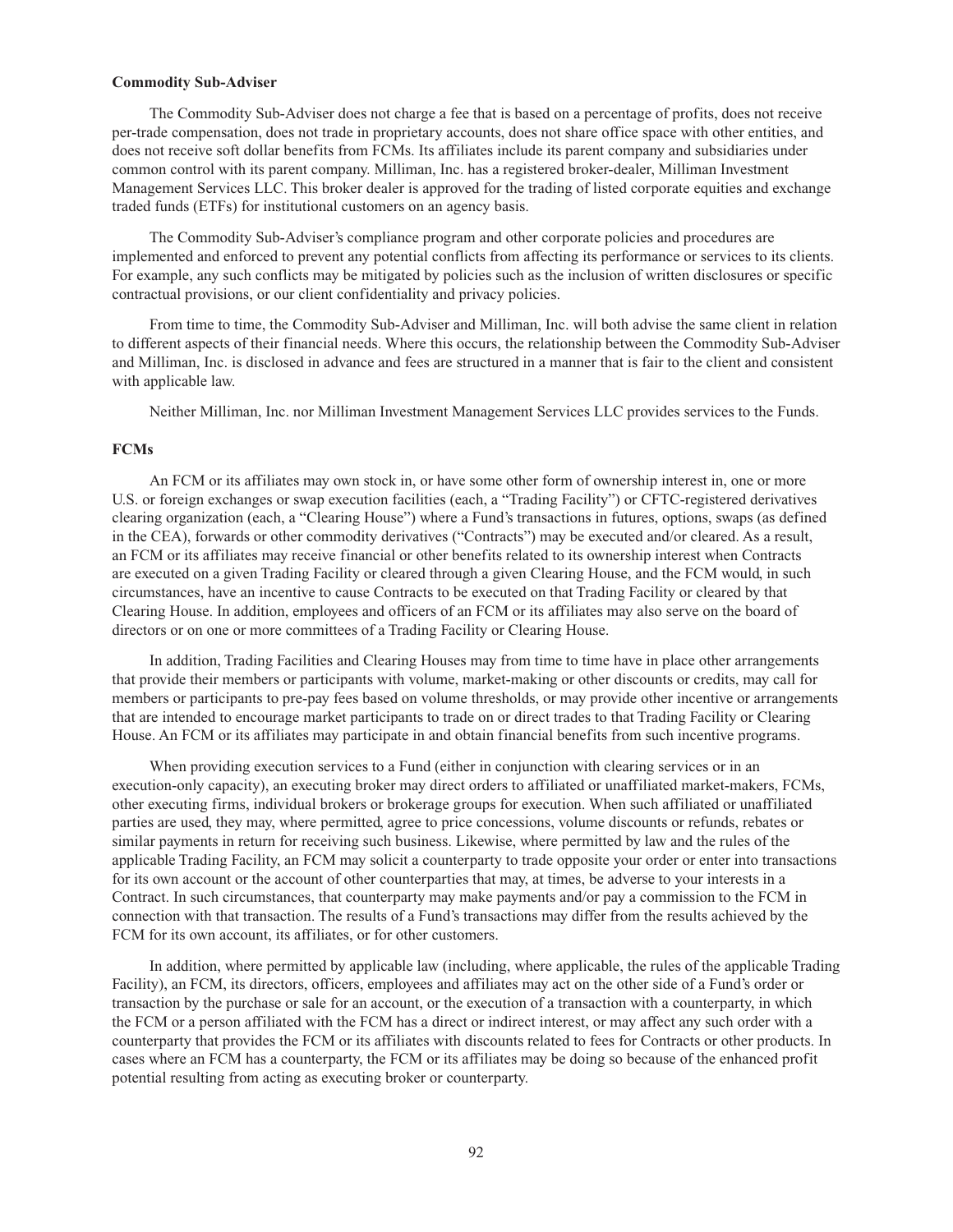An FCM or its affiliates may act as, among other things, an investor, research provider, placement agent, underwriter, distributor, remarketing agent, structurer, securitizer, lender, investment manager, investment adviser, commodity trading advisor, municipal advisor, market maker, trader, prime broker, introducing broker or clearing broker. In those and other capacities, an FCM, its directors, officers, employees and affiliates may take or hold positions in, or advise other customers and counterparties concerning, or publish research or express a view with respect to, a Contract or with a related financial instrument that may not be consistent with, or may be contrary to, a Fund's interests. Unless otherwise disclosed in writing, an FCM is not necessarily acting in the Fund's best interest and are not assessing the suitability for the Fund of any Contract or related financial instrument. Acting in one or more of the capacities noted above may give an FCM or its affiliates access to information relating to markets, investments and products. An FCM and its affiliates are under no duty to make any such information available to the Sponsor, except to the extent the FCM has agreed in writing or as may be required under applicable law.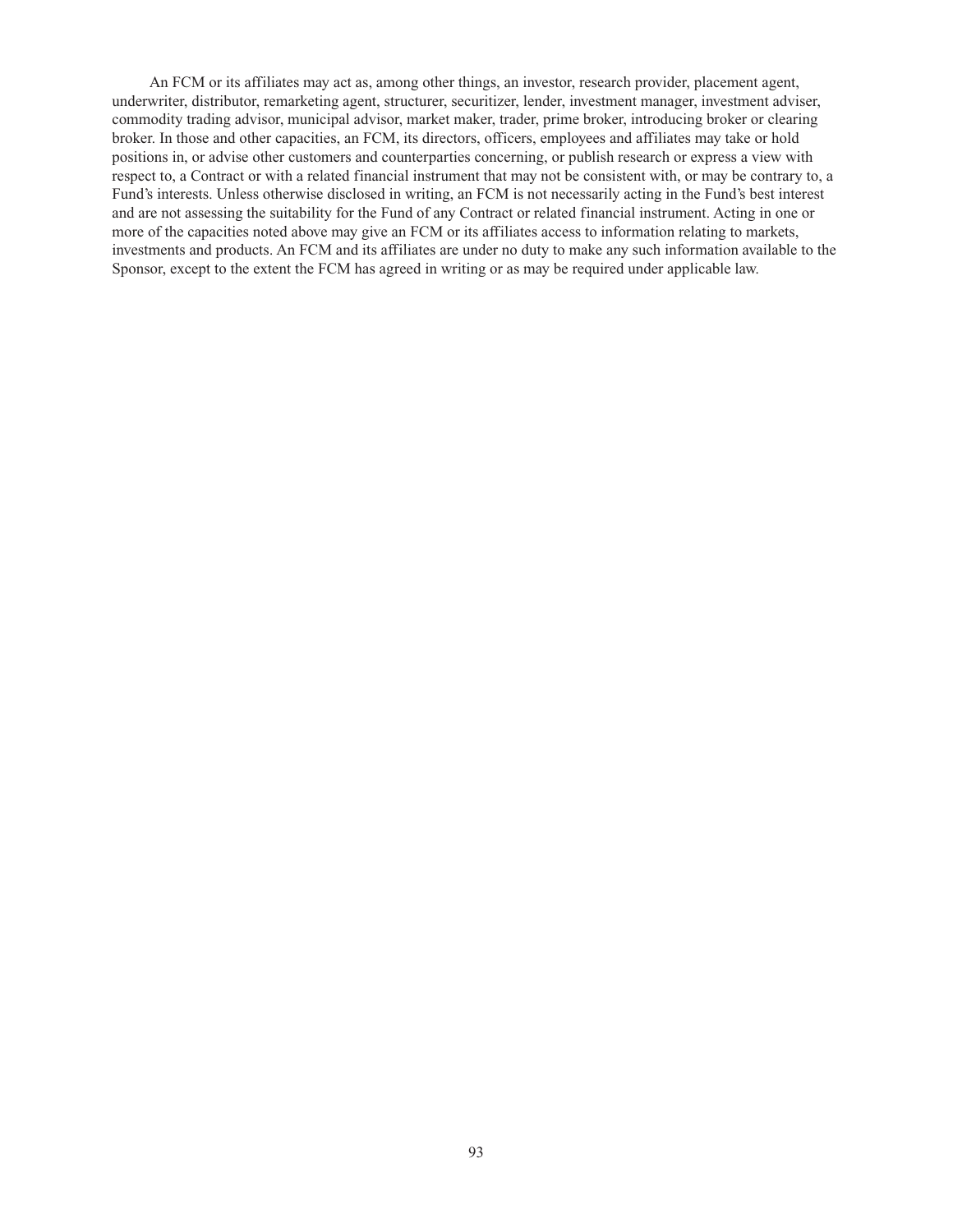### **MATERIAL CONTRACTS**

### **Commodity Sub-Advisory Agreement**

Milliman FRM is a commodity trading adviser and serves as each Fund's Commodity Sub-Adviser pursuant to the terms of the Commodity Sub-Advisory Agreement between the Sponsor and the Sub-Adviser. Subject always to the supervision of Sponsor, the Commodity Sub-Adviser will furnish an investment program in respect of, make investment decisions for, and place all orders for the purchase and sale of futures contracts, forward contracts, options contracts, swap contracts and other commodity interests, consistent with the investment objectives and restrictions of a Fund.

The Commodity Sub-Advisory Agreement has no set term and may be terminated by either the Sponsor or the Commodity Sub-Adviser upon 120 days written notice.

### **Fund Administration Servicing Agreement and Fund Sub-Administration Servicing Agreement**

Tidal ETF Services LLC serves as the Fund's Administrator pursuant to the terms of the Fund Administration Servicing Agreement between the Trust, on behalf of itself and on behalf of each Fund, and the Administrator. The Administrator provides officers or employees of the Administrator to serve as the Trust's principal executive officer, principal financial officer and principal accounting officer, the Administrator coordinates the payment of Fund-related expenses, and the Administrator manages the Trust's relationships with its various service providers.

The Fund Administration Servicing Agreement has an initial term of three years and, after the initial term, will continue in effect for additional one-year terms unless earlier terminated. Notwithstanding the foregoing, beginning in the second year of the Fund Administration Servicing Agreement, the Trust may terminate the Fund Administration Servicing Agreement on at least ninety (90) days' prior written notice to the Administrator, and either party may terminate the Fund Administration Servicing Agreement at any time upon thirty (30) days' prior written notice to the other party if the other party is adjudged bankrupt or insolvent, or there shall be commenced against such party a case under any applicable bankruptcy, insolvency or other similar law. In its capacity as Administrator, Tidal ETF Services LLC is indemnified under the Fund Administration Servicing Agreement.

U.S. Bancorp Fund Services, LLC serves as the Sub-Administrator. U.S. Bancorp Fund Services, LLC, located at 615 East Michigan Street, Milwaukee, Wisconsin 53202.

The Sub-Administration Servicing Agreement has an initial term of three years and, after the initial term, will continue in effect for additional one-year terms unless earlier terminated. Notwithstanding the foregoing, beginning in the second year of the Sub-Administration Servicing Agreement, the Trust may terminate the Sub-Administration Servicing Agreement on at least ninety (90) days' prior written notice to the Sub-Administrator, and either party may terminate the Sub-Administration Servicing Agreement at any time upon thirty (30) days' prior written notice to the other party if the other party is adjudged bankrupt or insolvent, or there shall be commenced against such party a case under any applicable bankruptcy, insolvency or other similar law. In its capacity as Sub-Administrator, U.S. Bancorp Fund Services, LLC is indemnified under the Fund Sub-Administration Servicing Agreement.

### **Transfer Agency Servicing Agreement**

U.S. Bancorp Fund Services, LLC also serves as each Fund's Transfer Agent. Pursuant to the Transfer Agency Servicing Agreement between the Trust, on behalf of itself and each Fund, and the Transfer Agent, the Transfer Agent serves as each Fund's transfer agent in connection with certain other activities. The Transfer Agent's services include, among other things, assisting each Fund with the issuance and redemption of Creation Units to and from Authorized Participants, recording the issuance of Creation Units and maintaining a record of the total number of Creation Units that are authorized, issued and outstanding based upon data provided to the Transfer Agent by each Fund or the Sponsor.

The Transfer Agency Servicing Agreement has an initial term of three years and, after the initial term, will continue in effect for additional one-year terms unless earlier terminated. Notwithstanding the foregoing, beginning in the second year of the Transfer Agency Servicing Agreement, the Trust may terminate the Transfer Agency Servicing Agreement on at least ninety (90) days' prior written notice to the Transfer Agent, and either party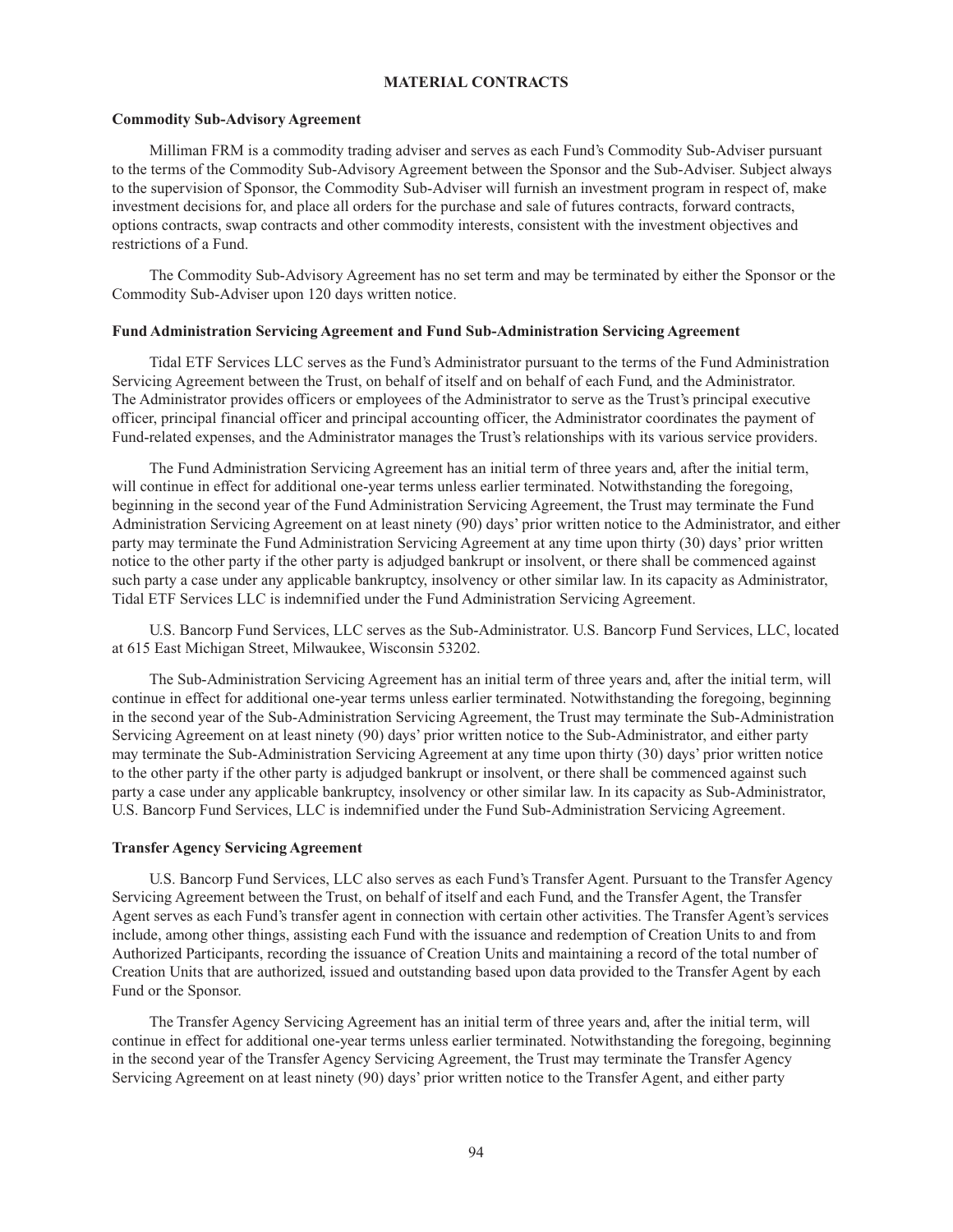may terminate the Transfer Agency Servicing Agreement at any time upon thirty (30) days' prior written notice to the other party if the other party is adjudged bankrupt or insolvent, or there shall be commenced against such party a case under any applicable bankruptcy, insolvency or other similar law. In its capacity as Transfer Agent, U.S. Bancorp Fund Services, LLC is indemnified under the Transfer Agency Servicing Agreement.

### **Fund Accounting Servicing Agreement**

U.S. Bancorp Fund Services, LLC also serves as the Fund Accountant. U.S. Bancorp Fund Services, LLC, located at 615 East Michigan Street, Milwaukee, Wisconsin 53202

The Fund Accounting Servicing Agreement has an initial term of three years and, after the initial term, will continue in effect for additional one-year terms unless earlier terminated. Notwithstanding the foregoing, beginning in the second year of the Fund Accounting Servicing Agreement, the Trust may terminate the Fund Accounting Servicing Agreement on at least ninety (90) days' prior written notice to the Fund Accountant, and either party may terminate the Fund Accounting Servicing Agreement at any time upon thirty (30) days' prior written notice to the other party if the other party is adjudged bankrupt or insolvent, or there shall be commenced against such party a case under any applicable bankruptcy, insolvency or other similar law. In its capacity as Fund Accountant, U.S. Bancorp Fund Services, LLC is indemnified under the Fund Accounting Servicing Agreement.

### **Custody Agreement**

U.S. Bank National Association serves as each Fund's Custodian. Pursuant to the Custody Agreement between the Trust, on its own behalf and on behalf of each Fund, and the Custodian, the Custodian serves as custodian of all securities and cash at any time delivered to the Custodian by each Fund during the term of the Custody Agreement and has authorized the Custodian to hold its securities in its name or the names of its nominees. Pursuant to the terms of the Custody Agreement, the Custodian may deposit and/or maintain the investment assets of a Fund in a securities depository and may appoint a sub-custodian to hold investment assets of the Fund. The Custodian establishes and maintains one or more securities accounts and cash accounts for a Fund pursuant to the Custody Agreement. The Custodian maintains separate and distinct books and records segregating the assets of the Fund.

The Custody Agreement has an initial term of three years and, after the initial term, will continue in effect for additional one-year terms unless earlier terminated. Notwithstanding the foregoing, beginning in the second year of the Custody Agreement, the Trust may terminate the Custody Agreement on at least ninety (90) days' prior written notice to the Custodian, and either party may terminate the Custody Agreement at any time upon thirty (30) days' prior written notice to the other party if the other party is adjudged bankrupt or insolvent, or there shall be commenced against such party a case under any applicable bankruptcy, insolvency or other similar law.

Upon termination of the Custody Agreement, the parties agree to cooperate in the execution of documents and performance of other actions necessary or desirable in order to facilitate the succession of a new custodian. Upon the date set forth in such notice, the Custodian shall deliver directly to the successor custodian all Fund's assets. In its capacity as Custodian, U.S. Bank National Association is indemnified under the Custody Agreement.

#### **Marketing Agent Agreement**

Pursuant to the Marketing Agent Agreement between the Trust and Foreside Fund Services, LLC, Foreside Fund Services, LLC assists the Sponsor and the Administrator with certain functions and duties relating to distribution and marketing of Shares including reviewing and approving marketing materials.

The Marketing Agent Agreement becomes effective on the date of the offering of the Shares of a Fund and the will continue for a two year period continuing automatically for successive periods of one year unless sooner terminated. Notwithstanding, this Marketing Agent Agreement may be terminated, without the payment of any penalty, upon no less than 60 days' written notice, by either the Client or by Foreside.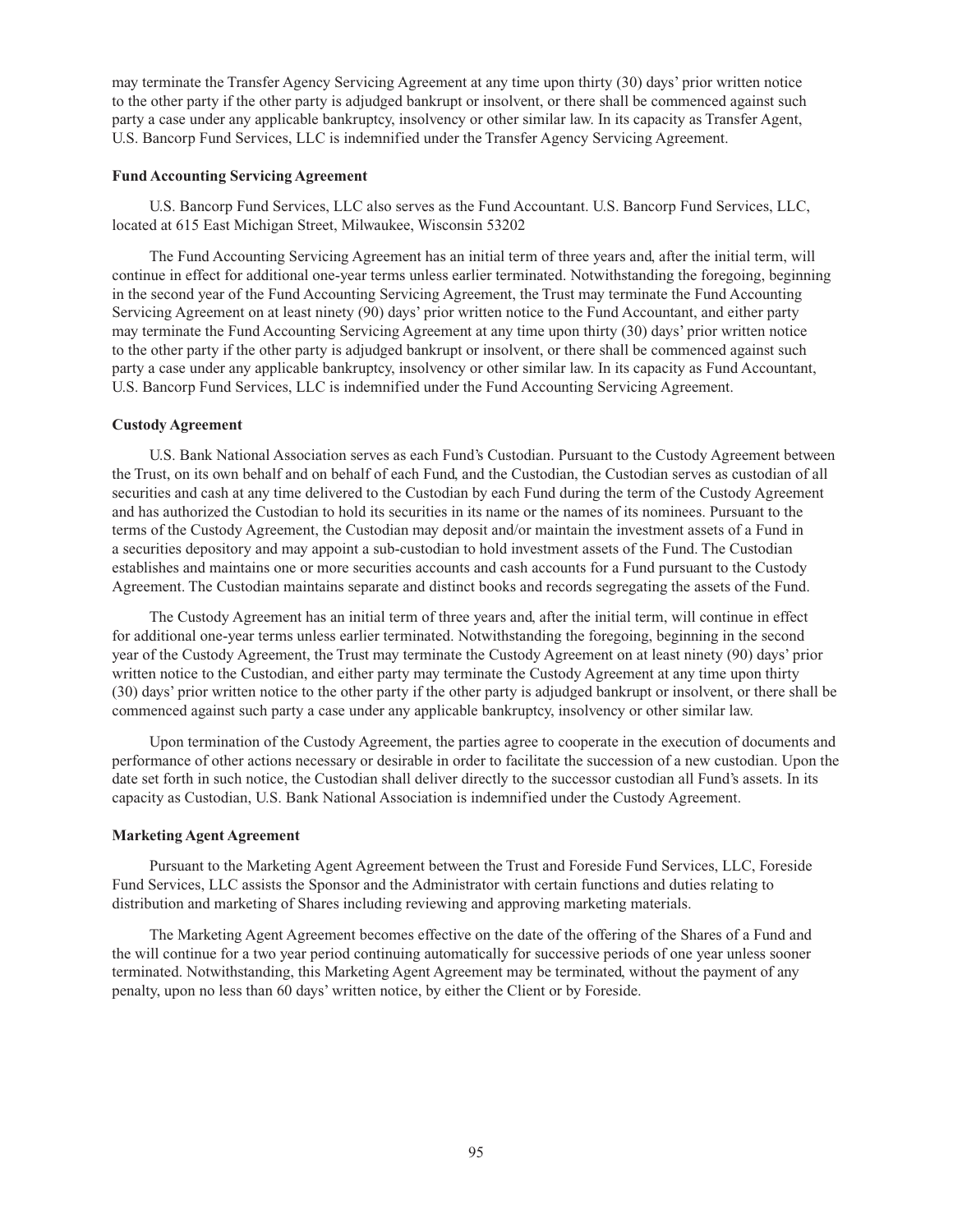### **PURCHASES BY EMPLOYEE BENEFIT PLANS**

# **General**

The following section sets forth certain consequences under the Employee Retirement Income Security Act of 1974, as amended ("ERISA"), and the Code, which a fiduciary of an "employee benefit plan" as defined in and subject to ERISA or of a "plan" as defined in and subject to Section 4975 of the Code who has investment discretion should consider before deciding to invest the plan's assets in a Fund (such "employee benefit plans" and "plans" being referred to herein as "Plans," and such fiduciaries with investment discretion being referred to herein as "Plan Fiduciaries"). The following summary is not intended to be complete, but only to address certain questions under ERISA and the Code which are likely to be raised by the Plan Fiduciary's own counsel.

In general, the terms "employee benefit plan" as defined in and subject to Title I of ERISA and "plan" as defined in Section 4975 of the Code together refer to any plan or account of various types which provide retirement benefits or welfare benefits to an individual or to an employer's employees and their beneficiaries. Such plans and accounts include, but are not limited to, corporate pension and profit-sharing plans, "simplified employee pension plans," plans for self-employed individuals (including partners), individual retirement accounts described in Section 408 of the Code and medical plans.

Each Plan Fiduciary must give appropriate consideration to the facts and circumstances that are relevant to an investment in a Fund, which may include, among other things, the role that such an investment would play in the Plan's overall investment portfolio. Each Plan Fiduciary, before deciding to invest in a Fund, must be satisfied that such investment is prudent for the Plan, that the investments of the Plan, including the investment in the Fund, are diversified so as to minimize the risk of large losses and that an investment in the Fund complies with the Plan documents and that the purchase will not result in any non-exempt prohibited transaction under ERISA or Section 4975 of the Code.

# **EACH PLAN FIDUCIARY CONSIDERING ACQUIRING SHARES ON BEHALF OF A PLAN MUST CONSULT WITH ITS OWN LEGAL AND TAX ADVISORS BEFORE DOING SO. AN INVESTMENT IN A FUND IS SPECULATIVE AND INVOLVES A HIGH DEGREE OF RISK. THE FUND IS NOT INTENDED AS A COMPLETE INVESTMENT PROGRAM.**

#### **Plan Assets**

ERISA and a regulation issued thereunder by the U.S. Department of Labor contain rules for determining when an investment by a Plan in an equity interest of an entity will result in the underlying assets of such entity being considered to constitute assets of the Plan for purposes of ERISA and Section 4975 of the Code (*i.e.*, "plan assets"). Those rules provide that assets of an entity will not be considered assets of a Plan which purchases an equity interest in the entity if one or more exceptions apply, including (1) an exception applicable if the equity interest purchased is a "publicly offered security" (the "Publicly Offered Security Exception"), and (2) an exception applicable if equity interests purchased by a plan are not significant.

The Publicly Offered Security Exception applies if the equity interest is a security that is (1) "freely transferable," (2) part of a class of securities that is "widely held" and (3) either (a) part of a class of securities registered under Section 12(b) or 12(g) of the 1934 Act, or (b) sold to the Plan as part of a public offering pursuant to an effective registration statement under the 1933 Act and the class of which such security is a part is registered under the 1934 Act within 120 days (or such later time as may be allowed by the SEC) after the end of the fiscal year of the issuer in which the offering of such security occurred.

The Trust expects that the Publicly Offered Security Exception should apply with respect to the Shares of a Fund.

### **Ineligible Purchasers**

Among other considerations, Shares generally may not be purchased with the assets of a Plan if the Sponsor, the FCMs or any of their respective affiliates, any of their respective employees or any employees of their respective affiliates: (1) has investment discretion with respect to the investment of such plan assets; (2) has authority or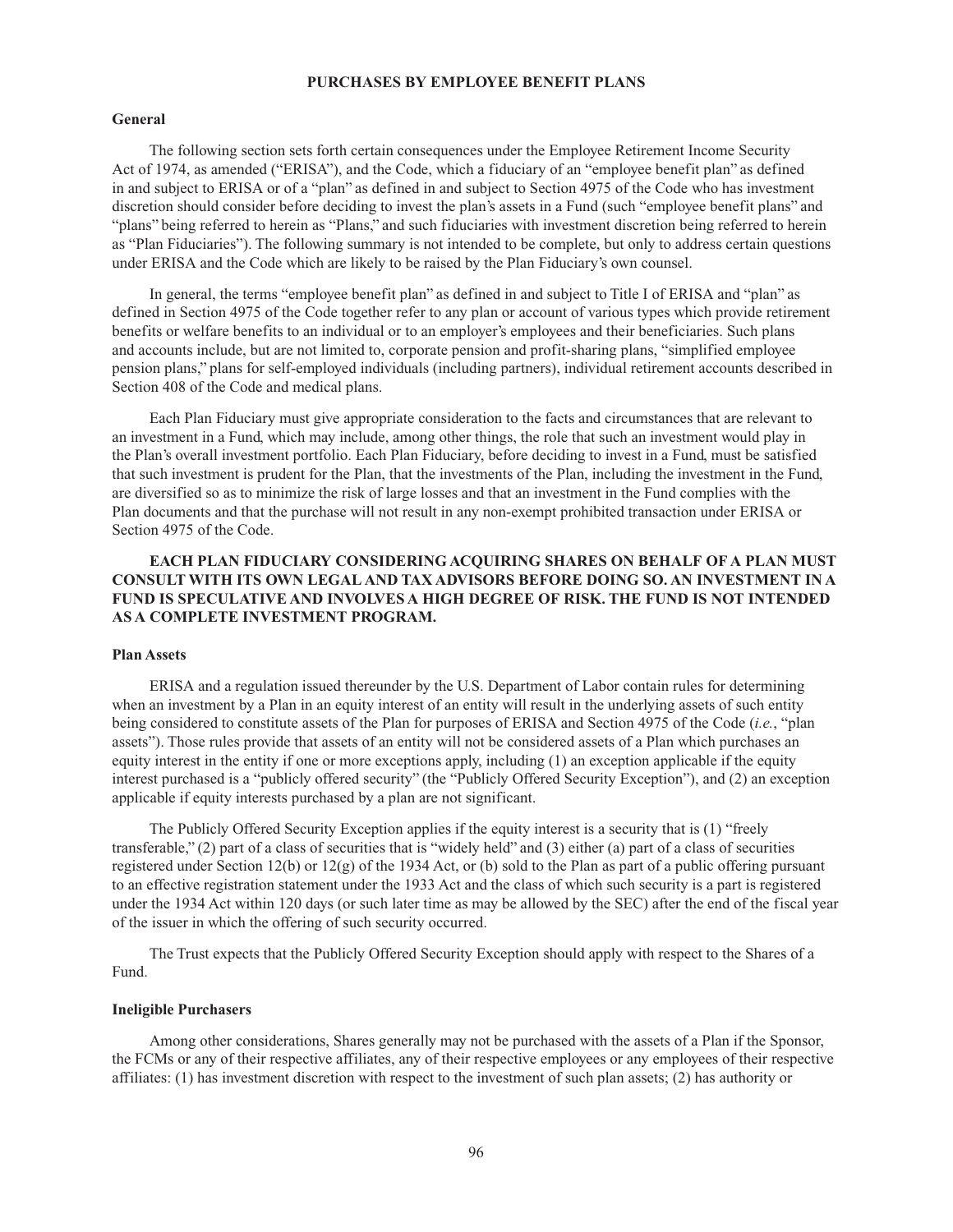responsibility to give or regularly gives investment advice with respect to such plan assets, for a fee, and pursuant to an agreement or understanding that such advice will serve as a primary basis for investment decisions with respect to such plan assets and that such advice will be based on the particular investment needs of the Plan; or (3) is an employer maintaining or contributing to such Plan. A party that is described in clause (1) or (2) of the preceding sentence would be a fiduciary under ERISA and the Code with respect to the Plan, and unless an exemption applies, any such purchase might result in a "prohibited transaction" under ERISA and the Code.

Except as otherwise set forth, the foregoing statements regarding the consequences under ERISA and the Code of an investment in Shares of the Fund is based on the provisions of the Code and ERISA as currently in effect, and the existing administrative and judicial interpretations thereunder. No assurance can be given that administrative, judicial or legislative changes will not occur that will not make the foregoing statements incorrect or incomplete.

# **THE PERSON WITH INVESTMENT DISCRETION SHOULD CONSULT WITH HIS OR HER ATTORNEY AND FINANCIAL ADVISORS AS TO THE PROPRIETY OF AN INVESTMENT IN SHARES IN LIGHT OF THE CIRCUMSTANCES OF THE PARTICULAR PLAN AND CURRENT TAX LAW.**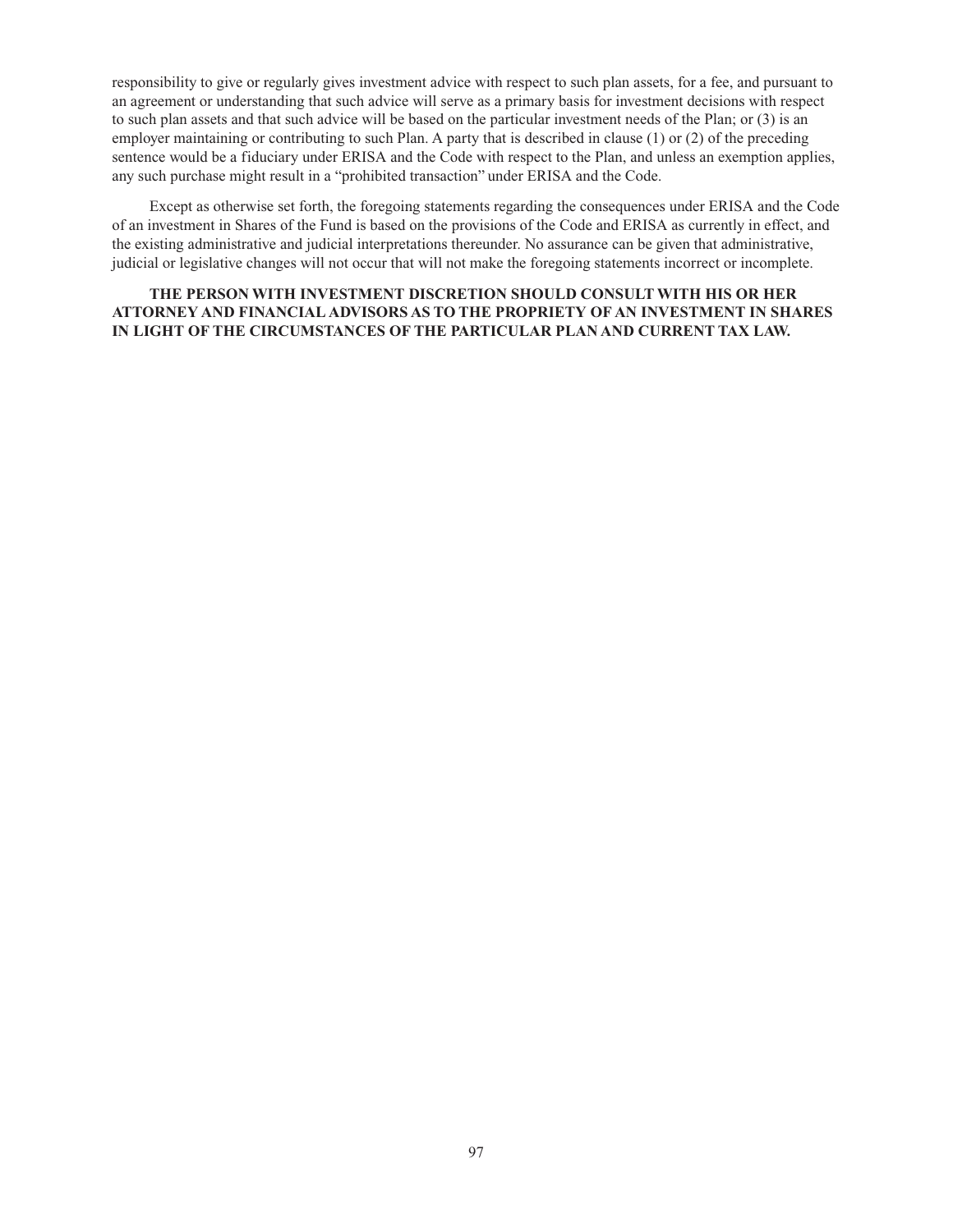### **PLAN OF DISTRIBUTION**

### **Buying and Selling Shares**

Most investors buy and sell Shares in secondary market transactions through brokers. Shares of each Fund trade on the Exchange under the ticker symbol listed in this Prospectus. Shares are bought and sold throughout the trading day like other publicly traded securities. When buying or selling Shares through a broker, most investors incur customary brokerage commissions and charges.

# **Authorized Participants**

Each Fund continuously offers Shares in Creation Units to Authorized Participants. Shares of a Fund are to be offered to Authorized Participants in Creation Units at the Fund's NAV.

Authorized Participants may offer to the public, from time to time, Shares of a Fund from any Creation Units they create. Shares of a Fund offered to the public by Authorized Participants are offered at a per Share market price that varies depending on, among other factors, the trading price of the Shares of a Fund on the Exchange, the NAV per Share and the supply of and demand for the Shares at the time of the offer. Shares initially comprising the same Creation Unit but offered by Authorized Participants to the public at different times may have different offering prices. Additionally, the price at which an Authorized Participant sells a Share may be higher or lower than the price paid by such Authorized Participant in connection with the creation of such Share in a Creation Unit.

Authorized Participants do not receive from a Fund, the Sponsor or any of their affiliates, any fee or other compensation in connection with their sale of Shares to the public, although investors are expected to be charged a customary commission by their brokers in connection with the purchase and sale of Shares that varies from investor to investor. Investors are encouraged to review the terms of their brokerage accounts for applicable charges.

Bank of America/Merrill Lynch Professional Clearing is each Fund's initial Authorized Participant and is a statutory underwriter of Fund Shares. Prior to a Fund's Shares being listed on the Exchange, the initial Authorized Participant will purchase two creation units of Fund Shares with a price per Share of \$15.00.

As of the date of this Prospectus, Bank of America/Merrill Lynch Professional Clearing, Citadel Securities LLC, Credit Suisse Securities (USA) LLC, and Mizuho Securities USA LLC have each executed an Authorized Participant Agreement and are the only Authorized Participants.

# **Likelihood of Becoming a Statutory Underwriter**

Each Fund issues Shares in Creation Units to Authorized Participants from time to time in exchange for cash. Because new Shares can be created and issued on an ongoing basis at any point during the life of a Fund, a "distribution," as such term is used in the 1933 Act, will be occurring. An Authorized Participant, other broker-dealer firm or its client could be deemed a statutory underwriter, and thus would be subject to the prospectus delivery and liability provisions of the 1933 Act, if it purchased a Creation Unit from a Fund, broke the Creation Unit down into the constituent Shares and sold the Shares to its customers; or if it chose to couple the creation of a supply of new Shares with an active selling effort involving solicitation of secondary market demand for the Shares. A determination of whether one is an underwriter must take into account all the facts and circumstances pertaining to the activities of the broker-dealer or its client in the particular case, and the examples mentioned above should not be considered a complete description of all the activities that would lead to categorization as an underwriter. Authorized Participants, other broker-dealers and other persons are cautioned that some of their activities may result in their being deemed participants in a distribution in a manner which would render them statutory underwriters and subject them to the prospectus delivery and liability provisions of the 1933 Act.

Dealers who are neither Authorized Participants nor "underwriters" but are participating in a distribution (as contrasted to ordinary secondary trading transactions), and thus dealing with Shares that are part of an "unsold allotment" within the meaning of section  $4(3)(C)$  of the 1933 Act, would be unable to take advantage of the prospectus delivery exemption provided by section 4(3) of the 1933 Act.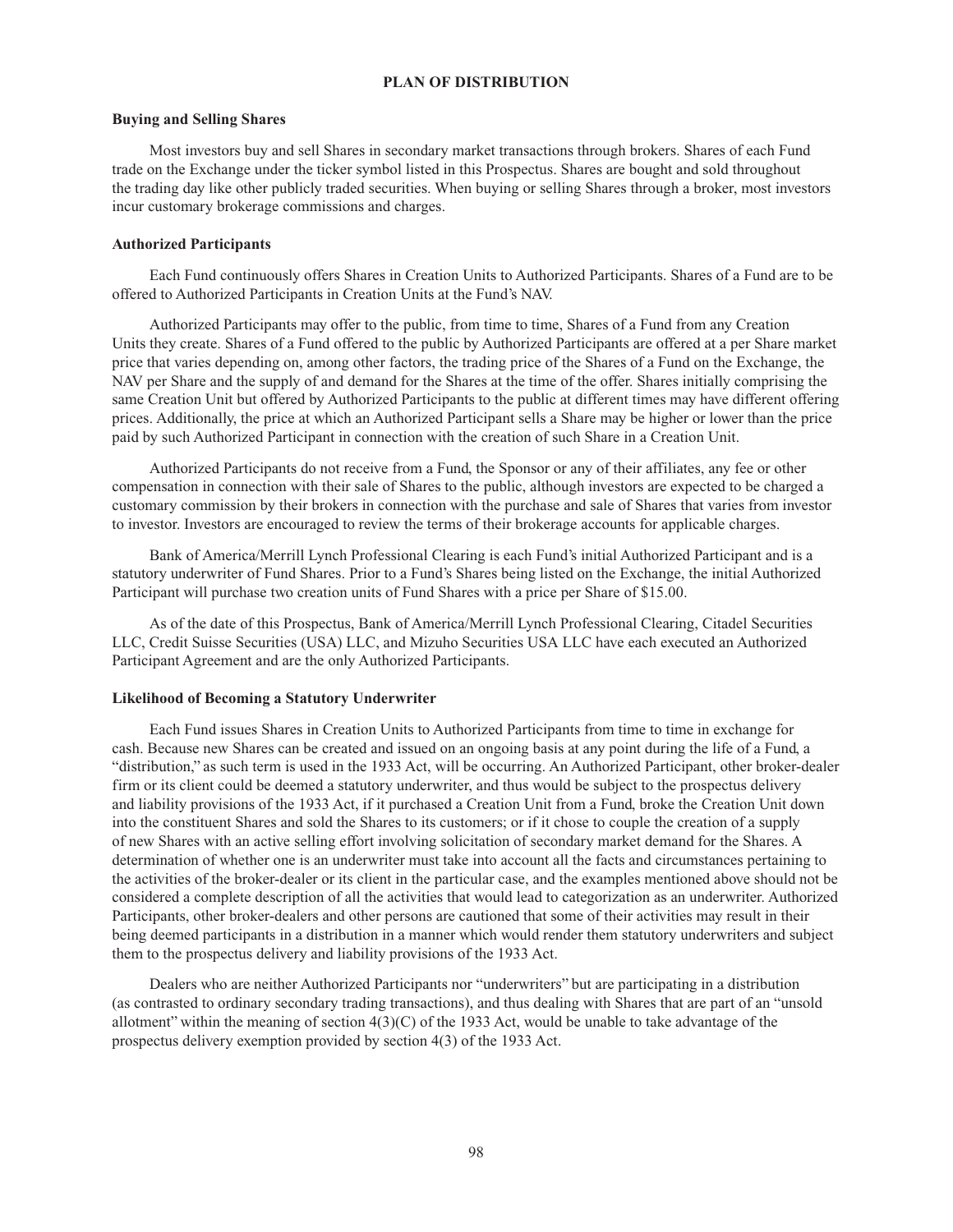#### **General**

Retail investors may purchase and sell Shares through traditional brokerage accounts. Investors who purchase or sell Shares through a commission/fee based brokerage account may pay commissions/fees charged by the brokerage account. Investors are encouraged to review the terms of their brokerage accounts for applicable charges.

The offering of Creation Units is being made in compliance with FINRA Rule 2310. Accordingly, the Authorized Participants may not make any sales to any account over which they have discretionary authority without the prior written approval of a purchaser of Shares. In any event, the maximum amount of all items of value, including compensation paid from the offering proceeds and in the form of "trail commissions," to be paid to FINRA members, including to Foreside Fund Services, LLC, in connection with the offering of the Shares by a Fund will not exceed 10% of gross offering proceeds.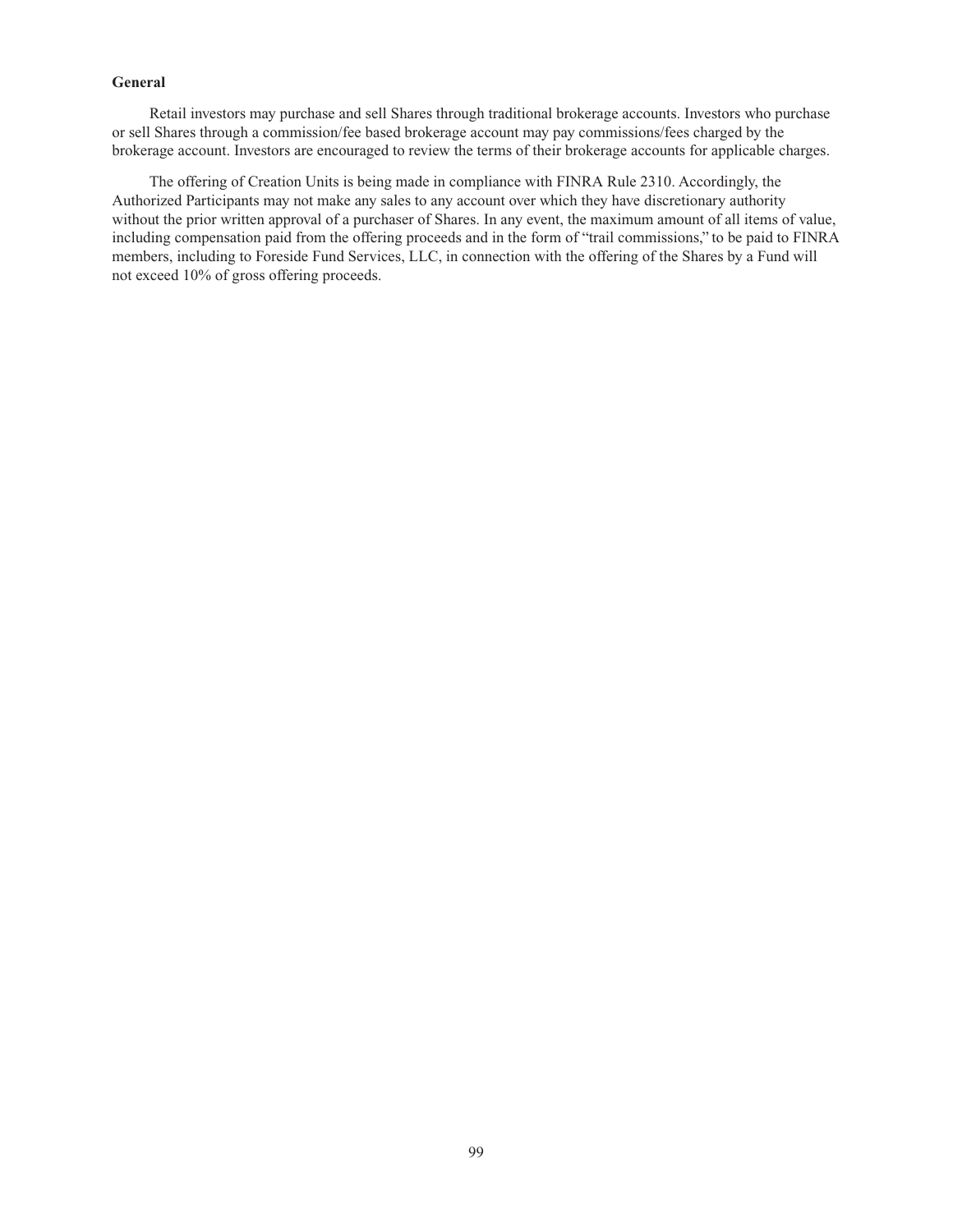### **LEGAL MATTERS**

Chapman and Cutler LLP has advised the Sponsor in connection with the Shares being offered. Chapman and Cutler LLP also advises the Sponsor with respect to its responsibilities as sponsor of, and with respect to matters relating to, the Trust and the Fund. Chapman and Cutler LLP has prepared the sections *"Material U.S. Federal Income Tax Considerations"* with respect to U.S. federal income tax laws and *"Purchases By Employee Benefit Plans"* with respect to ERISA. Chapman and Cutler LLP has not represented, nor will it represent, the Trust, the Fund or the shareholders in matters relating to the Trust or the Funds.

Richards, Layton & Finger, P. A. has represented the Trust in connection with the legality of the Shares being offered hereby.

Certain opinions of counsel have been filed with the SEC as exhibits to the Registration Statement of which this Prospectus is a part.

### **EXPERTS**

Tait, Weller & Baker, LLP, an independent registered public accounting firm, is hereby named as an expert in auditing and accounting.

### **WHERE INVESTORS CAN FIND MORE INFORMATION**

The Trust has filed a Registration Statement on Form S-1 with the SEC under the 1933 Act. This Prospectus constitutes part of the Registration Statement filed by the Trust for itself and on behalf of the Funds. This Prospectus does not contain all of the information set forth in such Registration Statement, certain portions of which have been omitted pursuant to the rules and regulations of the SEC, including, without limitation, certain exhibits thereto (for example, the form of the Authorized Participant Agreement). The descriptions contained herein of agreements included as exhibits to the Registration Statement are necessarily summaries and may not be complete; the exhibits themselves may be inspected without charge at the Public Reference Room maintained by the SEC at 100 F Street, NE, Washington, DC 20549, and copies of all or part thereof may be obtained from the SEC upon payment of the prescribed fees. Investors may obtain information on the operation of the Public Reference Room by calling the SEC at 1-800-SEC-0330. The SEC maintains a website that contains reports, proxy and information statements and other information regarding registrants that file electronically with the SEC. The address of such site is *www.sec.gov*.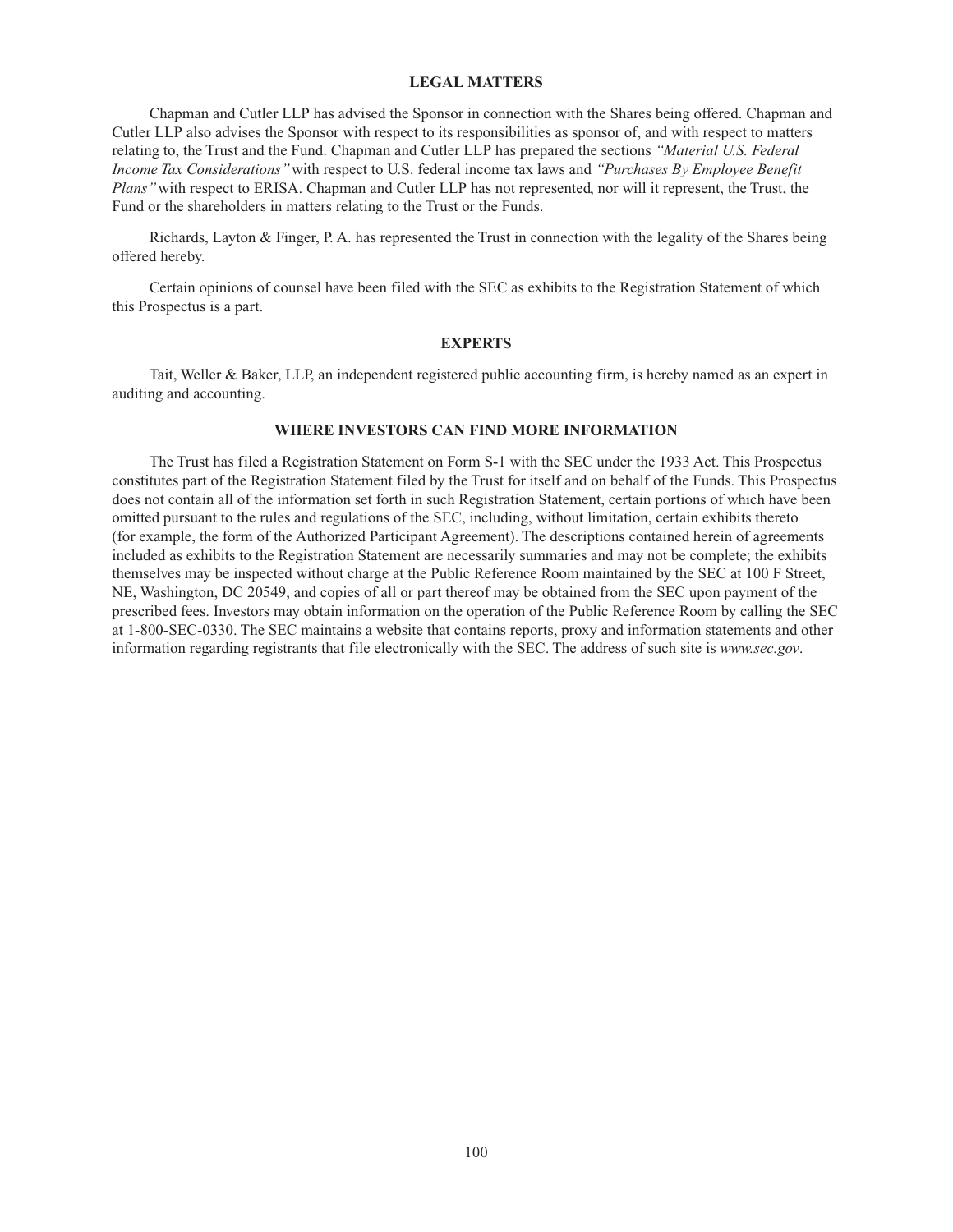#### **PRIVACY POLICY**

### **The Trust's Commitment to Investors**

The Sponsor and the Trust are committed to respecting the privacy of personal information investors entrust to the Trust in the course of doing business.

#### **The Information the Trust Collects About Investors**

The Sponsor, on behalf of the Trust, collects non-public personal information from various sources. For instance, forms may include names, addresses, and social security numbers. Each Fund receives information from transactions in investors' accounts, including account balances, and from correspondence between investors and a Fund or third parties, such as the Fund's service providers. The Sponsor, on behalf of the Fund, uses such information provided by investors or their representative to process transactions, to respond to inquiries from investors, to deliver reports, products, and services, and to fulfil legal and regulatory requirements.

## **How the Trust Handles Investors' Personal Information**

The Sponsor does not disclose any non-public personal information about investors to anyone unless permitted by law or approved by the affected investor. The Sponsor may share information about investors with certain third parties who are not affiliated with the Trust to process or service a transaction that investors have requested or as permitted by law. For example, sharing information with non-affiliated third parties that maintain or service investors' accounts for a Fund is essential.

The Sponsor may also share information with companies that perform administrative or marketing services for a Fund including research firms. When the Fund enters into such a relationship, such third parties' use of customer's information is restricted and they are prohibited from sharing it or using it for any purposes other than those for which they were hired. The Sponsor also requires service providers to maintain physical, electronic and procedural safeguards that comply with federal standards to guard investors' non-public personal information.

#### **How the Trust Safeguards Investors' Personal Information**

The Sponsor maintains physical, electronic, and procedural safeguards to protect investors' personal information. Within a Fund, access to personal information is restricted to those employees who require access to that information in order to provide products or services to customers such as processing transactions and handling inquiries. Use of customer information is restricted and customer information is required to be held in strict confidence.

The Sponsor will adhere to the policies and practices described in this notice for both current and former customers of the Funds.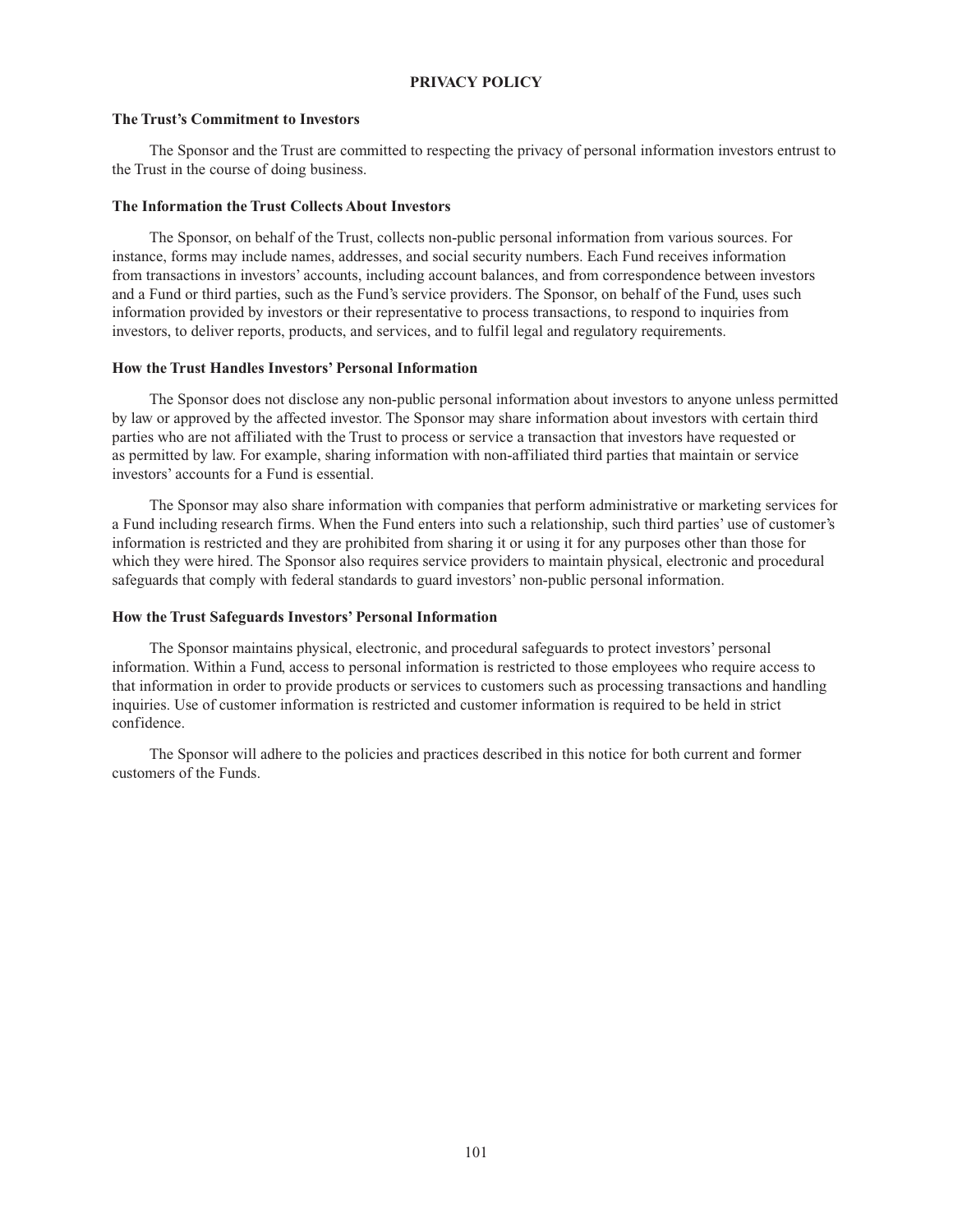#### **FUTURES COMMISSION MERCHANTS**

Each Fund intends to use ADM Investor Services, Inc. ("ADMIS"), StoneX Financial Inc. — FCM, Straits Financial LLC, E D & F Man Capital Markets Inc. and RBC Capital Markets LLC ("RBC Capital"), each in its capacity as a registered FCM, as its FCM. Each serves as a clearing broker to the Trust and a Fund and as such arranges for the execution and clearing of a Fund's futures transactions. Each FCM acts as clearing broker for many other funds and individuals. A variety of executing brokers may execute futures transactions on behalf of the Funds. The executing brokers will give up all such transactions to an FCM.

Investors should be advised that no FCM is affiliated with or acts as a supervisor of a Fund or the Fund's commodity pool operators, commodity trading advisors, investment managers, trustees, general partners, administrators, transfer agents, registrars or organizers, as applicable. Additionally, no FCM is acting as an underwriter or sponsor of the offering of any Shares or interests in a Fund or has passed upon the merits of participating in this offering.

No FCM has passed upon the adequacy of this Prospectus or on the accuracy of the information contained herein. Additionally, no FCM provides any commodity trading advice regarding a Fund's trading activities. Investors should not rely upon any such FCM in deciding whether to invest in a Fund or retain their interests in the Fund. Investors should also note that a Fund may select additional clearing brokers or replace any FCM as the Fund's clearing broker.

### **Litigation and Regulatory Disclosure Relating to FCMs**

#### *ADM Investor Services, Inc.*

ADM Investor Services, Inc. ("ADMIS") is a registered futures commission merchant and is a member of the National Futures Association. Its main office is located at 141 W. Jackson Blvd., Suite 2100A, Chicago, IL 60604. In the normal course of its business, ADMIS is involved in various legal actions incidental to its commodities business. None of these actions are expected either individually or in aggregate to have a material adverse impact on ADMIS.

Neither ADMIS nor any of its principals have been the subject of any material administrative, civil or criminal actions within the past five years, except for the following matters.

In an Order entered on July 12, 2019 the CFTC found that between December 1, 2014 and September 24, 2017 ADMIS failed to diligently supervise the handling by its employees and agents of commodity interest accounts as well as the activities of its employees and agents relating to its business as an FCM in violation of CFTC Regulation 166.3. The order imposed a civil monetary penalty of \$250,000.

On January 28, 2020, a Commodity Exchange Business Conduct Committee Panel ("Panel") found that between 2012 and 2018, ADMIS learned that one of its brokerage firm clients automatically offset omnibus account positions in futures contracts using the FIFO method and was misreporting its open positions. As a result, inaccurate open interest data was published to the market. The Panel found that ADMIS failed to require the client to provide accurate and timely owner and control information and continued to report inaccurate information regarding the ownership and control of the positions through May 2018 in violation of Exchange Rules 432.Q., 432.X., and 561.C. Additionally, on multiple occasions continuing through May 2018, ADMIS provided the Exchange with inaccurate audit trail data provided by the client. The Panel found that ADMIS violated Exchange Rule 536.B.2.

Finally, the Panel found that ADMIS failed to take effective measures to ensure the accuracy of its client's purchase and sales data reporting and its responses to the Exchange, and failed to properly supervise employees. The Panel therefore found that ADMIS violated Exchange Rule 432.W. In accordance with an offer of settlement the Panel ordered ADMIS to pay a fine of \$650,000.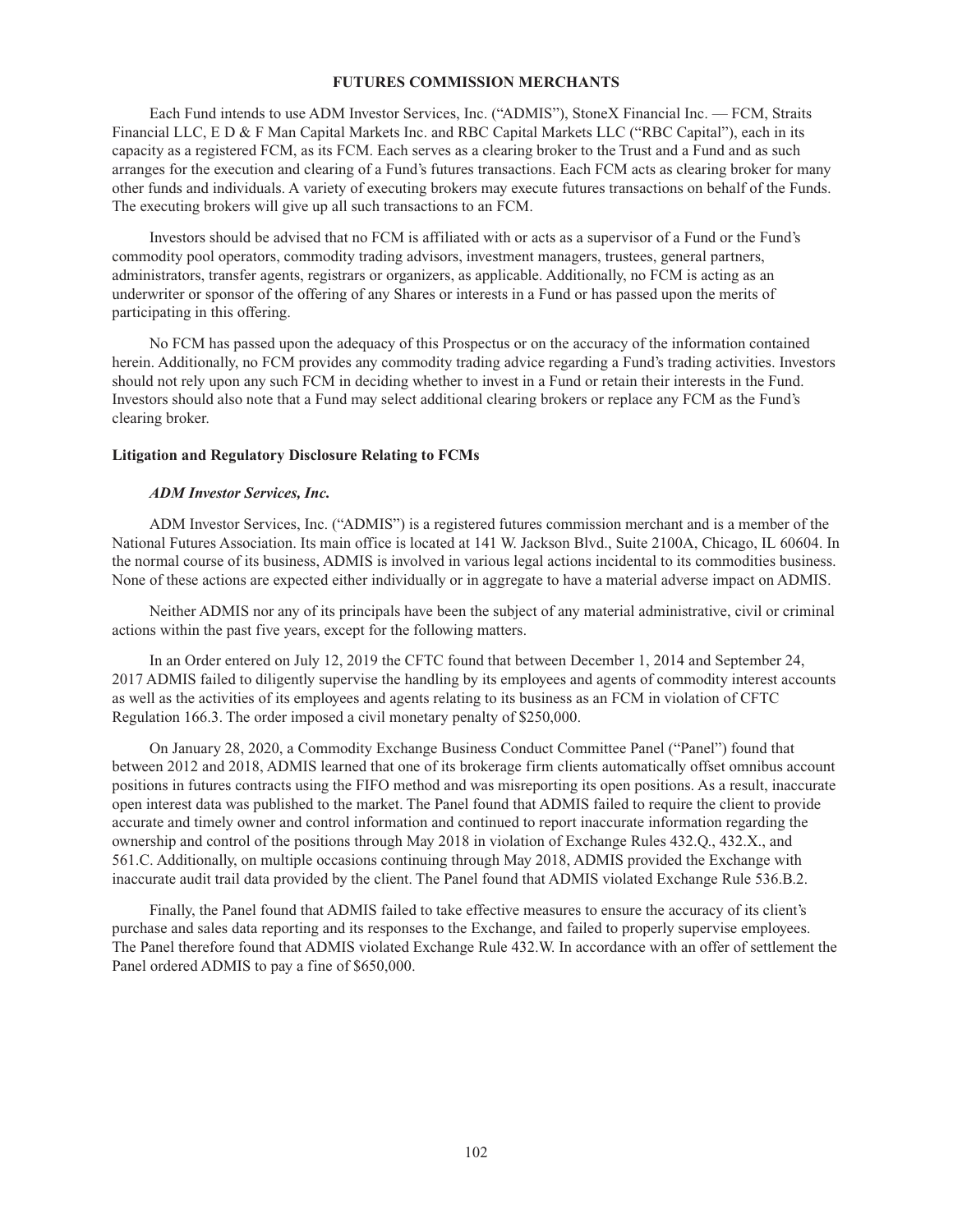#### *StoneX Financial Inc. — FCM*

Below is a list of material, administrative, civil, enforcement, or criminal complaints or actions filed against StoneX Financial Inc. — FCM (f/k/a INTL FCStone Financial Inc. — FCM Division) that are outstanding, and any enforcement actions or complaints filed against the StoneX Financial Inc. — FCM Division in the past five years which meet the materiality thresholds in CTFC regulations 4.24.(1) and 4.34(k).

- On November 14, 2017, INTL FCStone Financial Inc., without admission or denial or liability, entered into a settlement with the Commodity Futures Trading Commission ("CFTC"). The CFTC found that INTL FCStone Financial Inc. failed to have adequate compliance controls to identify trades improperly designated as EFRPs. According to the CFTC Order, the firm failed to determine that the EFPs at issue had the necessary corresponding and related cash or OTC derivative position required for EFRPs. The CFTC Order also found that the firm failed to ensure that the EFPs at issue were documented properly. Finally, the firm failed to ensure that its employees involved in the execution, handling, and processing of EFRPs understood the requirements for executing, handing, and processing valid EFRPs. INTL FCStone Financial Inc., and its affiliate FCStone Merchant Services, jointly paid a \$280,000 civil monetary penalty to the CFTC.
- After a historic move in the natural gas market in November of 2018, INTL FCStone Financial Inc. FCM Division ("IFF") experienced a number of customer deficits. IFF soon thereafter initiated NFA arbitrations, seeking to collect these debits, and has also been countersued and sued in a number of these arbitrations. These accounts were managed by Optionsellers.com, ("Optionsellers") who is a Commodity Trading Advisor ("CTA") authorized by investors to act as attorney-in-fact with exclusive trading authority over these investors' trading accounts. These accounts cleared through IFF. After this significant and historic natural gas market movement, the accounts declined below required maintenance margin levels. IFF's role in managing the accounts was limited. As a clearing firm, IFF did not provide any investment advice, trading advice, or recommendations to customers of Optionsellers who chose to clear with IFF. Instead, it simply executed and cleared trades placed by Optionsellers on behalf of Optionsellers' customers. Optionsellers is a CFTC registered CTA operating under a CFTC Rule 4.7 exemption from registration. Optionsellers engaged in a strategy that primarily involved selling options on futures products. The arbitrations between IFF, Optionsellers, and the Optionsellers customers are currently ongoing.

The Futures Commission Merchant ("FCM") division of the INTL FCStone Financial, Inc. ("IFF") is subject to litigation and regulatory enforcement in the normal course of business. Except as discussed above, the current or pending civil litigation, administrative proceedings, or enforcement actions in which the firm is involved are not expected to have a material effect upon its condition, financial or otherwise. The firm vigorously defends, as a matter of policy, civil litigation, reparation, arbitration proceedings, and enforcement actions brought against it.

### *Straits Financial LLC*

Straits Financial LLC is a Commodity Futures Trading Commission licensed and registered Futures Commission Merchant, Swaps Firm, and a member of the National Futures Association, as well as a fully Clearing Member of the Chicago Mercantile Exchange, the Chicago Board of Trade, the Commodity Exchange, Clearport, the Cboe Futures Exchange, Nasdaq Futures Exchange and the Dubai Mercantile Exchange. All of Straits's assets and capital are devoted to its FCM business operations, which includes execution, brokerage and clearing of commodity futures and options contracts. Straits does not conduct any proprietary trading. Straits's Designated Self-Regulatory Organization is the CME Group, Inc. Straits is directly owned by US-based holding company Straits (USA) Inc., and is a subsidiary of Straits Financial Group Pte. Ltd., the brokering division of CwT International Limited, a publicly traded company located in Hong Kong. Straits is not involved in any material litigation.

# *E D & F Man Capital Markets Inc.*

Except as indicated below, there have been no material civil, administrative, or criminal proceedings pending, on appeal, or concluded against  $E D & F$  Man Capital Markets Inc. or its principals in the past five (5) years.

United States District Court for the Southern District of New York, Civil Action No. 19-CV-8217 — In a private litigation, plaintiffs allege, among other things, that the Firm made certain fraudulent misrepresentations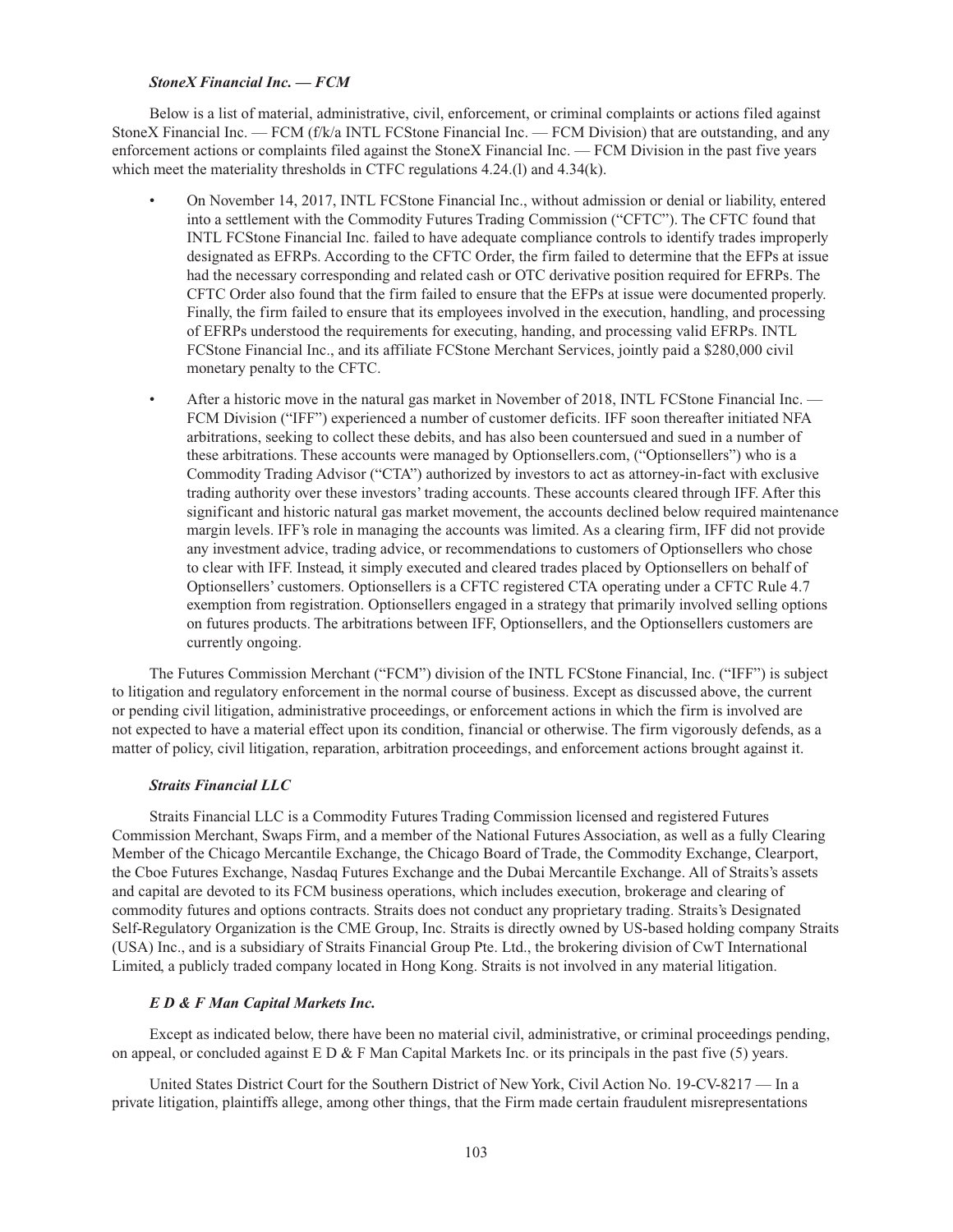to them that they relied upon in connection with a futures account carried by the Firm in its capacity as a futures commission merchant. The plaintiffs allege claims of common law fraud, negligence, breach of fiduciary duty, breach of contract, breach of the duty of good faith and fair dealing and misrepresentation/omission and seek compensatory damages of approximately \$2,029,659 plus interest, costs, attorneys' fees and punitive damages. The Firm filed an Amended Answer and a Counterclaim in which the Firm denies the substantive allegations against it and asserted a counterclaim for breach of contract, indemnification and legal fees. On June 30, 2021, the Firm received the Opinion and Order in which the judge ruled against the plaintiffs and in favor of the Firm. Judgment was entered in favor of the Firm in the amount of  $$1,762,266.57$ , plus prejudgment interest and attorneys' fees and costs. On September 29, 2021, the Firm received an Opinion and Order in which the judge awarded the Firm \$1,402,234.32 in attorneys' fees and costs.

### *RBC Capital Markets LLC ("RBC" or the "Company")*

RBC Capital Markets, LLC ("RBC Capital"), is a large broker dealer subject to many different complex legal and regulatory requirements. As a result, certain of RBC Capital's regulators may from time to time conduct investigations, initiate enforcement proceedings and/or enter into settlements with RBC Capital with respect to issues raised in various investigations. RBC Capital complies fully with its regulators in all investigations being conducted and in all settlements it reaches. In addition, RBC Capital is and has been subject to a variety of civil legal claims in various jurisdictions, a variety of settlement agreements and a variety of orders, awards and judgments made against it by courts and tribunals, both in regard to such claims and investigations. RBC Capital complies fully with all settlements it reaches and all orders, awards and judgments made against it.

RBC Capital has been named as a defendant in various legal actions, including arbitrations, class actions and other litigation including those described below, arising in connection with its activities. Certain of the actual or threatened legal actions include claims for substantial compensatory and/or punitive damages or claims for indeterminate amounts of damages. RBC Capital is also involved, in other reviews, investigations and proceedings (both formal and informal) by governmental and self-regulatory agencies regarding RBC Capital's business, including among other matters, accounting and operational matters, certain of which may result in adverse judgments, settlements, fines, penalties, injunctions or other relief.

RBC Capital contests liability and/or the amount of damages as appropriate in each pending matter. In view of the inherent difficulty of predicting the outcome of such matters, particularly in cases where claimants seek substantial or indeterminate damages or where investigations and proceedings are in the early stages, RBC Capital cannot predict the loss or range of loss, if any, related to such matters; how or if such matters will be resolved; when they will ultimately be resolved; or what the eventual settlement, fine, penalty or other relief, if any, might be. Subject to the foregoing, RBC Capital believes, based on current knowledge and after consultation with counsel, that the outcome of such pending matters will not have a material adverse effect on the consolidated financial condition of RBC Capital.

On April 27, 2017, pursuant to an offer of settlement, a Panel of the Chicago Board of Trade Business Conduct Committee ("Panel") found that RBC Capital engaged in EFRP transactions which failed to satisfy the Rules of the Chicago Board of Trade (the "Exchange") in one or more ways. Specifically, the Panel found that RBC Capital traders entered into EFRP trades in which RBC Capital accounts were on both sides of the transactions. While the purpose of the transactions was to transfer positions between the RBC Capital accounts, the Panel found that the manner in which the trades occurred violated the Exchange's prohibition on wash trades. The Panel found that RBC Capital thereby violated CBOT Rules 534 and (legacy) 538.B. and C. In accordance with the settlement offer, the Panel ordered RBC Capital to pay a \$175,000 fine. On October 1, 2019, the CFTC issued an order filing and settling charges against RBCCM for the above activity, as well as related charges. The order required that RBCCM cease and desist from violating the applicable regulations, pay a \$5 million civil monetary penalty, and comply with various conditions, including conditions regarding public statements and future cooperation with the Commission.

Various regulators are conducting inquiries regarding potential violations of antitrust law by a number of banks and other entities, including the Company and RBC, regarding foreign exchange trading. Beginning in 2015, putative class actions were brought against RBC Capital and/or Royal Bank of Canada in the U.S., Canada and Israel. These actions were each brought against multiple foreign exchange dealers and allege, among other things, collusive behavior in foreign exchange trading. Various regulators are also conducting inquiries regarding potential violations of law by a number of banks and other entities, including RBC Capital, regarding foreign exchange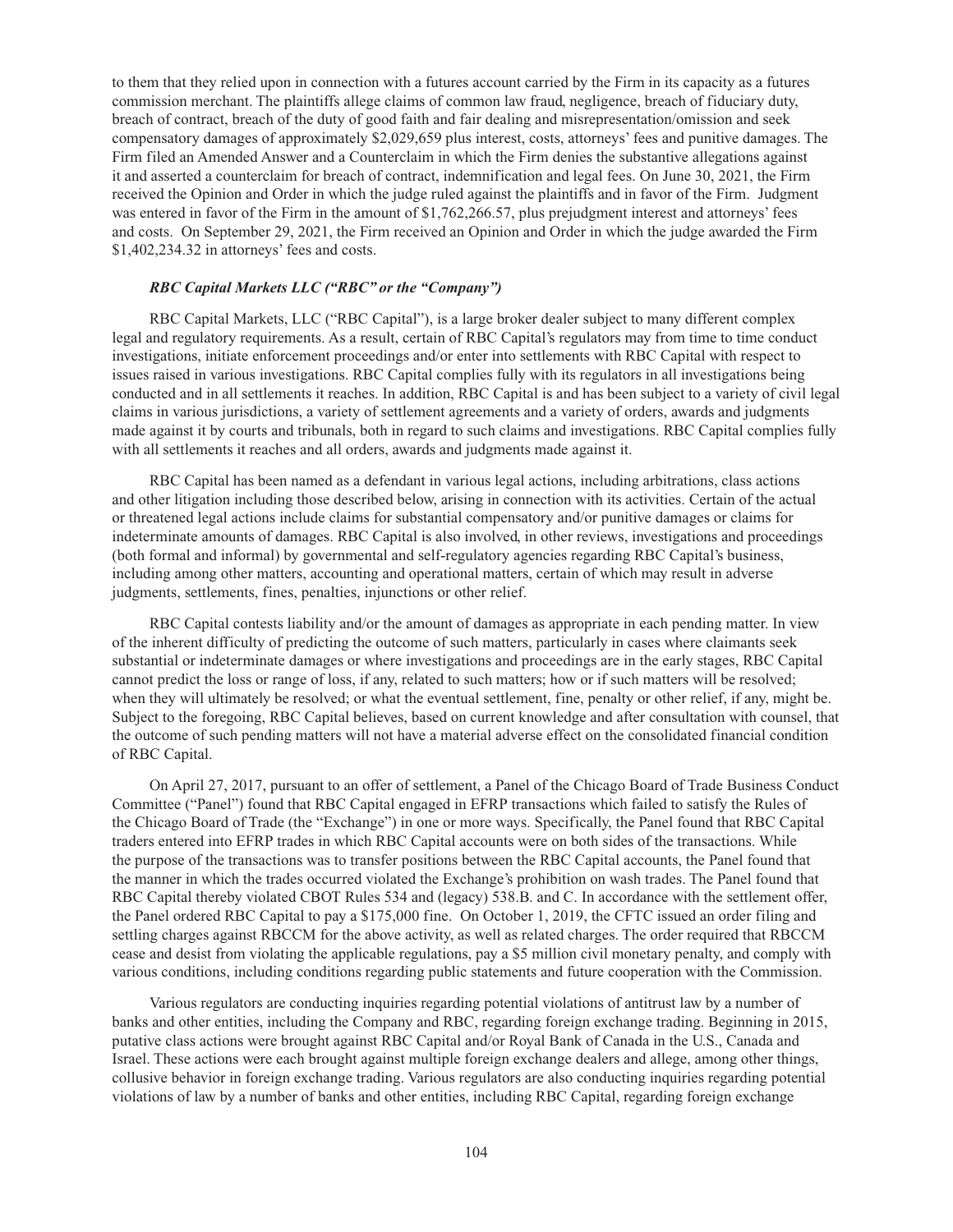trading. In August 2018, the U.S. District Court entered a final order approving RBC Capital's pending settlement with class plaintiffs. In November 2018, certain institutional plaintiffs who had previously opted-out of participating in the settlement filed their own lawsuit in U.S. District Court. In May 2020, the U.S. District Court dismissed RBC from the Opt-Out Action, but granted the plaintiffs' motion to amend the complaint. The Canadian class actions remain pending. The Company has reached a settlement for an immaterial amount with respect to an action brought by a class of indirect purchasers; the Court approved the settlement on November 19, 2020. Based on the facts currently known, it is not possible at this time for us to predict the ultimate outcome of these investigations or proceedings or the timing of their resolution.

On April 13, 2015, RBC Capital's affiliate, Royal Bank of Canada Trust Company (Bahamas) Limited (RBC Bahamas), was charged in France with complicity in tax fraud. RBC Bahamas believes that its actions did not violate French law and contested the charge in the French court. The trial of this matter has concluded and a verdict was delivered on January 12, 2017, acquitting the company and the other defendants and on June 29, 2018, the French appellate court affirmed the acquittals. On January 6, 2021, the French Supreme Court issued a judgment reversing the decision of the French Court of Appeal and sent the case back to the French Court of Appeal for rehearing.

Various regulators and competition and enforcement authorities around the world, including in Canada, the United Kingdom, and the U.S., are conducting investigations related to certain past submissions made by panel banks in connection with the setting of the U.S. dollar London interbank offered rate (LIBOR). These investigations focus on allegations of collusion between the banks that were on the panel to make submissions for certain LIBOR rates. Royal Bank of Canada, RBC Capital's indirect parent, is a member of certain LIBOR panels, including the U.S. dollar LIBOR panel, and has in the past been the subject of regulatory requests for information. In addition, Royal Bank of Canada and other U.S. dollar panel banks have been named as defendants in private lawsuits filed in the U.S. with respect to the setting of LIBOR including a number of class action lawsuits which have been consolidated before the U.S. District Court for the Southern District of New York. The complaints in those private lawsuits assert claims against us and other panel banks under various U.S. laws, including U.S. antitrust laws, the U.S. Commodity Exchange Act, and state law. On February 28, 2018, the motion by the plaintiffs in the class action lawsuits to have the class certified was denied in relation to Royal Bank of Canada. On December 30, 2021, the Second Circuit issued a ruling in certain BBA-LIBOR matters, affirming certain trial court rulings regarding antitrust standing but reversing the trial court with respect to applicable standards for personal jurisdiction and remanding for further proceedings.

In addition to the LIBOR actions, in January 2019, a number of financial institutions, including RBC and the Company, were named in a purported class action in New York alleging violations of the U.S. antitrust laws and common law principles of unjust enrichment in the setting of LIBOR after the Intercontinental Exchange took over administration of the benchmark interest rate from the British Bankers' Association in 2014 (the ICE LIBOR action). On March 26, 2020 the defendants' motion to dismiss the matter was granted. The Plaintiffs appealed that ruling to the United States Court of Appeals for the Second Circuit on April 27, 2020 and, thereafter, sought to substitute named plaintiffs. The Second Circuit permitted substitution. On February 14, 2022, the Second Circuit dismissed plaintiffs' appeal, finding that the named plaintiff lacked standing to pursue the appeal and, therefore, the court lacked jurisdiction.

In September 2020, RBC and other financial institutions were named as defendants in a separate, individual (i.e., non-class) action filed in California alleging that the usage and setting of LIBOR constitutes per se collusive conduct. In November 2020, plaintiffs sought a preliminary injunction with respect to the setting of ICE LIBOR; this motion was denied. RBC subsequently resolved this matter via settlement.

Based on the facts currently known, it is not possible at this time for us to predict the ultimate outcome of these investigations or proceedings or the timing of their resolution.

Thornburg Mortgage Inc. (now known as "TMST") and RBC Capital were parties to a master repurchase agreement executed in September 2003 whereby TMST financed its purchase of residential mortgage-backed securities. Upon TMST's default during the financial crisis, RBC Capital valued TMST's collateral at allegedly deflated prices. After TMST's bankruptcy filing, TMST's trustee brought suit against RBC Capital in 2011 for breach of contract. In 2015, TMST was awarded more than \$45 million in damages. RBC Capital has appealed. The appeals court set a briefing schedule and simultaneously ordered the parties to participate in a mediation. The parties subsequently reached an agreement to settle the matter; a motion to approve the settlement was filed with the bankruptcy court on January 10, 2016 and granted on February 27, 2017.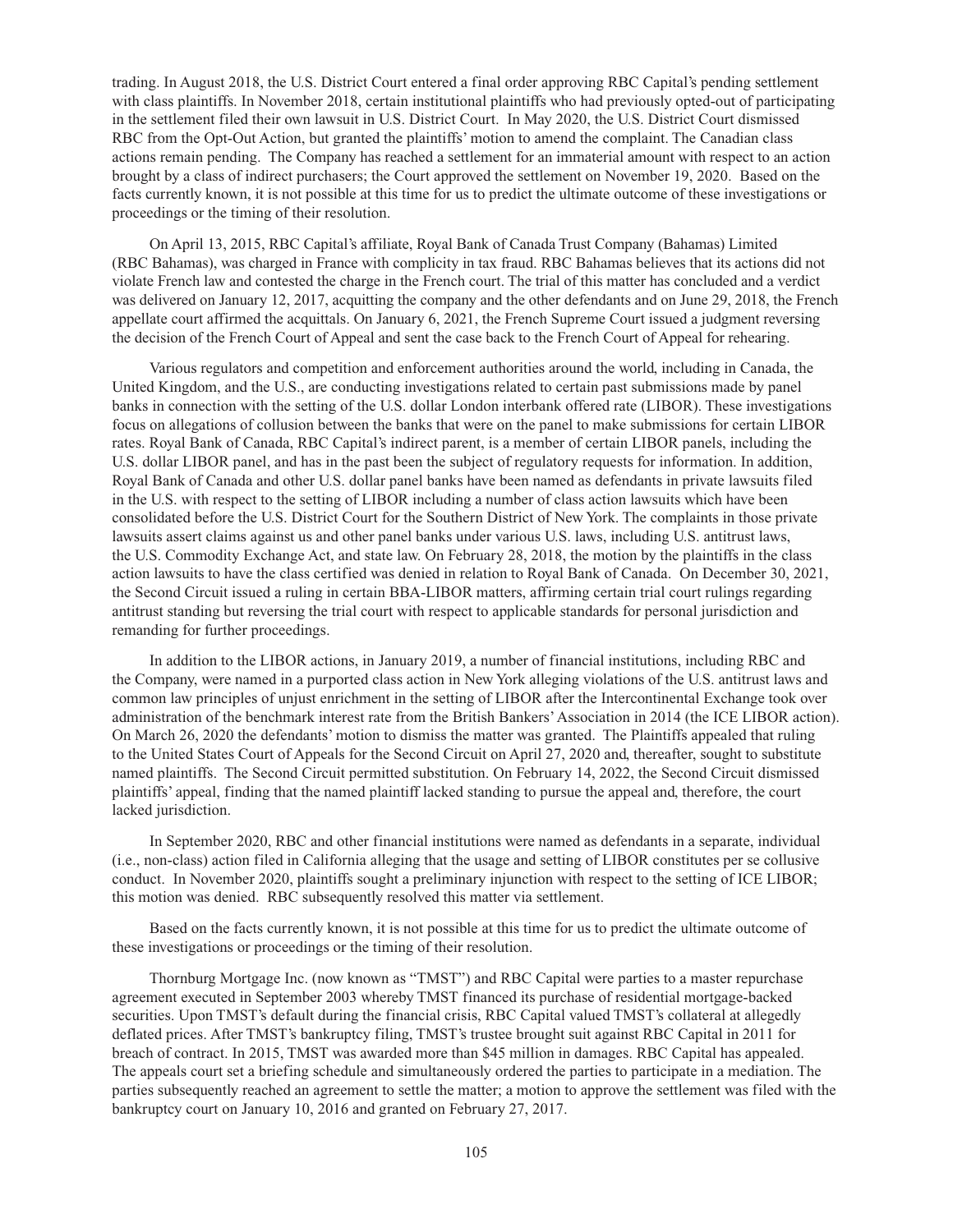#### **Included by the Sponsor from the NFA Website and not provided by RBC**

**Case 19-47 CFTC Administrative Action, September 30, 2019.** CFTC Orders RBC Capital Markets, LLC to Pay \$5 Million for Supervisory Failures Resulting in Illegal Trades and Other Violations

Washington, DC — The U.S. Commodity Futures Trading Commission today announced the agency issued an order on Monday, September 30, 2019, filing and setting charges against RBC Capital Markets, LLC (RBCCM), a registered futures commission merchant (FCM), for failing to meet its supervisory obligations, which resulted in hundreds of unlawful trades and other violations over the period of at least late 2011 through May 2017.

The order requires RBCCM to cease and desist from future violations, pay a \$5 million civil monetary penalty, and for a period of three years to expeditiously and completely cooperate with the Commission and any other governmental agency in all future investigations or inquiries involving the factual and legal subject matters of this action.

"The CFTC will vigorously enforce the rules requiring our registrants to properly supervise their business activities. Where those supervision failures are accompanied by other violations, we will pursue those violations as well," said CFTC Director of Enforcement James McDonald.

The order finds that between December 2011 and October 2015, RBCMM engaged in at least 385 noncompetitive, fictitious, exchange for physical wash transactions (Wash EFPs). The order finds that RBCCM engaged in Wash EFPs in order to move positions internally between RBCCM accounts, which was less costly and administratively burdensome than other options to manage risk, and because it was believed that the exchange allowed it. RBCCM personnel checked with the appropriate compliance officer on whether the trades were appropriate but the officer did not respond, follow up with the exchange, or provide any formal training until at least May 2015.

Notably, as the order finds, 217 of the Wash EFPs occurred after the entry of a consent order in December 2014, which resolved a CFTC enforcement action against RBCCM's parent, the Royal Bank of Canada (RBC), for wash sales and fictitious transactions. [See Release No. 7086-14] The order finds that RBCCM had actual notice of the December 2014 injunction against RBC prohibiting wash trading, yet the Wash EFPs continued at RBCCM. The order also finds that RBC delegated execution and surveillance of the bank's futures transactions on exchanges in the United States to RBCCM, but that they failed to adequately implement a reasonable supervisory system overseeing its futures transactions, and failed to detect at least 385 Wash EFPs.

The order further finds that RBCCM failed to prepare and timely file Risk Exposure Reports, disclose material non-compliance issues to the CFTC, and maintain and promptly produce required records to the CFTC.

The order also finds other supervisory failures. For example, all RBC affiliates, including RBCCM, must follow company-wide policies and procedures, but RBCCM failed to implement several of those policies and procedures, which resulted in the various violations set forth in the order. To wit, RBCCM did not have a system to ensure employees reviewed the compliance manual; the compliance manual did not adequately address the requirements of EFPs; there was no formal training on EFPs; and RBCCM failed to adequately monitor for potential futures wash trades.

The order additionally finds that RBCCM disclosed the Wash EFPs to the CFTC shortly before formally disclosing it in its required 2015 Chief Compliance Officer report. RBCCM, however, failed to timely and fully respond to document requests and subpoenas issued by CFTC staff and attempted to dissuade them from inquiring into RBC's involvement with the Wash EFPs, even from a supervisory perspective. These actions were taken despite the inter-relationship between RBCCM and RBC, as well as the prior consent order, which required cooperation of RBC in any investigation by the Division of Enforcement related to the subject matter of this action. As a result, the order finds that the CFTC expended considerable resources trying to obtain information and timely compliance with its subpoenas from RBC and RBCCM.

Please see RBC's Form BD, which is available on the FINRA BrokerCheck program, for more details.

**CME Case #: 20-CH-2008.** For violations of CME's Rule 971.A — Segregation, Secured and Cleared Swaps Customer Account Requirements — the Clearing House Risk Committee assessed a fine of \$50,000 effective August 21, 2020.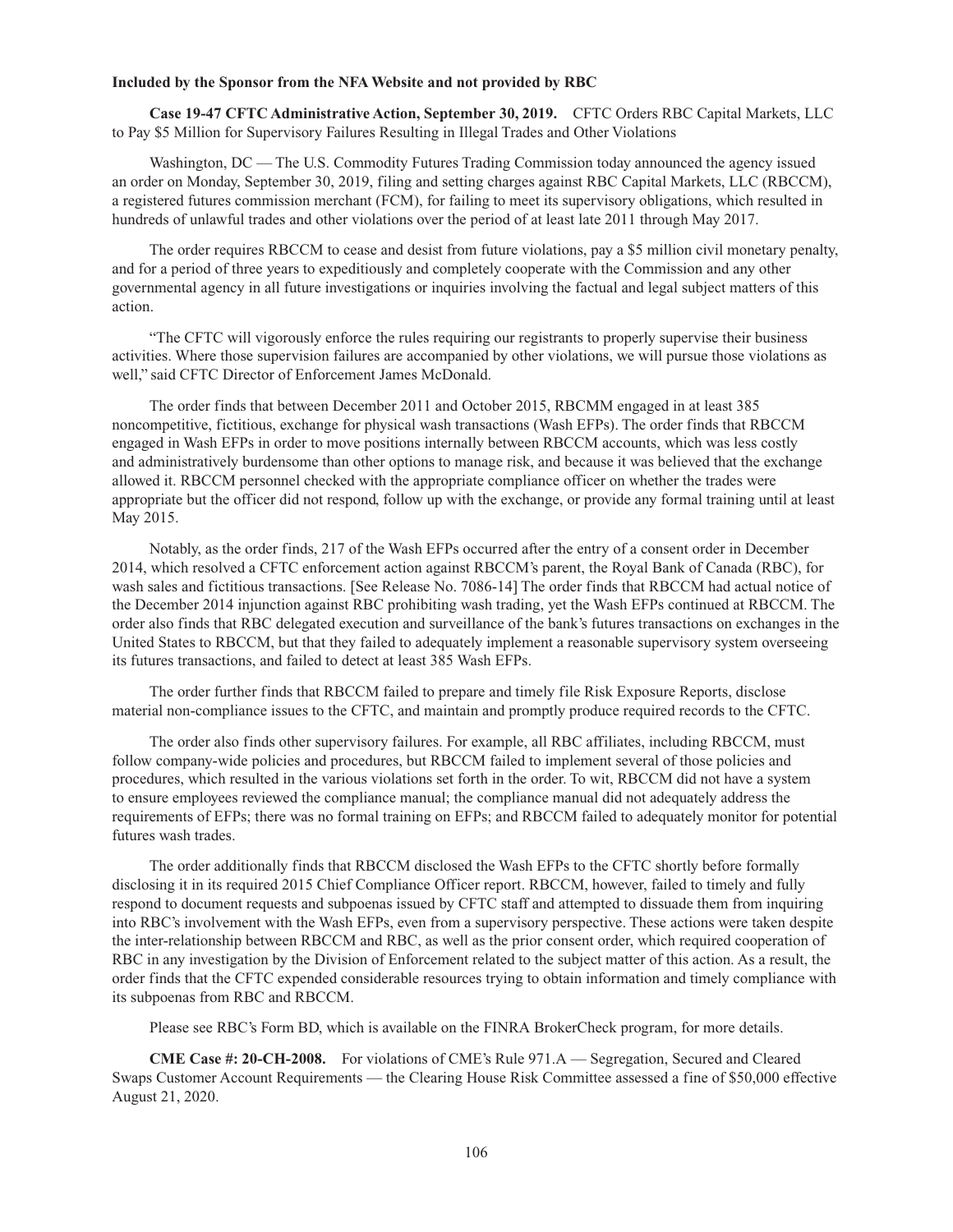**CME Case #18-CH-1804.** For violations of CME's Rule 971.A-Segregation, Secured and Cleared Swaps Customer Account Requirements — the Clearing House Risk Committee assessed a fine of \$50,000 effective June 29, 2018.

**NYME Case #: 20-1311-BC.** Pursuant to an offer of settlement in which RBC Capital Markets, LLC ("RBC") neither admitted nor denied the rule violations upon which the penalty is based, on July 22, 2021, a Panel of the NYMEX Business Conduct Committee ("BCC Panel") found that on multiple occasions during March 2020, RBC submitted block trades in Crude Oil and Natural Gas futures to the Exchange outside the reporting time requirements and submitted inaccurate block trade execution times to the Exchange on one or more occasions. RBC also failed to properly advise and train its brokers as to relevant Exchange rules and Market Regulation Advisory Notices ("MRANs") in a manner sufficient to ensure compliance with the Exchange's block trade reporting rules. The Panel found that as a result of the foregoing, RBC violated Rules 432.W., 526.F. and 526. In accordance with the settlement offer, the BCC Panel ordered RBC to pay a \$45,000 fine. This action became final on July 22, 2021 and effective July 26, 2021.

**CBOT Case #: RSRH-21-6332.** During the month of August 2021, RBC Capital Markets, LLC inaccurately reported long positions eligible for delivery in the September 2021 CBT KC Wheat, 10-Year, 5-Year, and 2-Year Treasury Note futures contracts. On September 15, 2021, pursuant to Rule 512, a fine in the amount of \$2,000 was assessed against RBC Capital Markets, LLC for its violation of Rule 807. Effective date: October 7, 2021.

#### **Margin Levels Expected to be Held at the FCMs**

While the portfolio composition of both Funds may vary over time, it is not expected that, as of any daily rebalance, SVIX will have short futures exposure greater than one times (1x) the Fund's assets (although this is possible in some circumstances. It is likewise not expected that, as of any daily rebalance, UVIX will have long futures exposure greater than two times (2x) the Fund's assets (although this is possible in some circumstances). It is currently anticipated that both Funds could have as much as 100% of their assets held in segregated accounts as collateral for their transactions in futures contracts and other Financial Instruments.

The Funds receive the income on any securities or other property of the Funds transferred to the FCMs to fulfil requirements for margin to be held by the FCMs in respect of commodity interests, and receive a negotiated portion of any income derived by the FCMs in respect of any cash transferred to the FCMs and held for this purpose.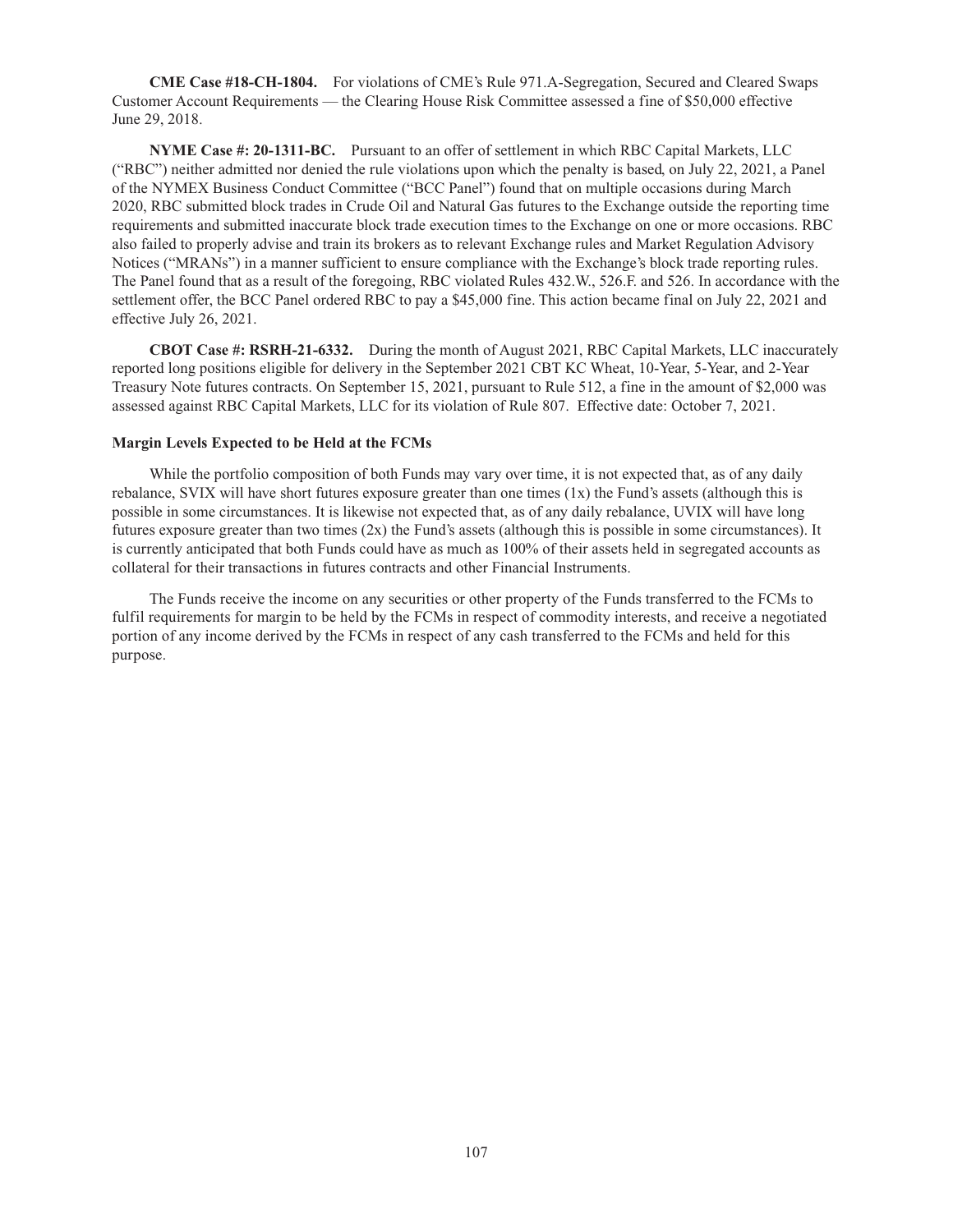# **INDEX TO CERTAIN FINANCIAL INFORMATION**

Page

#### **VS Trust** Audited Financial Statements as of December 31, 2021 and 2020  $F-2$  $F-3$ -1x Short VIX Futures ETF, 2x Long VIX Futures ETF and VS Trust  $F-4$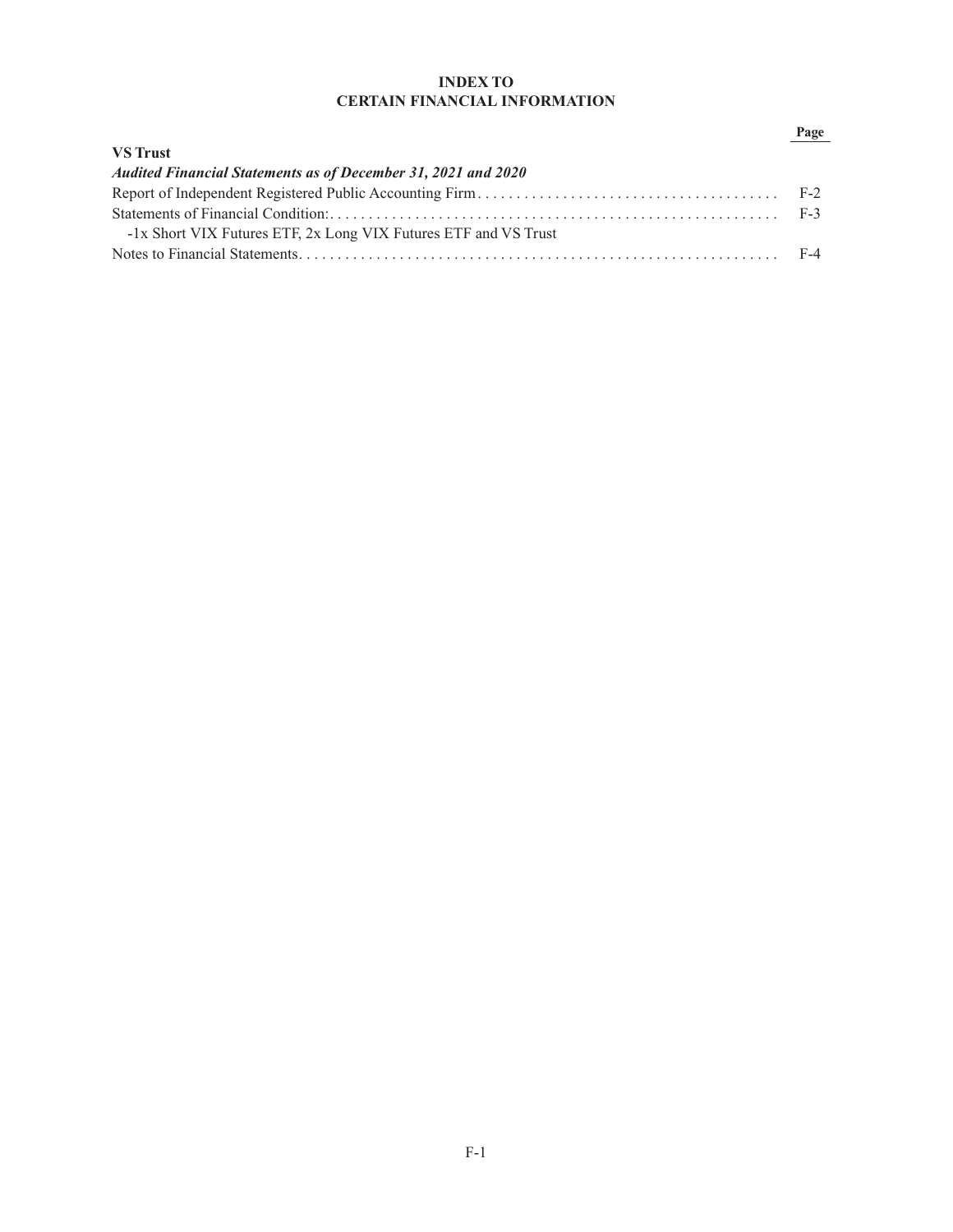**To the Sponsor of VS Trust:**

#### **Opinion on the financial statements**

We have audited the accompanying combined and individual statements of financial condition of VS Trust (the *"Trust"*) and the -1x Short VIX Futures ETF and the 2x Long VIX Futures ETF (the *"Funds"*), each a series of the Trust as of December 31, 2021 and 2020 and the related notes (collectively referred to as the *"financial statements"*). In our opinion, the combined and individual financial statements present fairly, in all material respects, the combined financial position of the Trust and the individual financial position of the Fund as of December 31, 2021 and 2020, in conformity with accounting principles generally accepted in the United States of America.

#### **Basis for Opinion**

These financial statements are the responsibility of the management of the Trust's sponsor. Our responsibility is to express an opinion on the Funds financial statements based on our audits. We are a public accounting firm registered with the Public Company Accounting Oversight Board (United States) ("PCAOB") and are required to be independent with respect to the Trust in accordance with the U.S. federal securities laws and the applicable rules and regulations of the Securities and Exchange Commission and the PCAOB. We have served as the auditor of VS Trust companies since 2021.

We conducted our audits in accordance with the standards of the PCAOB. Those standards require that we plan and perform the audit to obtain reasonable assurance about whether the financial statements are free of material misstatement, whether due to error or fraud. The Trust is not required to have, nor were we engaged to perform, an audit of its internal control over financial reporting. As part of our audit we are required to obtain an understanding of internal control over financial reporting, but not for the purpose of expressing an opinion on the effectiveness of the Trust's internal control over financial reporting. Accordingly, we express no such opinion.

Our audits included performing procedures to assess the risks of material misstatement of the financial statements, whether due to error or fraud, and performing procedures that respond to those risks. Such procedures included examining, on a test basis, evidence regarding the amounts and disclosures in the financial statements. Our audits also included evaluating the accounting principles used and significant estimates made by management, as well as evaluating the overall presentation of the financial statements. We believe that our audits provide a reasonable basis for our opinion.

/s/ Tait, Weller & Baker LLP

**TAIT, WELLER & BAKER LLP Philadelphia, Pennsylvania January 5, 2022**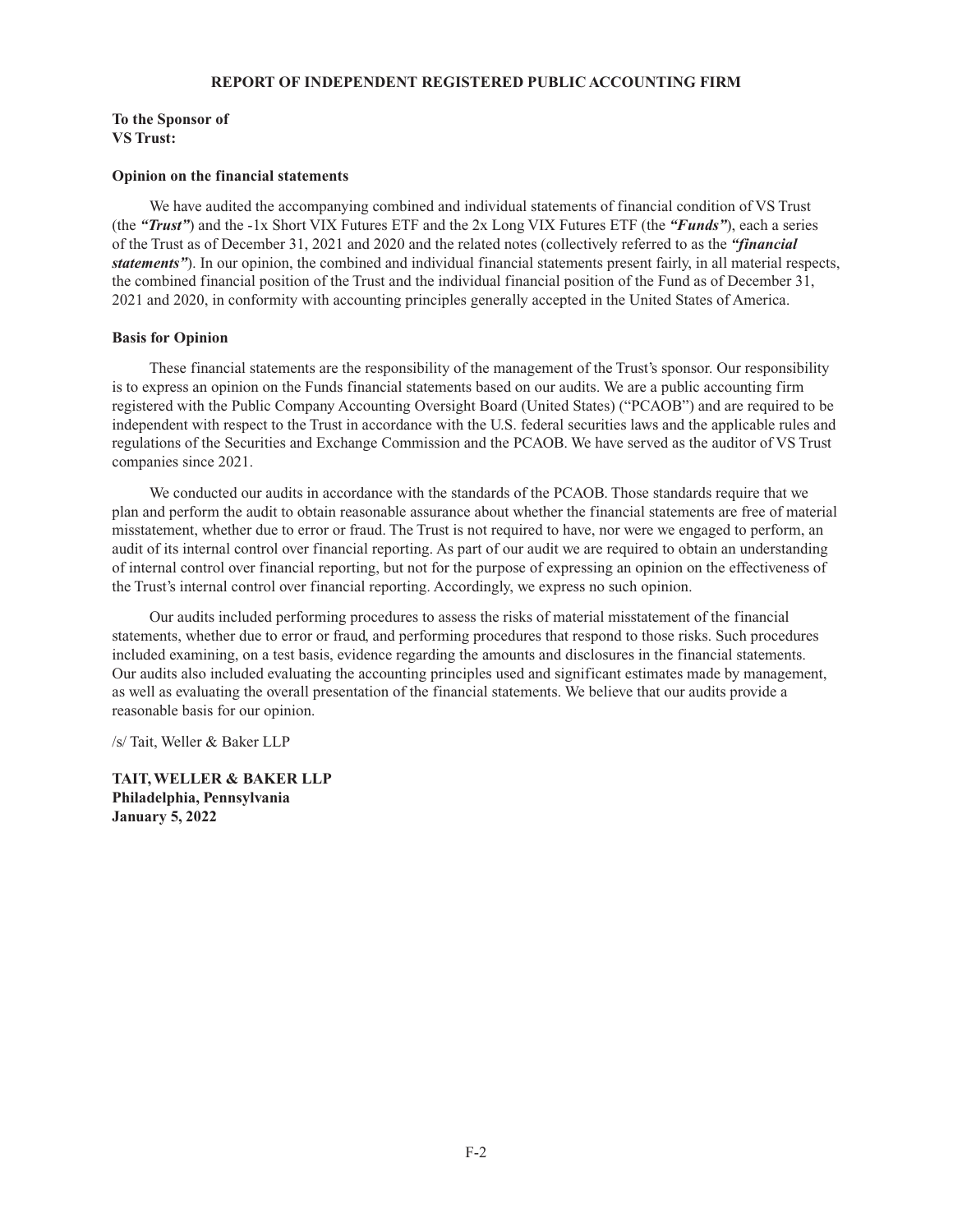# **VS TRUST** -1X SHORT VIX FUTURES ETF AND 2X LONG VIX FUTURES ETF **Statements of Financial Condition**

|                                                  | -1X<br><b>SHORT VIX</b><br><b>FUTURES</b><br><b>ETF</b> |               | 2X<br><b>LONG VIX</b><br><b>FUTURES</b><br><b>ETF</b> |                               | VS<br><b>TRUST</b><br>(combined) |                | -1X<br><b>SHORT</b><br>VIX<br><b>FUTURES</b><br><b>ETF</b> |              | 2X<br><b>LONG</b><br>VIX<br><b>FUTURES</b><br><b>ETF</b> |               | <b>VS</b><br><b>TRUST</b><br>(combined) |
|--------------------------------------------------|---------------------------------------------------------|---------------|-------------------------------------------------------|-------------------------------|----------------------------------|----------------|------------------------------------------------------------|--------------|----------------------------------------------------------|---------------|-----------------------------------------|
|                                                  |                                                         |               |                                                       | <b>Year Ended December 31</b> |                                  |                |                                                            |              |                                                          |               |                                         |
|                                                  | 2020                                                    |               | 2020                                                  |                               | 2020                             |                | 2021                                                       |              | 2021                                                     |               | 2021                                    |
| <b>Assets</b>                                    |                                                         |               |                                                       |                               |                                  |                |                                                            |              |                                                          |               |                                         |
| $Cash. \ldots \ldots \ldots \ldots \ldots \quad$ |                                                         | 0S            |                                                       | $0 \quad$                     |                                  | 0 S            |                                                            | 0 S          |                                                          | 0 S           | $\overline{0}$                          |
| Total assets $\dots \dots \dots \dots$           |                                                         | 0 S           |                                                       | 0 S                           |                                  | 0 S            |                                                            | 0 S          | $\overline{0}$                                           | $\mathcal{S}$ | $\theta$                                |
| Commitments and<br>Contingencies (Note 7)        |                                                         |               |                                                       |                               |                                  |                |                                                            |              |                                                          |               |                                         |
| Shareholder's equity:                            |                                                         |               |                                                       |                               |                                  |                |                                                            |              |                                                          |               |                                         |
| Shareholder's equity  \$                         | $\Omega$                                                | - S           |                                                       | 0 S                           |                                  | 0 <sup>5</sup> |                                                            | 0 S          | $\theta$                                                 | - \$          | $\theta$                                |
| Total liabilities and                            |                                                         |               |                                                       |                               |                                  |                |                                                            |              |                                                          |               |                                         |
| shareholder's equity $\$                         | $\mathbf{0}$                                            | <sup>\$</sup> |                                                       | S                             | $\overline{0}$                   | <sup>\$</sup>  | $\overline{0}$                                             | <sup>S</sup> | $\overline{0}$                                           | -S            | $\overline{0}$                          |
| Shares issued and                                |                                                         |               |                                                       |                               |                                  |                |                                                            |              |                                                          |               |                                         |
| outstanding                                      | $\theta$                                                |               | $\mathbf{0}$                                          |                               | $\theta$                         |                | $\theta$                                                   |              | $\mathbf{0}$                                             |               | $\overline{0}$                          |
|                                                  | $\Omega$                                                | S             | $\theta$                                              | <sup>S</sup>                  | $\Omega$                         | S              | $\theta$                                                   | S            | $\theta$                                                 | <sup>\$</sup> | $\theta$                                |
| Net asset value per share $\$                    |                                                         |               |                                                       |                               |                                  |                |                                                            |              |                                                          |               |                                         |

The accompanying notes are an integral part of the financial statements.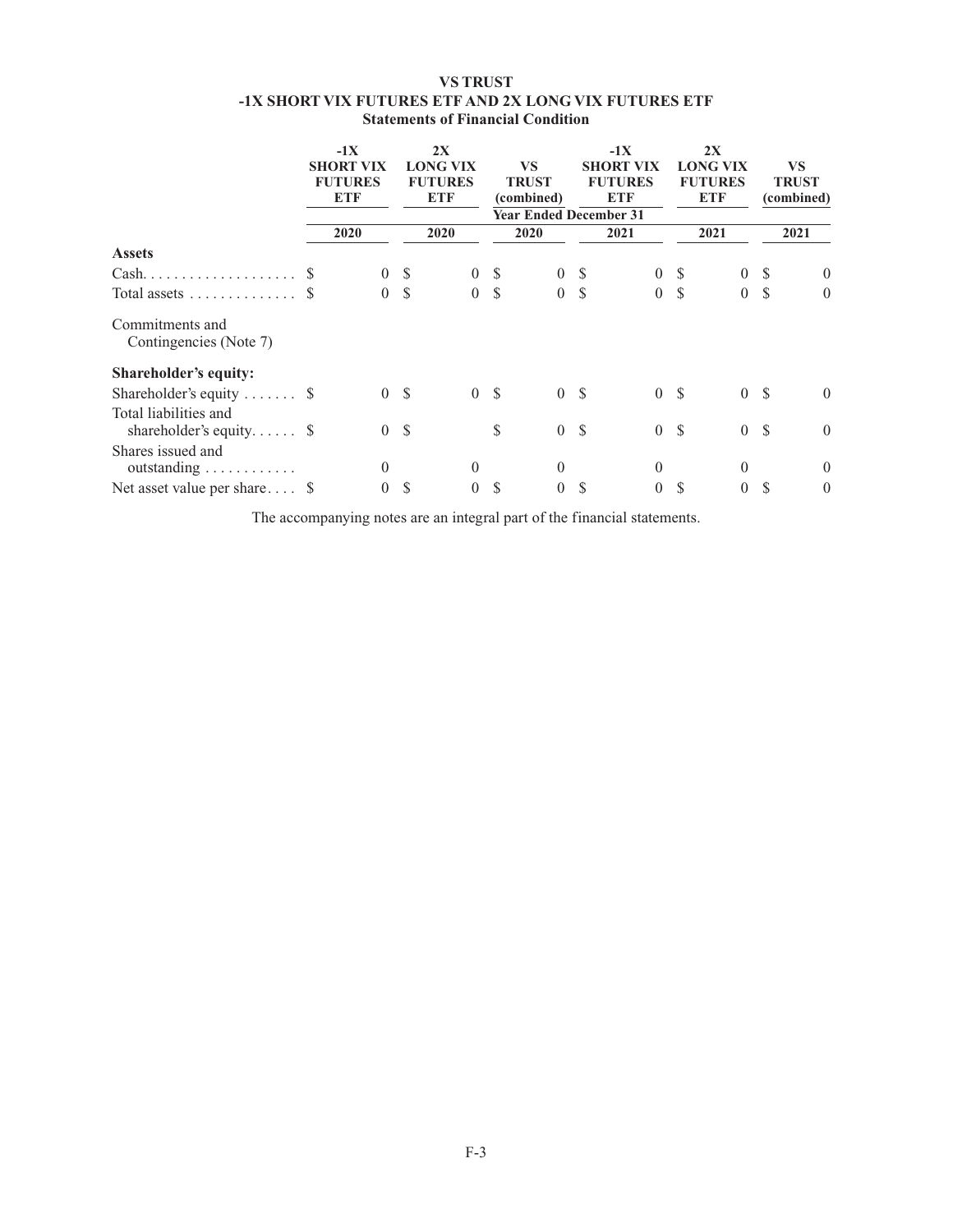#### **1. DESCRIPTION OF ORGANIZATION AND BUSINESS OPERATIONS**

VS Trust (the "Trust") is a Delaware statutory trust formed on October 24, 2019 and is currently organized into separate series. The Trust has not commenced operations as of December 31, 2021.

As of December 31, 2021, the Trust has two series of Funds: -1x Short VIX Futures ETF and 2x Long VIX Futures ETF (each, a "Fund" and together, the "Funds"). Each Fund has not commenced investment activities nor issued Shares. There were no receipts or disbursements of cash to or from either Fund since the Trust's formation. The Funds did not receive any revenue, capital gains (losses), or incur any expenses, during this time period and therefore, do not have any performance history.

Each Fund's investment exposure to VIX futures contracts will cause each to be deemed a commodity pool, thereby subjecting each Fund to regulation under the Commodity Exchange Act of 1934 ("CEA") and Commodity Futures Trading Commission ("CFTC") rules. The Sponsor is registered as a Commodity Pool Operator ("CPO") and the Fund will be operated in accordance with applicable CFTC rules. Registration as a CPO imposes additional compliance obligations on the Sponsor and the Funds related to additional laws, regulations and enforcement policies, which could increase compliance costs and may affect the operations and financial performance of the Funds.

The Sponsor is the sponsor of the Trust and the Funds. The Sponsor also will serve as the Trust's commodity pool operator. The Funds are commodity pools, as defined under the Commodity Exchange Act (the "CEA"), and the applicable regulations of the CFTC and are operated by the Sponsor, which is registered as a commodity pool operator with the CFTC. The Trust is not an investment company registered under the Investment Company Act of 1940.

## **2. BASIS OF PRESENTATION AND SUMMARY OF SIGNIFICANT ACCOUNTING POLICIES**

Each Fund is an investment company, as defined by Financial Accounting Standards Board ("FASB") Accounting Standards Codification ("ASC") Topic 946 "Financial Services — Investment Companies." As such, each Fund follows the investment company accounting and reporting guidance. The following is a summary of significant accounting policies followed by each Fund, as applicable, in preparation of its financial statements. These policies are in conformity with accounting principles generally accepted in the United States of America ("GAAP").

### **Emerging growth company**

The Trust is an "emerging growth company," as defined in the Jumpstart Our Business Startups Act of 2012. It will remain an emerging growth company until the earlier of (1) the beginning of the first fiscal year following the fifth anniversary of its initial public offering, (2) the beginning of the first fiscal year after annual gross revenue is \$1.07 billion (subject to adjustment for inflation) or more, (3) the date on which the Fund has, during the previous three-year period, issued more than \$1.0 billion in non-convertible debt securities and (4) as of the end of any fiscal year in which the market value of common equity held by non-affiliates exceeded \$700 million as of the end of the second quarter of that fiscal year.

For as long as the Trust remains an "emerging growth company," it may take advantage of certain exemptions from the various reporting requirements that are applicable to public companies that are not "emerging growth companies" including, but not limited to, not being required to comply with the auditor attestation requirements of Section 404 of the Sarbanes-Oxley Act, reduced disclosure obligations regarding executive compensation and financial statements in our periodic reports and proxy statements, and exemptions from the requirements of holding a nonbinding advisory vote to approve executive compensation and shareholder approval of any golden parachute payments not previously approved. The Trust will take advantage of these reporting exemptions until it is no longer an "emerging growth company."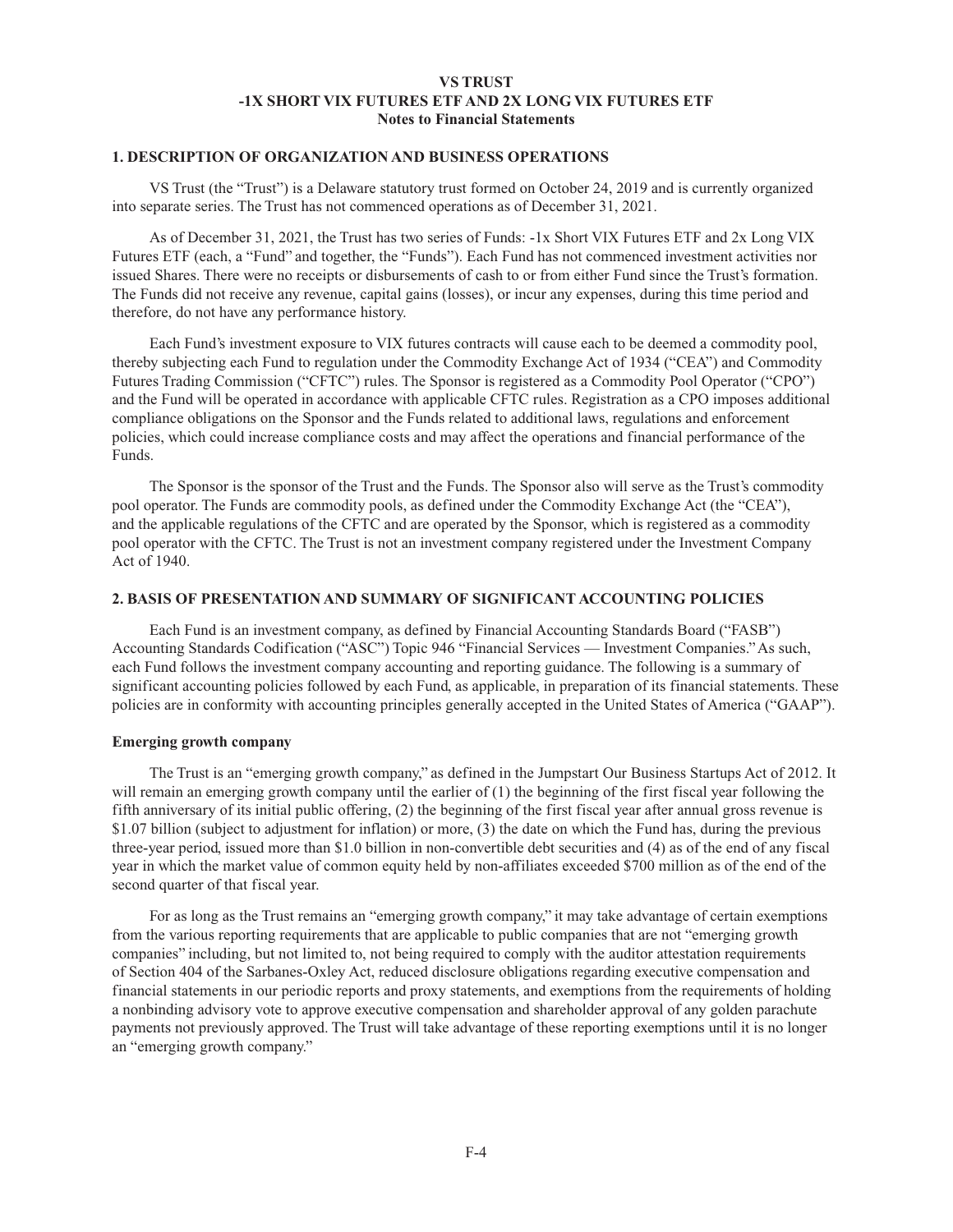### **2. BASIS OF PRESENTATION AND SUMMARY OF SIGNIFICANT ACCOUNTING POLICIES** (cont.)

#### **Basis of presentation**

Pursuant to rules and regulations of the U.S. Securities and Exchange Commission ("SEC"), audited financial statements are presented for the Trust, as the SEC registrant, and for each Fund individually. The debts, liabilities, obligations and expenses incurred, contracted for or otherwise existing with respect to a particular Fund shall be enforceable only against the assets of such Fund and not against the assets of the Trust generally or any other Fund. Accordingly, the assets of one Fund of the Trust include only those funds and other assets that are paid to, held by or distributed to the Trust for the purchase of Shares in that Fund.

The accompanying financial statements are presented in U.S. dollars in conformity with GAAP and pursuant to the rules and regulations of the SEC.

#### **Use of estimates**

The preparation of financial statements in conformity with GAAP requires management to make estimates and assumptions that affect the reported amounts of assets and liabilities and disclosure of contingent assets and liabilities at the date of the financial statements and the reported amounts of revenues and expenses during the reporting period.

Making estimates requires management to exercise significant judgment. It is at least reasonably possible that the estimate of the effect of a condition, situation or set of circumstances that existed at the date of the financial statements, which management considered in formulating its estimate, could change in the near term due to one or more future confirming events. Accordingly, the actual results could differ significantly from those estimates.

#### **Financial Instruments**

The Fund will have significant exposure to one or more types of financial instruments, each of which will be recorded on a trade date basis and at fair value in the financial statements, with changes in fair value reported in the Statement of Operations.

The use of fair value to measure financial instruments, with related unrealized gains or losses recognized in earnings in each period, will be fundamental to the Trust's financial statements. The fair value of a financial instrument will be the amount that would be received to sell an asset or paid to transfer a liability in an orderly transaction between market participants at the measurement date (the exit price).

### **Derivatives**

Derivatives (e.g. futures contracts) will generally be valued using independent sources and/or agreements with counterparties or other procedures as determined by the Sponsor. Futures contracts will generally be valued at the last settled price on the applicable exchange on which that future trades. Futures contracts entered into by the Fund will be valued at the last sales price prior to the time at which the NAV for the Fund is determined. If there was no sale on that day, the Sponsor may, in its sole discretion, choose to determine a fair value price as the basis for determining the market value of such position for such day. Such fair value prices would generally be determined based on available inputs about the current value of the underlying and would be based on principles that the Sponsor deems fair and equitable so long as such principles are consistent with normal industry standards.

Fair value pricing may require subjective determinations about the value of an investment. While the Fund's policy is intended to result in a calculation of its NAV that fairly reflects investment values as of the time of pricing, the Fund cannot ensure that fair values determined by the Sponsor or persons acting at their direction would accurately reflect the price that they could obtain for an investment if it were to dispose of that investment as of the time of pricing (for instance, in a forced or distressed sale). The prices used by the Fund may differ from the value that would be realized if the investments were sold and the differences could be material to the financial statements.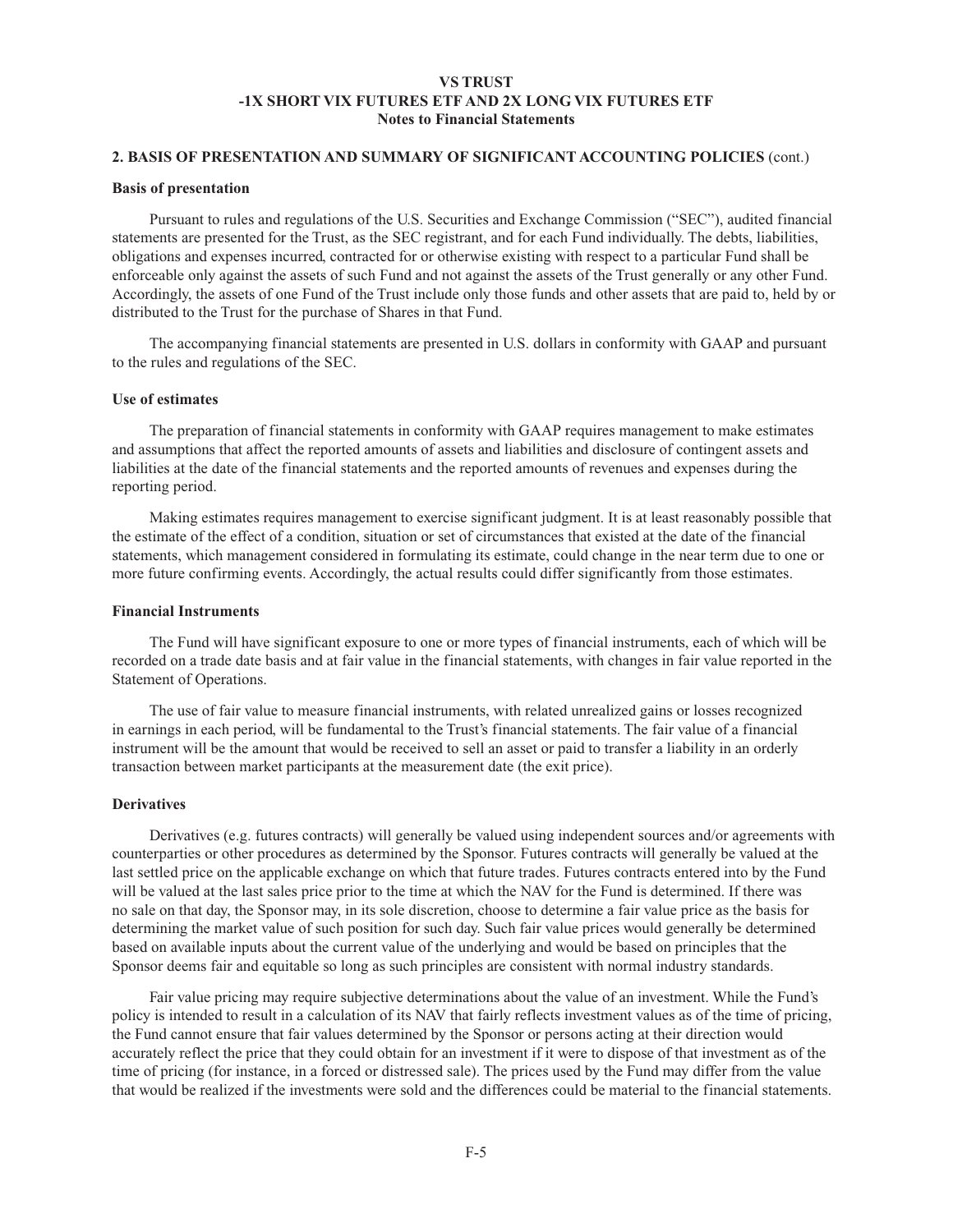### **2. BASIS OF PRESENTATION AND SUMMARY OF SIGNIFICANT ACCOUNTING POLICIES** (cont.)

#### **Realized gains (losses)**

Realized gains (losses) and changes in unrealized gain (loss) on open positions will be determined on a specific identification basis and will be recognized in the Statement of Operations in the period in which the contract is closed or the changes occur, respectively.

## **Federal Income Tax**

The Fund is registered as a series of a Delaware statutory trust and is treated as a partnership for U.S. federal income tax purposes. Accordingly, the Fund does not expect to incur U.S. federal income tax liability; rather, each beneficial owner of a Fund's Shares is required to take into account its allocable share of its Fund's income, gain, loss, deductions and other items for its Fund's taxable year ending with or within the beneficial owner's taxable year.

#### **Recent Accounting Pronouncement**

In August 2018, the Financial Accounting Standards Board issued ASU 2018-13, Fair Value Measurement (Topic 820): Disclosure Framework-Changes to the Disclosure Requirements for Fair Value Measurement, which modifies, removes and adds certain disclosure requirements on fair value measurements. ASU 2018-13 removes the requirements to disclose the amount and reasons for transfers between Level 1 and Level 2 of the fair value hierarchy, the policy for timing of transfers between Levels, the valuation processes for Level 3 fair value measurements and changes in unrealized gains and losses for the period included in earnings for recurring Level 3 fair value measurements. ASU 2018-13 includes modified requirements to disclose transfers into and out of Level 3 of the fair value hierarchy and purchases and sales of Level 3 assets and liabilities in lieu of a Level 3 rollforward. For investments in certain entities that calculate net asset value, ASU 2018-13 requires an entity to disclose the timing of liquidation of the investee's assets. ASU 2018-13 is effective for all entities for fiscal years, and interim periods within those fiscal years, beginning after December 15, 2019 and early adoption is permitted.

#### **3. PROPOSED OFFERING**

Pursuant to the proposed offering, the Trust will offer for sale Common Units of Beneficial Interest (the "Shares") of each Fund at an offering price per Share of \$15.00, with no maximum aggregate offering price. The Trust is offering an indeterminate amount of securities of each of the two Funds. The Trust will calculate and pay registration fees, if any, in accordance with Rule 456(d) of the Securities Act of 1933. In accordance with Rules 456(d) and 457(u) under the Securities Act, the Trust is deferring payment of these registration fees and will pay these registration fees on an annual net basis no later than 90 days after the end of each fiscal year.

## **4. MANAGEMENT FEE**

Each Fund pays the Sponsor a management fee (the "Management Fee"), monthly in arrears, in an amount equal to 1.35% per annum of the average daily NAV for -1x Short VIX Futures ETF, and 1.65% per annum of the average daily NAV for 2x Long VIX Futures ETF.

Pursuant to the Sponsor Agreement between Sponsor and the Trust, on behalf of the Funds, the Sponsor oversees and pays Milliman FRM ("Commodity Sub-Adviser") for its services as Commodity Sub-Adviser. The Commodity Sub-Adviser will be paid by the Sponsor an annual sub-advisory fee of 0.25% based on each Fund's average daily net assets (total assets of the Fund, minus the sum of its accrued liabilities). The commodity sub-advisory fee is waived for the first 6 months of each Fund's operations or until a Fund reaches \$35 million in average daily net assets. The Funds do not directly pay the Commodity Sub-Adviser.

U.S. Bancorp Fund Services, LLC, doing business as U.S. Bank Global Fund Services ("Fund Services"), an indirect subsidiary of U.S. Bancorp, intends to serve as the Fund's fund accountant, administrator and transfer agent pursuant to certain fund accounting servicing, fund administration servicing and transfer agent servicing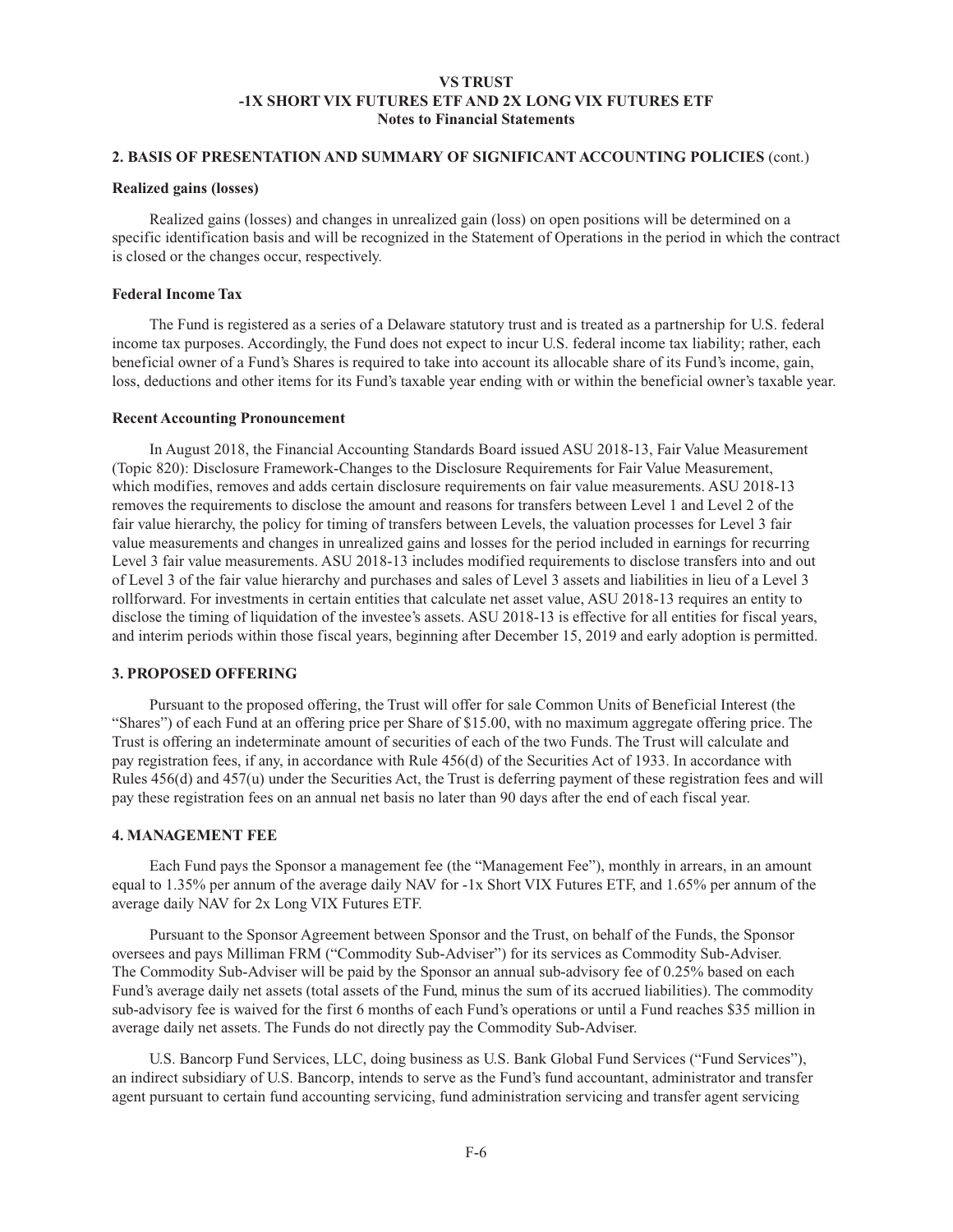### **4. MANAGEMENT FEE** (cont.)

agreements. U.S. Bank National Association, a subsidiary of U.S. Bancorp and parent company of Fund Services, intends to serve as the Fund's custodian pursuant to a custody agreement. Foreside Fund Service, LLC intends to serve as the Fund's distributor pursuant to a distribution agreement.

#### **5. OFFERING COSTS**

The Sponsor is responsible for the offering costs of the Fund. None of the costs and expenses related to the initial registration, offer and sale of Shares, which totaled approximately \$107,000 for both Funds, were or are chargeable to the Funds, and the Sponsor did not and may not recover these costs and expenses from the Funds. Normal and expected expenses incurred in connection with the continuous offering of the Shares of the Funds are paid by the Sponsor.

### **6. CREATION AND REDEMPTION OF CREATION UNITS**

The Fund creates and redeems, or will create and redeem, Shares from time to time, but only in one or more Creation Units. A Creation Unit is a block of at least 10,000 Shares of a Fund. Except when aggregated in Creation Units, the Shares are not redeemable securities.

## **Transaction Fees on Creation and Redemption Transactions**

Only an Authorized Participant may purchase (*i.e.*, create) or redeem Shares with a Fund. Authorized Participants may create and redeem Shares only in Creation Units, which are blocks of at least 10,000 Shares in a Fund. An "Authorized Participant" is a broker-dealer that is a member of a national clearing agency and that has entered into an Authorized Participant Agreement with the Sponsor. Creation Units are offered to Authorized Participants at a Fund's NAV. Creation Units in a Fund are expected to be created when there is sufficient demand for Shares in the Fund that the market price per Share is at a premium to the NAV per Share. Authorized Participants will likely sell such Shares to the public at prices that are expected to reflect, among other factors, the trading price of the Shares and the supply of and demand for the Shares at the time of sale. Similarly, it is expected that Creation Units will be redeemed when the market price per Share of a Fund is at a discount to the NAV per Share. The Sponsor expects that the exploitation of such arbitrage opportunities by Authorized Participants and their clients will tend to cause the public trading price of the Shares to track the NAV per Share of a Fund over time. Retail investors seeking to purchase or sell Shares on any day effect such transactions in the secondary market at the market price per Share, rather than in connection with the creation or redemption of Creation Units.

A creation transaction, which is subject to acceptance by the Marketing Agent, generally takes place when an Authorized Participant deposits a specified amount of cash (unless as provided otherwise in this Prospectus) in exchange for a specified number of Creation Units. Similarly, Shares can be redeemed only in Creation Units, generally for cash (unless as provided otherwise in this Prospectus). Except when aggregated in Creation Units, Shares are not generally redeemable individually. The prices at which creations and redemptions occur are based on the next calculation of the NAV after an order is received in proper form, as described in the Authorized Participant Agreement and the related Authorized Participant Procedures Handbook. The manner by which Creation Units are purchased and redeemed is governed by the terms of this Prospectus, the Authorized Participant Agreement and Authorized Participant Procedures Handbook. Creation and redemption orders are not effective until accepted by the Marketing Agent and may be rejected or revoked. By placing a purchase order, an Authorized Participant agrees to deposit cash (unless as provided otherwise in this Prospectus) with the Funds' Custodian.

Authorized Participants are generally required to pay variable create and redeem fees of up to 0.20% of the value of each order they place. These variable transaction fees offset brokerage commissions incurred by the Fund

### **7. COMMITMENTS AND CONTINGENCIES**

There are no commitment or contingencies required to be disclosed as of December 31, 2021.